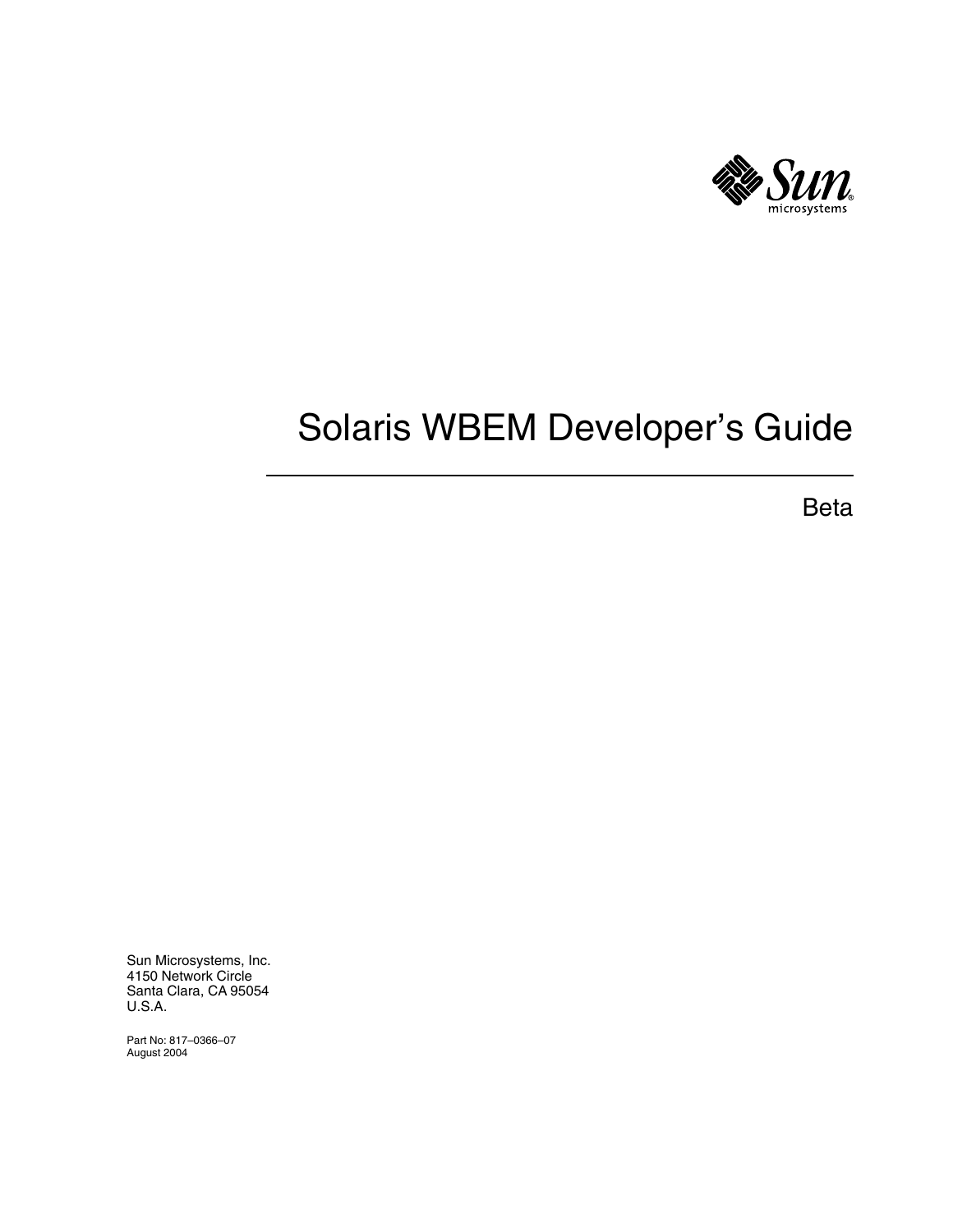Copyright 2004 Sun Microsystems, Inc. 4150 Network Circle, Santa Clara, CA 95054 U.S.A. All rights reserved.

This product or document is protected by copyright and distributed under licenses restricting its use, copying, distribution, and decompilation. No part of this product or document may be reproduced in any form by any means without prior written authorization of Sun and its licensors, if any.<br>Third-party software, including font technology, is copyrighted and licensed

Parts of the product may be derived from Berkeley BSD systems, licensed from the University of California. UNIX is a registered trademark in the U.S. and other countries, exclusively licensed through X/Open Company, Ltd.

Sun, Sun Microsystems, the Sun logo, docs.sun.com, AnswerBook, AnswerBook2, Java, Javadoc, JavaBeans, JDK, SEAS, Solaris Easy Access Server,<br>Trusted Solaris, and Solaris are trademarks or registered trademarks of Sun Micro SPARC trademarks are based upon an architecture developed by Sun Microsystems, Inc.

The OPEN LOOK and Sun™ Graphical User Interface was developed by Sun Microsystems, Inc. for its users and licensees. Sun acknowledges the pioneering efforts of Xerox in researching and developing the concept of visual or graphical user interfaces for the computer industry. Sun holds a<br>non-exclusive license from Xerox to the Xerox Graphical User Interface, wh and otherwise comply with Sun's written license agreements.

U.S. Government Rights – Commercial software. Government users are subject to the Sun Microsystems, Inc. standard license agreement and applicable provisions of the FAR and its supplements.

DOCUMENTATION IS PROVIDED "AS IS" AND ALL EXPRESS OR IMPLIED CONDITIONS, REPRESENTATIONS AND WARRANTIES,<br>INCLUDING ANY IMPLIED WARRANTY OF MERCHANTABILITY, FITNESS FOR A PARTICULAR PURPOSE OR NON-INFRINGEMENT, ARE<br>DISCLAIM

Copyright 2004 Sun Microsystems, Inc. 4150 Network Circle, Santa Clara, CA 95054 U.S.A. Tous droits réservés.

Ce produit ou document est protégé par un copyright et distribué avec des licences qui en restreignent l'utilisation, la copie, la distribution, et la décompilation. Aucune partie de ce produit ou document ne peut être reproduite sous aucune forme, par quelque moyen que ce soit, sans<br>l'autorisation préalable et écrite de Sun et de ses bailleurs de licence, s'il y en a. L

Des parties de ce produit pourront être dérivées du système Berkeley BSD licenciés par l'Université de Californie. UNIX est une marque déposée aux Etats-Unis et dans d'autres pays et licenciée exclusivement par X/Open Company, Ltd.

Sun, Sun Microsystems, le logo Sun, docs.sun.com, AnswerBook, AnswerBook2, Java, Javadoc, JavaBeans, JDK, SEAS, Solaris Easy Access Server, Trusted Solaris, et Solaris sont des marques de fabrique ou des marques déposées, de Sun Microsystems, Inc. aux Etats-Unis et dans d'autres pays.<br>Toutes les marques SPARC sont utilisées sous licence et sont des marques de Etats-Unis et dans d'autres pays. Les produits portant les marques SPARC sont basés sur une architecture développée par Sun Microsystems, Inc.

L'interface d'utilisation graphique OPEN LOOK et Sun™a été développée par Sun Microsystems, Inc. pour ses utilisateurs et licenciés. Sun reconnaît<br>les efforts de pionniers de Xerox pour la recherche et le développement du de l'informatique. Sun détient une licence non exclusive de Xerox sur l'interface d'utilisation graphique Xerox, cette licence couvrant également les<br>licenciés de Sun qui mettent en place l'interface d'utilisation graphiqu

CETTE PUBLICATION EST FOURNIE "EN L'ETAT" ET AUCUNE GARANTIE, EXPRESSE OU IMPLICITE, N'EST ACCORDEE, Y COMPRIS DES GARANTIES CONCERNANT LA VALEUR MARCHANDE, L'APTITUDE DE LA PUBLICATION A REPONDRE A UNE UTILISATION<br>PARTICULIERE, OU LE FAIT QU'ELLE NE SOIT PAS CONTREFAISANTE DE PRODUIT DE TIERS. CE DENI DE GARANTIE NE<br>S'APPLIQUERAIT PAS





040812@9495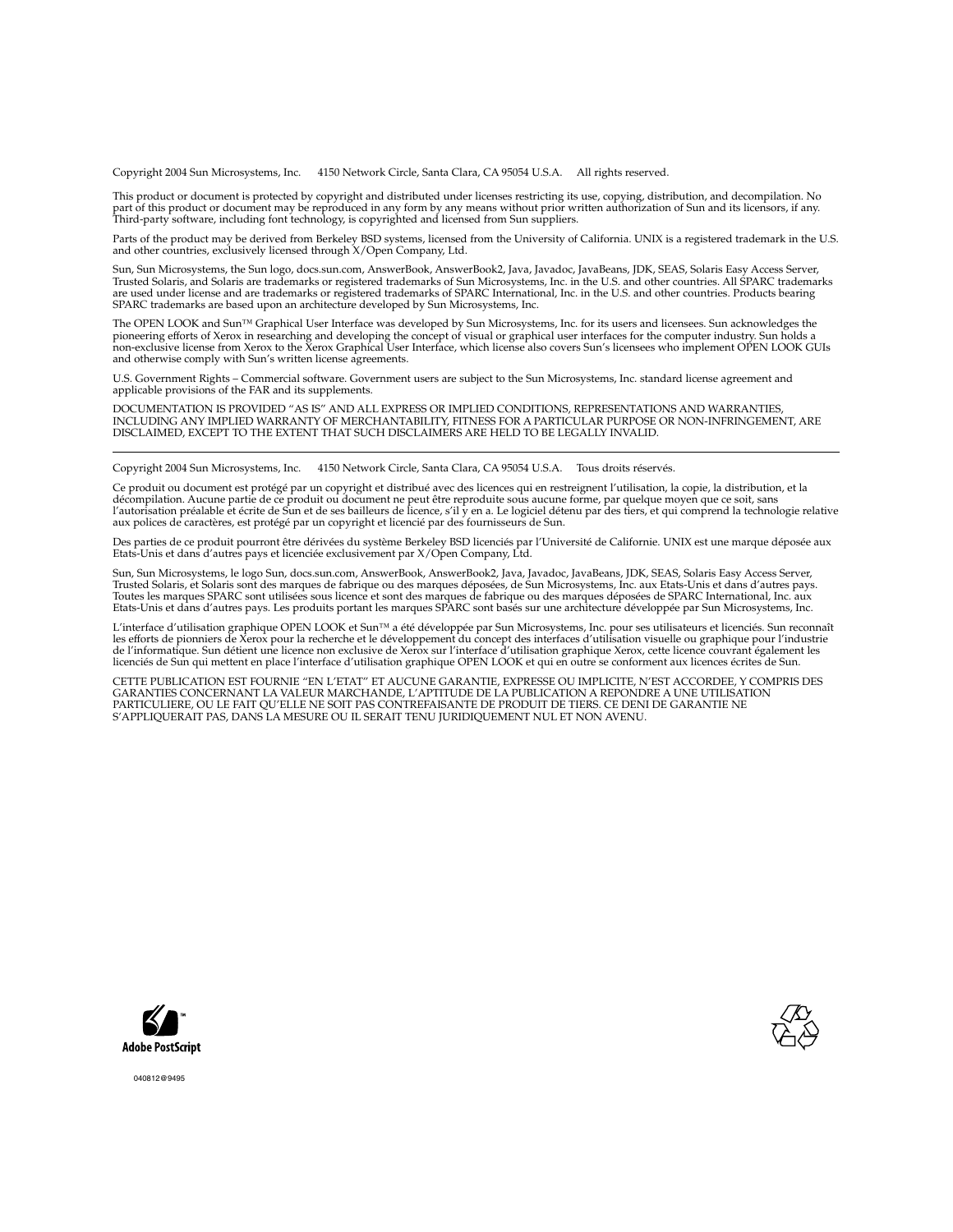# **Contents**

#### **[Preface 15](#page-14-0)**

| 1 | <b>Overview of Solaris Web-Based Enterprise Management</b><br>21 |
|---|------------------------------------------------------------------|
|   | About Web-Based Enterprise Management<br>21                      |
|   | About the Common Information Model<br>22                         |
|   | <b>About Solaris WBEM Services</b><br>22                         |
|   | Software Components<br>24                                        |
|   | CIM Object Manager<br>27                                         |
|   | Managed Object Format Compiler<br>27                             |
|   | Solaris Schema<br>28                                             |
|   | Solaris WBEM SDK<br>28                                           |
|   | Using CIM Workshop to Develop WBEM Applications<br>29            |
|   | <b>CIM Workshop Documentation</b><br>30                          |
|   | Running CIM Workshop<br>30                                       |
|   |                                                                  |
| 2 | Using the CIM Object Manager<br>33                               |
|   | About the CIM Object Manager<br>33                               |
|   | init.wbem Command<br>34                                          |
|   | Solaris Management Console Server<br>35                          |
|   | <b>System Booting</b><br>35                                      |
|   | Stopping and Restarting the CIM Object Manager<br>35             |
|   | ▼ How to Stop the CIM Object Manager<br>35                       |
|   | ▼ How to Restart the CIM Object Manager<br>35                    |
|   | Upgrading the CIM Object Manager Repository<br>36                |
|   | ▼ How to Recompile Your MOF Files<br>36                          |
|   | ▼ How to Merge WBEM Data<br>37                                   |
|   |                                                                  |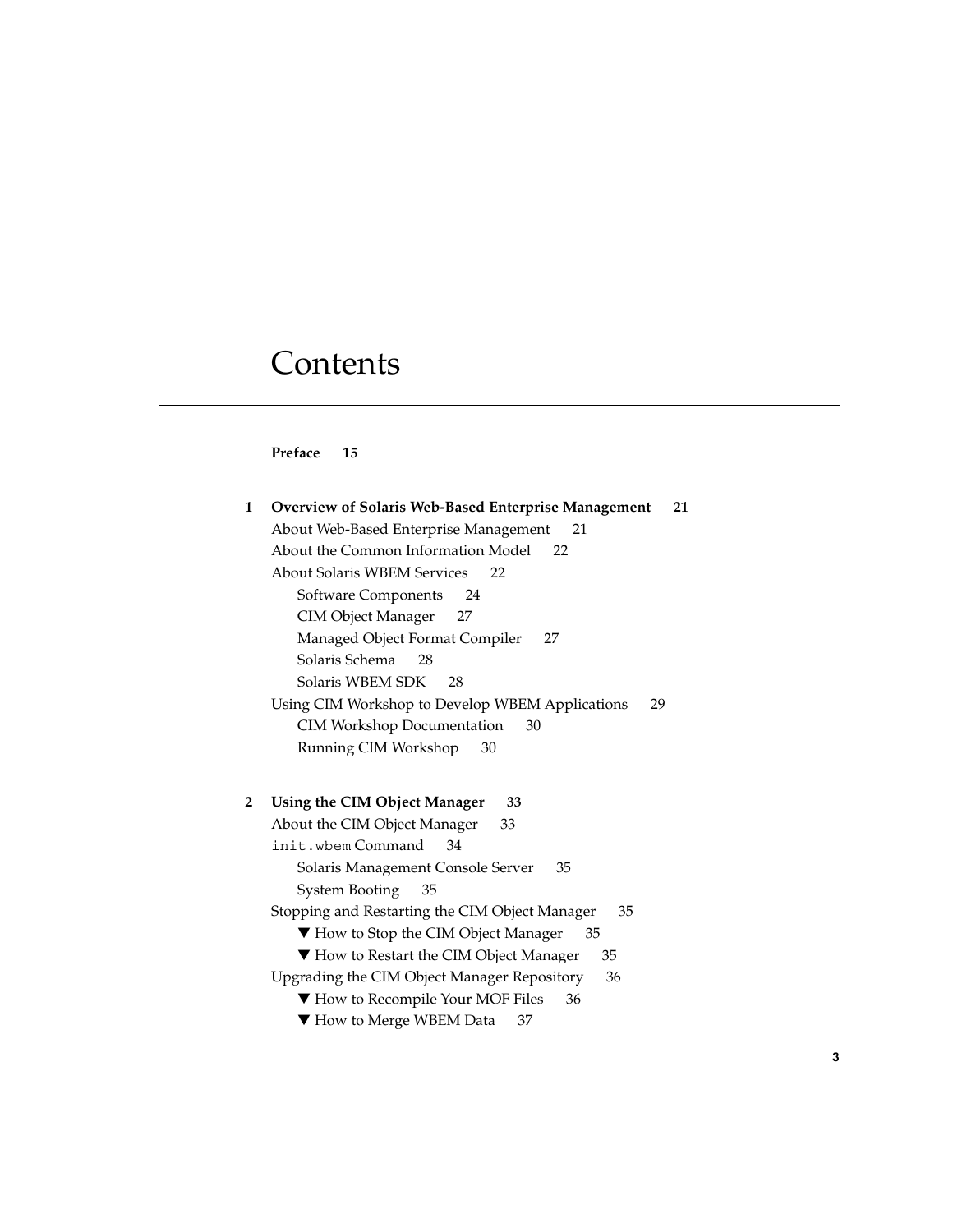[Exception Messages 38](#page-37-0)

#### **[3 Using the Sample Programs 39](#page-38-0)** [About the Sample Programs 39](#page-38-0) [Sample Applet 40](#page-39-0) ▼ [How to Run the Sample Applet Using Appletviewer 40](#page-39-0) ▼ [How to Run the Sample Applet in a Web Browser 40](#page-39-0) [Sample Client Programs 41](#page-40-0) [Running the Sample Client Programs 42](#page-41-0) [Sample Provider Programs 43](#page-42-0) ▼ [How to Run the Sample Provider Programs 43](#page-42-0)

#### **[4 Writing a Client Program 45](#page-44-0)**

[Client API Overview 45](#page-44-0) [Sequence of a Client Application 46](#page-45-0) [Opening and Closing a Client Connection 46](#page-45-0) [About Name Spaces 46](#page-45-0) [Opening a Client Connection 47](#page-46-0) [Closing a Client Connection 48](#page-47-0) [Performing Basic Client Operations 49](#page-48-0) [Creating an Instance 49](#page-48-0) [Deleting an Instance 50](#page-49-0) [Getting and Setting Instances 51](#page-50-0) [Getting and Setting Properties 52](#page-51-0) [Enumerating Objects 53](#page-52-0) [Creating Associations 58](#page-57-0) [Calling Methods 62](#page-61-0) [Retrieving Class Definitions 63](#page-62-0) [Handling Exceptions 64](#page-63-0) [Creating a Name Space 65](#page-64-0) [Deleting a Name Space 66](#page-65-0) [Creating a Base Class 66](#page-65-0) [Deleting a Class 66](#page-65-0) [Setting Access Control 68](#page-67-0) Solaris UserAcl Class 68 [Solaris\\_NamespaceAcl](#page-69-0) Class 70 [Working With Qualifiers and Qualifier Types 71](#page-70-0)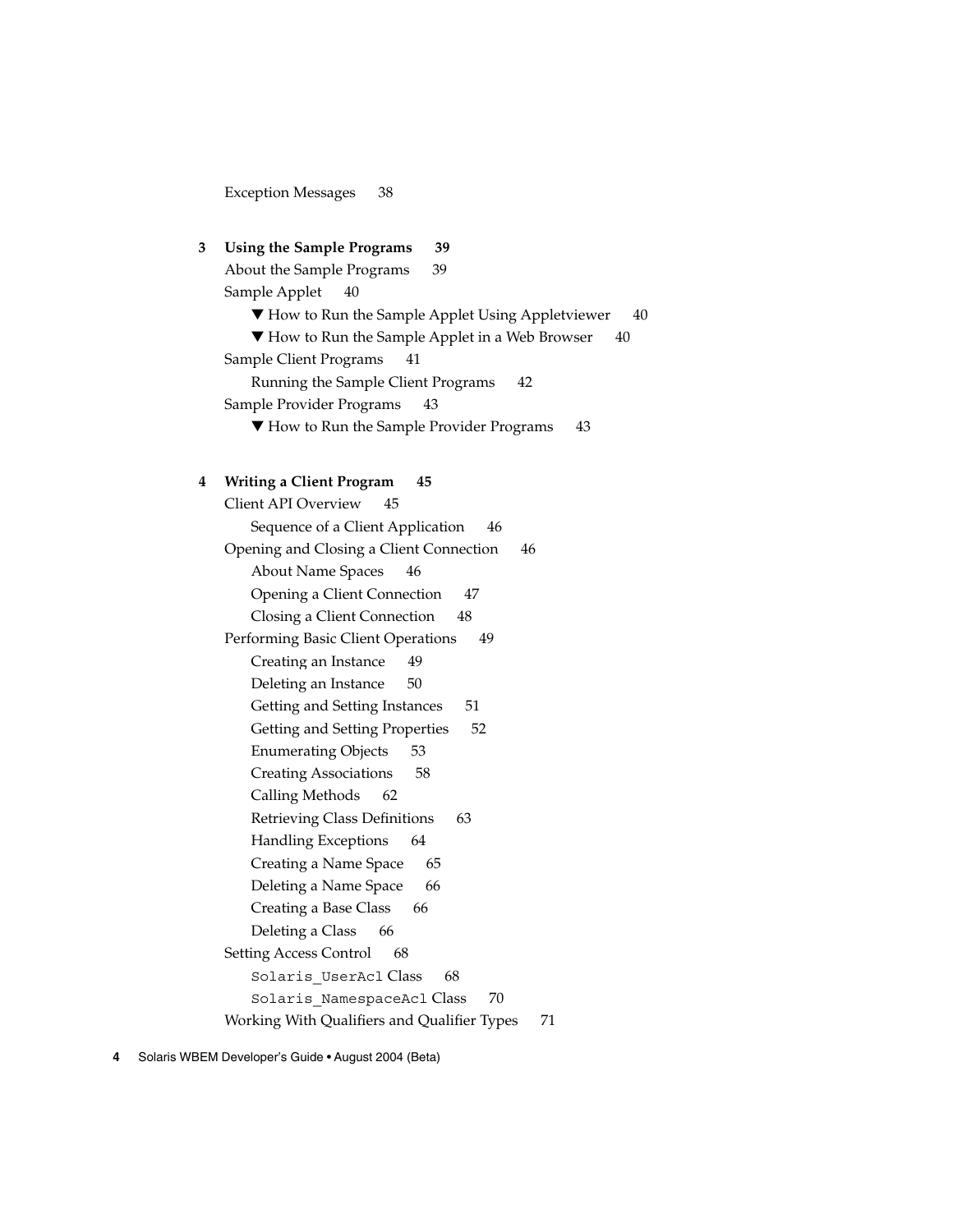[Getting and Setting CIM Qualifiers 71](#page-70-0) [Batching Client Requests 72](#page-71-0) [Handling CIM Events 74](#page-73-0) [About Indications 75](#page-74-0) [About Subscriptions 77](#page-76-0) [Adding a CIM Listener 78](#page-77-0) [Creating an Event Filter 78](#page-77-0) [Creating an Event Handler 80](#page-79-0) [Binding an Event Filter to an Event Handler 81](#page-80-0) [Reading and Writing Log Messages 82](#page-81-0) [About Log Files 82](#page-81-0)

#### **[5 Writing WBEM Queries 89](#page-88-0)**

[About the WBEM Query Language 89](#page-88-0) [Writing Queries 90](#page-89-0) [WQL Key Words 90](#page-89-0) [Parsing Queries 93](#page-92-0) [SELECT List 93](#page-92-0) [FROM Clause 94](#page-93-0) [WHERE Clause 94](#page-93-0) [Writing a Provider That Handles Queries 95](#page-94-0)

#### **[6 Writing a Provider Program 97](#page-96-0)**

[About Providers 97](#page-96-0) [Provider Data Sources 98](#page-97-0) [Types of Providers 99](#page-98-0) [Implementing the Provider Interfaces 101](#page-100-0) [Writing an Instance Provider 102](#page-101-0) [Writing a Method Provider 104](#page-103-0) [Writing an Associator Provider 105](#page-104-0) [Writing an Indication Provider 107](#page-106-0) [Writing a Native Provider 110](#page-109-0) [Creating a Provider 111](#page-110-0) ▼ [How to Set the Provider](#page-110-0) CLASSPATH 111

▼ [How to Register a Provider 112](#page-111-0)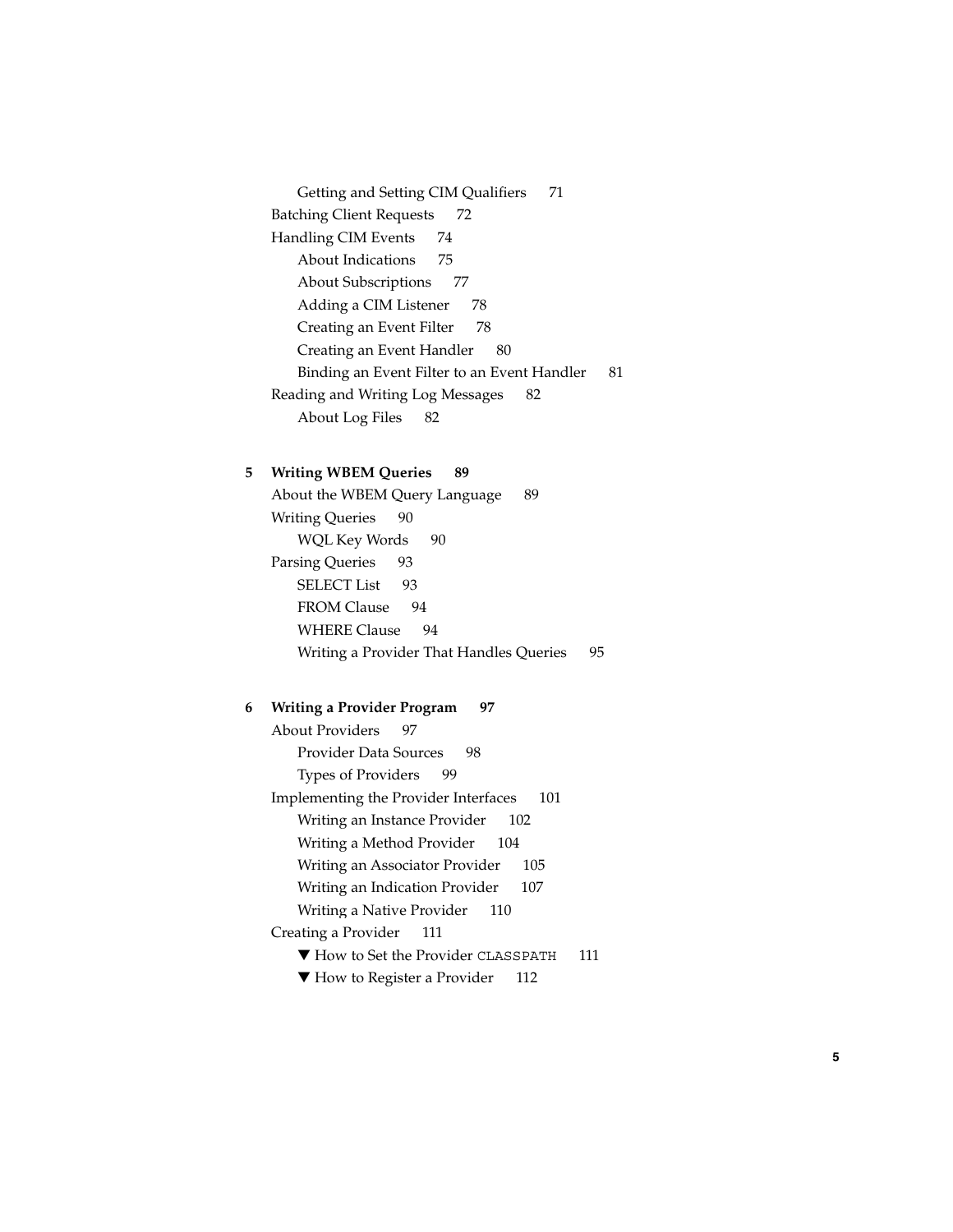| 7 | <b>Creating JavaBeans Components Using the MOF Compiler</b><br>115                   |
|---|--------------------------------------------------------------------------------------|
|   | About the MOF Compiler<br>115                                                        |
|   | Generating JavaBeans Components Using mofcomp<br>116                                 |
|   | How CIM Maps to the Java Programming Language<br>117                                 |
|   | Example of Generating JavaBeans Components<br>121                                    |
|   |                                                                                      |
| 8 | <b>Administering Security</b><br>135                                                 |
|   | <b>WBEM Security Mechanisms</b><br>135                                               |
|   | <b>Client Authentication</b><br>136                                                  |
|   | Role Assumption<br>136                                                               |
|   | Secure Messaging<br>137                                                              |
|   | Authorization<br>137                                                                 |
|   | Auditing<br>138                                                                      |
|   | Logging<br>139                                                                       |
|   | Using Sun WBEM User Manager to Set Access Control<br>139                             |
|   | What You Can and Cannot Do With Sun WBEM User Manager<br>140                         |
|   | Using Sun WBEM User Manager<br>140                                                   |
|   | ▼ How to Start Sun WBEM User Manager<br>140                                          |
|   | ▼ How to Grant Default Access Rights to a User<br>141                                |
|   | ▼ How to Change Access Rights for a User<br>142                                      |
|   | ▼ How to Remove Access Rights for a User<br>142                                      |
|   | ▼ How to Set Access Rights for a Name Space<br>142                                   |
|   | ▼ How to Remove Access Rights for a Name Space<br>143                                |
|   | Using the Solaris WBEM SDK APIs to Set Access Control<br>143                         |
|   | Solaris UserAcl Class<br>144                                                         |
|   | Solaris_NamespaceAclClass<br>145                                                     |
|   | Troubleshooting Problems With WBEM Security<br>146                                   |
|   | If a Client (User) Cannot Be Authenticated by the CIMOM on the WBEM<br>146<br>Server |
|   | If Other CIM Security Exceptions Appear<br>148                                       |
|   | If an Authorization Check Fails<br>149                                               |
| 9 | Troubleshooting<br>151                                                               |
|   | Viewing Log Data Through Log Viewer<br>151                                           |
|   | ▼ How to Start the Solaris Management Console Application and Log<br>Viewer<br>152   |
|   | <b>About WBEM Error Messages</b><br>153                                              |
|   | Parts of an Error Message<br>153                                                     |
|   |                                                                                      |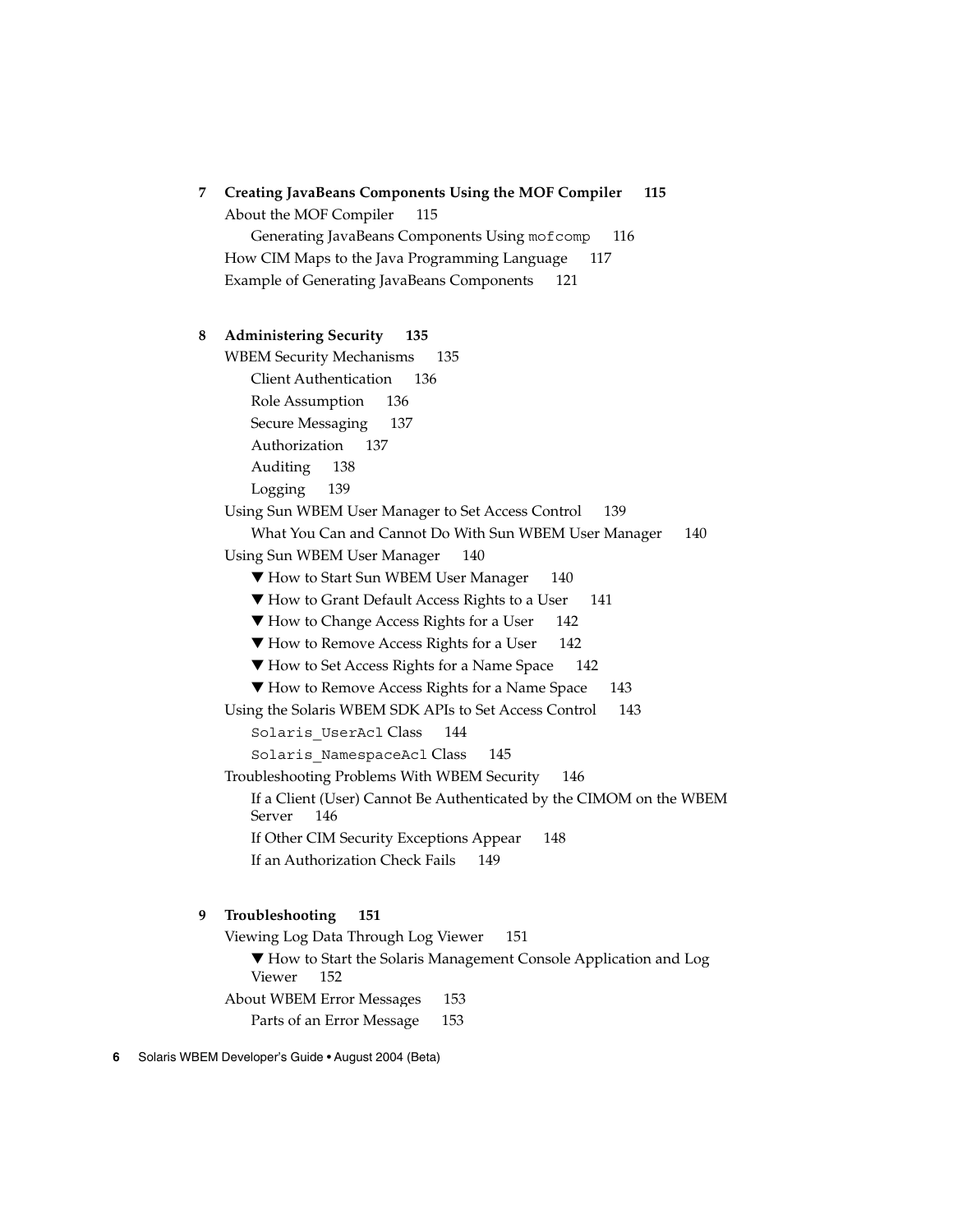[WBEM Error Messages 153](#page-152-0)

#### **[A Solaris Schema 169](#page-168-0)**

```
Solaris Schema Files 170
Solaris_Acl.mof File 171
Solaris_Application.mof File 171
Solaris_CIMOM.mof File 172
Solaris Core.mof File 172
Solaris_Device.mof File 173
Solaris_DMGT1.0.mof File 173
Solaris_Event.mof File 174
Solaris_Network.mof File 174
Solaris_Performance.mof File 175
Solaris_Project.mof File 175
Solaris_Schema.mof File 175
Solaris SNMP.mof File 176
Solaris System.mof File 176
Solaris Users.mof File 177
Solaris_VM2.0.mof File 177
WBEMServices.mof File 179
```
**[Index 181](#page-180-0)**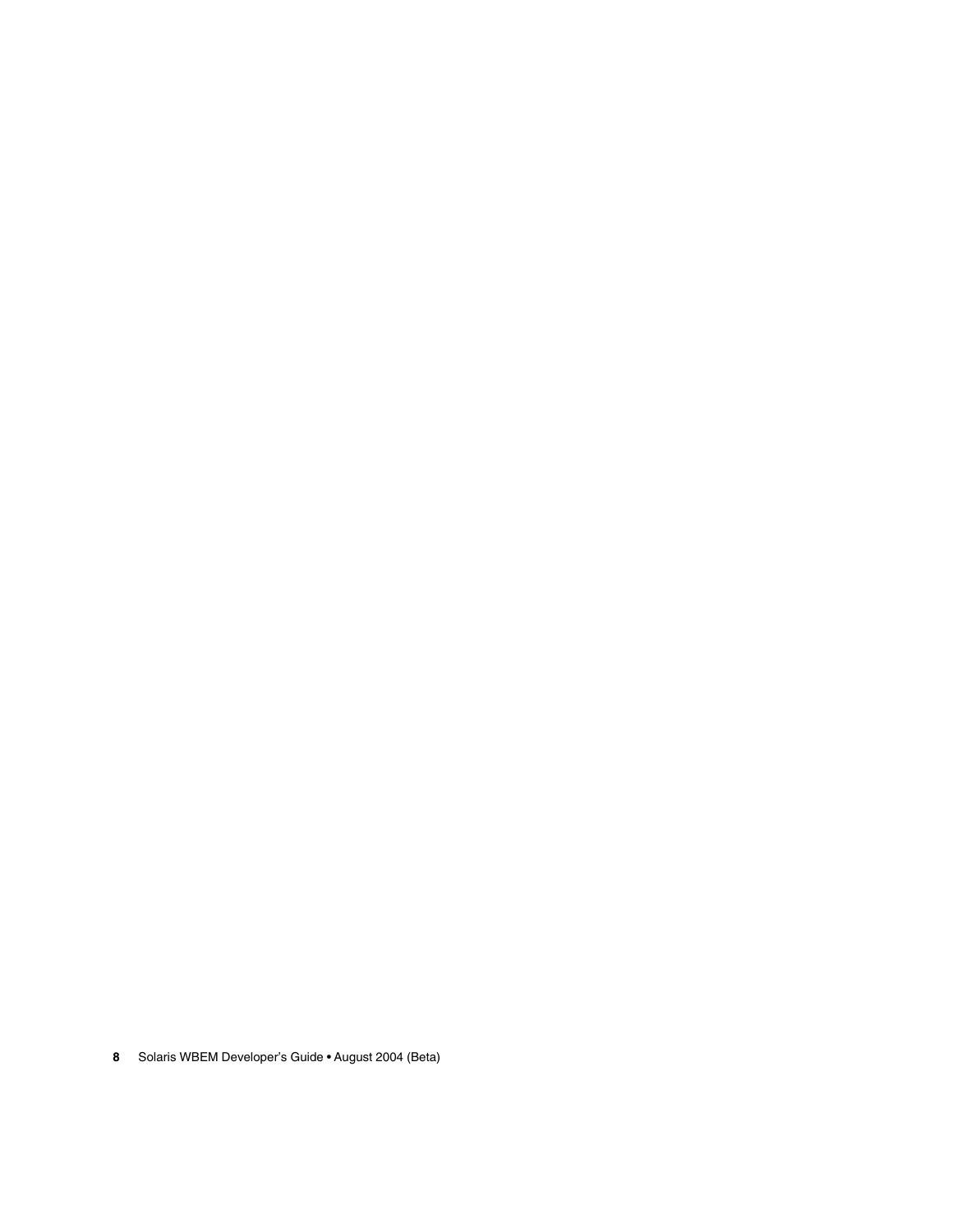# Tables

| TABLE 1-1 | Solaris WBEM APIs<br>29                                   |
|-----------|-----------------------------------------------------------|
| TABLE 2-1 | Determining Whether to Recompile or Merge WBEM Data<br>36 |
| TABLE 3-1 | Sample Client Programs<br>41                              |
| TABLE 3-2 | Sample Provider Programs<br>43                            |
| TABLE 4-1 | <b>Enumerating Objects</b><br>54                          |
| TABLE 4-2 | Association Methods<br>59                                 |
| TABLE 4-3 | TeacherStudent Methods<br>60                              |
| TABLE 4-4 | invokeMethod Parameters<br>63                             |
| TABLE 4-5 | CIM Indication Class Structure<br>75                      |
| TABLE 4-6 | 79<br>CIM IndicationFilter Properties                     |
| TABLE 4-7 | CIM IndicationHandler Properties<br>81                    |
| TABLE 4-8 | Log Message Elements<br>83                                |
| TABLE 5-1 | Mapping of SQL Concepts to WQL<br>89                      |
| TABLE 5-2 | Supported WQL Key Words<br>90                             |
| TABLE 5-3 | Sample SELECT Statements<br>91                            |
| TABLE 5-4 | <b>WQL Operators for WHERE Clauses</b><br>93              |
| TABLE 6-1 | Provider Types<br>99                                      |
| TABLE 6-2 | EventProvider Methods<br>109                              |
| TABLE 7-1 | <b>MOF File Elements</b><br>117                           |
| TABLE 7-2 | How CIM Elements Map to Java Elements<br>117              |
| TABLE 7-3 | How CIM Data Types Map to Java Data Elements<br>118       |
| TABLE 7-4 | Meta Qualifiers<br>119                                    |
| TABLE 7-5 | <b>Standard Qualifiers</b><br>120                         |
| TABLE 7-6 | How MOF Elements Map to Java Elements<br>121              |
| TABLE A-1 | Solaris Schema Files<br>170                               |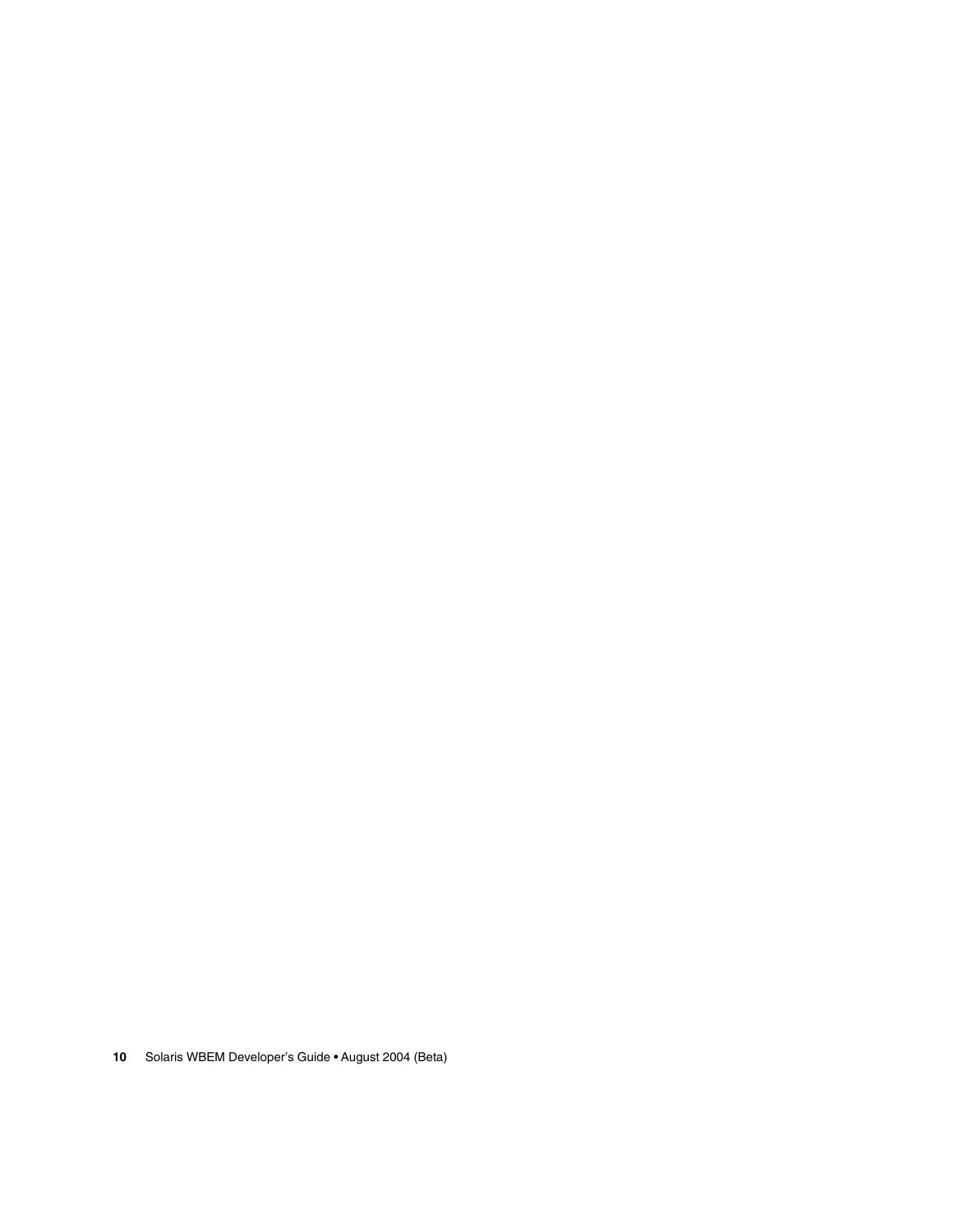# Figures

| FIGURE 1-1        | Solaris WBEM Services Architecture  | 24 |
|-------------------|-------------------------------------|----|
| <b>FIGURE 4-1</b> | TeacherStudent Association 1<br>-58 |    |

**FIGURE 4–2** [TeacherStudent Association 2 59](#page-58-0)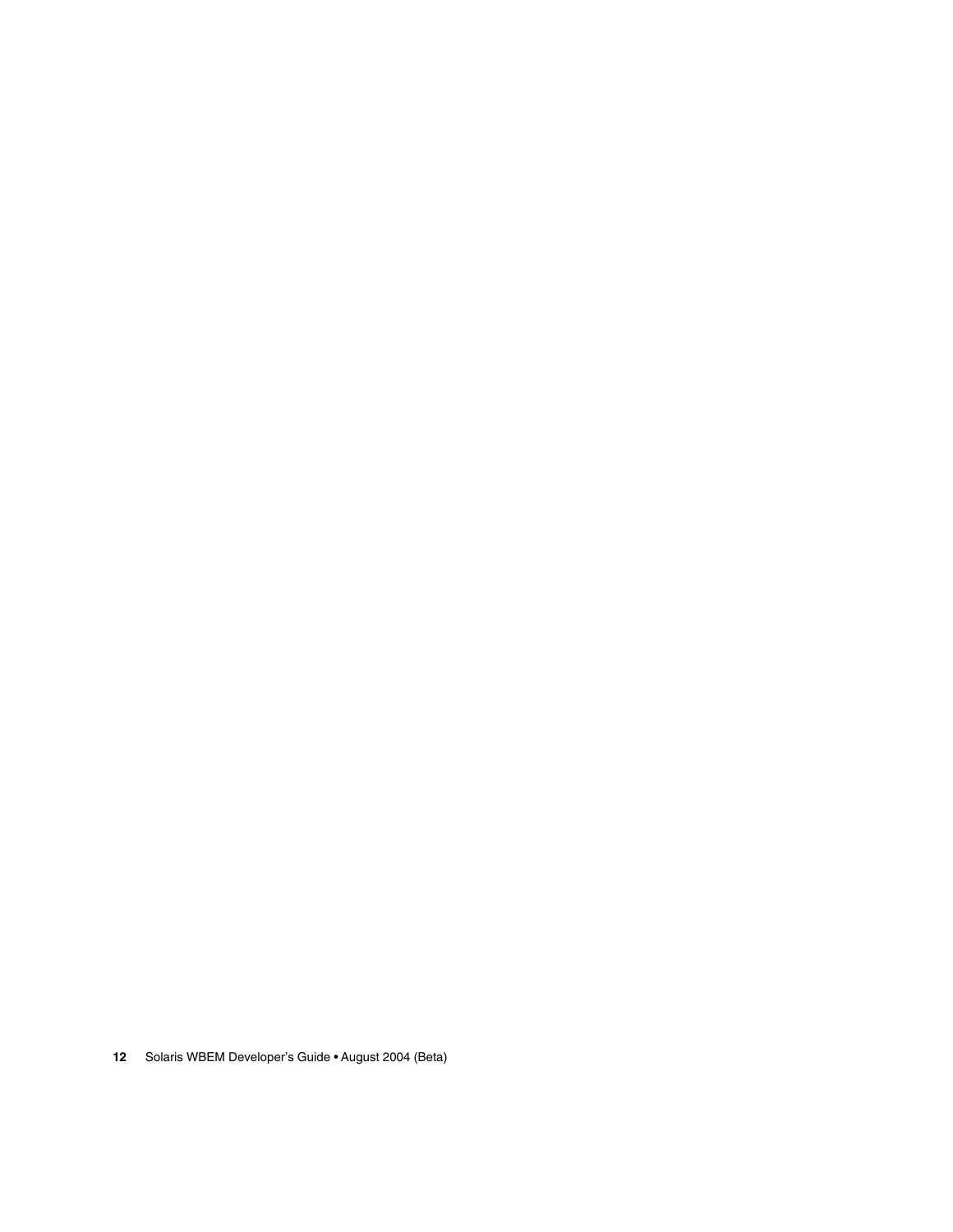# Examples

| <b>EXAMPLE 3-1</b>  | Running a Sample Client Program<br>42             |
|---------------------|---------------------------------------------------|
| <b>EXAMPLE 4-1</b>  | Connecting to the Root Account<br>47              |
| <b>EXAMPLE 4-2</b>  | Connecting to a User Account<br>48                |
| <b>EXAMPLE 4-3</b>  | Authenticating as an RBAC Role Identity<br>48     |
| <b>EXAMPLE 4-4</b>  | Closing a Client Connection<br>48                 |
| <b>EXAMPLE 4-5</b>  | Creating an Instance<br>49                        |
| <b>EXAMPLE 4-6</b>  | Deleting Instances<br>50                          |
| <b>EXAMPLE 4-7</b>  | Getting and Setting Instances<br>52               |
| <b>EXAMPLE 4-8</b>  | Getting a Property<br>52                          |
| <b>EXAMPLE 4-9</b>  | Setting a Property<br>53                          |
| <b>EXAMPLE 4-10</b> | <b>Enumerating Classes</b><br>54                  |
| <b>EXAMPLE 4-11</b> | <b>Enumerating Classes and Instances</b><br>55    |
| <b>EXAMPLE 4-12</b> | <b>Enumerating Class Names</b><br>57              |
| <b>EXAMPLE 4-13</b> | <b>Enumerating Name Spaces</b><br>57              |
| <b>EXAMPLE 4-14</b> | Passing Instances<br>61                           |
| <b>EXAMPLE 4-15</b> | Calling a Method<br>63                            |
| <b>EXAMPLE 4-16</b> | Retrieving a Class Definition<br>64               |
| <b>EXAMPLE 4-17</b> | Creating a Name Space<br>65                       |
| <b>EXAMPLE 4-18</b> | Deleting a Class<br>67                            |
| <b>EXAMPLE 4-19</b> | <b>Setting CIM Qualifiers</b><br>72               |
| <b>EXAMPLE 4-20</b> | <b>Batching Example</b><br>73                     |
| <b>EXAMPLE 4-21</b> | Adding a CIM Listener<br>78                       |
| <b>EXAMPLE 4-22</b> | Creating an Event Filter<br>80                    |
| <b>EXAMPLE 4-23</b> | Creating an Event Handler<br>81                   |
| <b>EXAMPLE 4-24</b> | Binding an Event Filter to an Event Handler<br>82 |
| <b>EXAMPLE 4-25</b> | Creating an Instance of Solaris LogEntry<br>83    |
| <b>EXAMPLE 4-26</b> | Displaying a List of Log Records<br>85            |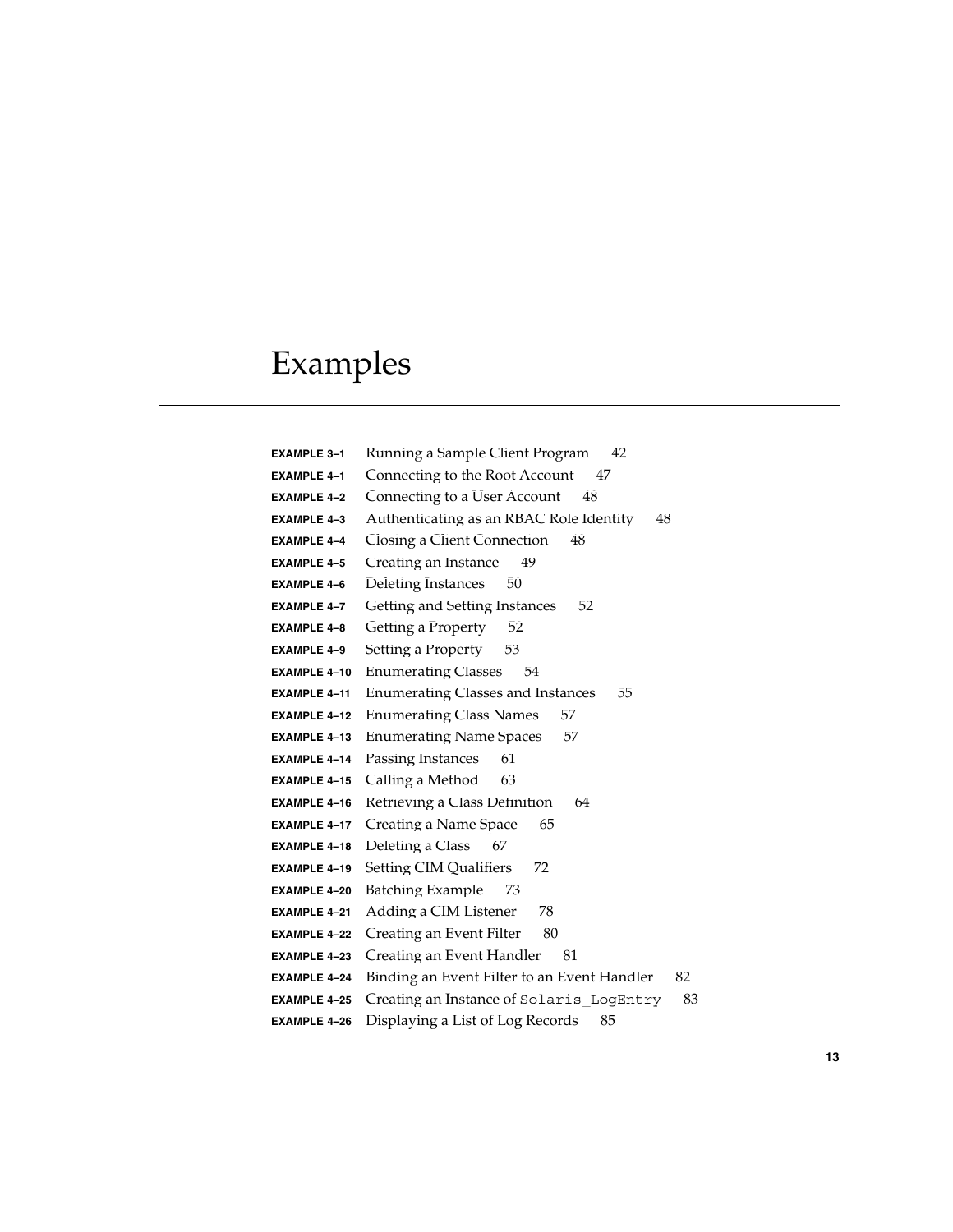**EXAMPLE 5-1** [Provider That Handles Queries 95](#page-94-0)

**EXAMPLE 6–1** CIMInstance [Provider 102](#page-101-0)

**EXAMPLE 6–2** [Method Provider 104](#page-103-0)

**EXAMPLE 6–3** [CIMAssociator](#page-106-0) Provider 107

**EXAMPLE 6-4** [Registering a Provider 113](#page-112-0)

**EXAMPLE 7–1** [Generating JavaBeans Components 122](#page-121-0)

**EXAMPLE 9–1** [Parts of an Error Message 153](#page-152-0)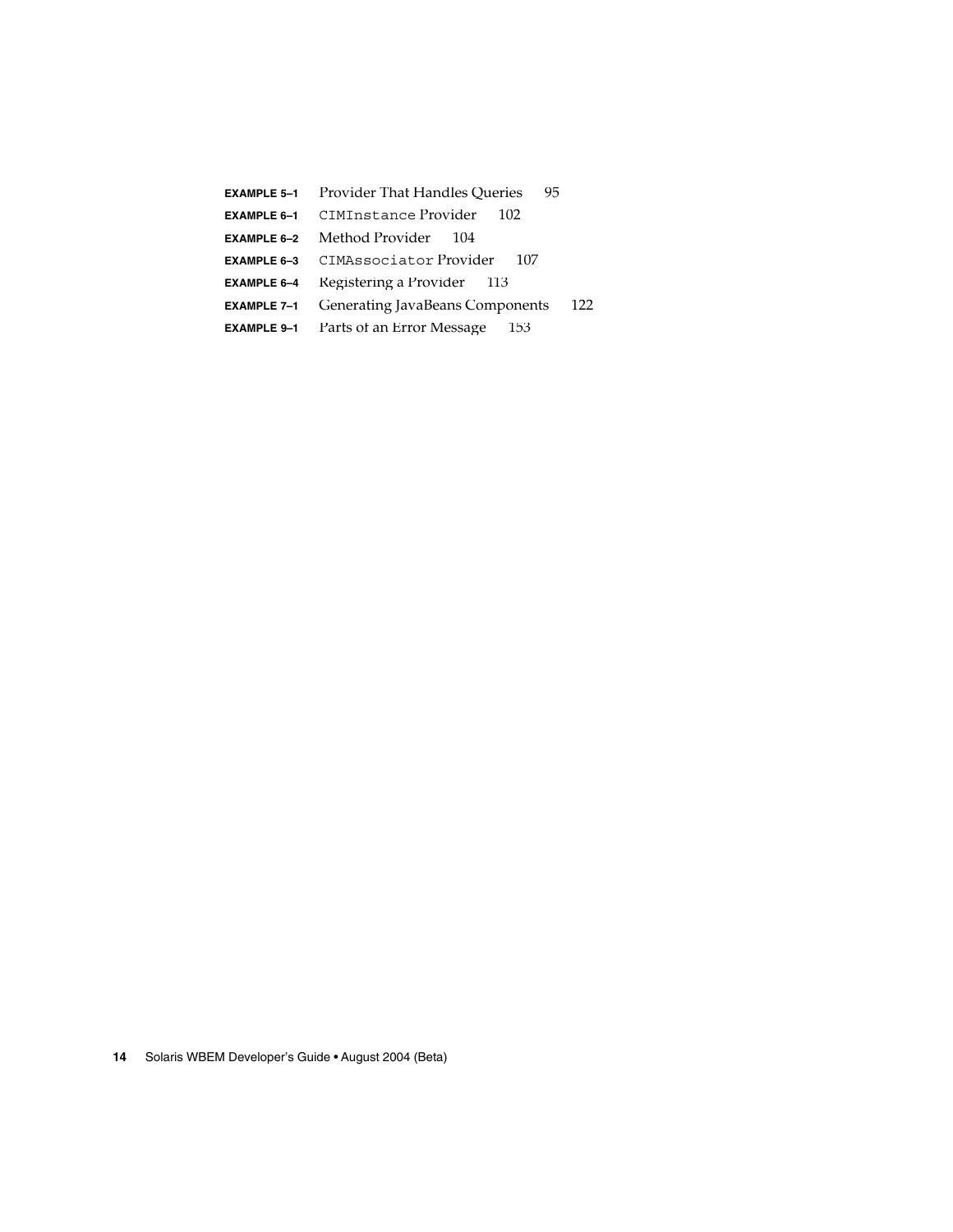# <span id="page-14-0"></span>Preface

The *Solaris WBEM Developer's Guide* explains Common Information Model (CIM) concepts. In addition, this guide describes how to administer Web-Based Enterprise Management (WBEM) services in the Solaris™ Operating System (Solaris OS).

In addition, this guide describes the Solaris Web-Based Enterprise Management Software Developer's Kit (WBEM SDK). The WBEM SDK enables developers to create standards-based applications that manage resources in the Solaris OS. Developers can also use this toolkit to write providers, which are programs that communicate with managed resources to access data.

The Solaris WBEM SDK includes the following items:

- Client application programming interfaces (APIs) for describing and managing resources which use the [Distributed Management Task Force \(DMTF\)](http://www.dmtf.org/) Common Information Model (CIM)
- Provider APIs for getting and setting dynamic data on managed resources
- Sample WBEM client and provider programs
- CIM Workshop, an application that is written in the Java<sup>™</sup> programming language, which you can use to create and view managed resources on a system

### Who Should Use This Book

This book is for the following types of software developers:

- **Instrumentation developers** Write software that communicates device information in a standard CIM format to the CIM Object Manager through software providers.
- **System and network application developers** Write applications that manage the information stored in CIM classes and instances. These people use the Solaris WBEM Services APIs to get and set the properties of CIM instances and classes.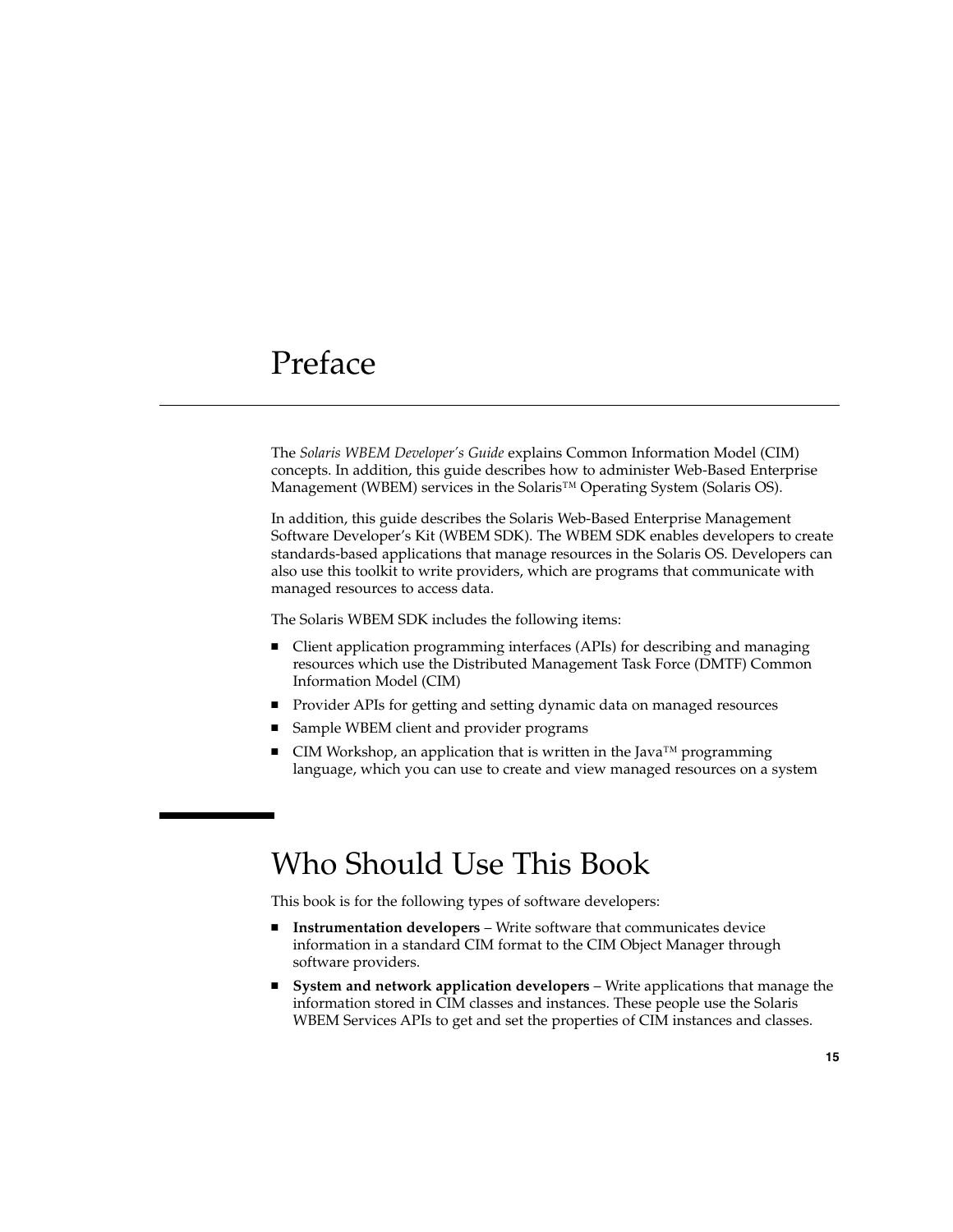## Before You Read This Book

This book requires a solid understanding of the following information:

- Object-oriented programming concepts
- The Java programming language
- Common Information Model (CIM) concepts
- Network management concepts

If you are unfamiliar with these areas, you might find the following references useful:

- *The Java Programming Language, Second Edition*, Ken Arnold and James Gosling, Addison-Wesley, ISBN 0–201–31006–6.
- *The Java Class Libraries, Second Edition, Volume 1*, Patrick Chan, Rosanna Lee, Douglas Kramer, Addison-Wesley, ISBN 0–201–31002–3.
- CIM Tutorial (<http://www.dmtf.org/education/cimtutorial.php>), provided by the Distributed Management Task Force.

The following web sites are useful resources when working with WBEM technologies:

- **CIM Tutorial Glossary –** <http://www.dmtf.org/education/cimtutorial/reference/glossary.php>
- **Distributed Management Task Force (DMTF) –** [http://www.dmtf.org](http://www.dmtf.org/)

This site discusses the latest CIM developments, provides information about various working groups, and lists contact information for extending the CIM Schema.

■ **Rational Software –** <http://www.rational.com/uml>

This site contains documentation about the Unified Modeling Language (UML) and the Rose CASE tool.

# How This Book Is Organized

[Chapter 1](#page-20-0) introduces Web-Based Enterprise Management (WBEM), the Common Information Model (CIM), the application programming interfaces (APIs) in the Solaris WBEM SDK, and CIM Workshop.

[Chapter 2](#page-32-0) describes the CIM Object Manager. This chapter covers how to start and how to stop the CIM Object Manager and how to upgrade the CIM Object Manager Repository.

[Chapter 3](#page-38-0) describes the sample programs that are provided with the Solaris WBEM SDK.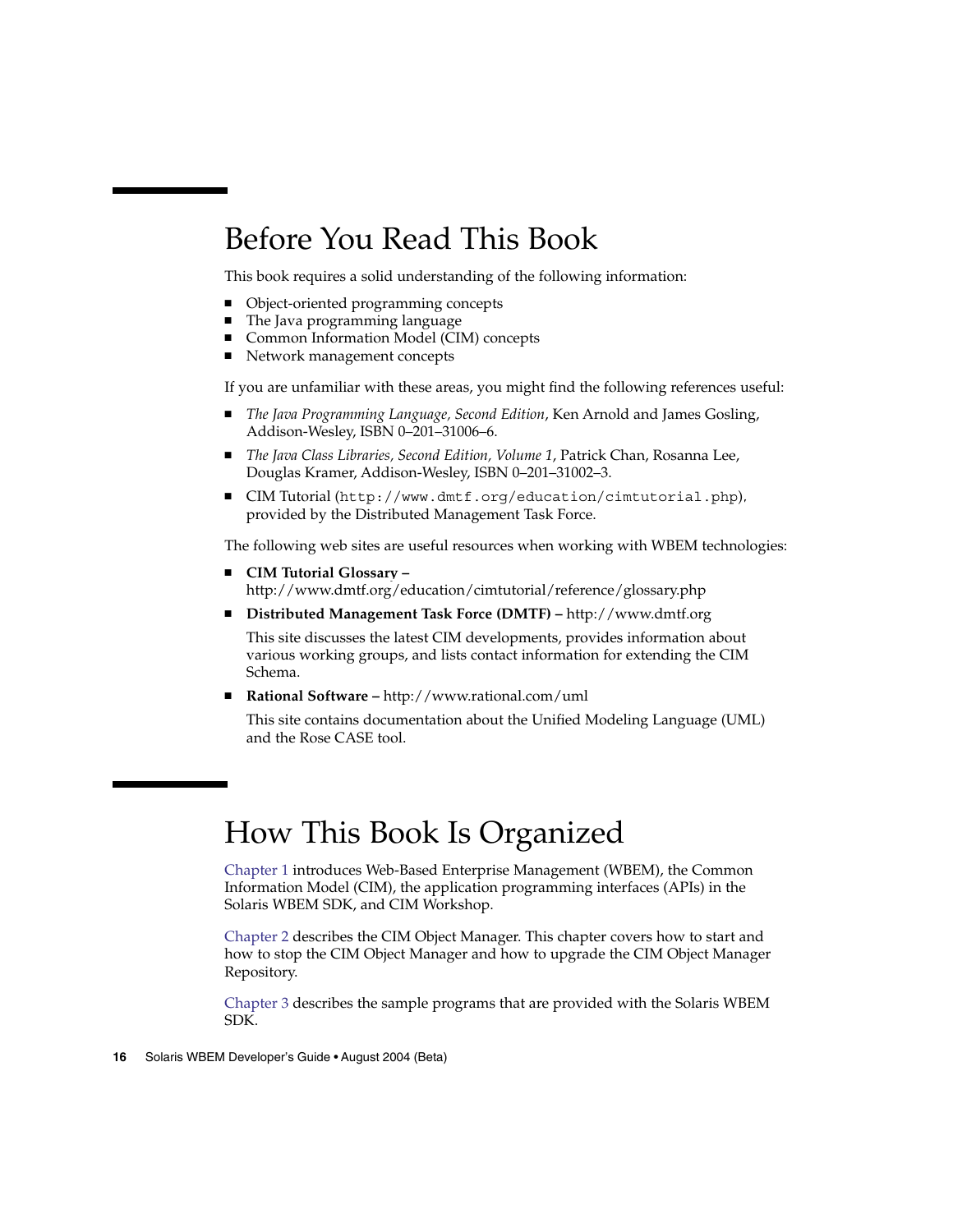[Chapter 4](#page-44-0) explains how to use the client APIs to write client programs.

[Chapter 5](#page-88-0) explains how to use the WBEM Query Language (WQL) and the Query APIs to write and handle queries.

[Chapter 6](#page-96-0) explains how to use the provider APIs to write provider programs.

[Chapter 7](#page-114-0) explains how to use the MOF compiler.

[Chapter 8](#page-134-0) describes WBEM security mechanisms and the features that the CIM Object Manager enforces.

[Chapter 9](#page-150-0) describes how to view log data and explains the error messages that are generated by components of the Solaris WBEM SDK.

[Appendix A](#page-168-0) describes the MOF files that are included with the Solaris WBEM SDK.

### Related Information

You might also want to refer to the following related documentation:

- Javadoc<sup>™</sup> reference pages Describe the WBEM APIs. See file:/usr/sadm/lib/wbem/doc/index.html.
- CIM/Solaris Schema Describe the CIM and Solaris Schema. See file:/usr/sadm/lib/wbem/doc/mofhtml/index.html.
- Distributed Management Task Force (DMTF) Glossary A comprehensive glossary of CIM and WBEM-related terms. See <http://www.dmtf.org/education/cimtutorial/reference/glossary.php>

# Accessing Sun Documentation Online

The docs.sun.com<sup>SM</sup> Web site enables you to access Sun technical documentation online. You can browse the docs.sun.com archive or search for a specific book title or subject. The URL is <http://docs.sun.com>.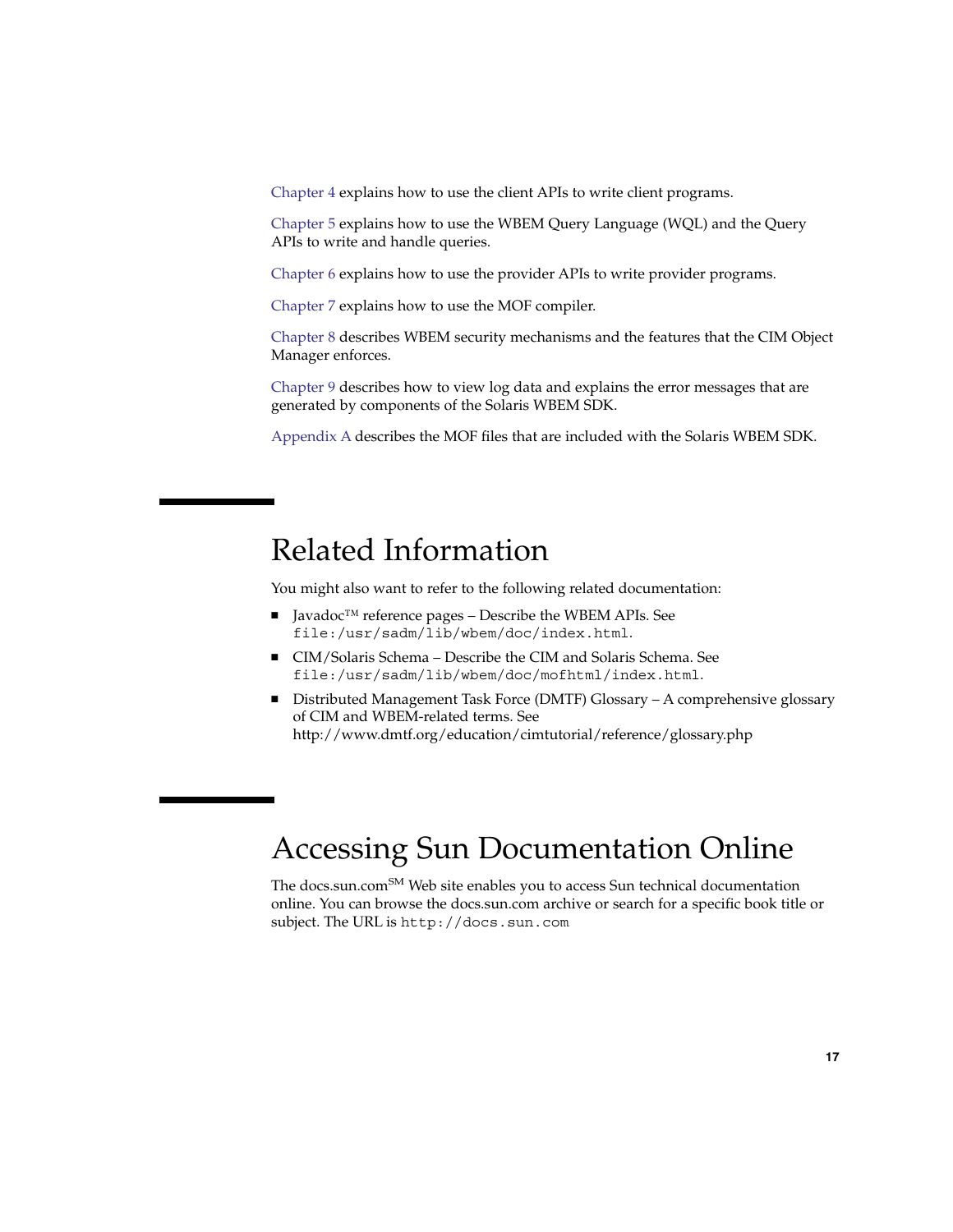# Ordering Sun Documentation

Sun Microsystems offers select product documentation in print. For a list of documents and how to order them, see "Buy printed documentation" at <http://docs.sun.com>.

# Typographic Conventions

The following table describes the typographic changes that are used in this book.

|  | TABLE P-1 Typographic Conventions |  |  |
|--|-----------------------------------|--|--|
|--|-----------------------------------|--|--|

| <b>Typeface or Symbol</b> | <b>Meaning</b>                                                          | <b>Example</b>                                             |
|---------------------------|-------------------------------------------------------------------------|------------------------------------------------------------|
| AaBbCc123                 | The names of commands, files, and<br>directories, and onscreen computer | Edit your . login file.<br>Use $1s$ - a to list all files. |
|                           | output                                                                  | machine name% you have<br>mail.                            |
| AaBbCc123                 | What you type, contrasted with onscreen                                 | machine name% su                                           |
|                           | computer output                                                         | Password:                                                  |
| AaBbCc123                 | Command-line placeholder: replace with<br>a real name or value          | The command to remove a file<br>is rm filename.            |
| AaBbCc123                 | Book titles, new terms, and terms to be<br>emphasized                   | Read Chapter 6 in the <i>User's</i><br>Guide.              |
|                           |                                                                         | Perform a patch analysis.                                  |
|                           |                                                                         | Do <i>not</i> save the file.                               |
|                           |                                                                         | [Note that some emphasized]<br>items appear bold online.]  |

# Shell Prompts in Command Examples

The following table shows the default system prompt and superuser prompt for the C shell, Bourne shell, and Korn shell.

**<sup>18</sup>** Solaris WBEM Developer's Guide • August 2004 (Beta)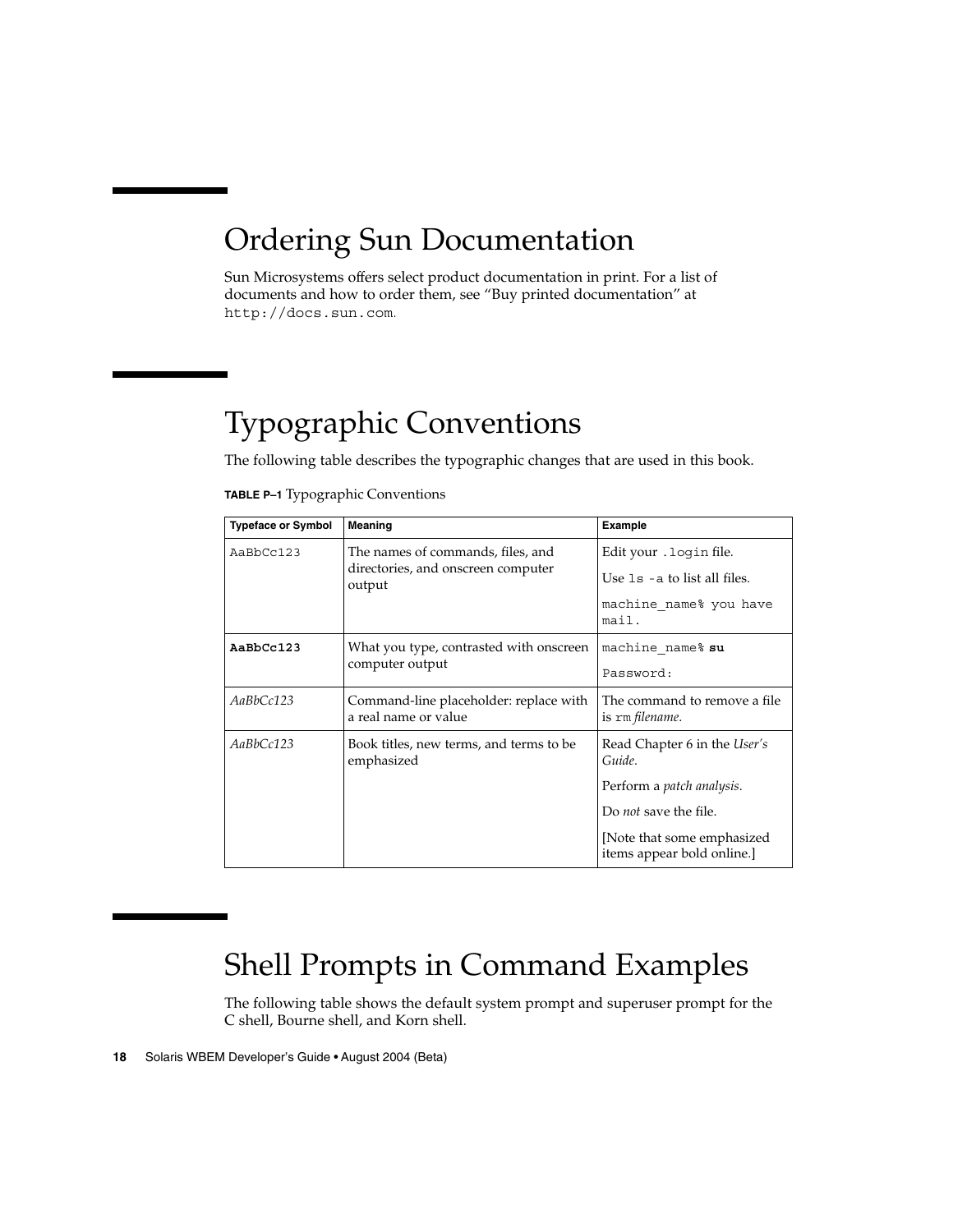#### **TABLE P–2** Shell Prompts

| <b>Shell</b>                                     | Prompt        |
|--------------------------------------------------|---------------|
| C shell prompt                                   | machine name% |
| C shell superuser prompt                         | machine name# |
| Bourne shell and Korn shell prompt               |               |
| Bourne shell and Korn shell superuser prompt   # |               |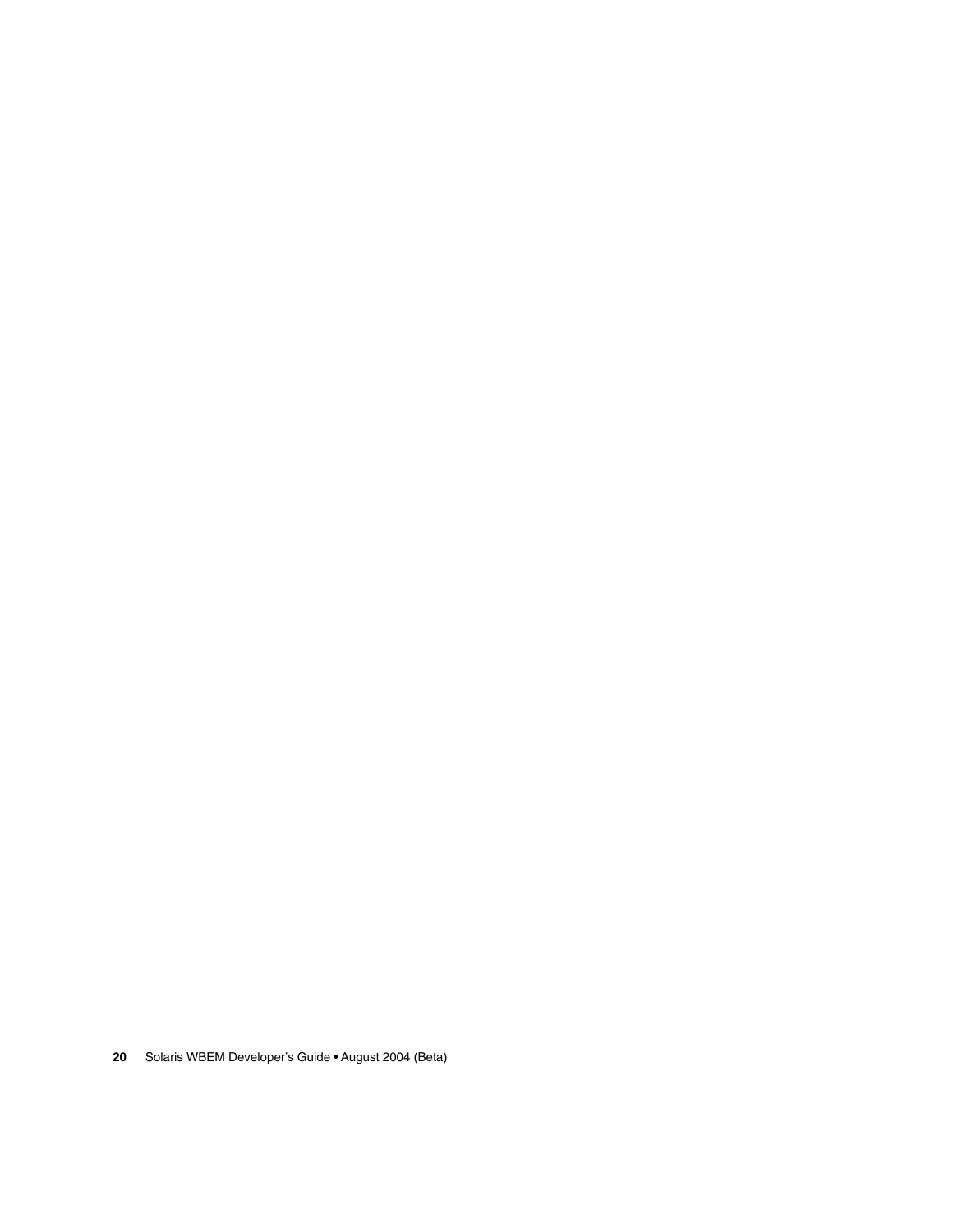#### <span id="page-20-0"></span>CHAPTER **1**

# Overview of Solaris Web-Based Enterprise Management

This chapter provides an overview of Solaris Web-Based Enterprise Management, and includes the following topics:

- "About Web-Based Enterprise Management" on page 21
- ["About the Common Information Model"](#page-21-0) on page 22
- ["About Solaris WBEM Services"](#page-21-0) on page 22
- ["Using CIM Workshop to Develop WBEM Applications"](#page-28-0) on page 29

**Note –** This chapter provides a general overview of Web-Based Enterprise Management (WBEM) and the Common Information Model (CIM). For more in-depth information about WBEM and CIM, refer to the Distributed Management Task Force (DMTF) Web site at [http://www.dmtf.org.](http://www.dmtf.org)

# About Web-Based Enterprise Management

Web-Based Enterprise Management (WBEM) is a set of management and Internet technologies. WBEM unifies the management of enterprise computing environments. With WBEM, you can deliver an integrated set of standardized management tools that leverage emerging web technologies. By developing management applications according to WBEM principles, you can create compatible products at a low development cost.

The Distributed Management Task Force (DMTF) is an industry group that represents corporations in the computer and telecommunications industries. The DMTF is leading the effort to develop and disseminate standards for the management of desktop environments, enterprise-wide systems, and the Internet. The goal of the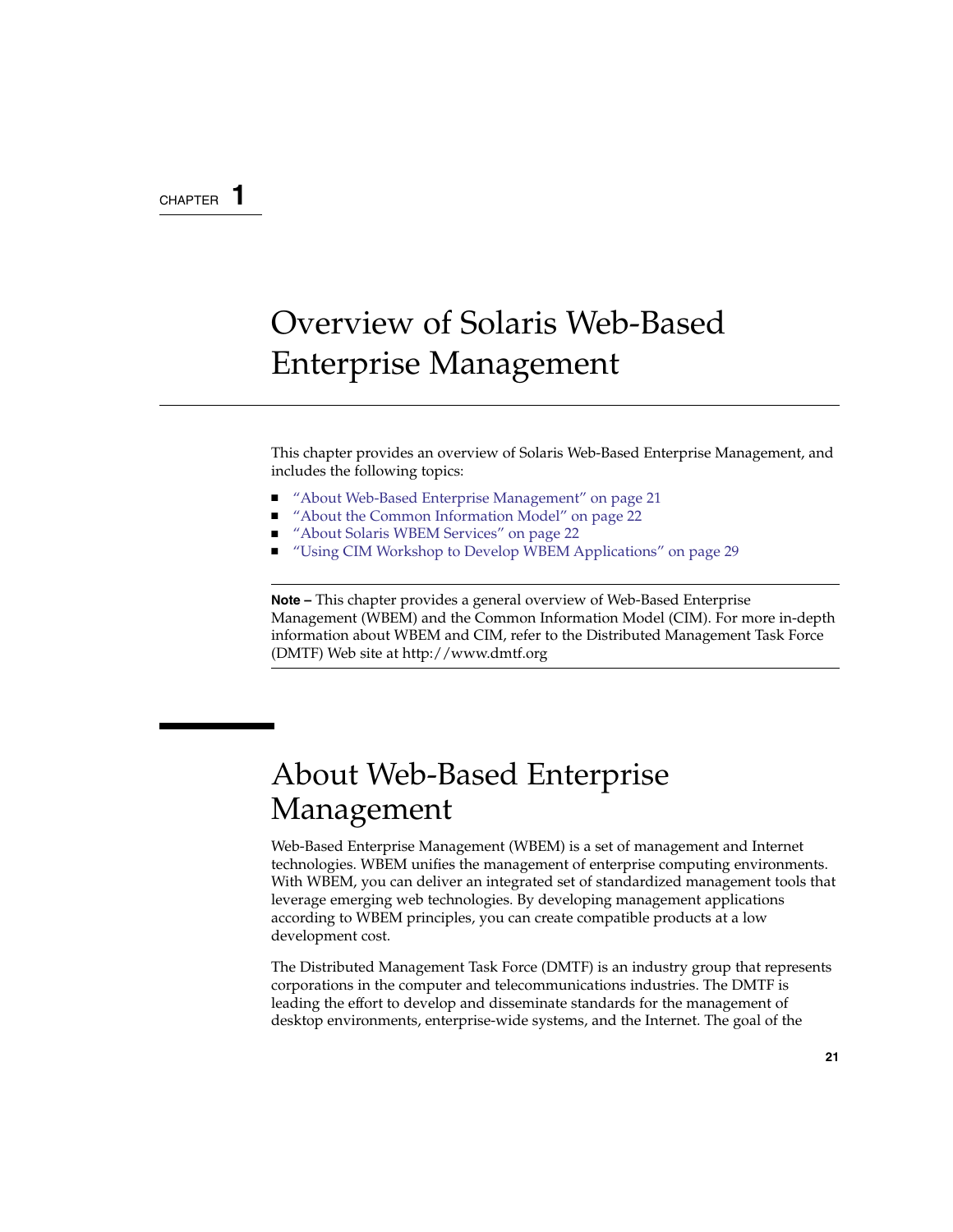<span id="page-21-0"></span>DMTF is to develop an integrated approach to managing computers and networks across platforms and protocols. The approach is intended to result in cost-effective products that interoperate as flawlessly as possible.

# About the Common Information Model

The Common Information Model (CIM), developed by the DMTF, is an industry standard used to manage systems and networks. This standard provides a common conceptual framework that classifies and defines the parts of a networked environment, and depicts how these various parts interact. The CIM captures notions that are applicable to all areas of management, independent of technology implementation.

CIM consists of the following components:

- **CIM Specification** Defines the language and methodology for integration with other management models.
- **CIM Schema** Provides the actual model descriptions for systems, applications, local area networks, and devices. The CIM Schema consists of the following models:
	- **Core Model** Provides the underlying, general assumptions of the managed environment. This model comprises a small set of classes and associations that provide a basic vocabulary for analyzing and describing managed systems.
	- **Common Model** Captures notions that are common to particular management areas, but which are independent of a particular technology or a particular implementation. Provides a basis for the development of management applications.
- **Extension schema** Represents technology and platform-specific extensions to the Common Model. These schemas are specific to environments such as operating systems. For example, the Solaris Schema is an extension schema. Vendors extend the model for their products by creating subclasses of objects. Applications can then transverse object instances in the standard model to manage different products in a heterogeneous environment.

### About Solaris WBEM Services

The Solaris WBEM Services software is the Solaris implementation of WBEM and CIM standards. The following components are included with Solaris WBEM Services:

["CIM Object Manager"](#page-26-0) on page 27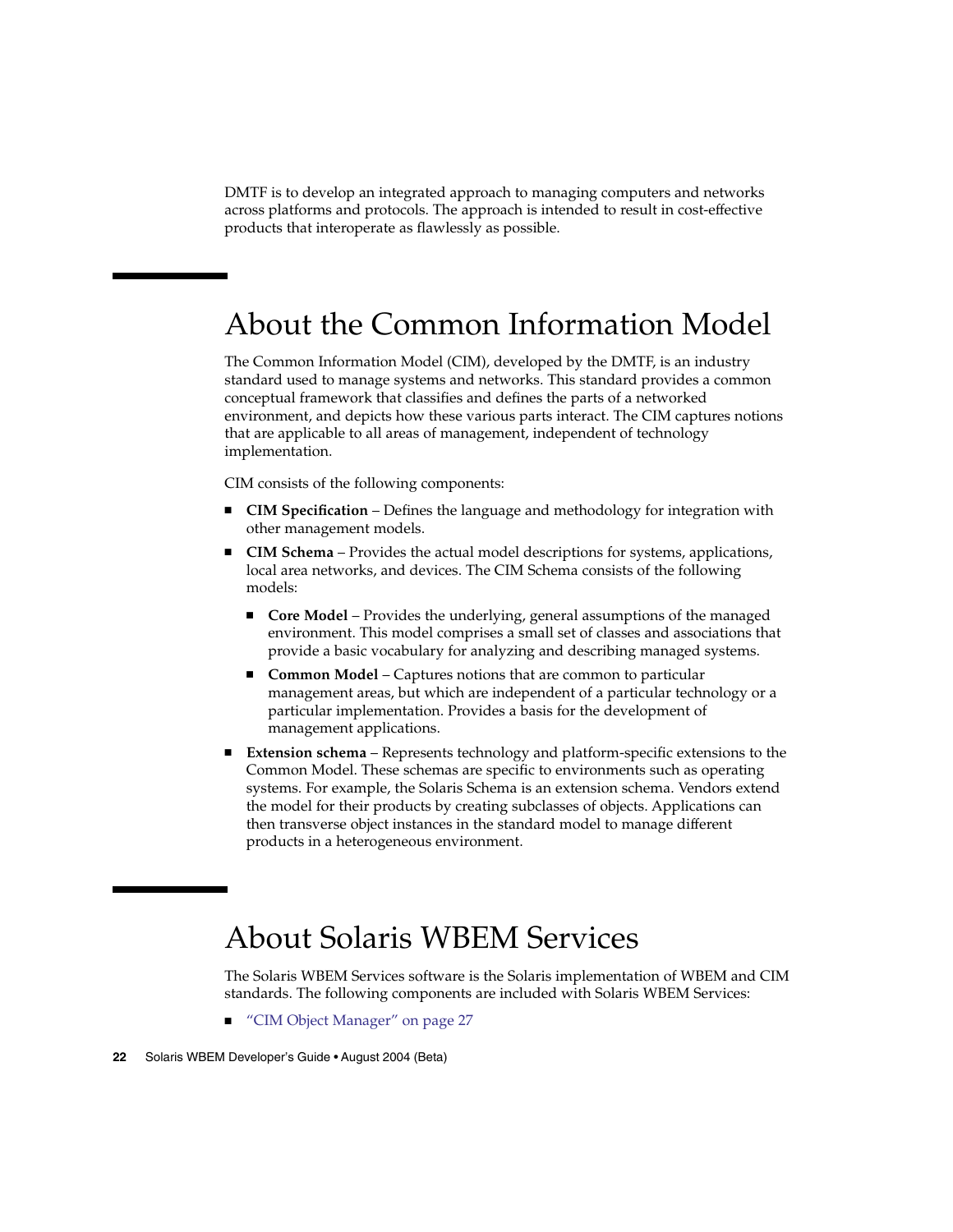- *"*Managed Object Format Compiler" on page 27
- ["Solaris Schema"](#page-27-0) on page 28
- ["Solaris WBEM SDK"](#page-27-0) on page 28

Solaris WBEM Services software provides WBEM services in the Solaris OS, including secure access and manipulation of management data. The software includes a Solaris provider that enables management applications to access information about managed resources such as devices and software in the Solaris OS.

The CIMOM accepts connections from management applications that use either the Remote Method Invocation (RMI) protocol or the XML over HTTP protocol. The CIMOM provides the following services to connected clients:

- **Management services -** These services are in the form of a CIMOM. The CIMOM checks the semantics and syntax of CIM data. The CIMOM also distributes data between applications, the CIM Object Manager Repository, and managed resources.
- **Security services –** Specify these services for WBEM through the Solaris Management Console User tool. These services are described in*System Administration Guide: Security Services*.
- **Sun WBEM User Manager** Use this tool to establish an access control list (ACL) for a specific name space on the WBEM server. ACL-based security is uniquely provided by Solaris WBEM Services. Sun WBEM User Manager performs the following tasks:
	- Enables you to add and delete authorized users
	- Set access privileges for authorized users
	- Manage user authentication and access to CIM objects on a WBEM-enabled system
- **Logging services** Consist of classes that developers can use to create applications that dynamically record and retrieve event data. Administrators use this data to track and determine the cause of events. Logging services are described in more detail in [Chapter 9.](#page-150-0)
- **XML services –** Convert XML data into CIM classes, enabling XML/HTTP-based WBEM clients to communicate with the CIM Object Manager.

Once connected to a WBEM-enabled system, WBEM clients can request WBEM operations to:

- Create, view, and delete CIM classes and instances
- Query for properties that have a specified value
- Enumerate instances or classes in a specified class hierarchy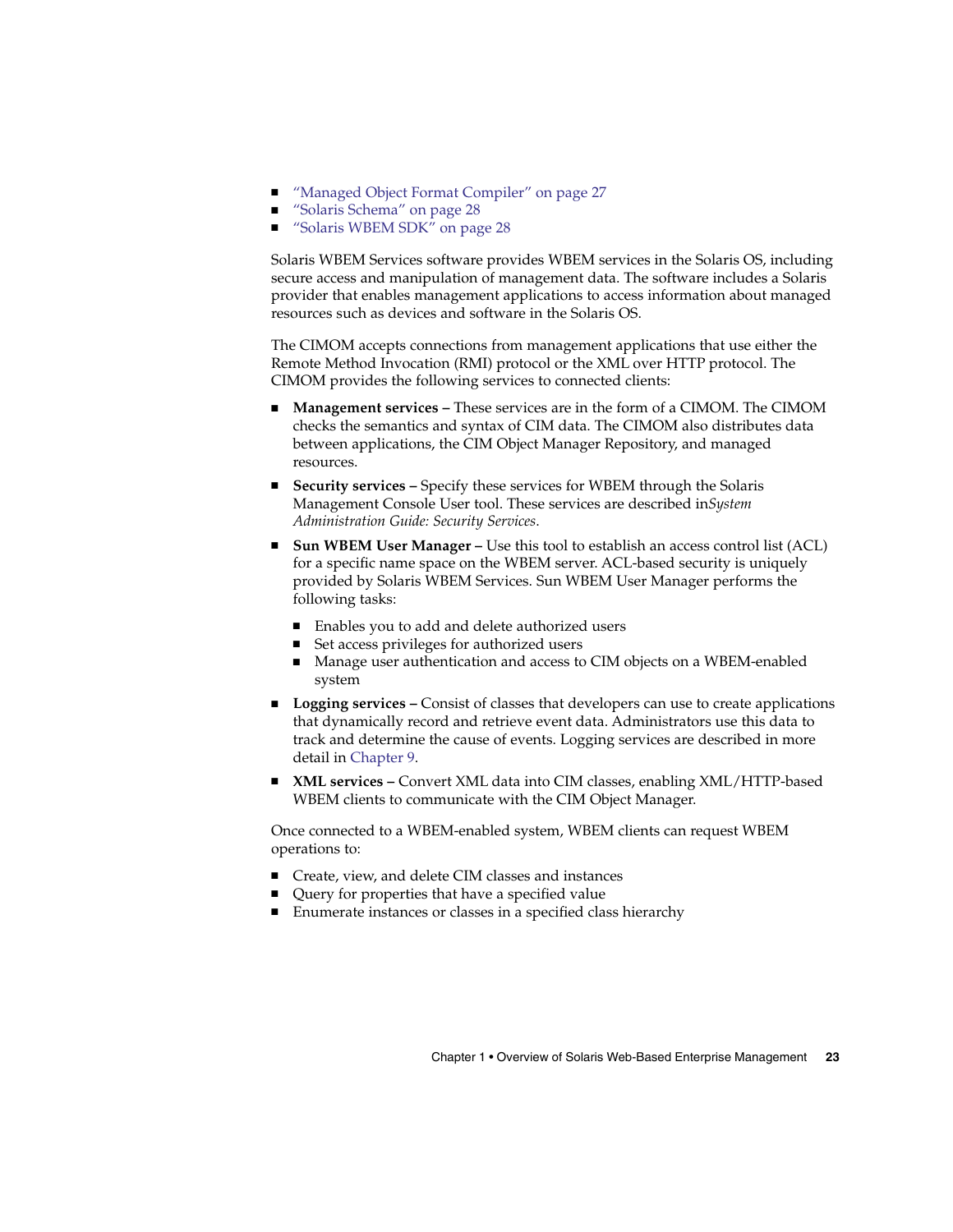#### <span id="page-23-0"></span>Software Components

Solaris WBEM Services software consists of three software components: Application, Management, and Provider. These components interact with the operating system and with hardware. The following figure shows the software components and how these components interact.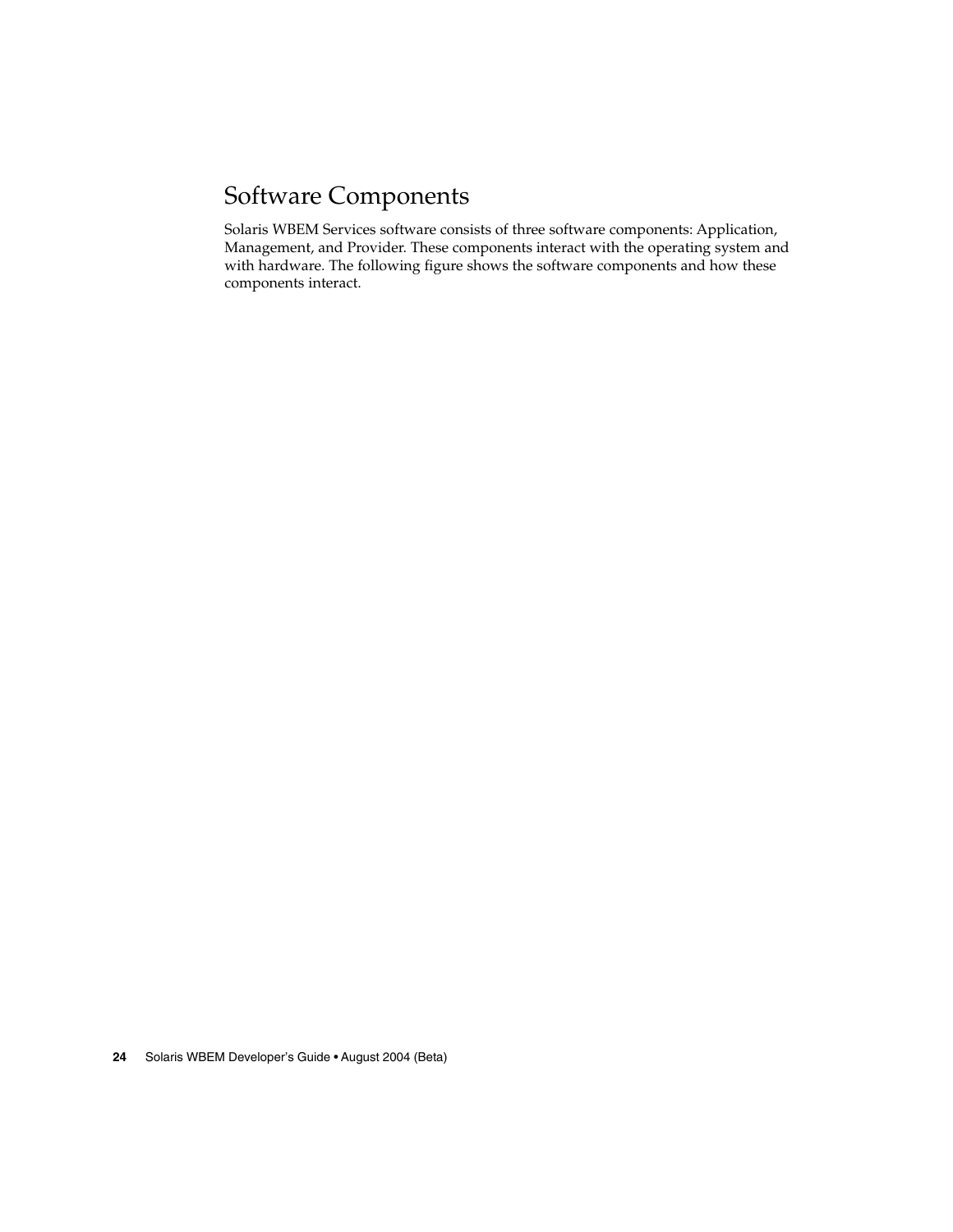

**FIGURE 1–1** Solaris WBEM Services Architecture

■ **Application layer** – WBEM clients process and display data from managed resources. Solaris WBEM Services include the following applications.

Chapter 1 • Overview of Solaris Web-Based Enterprise Management **25**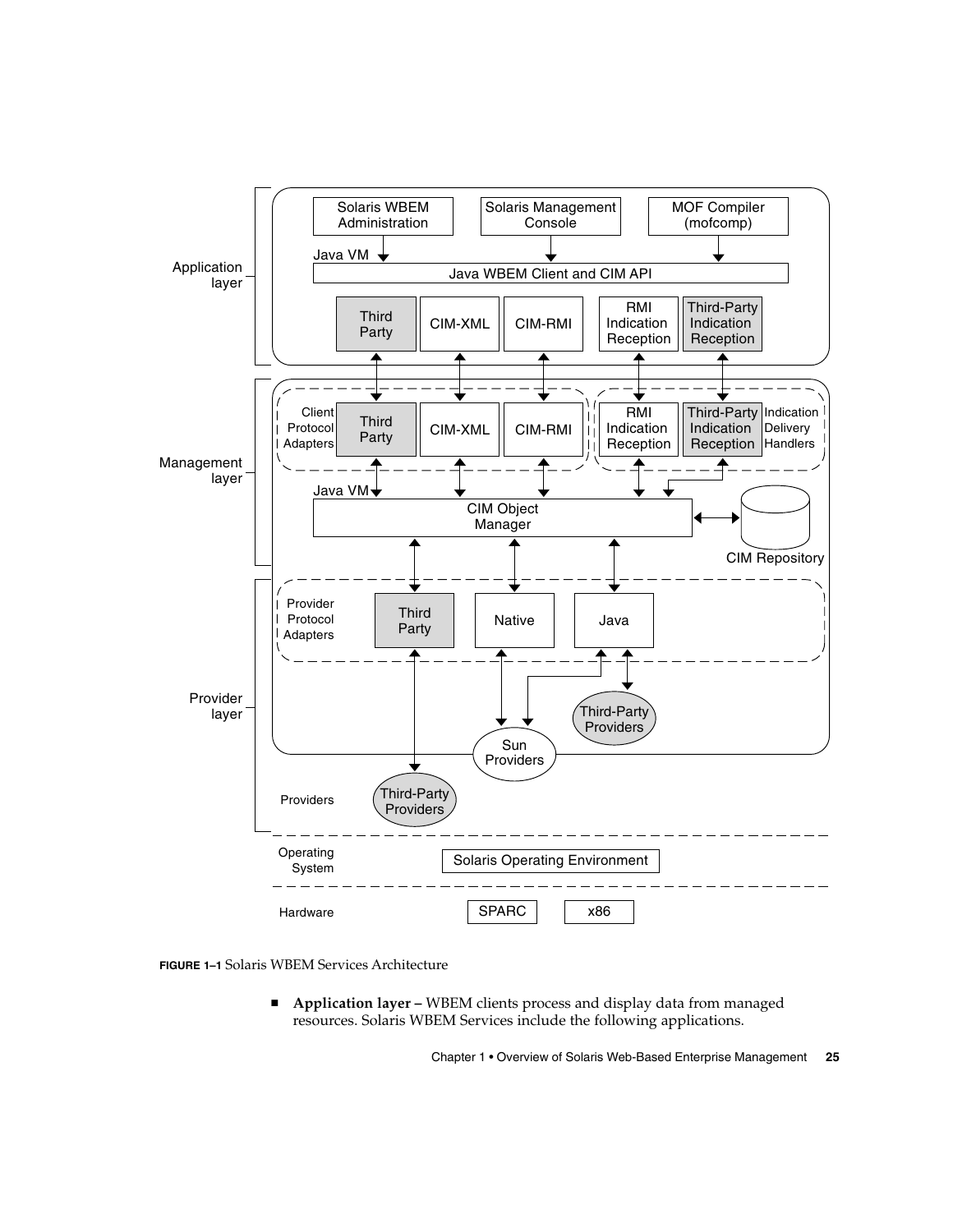- **Sun WBEM User Manager and Solaris Management Console User tool –** Applications that enable system administrators to add and delete authorized users and to set these users' access privileges to managed resources.
- **Solaris Management Console Log Viewer An application that displays log** files. A user can view details of a log record, including the name of the user who issued a logged command and the client computer on which a logged event occurred.
- **Managed Object Format (MOF) compiler A program that parses a file** containing MOF statements, converts the classes and instances defined in the file to Java classes, and then adds the Java classes to the CIM Object Manager Repository, a central storage area for management data.

MOF is a language for defining CIM classes and instances. MOF files are ASCII text files that use the MOF language to describe CIM objects. A CIM object is a representation, or model, of a managed resource, such as a printer, disk drive, or CPU. MOF files are located in /usr/sadm/mof.

Many sites store information about managed resources in MOF files. Because MOF can be converted to Java, applications that can run on any system with a Java virtual machine can interpret and exchange this information. You can also use the mofcomp command to compile MOF files at any time after installation. MOF is described on the DMTF web page at [http://www.dmtf.org.](http://www.dmtf.org)

- **Management layer –** Components at this layer provide services to connected WBEM clients.
	- **Common Information Model (CIM) Object Manager** Software that manages CIM objects on a WBEM system. CIM objects are stored internally as Java classes. The CIM Object Manager transfers information between WBEM clients, the CIM Object Manager Repository, and managed resources.
	- **CIM Object Manager Repository Central storage area for CIM class and** instance definitions.
	- **Client and CIM application programming interfaces (APIs) –** WBEM client applications use these Java interfaces to request operations from the CIM Object Manager. Such operations include creating or viewing classes or instances of managed resources.
	- **Provider interfaces –** Providers use these interfaces to transfer information about managed resources to the CIM Object Manager. The CIM Object Manager uses the provider interfaces to transfer information to locally installed providers.
- **Provider layer Providers act as intermediaries between the CIM Object Manager** and one or more managed resources. When the CIMOM receives a request from a WBEM client for data that is not available from the CIM Object Manager Repository, the CIMOM forwards the request to the appropriate provider.
	- **Solaris providers –** Provide the CIM Object Manager with instances of managed resources in the Solaris OS. Providers get and set information on managed devices. A native provider is a machine-specific program that is written to run on a managed device. For example, a provider that accesses data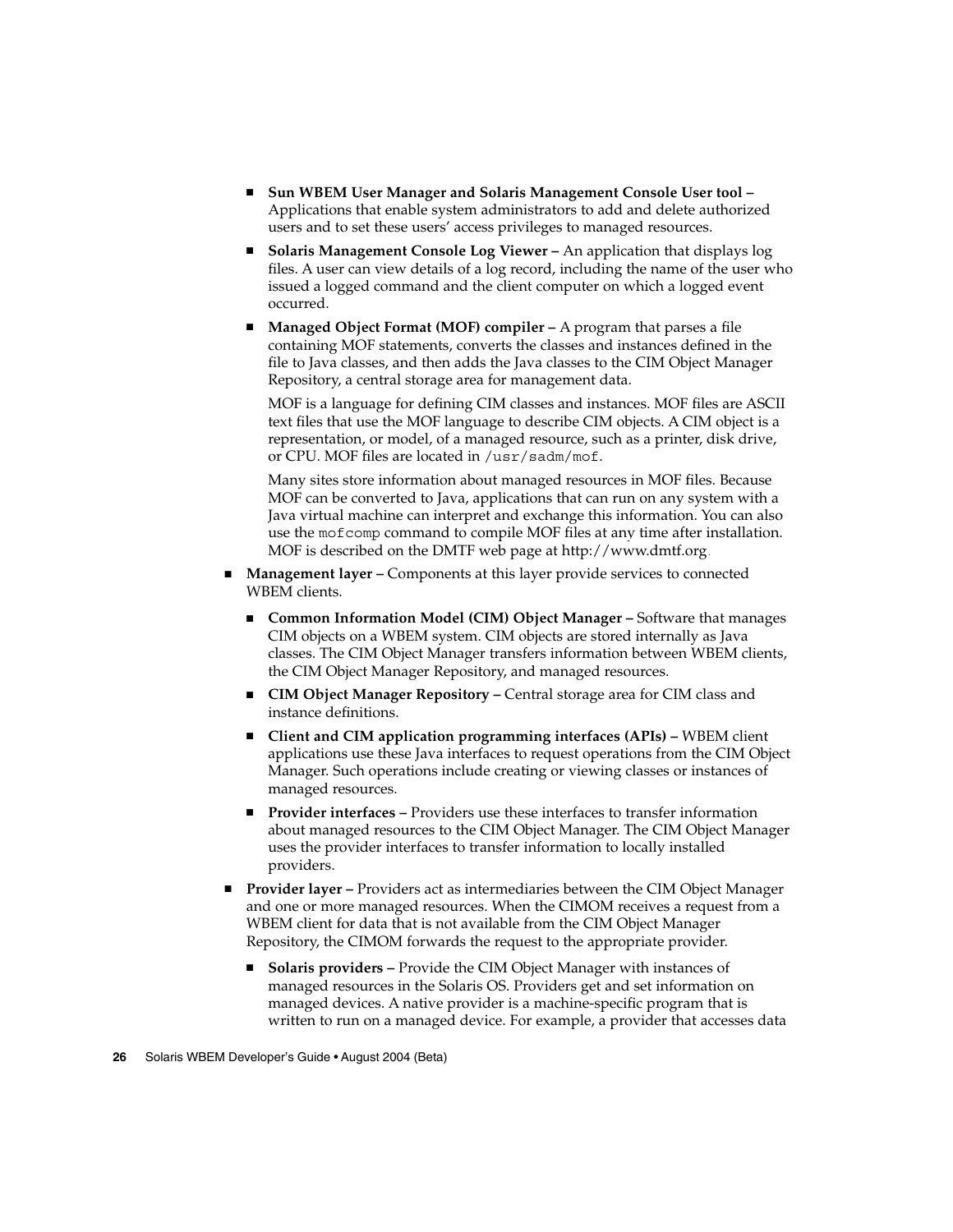<span id="page-26-0"></span>on a system running the Solaris OS probably includes C functions to query that system. The Java Native Interface is part of the JDK™ software. By writing programs using the Java Native Interface, you ensure that your code is portable across all platforms. The Java Native Interface enables Java code that runs within a Java virtual machine to operate with applications and libraries that are written in other languages, such as C, C++, and assembly.

■ **Solaris Schema** – A collection of classes that describes managed objects in the Solaris OS. The CIM Schema and Solaris Schema classes are stored in the CIM Object Manager Repository. The CIM Schema is a collection of class definitions used to represent managed objects that occur in every management environment.

The Solaris Schema is a collection of class definitions that extend the CIM Schema to represent managed objects in a typical Solaris OS. Users can also use the MOF compiler (mofcomp) to add CIM Schema, Solaris Schema, or other classes to the CIM Object Manager Repository.

- **Operating system layer** The Solaris providers enable management applications to access information about managed resources such as devices and software, in the Solaris OS.
- **Hardware layer -** A management client can access management data on any supported Solaris platform.

#### CIM Object Manager

The CIM Object Manager manages CIM objects on a WBEM-enabled system. When a WBEM client application accesses information about a CIM object, the CIMOM contacts either the appropriate provider for that object, or the CIMOM Repository. When a client application requests data that is not available from the Repository, the CIMOM forwards the request to the provider for that managed resource. The provider dynamically retrieves the information.

WBEM client applications contact the CIM Object Manager to establish a connection. This connection is used to perform WBEM operations, such as creating a CIM class or updating a CIM instance. When a WBEM client application connects to the CIM Object Manager, the WBEM client gets a reference to the CIM Object Manager. The client can use that reference to request services and perform operations.

#### Managed Object Format Compiler

You use the Managed Object Format (MOF) language to specify CIM schema. You define classes and instances using ASCII text, and place those classes in a file that you submit to the MOF compiler, mofcomp(1M). The MOF compiler parses the file to add the classes and instances defined in the file to the CIM Object Manager repository. See [Chapter 7](#page-114-0) for information on how to use the MOF compiler to automatically generate JavaBeans™ components from MOF files.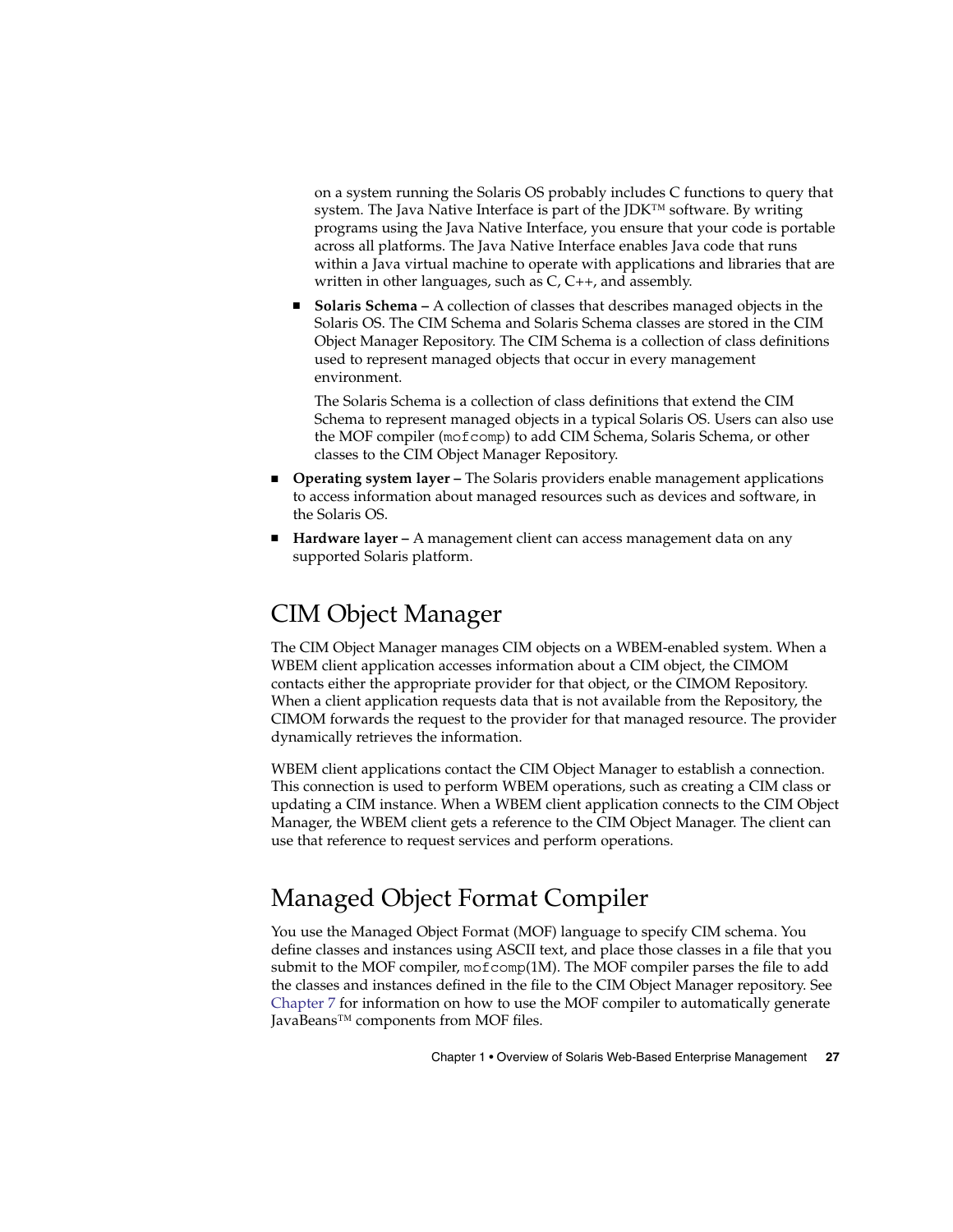<span id="page-27-0"></span>Because you can convert MOF to Java, applications developed in MOF can run on any system or in any environment that supports the Java platform.

**Note –** For more in-depth information about the MOF language, files, and syntax, see [http://www.dmtf.org/education/cimtutorial/extend/spec.php.](http://www.dmtf.org/education/cimtutorial/extend/spec.php)

#### Solaris Schema

The Solaris Schema is an extension schema of the Common Model. The Solaris Schema specifically describes managed objects running in the Solaris OS.

When you install Solaris WBEM Services, the CIM Schema and the Solaris Schema MOF files populate the /usr/sadm/mof directory. These files are automatically compiled when the CIMOM starts. The CIM Schema files, denoted by the CIM\_ prefix, form standard CIM objects. The Solaris Schema extends the standard CIM Schema by describing Solaris objects. The MOF files that make up the Solaris Schema have the Solaris prefix.

**Note –** The CIM Schema and Solaris Schema are installed at file:/usr/sadm/lib/wbem/doc/mofhtml/index.html.

#### Solaris WBEM SDK

The Solaris WBEM SDK is a set of APIs that contain the components necessary to write management applications. These applications communicate with WBEM-enabled management devices by using XML and HTTP communication standards.

Solaris WBEM applications request information or services from the Common Information Model (CIM) Object Manager through the WBEM APIs. These APIs represent CIM objects as Java classes. You use the APIs to describe managed objects and to retrieve information about managed objects in a system environment. The advantage of modeling managed resources by using CIM is that those objects can be shared across any system that is CIM-compliant.

**Note –** The Solaris WBEM application programming interface (API) documentation is in Javadoc™ format and is installed at file:/usr/sadm/lib/wbem/doc/index.html during a Solaris installation.

The Solaris WBEM APIs are described in the following table.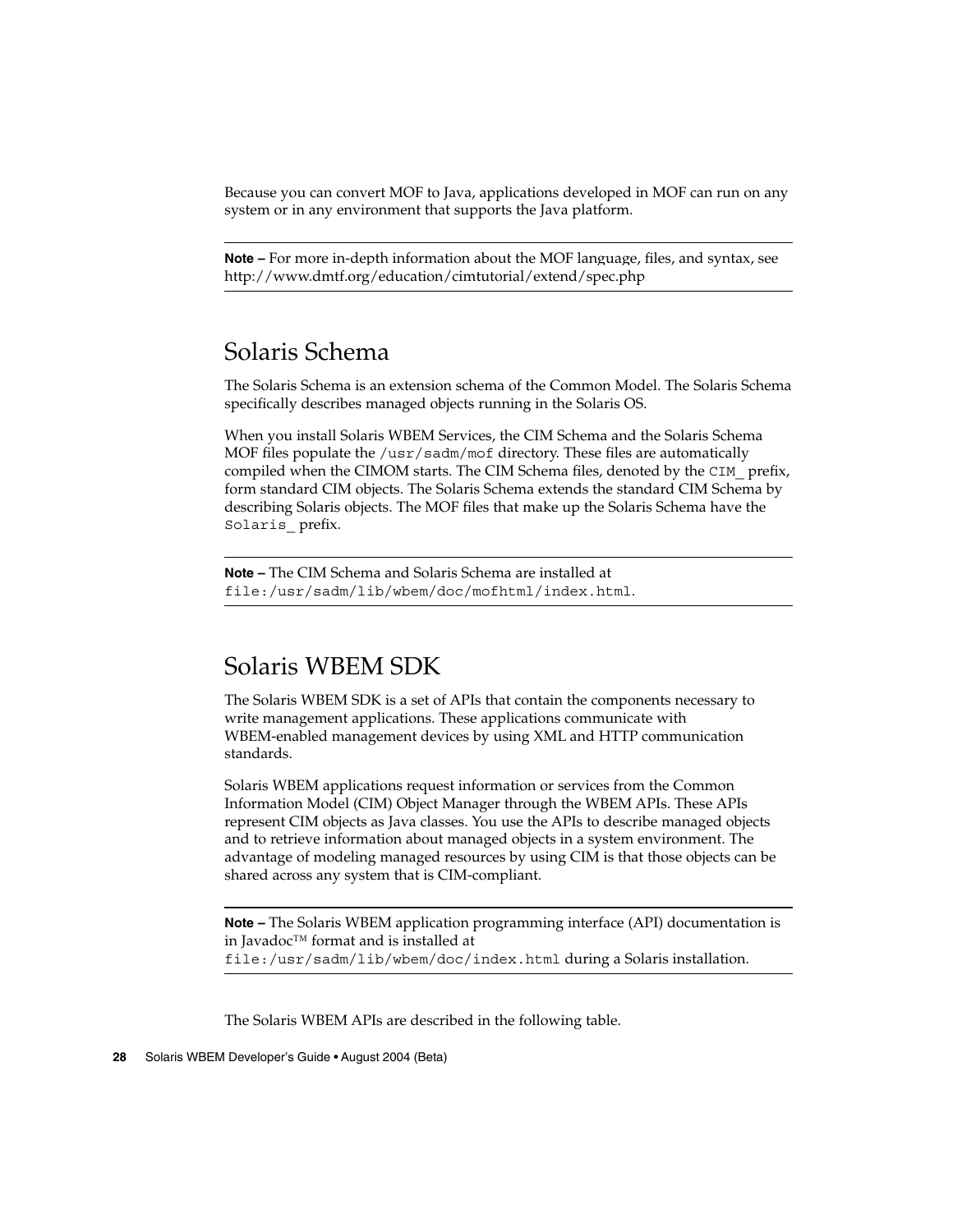<span id="page-28-0"></span>**TABLE 1–1** Solaris WBEM APIs

| <b>API</b> | Package Name        | <b>Description</b>                                                                                                                                                                                              |
|------------|---------------------|-----------------------------------------------------------------------------------------------------------------------------------------------------------------------------------------------------------------|
| <b>CIM</b> | javax.wbem.cim      | Includes common classes and methods<br>that represent the basic CIM elements.<br>The CIM APIs create objects on the<br>local system.                                                                            |
| Client     | javax.wbem.client   | Applications use the CIMClient class<br>to connect to the CIM Object Manager.<br>Applications use the other classes and<br>methods to transfer data to and from<br>the CIM Object Manager.                      |
|            |                     | The Batching APIs, a subset of the<br>Client APIs, enable clients to batch<br>multiple requests in one remote call.<br>This capability reduces the delay<br>introduced by multiple remote<br>message exchanges. |
| Provider   | javax.wbem.provider | The CIM Object Manager uses these<br>APIs to pass application requests for<br>dynamic data to providers.                                                                                                        |
| Query      | javax.wbem.query    | Contains classes and methods that you<br>use to formulate and manipulate<br>queries by using the WBEM Query<br>Language (WQL).                                                                                  |

# Using CIM Workshop to Develop WBEM Applications

You can develop WBEM applications that use CIM Workshop, a GUI-based development tool included with the Solaris WBEM SDK. You use CIM Workshop to do the following:

- View, add, delete, and search for classes
- View, add, and delete name spaces
- Add properties, qualifiers, and methods to new classes
- Create instances
- Modify instance values
- Traverse associations
- Subscribe to events
- Execute methods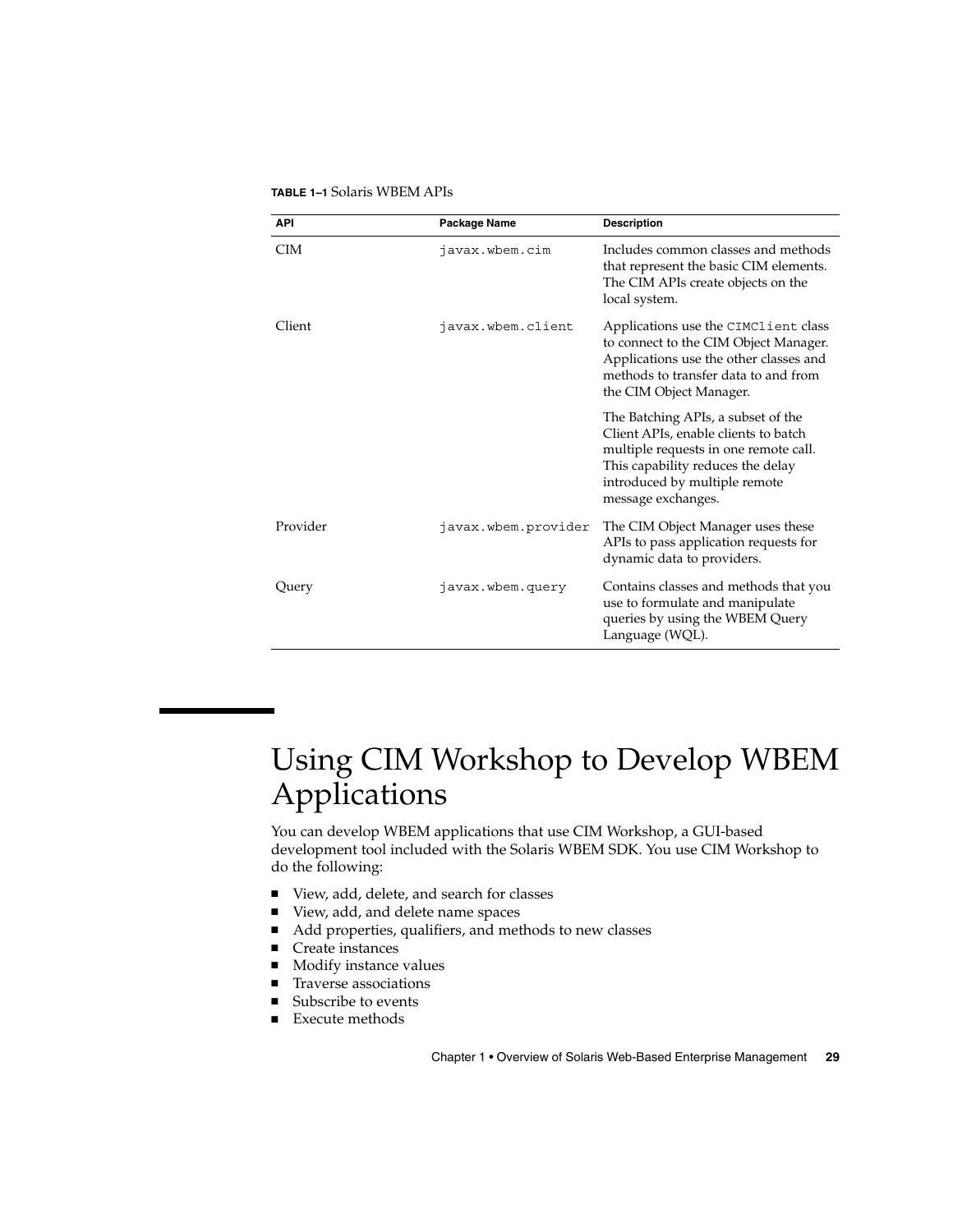<span id="page-29-0"></span>**Note –** CIM guidelines prevent you from modifying the properties, methods, and qualifiers of CIM Schema and Solaris Schema classes. You also cannot change the values of inherited properties, methods, and qualifiers.

#### CIM Workshop Documentation

CIM Workshop has context-sensitive online help for every dialog box except for the main window. When you click the interface components, the appropriate help text displays in the Information pane on the left side of the dialog box.

**Tip –** To close and reopen the Information pane, click the question mark button on the upper left corner of the dialog box.

#### Running CIM Workshop

The default behavior of CIM Workshop is to:

- Connect to a CIMOM running on the local host
- $\blacksquare$  In the root\cimv2 default name space
- Using the Remote Method Invocation (RMI) protocol

You can also point to a remote host that is running the CIM Object Manager.

#### ▼ How to Start CIM Workshop

#### **1. At the system prompt, type: Steps**

% **/usr/sadm/bin/cimworkshop** The CIM Workshop Login dialog box displays.

**2. Follow the instructions in the context-sensitive help to fill in the fields in the Login dialog box. Then click OK.**

The CIM Workshop main window displays.

#### ▼ How to Exit CIM Workshop

● **From the CIM Workshop main window, choose Workshop->Exit.** CIM Workshop exits. **Step**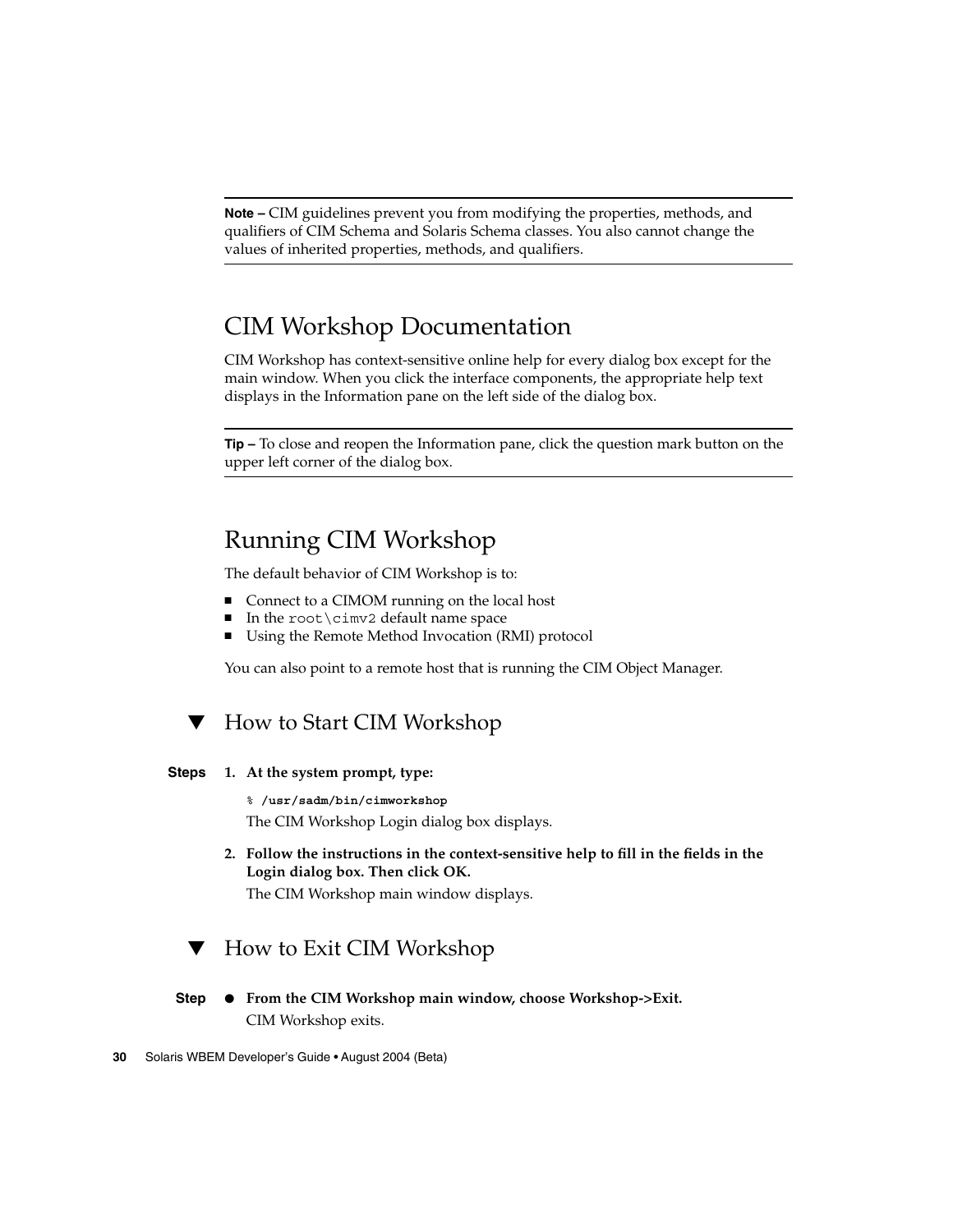#### About the Main Window

The main window in CIM Workshop is divided into three panes:

- **Left pane** Displays the class inheritance tree of the current name space.
- **Right pane** Displays the Properties, Methods, and Events tabs. When you select a class in the left pane, click one of these tabs in the right pane to display more information on the properties, methods, or events of the selected class.
- **Bottom pane** Displays notification when events occur to which you are subscribed.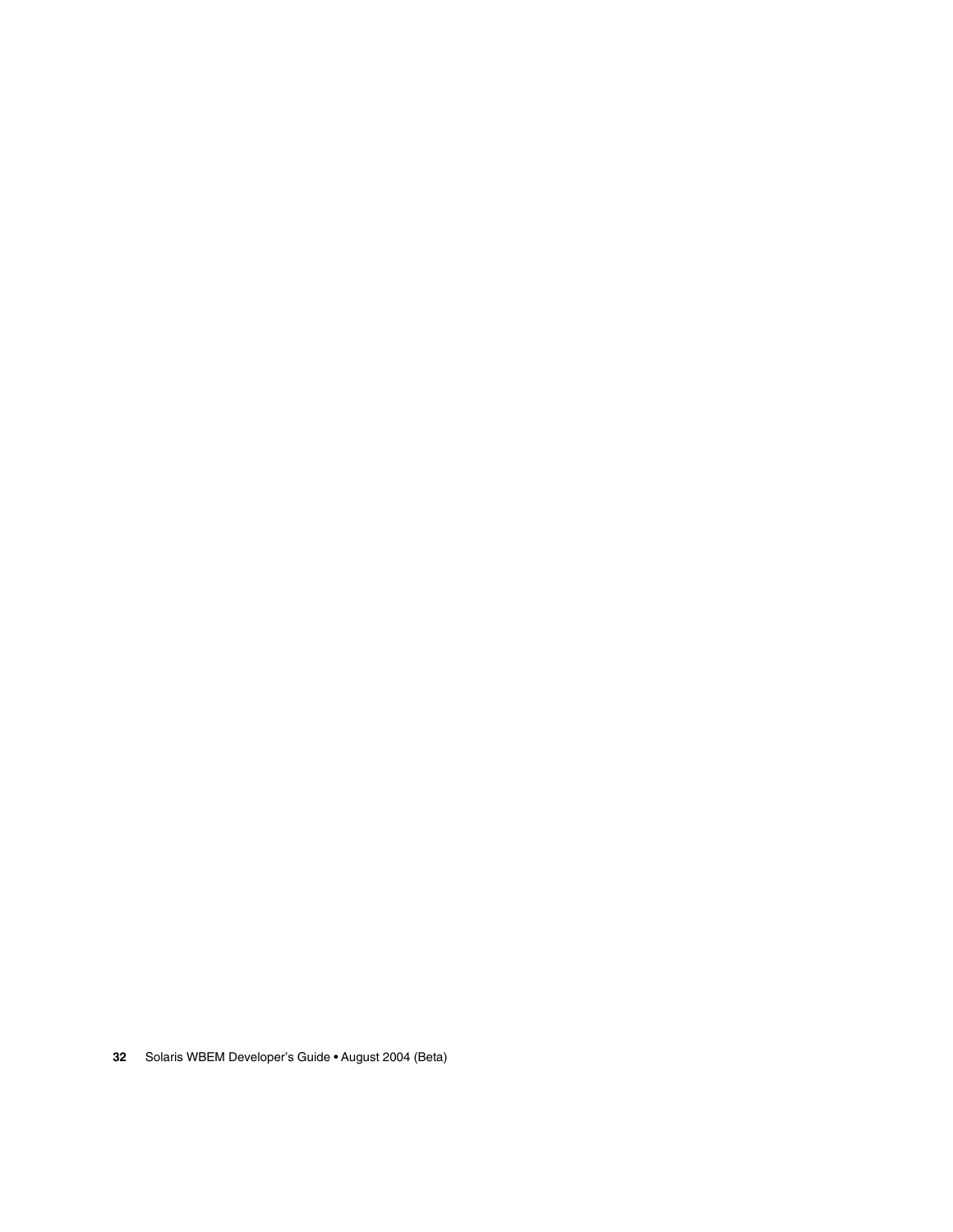#### <span id="page-32-0"></span>CHAPTER **2**

# Using the CIM Object Manager

The Common Information Model (CIM) Object Manager is software that transfers CIM data between WBEM client applications and managed resources.

This chapter discusses the following topics:

- "About the CIM Object Manager" on page 33
- "[init.wbem](#page-33-0) Command" on page 34
- ["Stopping and Restarting the CIM Object Manager"](#page-34-0) on page 35
- ["Exception Messages"](#page-37-0) on page 38

# About the CIM Object Manager

The CIM Object Manager (CIMOM) manages CIM objects on a WBEM-enabled system. A CIM object is a representation, or model, of a managed resource, such as a printer, disk drive, or CPU. CIM objects are stored internally as classes that are written in the Java programming language.

When a WBEM client application accesses information about an object, the CIMOM contacts either the provider for that object or the CIM Object Manager Repository. *Providers* are classes that communicate with managed objects to access data. A WBEM client application might request data from a managed resource that is not available from the CIM Object Manager Repository. In this case, the CIM Object Manager forwards the request to the provider for that managed resource. The provider dynamically retrieves the information.

At startup, the CIM Object Manager performs the following functions:

- Listens for RMI connections on port 5987 and for XML over HTTP connections on port 5988
- Sets up a connection to the CIM Object Manager Repository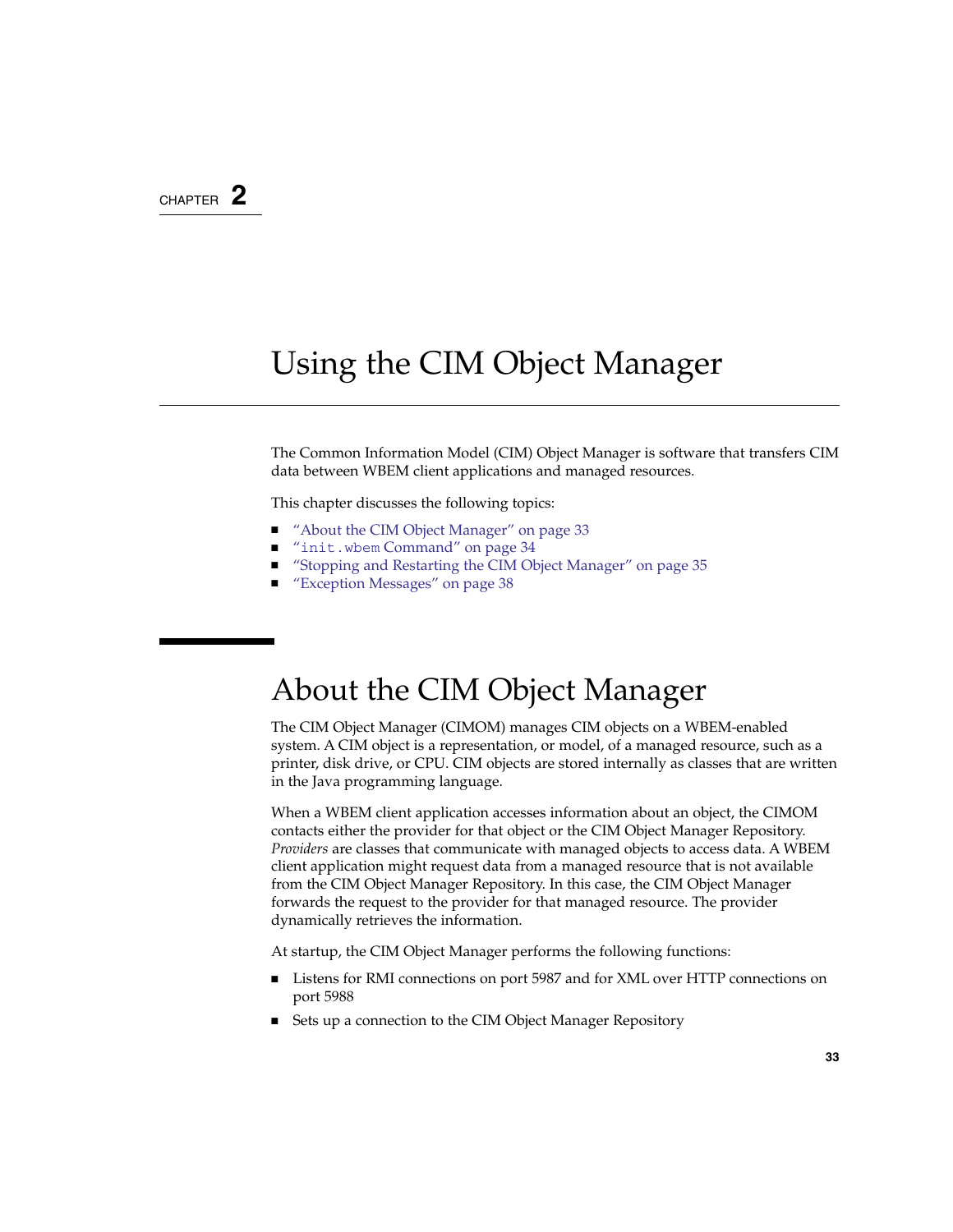<span id="page-33-0"></span>■ Waits for incoming requests

The CIM Object Manager:

- Performs security checks to authenticate user login and authorization to access namespaces
- Performs syntactical and semantic checking of CIM data operations to ensure that the operations comply with the latest CIM specification
- Routes requests to the appropriate provider or to the CIM Object Manager Repository
- Delivers data from providers and from the CIM Object Manager Repository to WBEM client applications

A WBEM client application contacts the CIMOM to establish a connection when the client needs to perform WBEM operations. Examples of such operations include creating a CIM class or updating a CIM instance. When a WBEM client application connects to the CIMOM, the client application gets a reference to the CIMOM. The client application uses that reference to request services and operations.

### init.wbem Command

The init.wbem command is automatically run during installation, and then each time you reboot a system. The init.wbem command starts the CIM Object Manager and Solaris Management Console server, both of which run combined in a single process. You can also use init.wbem to stop the CIM Object Manager, to stop the Solaris Management Console server, or to retrieve status from a server. You can find additional information about this command in the  $init$ . wbem $(1M)$  man page.

Generally, you do not need to stop the CIM Object Manager. However, if you change an existing provider, you must stop and restart the CIM Object Manager before using the updated provider.

You can specify three options with init.wbem:

- start Starts the CIM Object Manager or Solaris Management Console server on the local host
- stop Stops the CIM Object Manager and Solaris Management Console server on the local host
- status Gets status for the CIM Object Manager and Solaris Management Console server on the local host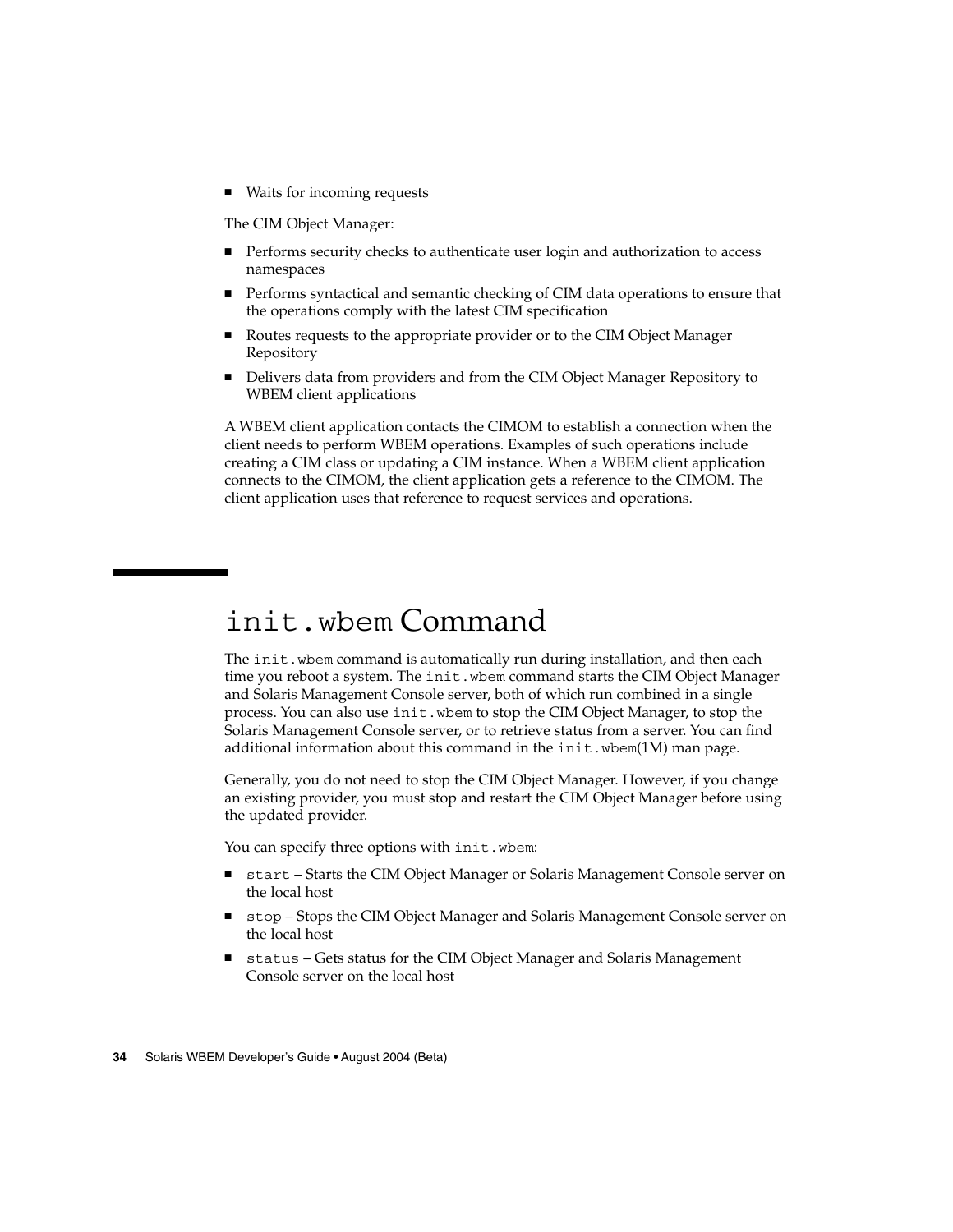#### <span id="page-34-0"></span>Solaris Management Console Server

The Solaris Management Console software provides Solaris management applications such as User Manager, Disk Manager, and Log Viewer. The Solaris Management Console server provides tools that the console can download. The server also performs common services for the console and its tools, such as authentication, authorization, logging, messaging, and persistence.

The Solaris Management Console is described in other chapters in this document. For more information see the *System Administration Guide: Basic Administration*.

#### System Booting

The init.wbem command is located in the /etc/init.d directory. The file /etc/rc2.d/S90wbem runs with the start option when initialization state 2 is entered, normally at boot time. The files /etc/rc0.d/K36wbem, /etc/rc1.d/K36wbem, and /etc/rcS.d/K36wbem are run with the stop option when initialization states 0, 1, and S are entered.

# Stopping and Restarting the CIM Object Manager

If you change a provider, you must stop and restart the CIM Object Manager before using the updated provider.

#### How to Stop the CIM Object Manager

**1. Become superuser. Steps**

- **2. Stop the CIM Object Manager.**
	- # **/etc/init.d/init.wbem stop**

#### ▼ How to Restart the CIM Object Manager

**1. Become superuser. Steps**

**2. Restart the CIM Object Manager.**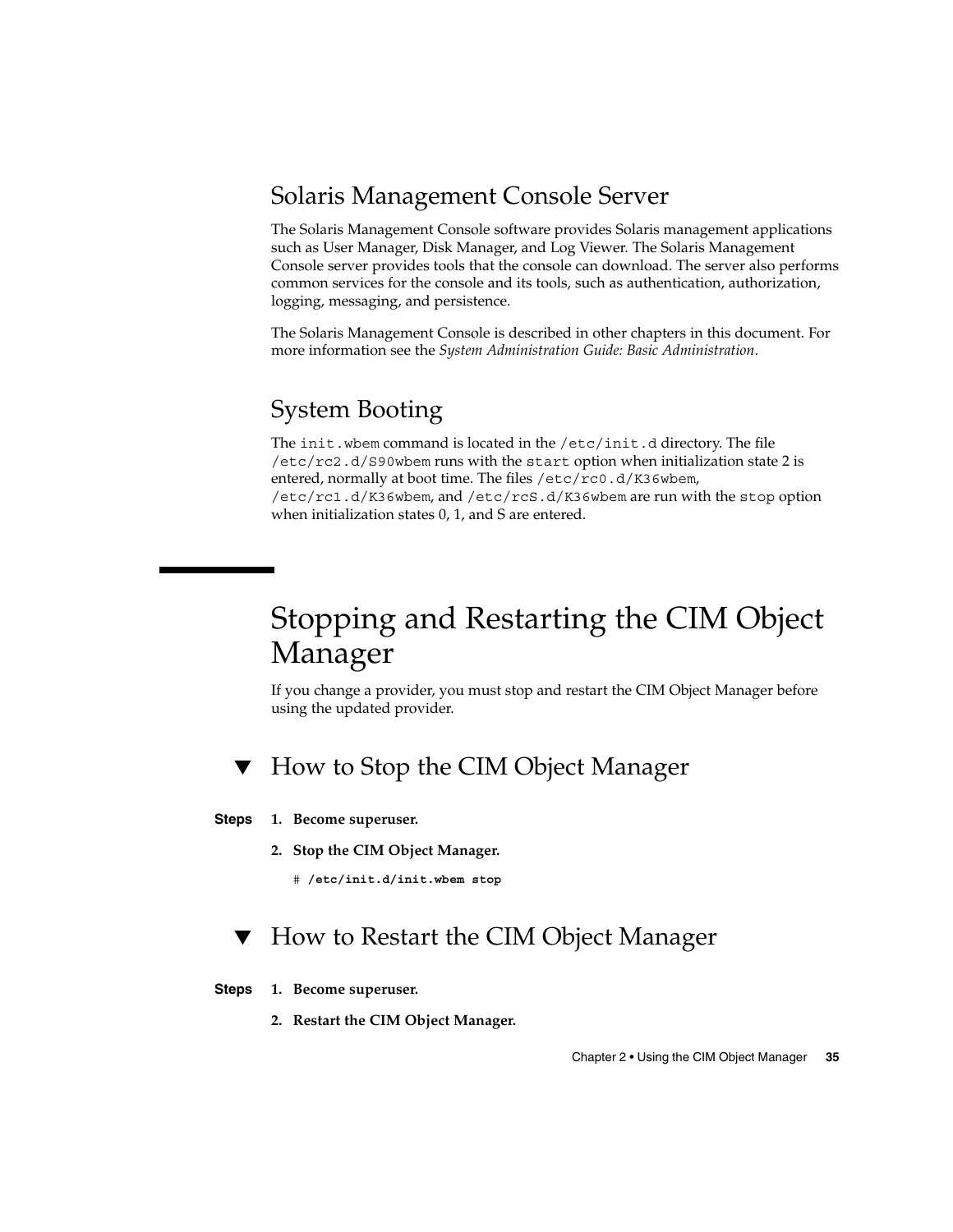# <span id="page-35-0"></span>Upgrading the CIM Object Manager Repository

If you have upgraded to the Solaris 10 platform from a previous version of the Solaris software, you must update any proprietary custom Managed Object Format (MOF) data to the new repository format that was introduced in Solaris 9. Any CIM and Solaris MOF data that you modified prior to the upgrade is destroyed by the upgrade. As a result, you will either need to recompile your MOF files or merge the WBEM data after you upgrade.



**Caution –** Failure to recompile or merge the modified data results in data loss.

Use the following table to determine whether to recompile or merge the WBEM data after you upgrade to the Solaris 10 OS.

**TABLE 2–1** Determining Whether to Recompile or Merge WBEM Data

| <b>Environment Before Upgrade</b>         | <b>Recompile Proprietary Managed</b><br><b>Object Format (MOF) Files?</b> |  |
|-------------------------------------------|---------------------------------------------------------------------------|--|
| Solaris 8 (Solaris WBEM Services 2.0)     | Yes                                                                       |  |
| Solaris 8 6/00 (WBEM Services 2.0)        |                                                                           |  |
| Solaris 8 10/00 (WBEM Services 2.2)       |                                                                           |  |
| Solaris 8 1/01 (WBEM Services 2.3)        | No. However, you need to merge                                            |  |
| Solaris 8 4/01 (WBEM Services 2.4)        | the data into an upgraded<br>repository.                                  |  |
| Solaris 8 7/01 (WBEM Services 2.4)        |                                                                           |  |
| Solaris 8 10/01 (WBEM Services 2.4)       |                                                                           |  |
| Solaris 9 Any release (WBEM Services 2.5) |                                                                           |  |

#### ▼ How to Recompile Your MOF Files

**1. Upgrade your system to the Solaris 10 OS. Steps**

**2. Become superuser.**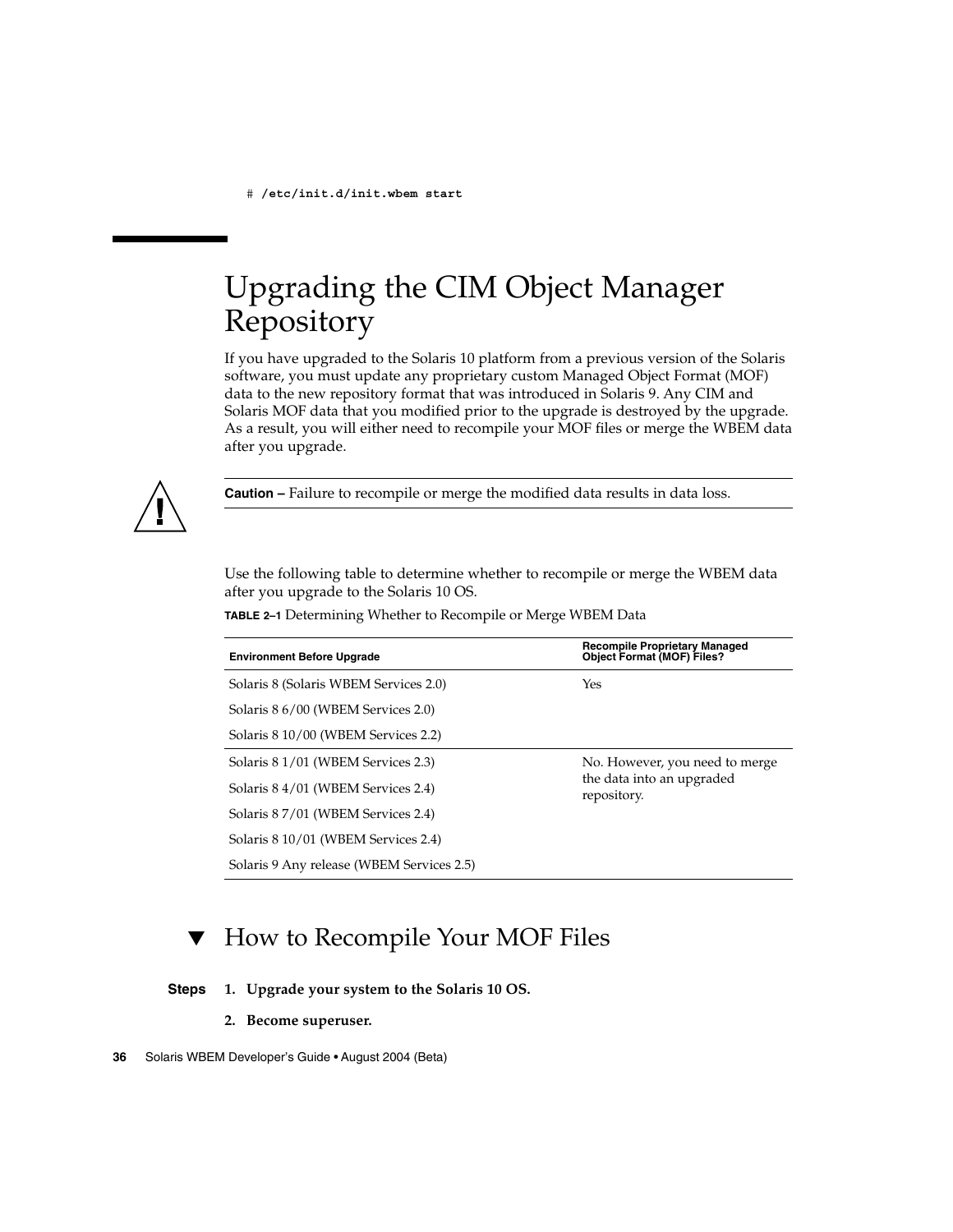- **3. Change directory to the location of your proprietary MOF files.**
- **4. Use the mofcomp command to compile each of your proprietary MOF files.**
	- # **/usr/sadm/bin/mofcomp root** *root-passwd MOF-filename*

**Note** – For more information on the MOF compiler, see mofcomp(1M).

- **5. Stop the CIM Object Manager.**
	- # **/etc/init.d/init.wbem stop**
- **6. Start the CIM Object Manager.**

# **/etc/init.d/init.wbem start**

The CIMOM adds repository files that contain the converted data to the directory /var/sadm/wbem/logr/. This directory was created when you upgraded your system to the Solaris 10 OS.

# ▼ How to Merge WBEM Data

- **1. Upgrade your system to the Solaris 10 OS. Steps**
	- **2. Become superuser.**
	- **3. Stop the CIM Object Manager.**
		- # **/etc/init.d/init.wbem stop**



**Caution –** Failure to stop the CIM Object Manager before you run wbemconfig convert might corrupt your data.

- **4. Merge the original data in the previous Reliable Log with the data in the Solaris 10 Reliable Log.**
	- # **/usr/sadm/lib/wbem/wbemconfig convert**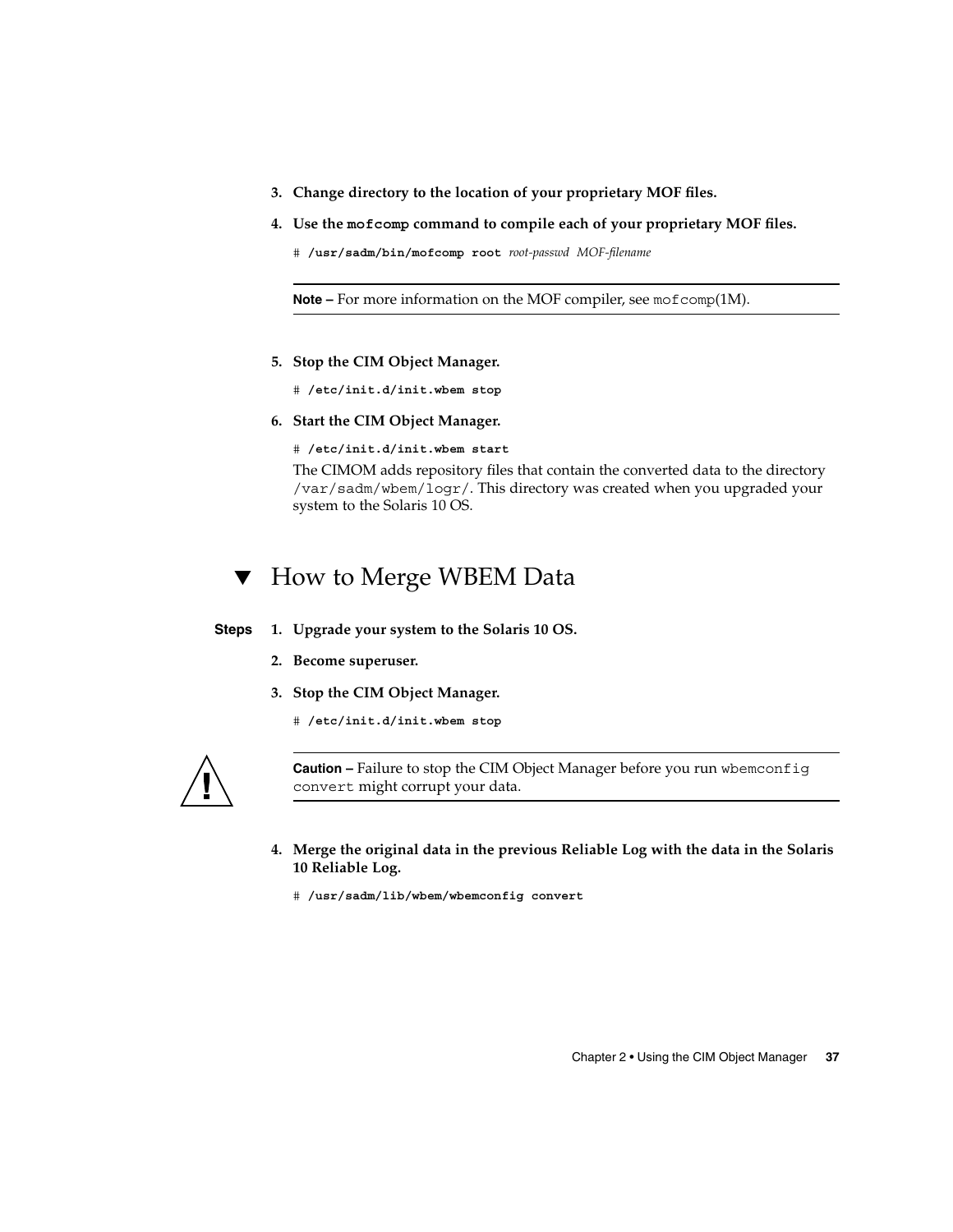**Note –** The wbemconfig convert command successfully converts any proprietary custom MOF data, but not any CIM or Solaris MOF data that you have modified. CIM and Solaris MOF data that you have modified is destroyed. To recompile any modified CIM or Solaris MOF data in the new repository, [use the](#page-35-0) mofcomp command to compile the MOF [files that contain the class definitions.](#page-35-0)

# Exception Messages

The CIM Object Manager generates exception messages to indicate incorrect MOF syntax and semantics. [Chapter 9](#page-150-0) contains information about exception messages.

**38** Solaris WBEM Developer's Guide • August 2004 (Beta)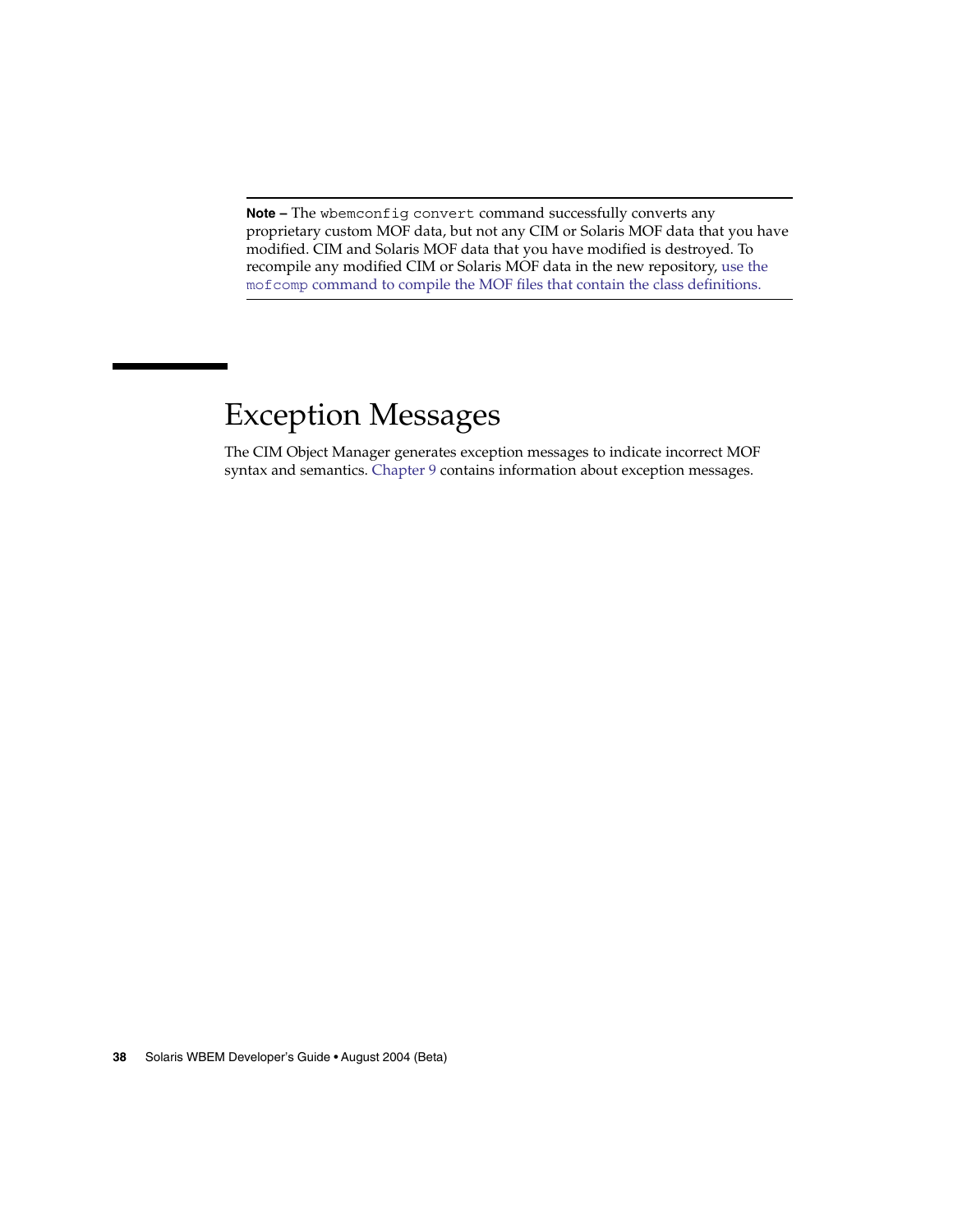## CHAPTER **3**

# Using the Sample Programs

This chapter describes the sample programs provided with the Solaris WBEM SDK, and includes the following topics:

- "About the Sample Programs" on page 39
- ["Sample Applet"](#page-39-0) on page 40
- ["Sample Client Programs"](#page-40-0) on page 41
- ["Sample Provider Programs"](#page-42-0) on page 43

# About the Sample Programs

When you install the Solaris WBEM SDK, a sample Java applet and several programs are installed in file:/usr/demo/wbem. You can use these samples as a basis for developing your own programs.

**Note –** To use the applet and sample programs, make sure that /usr/java points to at least JDK 1.2.2, and that the program files are installed in the /usr/demo/wbem directory.

The following samples are provided:

- **[Applet](#page-39-0)** Enumerates the Solaris software packages that are installed on a system running Solaris WBEM Services, and connects to the CIM Object Manager running on a local or a remote system.
- **[Client programs](#page-40-0)** Use the Java APIs to make requests to the CIM Object Manager.
- **[Provider programs](#page-42-0)** Communicate with managed objects to access data.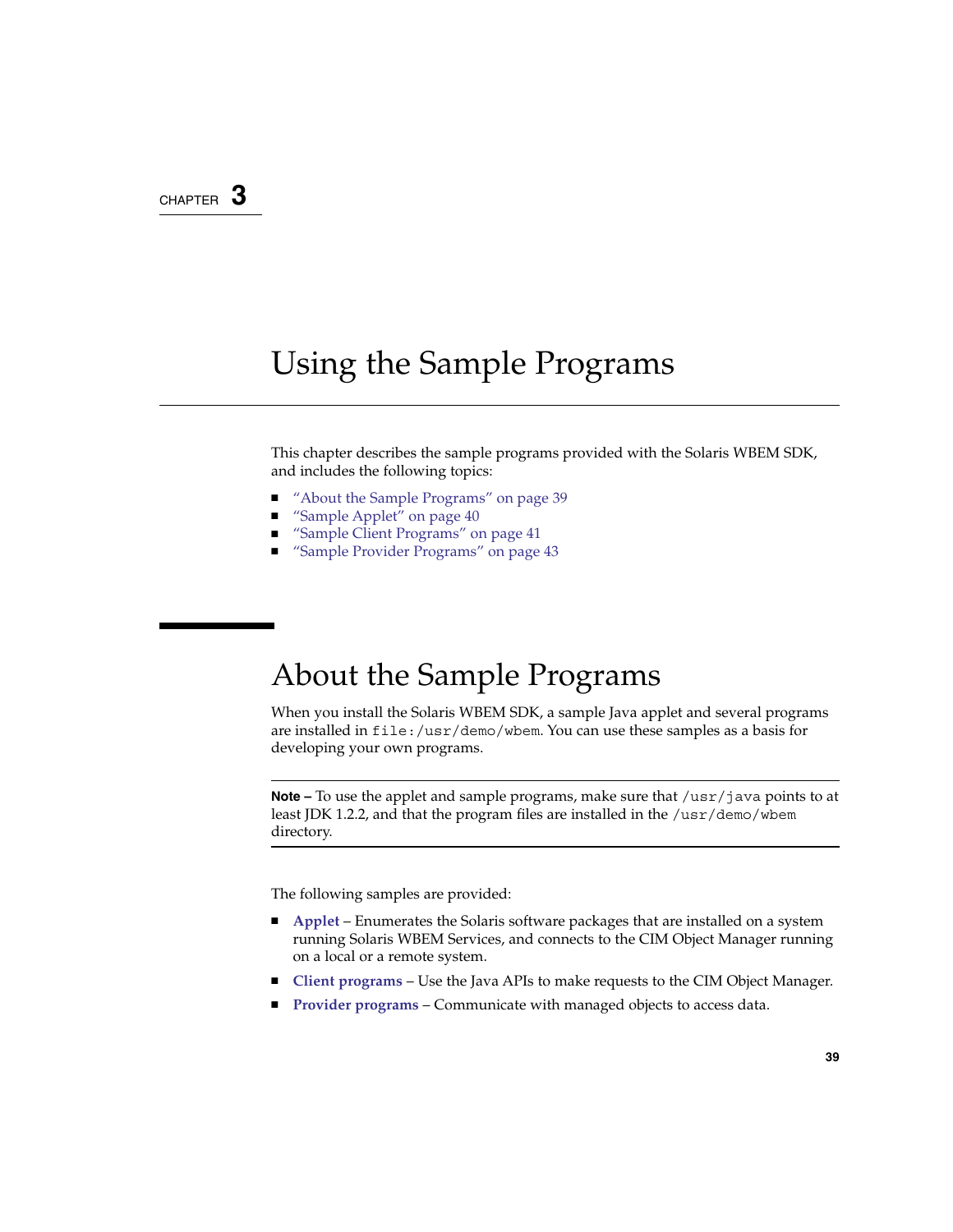# <span id="page-39-0"></span>Sample Applet

**Note –** For more detailed information on this applet, see file:/usr/demo/wbem/applet/README.

You must run the applet on a machine that has network access to the CIM Object Manager. In addition, the machine must run one of the following programs:

- JDK 1.2 appletviewer
- Web browser that uses at least version 1.2.2 of the Java runtime environment, or has at least version 1.2.2 of the Java Plug-in product installed.

For more information on the JDK appletviewer or the Java runtime environment, see [http://java.sun.com.](http://java.sun.com)

# ▼ How to Run the Sample Applet Using Appletviewer

● **To run the sample applet using appletviewer, type the following command: Step**

```
% appletviewer -JD \
java.security.policy=/usr/demo/wbem/applet/applet.policy \
/usr/demo/wbem/applet/GetPackageInfoAp.html
```


# ▼ How to Run the Sample Applet in a Web Browser

● **To run the sample applet in a web browser, open the following file in your web browser: Step**

file:/usr/demo/wbem/applet/GetPackageInfoAp.html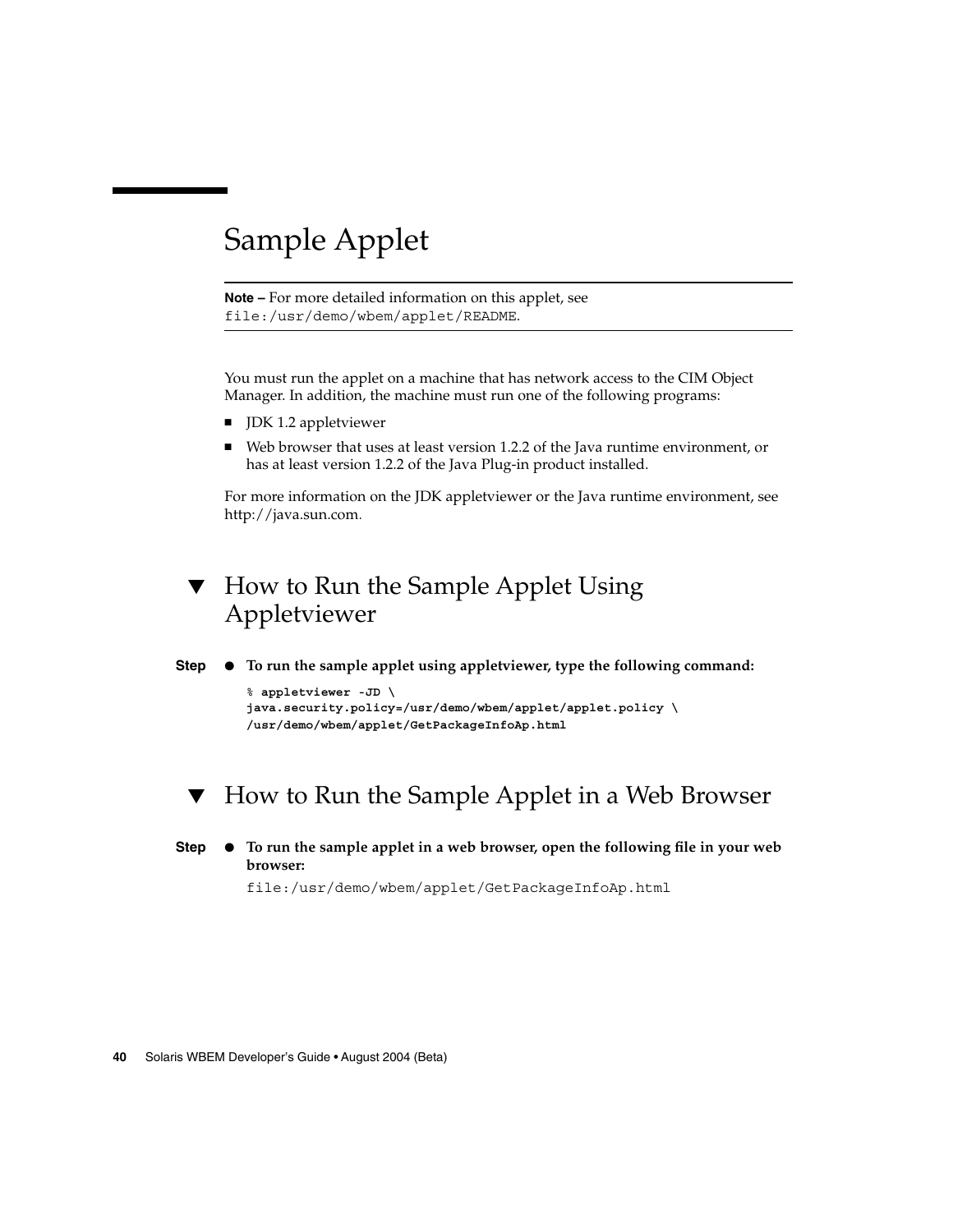# <span id="page-40-0"></span>Sample Client Programs

The sample client programs are located in subdirectories of /usr/demo/wbem/client, and are described in the following table.

| TABLE 3-1 Sample Client Programs |  |  |
|----------------------------------|--|--|
|----------------------------------|--|--|

| <b>Directory</b>                                                                        | Program                                                                                                 | Purpose                                                                                                                                                         |
|-----------------------------------------------------------------------------------------|---------------------------------------------------------------------------------------------------------|-----------------------------------------------------------------------------------------------------------------------------------------------------------------|
| ./batching                                                                              | ./TestBatch host username password<br><i>classname</i> rmi http                                         | Perform enumerateInstanceName,<br>getClass, and enumerateInstances in<br>a single batching call                                                                 |
| ./enumeration                                                                           | ./ClientEnum host username password<br>classname rmi   http                                             | Enumerate classes and instances in the<br>specified class in the default namespace,<br>root\cimv2, on the specified host                                        |
| ./events                                                                                | ./Subscribe host username password<br>classname                                                         | Subscribe to lifecycle events for a specified<br>class, print events that occur within one<br>minute of the subscription, and then<br>unsubscribe to the events |
| ./logging                                                                               | ./CreateLog host root-username<br>root-password rmi   http                                              | Create a log record on the specified host                                                                                                                       |
| $./$ ReadLoq <i>host</i><br>root-username<br>root-password rmi   http                   | Read a log record on the specified host                                                                 |                                                                                                                                                                 |
| ./misc                                                                                  | ./DeleteClass host classname<br>root-username root-password rmi   http                                  | Delete the specified class in the default<br>namespace root\cimv2 on the specified<br>host                                                                      |
| ./DeleteInstances<br>host classname<br>root-username<br>root-password rmi http          | Delete instances of the specified class in<br>the default namespace root\cimv2 on<br>the specified host |                                                                                                                                                                 |
| ./namespace                                                                             | ./CreateNameSpace host parentNS<br>childNS root-username root-password<br>rmi   http                    | Connect to the CIM Object Manager as the<br>specified user, and create a namespace on<br>the specified host                                                     |
| ./DeleteNameSpace<br>host parentNS childNS<br>root-username<br>root-password rmi   http | Delete the specified namespace on the<br>specified host                                                 |                                                                                                                                                                 |
| ./query                                                                                 | ./ExampleQuery host username<br>password rmi   http WQL-query                                           | Create a test class with sample instances,<br>and perform queries on that class                                                                                 |

Chapter 3 • Using the Sample Programs **41**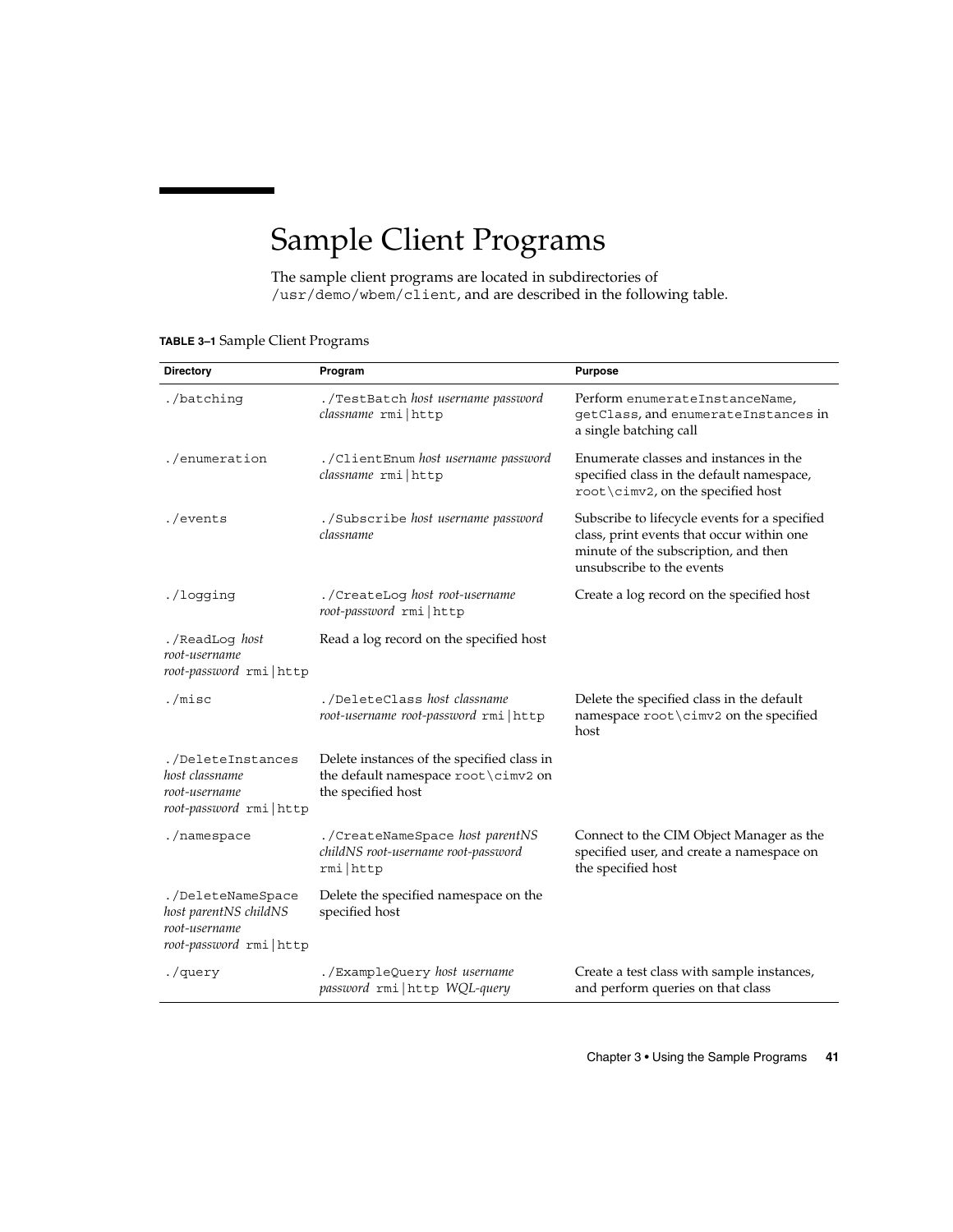| <b>Directory</b>                                             | Program                                         | <b>Purpose</b>                                                                                     |
|--------------------------------------------------------------|-------------------------------------------------|----------------------------------------------------------------------------------------------------|
| ./TestQuery host<br>username password<br>rmi   httpWQL-query | Perform the specified WQL query                 |                                                                                                    |
| ./systeminfo                                                 | ./SystemInfo host username password<br>rmi http | Display Solaris processor and system<br>information for the specified host in a<br>separate window |

# Running the Sample Client Programs

You must first set the CLASSPATH to include the necessary .jar files before you run the client programs.

### How to Set the CLASSPATH

#### ● **Set the CLASSPATH environment variable using one of the following methods: Step**

■ To use the C shell, type:

% **setenv CLASSPATH .:/usr/sadm/lib/wbem.jar:/usr/sadm/lib/xml.jar :/usr/sadm/lib/wbem/sunwbem.jar:/usr/sadm/lib/wbem/extension**

■ To use the Bourne shell, type:

```
% setenv CLASSPATH .:/usr/sadm/lib/wbem.jar:/usr/sadm/lib/xml.jar
:/usr/sadm/lib/wbem/sunwbem.jar:/usr/sadm/lib/wbem/extension
```
### ▼ How to Run the Sample Client Programs

Most of the sample client programs accept an optional parameter that specifies the protocol to use to connect to the CIM Object Manager. RMI is the default protocol.

#### ● **Run the sample client programs using the following format: Step**

% **java** program\_name *parameters*

#### Running a Sample Client Program **Example 3–1**

For instance, the following example runs the SystemInfo program by connecting to *myhost* as the *root* user with the *secret* password using the HTTP protocol.

% **java SystemInfo myhost root secret http**

**42** Solaris WBEM Developer's Guide • August 2004 (Beta)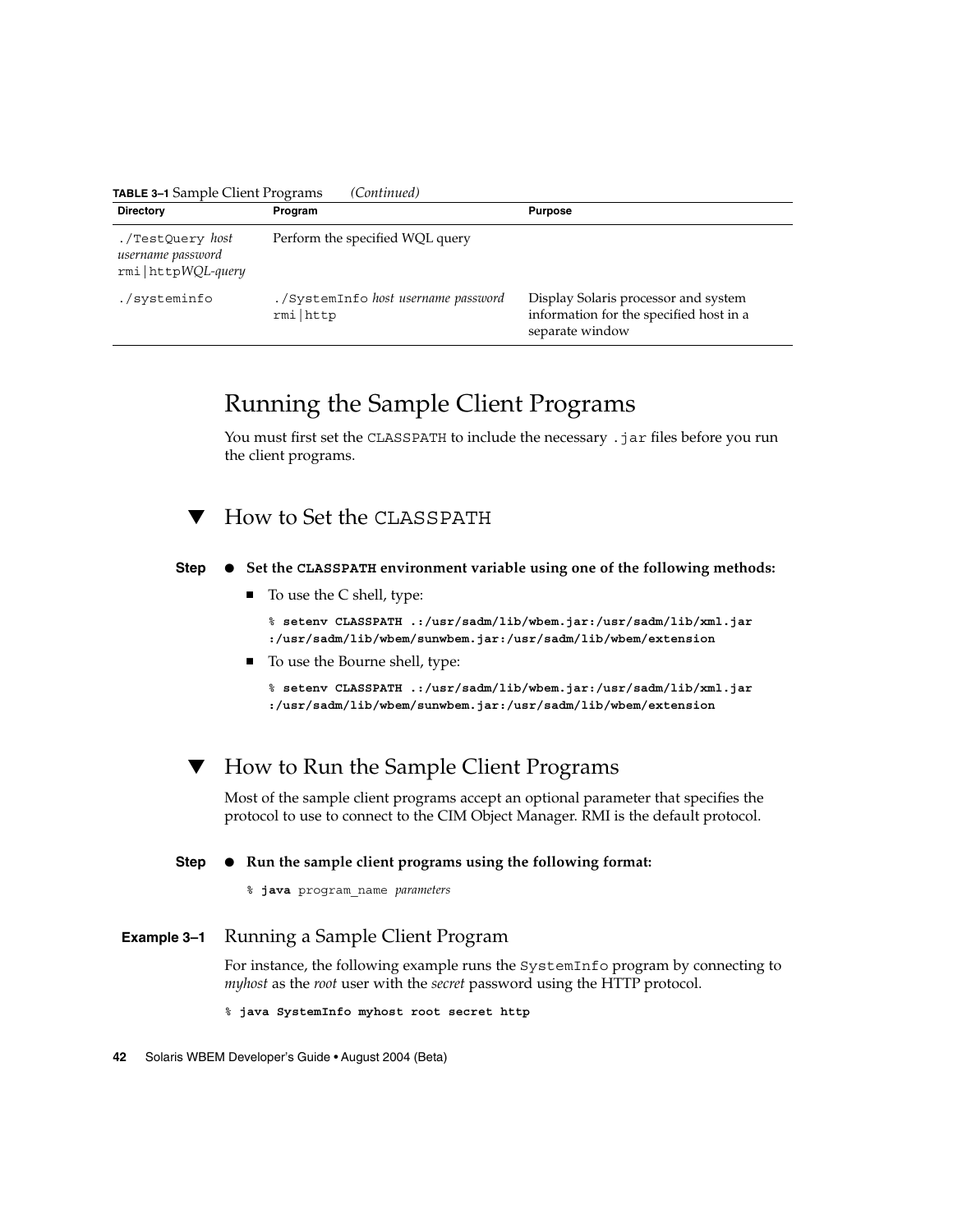# <span id="page-42-0"></span>Sample Provider Programs

The sample provider programs are located in subdirectories of /usr/demo/wbem/provider, and are described in the following table.

| TABLE 3-2 Sample Provider Programs |  |  |
|------------------------------------|--|--|
|------------------------------------|--|--|

| <b>File Name</b>    | <b>Purpose</b>                                                                                                                                                                                                                                                                                                                                                                                                                                                                             |
|---------------------|--------------------------------------------------------------------------------------------------------------------------------------------------------------------------------------------------------------------------------------------------------------------------------------------------------------------------------------------------------------------------------------------------------------------------------------------------------------------------------------------|
| NativeProvider.java | Top-level provider program that fulfills requests from the CIM<br>Object Manager and routes these requests to the<br>Native_Example provider. This program implements the<br>instanceProvider and methodProvider APIs. This<br>program also declares methods to enumerate instances and to<br>get an instance of the Native_Example class. This program<br>also declares a method that invokes a method to print the string<br>"Hello World."                                              |
| Native Example.mof  | Creates a class that registers the NativeProvider provider<br>with the CIM Object Manager. This MOF file identifies<br>NativeProvider as the provider to service requests for<br>dynamic data in the Native_Example class. The file also<br>declares the properties and methods to be implemented by the<br>NativeProvider.                                                                                                                                                                |
| Native Example.java | The NativeProvider program calls this provider to<br>enumerate instances and to get an instance of the<br>Native_Example class. The Native_Example provider uses<br>the APIs to enumerate objects and to create instances of objects.<br>The Native Example class declares native methods, which<br>call C functions in the native.c file to get system-specific<br>values. Examples of such values include host name, serial<br>number, release, machine, architecture, and manufacturer. |
| native.c            | This C program implements methods in the Native_Example<br>Java provider in native C code.                                                                                                                                                                                                                                                                                                                                                                                                 |
| Native Example.h    | A machine-generated header file for the Native_Example<br>class. Defines the correspondence between the names of native<br>method in the Java programming language and the native C<br>functions that execute those methods.                                                                                                                                                                                                                                                               |
| libnative.so        | Binary native C code compiled from the native.c file.                                                                                                                                                                                                                                                                                                                                                                                                                                      |

# ▼ How to Run the Sample Provider Programs

You must set up your environment before you can run the sample provider programs.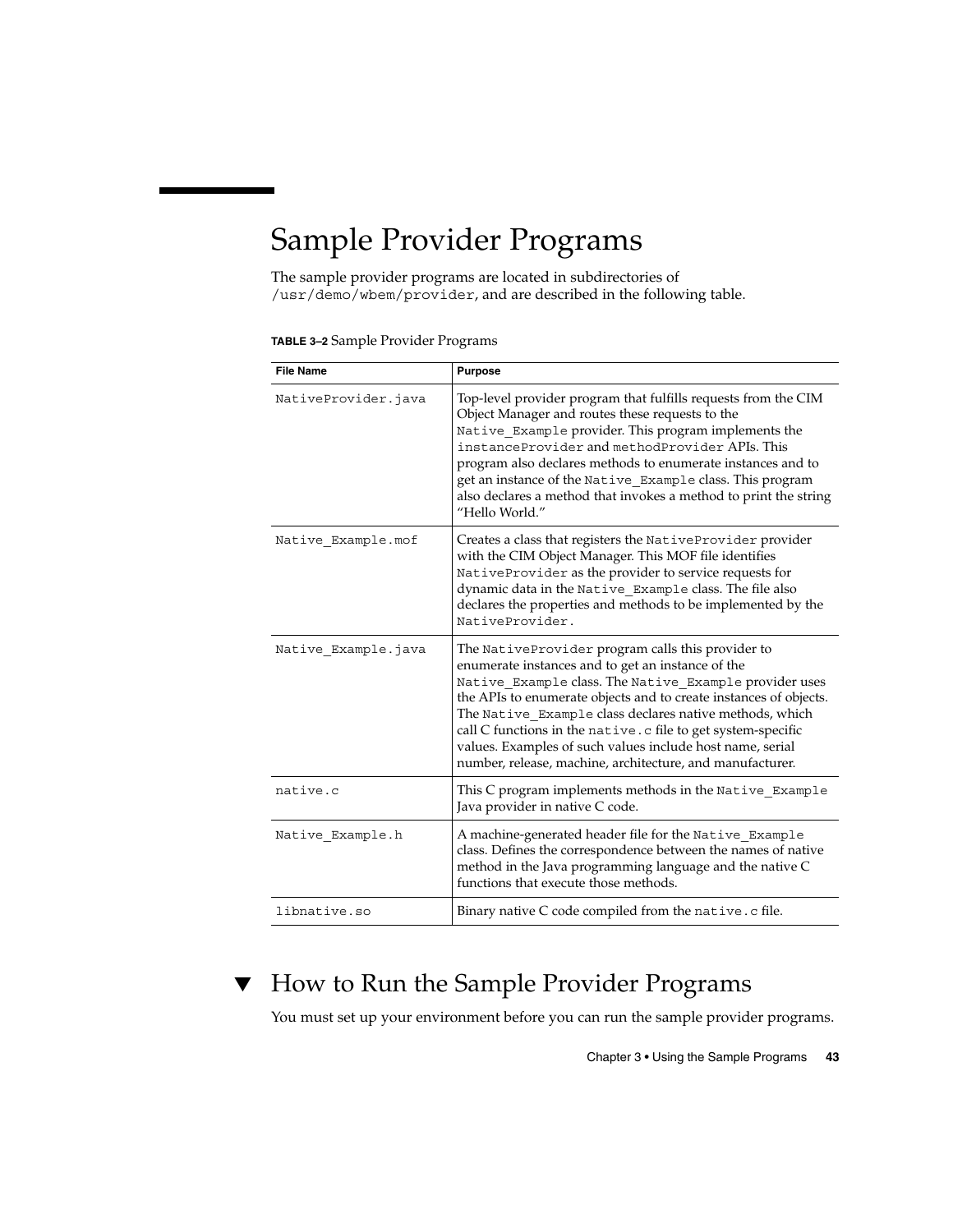- **1. Set the LD\_LIBRARY\_PATH environment variable to the location of the provider Steps class files.**
	- To use the C shell, type:
		- % **setenv LD\_LIBRARY\_PATH /usr/sadm/lib/wbem**
	- To use the Bourne shell, type:
		- % **LD\_LIBRARY\_PATH = /usr/sadm/lib/wbem**
	- **2. Copy the libnative.so shared library file to the directory specified by the LD\_LIBRARY\_PATH environment variable.**

% **cp libnative.so /usr/sadm/lib/wbem**

**3. Move the provider class files to the same path as the package to which those files belong.**

```
% mv *.class /usr/sadm/lib/wbem
```
- **4. Become root superuser.**
- **5. Stop the CIM Object Manager in the same shell in which you set the LD\_LIBRARY\_PATH environment variable.**

```
# /etc/init.d/init.wbem stop
```
**Note –** When you set the LD\_LIBRARY\_PATH environment variable in a shell, you must stop and restart the CIMOM in the same shell to recognize the new variable.

### **6. Start the CIM Object Manager.**

- # **/etc/init.d/init.wbem start**
- **7. Exit being superuser.**
- **8. Compile the program's associated .mof file to load the appropriate class in the CIMOM and to identify the provider.**
	- % **mofcomp -u root p root-password Native\_Example.mof**
- **9. Start CIM Workshop.**
	- % **/usr/sadm/bin/cimworkshop**

**10. In the CIM Workshop toolbar, click the Find Class icon.**

**11. In the Input dialog box, type the name of the class that you want to display and then click OK.**

The class displays in CIM Workshop.

**44** Solaris WBEM Developer's Guide • August 2004 (Beta)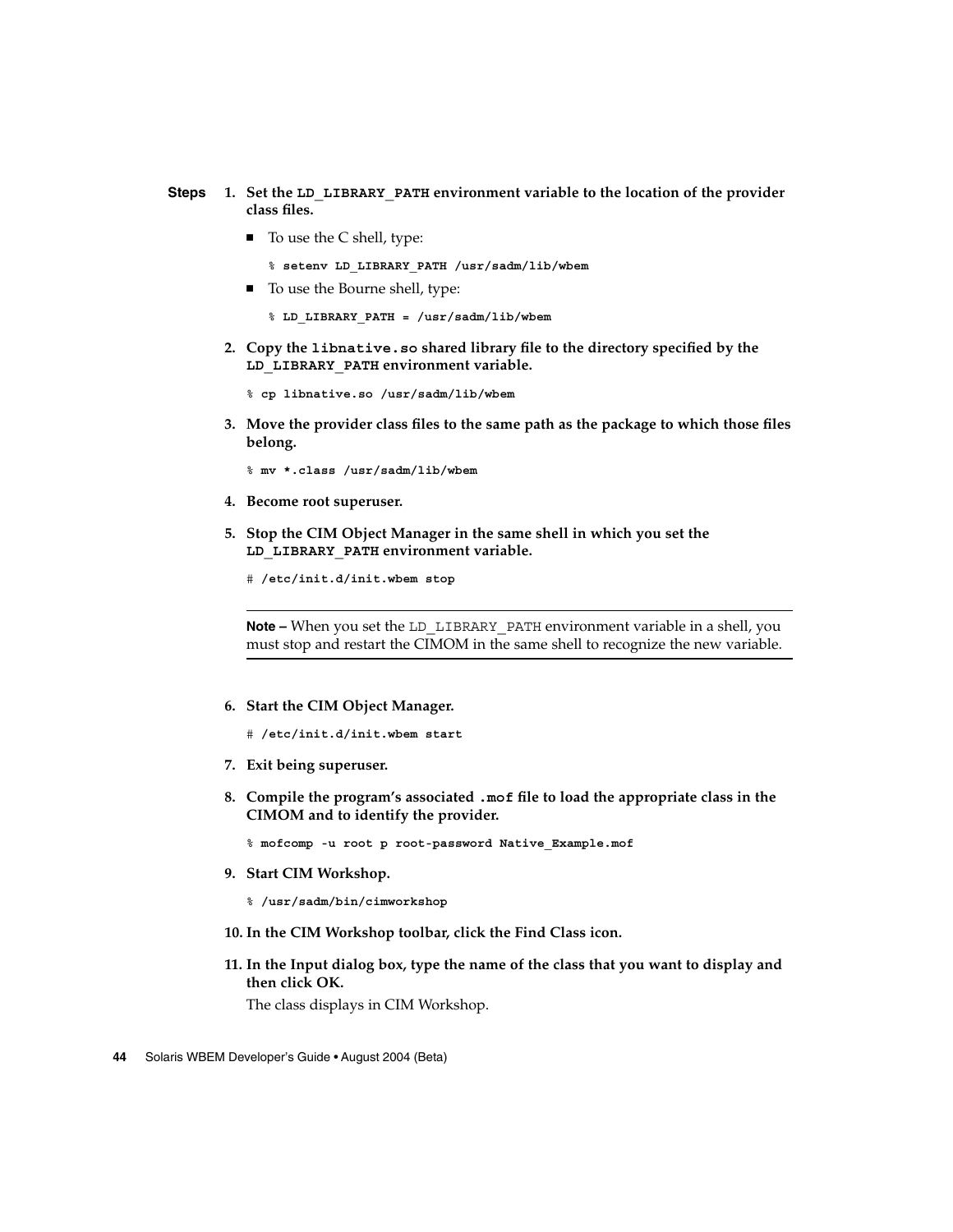### CHAPTER **4**

# Writing a Client Program

This chapter explains how to use the Solaris WBEM SDK client API (javax.wbem.client) to write client programs. This chapter includes the following topics:

- "Client API Overview" on page 45
- ["Opening and Closing a Client Connection"](#page-45-0) on page 46
- ["Performing Basic Client Operations"](#page-48-0) on page 49
- ["Setting Access Control"](#page-67-0) on page 68
- ["Working With Qualifiers and Qualifier Types"](#page-70-0) on page 71
- ["Batching Client Requests"](#page-71-0) on page 72
- ["Handling CIM Events"](#page-73-0) on page 74
- ["Reading and Writing Log Messages"](#page-81-0) on page 82

**Note** – For detailed information on the WBEM client APIs (javax.wbem.client), see file:/usr/sadm/lib/wbem/doc/index.html.

# Client API Overview

WBEM client applications use the javax.wbem.client APIs to manipulate Common Information Model (CIM) objects. A client application uses the CIM API to construct an object and then to create an instance of that object. Examples of such an object include a class, an instance, or a name space. The application uses the client APIs to pass the object to the CIM Object Manager and request a WBEM operation. Examples of such an operation are creating a CIM class, creating an instance, or creating a name space.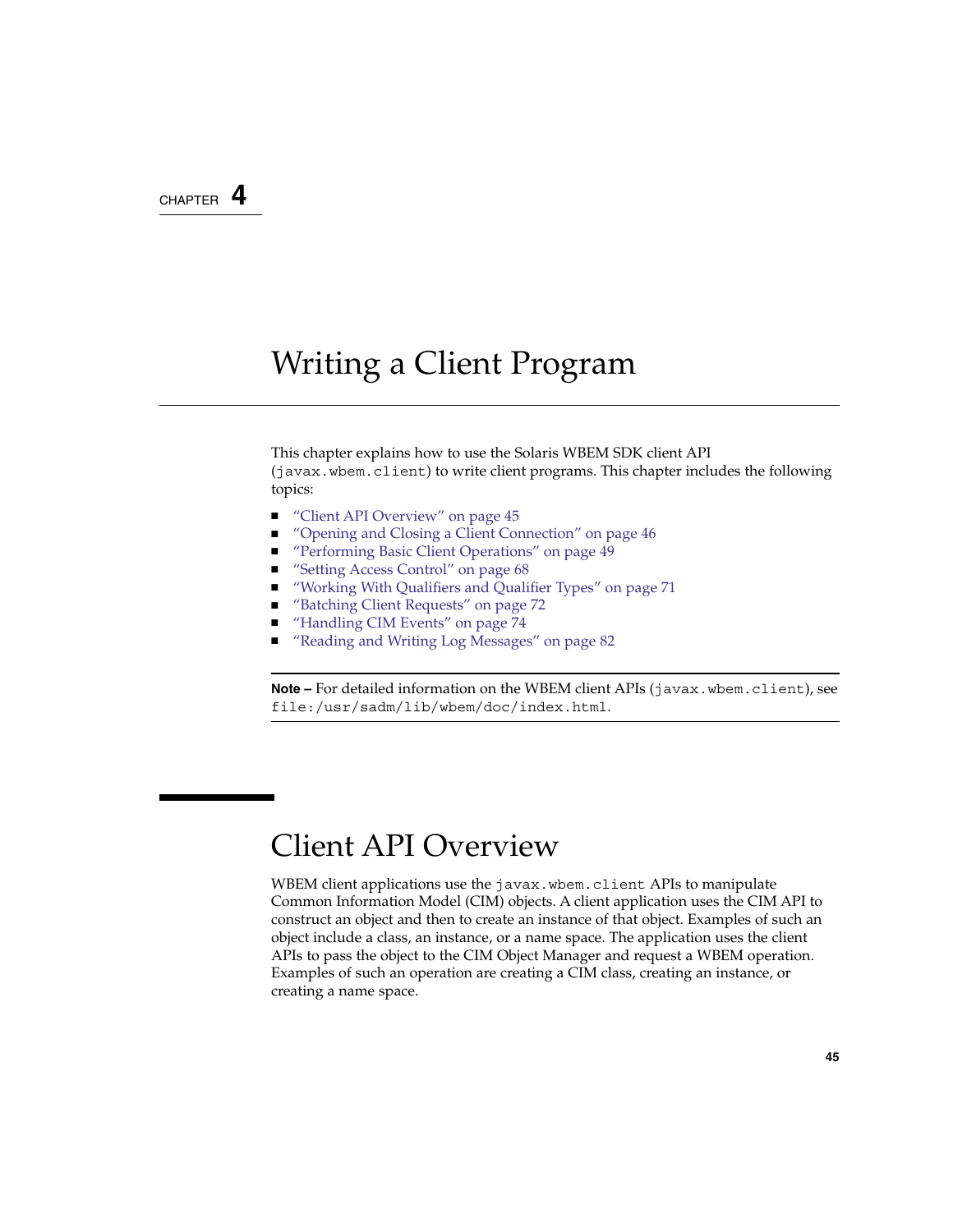# <span id="page-45-0"></span>Sequence of a Client Application

Client applications typically follow this sequence:

- 1. Connect to the CIMOM using CIMClient. A client application connects to the CIMOM each time the client needs to perform a WBEM operation. These operations might include creating a CIM class and updating a CIM instance. See "Opening and Closing a Client Connection" on page 46.
- 2. Use the client APIs to request operations and to perform programming tasks. The application's feature set determines which operations it needs to request. The tasks that most programs perform include:
	- Create, delete and update instances
	- Enumerate objects
	- Call methods
	- Retrieve class definitions
	- Handle errors

Client programs can also create and delete classes, create and delete name spaces, and use qualifiers. See ["Performing Basic Client Operations"](#page-48-0) on page 49.

3. Close the client connection to the CIM Object Manager using CIMClient, to free the server resources used by the client session. See "Opening and Closing a Client Connection" on page 46.

# Opening and Closing a Client **Connection**

A client application must first establish a connection with the CIMOM before the client can perform WBEM operations. These operations might include adding, modifying, or deleting a CIM class, CIM instance, or CIM qualifier type. The client application and CIM Object Manager can run on the same host or on different hosts. In addition, multiple clients can establish connections to the same CIM Object Manager.

# About Name Spaces

When an application connects to the CIMOM, the application must also connect to a *name space*, where all subsequent operations occur. A name space is a directory-like structure that contains classes, instances, and qualifier types. The names of all objects within a name space must be unique. When you install the Solaris WBEM SDK, four name spaces are created:

 $root\cm{cm}$  – The default name space. Contains the CIM classes that represent objects on the system on which Solaris WBEM software is installed.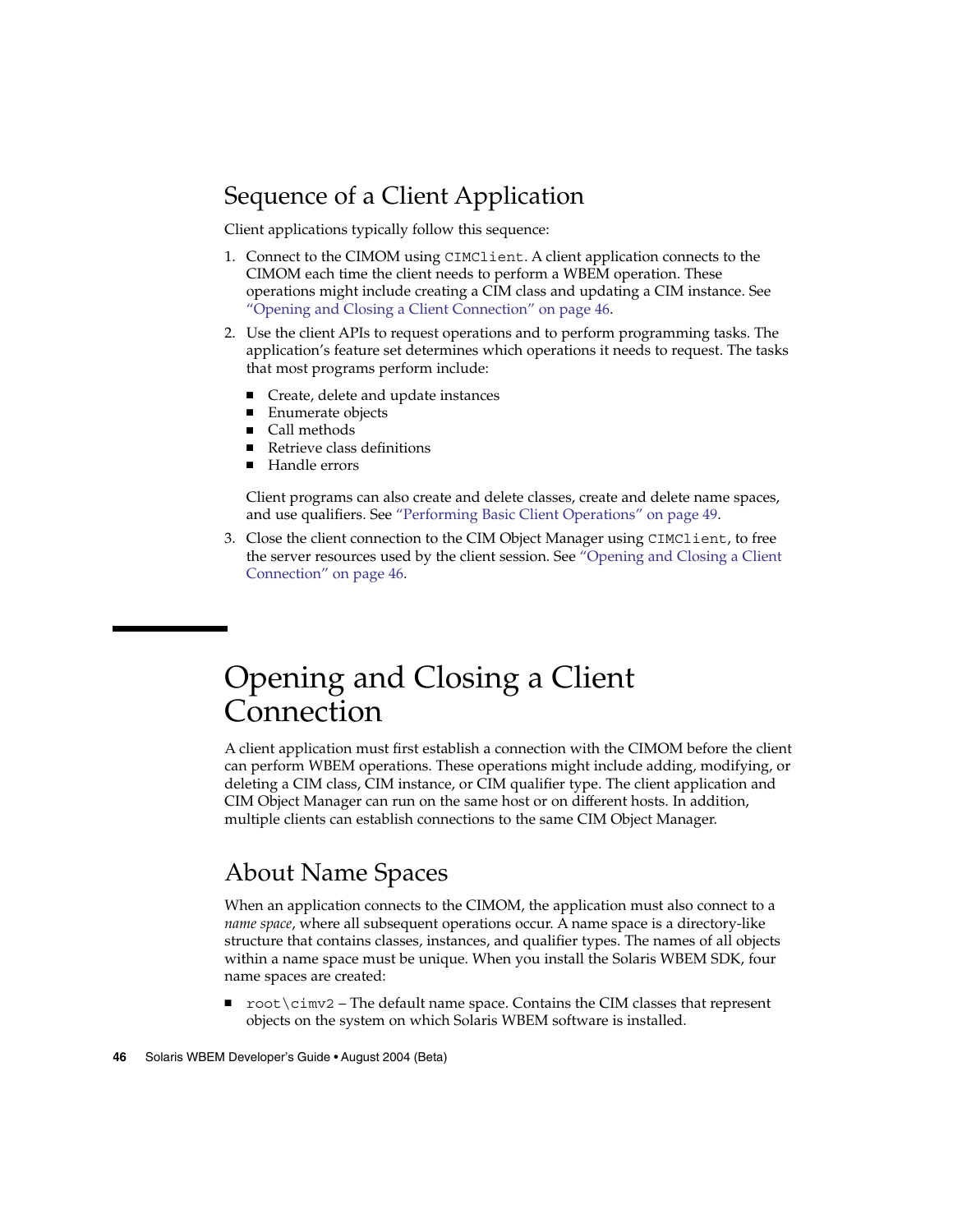- root\security Contains the security classes.
- $\blacksquare$  root \snmp Contains the SNMP adapter classes.
- root \system Contains the classes that manage the CIM Object Manager.

## Opening a Client Connection

To open a client connection, you use the CIMClient class to connect to the CIM Object Manager. The CIMClient class takes four arguments:

- name Required. An instance of a CIMNameSpace object that contains the name of the host and the name space used for the client connection. The default value is root\cimv2 on the local host. The local host is the same host in which the client application is running. Once the client is connected to the CIMOM, all subsequent CIMClient operations occur within the specified name space.
- *principal* Required. An instance of a UserPrincipal object that contains the name of a valid Solaris user account. The CIMOM checks the access privileges for the user name to determine the type of access that is allowed to CIM objects.
- *credential* Required. An instance of a PasswordCredential object that contains a valid password for the UserPrincipal Solaris account.
- protocol Optional (string). Protocol that is used for sending messages to the CIMOM. Possible values are *RMI*, which is the default value, or *HTTP*.

#### **EXAMPLE 4–1** Connecting to the Root Account

In this example, the application connects to the CIM Object Manager running on the local host in the default name space. The application creates a UserPrincipal object for the root account, which has read and write access to all CIM objects in the default name space.

```
{
   ...
  /* Create a name space object initialized with two null strings
  that specify the default host (the local host) and the default
  name space (root\cimv2).*/
  CIMNameSpace cns = new CIMNameSpace("", "");
  UserPrincipal up = new UserPrincipal("root");
  PasswordCredential pc = new PasswordCredential("root-password");
  /* Connect to the name space as root with the root password. */
  CIMClient cc = new CIMClient(cns, up, pc);
   ...
}
```
Chapter 4 • Writing a Client Program **47**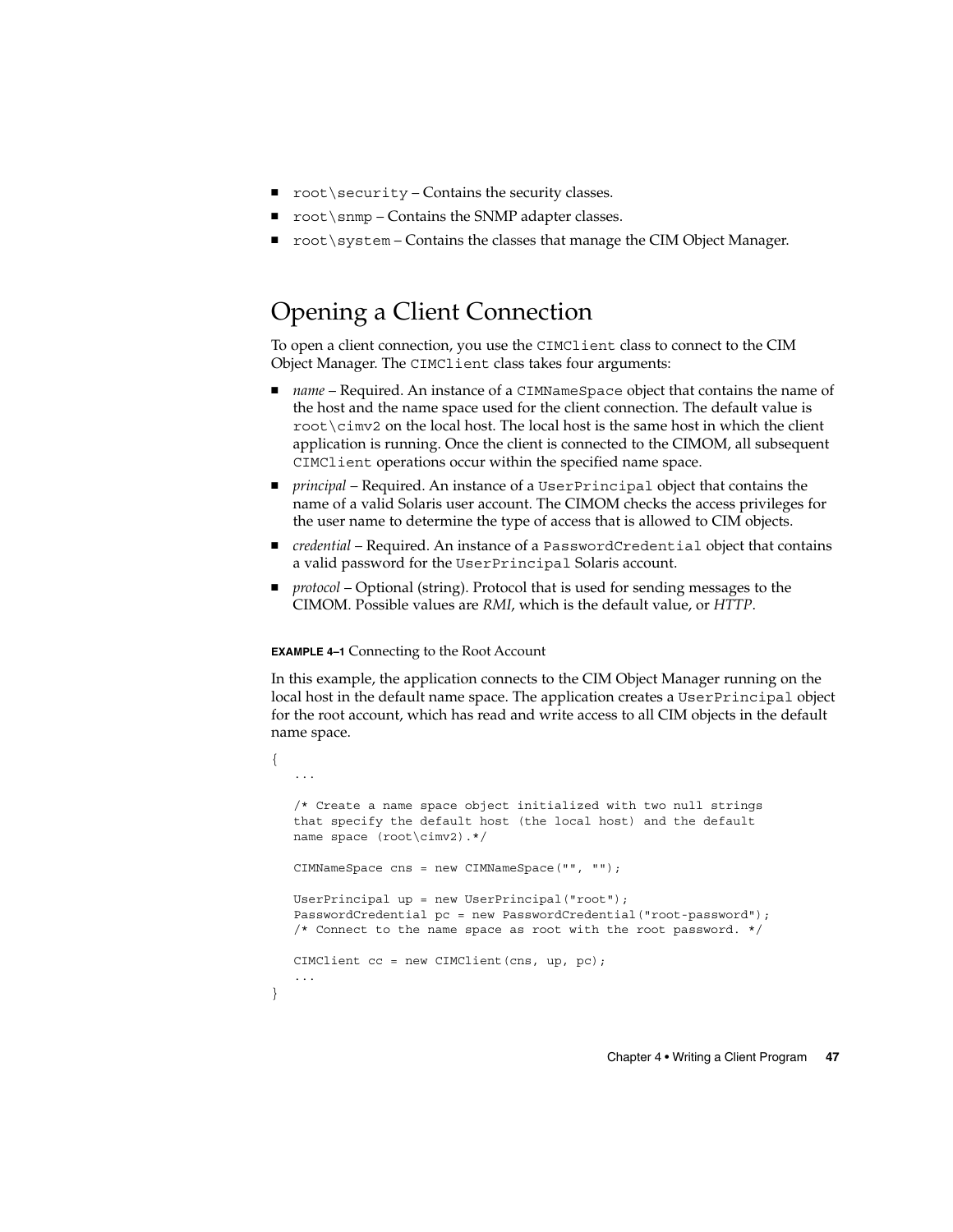**EXAMPLE 4–2** Connecting to a User Account

{

}

In this example, the application first creates an instance of a CIMNameSpace, UserPrincipal, and PasswordCredential object. Then, the application uses the CIMClient class to pass the host name, name space, user name, and password credential in order to create a connection to the CIMOM.

```
...
/* Create a name space object initialized with A
(name of name space) on host happy.*/
CIMNameSpace cns = new CIMNameSpace("happy", "A");
UserPrincipal up = new UserPrincipal("Mary");
PasswordCredential pc = new PasswordCredential("marys-password");
CIMClient cc = new CIMClient(cns, up, pc);
...
```
### **EXAMPLE 4–3** Authenticating as an RBAC Role Identity

You use the SolarisUserPrincipal and SolarisPasswordCredential classes to authenticate a user's role identity. This example authenticates as Mary and assumes the role Admin.

```
{
...
CIMNameSpaceRole cns = new CIMNameSpace("happy", "A");
SolarisUserPrincipal sup = new SolarisUserRolePrincipal("Mary", "Admin");
SolarisPswdCredential spc = new
        SolarisPswdCredential("marys-password", "admins-password");
CIMClient cc = new CIMClient(cns, sup, spc);
```
# Closing a Client Connection

Use the close method of the CIMClient class to close a client connection and free the server resources used by the session.

### **EXAMPLE 4–4** Closing a Client Connection

This example closes a client connection. The instance variable *cc* represents the client connection.

*cc*.close(); ...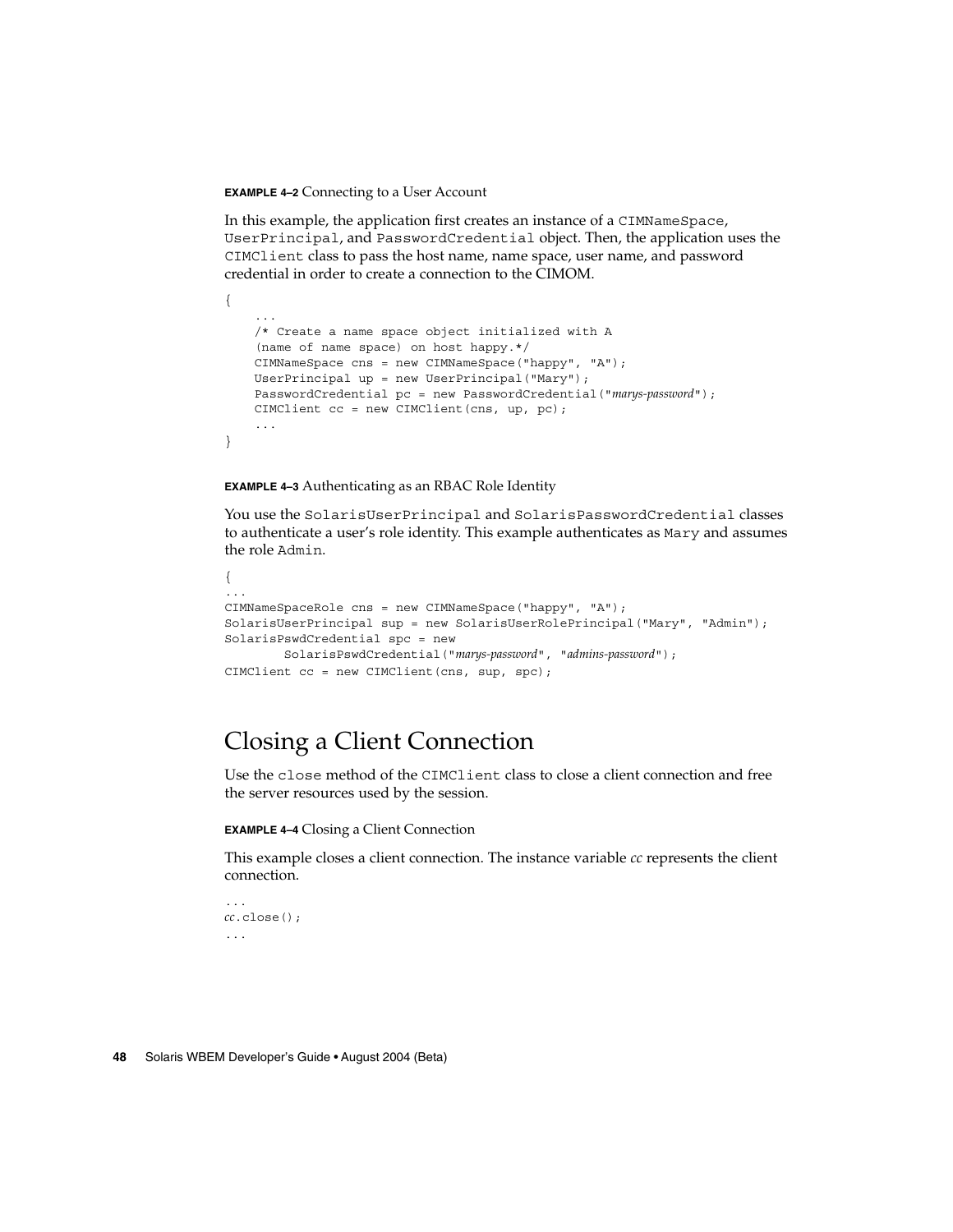# <span id="page-48-0"></span>Performing Basic Client Operations

This section describes how to use the javax.wbem.client APIs to request operations and to perform common programming tasks.

## Creating an Instance

Use the newInstance method to create an instance of an existing class. If the existing class has a key property, the application must set the key property to a unique value. As an option, an instance can define additional qualifiers that are not defined for the class. These qualifiers can be defined for the instance or for a particular property of the instance. The qualifiers do not need to appear in the class declaration.

Applications can use the getQualifiers method to get the set of qualifiers that are defined for a class.

**EXAMPLE 4–5** Creating an Instance

This example uses the newInstance method to create a Java class representing a CIM instance, for example, a Solaris package, from the Solaris\_Package class.

```
...
{
/*Connect to the CIM Object Manager in the root\cimv2
name space on the local host. Specify the username and password of an
account that has write permission to the objects in the
root\cimv2 name space. */
UserPrincipal up = new UserPrincipal("root");
PasswordCredential pc = new PasswordCredential("root-password");
 /* Connect to the name space as root with the root password. */
CIMClient cc = new CIMClient(cns, up, pc);
 ...
// Get the Solaris Package class
cimclass = cc.getClass(new CIMObjectPath("Solaris_Package"),
                                         true, true, true, null);
 /* Create a new instance of the Solaris_Package
class populated with the default values for properties. If the provider
 for the class does not specify default values, the values of the
properties will be null and must be explicitly set. */
CIMInstance ci = cc.createInstance (new CIMObjectPath("Solaris_Package"),
ci);
 }
 ...
```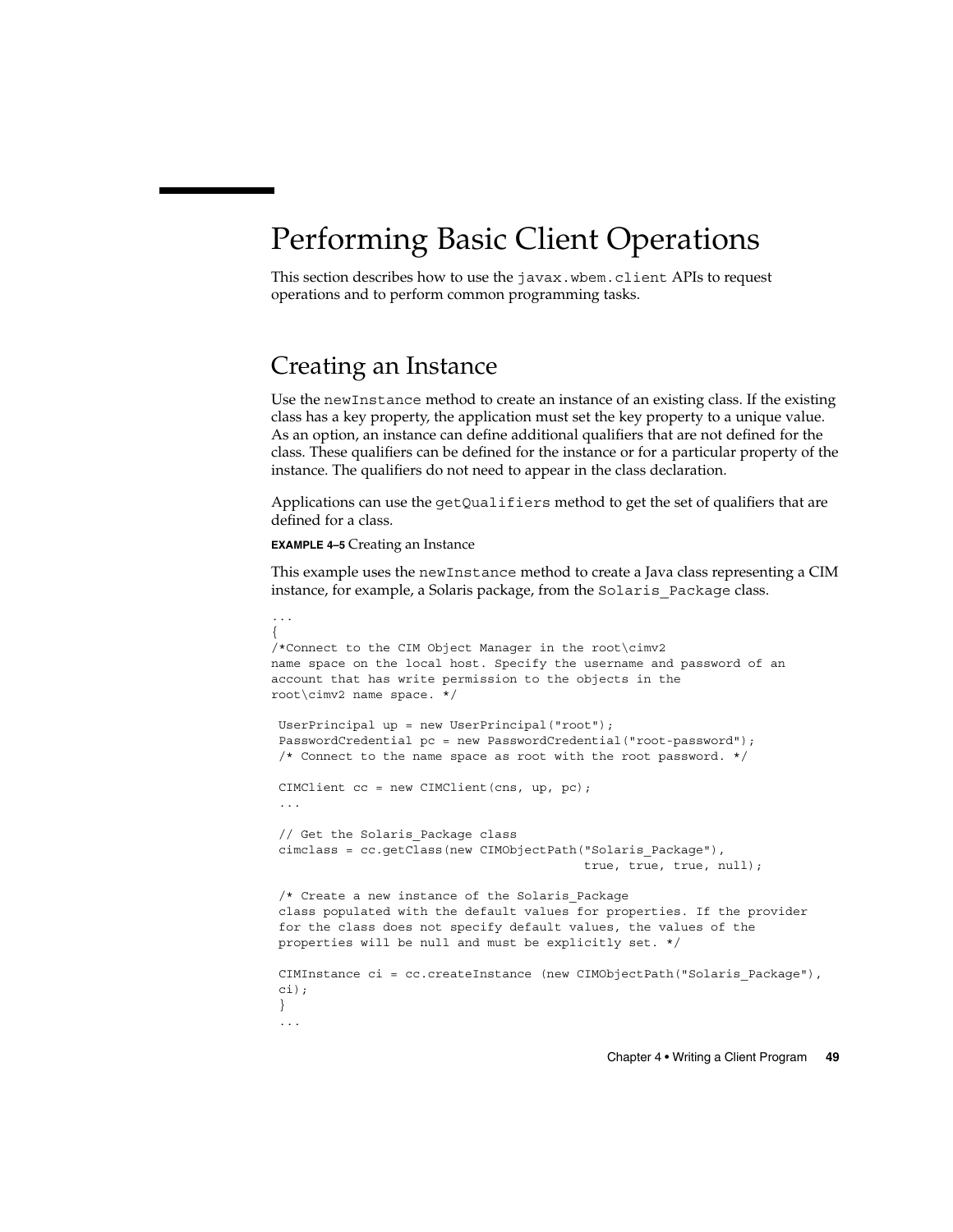## Deleting an Instance

Use the deleteInstance method to delete an instance.

**EXAMPLE 4–6** Deleting Instances

The example does the following:

- Connects the client application to the CIMOM
- Uses CIMObjectPath to construct an object containing the CIM object path of the object to be deleted
- Calls enumerateInstance to get the specified instance and all instances of its subclasses
- Calls deleteInstance to delete each instance

```
import java.rmi.*;
import java.util.Enumeration;
import javax.wbem.cim.CIMClass;
import javax.wbem.cim.CIMException;
import javax.wbem.cim.CIMInstance;
import javax.wbem.cim.CIMNameSpace;
import javax.wbem.cim.CIMObjectPath;
import javax.wbem.client.CIMClient;
import javax.wbem.client.PasswordCredential;
import javax.wbem.client.UserPrincipal;
/**
 * Returns all instances of the specified class.
 * This example takes five arguments: hostname (args[0]), username
 * (args[1]), password (args[2]) name space (args[3] and classname (args[4])
 * It will delete all instances of the specified classname. The specified
 * username must have write permissions to the specified name space
 */
public class DeleteInstances {
    public static void main(String args[]) throws CIMException {
        CIMClient cc = null;
        // if not five arguments, show usage and exit
        if (args.length != 5) {
           System.out.println("Usage: DeleteInstances host username " +
                              "password namespace classname ");
           System.exit(1);
        }
        try {
            // args[0] contains the hostname and args[3] contains the
            // name space. We create a CIMNameSpace (cns) pointing to
            // the specified name space on the specified host
            CIMNameSpace cns = new CIMNameSpace(args[0], args[3]);
            // args[1] and args[2] contain the username and password.
            // We create a UserPrincipal (up) using the username and
```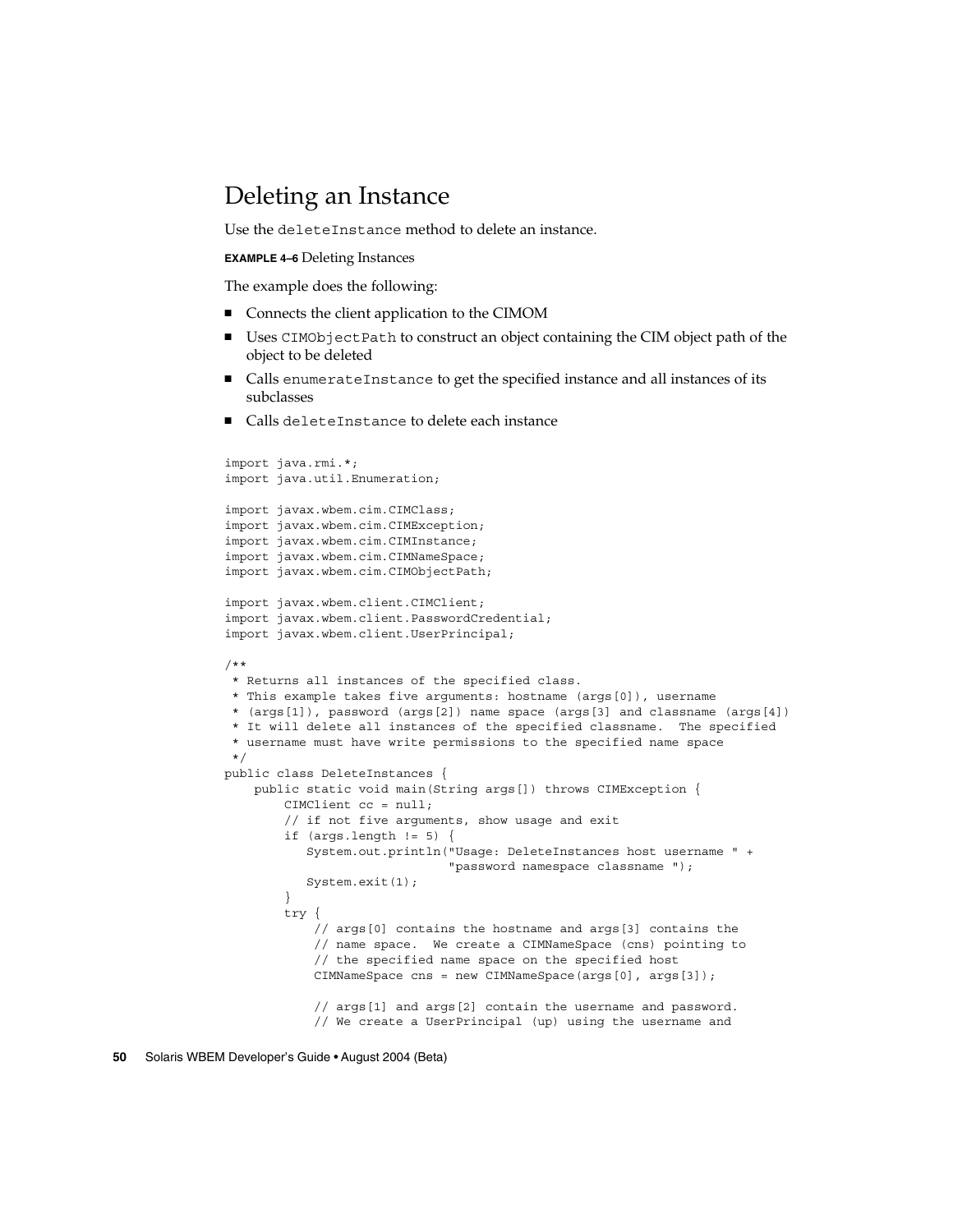```
EXAMPLE 4–6 Deleting Instances (Continued)
```

```
// a PasswordCredential using the password.
       UserPrincipal up = new UserPrincipal(args[1]);
       PasswordCredential pc = new PasswordCredential(args[2]);
       // Connect to the CIM Object Manager and pass it the
       // CIMNameSpace, UserPrincipal and PasswordCredential objects
       // we created.
       cc = new CIMClient(cns, up, pc);
       // Get the class name (args[4]) and create a CIMObjectPath
       CIMObjectPath cop = new CIMObjectPath(args[4]);
       // Get an enumeration of all the instance object paths of the
       // class and all subclasses of the class. An instance object
       // path is a reference used by the CIM object manager to
       // locate the instance
       Enumeration e = cc.enumerateInstanceNames(cop);
       // Iterate through the instance object paths in the enumeration.
       // Construct an object to store the object path of each
       // enumerated instance, print the instance and then delete it
       while (e.hasMoreElements()) {
           CIMObjectPath op = (CIMObjectPath)e.nextElement();
           System.out.println(op);
           cc.deleteInstance(op);
       } // end while
   } catch (Exception e) {
   // if we have an exception, catch it and print it out.
   System.out.println("Exception: "+e);
   } // end catch
   // close session.
   if (cc != null) {
       cc.close();
   }
}
```
# Getting and Setting Instances

}

Client applications commonly use the getInstance method to retrieve CIM instances from the CIMOM. When an instance of a class is created, the class inherits the properties of all the parent classes in its class hierarchy. The get Instance method takes the Boolean argument *localOnly*.

- If *localOnly* is true, getInstance returns only the noninherited properties in the specified instance. The noninherited properties are defined in the instance.
- If *localOnly* is false, all properties in the class are returned. These properties include those properties that are defined in the instance, and all properties inherited from all parent classes in its class hierarchy.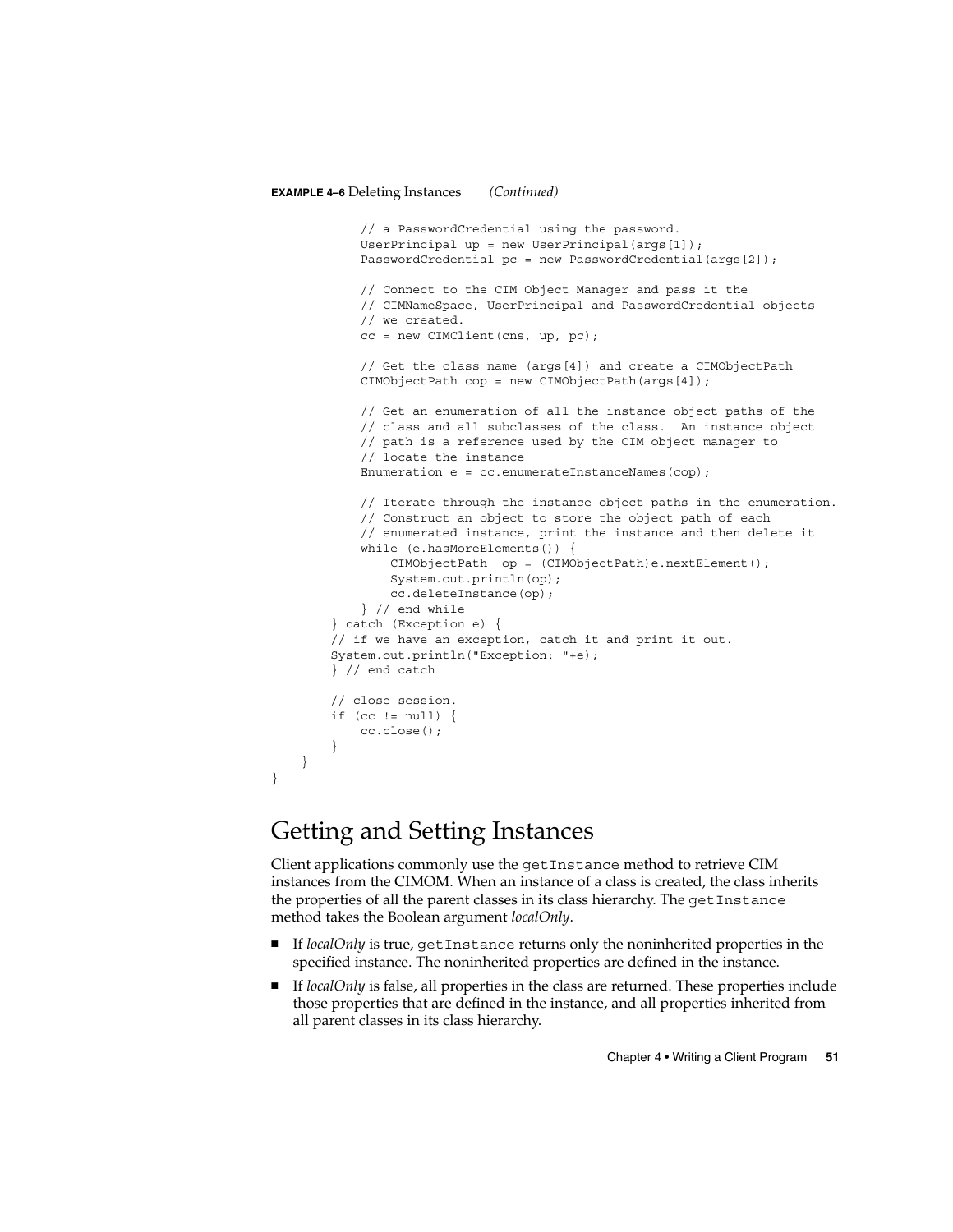Use the setInstance method to update an existing instance.

**EXAMPLE 4–7** Getting and Setting Instances

This example does the following:

- Gets instances of an object path in an enumeration
- Updates the property value of b to 10 in each instance
- Passes the updated instances to the CIMOM

```
...
{
   // Create an object path, an object that contains the CIM name for
   // "myclass"
   CIMObjectPath cop = new CIMObjectPath("myclass");
   /* Get instances for each instance object path in an enumeration,
   update the property value of b to 10 in each instance, and pass the
   updated instance to the CIM Object Manager. */
   while(e.hasMoreElements()) {
       CIMInstance ci = cc.getInstance((CIMObjectPath)
                        (e.nextElement()),true, true, true, null);
       ci.setProperty("b", new CIMValue(new Integer(10)));
       cc.setInstance(new CIMObjectPath(),ci);
   }
}
...
```
## Getting and Setting Properties

A CIM property is a value that describes the characteristic of a CIM class. Properties can be thought of as a pair of functions. One function *gets* the property value and one function *sets* the property value.

**EXAMPLE 4–8** Getting a Property

The following example uses enumerateInstanceNames to return the names of all instances of the Solaris processor. This example uses get Property to get the value of the current clock speed for each instance, and println to print the current clockspeed values.

```
...
{
/* Create an object (CIMObjectPath) to store the name of the
Solaris Processor class. */
CIMObjectPath cop = new CIMObjectPath("Solaris_Processor");
/* The CIM Object Manager returns an enumeration containing the names
of instances of the Solaris Processor class. */
```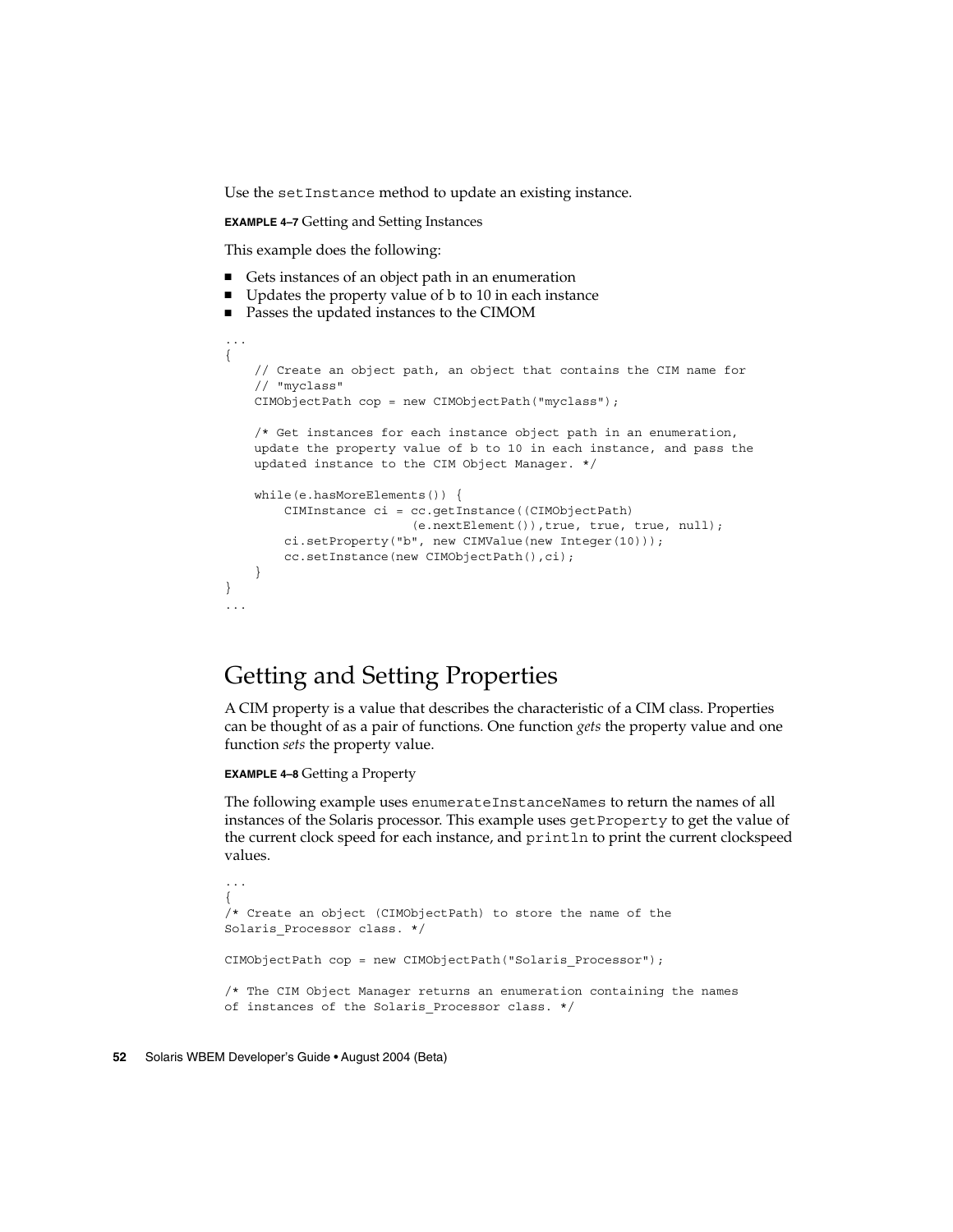```
EXAMPLE 4–8 Getting a Property (Continued)
Enumeration e = cc.enumerateInstanceNames(cop);
/* Iterate through the enumeration of instance object paths.
Use the getProperty method to get the current clockspeed
value for each Solaris processor. */
while(e.hasMoreElements()) {
    CIMValue cv = cc.getProperty(e.nextElement(CIMObjectPath),
                                         "CurrentClockSpeed");
    System.out.println(cv);
}
...
}
```

```
EXAMPLE 4–9 Setting a Property
```
The following example sets the initial shell value for all Solaris\_UserTemplate instances. This code segment uses enumerateInstanceNames to get the names of all instances of the Solaris\_User Template. This code segment uses setProperty to set the value of the initial shell for each instance.

```
...
{
    /* Create an object (CIMObjectPath) to store the name of the
   Solaris Processor class. */
   CIMObjectPath cop = new CIMObjectPath("Solaris_UserTemplate");
    /* The CIM Object Manager returns an enumeration containing the names
   of instances of the Solaris_UserTemplate class and
   all its subclasses. */
   Enumeration e = cc.enumerateInstanceNames(cop);
   /* Iterate through the enumeration of instance object paths.
   Use the setProperty method to set the initial shell
   value to /usr/bin/sh for each Solaris UserTemplate instance. */for (; e.hasMoreElements(); cc.setProperty(e.nextElement(),
         "/usr/bin/sh", new CIMValue(new Integer(500))));
```
# Enumerating Objects

}

An *enumeration* is a collection of objects that can be retrieved one object at a time. You can enumerate classes, class names, instances, instance names, and name spaces. The results of an enumeration depend on the method and the arguments used, as shown in the following table.

Chapter 4 • Writing a Client Program **53**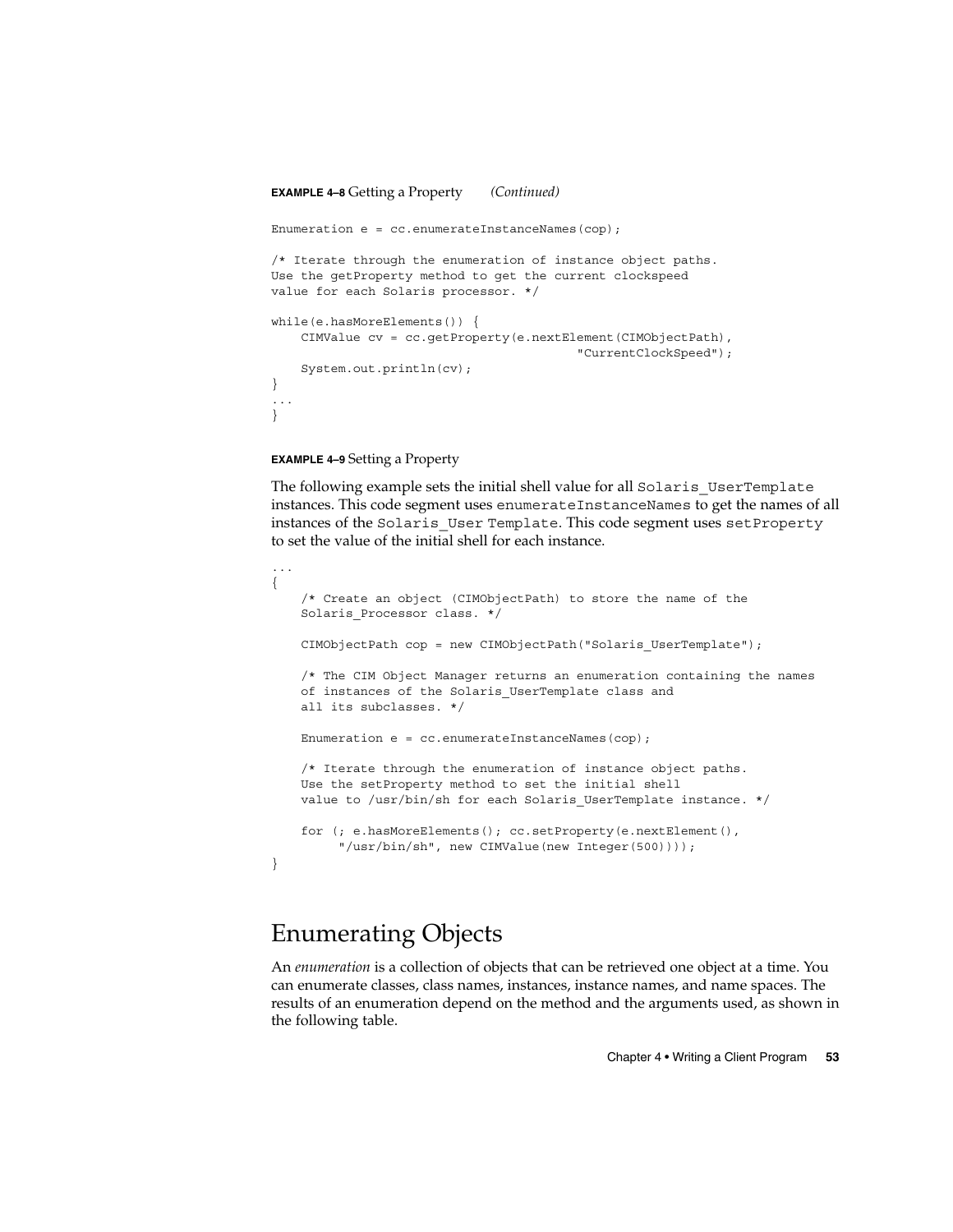# Enumerating Objects

**TABLE 4–1** Enumerating Objects

| Method                                                                                                                                    | No args                                                                         | deep                                                                                                            | localOnly                                                                                       |
|-------------------------------------------------------------------------------------------------------------------------------------------|---------------------------------------------------------------------------------|-----------------------------------------------------------------------------------------------------------------|-------------------------------------------------------------------------------------------------|
| enumerateClasses                                                                                                                          | Returns the contents of the<br>class specified in path.                         | If true: Returns the<br>contents of the subclasses<br>of the specified class, but<br>does not return the class. | If true: Returns only<br>noninherited properties<br>and methods of the<br>specified class.      |
| If false: Returns the<br>contents of the direct<br>subclasses of the specified<br>class.                                                  | If false: Returns all<br>properties of the specified<br>class.                  |                                                                                                                 |                                                                                                 |
| enumerateInstances                                                                                                                        | Returns the instances of<br>the class specified in path.                        | If true: Returns the<br>instances of the specified<br>class and its subclasseses.                               | If true: Returns only<br>noninherited properties of<br>the instances of the<br>specified class. |
| If false: Returns the<br>instances of the specified<br>class and its subclasses.<br>The properties of the<br>subclasses are filtered out. | If false: Returns all<br>properties of the instances<br>of the specified class. |                                                                                                                 |                                                                                                 |
| enumerateClassNames                                                                                                                       | Returns the names of the<br>class specified in path.                            | If true: Returns the names<br>of all classes derived from<br>the specified class.                               | N/A                                                                                             |
| If false: Returns only the<br>names of the first-level<br>children of the specified<br>class.                                             | N/A                                                                             |                                                                                                                 |                                                                                                 |
| enumerateInstanceNamesReturns the names of the                                                                                            | instances of the class<br>specified in <i>path</i> .                            | N/A                                                                                                             | N/A                                                                                             |
| enumNameSpace                                                                                                                             | Returns a list of the name<br>spaces within the name<br>space specified in path | If true: Returns the entire<br>hierarchy of name spaces<br>under the specified name<br>space.                   | N/A                                                                                             |
| If false: Returns only the<br>first level children of the<br>specified name space.                                                        | N/A                                                                             |                                                                                                                 |                                                                                                 |

### **EXAMPLE 4–10** Enumerating Classes

The following example program returns the contents of a class and its subclasses.

**54** Solaris WBEM Developer's Guide • August 2004 (Beta)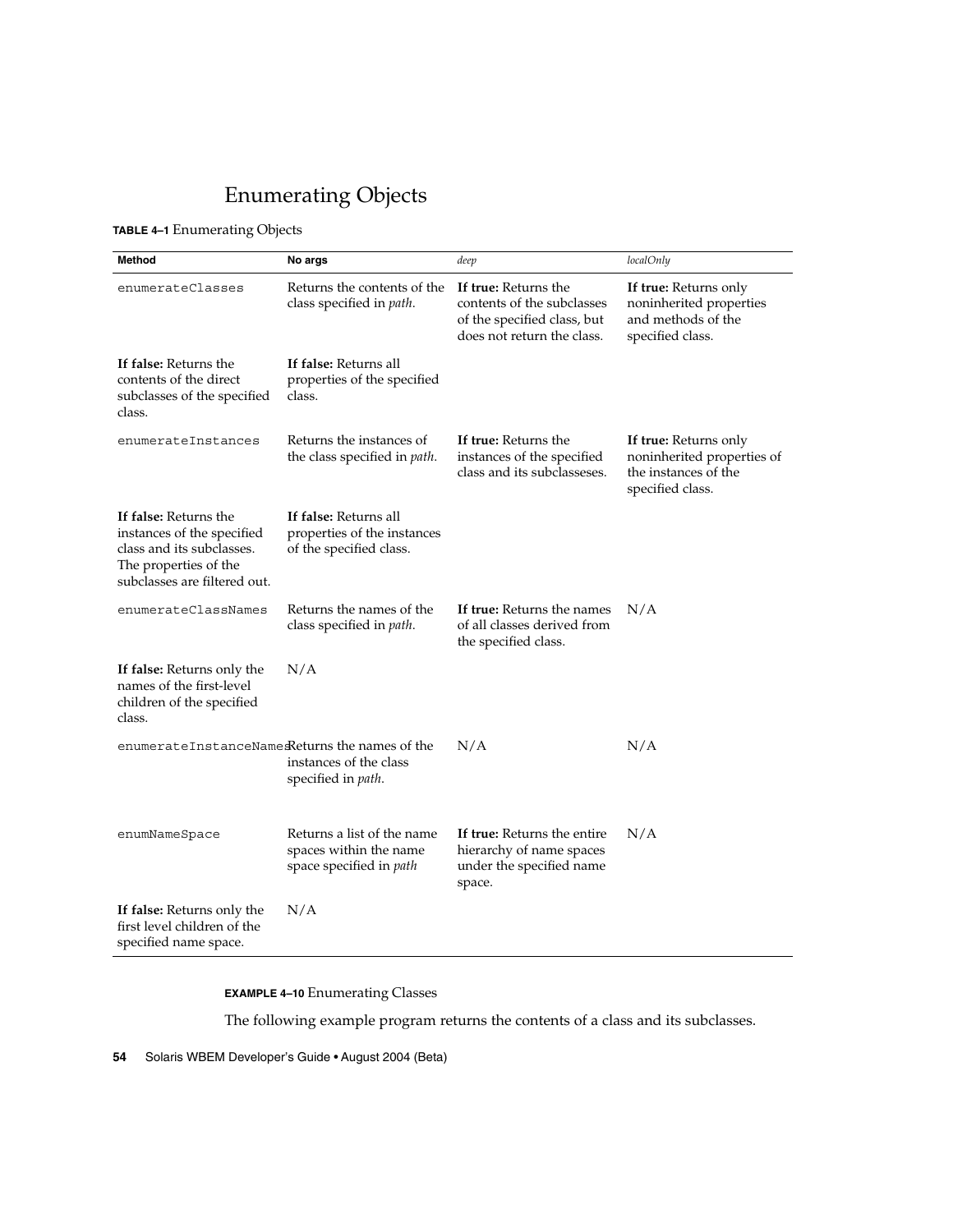**EXAMPLE 4–10** Enumerating Classes *(Continued)*

```
...
{
    /* Creates a CIMObjectPath object and initializes it
   with the name of the CIM class to be enumerated (myclass). */CIMObjectPath cop = new CIMObjectPath(myclass);
    /* This enumeration contains the classes and subclasses
   in the enumerated class (deep=true). This enumeration
   returns only the noninherited methods and properties
   for each class and subclass (localOnly is true).*/
   Enumeration e = cc.enumerateClasses(cop, true, true);
}
...
```
**EXAMPLE 4–11** Enumerating Classes and Instances

The following example program performs a deep and shallow (*deep=false*) enumeration of classes and instances. The *localOnly* flag returns the contents of the classes and instances instead of the names of the classes and instances.

```
import java.rmi.*;
import java.util.Enumeration;
import javax.wbem.client.CIMClient;
import javax.wbem.cim.CIMClass;
import javax.wbem.cim.CIMException;
import javax.wbem.cim.CIMInstance;
import javax.wbem.cim.CIMNameSpace;
import javax.wbem.cim.CIMObjectPath;
import javax.wbem.client.UserPrincipal;
import javax.wbem.client.PasswordCredential;
/**
* This example enumerates classes and instances. It does deep and
 * shallow enumerations on a class that is passed from the command line
*/
public class ClientEnum {
    public static void main(String args[]) throws CIMException {
        CIMClient cc = null;
        CIMObjectPath cop = null;
        if (\arg\theta \cdot \text{length} < 4) {
            System.out.println("Usage: ClientEnum host user passwd " +
                                "classname");
            System.exit(1);
        }
       try {
           CIMNameSpace cns = new CIMNameSpace(args[0]);
```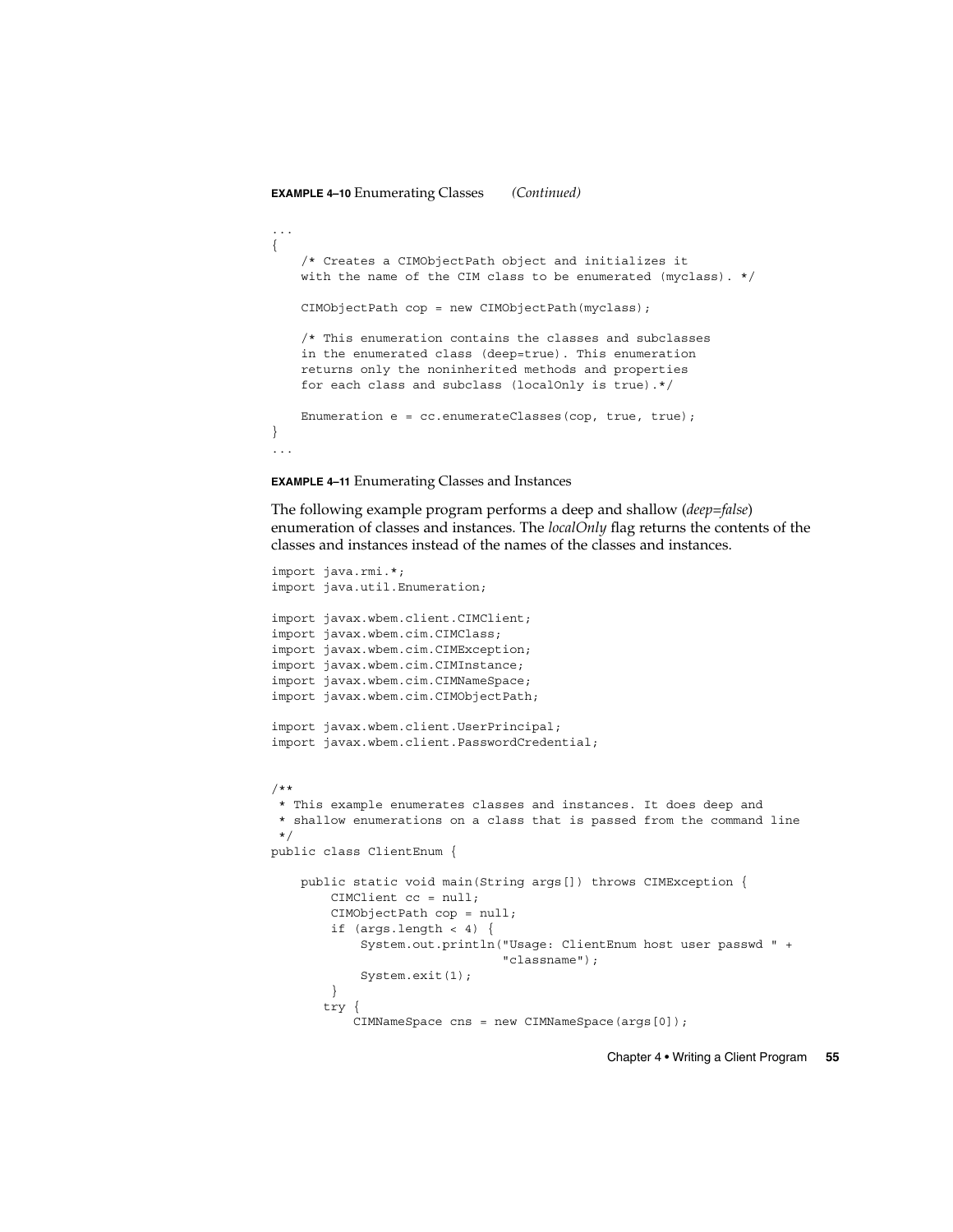#### **EXAMPLE 4–11** Enumerating Classes and Instances *(Continued)*

```
UserPrincipal up = new UserPrincipal(args[1]);
   PasswordCredential pc = new PasswordCredential(args[2]);
   cc = new CIMClient(cns, up, pc);
   // Get the class name from the command line
   cop = new CIMObjectPath(args[3]);
    // Do a deep enumeration of the class
   Enumeration e = cc.enumerateClasses(cop, true, true, true,
                                        true);
    // Will print out all the subclasses of the class.
   while (e.hasMoreElements()) {
       System.out.println(e.nextElement());
    }
   System.out.println("+++++");
    // Do a shallow enumeration of the class
   e = cc.enumerateClasses(cop, false, true, true, true);
    // Will print out the first-level subclasses.
   while (e.hasMoreElements()) {
       System.out.println(e.nextElement());
    }
   System.out.println("+++++");
    // Do a deep enumeration of the instances of the class
   e = cc.enumerateInstances(cop, false, true, true, true, null);
    // Will print out all the instances of the class and its
    // subclasses.
   while (e.hasMoreElements()) {
       System.out.println(e.nextElement());
    }
   System.out.println("+++++");
    // Do a shallow enumeration of the instances of the class
   e = cc.enumerateInstances(cop, false, false, true, true, null);
    // Will print out all the instances of the class.
   while (e.hasMoreElements()) {
       System.out.println(e.nextElement());
    }
   System.out.println("+++++");
   e = cc.enumerateInstanceNames(cop);
   while (e.hasMoreElements()) {
       System.out.println(e.nextElement());
     }
   System.out.println("+++++");
    e = cc.enumerateInstanceNames(cop);
   while (e.hasMoreElements()) {
       CIMObjectPath opInstance = (CIMObjectPath)e.nextElement();
       CIMInstance ci = cc.getInstance(opInstance, false,
                                         true, true, null);
       System.out.println(ci);
    }
   System.out.println("+++++");
}
catch (Exception e) {
   System.out.println("Exception: "+e);
}
```
**56** Solaris WBEM Developer's Guide • August 2004 (Beta)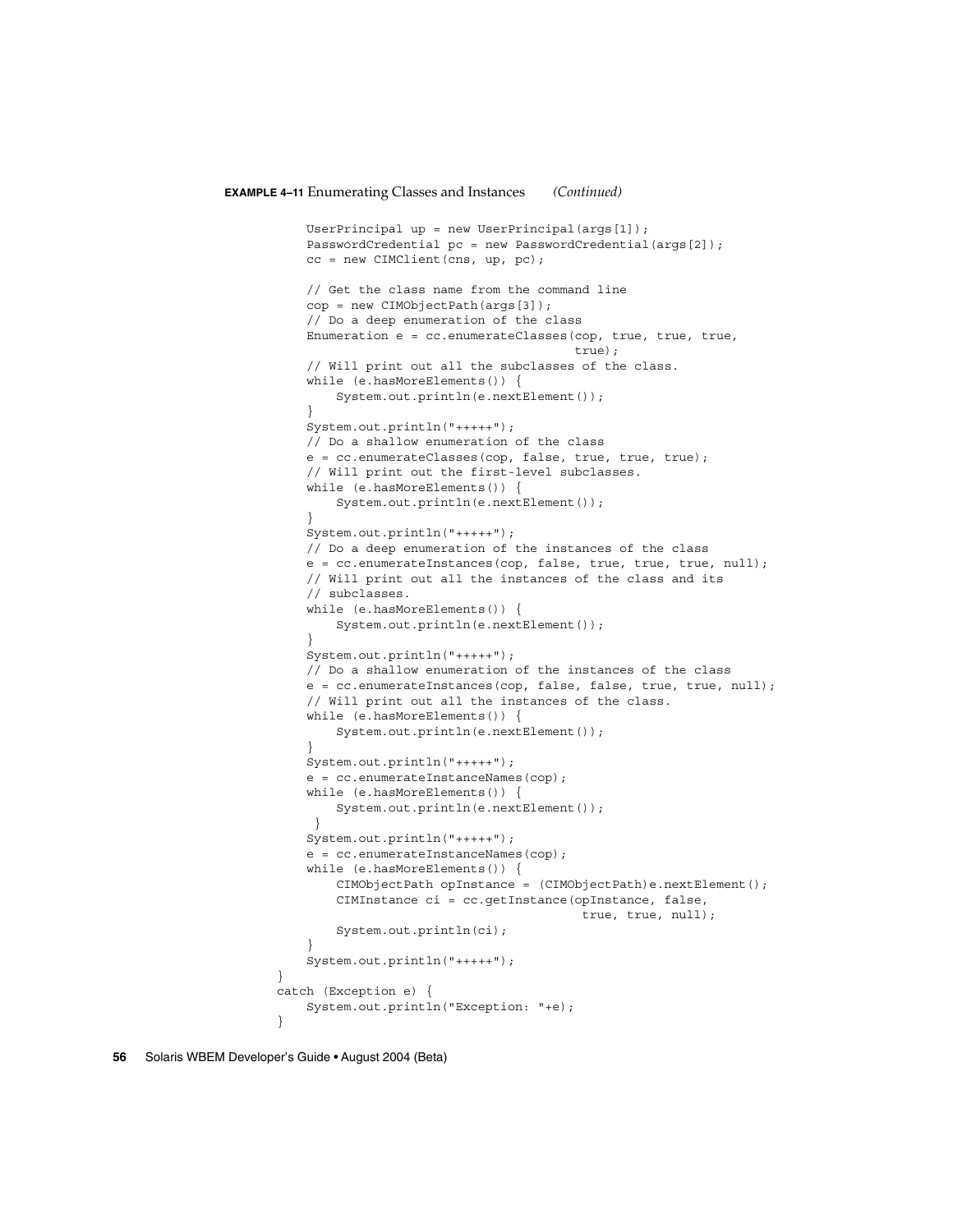**EXAMPLE 4–11** Enumerating Classes and Instances *(Continued)*

```
// close session.
   if (cc != null) {
       cc.close();
   }
}
```
}

**EXAMPLE 4–12** Enumerating Class Names

The following example program returns a list of class names and subclass names.

```
...
{
    /* Creates a CIMObjectPath object and initializes it
   with the name of the CIM class to be enumerated (myclass). */
   CIMObjectPath cop = new CIMObjectPath(myclass);
   /* This enumeration contains the names of the classes and subclasses
   in the enumerated class. */
   Enumeration e = cc.enumerateClassNames(cop, true);
}
...
```
**EXAMPLE 4–13** Enumerating Name Spaces

This example program uses the enumNameSpace method in the CIMClient class to print the name of the name space and all the name spaces contained within the name space.

```
import java.rmi.*;
import java.util.Enumeration;
import javax.wbem.cim.CIMClass;
import javax.wbem.cim.CIMException;
import javax.wbem.cim.CIMInstance;
import javax.wbem.cim.CIMNameSpace;
import javax.wbem.cim.CIMObjectPath;
import javax.wbem.client.CIMClient;
import javax.wbem.client.PasswordCredential;
import javax.wbem.client.UserPrincipal;
/**
 *
 */
public class EnumNameSpace {
   public static void main(String args[]) throws CIMException {
       CIMClient cc = null;
        // if not four arguments, show usage and exit
```
Chapter 4 • Writing a Client Program **57**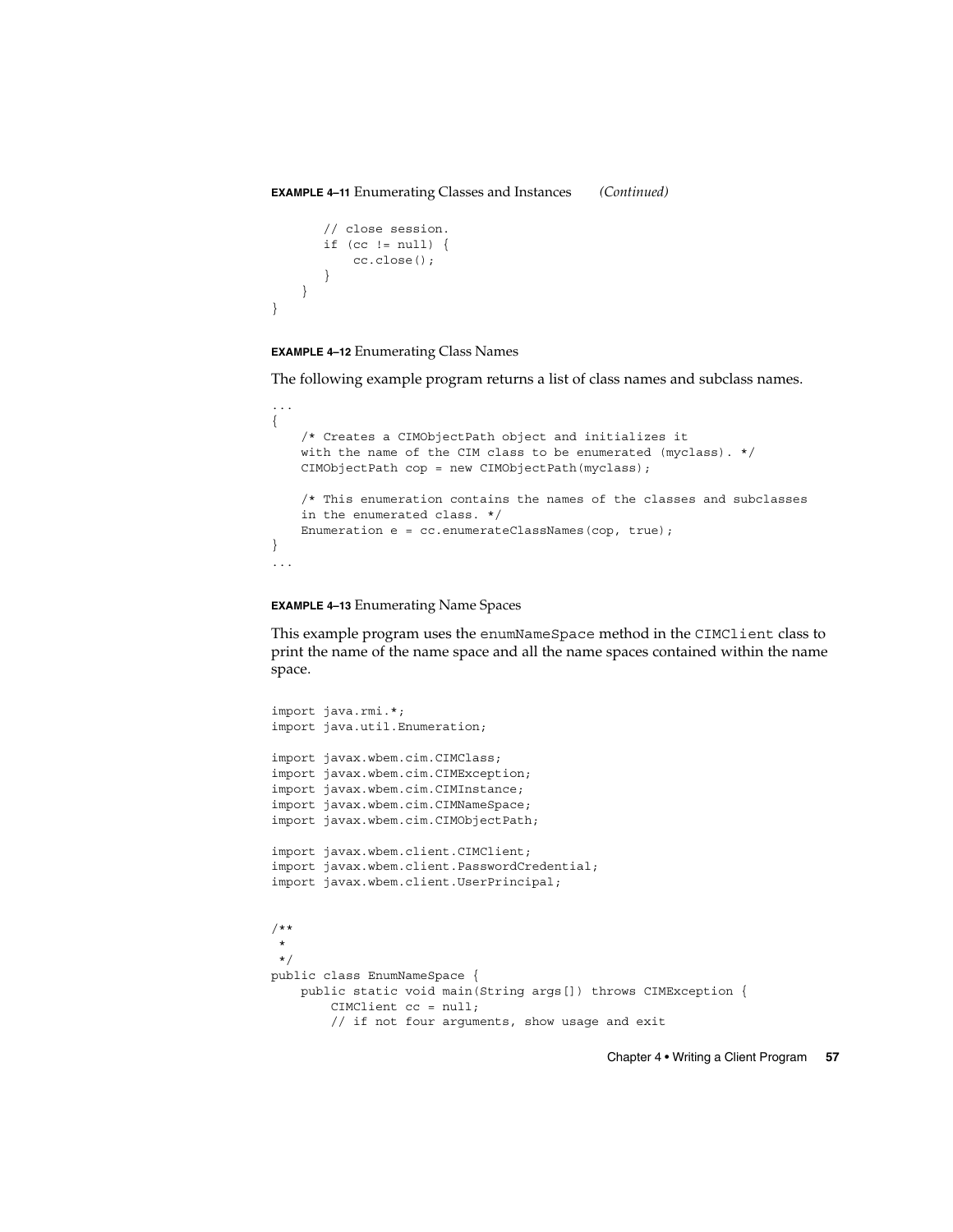```
EXAMPLE 4–13 Enumerating Name Spaces (Continued)
       if (args.length < 4) {
           System.out.println("Usage: EnumNameSpace host username " +
                               "password namespace");
            System.exit(1);
       }
       try {
            // args[0] contains the hostname. We create a CIMNameSpace
            // (cns) pointing to the specified name space on the
            // specified host
           CIMNameSpace cns = new CIMNameSpace(args[0], "");
            // args[1] and args[2] contain the username and password.
            // We create a UserPrincipal (up) using the username and
            // a PasswordCredential using the password.
           UserPrincipal up = new UserPrincipal(args[1]);
            PasswordCredential pc = new PasswordCredential(args[2]);
            // Connect to the CIM Object Manager and pass it the
            // CIMNameSpace, UserPrincipal and PasswordCredential objects
            // we created.
            cc = new CIMClient (cns, up, pc);
            // Use the name space (args[3]) to create a CIMObjectPath
           CIMObjectPath cop = new CIMObjectPath("", args[3]);
            // Enumerate the name space
           Enumeration e = cc.enumNameSpace(cop);
           while (e.hasMoreElements()) {
                System.out.println((CIMObjectPath)e.nextElement());
            } // end while
        } catch (Exception e) {
              // is we have an exception, catch it and print it out.
              System.out.println("Exception: "+ e);
        } // end catch
        // close session.
       if (cc != null) {
           cc.close();
       }
   }
}
```
## Creating Associations

An *association* describes a relationship between two or more managed resources such as a computer and its hard disk. This relationship is abstracted in an *association class*, which is a special type of class that contains an *association qualifier*. You can add or change an association class without affecting the actual objects.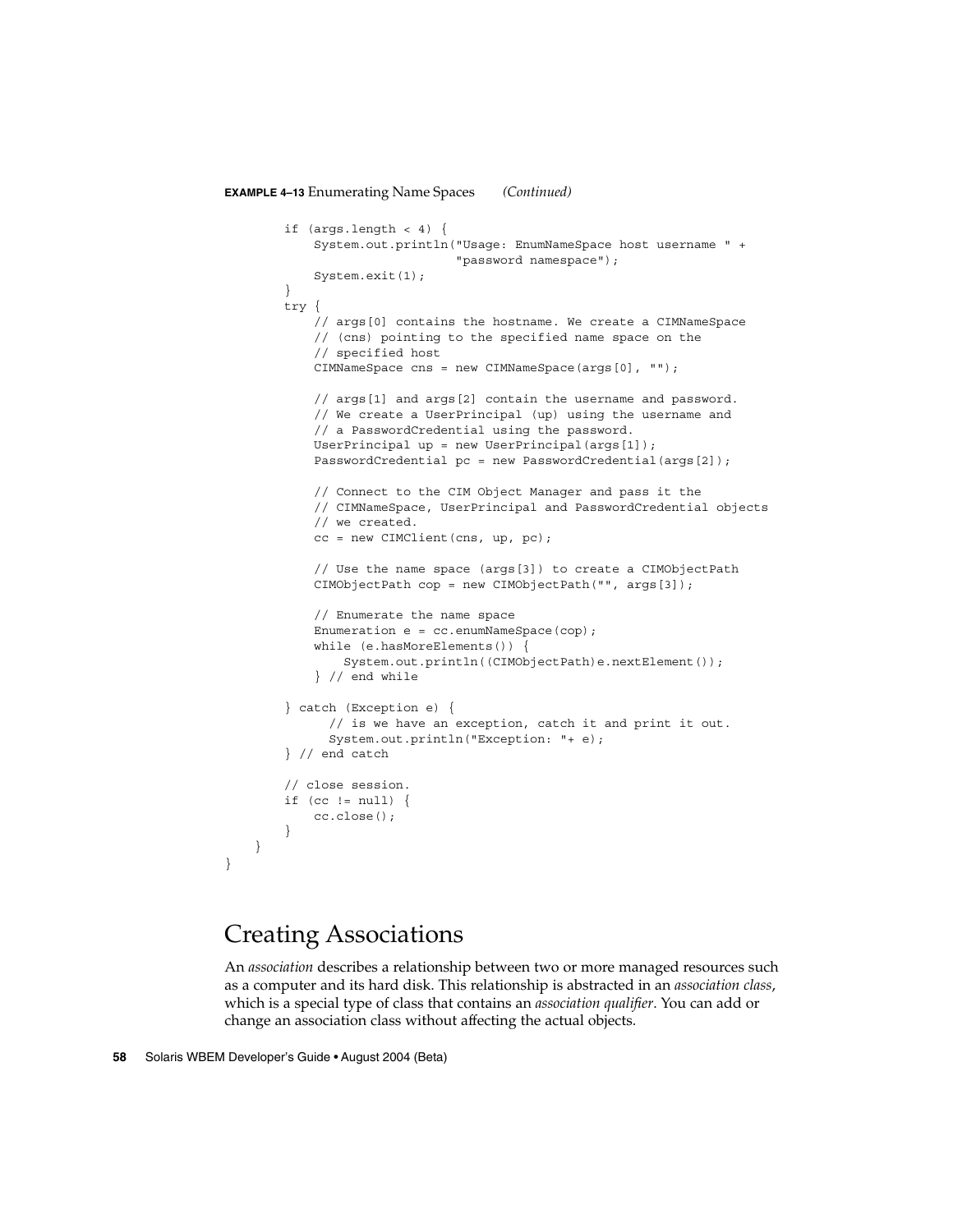| Teacher      |         | Taught By              | Student      |
|--------------|---------|------------------------|--------------|
|              |         |                        |              |
| Name: String |         | <b>Teacher Student</b> | Name: String |
|              | Teaches |                        |              |

**FIGURE 4–1** TeacherStudent Association 1

The preceding figure shows two classes, Teacher and Student. Both classes are linked by the TeacherStudent association. The TeacherStudent association has two references:

- Teaches, a property that refers to an instance of the Teacher class
- TaughtBy, a property that refers to an instance of the Student class

### About the Association Methods

The association methods in CIMClient return information about the relationships between classes and instances. These methods are described in the following table.

| <b>TABLE 4-2 Association Methods</b> |
|--------------------------------------|
|--------------------------------------|

| Method          | <b>Description</b>                                                                                                           |
|-----------------|------------------------------------------------------------------------------------------------------------------------------|
| associators     | Gets the CIM classes or instances that are associated with the<br>specified CIM class or instance                            |
| associatorNames | Gets the names of the CIM classes or instances that are<br>associated with the specified CIM class or instance               |
| references      | Gets the association classes or instances that refer to the<br>specified CIM class or instance, respectively                 |
| referenceNames  | Gets the names of the association classes or instances that<br>refer to the specified CIM classes or instances, respectively |

These methods take a single required argument, CIMObjectPath. CIMObjectPath is the name of a source CIM class or CIM instance whose associations, associated classes, or instances you want to return. If the CIMOM does not find any associations, associated classes, or instances, the CIMOM does not return anything.

- If CIMObjectpath is a class, the methods return the associated classes and the subclasses of each associated class.
- If CIMObjectpath is an instance, the methods return the instances of the associated class and the subclasses of each associated class.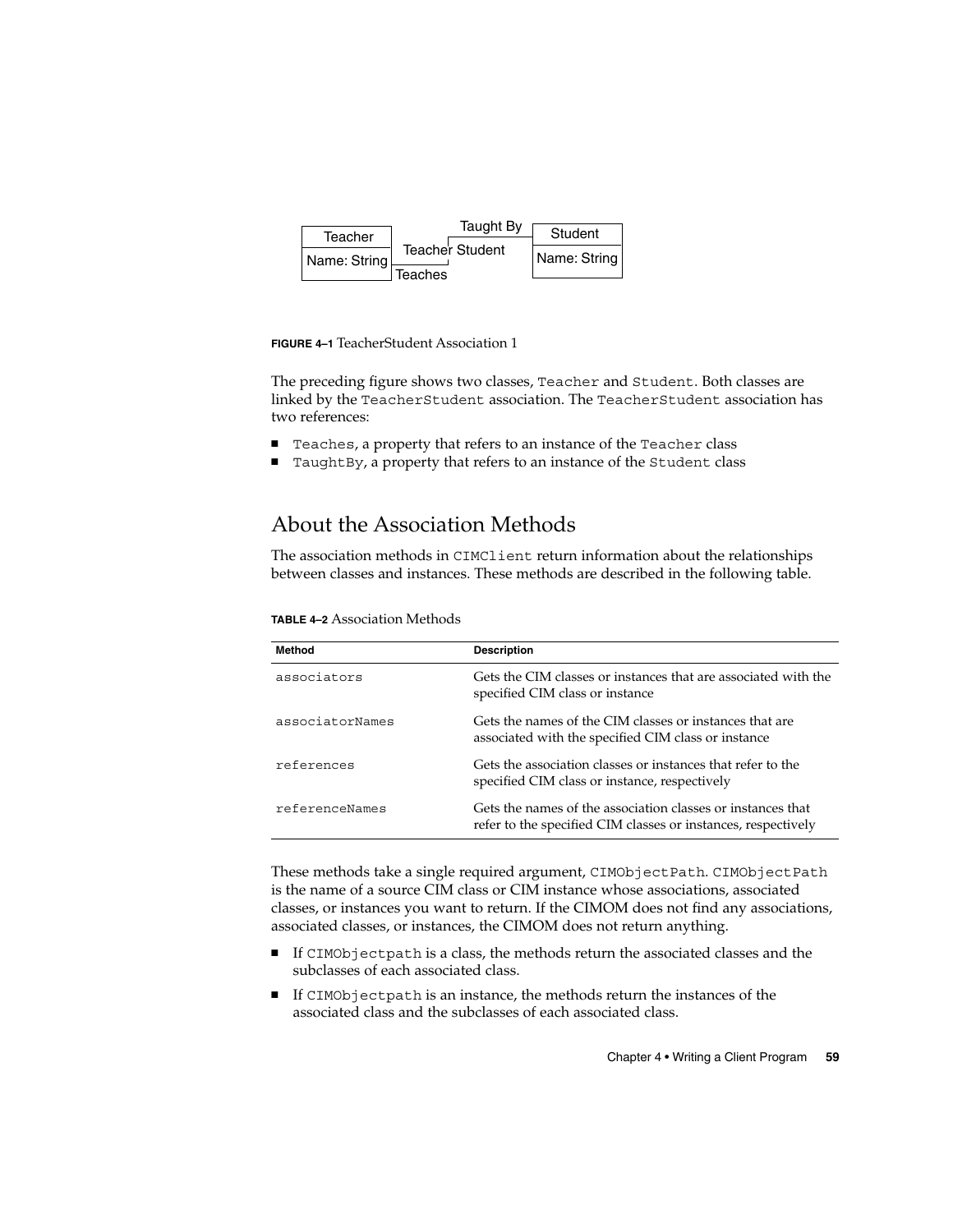

**FIGURE 4–2** TeacherStudent Association 2

In the preceding figure, the associators and associatorNames methods return information about the classes associated with the Teacher and Student classes. The references and referenceNames methods return information about the associations between the Teacher and Student classes.

| Example                                                                            | Output                       | <b>Description</b>                                                                                                                                                                         |
|------------------------------------------------------------------------------------|------------------------------|--------------------------------------------------------------------------------------------------------------------------------------------------------------------------------------------|
| associators (Teacher,<br>null, null, null, null,<br>false, false, null)            | Student class                | Returns associated classes. Student.<br>is linked to Teacher by the<br>TeacherStudentassociation                                                                                           |
| associators(MathTeacher, Student<br>null, null, null,<br>null, false, false, null) |                              | Returns associated classes. Teacher<br>is linked to Student by the<br>TeacherStudentassociation.<br>MathTeacher and ArtTeacher<br>inherit the<br>TeacherStudentassociation from<br>Teacher |
| associatorNames(Teacher,<br>null, null, null, null)                                | Name of the Student<br>class | Returns the names of the associated<br>classes. Student is linked to<br>Teacher by the TeacherStudent<br>association                                                                       |
| references (Student, null, TeacherStudent<br>null. false, false, null)             |                              | Returns the associations in which<br>Student participates                                                                                                                                  |
| references (Teacher, null, TeacherStudent<br>null. false, false, null)             |                              | Returns the associations in which<br>Teacher participates                                                                                                                                  |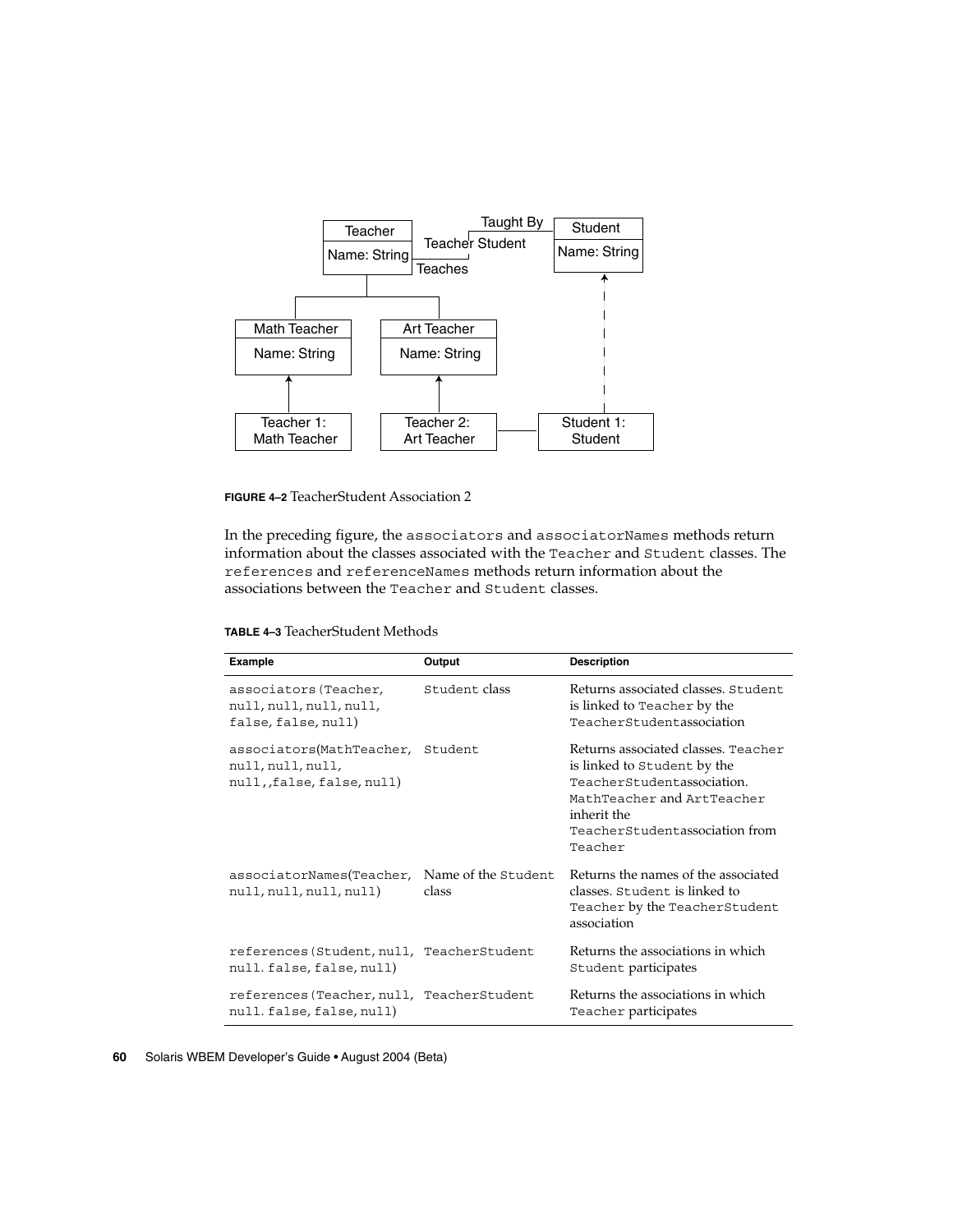| <b>TABLE 4-3 TeacherStudent Methods</b><br>(Continued)                 |                                        |                                                                           |  |
|------------------------------------------------------------------------|----------------------------------------|---------------------------------------------------------------------------|--|
| <b>Example</b>                                                         | Output                                 | <b>Description</b>                                                        |  |
| references (Teacher, null, TeacherStudent<br>null, false, false, null) |                                        | Returns the associations in which<br>Teacher participates                 |  |
| referenceNames (Teacher,<br>null, null)                                | Name of the<br>TeacherStudent<br>class | Returns the names of the<br>associations in which Teacher<br>participates |  |
| referenceNames (Teacher,<br>null, null)                                | Name of the<br>TeacherStudent<br>class | Returns the names of the<br>associations in which Teacher<br>participates |  |

**Note –** The associatorNames and referenceNames methods do not take the arguments *includeQualifiers*, *includeClassOrigin*, and *propertyList*. These arguments are irrelevant to a method that returns only the names of instances or classes, not their entire contents.

### *Passing a Class to the Association Methods*

To specify the name of a class, you specify its *model path*. The model path includes the class's name space, class name, and keys. A *key* is a property or set of properties that uniquely identify managed resource. Key properties are marked with the key qualifier. The following example shows a sample model path:

```
\\myserver\\root\cimv2\Solaris_ComputerSystem.Name=
mycomputer: CreationClassName=Solaris_ComputerSystem
```
This model path specifies the following values:

- $\blacksquare$  \\myserver\root\cimv2 is the default CIM name space on host myserver.
- Solaris ComputerSystem is the name of the class from which the instance is derived.
- Name=mycomputer, CreationClassName=Solaris ComputerSystem are two key properties in the format key property=value.

### *Passing Instances to the Association Methods*

You use the enumerateInstances method to return all instances of a given class, and a loop structure to iterate through the instances. In the loop, you can pass each instance to an association method.

**EXAMPLE 4–14** Passing Instances

This example enumerates the instances in the op class and its subclasses. The example uses a while loop to cast each instance to a CIMObjectPath (op), and to pass each instance as the first argument to the associators method.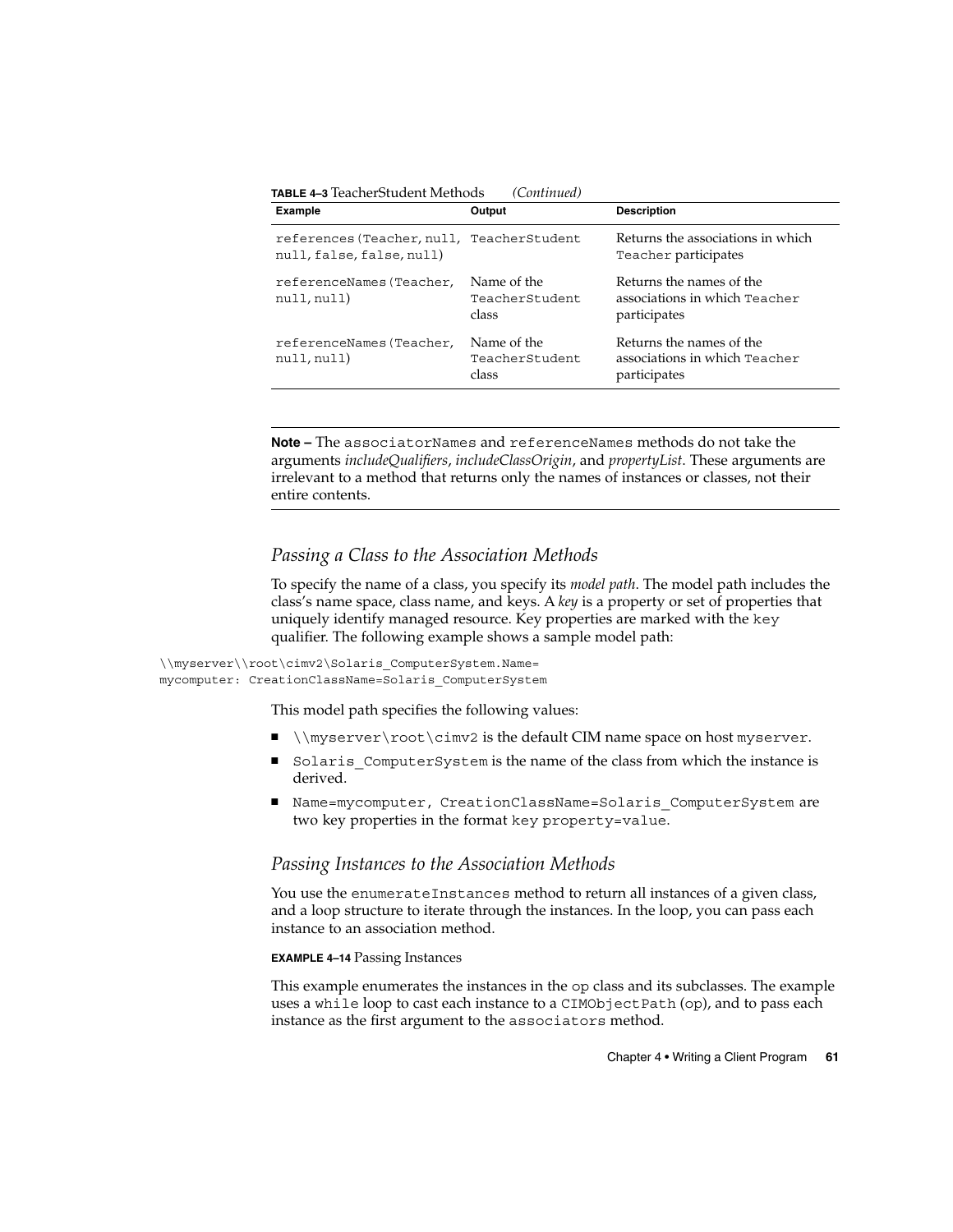```
EXAMPLE 4–14 Passing Instances (Continued)
{
    ...
   Enumeration e = cc.enumerateInstances(op, true);
   while (e.hasMoreElements()) {
       op = (CIMObjectPath)e.nextElement();
        Enumeration e1 = cc.associators(op, null, null,
               null, null, false, false, null);
    ...
    }
```
### *Using Optional Arguments With the Association Methods*

You can use the optional arguments with the association methods to filter the classes and instances that are returned. Each optional parameter value passes its results to the next parameter for filtering until all parameters have been processed.

You can pass values for any one or a combination of the optional parameters. You must enter a value or null for each parameter. The first four parameters are used to filter the classes and instances that are returned:

- assocClass
- resultClass
- resultRole
- role

Only the classes and instances that match the values specified for these parameters are returned. The includeQualifiers, includeClassOrigin, and propertyList parameters filter the information that is included in the classes and instances that are returned.

# Calling Methods

You use the invokeMethod interface to call a method in a class supported by a provider. To retrieve the signature of a method, an application must first get the definition of the class to which the method belongs. The invokeMethod method returns a CIMValue. The return value is null when the method that you invoke does not define a return value.

The invokeMethod interface takes four arguments, as described in the following table.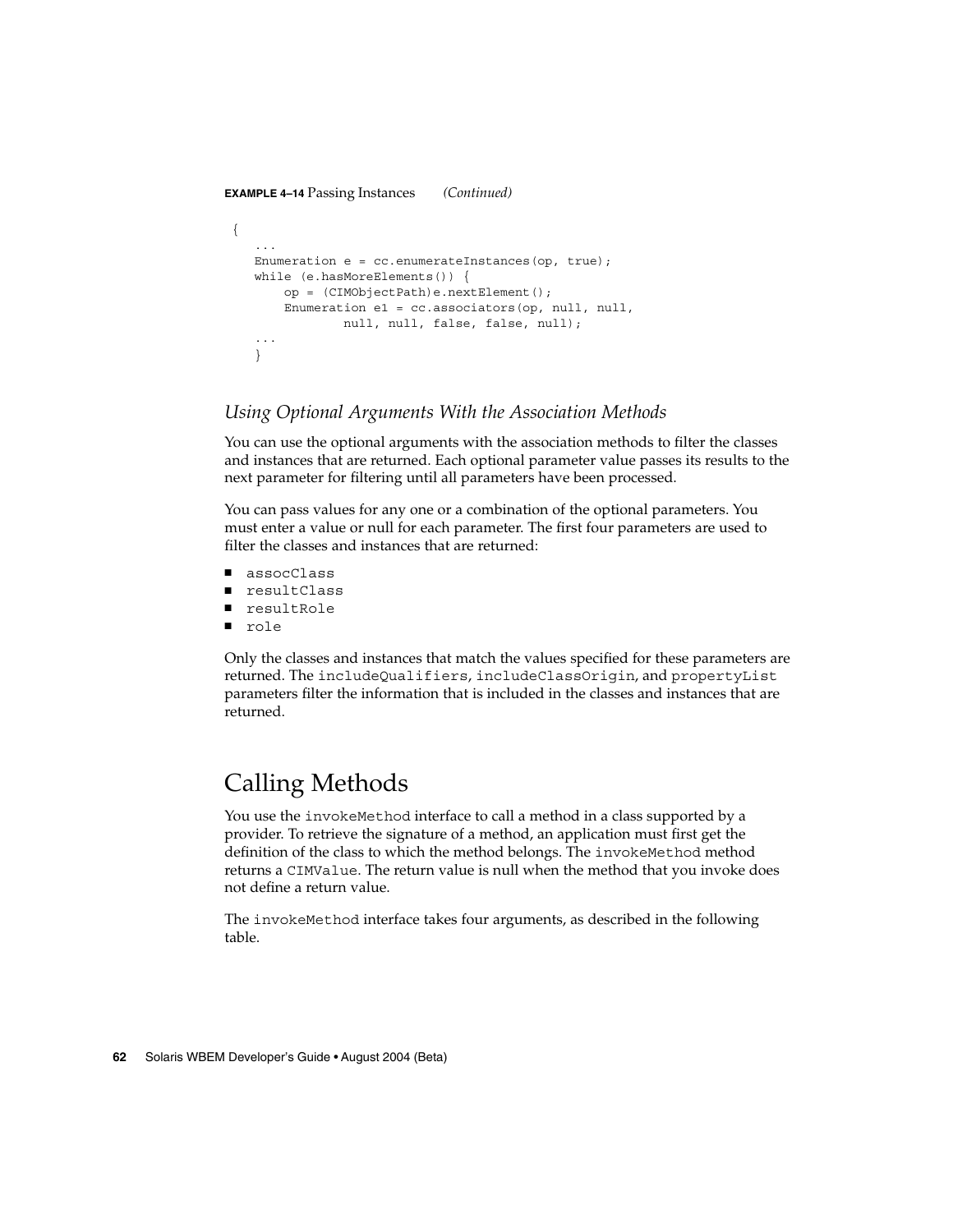#### **TABLE 4–4** invokeMethod Parameters

| Parameter       | Data Type            | <b>Description</b>                                              |
|-----------------|----------------------|-----------------------------------------------------------------|
| name            | <b>CIMObjectPath</b> | The name of the instance on which the method<br>must be invoked |
| methodName      | String               | The name of the method to call                                  |
| <i>inParams</i> | Vector               | Input parameters to pass to the method                          |
| outParams       | Vector               | Output parameters to get from the method                        |

**EXAMPLE 4–15** Calling a Method

{

}

This example gets the instances of the CIM\_Service class, which represent services that manage device or software features. The example uses the invokeMethod method to stop each service.

```
...
/* Pass the CIM Object Path of the CIM_Service class
to the CIM Object Manager. We want to invoke a method defined in
this class. */
CIMObjectPath op = new CIMObjectPath("CIM_Service");
/* The CIM Object Manager returns an enumeration of instance
object paths, the names of instances of the CIM_Service
class. */
Enumeration e = cc.enumerateInstanceNames (op, true);
/* Iterate through the enumeration of instance object paths */
while(e.hasMoreElements()) {
           // Get the instance
            CIMObjectPath op = (CIMObjectPath) e.nextElement();
            //Invoke the Stop Service method to stop the CIM services.
            cc.invokeMethod("StopService", null, null);
          }
```
## Retrieving Class Definitions

The getClass method gets a CIM class. When a class is created, the class inherits the methods and properties of all parent classes in the class hierarchy. The getClass method takes the *localOnly* Boolean argument.

- If *localOnly* is true, getClass returns only noninherited properties and methods.
- If *localOnly* is false, getClass returns all properties in the class.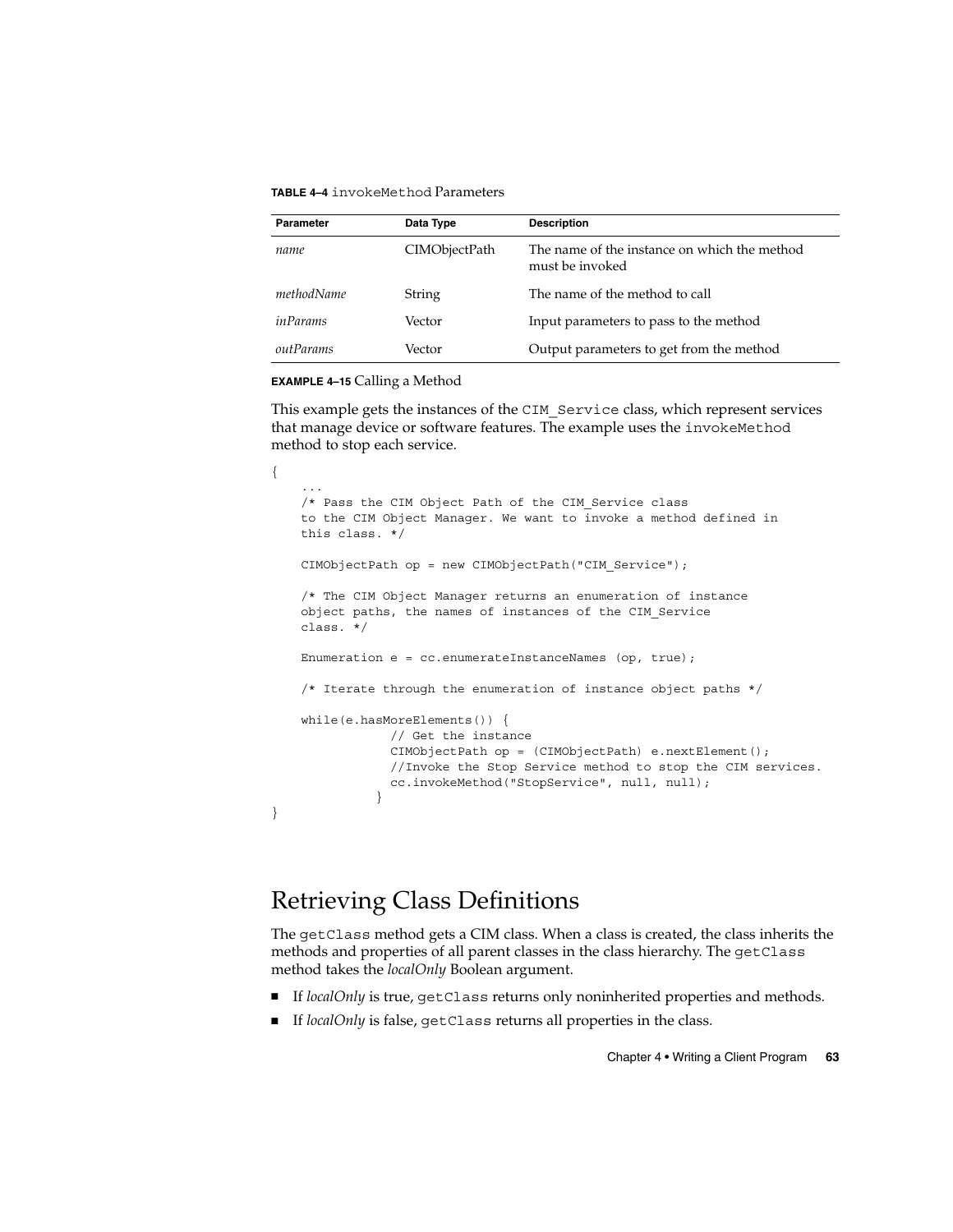**EXAMPLE 4–16** Retrieving a Class Definition

This example uses the following methods to retrieve a class definition:

- CIMNameSpace Create a new name space
- CIMClient Create a new client connection to the CIM Object Manager
- CIMObjectPath Create an object path, which is an object to contain the name of the class to retrieve
- qetClass Retrieve the class from the CIM Object Manager

```
import java.rmi.*;
import javax.wbem.client.CIMClient;
import javax.wbem.cim.CIMInstance;
import javax.wbem.cim.CIMValue;
import javax.wbem.cim.CIMProperty;
import javax.wbem.cim.CIMNameSpace;
import javax.wbem.cim.CIMObjectPath;
import javax.wbem.cim.CIMClass;
import javax.wbem.cim.CIMException;
import java.util.Enumeration;
/**
 * Gets the class specified in the command line. Works in the default
 * name space root\cimv2.
 */
public class GetClass {
    public static void main(String args[]) throws CIMException {
        CIMClient cc = null;
        try {
           CIMNameSpace cns = new CIMNameSpace(args[0]);
           UserPrincipal up = new UserPrincipal("root");
           PasswordCredential pc = new PasswordCredential("root password");
           cc = new CIMClient(cns);
           CIMObjectPath cop = new CIMObjectPath(args[1]);
           // Returns only the methods and properties that
           // are local to the specified class (localOnly is true).
           cc.getClass(cop, true);
        } catch (Exception e) {
            System.out.println("Exception: "+e);
        }
        if(cc != null) {
            cc.close();
        }
    }
}
```
## Handling Exceptions

Each CIMClient method throws a CIMException, or error condition. The CIMOM creates a hierarchy of WBEM-specific exceptions by using Java exception handling. The CIMException class is the base class for CIM exceptions. All other CIM exception classes extend from the CIMException class.

```
64 Solaris WBEM Developer's Guide • August 2004 (Beta)
```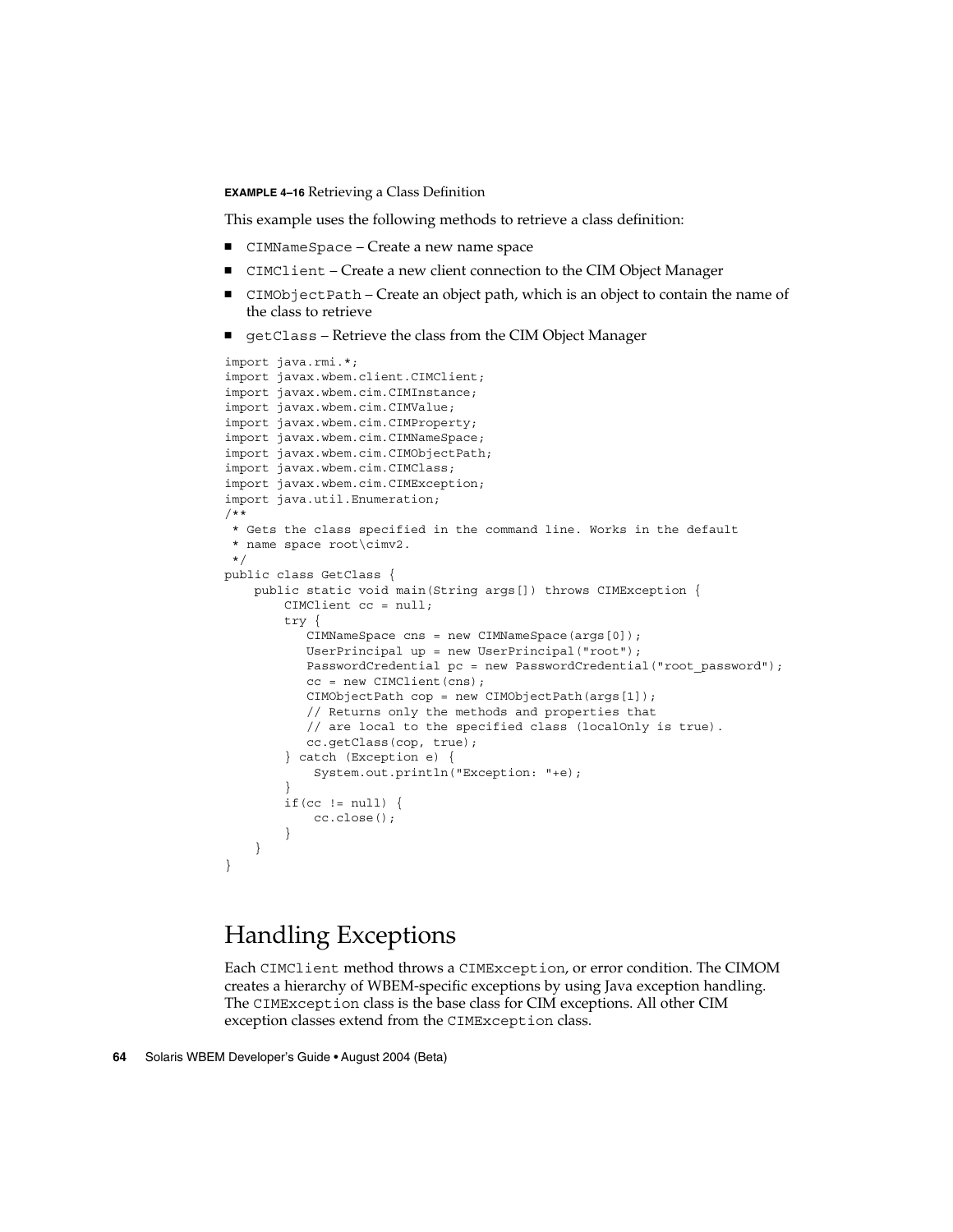Each class of CIM exceptions defines a particular type of error condition that the API code handles. CIMException has methods to retrieve error codes and parameters that relate to the exception. Refer to

file:/usr/sadm/lib/wbem/doc/index.html for more information on the CIMException class.

## Creating a Name Space

The Solaris OS installation compiles the standard CIM Managed Object Format (MOF) files into the [default name space.](#page-45-0) If you create a new name space, you must compile the appropriate CIM .mof files into the new name space before you create objects in that name space. For example, if you plan to create classes that use the standard CIM elements, compile the CIM Core Schema into the name space. If you plan to create classes that extend the CIM Application Schema, compile the CIM Application into the name space.

**EXAMPLE 4–17** Creating a Name Space

{

This example uses a two-step process to create a name space within an existing name space:

- 1. When the name space is created, the CIMNameSpace method constructs a name space object that contains the parameters to be passed to the CIM Object Manager.
- 2. The CIMClient class connects to the CIM Object Manager and passes the name space object. The CIM Object Manager creates the name space, using the parameters contained in the name space object.

```
...
/* Creates a name space object on the client, which stores parameters
passed to it from the command line. args[0] contains the host
name (for example, myhost); args[1] contains the
parent name space (for example, the toplevel directory.) */
CIMNameSpace cns = new CIMNameSpace (args[0], args[1]);
UserPrincipal up = new UserPrincipal("root");
PasswordCredential pc = new PasswordCredential("root_password");
/* Connects to the CIM Object Manager and passes it three parameters:
the name space object (cns), which contains the host name (args[0]) and
parent name space name (args[1]), a user name string (args[3]), and a
password string (args[4]). */
CIMClient cc = new CIMClient (cns, up, pc);
/* Passes to the CIM Object Manager another name space object that
contains a null string (host name) and args[2], the name of a
child name space (for example, secondlevel). */
```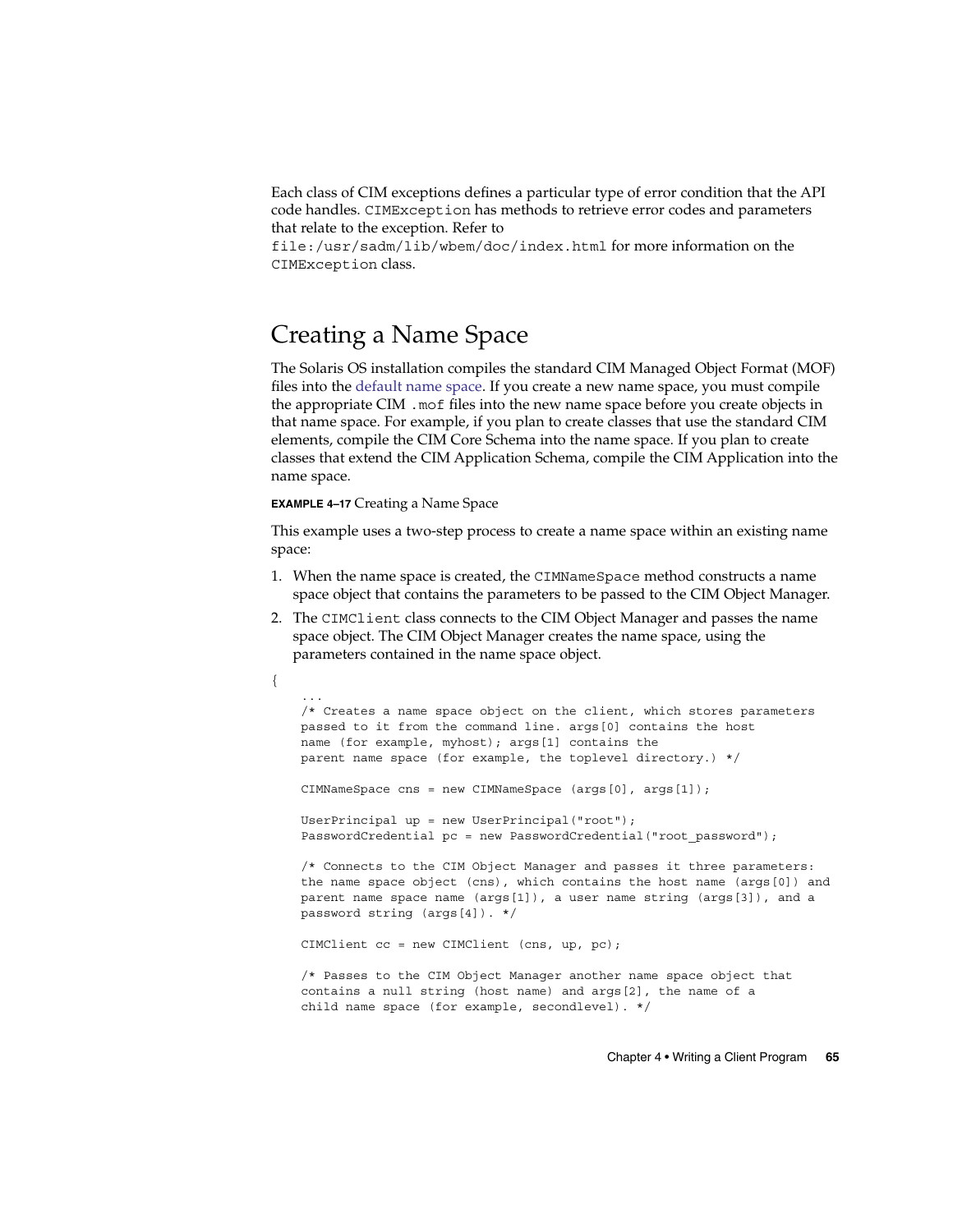```
EXAMPLE 4–17 Creating a Name Space (Continued)
    CIMNameSpace cop = new CIMNameSpace("", args[2]);
    /* Creates a new name space by the name passed in as args[2] under the
    toplevel name space on myhost./*
    cc.createNameSpace(cop);
    ...
}
```
# Deleting a Name Space

Use the deleteNameSpace method to delete a name space.

## Creating a Base Class

**Note –** You can also create a base class using the MOF language. If you are familiar with MOF syntax, use a text editor to create a MOF file. Then use the MOF compiler to compile the file into Java classes. See [Chapter 7.](#page-114-0)

Use the CIMClass class to create a Java class representing a CIM class. To declare the most basic class, you need only specify the class name and a key property or an abstract qualifier. However, most classes include properties that describe the data of the class. To declare a property, include the property's data type, name, and an optional default value. The property data type must be an instance of CIMDataType.

A property can have a key qualifier, which identifies the property as a *key property*. A key property uniquely defines the instances of the class. Only keyed classes can have instances. Therefore, if you do not define a key property in a class, the class can only be used as an abstract class. If you define a key property in a class in a new name space, you must first compile the core MOF files into the name space. The core MOF files contain the declarations of the standard CIM qualifiers, such as the *key* qualifier.

Class definitions can be more complicated, including such features as aliases, qualifiers, and qualifier flavors.

## Deleting a Class

Use the CIMClient method, deleteClass, to delete a class. This method removes the class and throws a CIMException.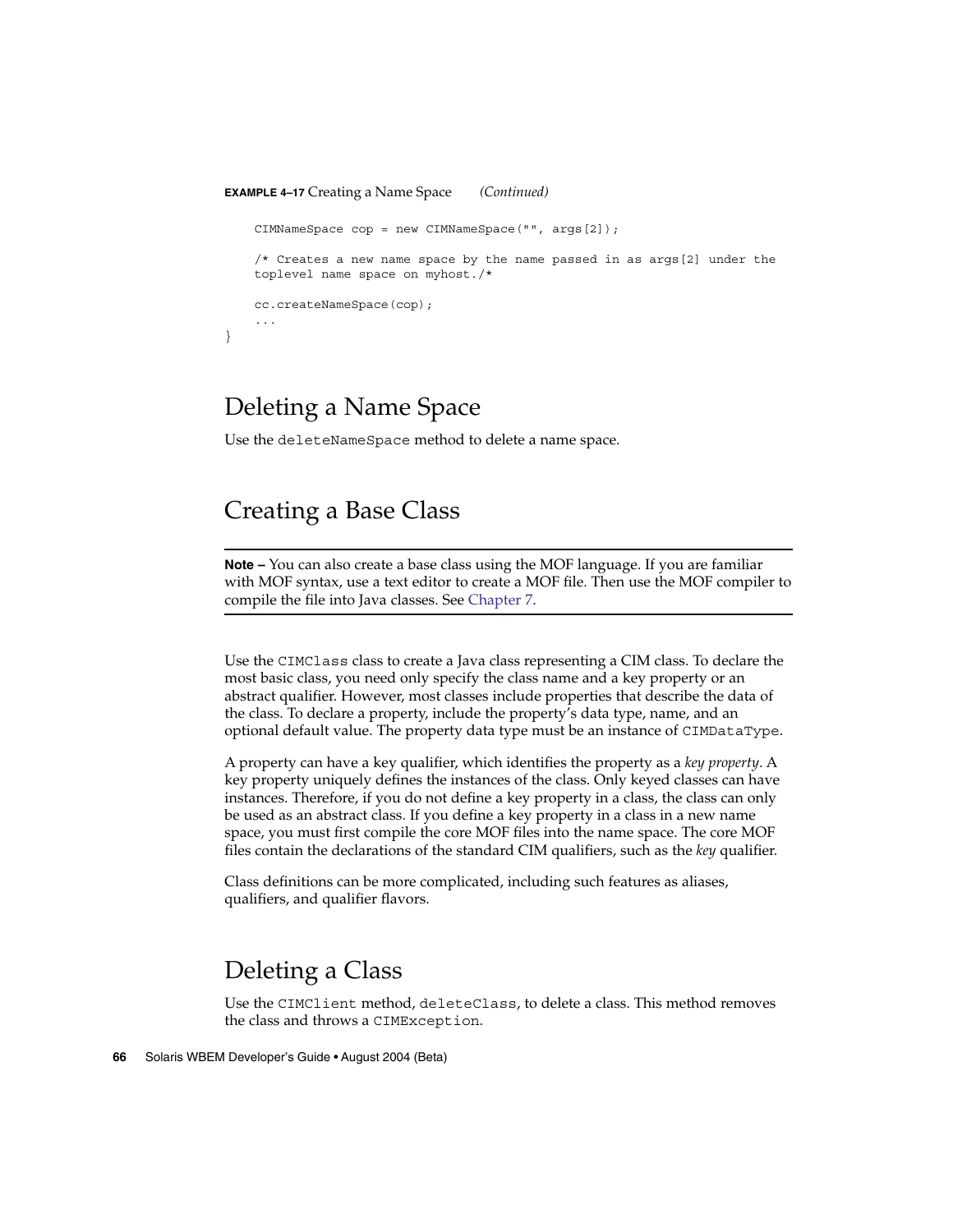**Note –** You must first remove any existing subclasses or instances before deleting a base class.

### **EXAMPLE 4–18** Deleting a Class

This example uses the deleteClass method to delete a class in the default name space root\cimv2. This program takes four required string arguments:

- *hostname*
- *classname*
- *username*
- *password*

The user running this program must specify the username and the password for an account, which has write permission to the  $root\cim v2$  name space.

```
import javax.wbem.cim.CIMClass;
import javax.wbem.cim.CIMException;
import javax.wbem.cim.CIMNameSpace;
import javax.wbem.cim.CIMObjectPath;
import javax.wbem.client.CIMClient;
import javax.wbem.client.UserPrincipal;
import javax.wbem.client.PasswordCredential;
import java.rmi.*;
import java.util.Enumeration;
/**
* Deletes the class specified in the command line. Works in the default
 * name space root\cimv2.
*/
public class DeleteClass {
   public static void main(String args[]) throws CIMException {
       CIMClient cc = null;
        // if not four arguments, show usage and exit
        if (args.length != 4) {
            System.out.println("Usage: DeleteClass host className " +
                              "username password");
            System.exit(1);
        }
        try {
            // args[0] contains the hostname. We create a CIMNameSpace
            // (cns) pointing to the default name space on the specified host
            CIMNameSpace cns = new CIMNameSpace(args[0]);
            // args[2] and args[3] contain the username and password.
            // We create a UserPrincipal (up) using the username and
            // a PasswordCredential using the password.
            UserPrincipal up = new UserPrincipal(args[2]);
            PasswordCredential pc = new PasswordCredential(args[3]);
```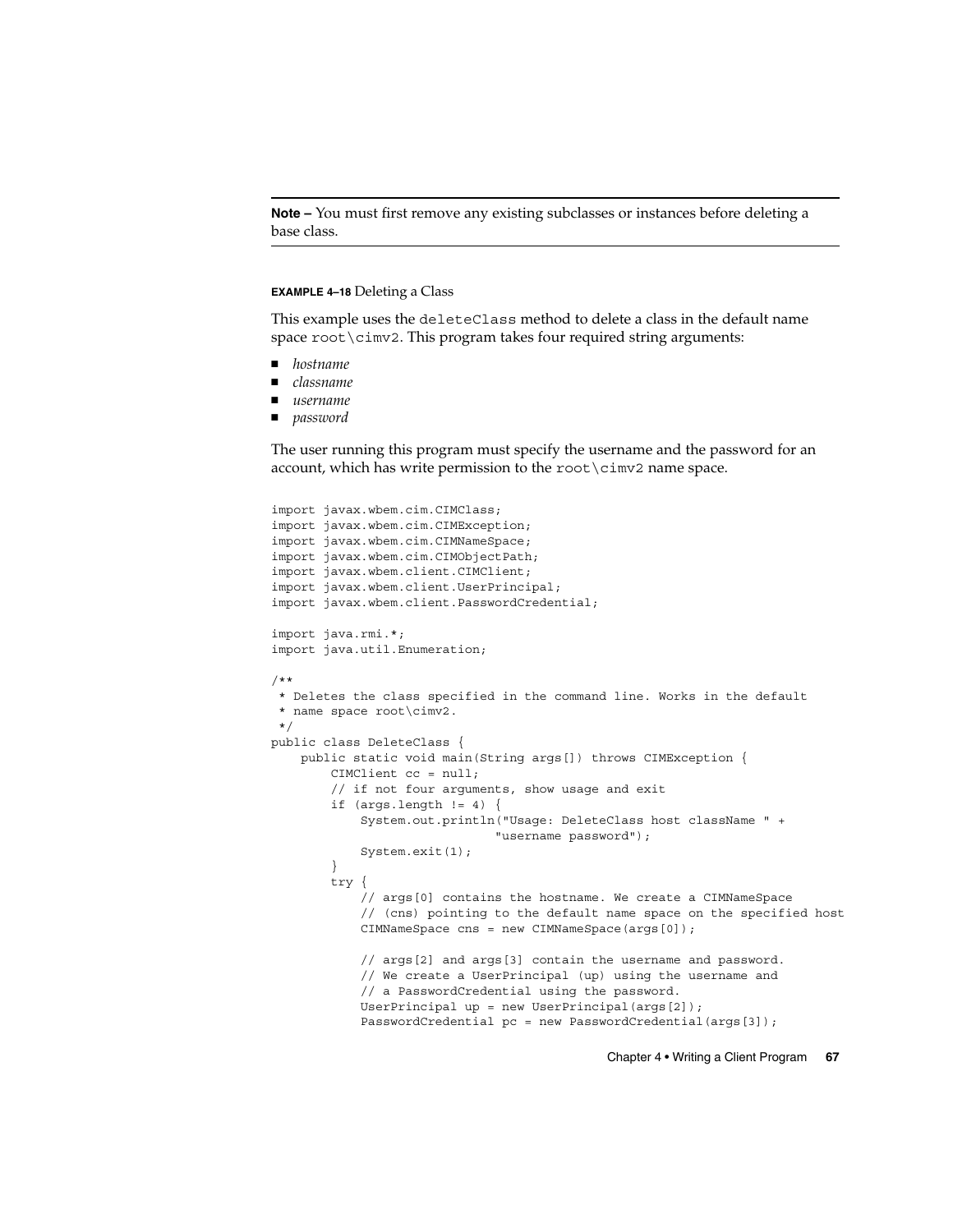```
cc = new CIMClient(cns, up, pc);
        // Get the class name (args[4]) and create a CIMObjectPath
        CIMObjectPath cop = new CIMObjectPath(args[1]);
        // delete the class
        cc.deleteClass(cop);
    }
    catch (Exception e) {
       System.out.println("Exception: "+e);
    }
    if (cc != null) {
       cc.close();
    }
}
```
# Setting Access Control

}

<span id="page-67-0"></span>**EXAMPLE 4–18** Deleting a Class *(Continued)*

You can set access control on a per-user basis or name space basis. The following access control classes are stored in the root\security name space:

- Solaris Acl Base class for Solaris access control lists (ACLs). This class defines the string property *capability* and sets its default value to r (read only).
- Solaris UserAcl Represents a user's access control to the CIM objects within the specified name space.
- Solaris NamespaceAcl Represents the access control on a name space.

You can set access control for individual users to CIM objects within a name space. Create an instance of the Solaris UserACL class and then change the access rights for that instance. Similarly, you can set access control for a name space by creating an instance of the Solaris NameSpaceACL class and then using the createInstance method to set the access rights for that instance.

Combine the use of these two classes by using the Solaris NameSpaceACL class to first restrict access for all users to the objects in a name space. Then, you can use the Solaris UserACL class to grant selected users access to the name space.

## Solaris UserAcl Class

The Solaris UserAcl class extends the Solaris Acl base class, from which it inherits the string property *capability* with a default value of r (read only). You can set the *capability* property to any one of the values for access privileges shown in the following table.

**68** Solaris WBEM Developer's Guide • August 2004 (Beta)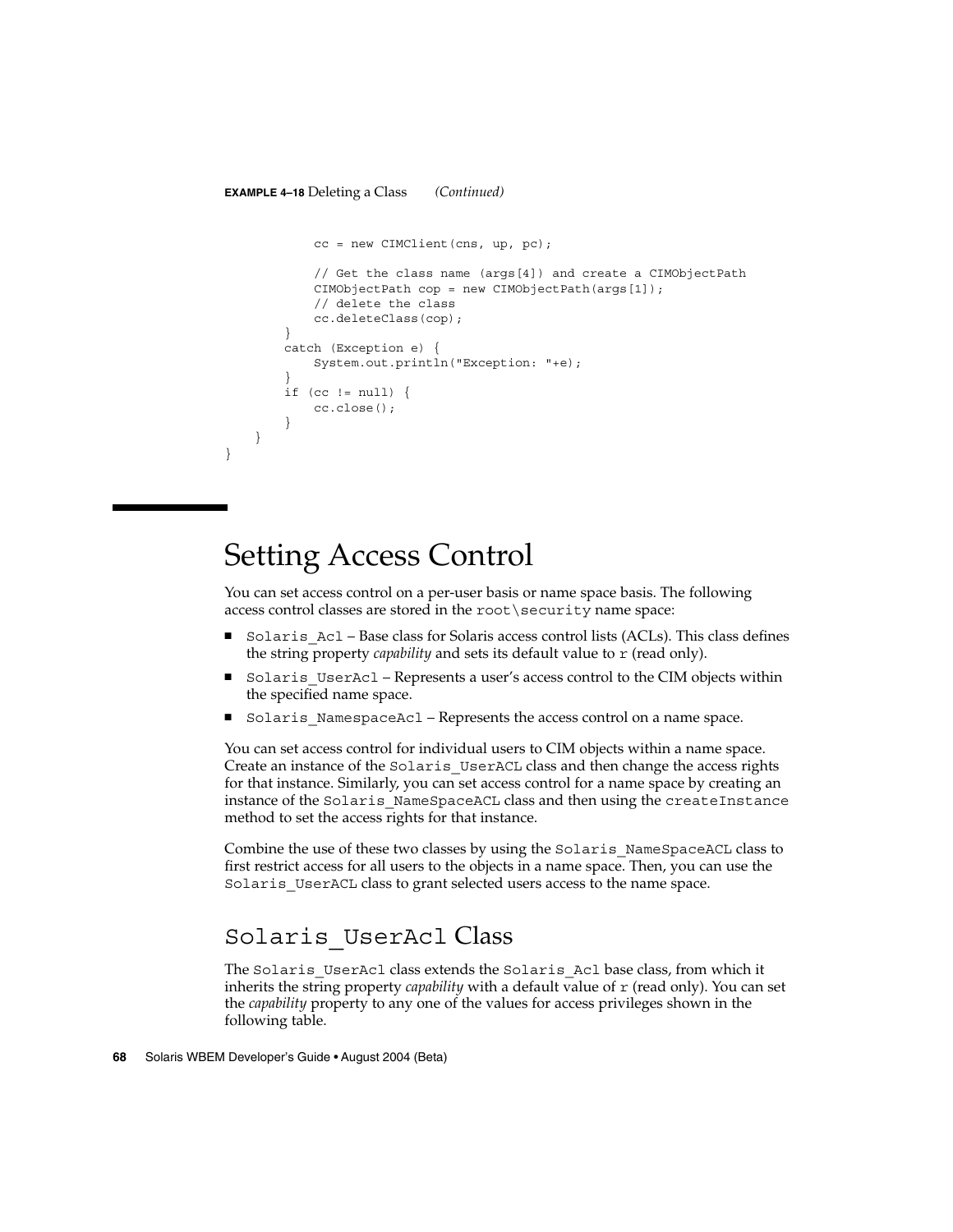| <b>Access Right</b> | <b>Description</b> |
|---------------------|--------------------|
| r                   | Read               |
| rw                  | Read and Write     |
| W                   | Write              |
| none                | No access          |

The Solaris\_UserAcl class defines the key properties that are shown in the following table. Only one instance of the name space and user name ACL pair can exist in a name space.

| <b>Property</b> | Data Type | Purpose                                               |
|-----------------|-----------|-------------------------------------------------------|
| nspace          | string    | Identifies the name space to<br>which the ACL applies |
| username        | string    | Identifies the user to which<br>the ACL applies       |

## ▼ To Set Access Control for a User

#### **1. Create an instance of the Solaris\_UserAcl class. Steps**

... /\* Create a name space object initialized with root\security (name of name space) on the local host. \*/ CIMNameSpace cns = new CIMNameSpace("", "root\security"); // Connect to the root\security name space as root. cc = new CIMClient(cns, user, user\_passwd); // Get the Solaris UserAcl class cimclass = cc.getClass(new CIMObjectPath("Solaris UserAcl"); // Create a new instance of the Solaris UserAcl class ci = cimclass.newInstance(); ... **2. Set the** *capability* **property to the desired access rights.** ...

```
/* Change the access rights (capability) to read/write for user Guest
on objects in the root\molly name space.*/
ci.setProperty("capability", new CIMValue(new String("rw"));
ci.setProperty("nspace", new CIMValue(new String("root\molly"));
ci.setProperty("username", new CIMValue(new String("guest"));
...
```
Chapter 4 • Writing a Client Program **69**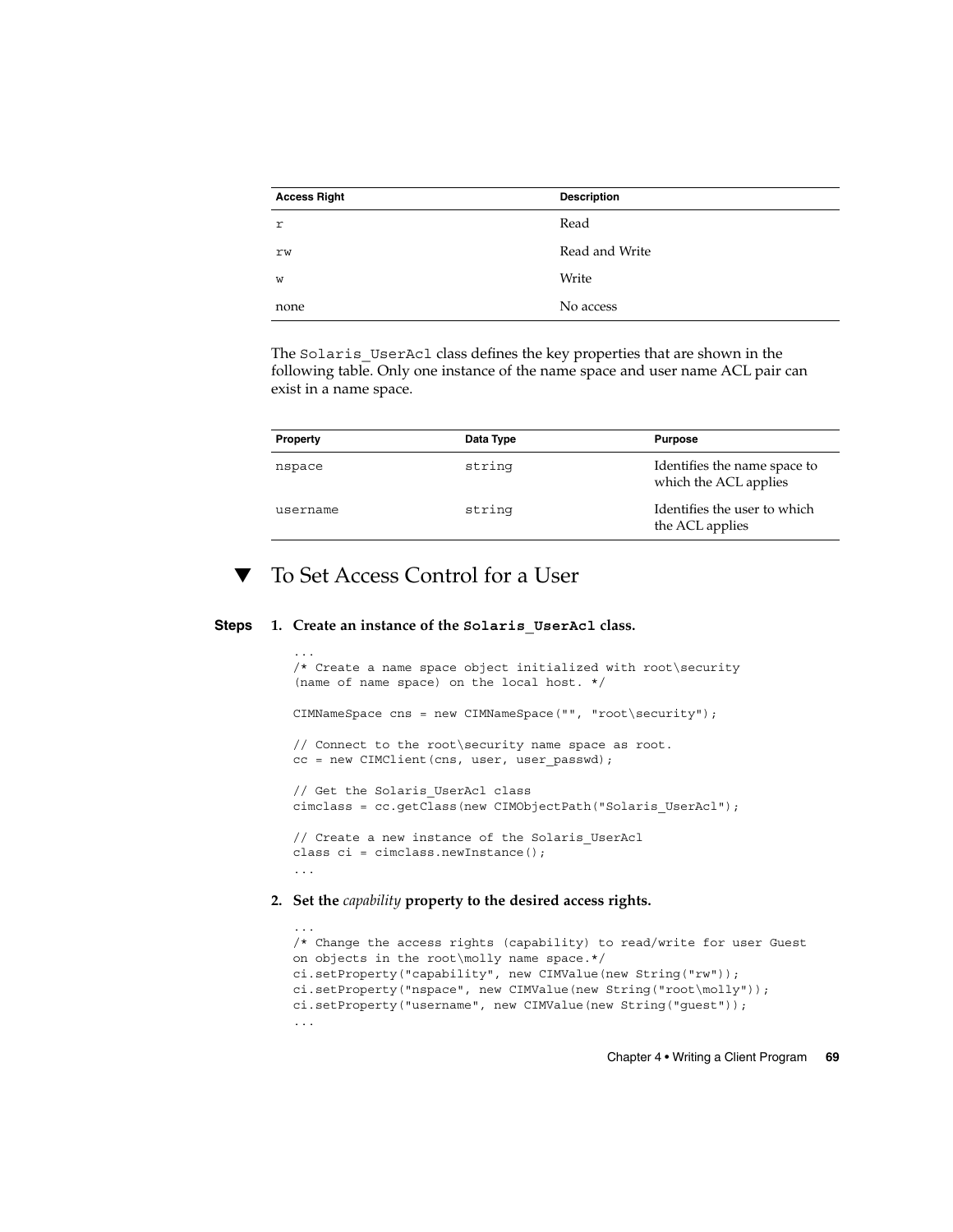### **3. Update the instance.**

...

```
// Pass the updated instance to the CIM Object Manager
cc.createInstance(new CIMObjectPath(), ci);
...
```
## Solaris NamespaceAcl Class

The Solaris NamespaceAcl extends the Solaris Acl base class and inherits the string property *capability* with a default value r (read-only for all users). The Solaris\_NamespaceAcl class defines this key property.

| <b>Property</b> | Data Type | <b>Purpose</b>                                                                                                                                     |
|-----------------|-----------|----------------------------------------------------------------------------------------------------------------------------------------------------|
| nspace          | string    | Identifies the name space to<br>which the access control list<br>applies. Only one instance of<br>the name space ACL can exist<br>in a name space. |

## ▼ To Set Access Control for a Name Space

### **1. Create an instance of the Solaris\_namespaceAcl class. Steps**

```
...
   /* Create a name space object initialized with root\security
   (name of name space) on the local host. */
  CIMNameSpace cns = new CIMNameSpace("", "root\security");
  // Connect to the root\security name space as root.
  cc = new CIMClient(cns, user, user_passwd);
  // Get the Solaris namespaceAcl class
  cimclass = cc.getClass(new CIMObjectPath("Solaris_namespaceAcl");
   // Create a new instance of the Solaris namespaceAcl
  class ci = cimclass.newInstance();
   ...
2. Set the capability property to the desired access rights.
   ...
```

```
/* Change the access rights (capability) to read/write
to the root\molly name space. */
ci.setProperty("capability", new CIMValue(new String("rw"));
ci.setProperty("nspace", new CIMValue(new String("root\molly"));
...
```
#### **70** Solaris WBEM Developer's Guide • August 2004 (Beta)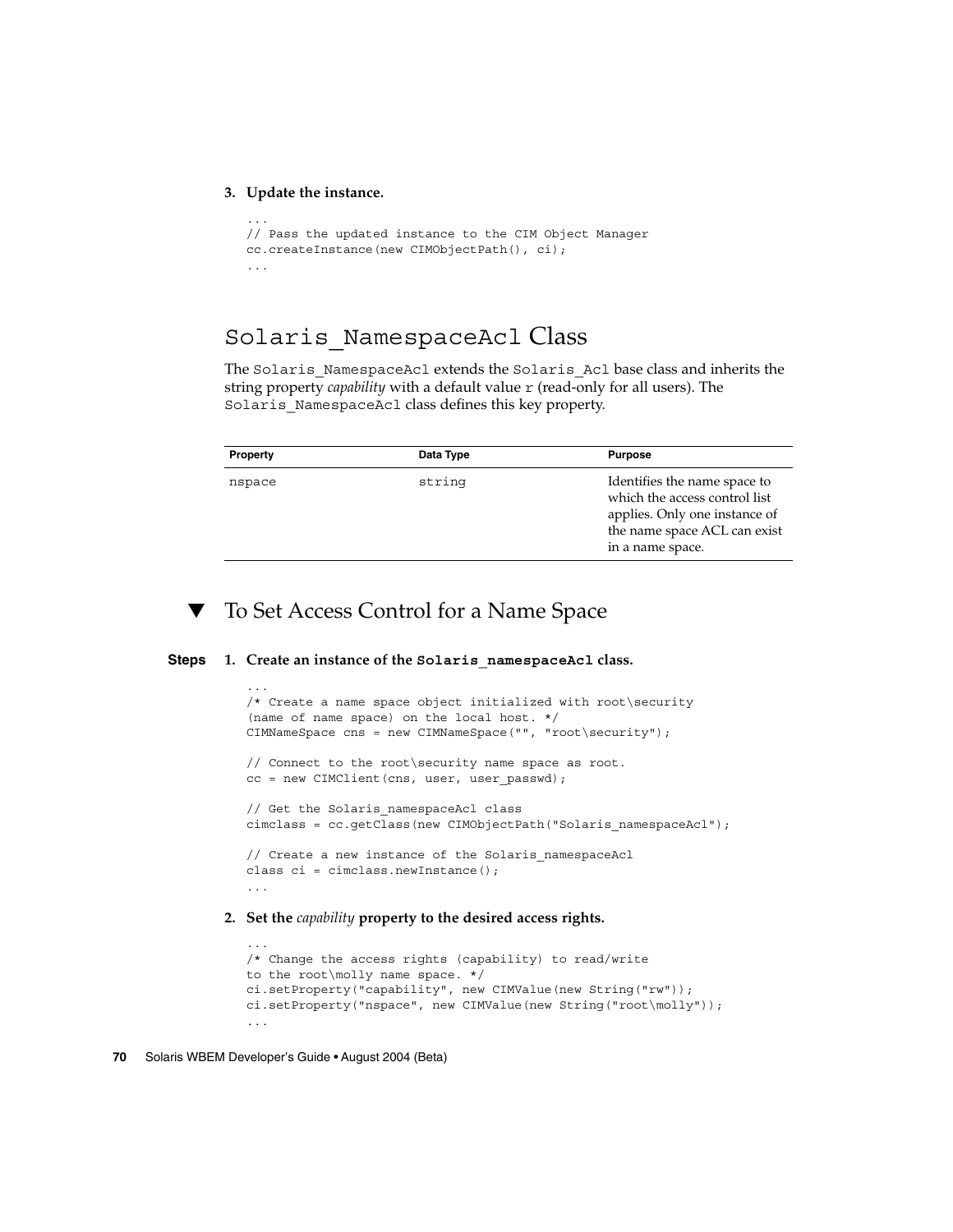### <span id="page-70-0"></span>**3. Update the instance.**

```
// Pass the updated instance to the CIM Object Manager
cc.createInstance(new CIMObjectPath(), ci);
```
# Working With Qualifiers and Qualifier Types

A CIM qualifier is an element that characterizes one of the following: CIM class, instance, property, method, or parameter. Qualifiers have the following attributes:

- Type
- Value
- Name

In MOF syntax, each CIM qualifier must have a CIM qualifier type defined. Qualifiers do not have a scope attribute, which indicates the CIM elements that can use the qualifier. You can only define scope in the qualifier type declaration. You cannot change scope in a qualifier.

The following sample code shows the MOF syntax for a CIM qualifier type declaration. This statement defines a Boolean qualifier type which is named key, whose default value is false. This qualifier can describe only a property and a reference to an object. The DisableOverride flavor means that key qualifiers cannot change their value.

```
Qualifier Key : boolean = false, Scope(property, reference),
                    Flavor(DisableOverride);
```
The following sample code shows the MOF syntax for a CIM qualifier. In this sample MOF file, key and description are qualifiers for the property a. The property data type is an integer with the property name a.

```
{
[key, Description("test")]
int a;
};
```
## Getting and Setting CIM Qualifiers

A *qualifier flavor* is a flag that governs the use of a qualifier. Flavors describe rules that specify whether a qualifier can be propagated to derived classes and instances. Rules also determine whether a derived class or instance can override the qualifier's original value.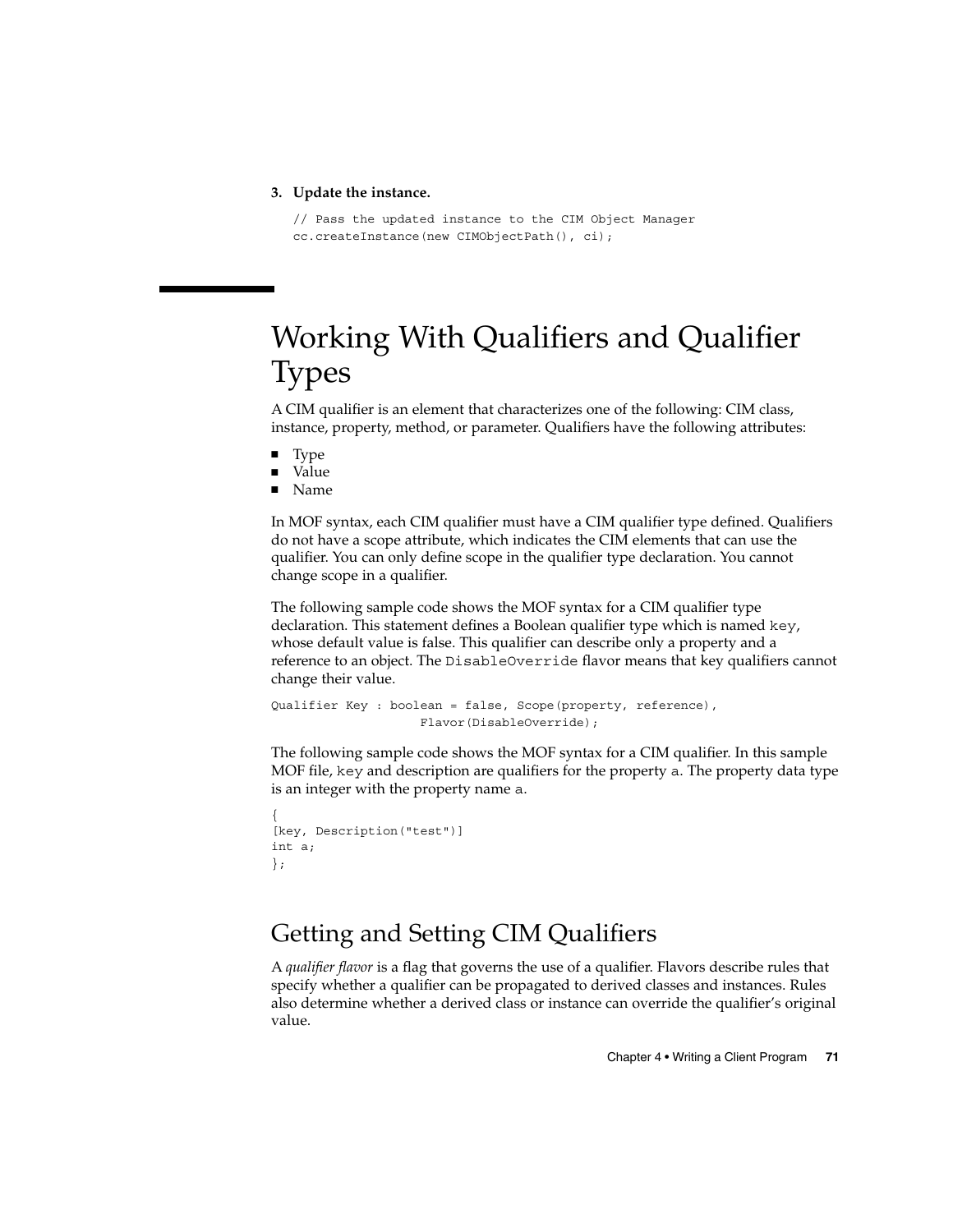### <span id="page-71-0"></span>**EXAMPLE 4–19** Setting CIM Qualifiers

{

This example sets a list of CIM qualifiers for a new class to the qualifiers in its superclass.

```
try {
     cimSuperClass = cimClient.getClass(new CIMObjectPath(scName));
     Vector v = new Vector();
     for (Enumeration e = cimSuperClass.getQualifiers().elements();
                          e.hasMoreElements();) {
         CIMQualifier qual = (CIMQualifier)
                             ((CIMQualifier)e.nextElement()).clone();
        v.addElement(qual);
     }
     cimClass.setQualifiers(v);
} catch (CIMException exc) {
     return;
 }
}
...
```
# Batching Client Requests

You can batch multiple CIMClient API calls into a single remote call to reduce the delay introduced by multiple remote message exchanges. You use an instance of the BatchCIMClient class to build the list of operations that you want to execute in a batch request. Then use the performBatchOperations method of the CIMClient class to send the list of operations to the CIM Object Manager.

**Note –** A batch operation does not imply a single transaction. Each operation is independent of the other operations in the batch. The operations have no dependencies on the success or failure of the preceding operations.

The BatchCIMClient class contains methods that enable you to perform the same CIM operations as in non-batch mode. These methods are similar to CIMClient methods except that the BatchCIMClient methods do not return the same types as their equivalents in the CIMClient class. The types are different because the values are returned as a list after the batch operation is complete. The methods return an integer operation ID that you can use to get the result of the operation later. As methods of BatchCIMClient are invoked, the BatchCIMClient object builds a list of CIMOperation objects that will be executed later.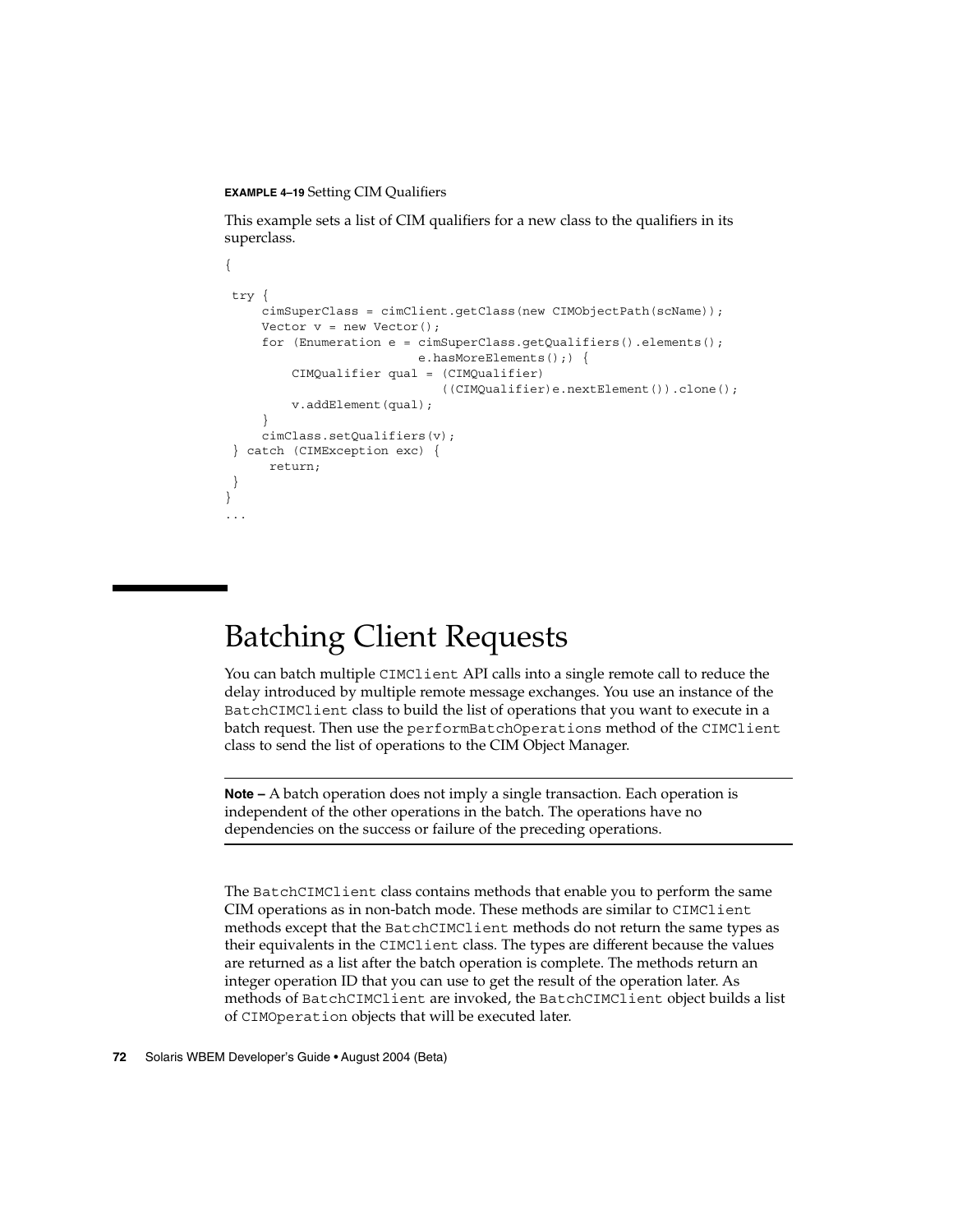The client executes the batch operation list by invoking the performBatchOperations method of CIMClient. The results of the batch operation are returned in a BatchResult object. Clients can then pass the operation ID to the getResult method of the BatchResult class to get the results of the operations. If an operation on the list generates an exception, an exception object is embedded in the BatchResult object. When you invoke the getResult method with the ID of the operation that failed, the exception is thrown by the getResult method.

**EXAMPLE 4–20** Batching Example

The following example shows how you can use the batching API to perform multiple operations in one remote call. In this example, three operations are performed as a single batch operation. The operations are enumerateInstanceNames, getClass, and enumerateInstances.

```
import java.util.Enumeration;
import java.util.ArrayList;
import java.util.Vector;
import java.lang.String;
import javax.wbem.cim.*;
import javax.wbem.client.*;
import javax.wbem.client.UserPrincipal;
import javax.wbem.client.PasswordCredential;
public class TestBatch {
   public static void main(String args[]) throws CIMException {
           CIMClient cc = null;
           CIMObjectPath cop = null;
           String protocol = CIMClient.CIM_RMI;
           if (args.length < 4) {
               System.out.println("Usage: TestBatch host user passwd
                                classname " + "[rmi|http]");
               System.exit(1);
           }
           try {
               CIMNameSpace cns = new CIMNameSpace(args[0]);
               UserPrincipal up = new UserPrincipal(args[1]);
               PasswordCredential pc = new PasswordCredential(args[2]);
               if (\text{args.length} == 5 \&\text{axis args[4].equalsIqmoreCase("http"))protocol = CIMClient.CIM_XML;
               }
               cc = new CIMClient(cns, up, pc, protocol);
               CIMObjectPath op = new CIMObjectPath(args[3]);
               BatchCIMClient bc = new BatchCIMClient();
               int[] ids = new int[3];
               ids[0] = bc.enumerateInstanceNames(op);
               ids[1] = bc.getClass(op, false, true, true, null);
```
Chapter 4 • Writing a Client Program **73**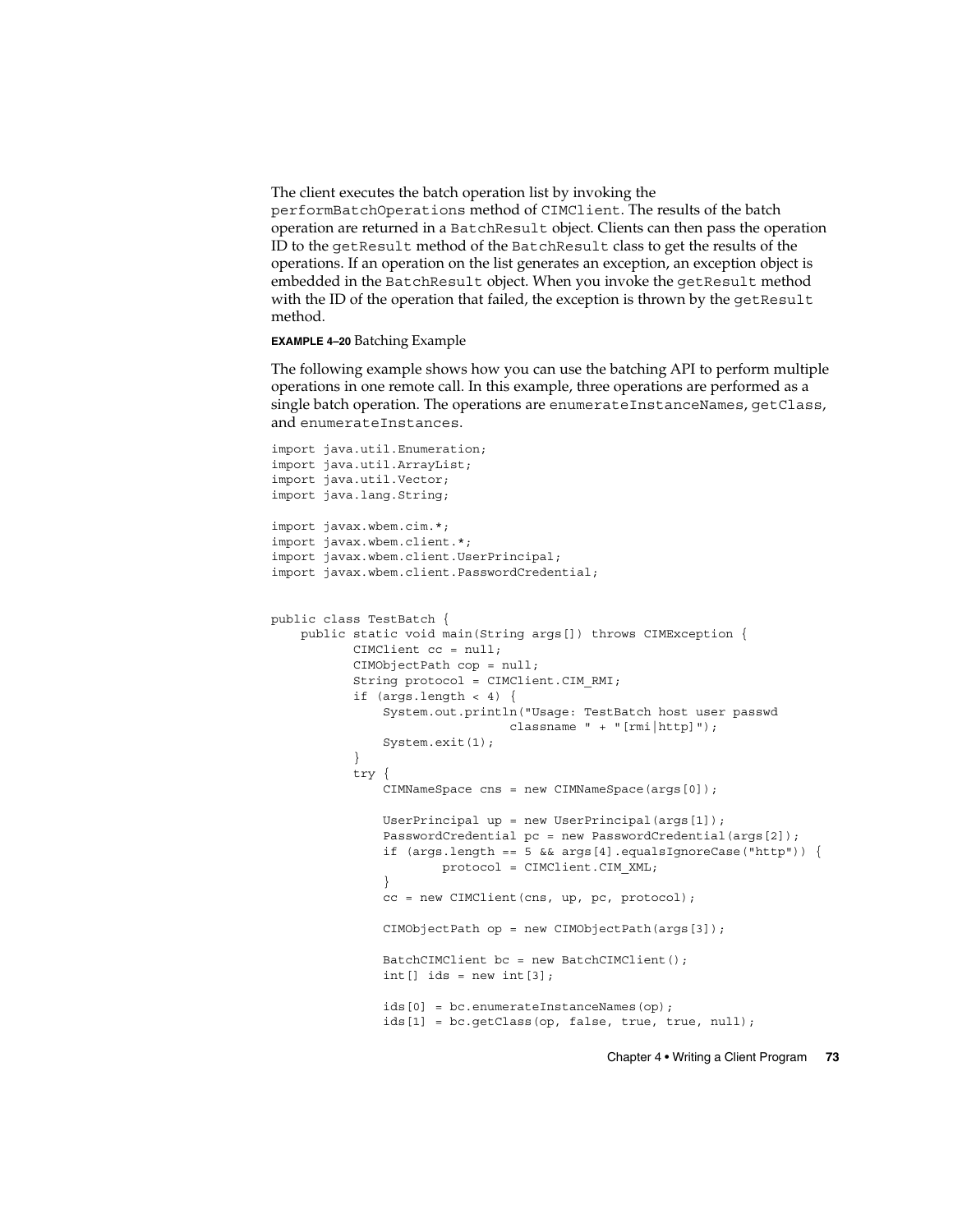```
EXAMPLE 4–20 Batching Example (Continued)
               ids[2] = bc.enumerateInstances(op, true, false, false,
                                           false, null);
               BatchResult br = cc.performBatchOperations(bc);
             Enumeration instanceNames = (Enumeration)br.getResult
                                         (ids[0]);
               CIMClass cl = (CIMClass)br.getResult(ids[1]);
               Enumeration instances = (Enumeration)br.getResult(ids[2]);
               while (instanceNames.hasMoreElements()) {
                   System.out.println((CIMObjectPath)instanceNames.
                                   nextElement());
               }
               System.out.println(cl.toMOF());
               while (instances.hasMoreElements()) {
                   System.out.println((CIMInstance)instances.
                                    nextElement());
               }
          }
          catch (Exception e) {
              e.printStackTrace();
              System.out.println("Exception: "+e);
          }
          // close session.
          if (cc != null) {
              cc.close();
          }
    }
}
```
# Handling CIM Events

**Note –** For in-depth information on CIM indications and how indications are used to communicate occurrences of events, see the Distributed Management Task Force (DMTF) Event white paper at [http://www.dmtf.org/education/whitepapers.php.](http://www.dmtf.org/education/whitepapers.php)

An *event* is a real world occurrence. An *indication* is an object that communicates the occurrence of an event. In the Common Information Model, indications are published, not events. Providers generate an indication when an event takes place.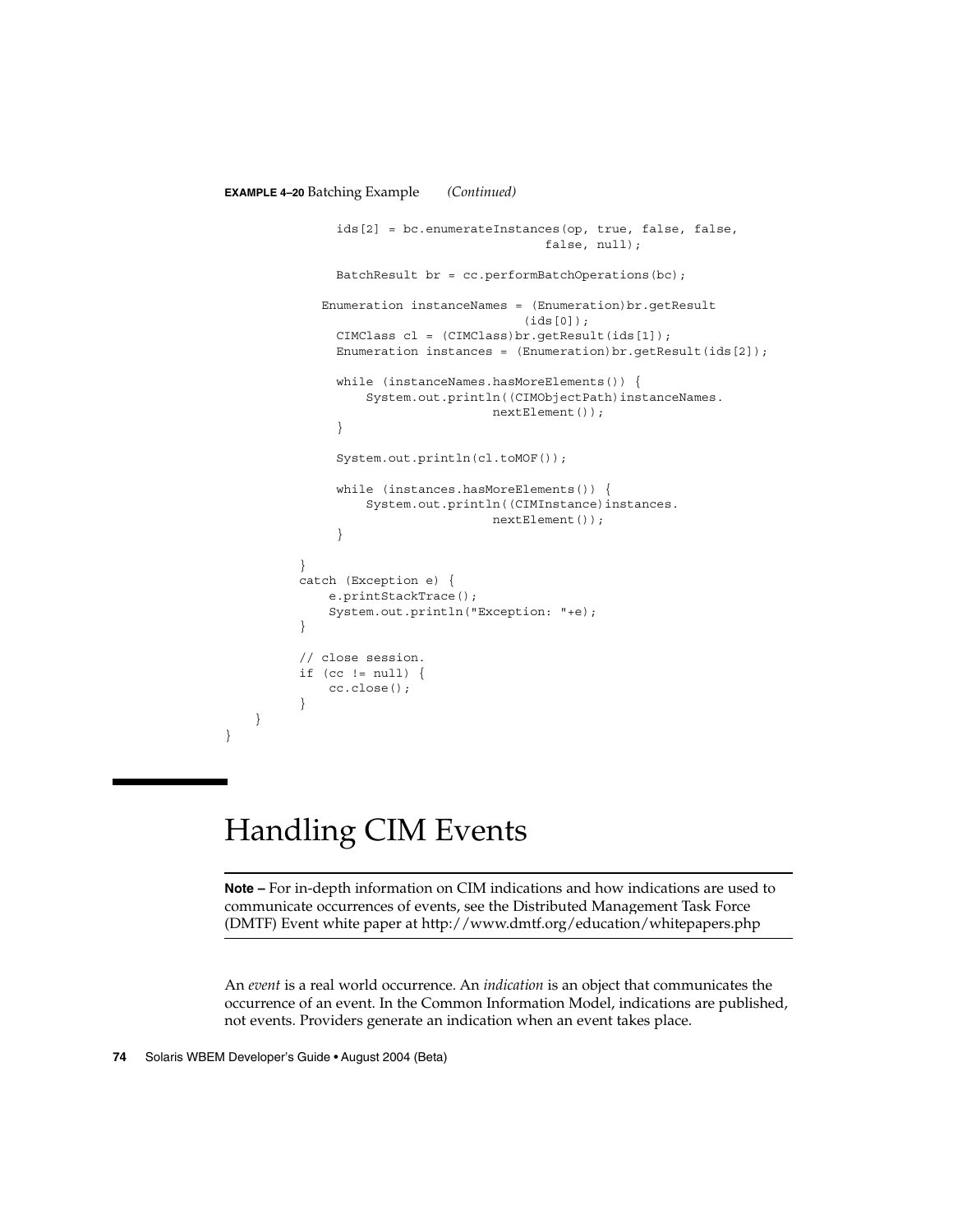An indication may have zero or more *triggers*, which are recognitions of changes in state. WBEM does not have an explicit object representing a trigger. Instead, a trigger is implied by the following actions:

- An operation on a basic object of a system. An operation could create, delete, modify, or access a class. An operation might also modify or access an instance.
- Any event that takes place in the managed environment.

For example, when a trigger is engaged due to service termination, this event results in an indication that serves as notification that the service has terminated.

You can view the related CIM event classes in the Solaris WBEM Services schema at file:/usr/sadm/lib/wbem/doc/mofhtml/index.html. The class is structured as shown in the following table.

| <b>Root Class</b> | <b>Superclass</b>     | <b>Subclass</b>                                                                                        |
|-------------------|-----------------------|--------------------------------------------------------------------------------------------------------|
| CIM Indication    | CIM ClassIndication   | CIM ClassCreation,<br>CIM ClassDeletion,<br>CIM ClassModification                                      |
|                   | CIM InstIndication    | CIM InstCreation,<br>CIM InstDeletion,<br>CIM InstMethodCall,<br>CIM InstModification,<br>CIM InstRead |
|                   | CIM ProcessIndication | CIM AlertIndication,<br>CIM AlertInstIndication,<br>CIM ThresholdIndication,<br>CIM SNMPTrapIndication |

**TABLE 4–5** CIM\_Indication Class Structure

# About Indications

CIM events can be classified as either life cycle or process. A *life cycle event* is a built-in CIM event that occurs in response to a change to a particular change in data. The types of changes that trigger a life cycle event are:

- A class is created, modified, or deleted
- A class instance is created, modified, deleted, read, or has a method invocation

A *process event* is a user-defined event that is not described by a life cycle event.

Event providers generate indications in response to requests made by the CIMOM. The CIMOM analyzes subscription requests. The CIMOM uses the EventProvider or the CIMIndicationProvider interface to contact the provider, requesting the provider to generate the appropriate indications. When the provider generates the indication, the CIMOM routes the indication to the destinations specified by the CIM\_IndicationHandler instances. These instances are created by the subscribers.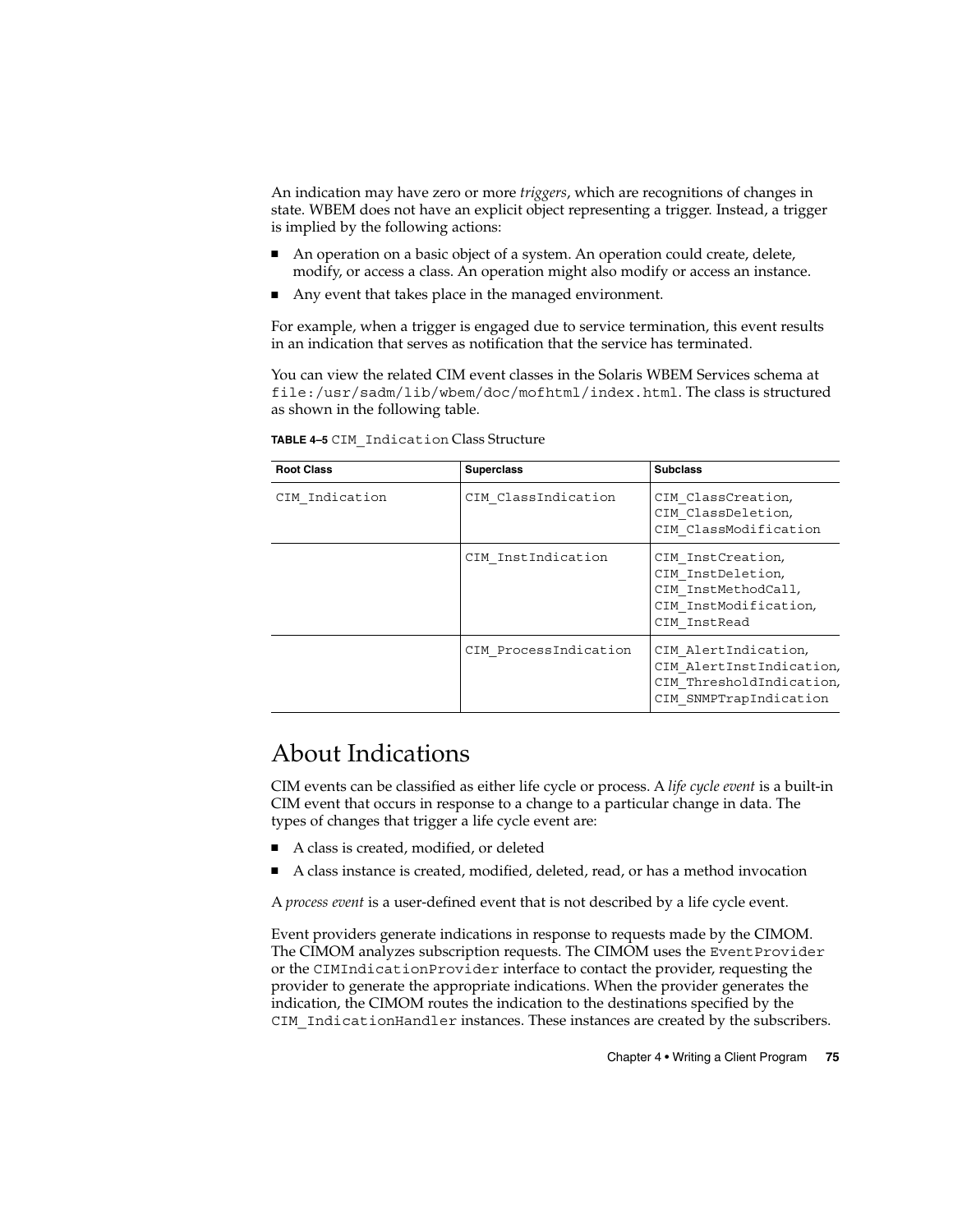Event providers are located in the same manner as instance providers. There is a sequence of steps that the CIMOM follows in the case of subscriptions pertaining to instance life cycle indication, such as subclasses of CIM\_InstIndication. Once the CIMOM determines the classes covered by the subscription, the CIMOM contacts the instance providers for those classes. For process indications, the CIMOM contacts the appropriate provider using the Provider qualifier.

The CIM Object Manager and the CIM Object Manager Repository handle indications under the following circumstances:

- The CIMOM handles the following events, if either the provider does not support indications or the provider tells the CIMOM not to poll:
	- CIM InstMethodCall
	- CIM InstModification
	- CIM InstDeletion
	- CIM InstCreation
- The CIM Object Manager Repository handles all class indications and life cycle indications for classes that do not have providers. These classes include the following:
	- CIM ClassCreation
	- CIM\_ClassDeletion
	- CIM ClassModification
	- CIM InstCreation
	- CIM InstModification
	- CIM InstDeletion
	- CIM InstRead

In these cases, the provider does not generate indications or implement the EventProvider interface. In addition, the provider can delegate event generation responsibilities to the CIM Object Manager. The CIM Object Manager invokes enumerateInstances on the providers. The CIMOM compares snapshots of previous states to current states to determine whether instances have been created, modified, or deleted.

**Note –** In most cases, providers should handle their own indications because polling carries a high overhead. In order to generate indications, the provider must poll. In this case, the provider can delegate the task to the CIMOM.

If a provider implements the EventProvider interface, the CIMOM invokes the methods in the interface and takes actions according to the responses. When the CIMOM determines that a particular provider must participate in a subscription request, the methods are invoked in the following order:

1. mustPoll– Invoked by the CIM Object Manager for CIM\_InstCreation, CIM\_InstDeletion, and CIM\_InstModification to determine whether the provider wants the CIM Object Manager to poll. If the provider does not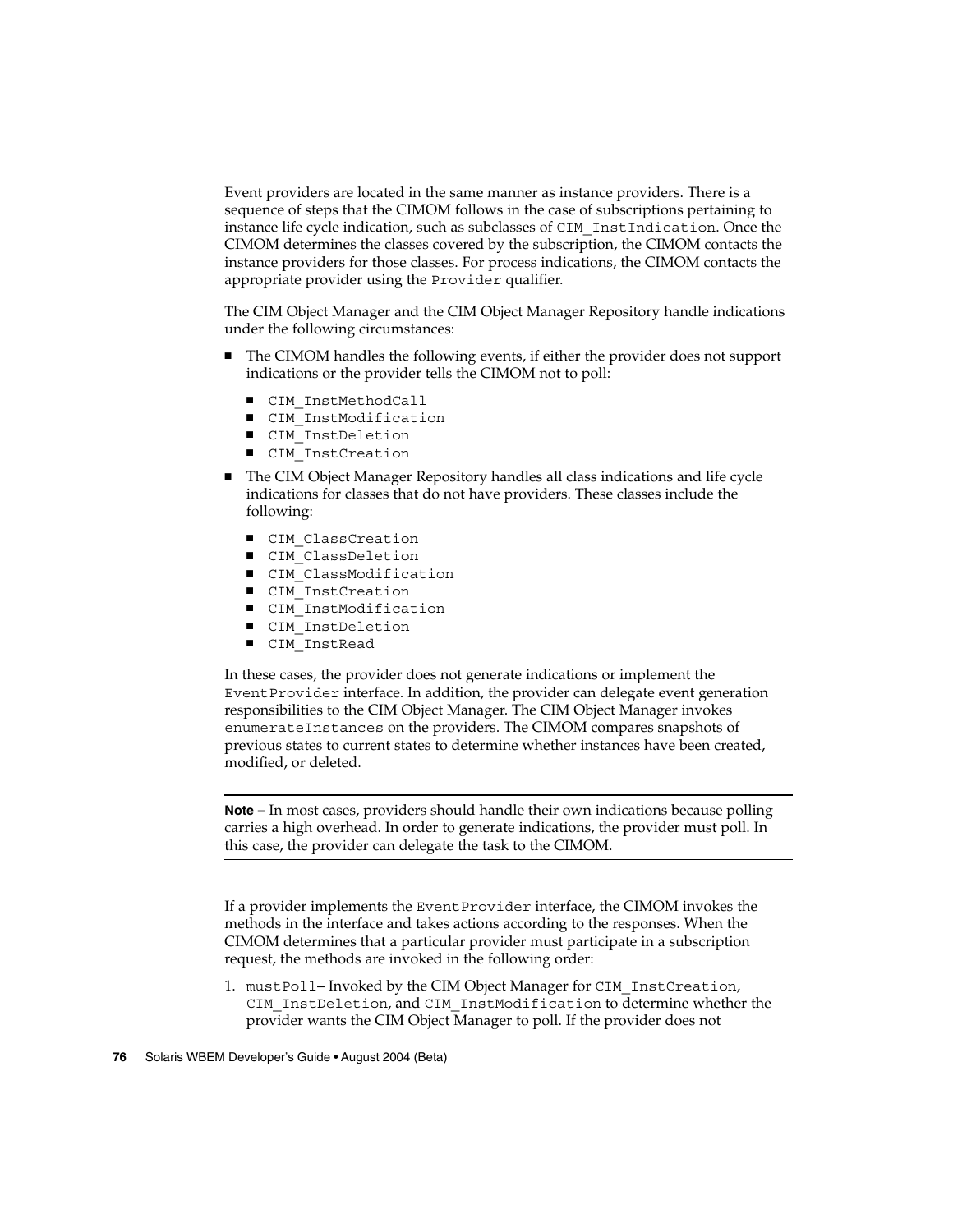implement the EventProvider interface, the CIM Object Manager assumes polling by default.

2. authorizeFilter– If the provider implements the Authorizable interface, this method is invoked by the CIMOM to determine whether the subscription is authorized. The provider can make the determination based on either the user ID of: the owner of the indication handler, which is the user who receives the indications, or the user who created the subscription.

If the provider does not implement the Authorizable interface, the CIM Object Manager performs the default read authorization check for the name space.

If the provider does not implement the EventProvider interface and the CIMOM tries to poll, the authorization succeeds if enumerateInstances succeeds on the provider.

- 3. activateFilter– Invoked by the CIMOM when the authorization succeeds and the provider does not want to be polled.
- 4. deActivateFilter– Called when a subscription is removed either by the subscriber or the CIMOM. For example, if the destination handler malfunctions.

# About Subscriptions

A client application can subscribe to be notified of CIM events. A *subscription* is a declaration of interest in one or more streams of indications. Currently, providers cannot subscribe for event indications.

An application that subscribes for indications of CIM events provides the following information:

- The indications to which the application wants to subscribe
- The handler to which the CIMOM delivers the indication

The occurrence of an event is represented as an instance of one of the subclasses of the CIM\_Indication class. An indication is generated only when a client subscribes to the event.

## To Create a Subscription

An application can create one or more event filters with one or more event handlers. Event indications are not delivered until the application creates the event subscription.

#### **1. Create an instance of CIM\_Listener. See [Adding a CIM Listener.](#page-77-0) Steps**

- **2. Create an instance of CIM\_IndicationFilter. See [Creating an Event Filter.](#page-77-0)**
- **3. Create an instance of CIM\_IndicationHandler. See [Creating an Event](#page-79-0) [Handler.](#page-79-0)**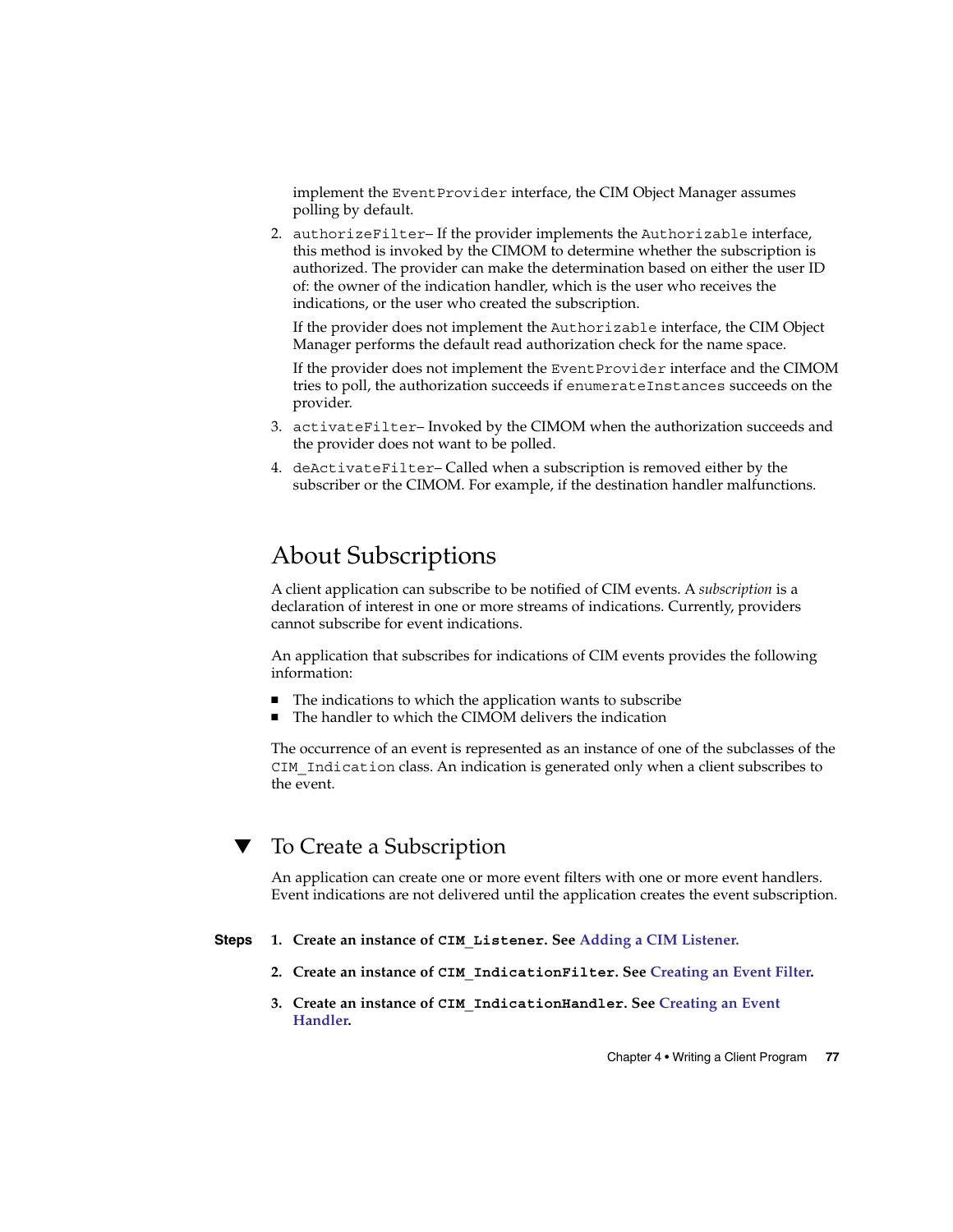<span id="page-77-0"></span>**4. Bind the CIM\_IndicationFilter to the CIM\_IndicationHandler. See [Binding an Event Filter to an Event Handler.](#page-80-0)**

# Adding a CIM Listener

To receive indications of CIM events, first add an instance of CIMListener to CIMClient, by invoking the addCIMListener method on CIMClient.

**Note –** The CIMListener interface must implement the indicationOccured method, which takes the argument CIMEvent. This method is invoked when an indication is available for delivery.

```
EXAMPLE 4–21 Adding a CIM Listener
```

```
// Connect to the CIM Object Manager
cc = new CIMClient();
// Register the CIM Listener
cc.addCIMListener(
new CIMListener() {
   public void indicationOccured(CIMEvent e) {
    }
});
```
# Creating an Event Filter

Event filters describe the types of events to be delivered and the conditions under which they are delivered. To create an event filter, create an instance of the CIM\_IndicationFilter class and define values for its properties. Each event filter works only on events that belong to the name space to which the filter belongs.

The CIM\_IndicationFilter class has string properties. These properties can be set to uniquely identify the filter, specify a query string, and specify the query language that parses the query string. Currently, only the WBEM Query Language (WQL) is supported.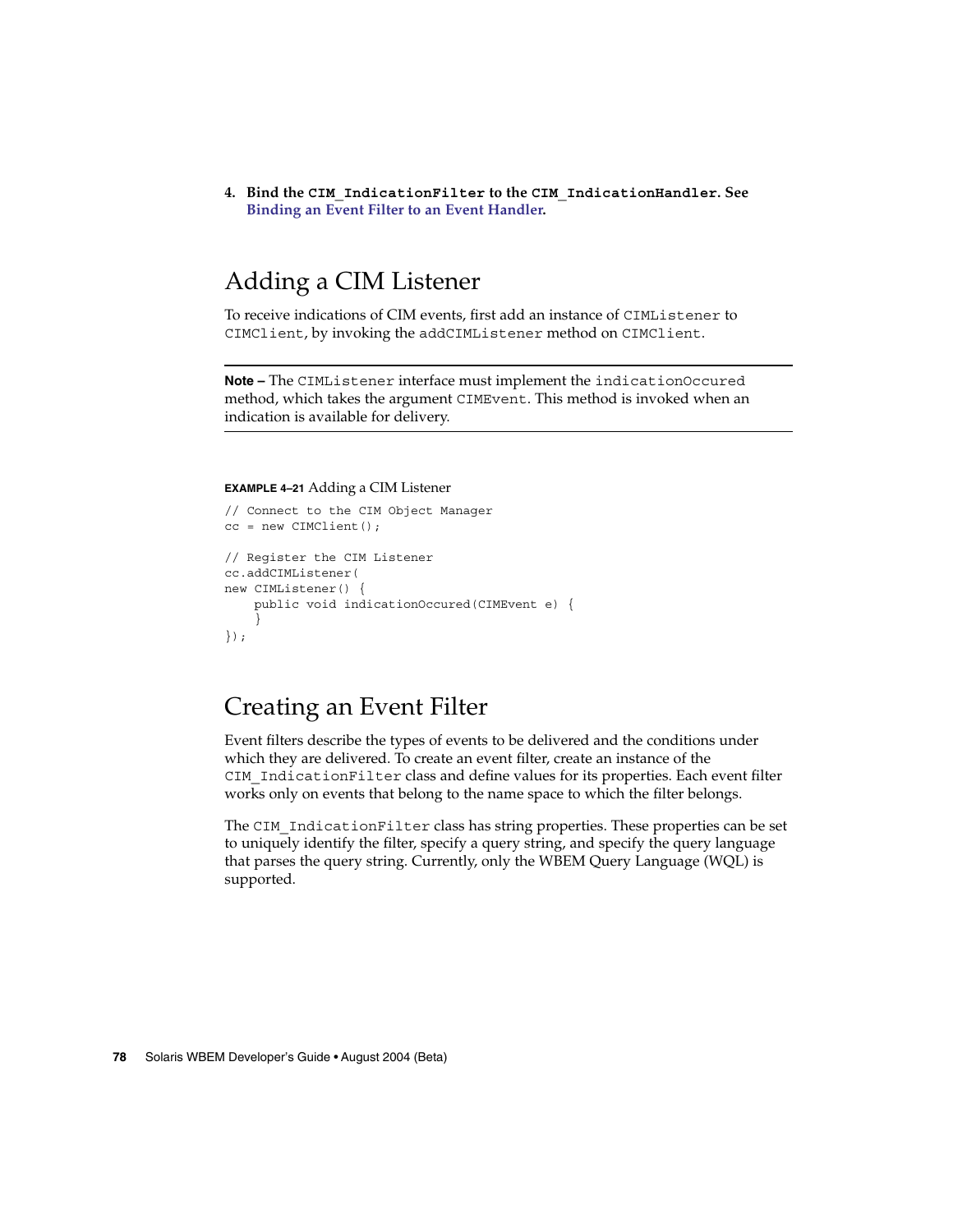| <b>Property</b>         | <b>Description</b>                                                                                                                                                                                                                                      | Required/Optional                                                                                                          |
|-------------------------|---------------------------------------------------------------------------------------------------------------------------------------------------------------------------------------------------------------------------------------------------------|----------------------------------------------------------------------------------------------------------------------------|
| SystemCreationClassName | The name of the system on<br>which the creation class for<br>the filter resides or to which<br>it applies.                                                                                                                                              | Optional. The value is<br>decided by the CIM Object<br>Manager.                                                            |
| SystemName              | The name of the system on<br>which the filter resides or to<br>which it applies.                                                                                                                                                                        | Optional. The default for this<br>key property is the name of<br>the system on which the CIM<br>Object Manager is running. |
| CreationClassName       | The name of the class or<br>subclass used to create the<br>filter.                                                                                                                                                                                      | Optional. The CIM Object<br>Manager assigns<br>CIM IndicationFilteras<br>the default for this key<br>property.             |
| Name                    | The unique name of the<br>filter.                                                                                                                                                                                                                       | Optional. The CIM Object<br>Manager assigns a unique<br>name.                                                              |
| SourceNamespace         | The path to a local name<br>space where the CIM<br>indications originate.                                                                                                                                                                               | Optional. The default is null.                                                                                             |
| Query                   | A query expression that<br>defines the conditions under<br>which indications are<br>generated. Currently, only<br>Level 1 WBEM Query<br>Language (WQL)<br>expressions are supported.<br>To learn more about WQL<br>query expressions, see<br>Chapter 5. | Required.                                                                                                                  |
| QueryLanguage           | The language in which the<br>query is expressed.                                                                                                                                                                                                        | Required. The default is WQL<br>(WBEM Query Language).                                                                     |

### <span id="page-78-0"></span>**TABLE 4–6** CIM\_IndicationFilter Properties

# ▼ To Create an Event Filter

#### **1. Create an instance of the CIM\_IndicationFilter class Steps**

```
CIMClass cimfilter = cc.getClass
        (new CIMObjectPath "CIM_IndicationFilter"),
        true, true, true, null);
CIMInstance ci = cimfilter.newInstance();
```
**2. Specify the name of the event filter**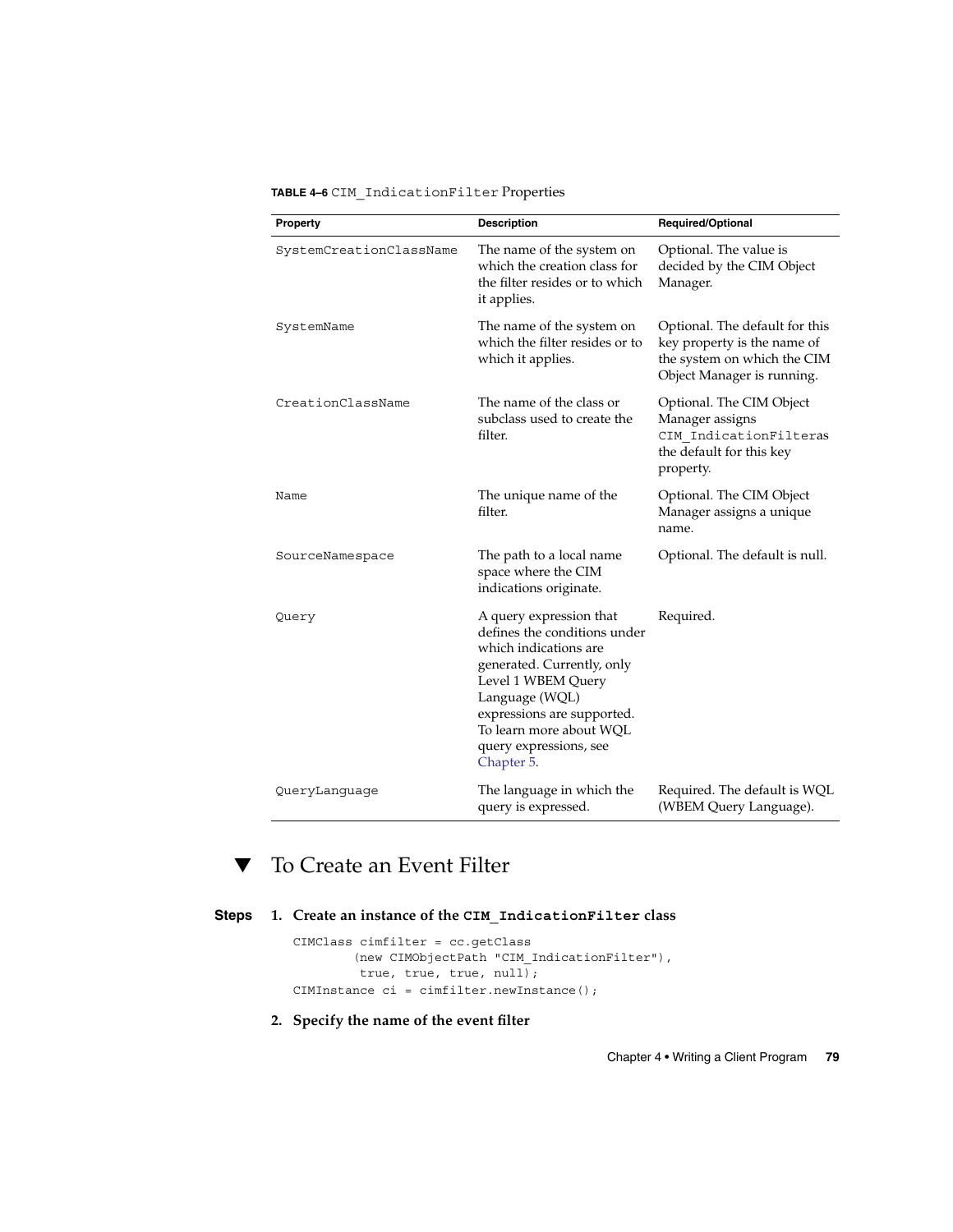```
Name = "filter all new solarisdiskdrive"
```
**3. Create a WQL string identifying event indications to return**

```
String filterString = "SELECT *
        FROM CIM_InstCreation WHERE sourceInstance
        ISA Solaris_DiskDrive";
```
- **4. Set property values in the cimfilter instance to identify the following information:**
	- Name of the filter
	- Filter string to select CIM events
	- Query language (WQL) to parse the query string

```
ci.setProperty("Name", new
        CIMValue("filter_all_new_solarisdiskdrives"));
ci.setProperty("Query", new CIMValue(filterString));
ci.setProperty("QueryLanguage", new CIMValue("WQL");)
```
**5. Create a cimfilter instance that is called filter. Store the instance in the CIM Object Manager Repository**

```
CIMObjectPath filter =
                         cc.createInstance(new CIMObjectPath(),
                                                            ci);
```
### **Example 4–22** Creating an Event Filter

```
CIMClass cimfilter = cc.getClass(new CIMObjectPath
                               ("CIM_IndicationFilter"), true);
CIMInstance ci = cimfilter.newInstance();
//Assuming that the test_a class exists in the name space
String filterString = "select * from CIM_InstCreation where
                      sourceInstance isa test_a"
```
ci.setProperty("query", new CIMValue(filterString)); CIMObjectPath filter = cc.createInstance(newCIMObjectPath(), ci);

## Creating an Event Handler

An event handler is an instance of a CIM\_IndicationHandler class. You set the properties in an instance of the CIM\_IndicationHandler class to uniquely name the handler and to identify the UID of its owner. The CIM Event MOF defines a CIM\_IndicationHandlerCIMXML class for describing the destination for indications to be delivered to client applications that use the HTTP protocol. The Solaris Event MOF extends the CIM\_IndicationHandler class by creating the Solaris JAVAXRMIDelivery class. This subclass handles delivery of indications of CIM events to client applications that use the RMI protocol. RMI clients must instantiate the Solaris\_JAVAXRMIDelivery class to set up an RMI delivery location.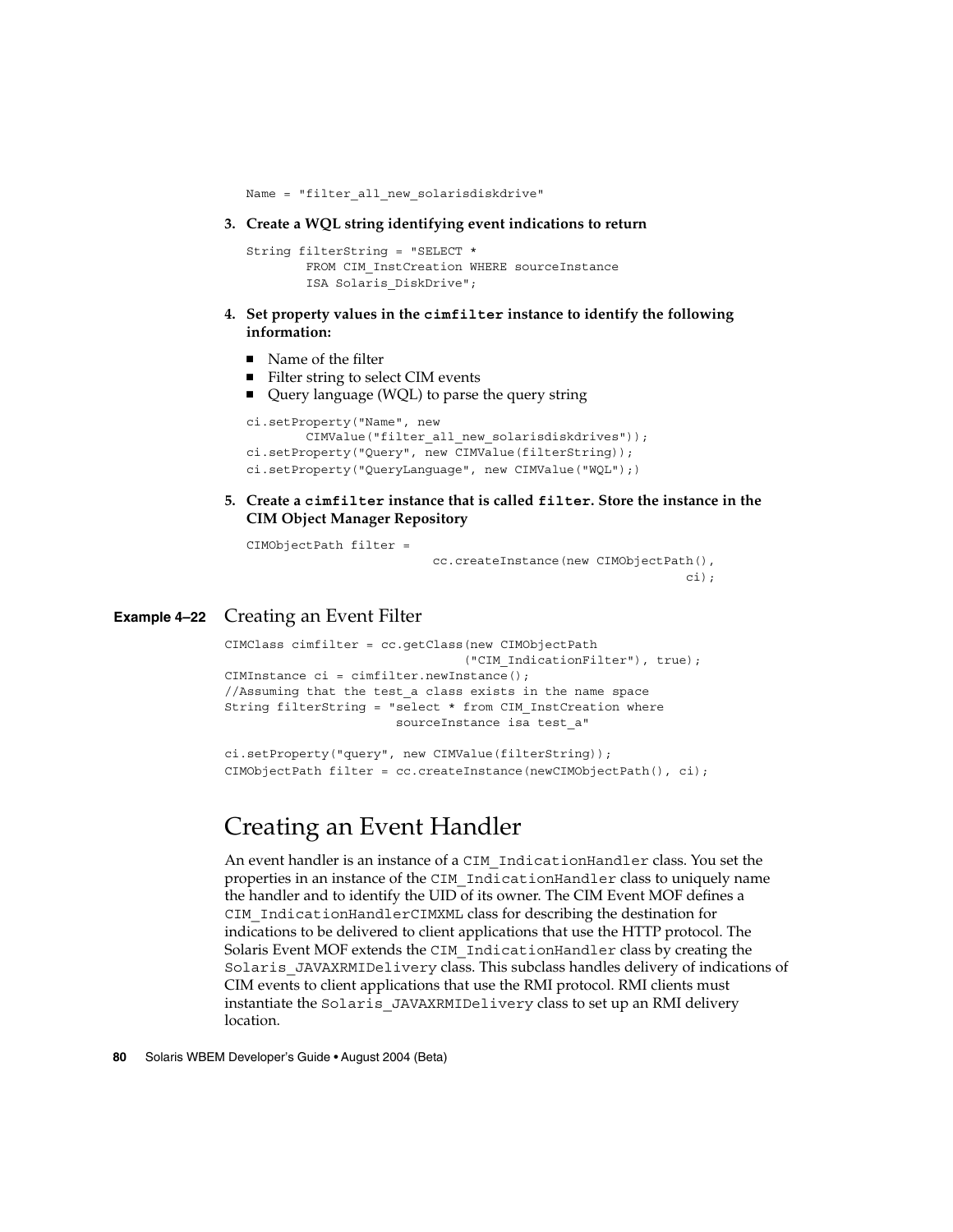<span id="page-80-0"></span>

| TABLE 4-7 CIM IndicationHandler Properties |
|--------------------------------------------|
|                                            |

| <b>Property</b>                                   | <b>Description</b>                                                                                                                                                                       | <b>Required or Optional</b>                                                                                                      |
|---------------------------------------------------|------------------------------------------------------------------------------------------------------------------------------------------------------------------------------------------|----------------------------------------------------------------------------------------------------------------------------------|
| SystemCreationClassName The name of the system on | which the creation class<br>for the handler resides or<br>to which it applies.                                                                                                           | Optional. Completed by the CIM<br>Object Manager.                                                                                |
| SystemName                                        | The name of the system on<br>which the handler resides<br>or to which it applies.                                                                                                        | Optional. The default value for<br>this key property is the name of<br>the system on which the CIM<br>Object Manager is running. |
| CreationClassName                                 | The class or subclass used<br>to create the handler.                                                                                                                                     | Optional. The CIM Object<br>Manager assigns the appropriate<br>class name as the default for this<br>key property.               |
| Name                                              | The unique name of the<br>handler.                                                                                                                                                       | Optional. The client application<br>must assign a unique name.                                                                   |
| Owner                                             | The name of the entity<br>that created or maintains<br>this handler. The provider<br>can check this value to<br>determine whether to<br>authorize a handler to<br>receive an indication. | Optional. The default value is the<br>Solaris user name of the user who<br>creates the instance.                                 |

### **EXAMPLE 4–23** Creating an Event Handler

```
// Create an instance of the Solaris_JAVAXRMIDelivery class or get
// the appropriate instance of the handler.
CIMInstance ci = cc.getIndicationHandler(null);
```

```
//Create a new instance (delivery) from
//the rmidelivery instance.
CIMObjectPath delivery = cc.createInstance(new CIMObjectPath(), ci);
```
# Binding an Event Filter to an Event Handler

You bind an event filter to an event handler by creating an instance of the CIM\_IndicationSubscription class. When you create an indication of this class, indications for the events specified by the event filter are delivered.

The following example creates a subscription (filterdelivery) and defines the filter property to the filter object path created in ["To Create an Event Filter"](#page-78-0) [on page 79.](#page-78-0) The example also defines the handler property to the delivery object path that is created in Example 4–23.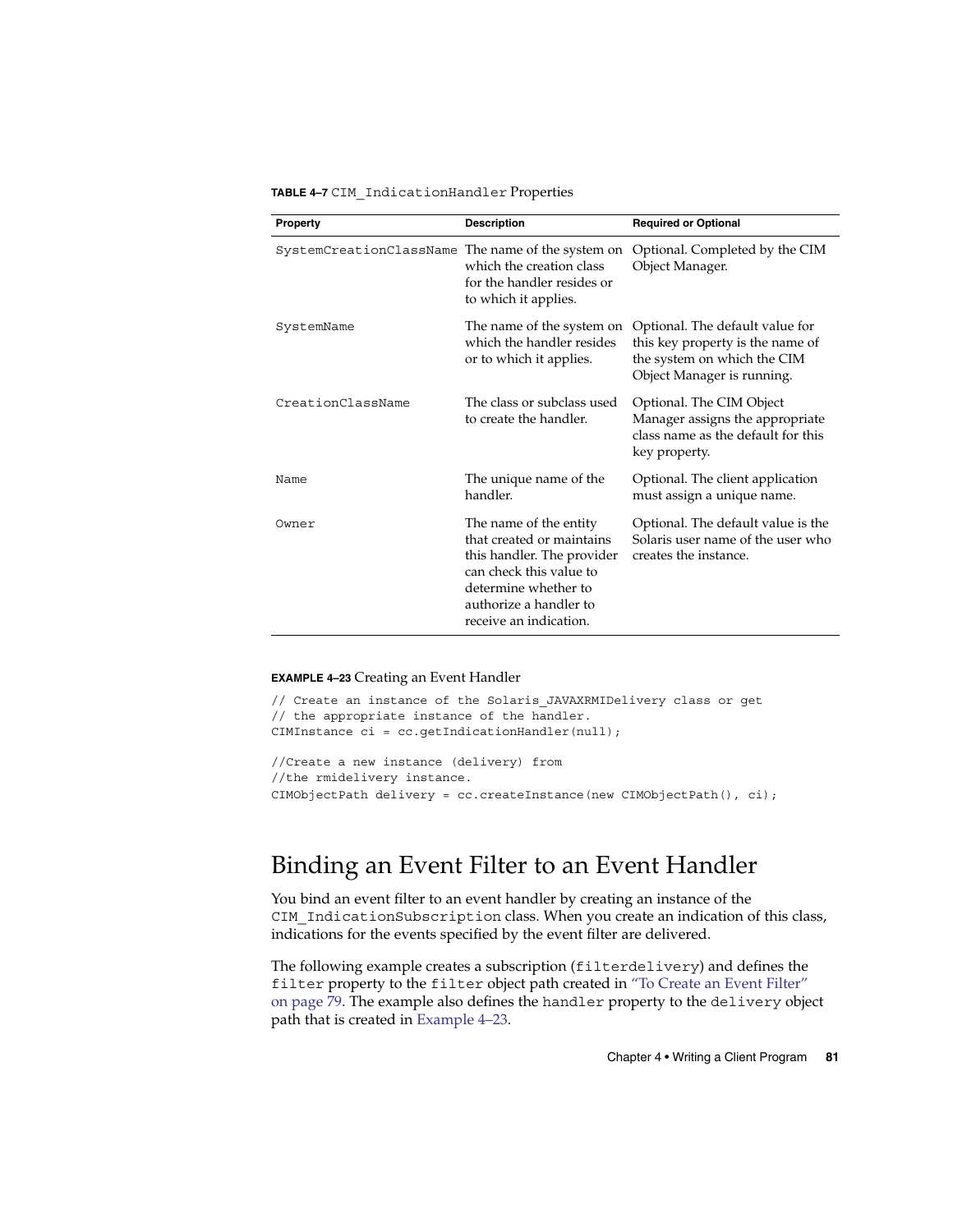#### **EXAMPLE 4–24** Binding an Event Filter to an Event Handler

```
CIMClass filterdelivery = cc.getClass(new
       CIMObjectPath("CIM_IndicationSubscription"),
        true, true, true, null);
ci = filterdelivery.newInstance():
//Create a property called filter that refers to the filter instance.
ci.setProperty("filter", new CIMValue(filter));
//Create a property called handler that refers to the delivery instance.
ci.setProperty("handler", new CIMValue(delivery));
CIMObjectPath indsub = cc.createInstance(new CIMObjectPath(), ci);
```
# Reading and Writing Log Messages

The Solaris MOF files include logging classes. Clients can create and read log records using these classes to record errors, warnings, and informational messages. For example, a log message can indicate one of the following conditions:

- A system cannot access a serial port
- A system successfully mounts a file system
- The number of processes that are running on a system exceeds the allowed number

The underlying providers for the logging classes can forward logging requests to the syslog daemon, the default logging system in the Solaris OS. See thesyslogd(1M) man page for more information.

## About Log Files

WBEM log messages are stored in individual log files in the /var/sadm/wbem/log directory. Properties that you manipulate with the singleton instance of the Solaris LogServiceProperties class:

- Names of the log files
- Directory in which the log files are stored
- Log file size limit
- Number of log files to store
- Whether to forward messages to syslogd(1M)

The format of each log entry is defined by the Solaris\_LogEntry class, which is a subclass of CIM\_LogRecord. You can find Solaris\_LogEntry in Solaris Device.mof, and CIM LogRecord in CIM Device26.mof.

A log message includes the following elements:

**82** Solaris WBEM Developer's Guide • August 2004 (Beta)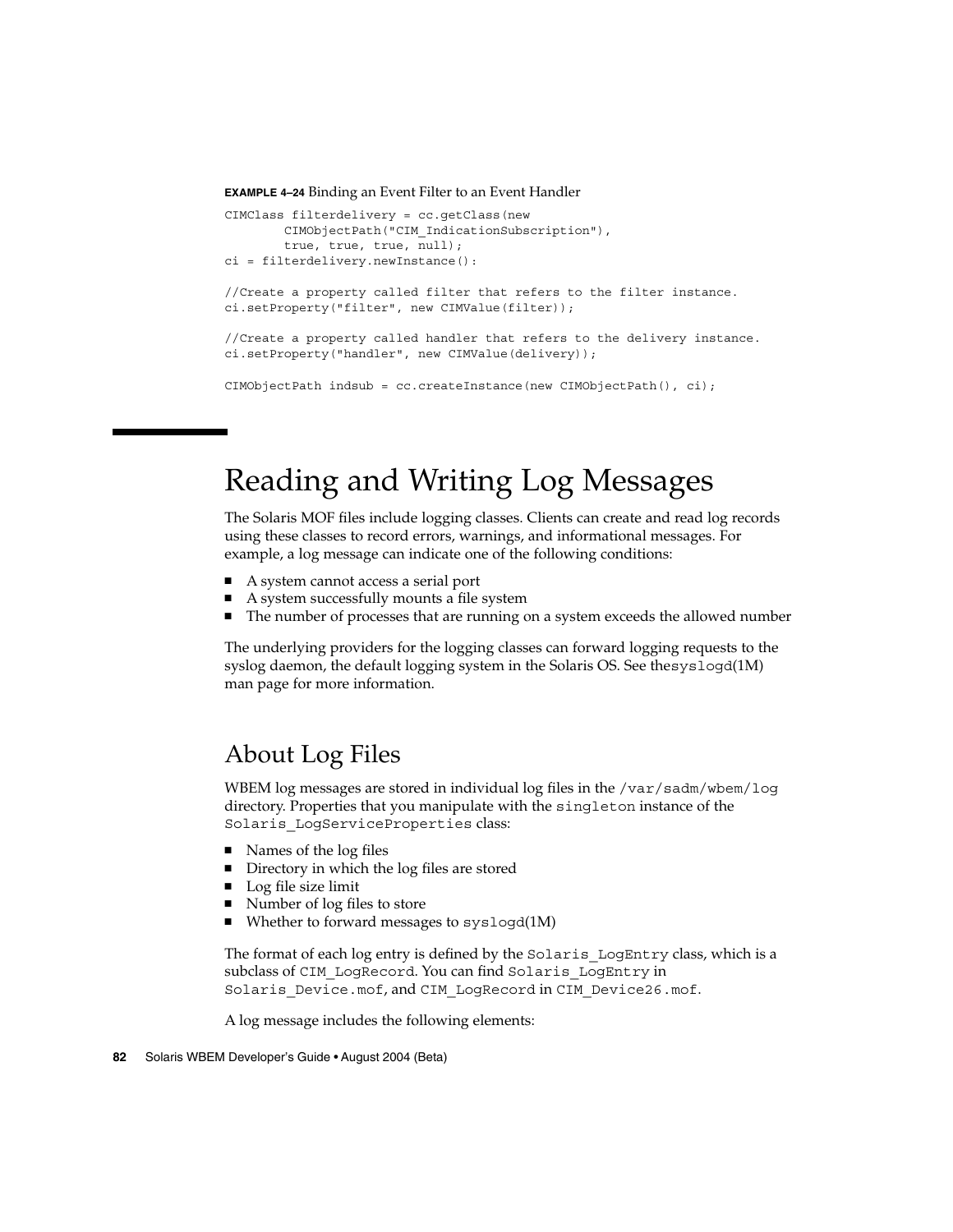### **TABLE 4–8** Log Message Elements

| Element          | <b>Description</b>                                                                              |
|------------------|-------------------------------------------------------------------------------------------------|
| Category         | Type of message – application, system, or<br>security                                           |
| Severity         | Severity of the condition – warning or error                                                    |
| Application      | Name of the application or the provider that is<br>writing the log message                      |
| User             | Name of the user who was using the<br>application when the log message was<br>generated         |
| Client Machine   | Name and IP address of the system that the<br>user was on when the log message was<br>generated |
| Server Machine   | Name of the system on which the incident that<br>generated the log message occurred             |
| Summary Message  | Descriptive summary of the incident                                                             |
| Detailed Message | Detailed description of the incident                                                            |
| Data             | Contextual information that provides a better<br>understanding of the incident                  |
| SyslogFlag       | Boolean flag that specifies whether to send the<br>message to syslogd(1M)                       |

The following examples show how to create a log and how to display the contents of a log.

**EXAMPLE 4–25** Creating an Instance of Solaris\_LogEntry

This example creates an instance of Solaris LogEntry and sets the instance.

```
public class CreateLog {
    public static void main(String args[]) throws CIMException {
        // Display usage statement if insufficient command line
        // arguments are passed.
        if (args.length < 3) {
            System.out.println("Usage: CreateLog host username password
                               " + "[rmi|http]");System.exit(1);
        }
        String protocol = CIMClient.CIM_RMI;
        CIMClient cc = null;
        CIMObjectPath cop = null;
        BufferedReader d = new BufferedReader(new InputStreamReader
                                             (System.in));
```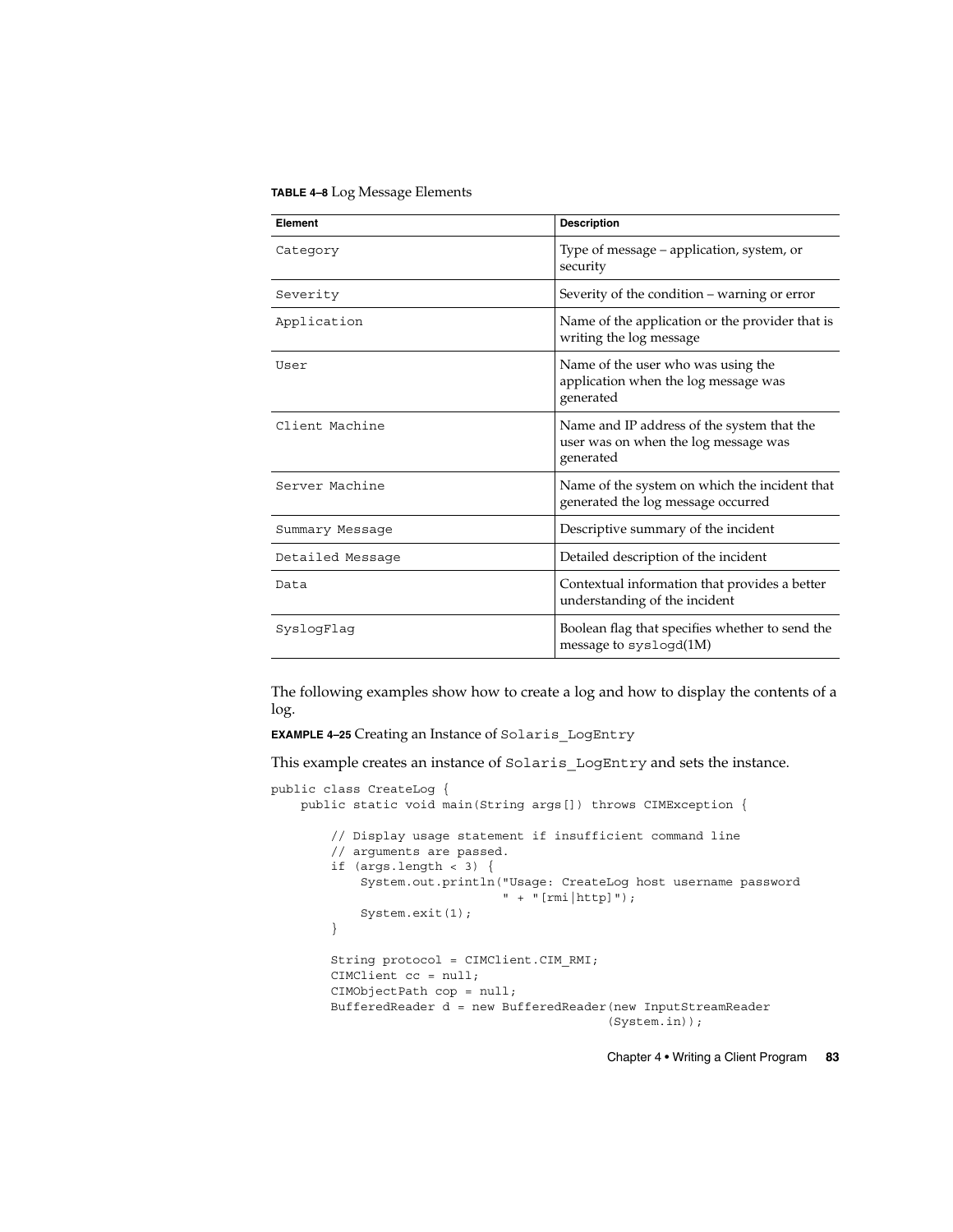**EXAMPLE 4–25** Creating an Instance of Solaris\_LogEntry *(Continued)*

```
String input line = " ";
// Query user for number of records that need to be created.
System.out.print("How many log records do you want to write? ");
int num_recs = 0;
try {
       num_recs = Integer.parseInt(d.readLine());
} catch (Exception ex) {
       ex.printStackTrace();
       System.exit(1);
}
// Over-arching try-catch block
try {
   CIMNameSpace cns = new CIMNameSpace(args[0]);
   UserPrincipal up = new UserPrincipal(args[1]);
    PasswordCredential pc = new PasswordCredential(args[2]);
    // Set up the transport protocol - set by default to RMI.
    if (args.length == 4 && args[3].equalsIgnoreCase("http")) {
       protocol = CIMClient.CIM_XML;
    }
    cc = new CIMClient(cns, up, pc, protocol);
        Vector keys = new Vector();
        CIMProperty logsvcKey = null;
        // Prompt user for relevant info needed to create the
        // log record.
        System.out.println("Please enter the record Category: ");
        System.out.println("\t(0)application, (1)security,
                                              (2)system");
        logsvcKey = new CIMProperty("category");
        input line = d.readLine();
        logsvcKey.setValue(new CIMValue(Integer.valueOf
                                       (input line)));
        keys.addElement(logsvcKey);
        System.out.println("Please enter the record Severity:");
        System.out.println("\t(0)Informational, (1)Warning,
                                                (2)Error");
        logsvcKey = new CIMProperty("severity");
        input_line = d.readLine();
        logsvcKey.setValue(new CIMValue(Integer.valueOf
                          (input line));
        keys.addElement(logsvcKey);
        logsvcKey = new CIMProperty("Source");
        System.out.println("Please enter Application Name:");
        logsvcKey.setValue(new CIMValue(d.readLine()));
```
**84** Solaris WBEM Developer's Guide • August 2004 (Beta)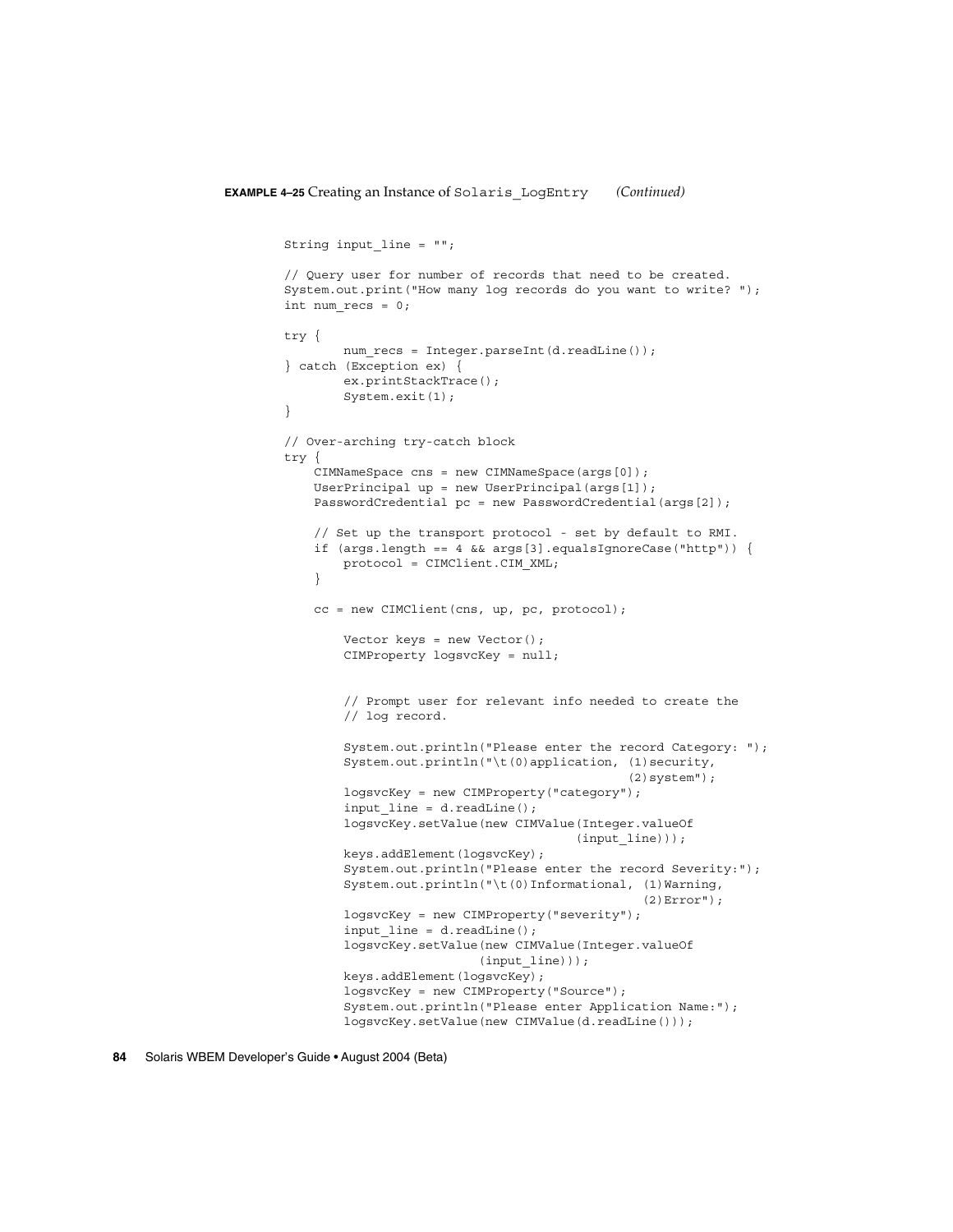```
keys.addElement(logsvcKey);
                logsvcKey = new CIMProperty("SummaryMessage");
                System.out.println("Please enter a summary message:");
                logsvcKey.setValue(new CIMValue(d.readLine()));
                keys.addElement(logsvcKey);
                logsvcKey = new CIMProperty("DetailedMessage");
                System.out.println("Please enter a detailed message:");
                logsvcKey.setValue(new CIMValue(d.readLine()));
                keys.addElement(logsvcKey);
                logsvcKey = new CIMProperty("RecordData");
                logsvcKey.setValue(
                        new CIMValue("0xfe 0x45 0xae 0xda random data"));
                keys.addElement(logsvcKey);
                logsvcKey = new CIMProperty("SyslogFlag");
                logsvcKey.setValue(new CIMValue(new Boolean(true)));
                keys.addElement(logsvcKey);
                CIMObjectPath logreccop =
                        new CIMObjectPath("Solaris LogEntry", keys);
                CIMClass logClass = cc.getClass(logreccop);
                CIMInstance ci = logClass.newInstance();
                ci.setClassName("Solaris_LogEntry");
                ci.setProperties(keys);
                // System.out.println(ci.toString());
                // Create as many instances of the record as requested.
                for (int i = 0; i < num recs; i++) {
                        cc.createInstance(logreccop, ci);
                }
        } catch (Exception e) {
            System.out.println("Exception: "+e);
                e.printStackTrace();
        }
        // close session.
        if (cc != null) {
            cc.close();
        }
    }
}
```

```
EXAMPLE 4–26 Displaying a List of Log Records
```
This example displays a list of log records.

```
public class ReadLog {
   public static void main(String args[]) throws CIMException {
       String protocol = CIMClient.CIM_RMI;
       // Display usage statement if insufficient command line
       // arguments are passed.
       if (args.length < 3) {
```
Chapter 4 • Writing a Client Program **85**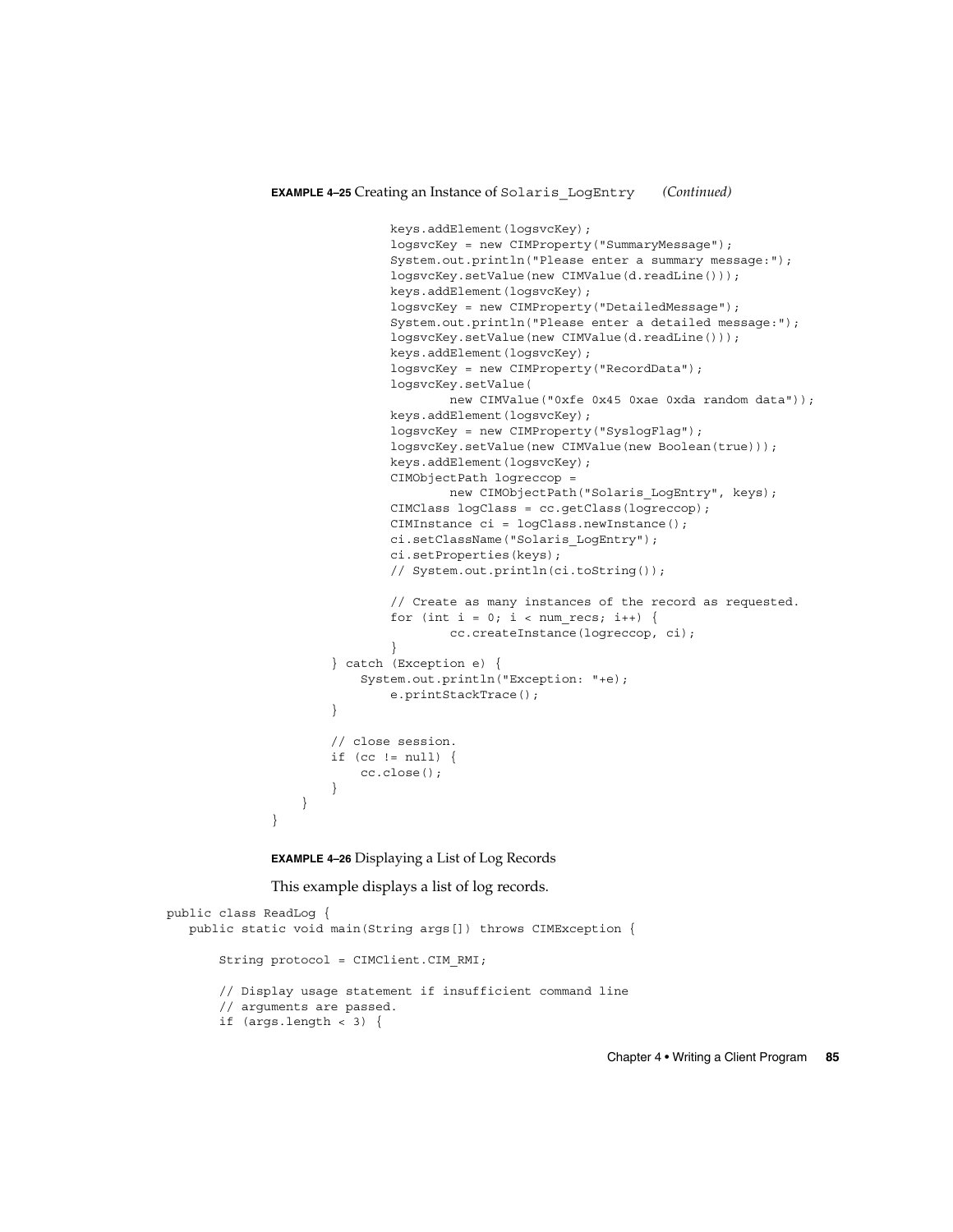```
EXAMPLE 4–26 Displaying a List of Log Records (Continued)
       System.out.println("Usage: ReadLog host username password " +
                           "[rmi|http]");
       System.exit(1);
   }
   CIMClient cc = null;
   CIMObjectPath cop = null;
   CIMObjectPath serviceObjPath = null;
   Vector invec = new Vector();
   Vector outVec = new Vector();
   // Over-arching try-catch block
   try {
       CIMNameSpace cns = new CIMNameSpace(args[0]);
       UserPrincipal up = new UserPrincipal(args[1]);
       PasswordCredential pc = new PasswordCredential(args[2]);
       // Set up the transport protocol - set by default to RMI.
       if (args.length == 4 && args[3].equalsIgnoreCase("http")) {
           protocol = CIMClient.CIM_XML;
       }
       cc = new CIMClient(cns, up, pc, protocol);
       cop = new CIMObjectPath("Solaris_LogEntry");
       // Enumerate the list of instances of class Solaris LogEntry
       Enumeration e = cc.enumerateInstances(cop, true, false,
                                            false, false, null);
       // iterate over the list and print out each property.
       for (; e.hasMoreElements(); ) {
           System.out.println("---------------------------------");
           CIMInstance ci = (CIMInstance)e.nextElement();
           System.out.println("Log filename: " +
                ((String)ci.getProperty("LogName").getValue().
                                                   getValue()));
           int categ =
(((Integer)ci.getProperty("Category").getValue().getValue()).
  intValue());
           if (categ == 0)System.out.println("Category : Application Log");
           else if (categ == 1)
               System.out.println("Category : Security Log");
           else if (categ == 2)
               System.out.println("Category : System Log");
           int severity =
(((Integer)ci.getProperty("Severity").getValue().getValue()).
  intValue());
           if (severity == 0)
               System.out.println("Severity : Informational");
           else if (severity == 1)
               System.out.println("Severity : Warning Log!");
```
**86** Solaris WBEM Developer's Guide • August 2004 (Beta)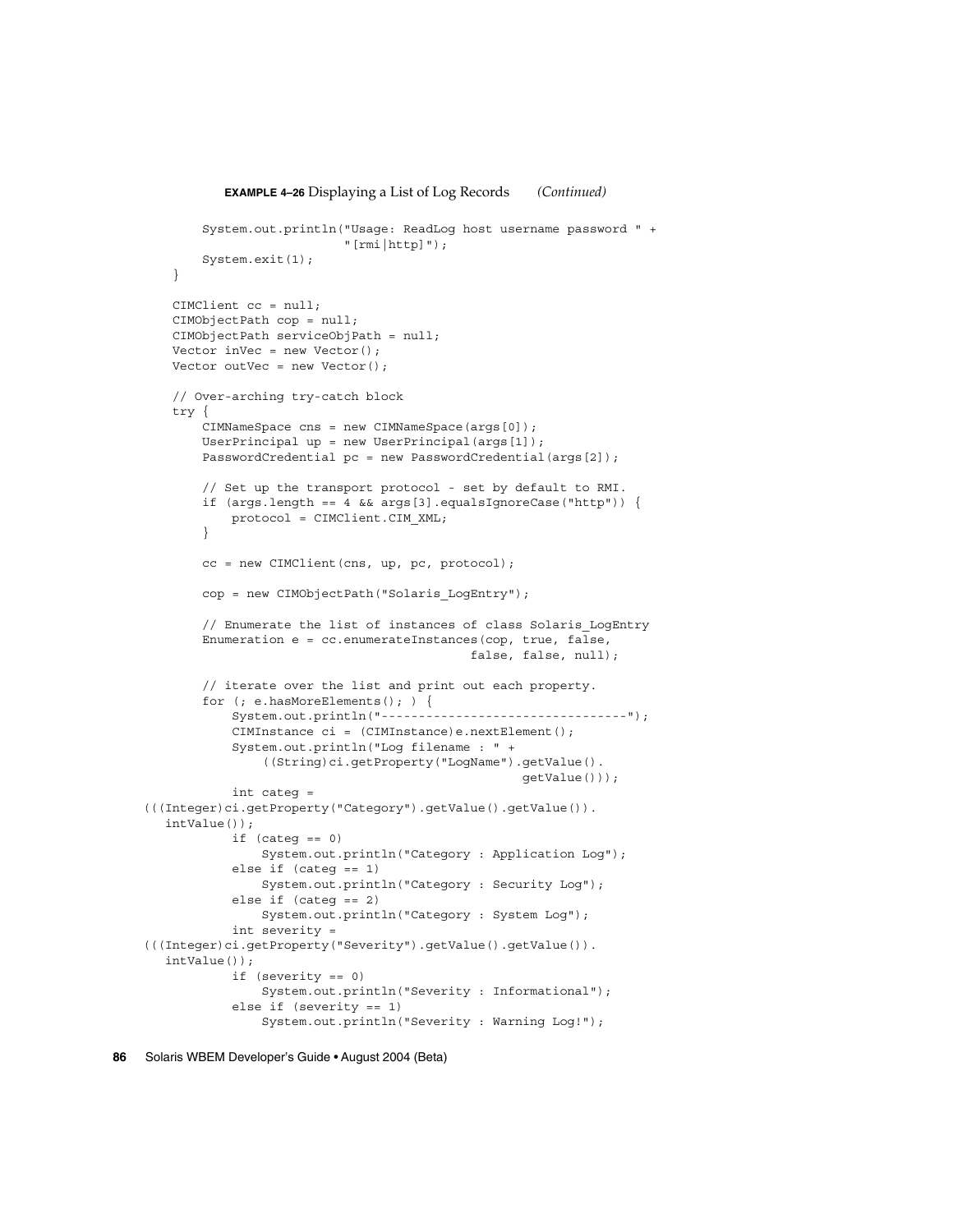#### **EXAMPLE 4–26** Displaying a List of Log Records *(Continued)*

```
else if (severity == 2)
                   System.out.println("Severity : Error!!");
                System.out.println("Log Record written by :" +
    ((String)ci.getProperty("Source").getValue().getValue()));
               System.out.println("User: " +
    ((String)ci.getProperty("UserName").getValue().getValue()));
               System.out.println("Client Machine: " +
    ((String)ci.getProperty("ClientMachineName").getValue().getValue()));
               System.out.println("Server Machine: " +
    ((String)ci.getProperty("ServerMachineName").getValue().getValue()));
               System.out.println("Summary Message: " +
    ((String)ci.getProperty("SummaryMessage").getValue().getValue()));
               System.out.println("Detailed Message: " +
    ((String)ci.getProperty("DetailedMessage").getValue().getValue()));
               System.out.println("Additional data: " +
    ((String)ci.getProperty("RecordData").getValue().getValue()));
               boolean syslogflag =
((Boolean)ci.getProperty("SyslogFlag").getValue().getValue()).
  booleanValue();
                if (syslogflag == true) {
                   System.out.println("Record was written to syslog");
                } else {
                    System.out.println("Record was not written to syslog");
                }
                System.out.println("---------------------------------");
            }
        } catch (Exception e) {
            System.out.println("Exception: "+e);
            e.printStackTrace();
        }
        // close session.
        if (cc != null) {
           cc.close();
        }
   }
}
```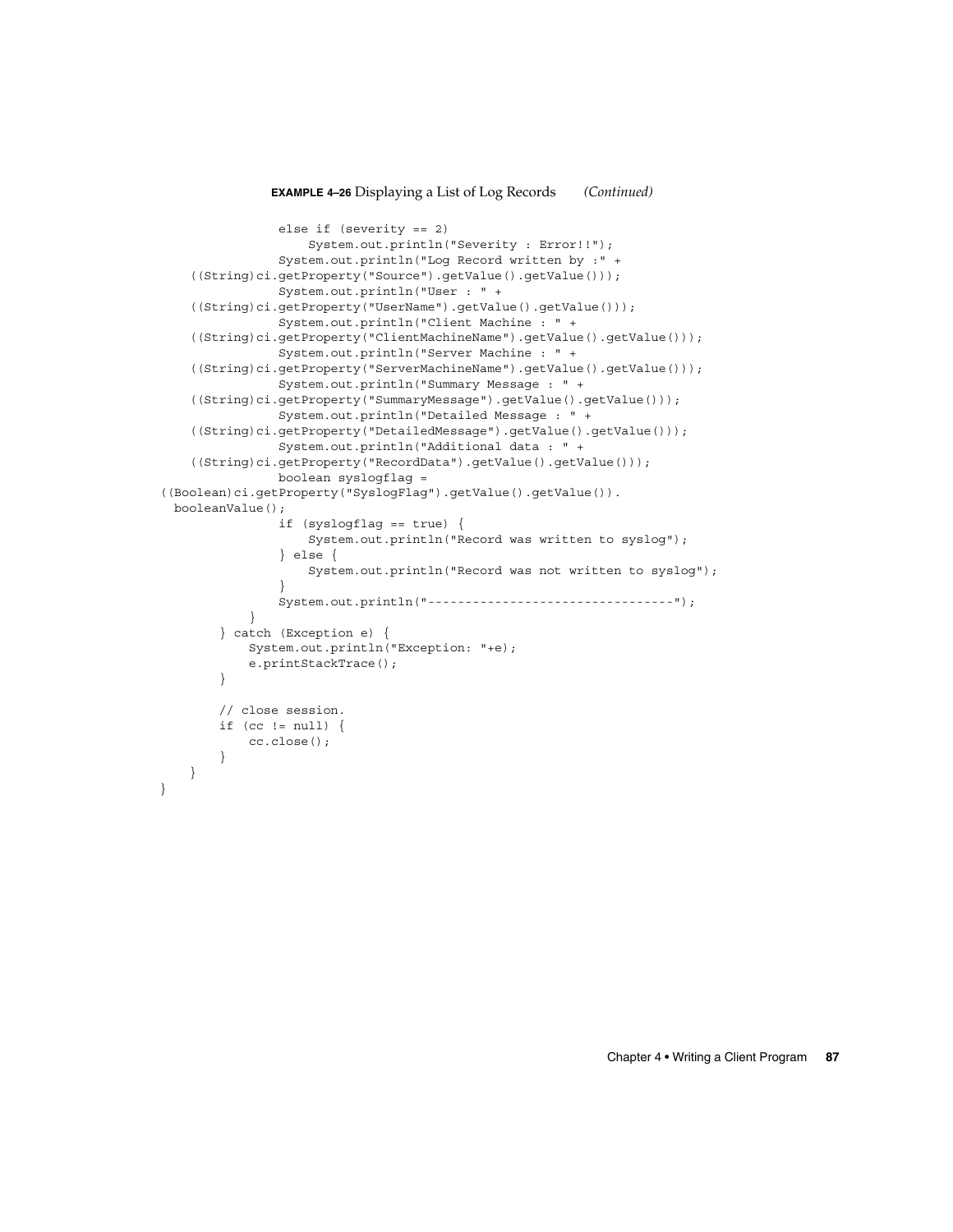Solaris WBEM Developer's Guide • August 2004 (Beta)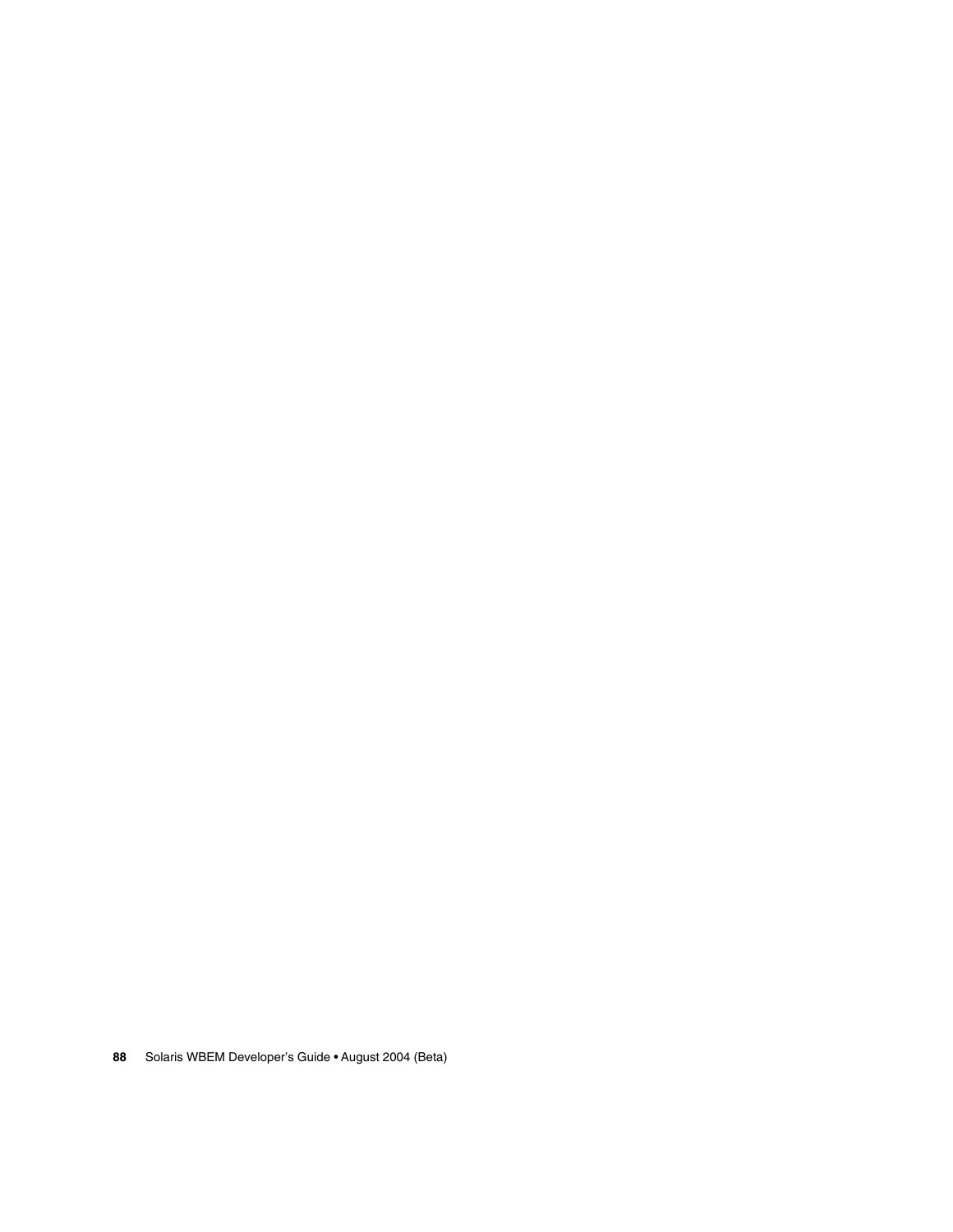# <span id="page-88-0"></span>CHAPTER **5**

# Writing WBEM Queries

This chapter explains how to use the WBEM Query Language (WQL) and the query APIs to write queries. The chapter includes the following topics:

- "About the WBEM Query Language" on page 89
- *["Writing Queries"](#page-89-0)* on page 90
- *["Parsing Queries"](#page-92-0)* on page 93

**Note –** For detailed information on the WBEM query APIs in javax.wbem.query, see file:/usr/sadm/lib/wbem/doc/index.html.

# About the WBEM Query Language

The WBEM Query Language (WQL) is a subset of the standard American National Standards Institute Structured Query Language (ANSI SQL). WQL has semantic changes to support WBEM in the Solaris environment.

The following table shows the mapping of SQL concepts to WQL.

| TABLE 5-1 Mapping of SQL Concepts to WQL |
|------------------------------------------|
|------------------------------------------|

| <b>SQL Concept</b> | <b>WQL Representation</b> |
|--------------------|---------------------------|
| Table              | CIM class                 |
| Row                | CIM instance              |
| Column             | CIM property              |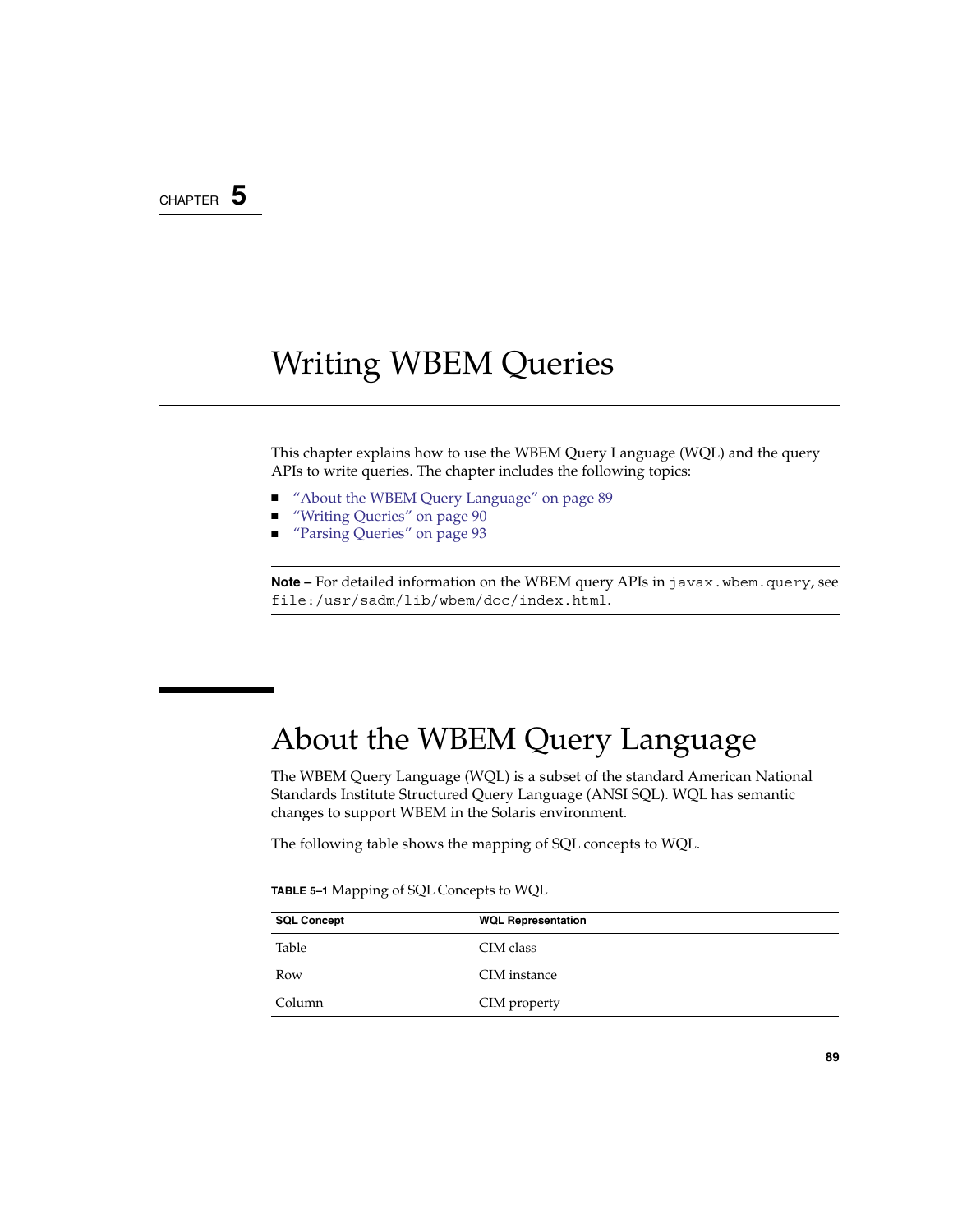<span id="page-89-0"></span>**Note –** Like SQL, WQL statements use single (' ') quotation marks.

In the implementation of Solaris WBEM Services, WQL is a retrieval-only language. You can use WQL to query data that is stored using the CIM data model. In the CIM model, information about objects is stored in CIM classes and CIM instances. CIM instances can contain properties, which have a name, data type, and value.

# Writing Queries

WBEM clients use WQL to query and filter data. When the data is served by a particular provider, the CIMOM passes the client queries to the appropriate provider. You can search for instances that match a specified query in a particular class, or in all classes within a particular name space.

The following example shows a search for all instances of the Solaris\_DiskDrive class that have a particular value for the Storage\_Capacity property:

select \* from Solaris\_DiskDrive where Storage\_Capacity = 1000

# WQL Key Words

The Solaris WBEM SDK supports Level 1 WBEM SQL, which enables simple select operations without joins. The following table describes the supported WQL key words.

| <b>Key Word</b> | <b>Description</b>                                                                                                                      |
|-----------------|-----------------------------------------------------------------------------------------------------------------------------------------|
| <b>AND</b>      | Combines two Boolean expressions and returns TRUE when both<br>expressions are TRUE.                                                    |
| <b>FROM</b>     | Specifies the classes that contain the properties that are listed in a<br>SELECT statement.                                             |
| <b>NOT</b>      | Comparison operator that is used with NULL.                                                                                             |
| OR.             | Combines two conditions. When more than one logical operator is<br>used in a statement, OR operators are evaluated after AND operators. |
| <b>SELECT</b>   | Specifies the properties that are used in a query.                                                                                      |

**TABLE 5–2** Supported WQL Key Words

**90** Solaris WBEM Developer's Guide • August 2004 (Beta)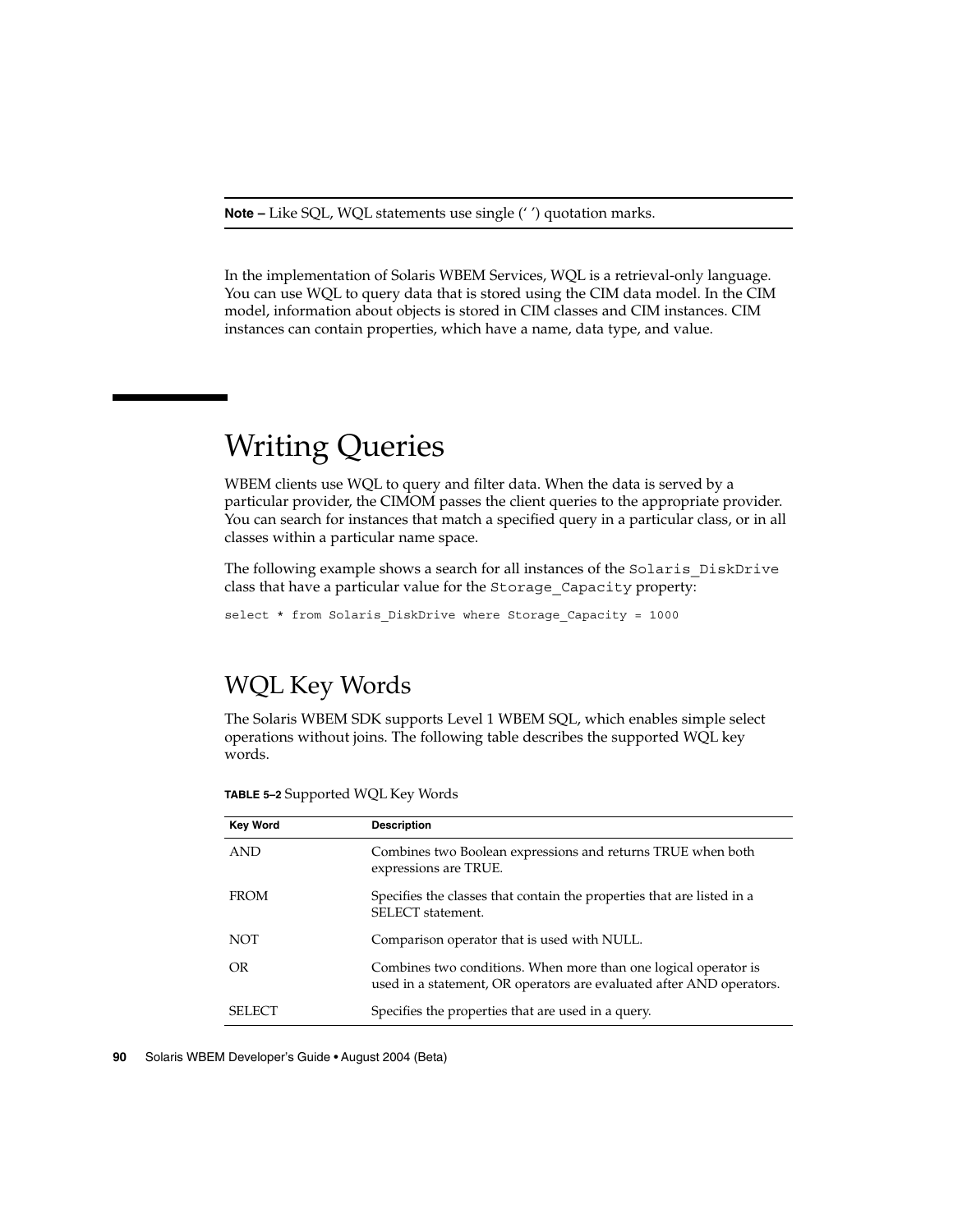| <b>TABLE 5-2</b> Supported WQL Key Words | (Continued)                                                                                   |
|------------------------------------------|-----------------------------------------------------------------------------------------------|
| <b>Key Word</b>                          | <b>Description</b>                                                                            |
| <b>WHERE</b>                             | Narrows the scope of a query.                                                                 |
| <b>LIKE</b>                              | Generates a result set that is based on a minimum amount of<br>information that was provided. |

## SELECT Statement

You use the SELECT statement to retrieve instances of a single class and its subclasses. You can also specify the properties to retrieve and the conditions that must be met.

**Note –** Currently, join operations are not supported.

The syntax for the SELECT statement is as follows:

SELECT *list* FROM *class* WHERE *condition*

The following table shows examples of using arguments in the SELECT clause to refine a search.

**TABLE 5–3** Sample SELECT Statements

| <b>Example Query</b>                                                                                          | <b>Description</b>                                                                                                                        |
|---------------------------------------------------------------------------------------------------------------|-------------------------------------------------------------------------------------------------------------------------------------------|
| SELECT $*$ FROM class                                                                                         | Selects all instances of the specified class and<br>all of its subclasses. Each instance that is<br>returned contains all the properties. |
| SELECT PropertyA FROM class                                                                                   | Selects all instances that contain PropertyA<br>of the specified class and all of its subclasses.                                         |
| SELECT PropertyA, PropertyB FROM class Selects all instances of the specified class and<br>WHERE PropertyB=20 | all of its subclasses where PropertyB=20.<br>Each returned instance contains only<br>PropertyA and PropertyB.                             |

### FROM Clause

The FROM clause identifies the class in which to search for instances that match the query string. Only non-joined expressions are supported, which means that a valid WQL FROM clause includes only a single class.

The FROM clause is represented by the abstract class, fromExp. Currently, NonJoinExp is the only direct subclass of fromExp. The NonJoinExp subclass represents FROM clauses with only one table (CIM class) to which the SELECT operation is applied.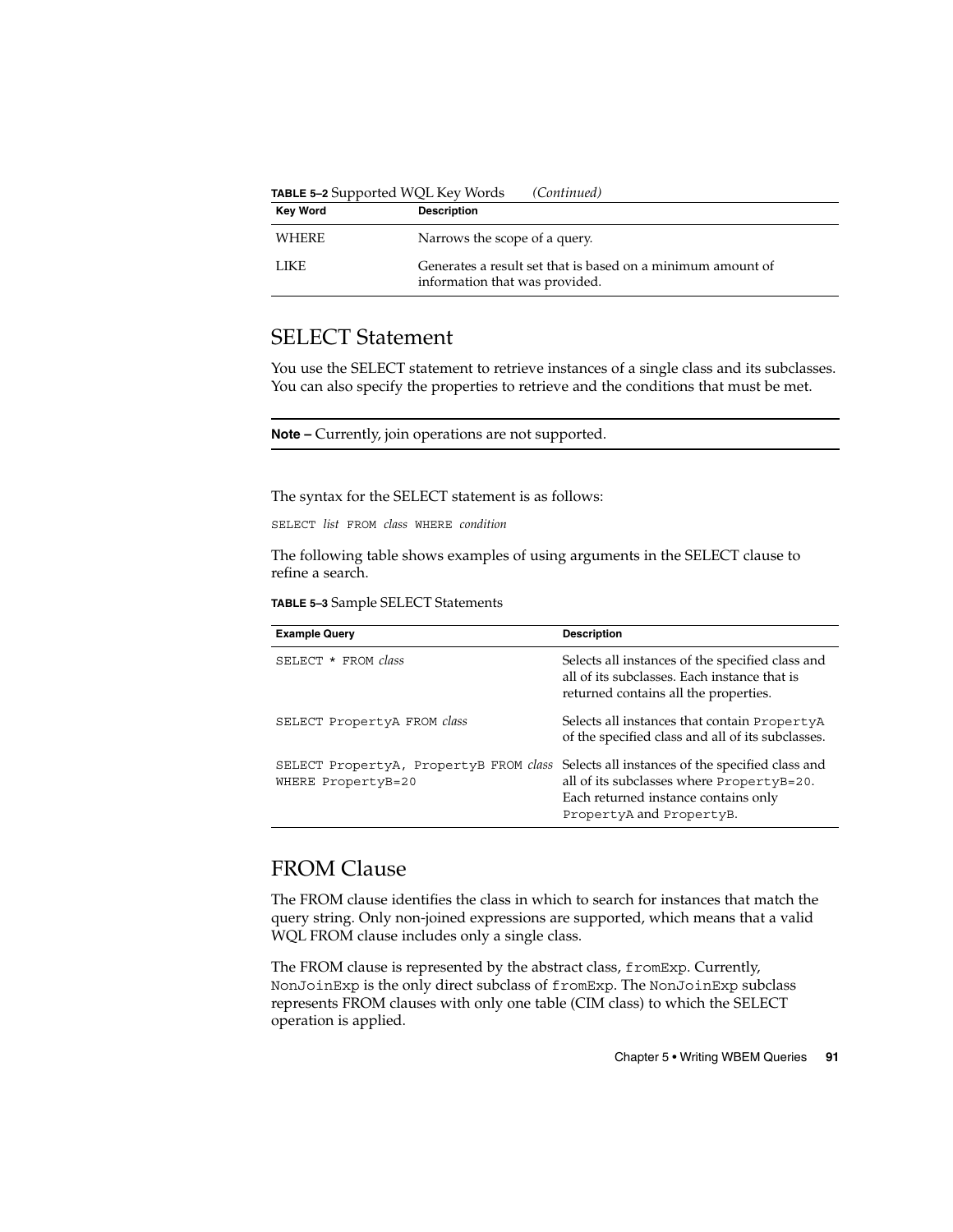### WHERE Clause

The WHERE clause narrows the scope of a query. This clause contains a conditional expression, that can contain a property or key word, an operator, and a constant.

The syntax for a WHERE clause appended to a SELECT statement is as follows:

SELECT *CIMinstance* FROM *CIMclass* WHERE *conditional\_expression*

The *conditional\_expression* in the WHERE clause takes the following form:

*property operator constant*

The expression is composed of a property or key word, an operator, and a constant. You can append the WHERE clause to the SELECT statement using one of the following forms:

SELECT *instance* FROM *class* WHERE *constant operator property*

Valid WHERE clauses follow these rules:

- The value of the constant must be of the correct data type for the property.
- The operator must be a valid WQL operator.
- Either a property name or a constant must appear on either side of the operator in the WHERE clause.
- Arbitrary arithmetic expressions cannot be used. For example, the following query returns only instances of the Solaris\_Printer class that represent a printer with ready status:

SELECT \* FROM Solaris\_Printer WHERE Status = 'ready'

Multiple groups of properties, operators, and constants can be combined in a WHERE clause using logical operators and parenthetical expressions. Each group must be joined with the AND, OR, or NOT operators.

The following example retrieves all instances of the Solaris FileSystem class with the Name property set to either home or files:

SELECT \* FROM Solaris\_FileSystem WHERE Name= 'home' OR Name= 'files'

The following example retrieves disks named home and files only if the disks have a certain amount of available space remaining, and have Solaris file systems.

```
SELECT * FROM Solaris_FileSystem WHERE (Name = 'home' OR
Name = 'files') AND AvailableSpace > 2000000 AND FileSystem = 'Solaris'
```
### *Standard WQL Operators for WHERE Clauses*

You can use the following standard WQL operators for a binary expression in the WHERE clause of a SELECT statement.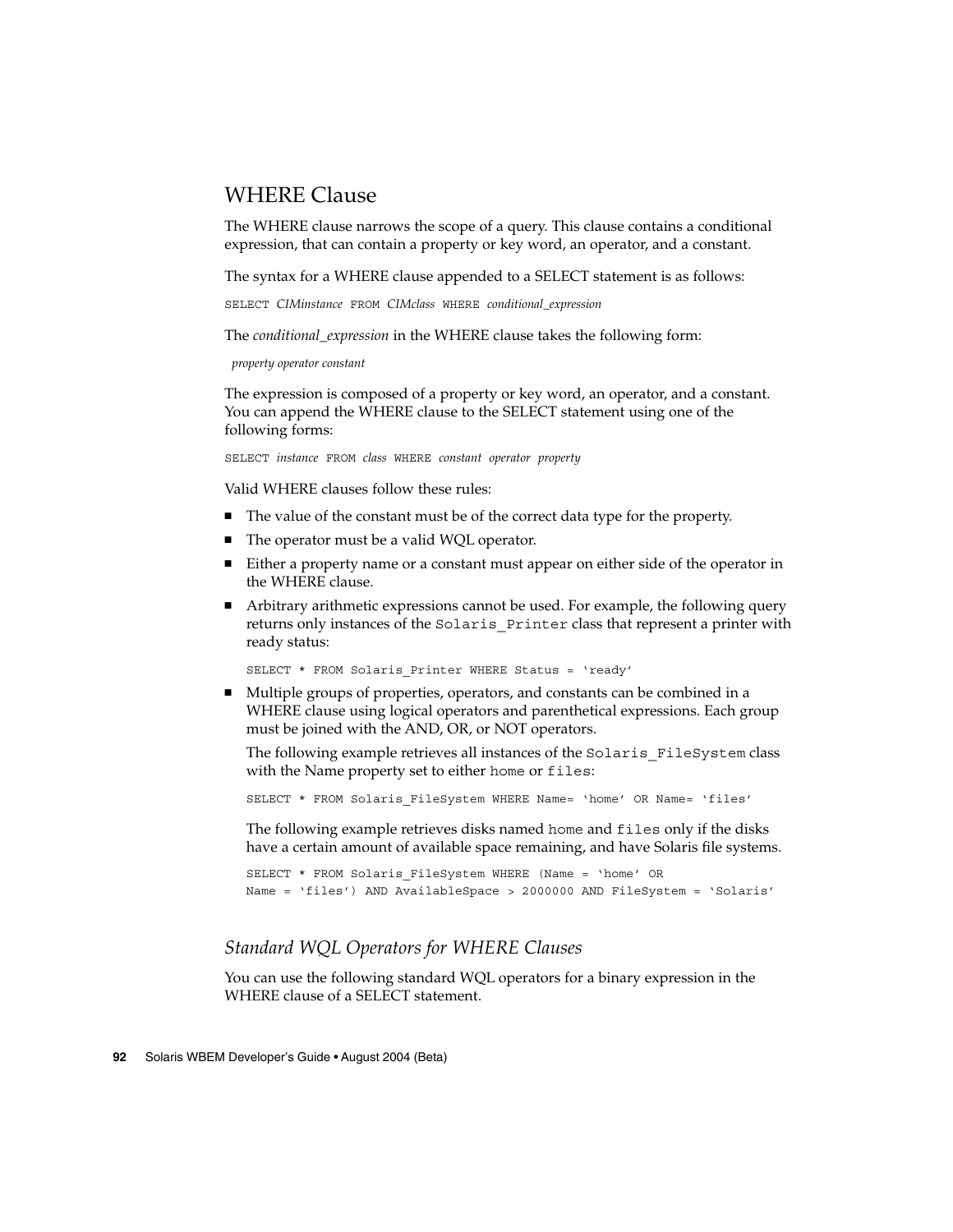<span id="page-92-0"></span>**TABLE 5–4** WQL Operators for WHERE Clauses

| Operator          | <b>Description</b>       |
|-------------------|--------------------------|
| $=$               | Equal to                 |
| $\,<\,$           | Less than                |
| $\geq$            | Greater than             |
| $\leq$            | Less than or equal to    |
| $>=$              | Greater than or equal to |
| $\Leftrightarrow$ | Not equal to             |

# Parsing Queries

The javax.wbem.query package contains utility classes that you use to parse WQL queries. The main class is SelectExp, whose constructor takes in a WQL query string. SelectExp parses the string and splits the string into three parts. These parts can be retrieved using their corresponding accessor methods, as shown in the following table.

| <b>Query Part</b>  | <b>Accessor Method</b> |
|--------------------|------------------------|
| <b>SELECT</b> list | qetSelectList          |
| FROM clause        | qetFromClause          |
| WHERE clause       | getWhereClause         |

The following query, once parsed, has a SELECT list containing PropertyA and PropertyB. The FROM clause contains test class, and the WHERE clause contains a parse tree of the conditional expression.

select PropertyA, PropertyB from test\_class where PropertyA > 20 and PropertyB < 30

# SELECT List

The list returned by the getSelectList method for each SelectExp is an instance of the SelectList class. This list specifies properties, as AttributeExp instances, that must be included in the selected instances. You can retrieve these AttributeExp instances by using the elements method of SelectList. Each attribute denotes the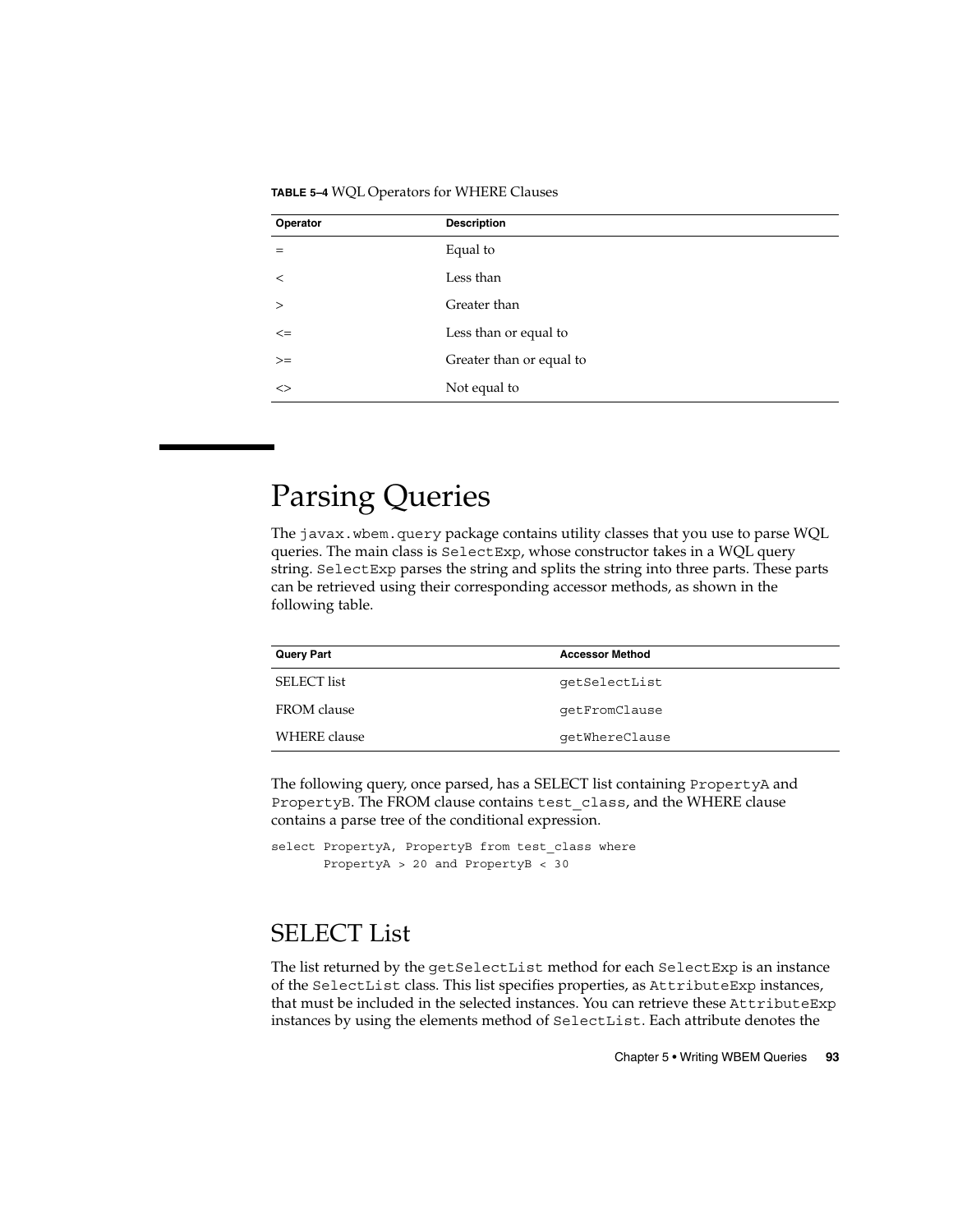name of a column that maps to a property of a CIMInstance in WQL. The AttributeExp has an apply method that, when passed in a CIMInstance, returns the value of the property that the AttributeExp represents. The SelectList has an apply method that, when passed in a CIMInstance, returns a CIMInstance containing only the properties that the SelectList AttributeExp instances denote.

# FROM Clause

Currently, the only non-join expression that is allowed is the FROM clause. An instance of NonJoinExp is returned when the getFromClause method is invoked on SelectExp. The NonJoinExp represents the name of the class on which the selection is performed.

# WHERE Clause

The WHERE clause is represented by QueryExp, an abstract class. The concrete subclasses are AndQueryExp, OrQueryExp, NotQueryExp, and BinaryRelQueryExp. Instances of these expressions are combined in the form of a parse tree that represents the original conditional expression.

The interior nodes of this tree consist of AndQueryExp, OrQueryExp, and NotQueryExp instances. These instances represent AND, OR, and NOT expressions. These expressions in turn can consist of other AND, OR, and NOT expressions and binary relations.

The leaf nodes are BinaryRelQueryExp, which represent expressions of the form *property operator constant*. This form represents a binary relation between a property and a constant value. You retrieve *property operator constant* using the getLeftValue, getRightValue, and getOperator methods.

Each QueryExp has an apply method that, when passed in a CIMInstance, returns a boolean value. The boolean value is true if the conditional expression represented by the QueryExp is true for the CIMInstance. Otherwise, the boolean value is false.

The QueryExp has two other useful methods, canonizeDOC and canonizeCOD, which are used to simplify conditional expressions for further processing. The canonizeDOC method converts the parse tree from an arbitrary combination of ANDs and ORs to a canonical disjunction of conjunctions form (OR of ANDs). The canonizeCOD method converts the parse tree from an arbitrary combination of ANDs and ORs to canonical conjunction of disjunctions form (AND of ORs). These classes and methods are used by providers that need to filter instances based on input queries.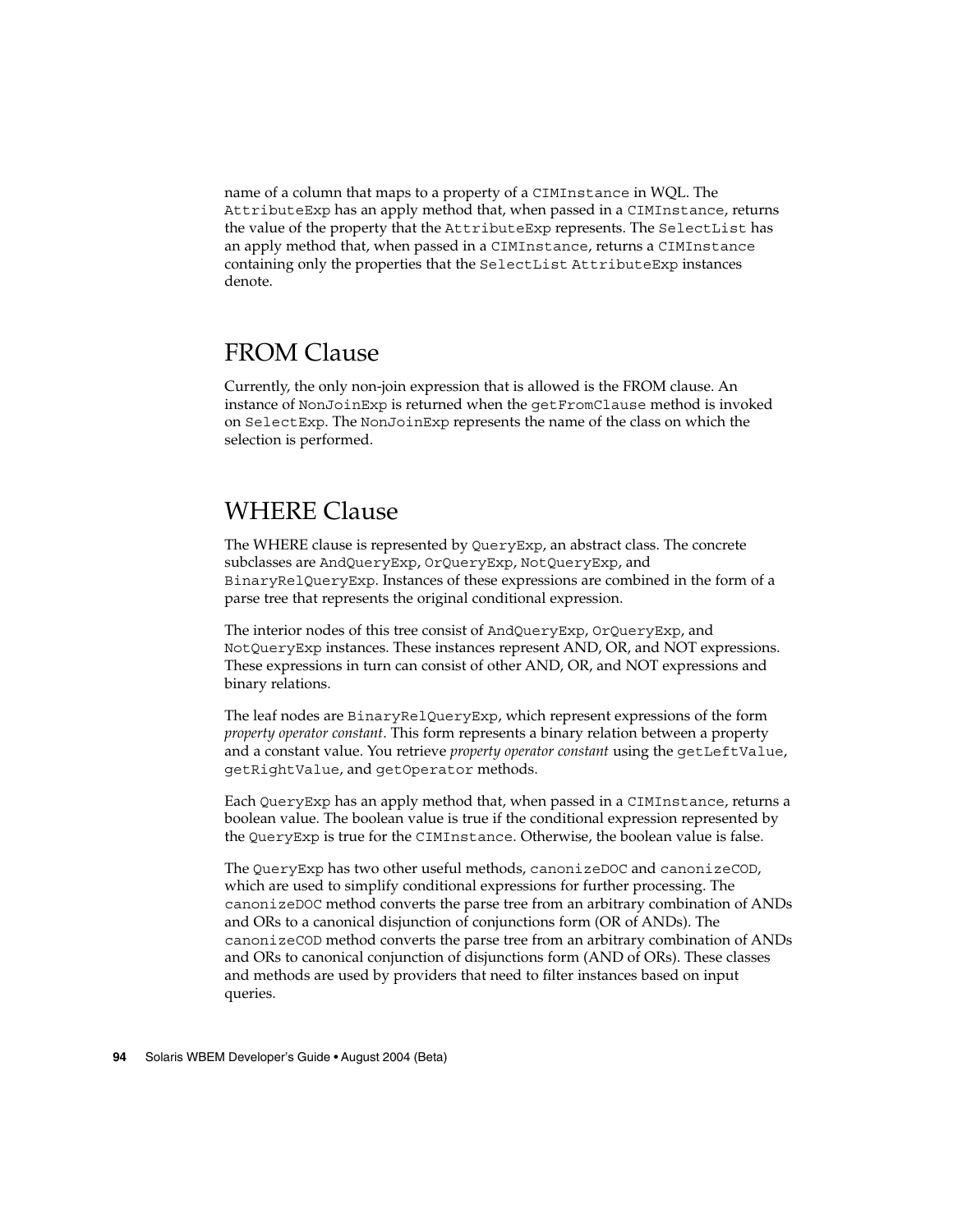**Note –** Details of these classes can be found in the API reference pages, generated by thejavadoc command. See file:/usr/sadm/lib/wbem/doc/index.html.

# Writing a Provider That Handles Queries

The following example provider program uses the query APIs to parse the WQL string that was passed to the provider by the execQuery method. This program parses the select expression in the query string, performs a deep enumeration of the class, and iterates through the instances in the enumeration, matching the query expression and select list to each instance. Finally, the program returns a vector containing the enumeration of the instances that match the query string.

**EXAMPLE 5–1** Provider That Handles Queries

/\*

```
* The execQuery method will support only limited queries
* based upon partial key matching. An empty Vector is
* returned if no entries are selected by the query.
 *
* @param op The CIM object path of the CIM instance to be returned
* @param query The CIM query expression
* @param ql The CIM query language indicator
* @param cc The CIM class reference
 *
* @return A vector of CIM object instances
 *
* @version 1.19 01/26/00
* @author Sun Microsystems, Inc.
*/
public CIMInstance[] execQuery(CIMObjectPath op,
                      String query,
                      String ql,
                      CIMClass cc)
          throws CIMException {
  Vector result = new Vector();
  try {
      SelectExp q = new SelectExp(query);
      SelectList attrs = q.getSelectList();
      NonJoinExp from = (NonJoinExp)q.getFromClause();
      QueryExp where = q.getWhereClause();
      CIMInstance[] v = enumerateInstances(op, false, true,
                                           true, null, cc);
      // filtering the instances
      for (int i = 0; i < v.length; i++) {
              if ((where == null) || (where.apply(v[i]) == true)) {
                  result.addElement(attrs.apply(v[i]));
```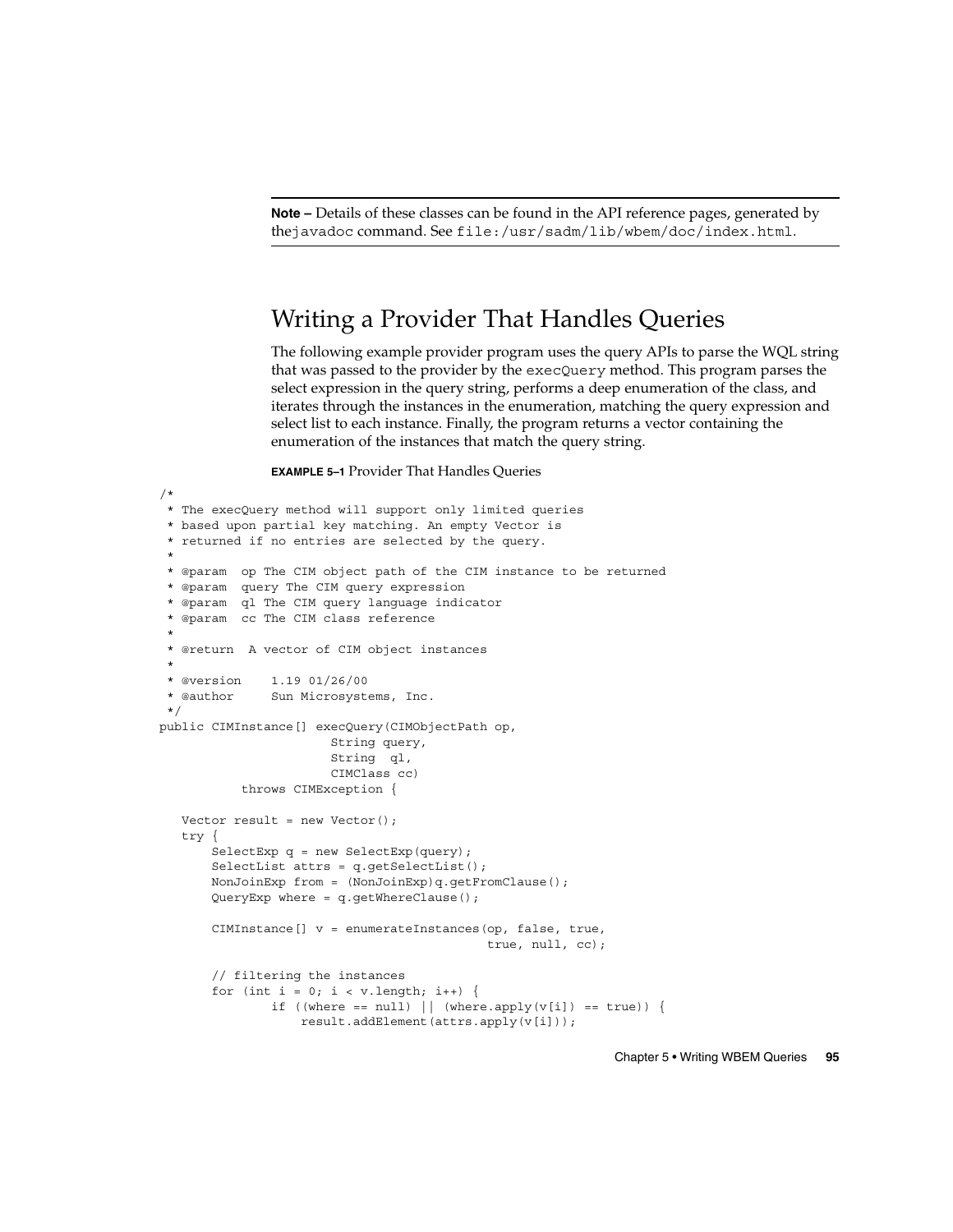```
EXAMPLE 5–1 Provider That Handles Queries (Continued)
                }
     }
  } catch (Exception e) {
     throw new CIMException(CIMException.CIM_ERR_FAILED, e.toString());
  }
  return (CIMInstance[])result.toArray();
} // execQuery
}
```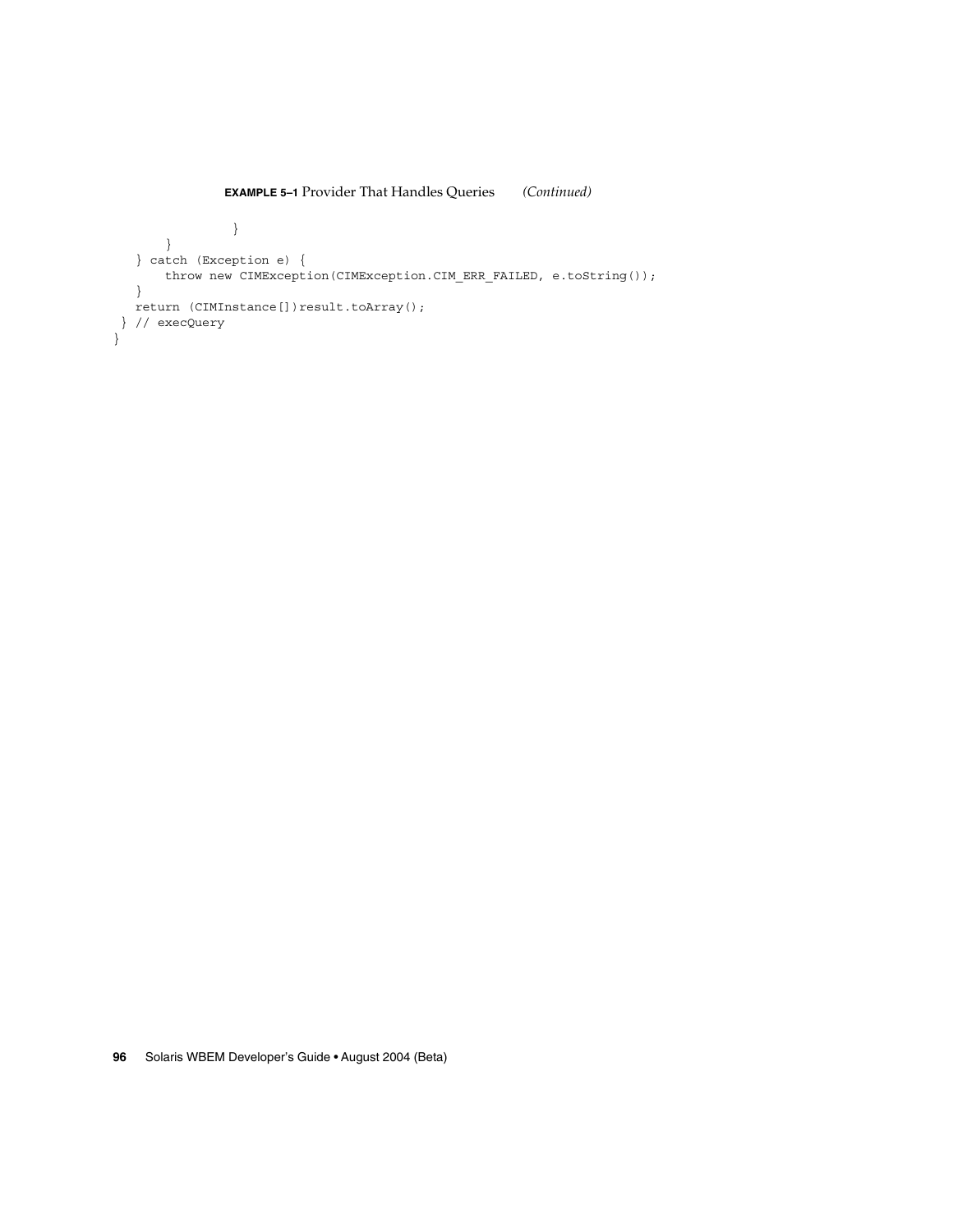# CHAPTER **6**

# Writing a Provider Program

This chapter describes how to write a provider program, and includes the following topics:

- "About Providers" on page 97
- ["Implementing the Provider Interfaces"](#page-100-0) on page 101
- ["Creating a Provider"](#page-110-0) on page 111

**Note –** For detailed information on the WBEM provider APIs in javax.wbem.provider, see file:/usr/sadm/lib/wbem/doc/index.html.

# About Providers

Providers are special classes that communicate with managed resources, such as disk drives and CPUs, to access data. The providers then forward the data to the CIM Object Manager (CIMOM), the primary WBEM agent that coordinates Solaris WBEM Services, for integration and interpretation. These providers can relieve the CIMOM by assuming the task of managing distinct subsets of WBEM resources. Providers use the javax.wbem.provider API to transfer this data. When the CIMOM receives a request from an application for data that is not available in the CIM Object Manager Repository, the CIMOM forwards the request, using the provider interfaces, to the appropriate provider.

Solaris software providers exist for a variety of areas:

- Users
- Groups
- Aliases
- Roles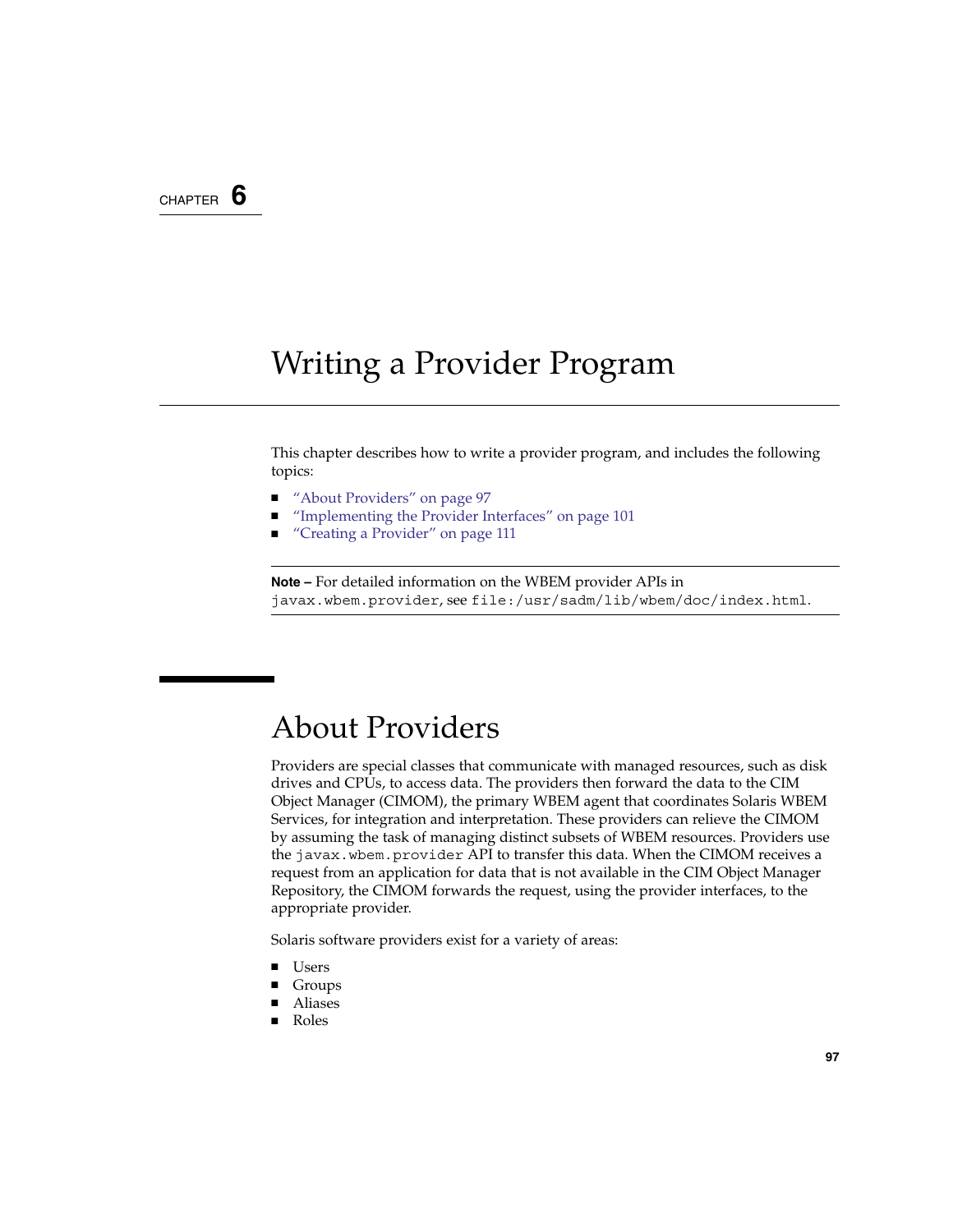- File systems
- Disks
- Processes
- The cron tool
- Network configuration
- Product registry
- Device and system performance monitoring

Providers create, modify, and delete *instances* rather than classes, which serve as templates for the instances. Instances can exist in persistent storage or be used dynamically.

Although providers have their own process and memory, providers perform work delegated by the CIMOM. The CIMOM must know the location of each provider in order to coordinate WBEM. You inform the CIMOM about new or modified providers by including those providers in a MOF file. A MOF file defines the classes and instances that a provider supports. You register a MOF file using the mofcomp(1M) command.

Providers perform the following tasks:

- **Provide data to management applications** When a management application requests data about a managed resource that is not available in the CIM Object Manager Repository, the CIMOM forwards the request to a provider. The provider accesses the data from the managed resource and passes the data back to the CIMOM. If the data received from a managed resource is in a native format such as C code, the provider maps the data to Java CIM classes prior to passing the data to the CIMOM.
- **Control management resources** When a management application sends data to the CIMOM to control a managed resource, the CIMOM passes the data to the appropriate provider. If the managed resource requires data in a native format, the provider maps the CIM classes to the resource's native format prior to passing the data along.

**Note –** Providers must reside on the same machine as the CIMOM.

## Provider Data Sources

Providers can retrieve data from the following sources:

- **Non-persistent data** Variables that are local to the provider class that exist only when the provider's methods are run.
- **Persistent memory that is local to the provider** Used by creating global variables in the provider class. This provider memory is erased when the CIMOM is stopped and restarted.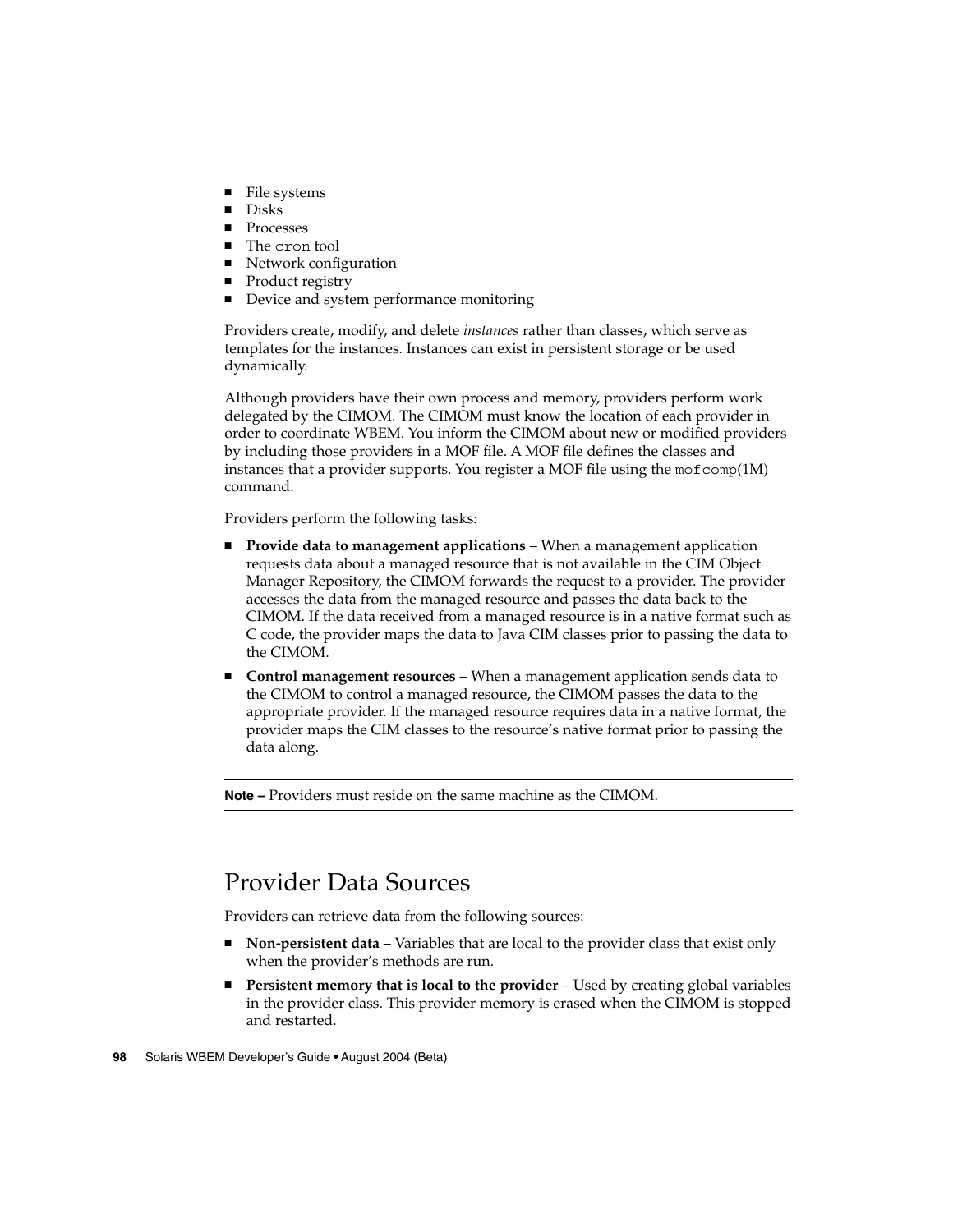- **CIM Object Manager Repository** This persistent memory is erased when Solaris WBEM Services software is uninstalled. The provider must use CIMOM handles and an internal provider to access this memory through the CIMOM.
- **Files and databases maintained by the provider, or dynamic data** Providers can generate data dynamically by retrieving data from a system. For example, a provider can make a system call to retrieve the number of processes currently running.

# Types of Providers

Providers are categorized according to the types of requests the providers handle. Client programs communicate with the CIMOM and access WBEM data through the client API. The CIMOM maps the provider methods to the corresponding client methods in the client API. However, the argument lists and return values of corresponding methods might differ. See

file:/usr/sadm/lib/wbem/doc/index.html.

- If a provider stores data in the CIM Object Manager Repository, then the provider accesses the Repository using handles to the CIMOM. These handles call the methods of the client API. See ["Implementing the Provider Interfaces"](#page-100-0) on page 101.
- If a provider needs to create instances or associations in the CIM Object Manager Repository, then it uses an internal provider. The provider calls methods of Instance or Associator Providers that are internal to WBEM. See ["Implementing the](#page-100-0) [Provider Interfaces"](#page-100-0) on page 101.

Ensure that your argument list and return type are correct for the method and class used.

The types of providers in the Solaris WBEM SDK are shown in the following table.

| <b>Type</b> | <b>Class Name</b>     | <b>Description</b>                                                                                                             |
|-------------|-----------------------|--------------------------------------------------------------------------------------------------------------------------------|
| Instance    | CIMInstanceProvider   | Supply dynamic instances of a<br>given class, and support<br>instance retrieval,<br>enumeration, modification,<br>and deletion |
| Method      | MethodProvider        | Supply methods of one or<br>more classes                                                                                       |
| Associator  | CIMAssociatorProvider | Supply instances of dynamic<br>association classes                                                                             |

**TABLE 6–1** Provider Types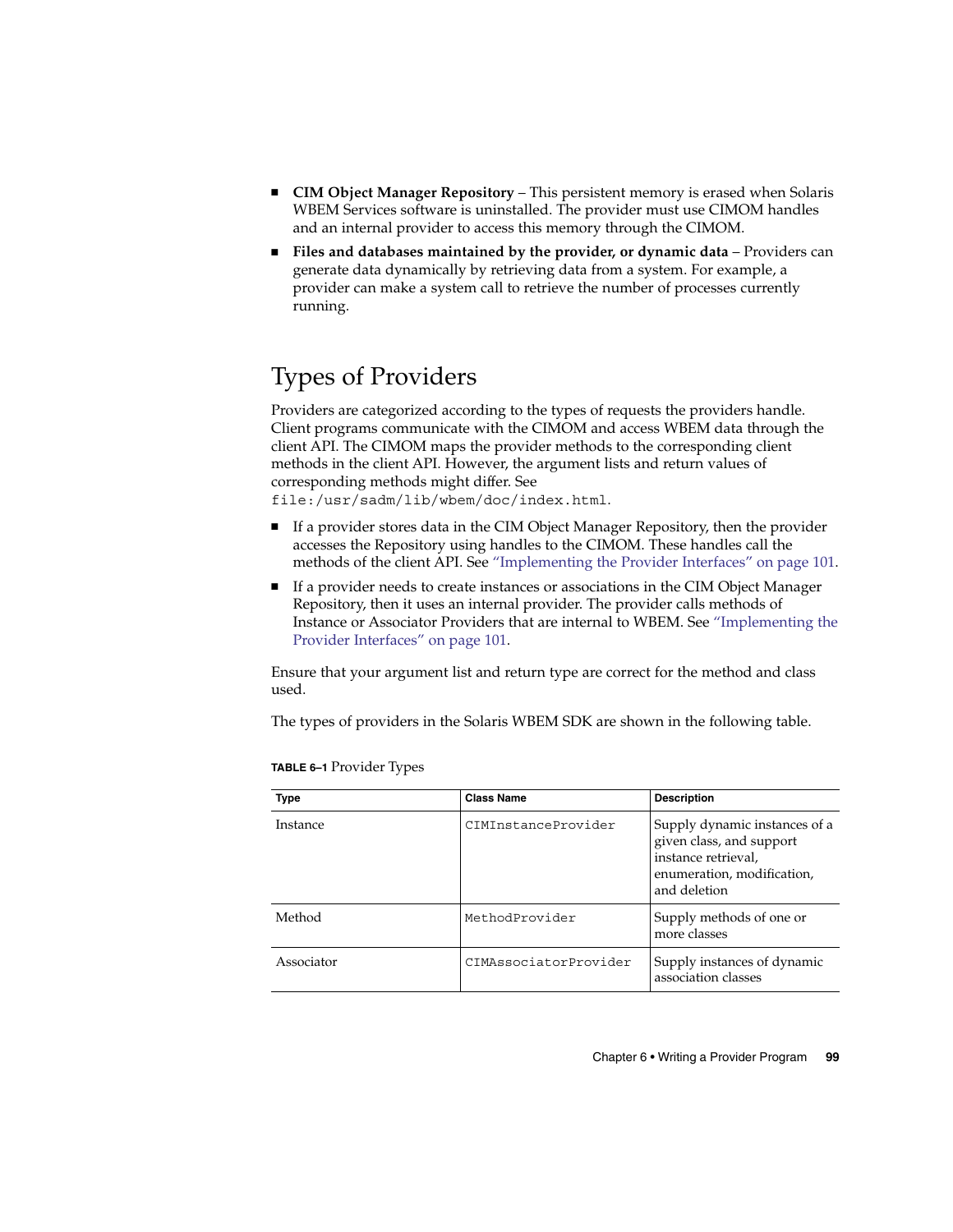#### **TABLE 6–1** Provider Types *(Continued)*

| <b>Type</b>  | <b>Class Name</b> | <b>Description</b>                                                                                         |
|--------------|-------------------|------------------------------------------------------------------------------------------------------------|
| Indication   | EventProvider     | Handle indications of CIM<br>events                                                                        |
| Authorizable | None              | A marker interface that<br>indicates to the CIMOM that<br>the provider does its own<br>authorization check |

A single provider can act as one or more of the provider types by registering and implementing the relevant methods.

## Provider Naming Conventions

You can include providers in a single Java class file or store each provider in a separate class. The provider name identifies the Java class that serves as the provider for the class. Currently, the CIMOM supports only providers that are written in the Java language.

Provider and class names must follow these rules:

■ The class name must be a valid CIM class. The name must contain a prefix of characters, followed by an underscore, followed by more characters.

For example, green apples and red apples are valid CIM class names, whereas apples, apples\_, and \_apples are not.

■ The provider name that is specified in the MOF file must match the name of the provider class file.

For example, SimpleCIMInstanceProvider is the provider and Ex\_SimpleCIMInstanceProvider is the class.

**Note –** You must prepend "java:" to every provider qualifier to notify the CIMOM that the provider is written in the Java language.

Follow standard Java class and package naming conventions to create your provider names. The prefix of a package name is written in lowercase ASCII letters and must be one of the top-level domain names (com, edu, gov, mil, net, org), or one of the English two-letter country codes specified in ISO Standards 3166, 1981.

Subsequent components of the package name can vary according to your organization's internal naming conventions. Such conventions might specify that certain directory name components are division, department, project, machine, or login names. For example, the provider name java: com.sun.wbem.cimom indicates the following information: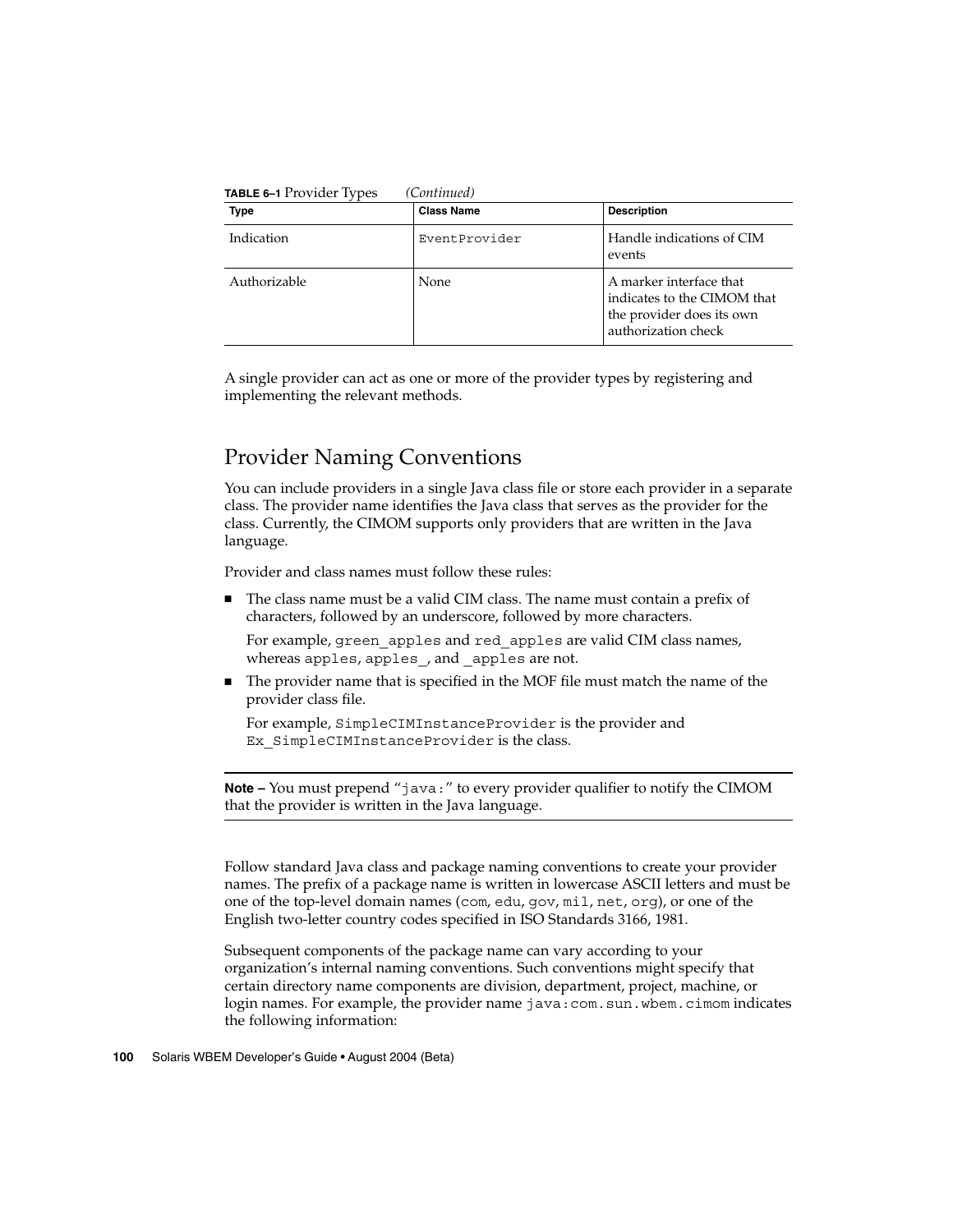- <span id="page-100-0"></span>■ java: - Language used to write the provider
- com Top-level domain name
- sun Company name
- wbem Product name
- cimom Type of class files that implement the CIMOM

# Implementing the Provider Interfaces

When you write a provider, you must determine the interfaces that your provider supports. You must implement all the methods of each interface that your provider supports. In addition, every provider must implement the CIMProvider interface, which has two methods:

initialize(CIMOMHandle *cimom*) – If your provider stores data in the CIM Object Manager Repository, it must assign the passed CIMOM handle to the CIMOM handle that it will use to contact the CIMOM. These requirements are illustrated in the following example.

```
private CIMOMHandle cimom = null;
   ...
 public void initialize(CIMOMHandle cimom)
   throws CIMException {
      this.cimom = (CIMOMHandle) cimom;
```
Before the provider can create instances or manipulate associations in the CIM Object Manager Repository, the provider must first cast the passed CIMOM handle to the subclass ProviderCIMOMHandle. Then the provider must fetch an internal instance or association provider. The following example illustrates how to perform these tasks.

```
private ProviderCIMOMHandle cimom = null;
  private CIMAssociatorProvider ap = null;
 public void initialize(CIMOMHandle cimom)
   throws CIMException {
   this.cimom = (ProviderCIMOMHandle) cimom;
   ap = pcimom.getInternalProvider();
```
**Note –** The initialize command automatically runs each time a provider is initialized after the CIMOM restarts.

■ cleanup – Currently acts as a placeholder.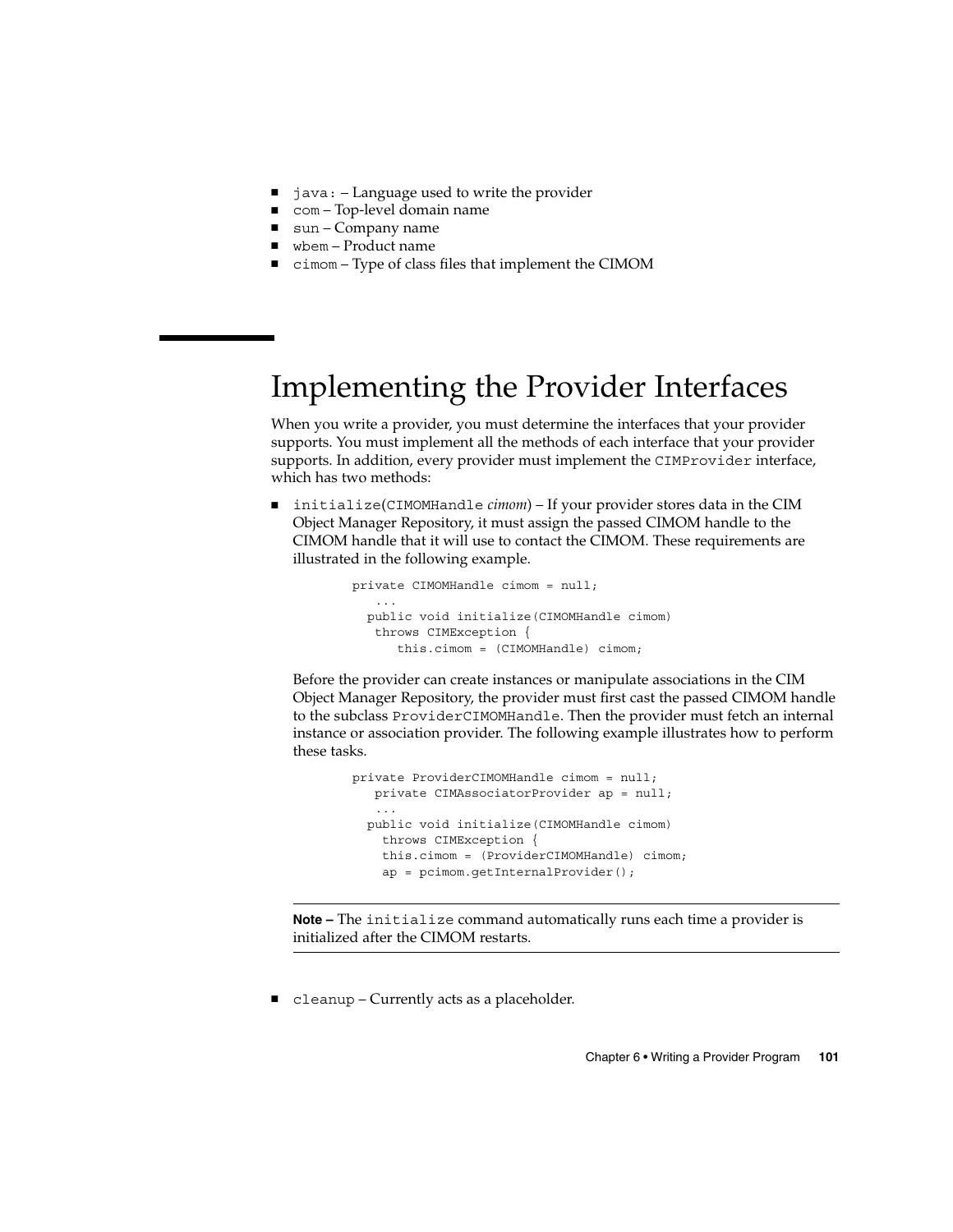# Writing an Instance Provider

This following sample code implements the enumerateInstances and getInstance methods of the Ex\_SimpleCIMInstanceProvider class. For brevity, the implementations of the deleteInstance, createInstance, setInstance, and execQuery methods in this example just throw a CIMException.

**Note –** For information on implementing the execQuery method, see ["Parsing](#page-92-0) Queries" [on page 93.](#page-92-0)

**EXAMPLE 6–1** CIMInstance Provider

```
/*
 * "@(#)SimpleCIMInstanceProvider.java"
*/
import javax.wbem.cim.*;
import javax.wbem.client.*;
import javax.wbem.provider.CIMProvider;
import javax.wbem.provider.CIMInstanceProvider;
import javax.wbem.provider.MethodProvider;
import java.util.*;
import java.io.*;
public class SimpleCIMInstanceProvider implements CIMInstanceProvider {
     static int loop = 0;
     public void initialize(CIMOMHandle cimom) throws CIMException {
     }
     public void cleanup() throws CIMException {
     }
    public CIMObjectPath[] enumerateInstanceNames(CIMObjectPath op,
                                                    CIMClass cc)
         throws CIMException {
            return null;
     }
     /*
      * enumerateInstances:
      * The entire instances and not just the names are returned.
      */
     public CIMInstance[] enumerateInstances(CIMObjectPath op,
                          boolean localOnly,boolean includeQualifiers,
                          boolean includeClassOrigin, String[]
                          propertyList, CIMClass cc) throws CIMException
     {
     if (op.getObjectName().equalsIgnoreCase
                            ("Ex_SimpleCIMInstanceProvider")) {
         Vector instances = new Vector();
         CIMInstance ci = cc.newInstance();
         if \text{loop} == 0}
             ci.setProperty("First", new CIMValue("red"));
             ci.setProperty("Last", new CIMValue("apple"));
             // only include the properties that were requested
```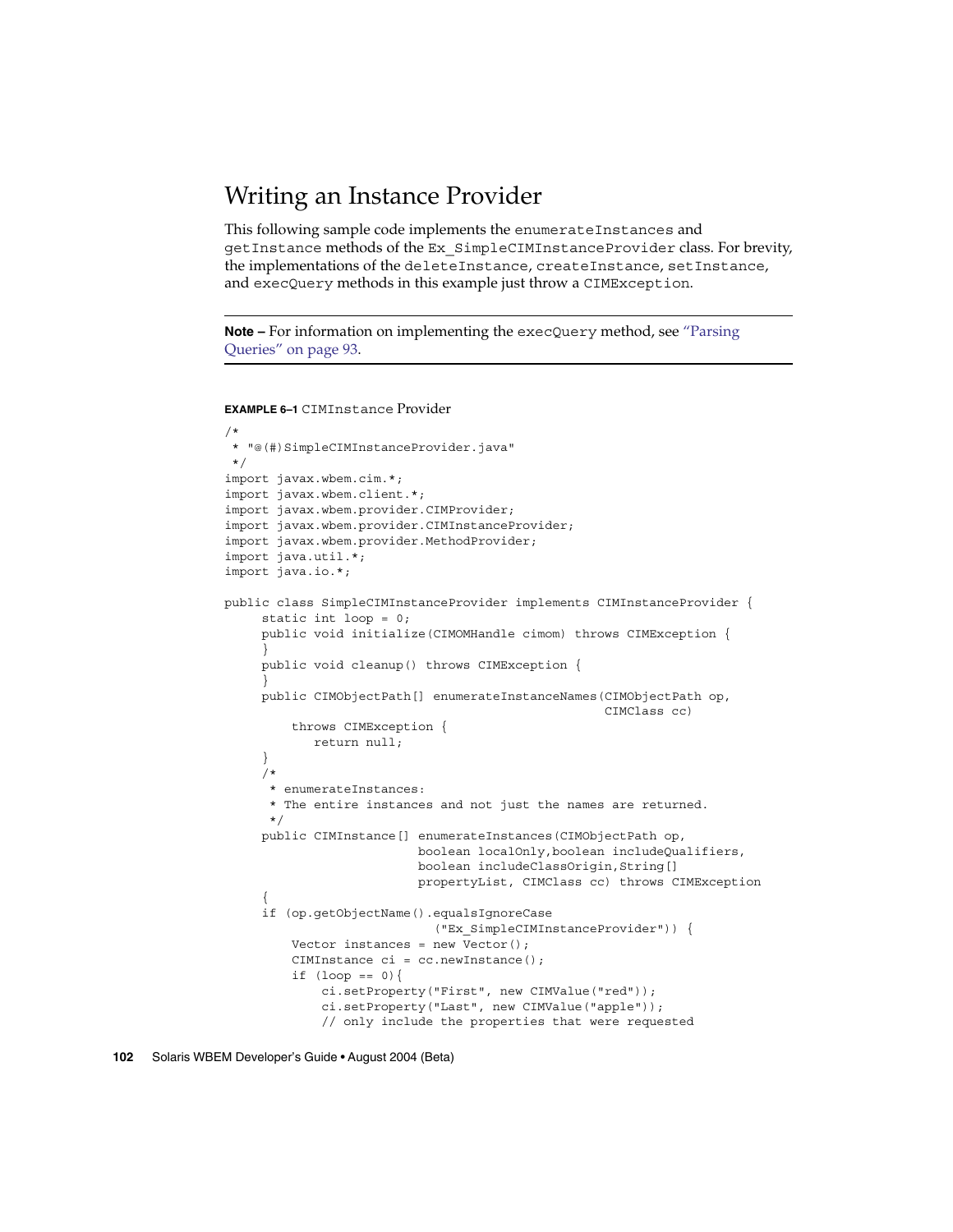#### **EXAMPLE 6–1** CIMInstance Provider *(Continued)*

```
ci = ci.filterProperties(propertyList, includeQualifier,
                                            includeClassOrigin);
       instances.addElement(ci);
       loop += 1;} else {
        ci.setProperty("First", new CIMValue("red"));
        ci.setProperty("Last", new CIMValue("apple"));
        // only include the requested properties
        ci = ci.filterProperties(propertyList, includeQualifier,
                                            includeClassOrigin);
       instances.addElement(ci);
       ci = cc.newInstance();
       ci.setProperty("First", new CIMValue("green"));
        ci.setProperty("Last", new CIMValue("apple"));
        // only include the requested properties
       ci = ci.filterProperties(propertyList, includeQualifier,
                                            includeClassOrigin);
        instances.addElement(ci);
    }
   return (CIMInstance[])instances.toArray();
}
throw new CIMException(CIM_ERR_INVALID_CLASS);
}
public CIMInstance getInstance(CIMObjectPath op,
                               boolean localOnly,
                               boolean includeQualifiers,
                               boolean includeClassOrigin,
                               String[] propertyList,
                               CIMClass cc)
    throws CIMException {
       if (op.getObjectName().equalsIgnoreCase
                        ("Ex_SimpleCIMInstanceProvider"))
        {
            CIMInstance ci = cc.newInstance();
            // we need to get the keys from the passed in object path,
            // this will uniquely identify the instance we want to get
            java.util.Vector keys = cop.getKeys();
            // Since this is a contrived example we will simply place
            // the keys into the instance and be done.
            ci.setProperties(keys);
            // if we had other non-key properties we should add them
            //here.
            // only include the properties that were requested
            ci = ci.filterProperties(propertyList, includeQualifiers,
                                                 includeClassOrigin);
            return ci;
        }
        throw new CIMException(CIM_ERR_INVALID_CLASS);
 }
public CIMInstance[] execQuery(CIMObjectPath op, \
```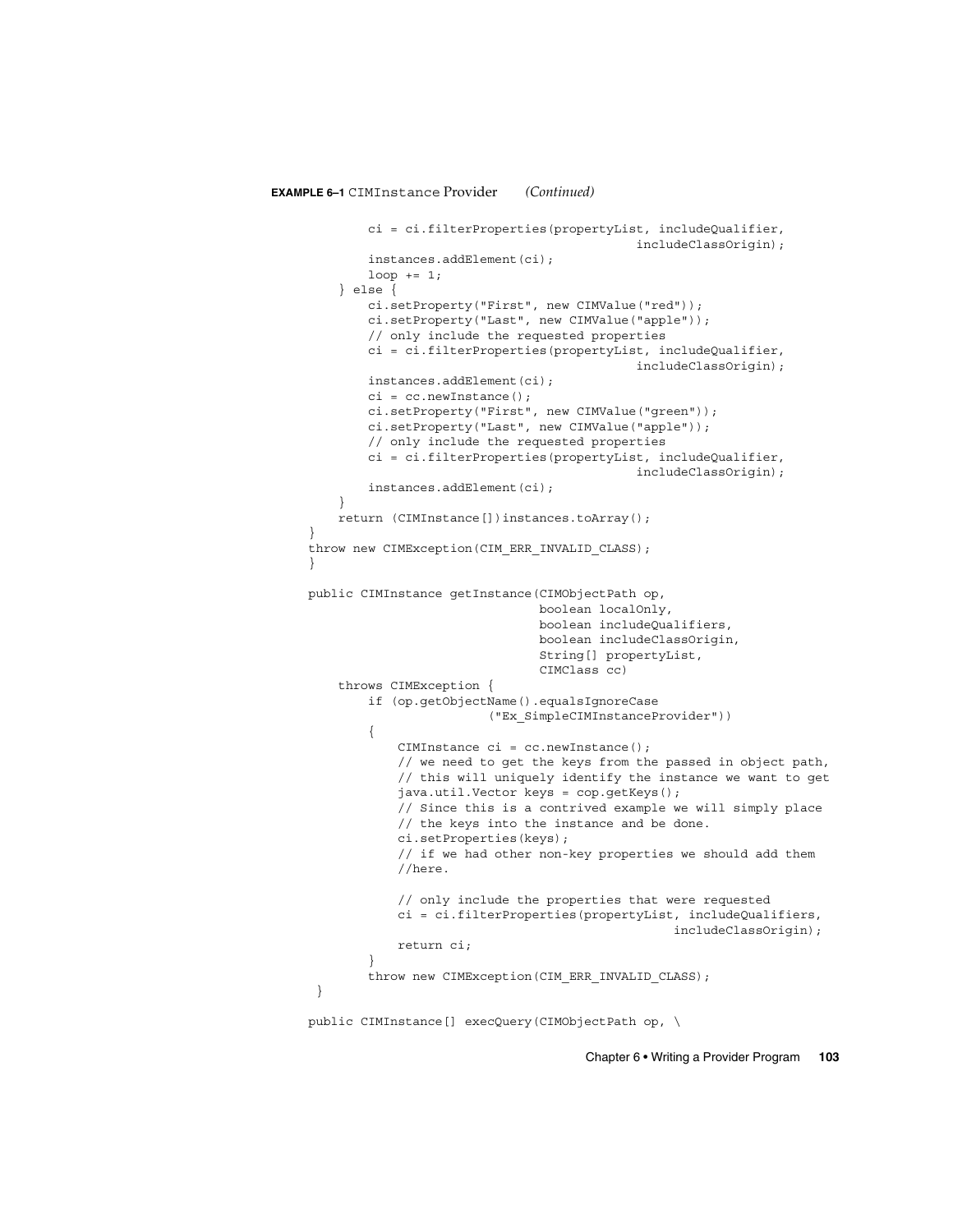```
EXAMPLE 6–1 CIMInstance Provider (Continued)
```

```
String query, String ql, CIMClass cc)
       throws CIMException {
       throw(new CIMException(CIMException.CIM_ERR_NOT_SUPPORTED));
}
public void setInstance(CIMObjectPath op, CIMInstance ci, boolean
                         includeQualifiers, String[] propertyList)
       throws CIMException {
       throw(new CIMException(CIMException.CIM ERR NOT SUPPORTED));
}
public CIMObjectPath createInstance(CIMObjectPath op,
                                    CIMInstance ci)
                                    throws CIMException {
       throw(new CIMException(
                 CIMException.CIM_ERR_NOT_SUPPORTED));
}
public void deleteInstance(CIMObjectPath cp)
    throws CIMException {
    throw(new CIMException(CIMException.CIM ERR NOT SUPPORTED));
 }
```
# Writing a Method Provider

The method invokeMethod is the *only* way that a client program can call the methods of Solaris WBEM providers. This condition is true for both providers that are built in or that are added by developers.

- **Built-in** The "platform-free" CIM \* providers or the Solaris \* providers specific to the Solaris platform.
- **Added by developers** For example, a method provider, whether the provider supplies provider or non-WBEM methods, is created by implementing the MethodProvider interface.

The following sample code creates the Solaris\_ComputerSystem provider class that routes requests from the CIMOM to one or more specialized providers. These providers handle requests for dynamic data for a particular type of managed object. For example, the Solaris Package provider handles requests to execute methods in the Solaris Package class.

The method provider implements a single method, invokeMethod. This method calls the appropriate provider to either reboot a system, shut down a system, or delete a serial port.

**EXAMPLE 6–2** Method Provider

public class Solaris ComputerSystem implements MethodProvider {

...

}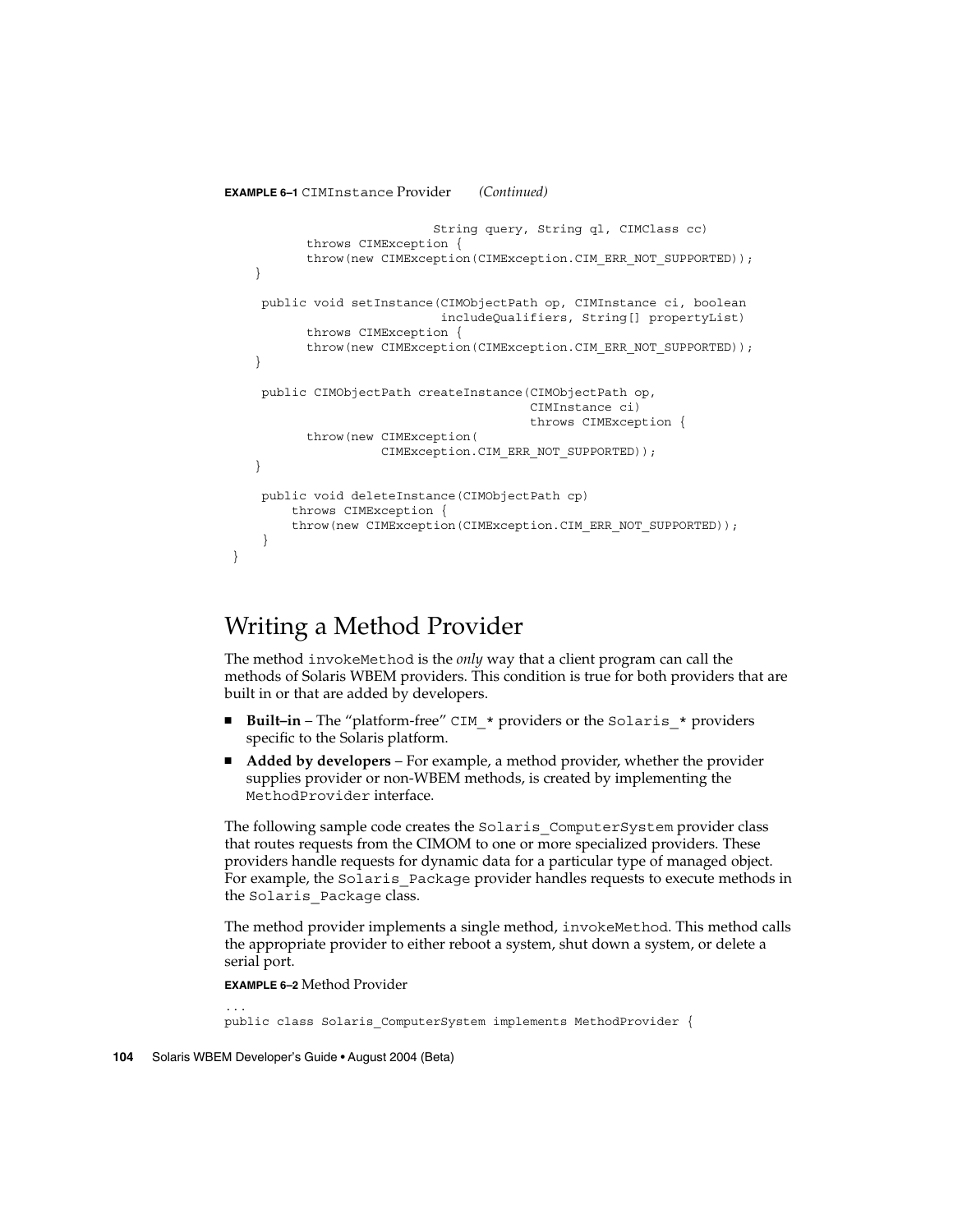```
EXAMPLE 6–2 Method Provider (Continued)
    ProviderCIMOMHandle pch = null;
   public void initialize(CIMOMHandle ch) throws CIMException {
        pch = (ProviderCIMOMHandle)ch;
    }
    public void cleanup() throws CIMException {
    }
    public CIMValue invokeMethod(CIMObjectPath op, String methodName,
            Vector inParams, Vector outParams) throws CIMException {
        if (op.getObjectName().equalsIgnoreCase("solaris_computersystem")) {
            if (methodName.equalsIgnoreCase("reboot")) {
                // call helper function, not shown here
                return new CIMValue(rebootSystem());
            }
            if (methodName.equalsIgnoreCase("shutdown")) {
                // call helper function, not shown here
                return new CIMValue(shutdownSystem());
            }
        }
        if (op.getObjectName().equalsIgnoreCase("solaris_serialport")) {
            if (methodName.equalsIgnoreCase("disableportservice")) {
                // call helper function, not shown here
                return new CIMValue(deletePort(op));
            }
        }
        // error if we get here
        throw new CIMException(CIMException.CIM_ERR_NOT_SUPPORTED,
            "The requested function does not exist");
    }
    // helper functions would be defined below
    ...
```
# Writing an Associator Provider

}

**Note –** The objectName argument in each of the association methods called by your client program. In other words, CIMObjectPath must be the object path of an *instance*, not a class.

Unless the CIMOM can locate the object path of an instance, it assumes that the client wants the class definitions of the association that are in the CIM Object Manager Repository. The class definition of the association includes the templates from which the association's member instances are derived. Therefore, the CIMOM uses the client API's association method and not the provider's association method.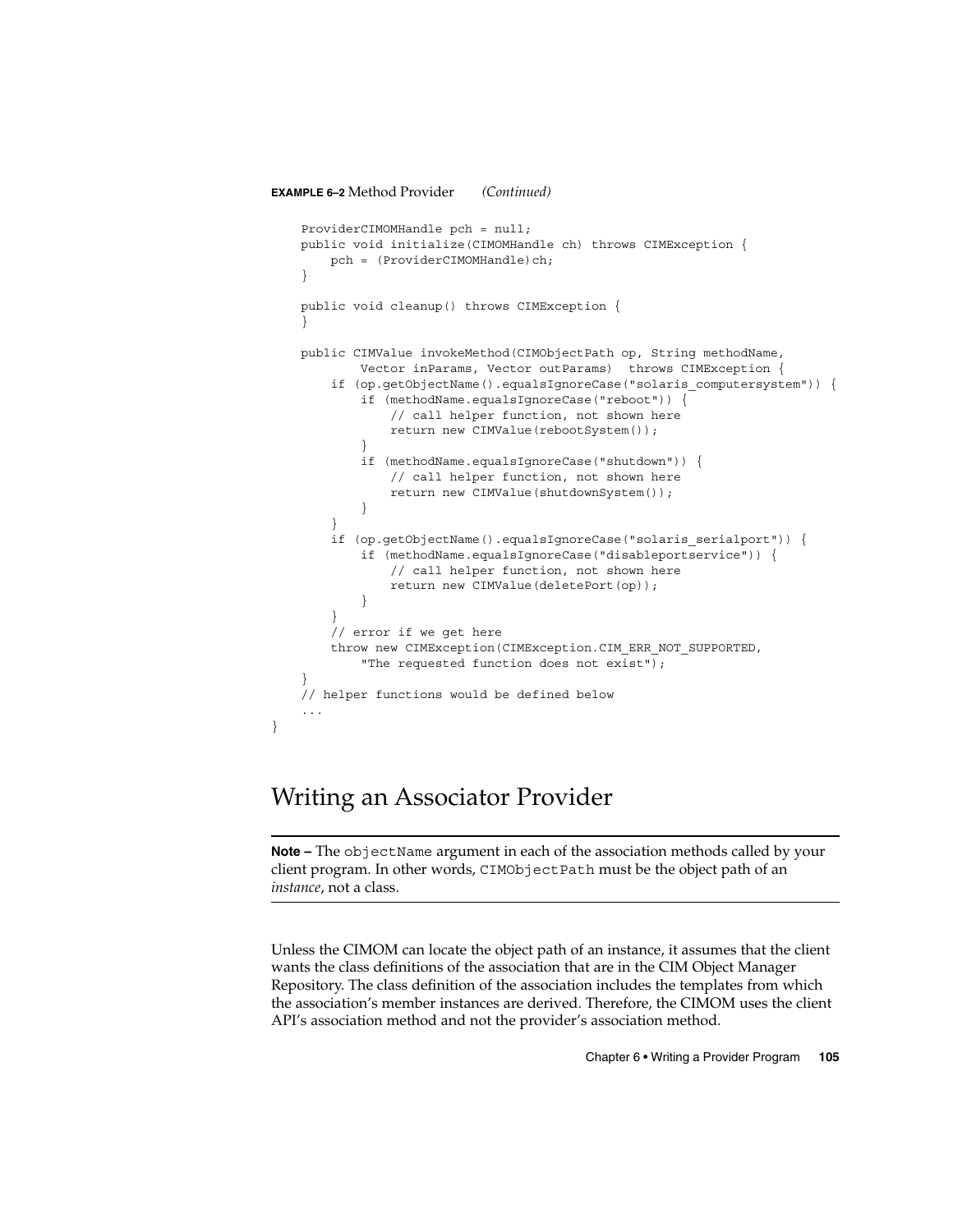The most important part of designing and coding an association is the association class. Your association will only be as complex as the contents of the association class. The number of members of the association equals the number of references in the association class. Roles can be used to model more complicated associations. The following examples show some sample association classes.

An asymmetrical pair relationship, such as a one-to-one relationship between a teacher and a student, with two roles defined (teaches and taughtby):

```
class TeacherStudent
    {
        Teacher REF teaches;
        Student REF taughtby;
    };
```
■ A one-to-many relationship:

```
class Classroom
    {
        Teacher REF teaches;
        Student1 REF taughtby;
        Student2 REF taughtby;
        Student3 REF taughtby;
        Student4 REF taughtby;
    };
```
■ A many-to-many relationship:

```
class TeachingAssistants
    {
        Assistant1 REF assists;
       Assistant2 REF assists;
       Student1 REF assistedby;
        Student2 REF assistedby;
        Student3 REF assistedby;
        Student4 REF assistedby;
        Student5 REF assistedby;
    };
```
An association of more than two members of equal standing:

```
class Club
    {
        Member1 REF;
        Member2 REF;
        Member3 REF;
    };
```
The following code sample implements the associators method. The CIMOM passes values for associatorNames, objectName, role, resultRole, includeQualifiers, includeClassOrigin, and propertyList to the association provider. In addition, the code prints the name of the CIM associator class and the CIM class or instance whose associated objects are to be returned. This provider handles instances of example\_teacher and example\_student classes.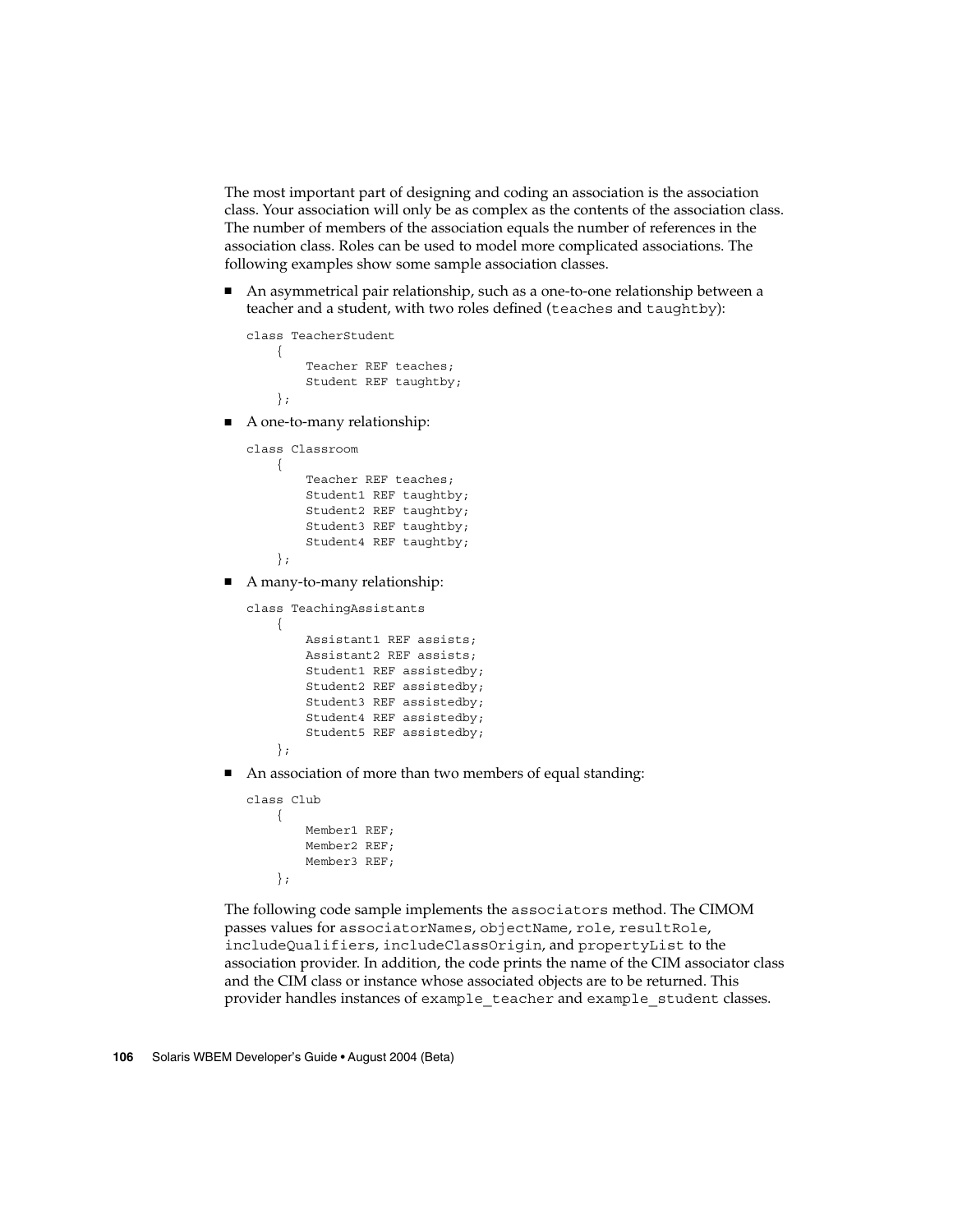#### **EXAMPLE 6–3** CIMAssociator Provider

...

```
public CIMInstance[] associators(CCIMObjectPath assocName, CIMObjectPath
                objectName, String resultClass, String role, String
                resultRole, boolean includeQualifiers, boolean
                includeClassOrigin, String[] propertyList)
                throws CIMException {
    System.out.println("Associators "+assocName+" "+objectName);
    if (objectName.getObjectName()equalsIgnoreCase("example_teacher")) {
        Vector v = new Vector();
        if ((role != null) && (!role.equalsIgnoreCase("teaches"))) {
            // Teachers only play the teaches role.
            return v;
        }
        if ((resultRole != null) && (!resultRole.equalsIgnoreCase
                                      ("taughtby"))) {
            // Teachers only result in taughtby role
            return v;
        }
        // Get the associators of a teacher
        CIMProperty nameProp = (CIMProperty)objectName.getKeys().elementAt
                               (0);
        String name = (String)nameProp.getValue().getValue();
        // Get the student class
        CIMObjectPath tempOp = new CIMObjectPath("example_student");
        tempOp.setNameSpace(assocName.getNameSpace());
        CIMClass cc = cimom.getClass(tempOp, false);
        // Test the instance name passed by objectName
        // and return the associated instances of the student class.
        if(name.equals("teacher1")) {
            // Get students for teacher1
            CIMInstance ci = cc.newInstance();
            ci.setProperty("name", new CIMValue("student1"));
            v.addElement(ci.filterProperties(propertyList,
                            includeQualifiers,
                            includeClassOrigin));
            ci = cc.newInstance();
            ci.setProperty("name", new CIMValue("student2"));
            v.addElement(ci.filterProperties(propertyList,
                        includeQualifiers, includeClassOrigin));
            return v;
       }
   }
}
```
# Writing an Indication Provider

To generate an indication for a CIM event, you need to perform the following tasks:

■ Use the methods in the EventProvider interface to detect when to start and stop delivering indications of the CIM event.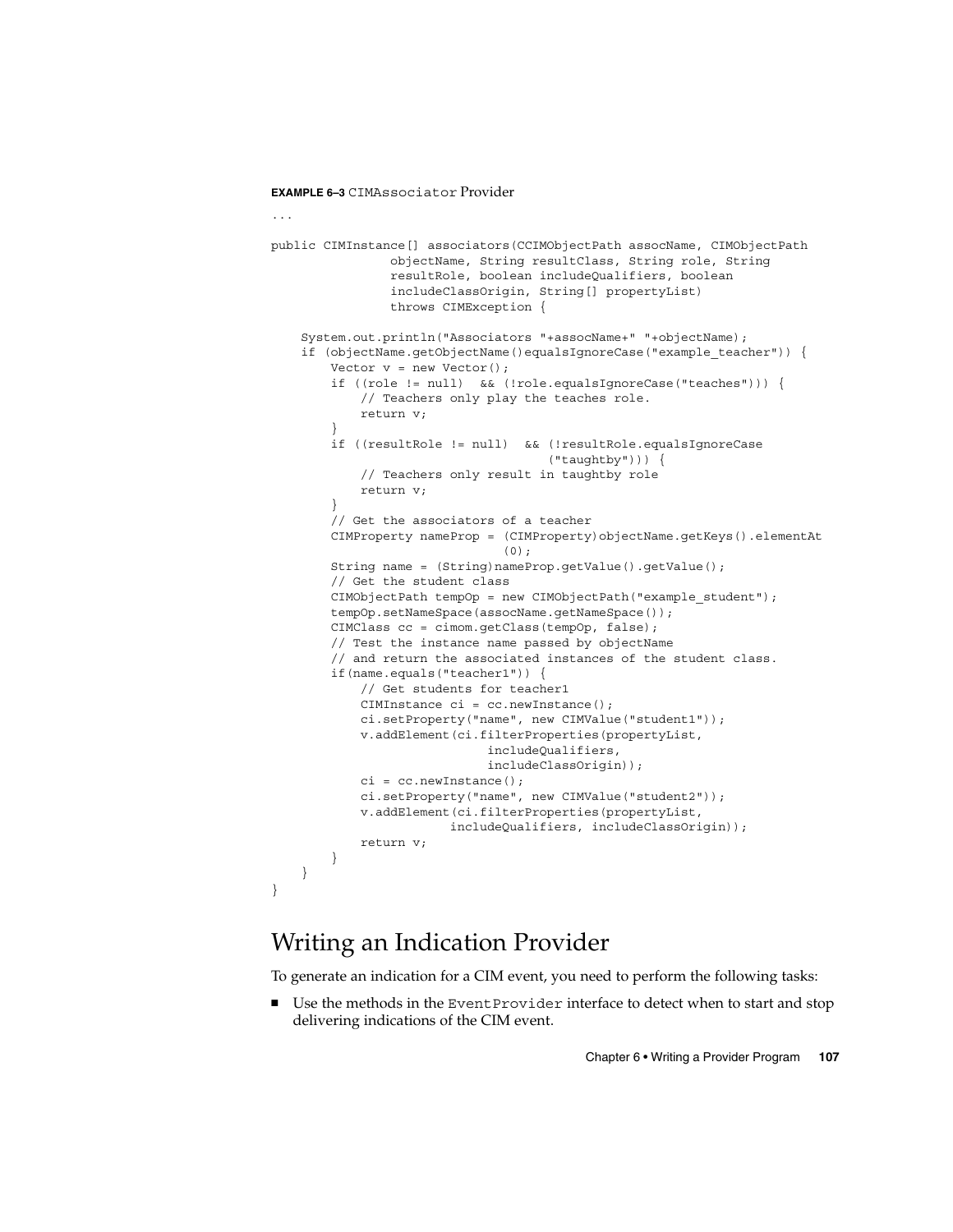- Create an instance of one or more subclasses of the CIM\_Indication class to store information about the CIM event that occurred.
- Use the deliverEvent method in the ProviderCIMOMHandle interface to deliver indications to the CIMOM.
- ▼ How To Generate an Event Indication

#### **1. Implement the EventProvider interface. Steps**

For example:

```
public class sampleEventProvider
implements InstanceProvider EventProvider{
    // Reference for provider to contact the CIM Object Manager
   private ProviderCIMOMHandle cimom;
   }
```
- **2. Execute each of the methods listed in [Table 6–2](#page-108-0) for each instance indication that the provider handles.**
- **3. Create an indication for create, modify, and delete instance event type.**

For example, in the createInstance method:

```
public CIMObjectPath createInstance(CIMObjectPath op,
        CIMInstance ci)
    throws CIMException {
        CIMObjectpath newop = ip.createInstance(op, ci);
        CIMInstance indication = new CIMInstance();
        indication.setClassName("CIM_InstCreation");
        CIMProperty cp = new CIMProperty();
        cp.setName("SourceInstance");
        cp.setValue(new CIMValue(ci));
        Vector v = new Vector();
        v.addElement(cp);
        indication.setProperties(v);
        ...
    }
```
**4. Deliver the event indication to the CIM Object Manager.**

cimom.deliverEvent(op.getNameSpace(), indication);

### Event Provider Methods

An event provider implements the Event Provider interface. This interface contains methods that the CIMOM uses to notify the provider when a client has subscribed for indications of CIM events. This method is also used when a client has cancelled the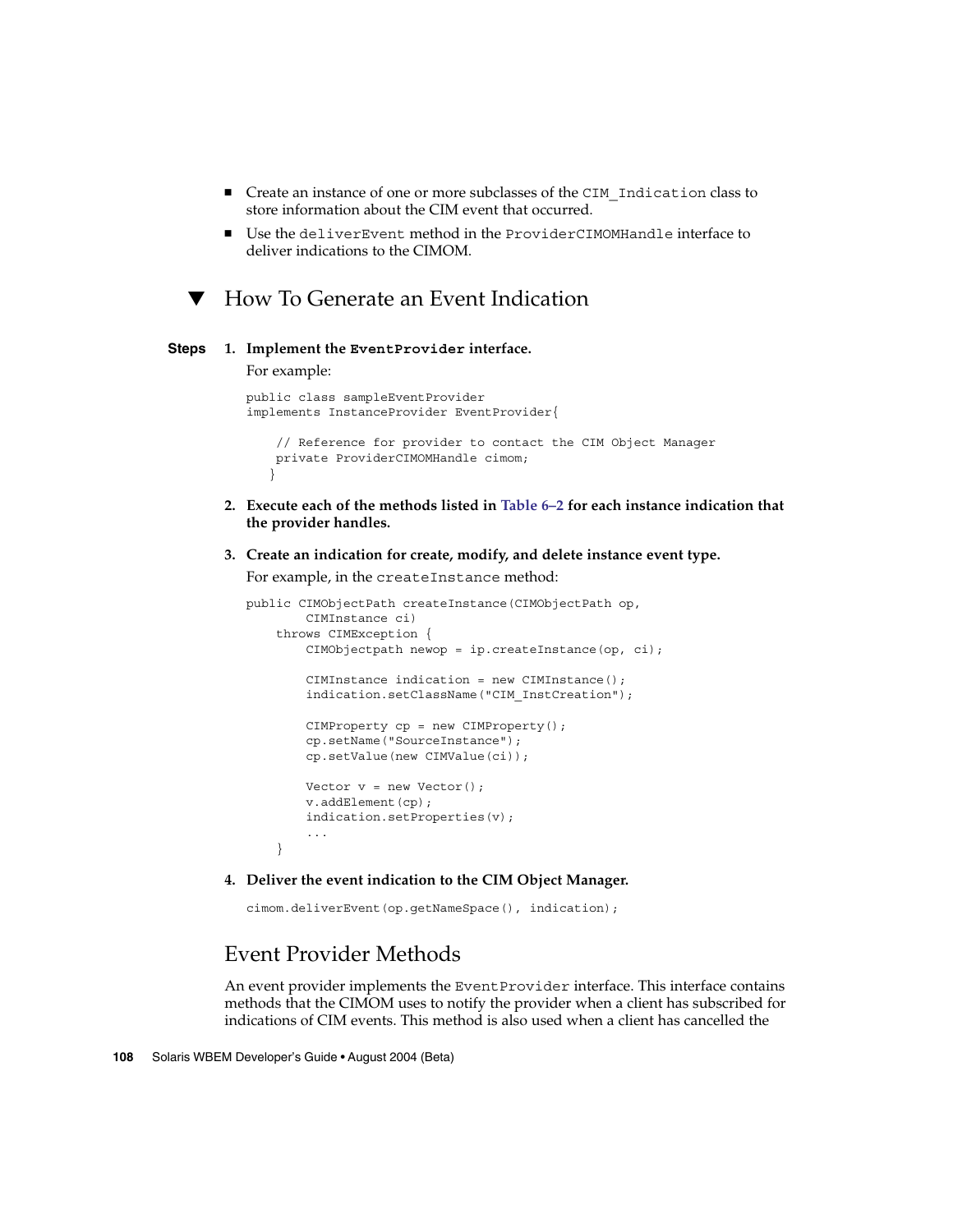subscription for CIM events. These methods allow the provider to indicate whether the CIMOM should poll for some event indications and whether the provider should authorize the return of an indication to a handler.

The following table lists the methods in the EventProvider interface that must be implemented by an event provider.

**TABLE 6–2** EventProvider Methods

| Method           | <b>Description</b>                                                                                                                                                            |
|------------------|-------------------------------------------------------------------------------------------------------------------------------------------------------------------------------|
| activateFilter   | When a client creates a subscription, the CIMOM calls this<br>method to ask the provider to check for CIM events.                                                             |
| authorizeFilter  | When a client creates a subscription, the CIMOM calls this<br>method to test if the specified filter expression is allowed.                                                   |
| deActivateFilter | When a client removes a subscription, the CIMOM calls this<br>method to ask the provider to deactivate the specified event<br>filter.                                         |
| mustPoll         | When a client creates a subscription, the CIMOM calls this<br>method to test whether the specified filter expression is<br>allowed by the provider, and if it must be polled. |

The CIMOM passes values for the following arguments to all methods:

- *filter* SelectExp that specifies the CIM events for which indications must be generated.
- *eventType* String that specifies the type of CIM event, which can also be extracted from the FROM clause of the select expression.
- *classPath* CIMObjectPath that specifies the name of the class for which the event is required.

In addition, the activateFilter method takes the boolean firstActivation, indicating that this filter is the first filter for this event type. The deActivateFilter method takes the boolean lastActivation, indicating that this filter is the last filter for this event type.

### Creating and Delivering Indications

A client application subscribes for indications of CIM events by creating an instance of the CIM\_IndicationSubscription class. The CIMOM then forwards the request to the appropriate provider. If the provider implements the Event Provider interface, the CIMOM notifies the provider when to start sending indications for the specified events. The provider performs this notification by calling the provider's activateFilter method. In addition, the CIMOM notifies the provider when to stop sending indications for the specified events by calling the provider's deActivateFilter method.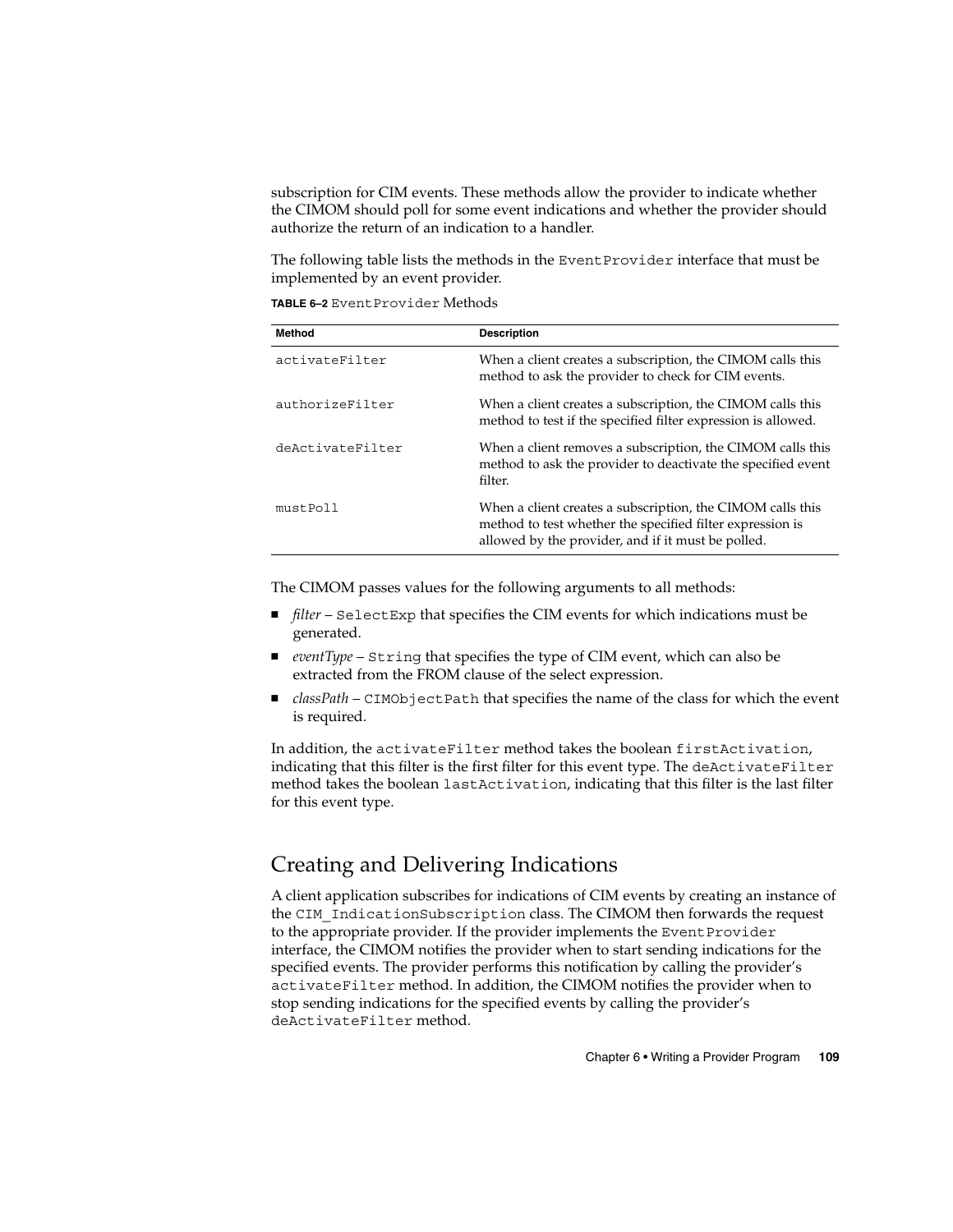The provider responds to the CIMOM's requests by creating and delivering an indication each time the provider creates, modifies, or deletes an instance. A provider typically defines a flag variable that is set when the CIMOM calls the activateFilter method. This flag is cleared when the CIMOM calls the deActivateFilter method. Then in each method that creates, modifies, or deletes an instance, the provider checks the status of the activate filter flag. If the flag is set, the provider creates an indication containing the created CIM instance object. The provider uses the deliverEvent method to return the indication to the CIMOM. If the flag is not set, the provider does not create and deliver an indication of the event.

A provider starts delivering indications when the activateFilter method is called. The provider creates instances of concrete subclasses of CIM\_Indication and invokes the ProviderCIMOMHandled.deliverIndication method. The CIMOM receives the indication and delivers the indication to the appropriate indication handlers. A provider can handle multiple event types. For example, in the case of life cycle indications, a provider can handle CIM\_InstCreation, CIM\_InstDeletion, and CIM\_InstModification.

To keep track of types that have subscriber interest, the provider can use the firstActivation and lastActivation flags passed in the activateFilter and deActivateFilter calls, respectively. The firstActivation flag is true when the subscription is the first subscription for the particular event type. Similarly, lastActivation is true when the last subscription for the particular event type is removed. By checking these flags, the provider can easily allocate or deallocate resources to monitor the specified event types.

#### About Authorizations

A provider that handles sensitive data can check authorizations for requests for indications. The provider must implement the Authorizable interface to indicate that the provider handles authorization checking. The provider also implements the authorizeFilter method. The CIMOM calls this method to test whether the owner (UID) of an event handler is authorized to receive the indications that result from evaluating a filter expression. The UID for the owner of the event destination, the event handler, can be different than the owner of the client application requesting the filter activation.

## Writing a Native Provider

Providers get information from and set information on managed devices. A *native provider* is a program specifically written for a particular managed device. For example, a provider that accesses data on a Solaris system usually includes C functions to query the system.

The common reasons for writing a native provider are as follows: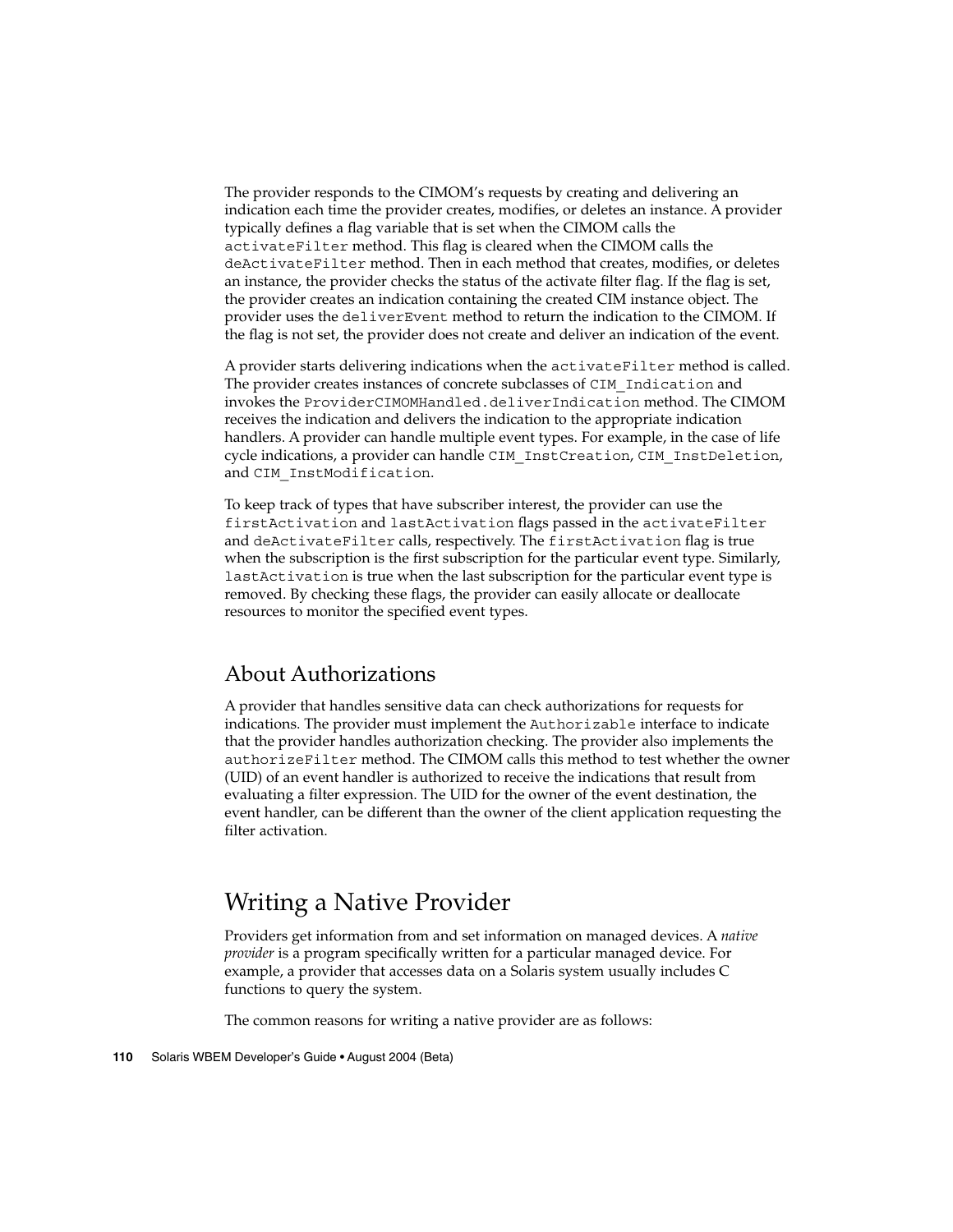- **Efficiency** You may want to implement a small portion of time-critical code in a lower-level programming language, such as Assembly, and then have your Java application call these functions.
- **Need to access platform-specific features** The standard Java class library might not support the platform-dependent features required by your application.
- **Legacy code** You want to continue to use your legacy code with a Java provider.

The Java Native Interface is part of the JDK software. By writing programs using the Java Native Interface, you ensure that your code is completely portable across all platforms. The Java Native Interface enables Java code to operate with applications and libraries that are written in other languages, such as C, C++, and assembly.

For more information on writing and integrating Java programs with native methods, visit the Java Web site at [http://java.sun.com.](http://java.sun.com)

# Creating a Provider

Follow these steps to create a provider:

- 1. Create or edit your provider program.
- 2. Compile the Java program to create the class files.
- 3. Copy any shared object files (.so) to /usr/sadm/lib/wbem.
- 4. Set your CLASSPATH to the location of your .class and .jar files.
- 5. [Register the provider.](#page-111-0)

### How to Set the Provider CLASSPATH

You set the provider CLASSPATH to tell the CIM Object Manager where the . class and .jar files are located.

#### **1. Create an instance of the Solaris\_ProviderPath class. Steps**

#### For example:

```
/* Create a name space object initialized with root\system
(name of name space) on the local host. */
CIMNameSpace cns = new CIMNameSpace("", "root\system");
// Connect to the root\system name space as root.
cc = new CIMClient(cns, "root", "root_password");
// Get the Solaris_ProviderPath class
cimclass = cc.getClass(new CIMObjectPath("Solaris_ProviderPath");
```
Chapter 6 • Writing a Provider Program **111**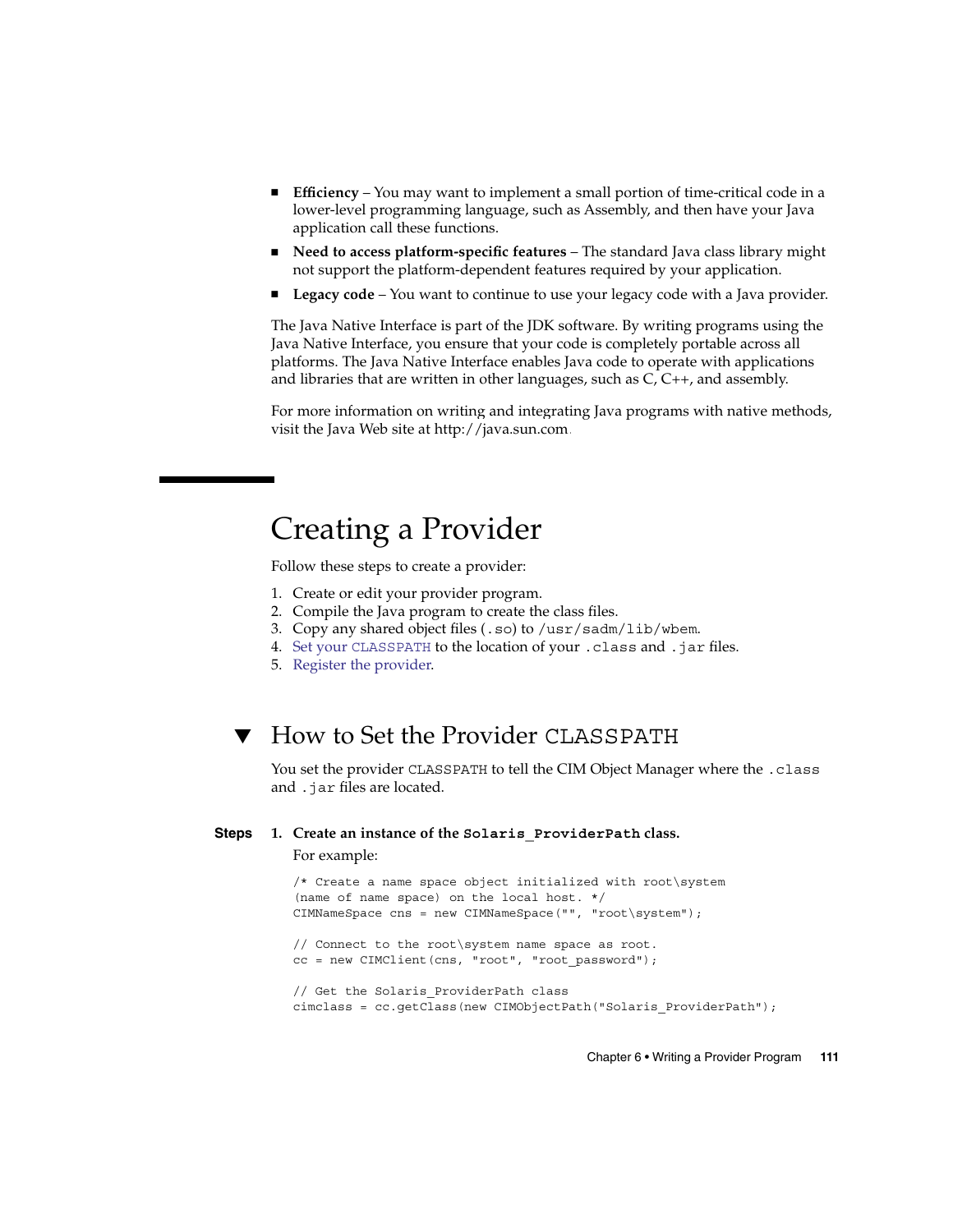```
// Create a new instance of Solaris ProviderPath.
class ci = cimclass.newInstance();
```
**2. Set the** *pathurl* **property to the location of the files by using standard URL format.** For example:

```
/* Set the provider CLASSPATH to /myhome/myproviders */
ci.setProperty("pathurl", new CIMValue(new String
                          ("file:///myhome/myproviders/")));
```
The standard URL format is shown in the following table.

| Provider CLASSPATH         | <b>Standard URL Format</b> |
|----------------------------|----------------------------|
| Absolute path to directory | file://a/b/c/              |
| Absolute path to .jar file | file://a/b/my.jar          |

#### **3. Create the instance.**

For example:

// Pass the updated instance to the CIM Object Manager cc.createInstance(new CIMObjectPath(), ci);

### How to Register a Provider

You register a new or modified provider with the CIM Object Manager to communicate information about the data and operations that the provider supports. You also register a provider to notify the CIM Object Manager of the provider's location. The CIM Object Manager uses this information to load and initialize the provider, and to determine the appropriate provider for a particular client request.

#### **1. Create a Managed Object Format (MOF) file that defines the classes that the provider supports. Steps**

**Note –** For more information on creating MOF files, see the DMTF Web site at [http://www.dmtf.org.](http://www.dmtf.org)

**2. Include the provider qualifier in the MOF file to specify the provider type and location for the CIMOM.**

For example:

```
[Provider("java:com.sun.providers.myprovider")]
Class_name {
```
**112** Solaris WBEM Developer's Guide • August 2004 (Beta)

...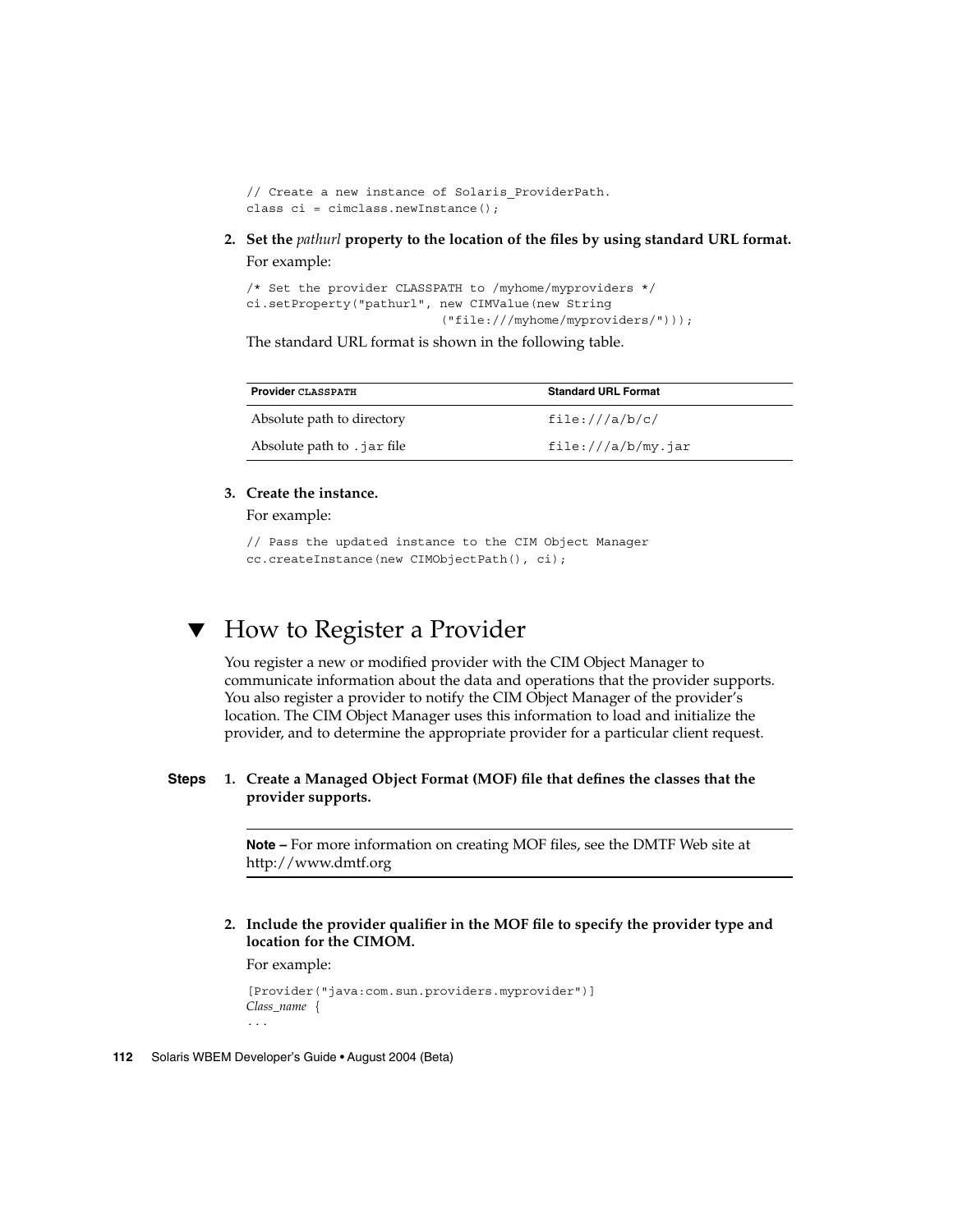};

This qualifier indicates the following information:

- java: The provider is written in the Java language and implements the javax.wbem.provider interfaces
- com.sun.providers.myprovider The name of the Java class that implements the provider
- **3. Compile the MOF file by using the mofcomp(1M) command.**

#### Registering a Provider **Example 6–4**

This MOF file declares the Ex\_SimpleCIMInstanceProvider class that is served by SimpleCIMInstanceProvider.

```
// ========================================================
// Title: SimpleCIMInstanceProvider<br>// Filename: SimpleCIMInstanceProvider
              SimpleCIMInstanceProvider.mof
// Description:
// ==================================================================
// ==================================================================
// Pragmas
// ==================================================================
#pragma Locale ("en-US")
// ==================================================================
// SimpleCIMInstanceProvider
// ==================================================================
[Provider("java:SimpleCIMInstanceProvider")]
class Ex_SimpleCIMInstanceProvider
{
   // Properties
      [Key, Description("First Name of the User")]
   string First;
      [Description("Last Name of the User")]
   string Last;
};
```
Chapter 6 • Writing a Provider Program **113**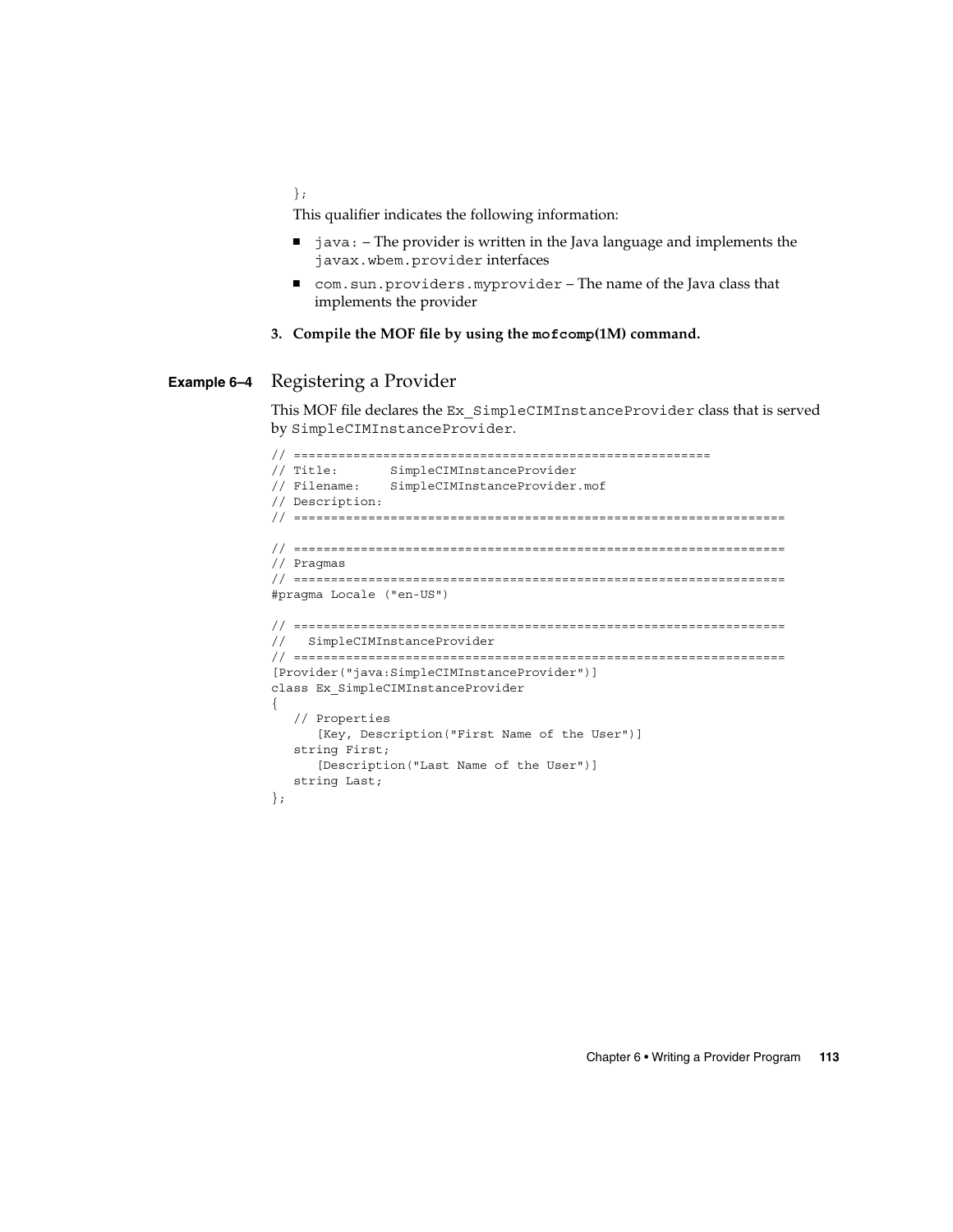Solaris WBEM Developer's Guide • August 2004 (Beta)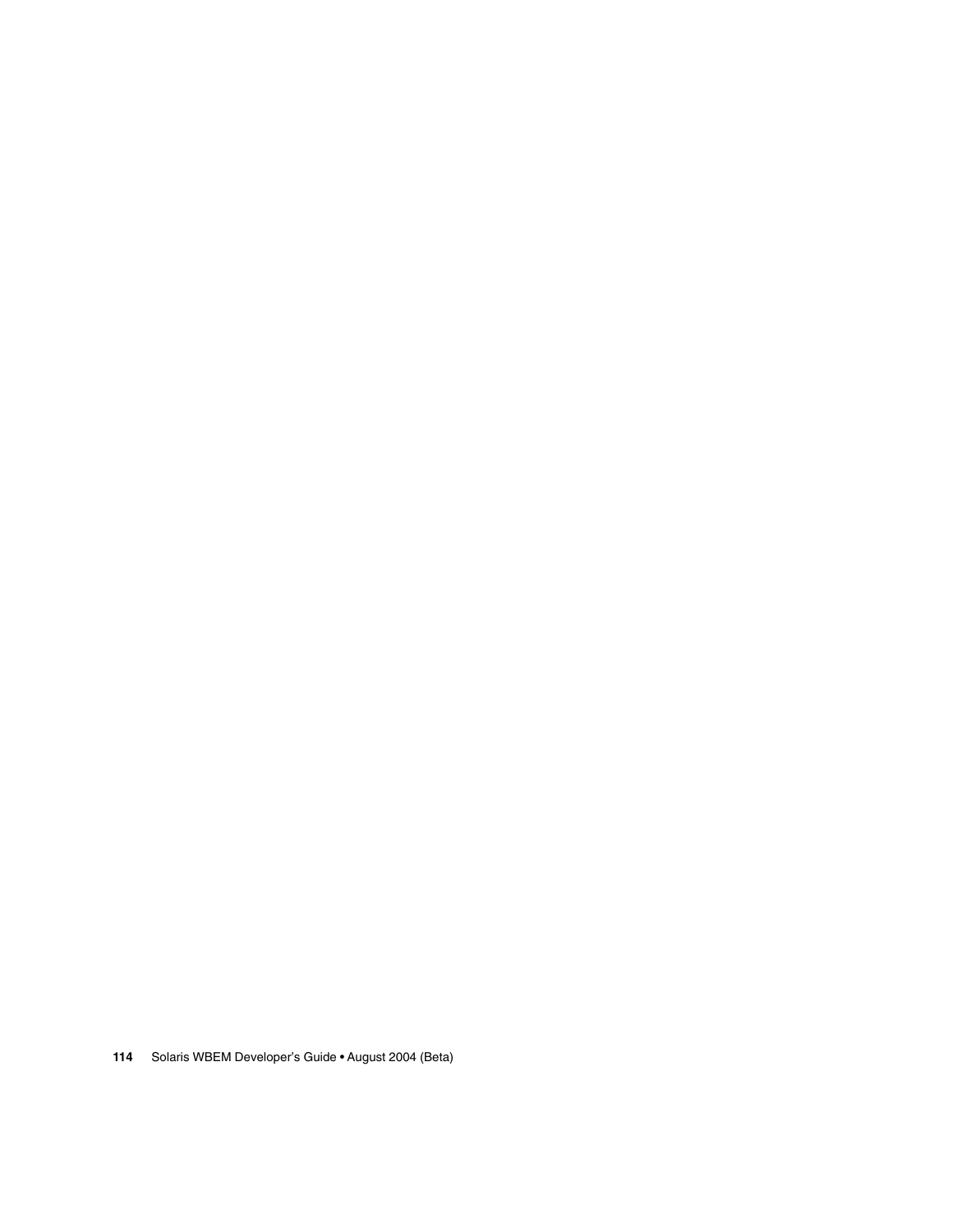#### CHAPTER **7**

# Creating JavaBeans Components Using the MOF Compiler

This chapter provides an overview of the Managed Object Format (MOF) compiler. This chapter also describes how to create JavaBeans components by using the -j option to the mofcomp command. This chapter covers the following topics.

- "About the MOF Compiler" on page 115
- *["How CIM Maps to the Java Programming Language"](#page-116-0)* on page 117
- *["Example of Generating JavaBeans Components"](#page-120-0)* on page 121

**Note** – For more information on the MOF Compiler, see the mofcomp(1M) man page.

# About the MOF Compiler

*Managed Object Format* (MOF) is a compiled language developed by the [Distributed](http://www.dmtf.org) [Management Task Force \(DMTF\).](http://www.dmtf.org) The MOF language defines static and dynamic classes and instances for CIM and WBEM. You can use the CIM and Solaris MOF files that are included with Solaris WBEM Services. You can also create your own MOF files. For more information on creating your own MOF files using the DMTF's MOF language, see the DMTF Web site at [http://www.dmtf.org.](http://www.dmtf.org)

The *MOF Compiler*, mofcomp(1M) performs the following tasks:

- Parses MOF files
- Converts the classes and instances to Java programming language classes
- Adds the classes to the CIM Object Manager Repository in the default (root\cimv2) or other specified name space

You can easily convert MOF files to the Java programming language. As a result, applications based on Java technology can interpret and exchange data in MOF files on any machine that runs a Java Virtual Machine.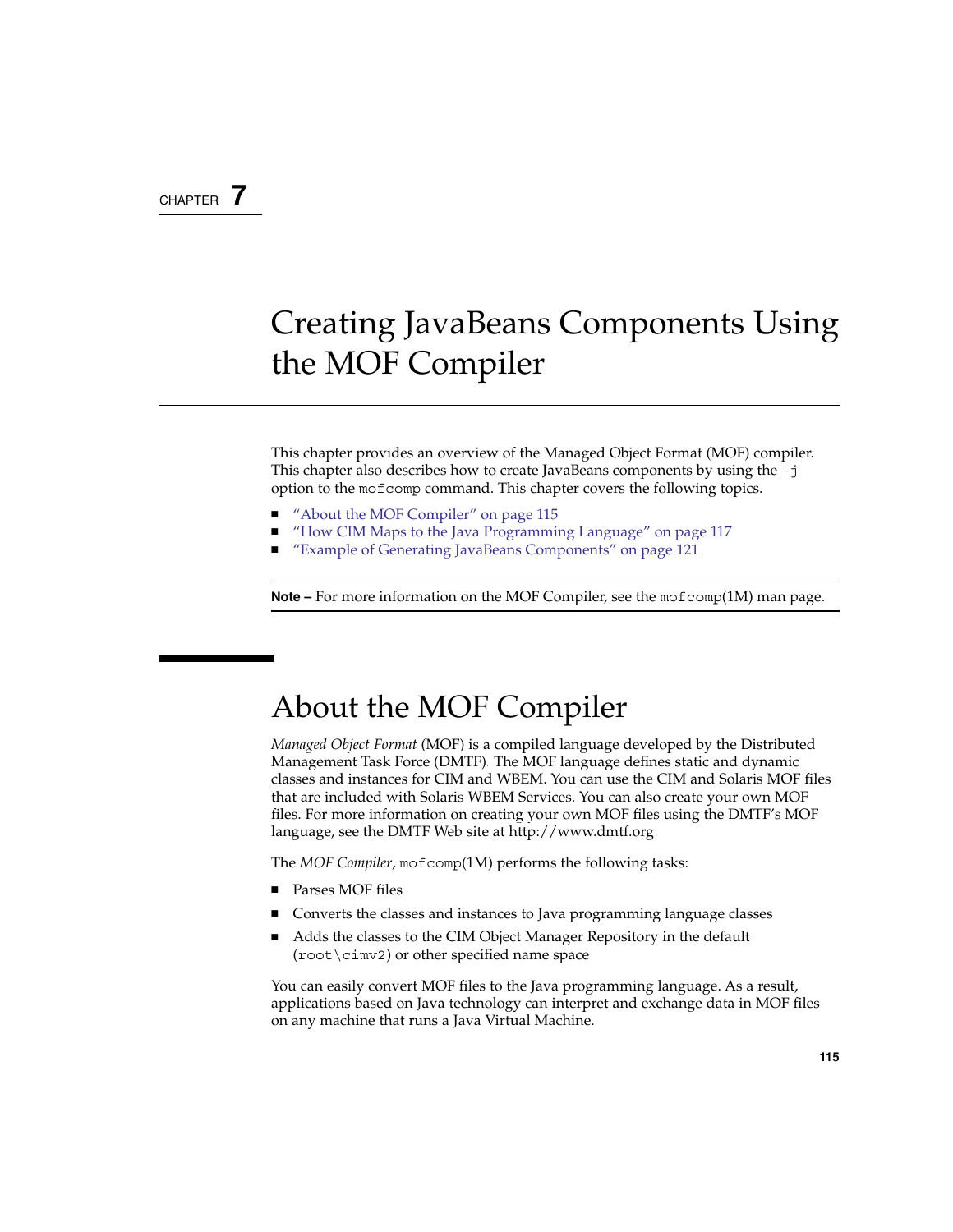During a Solaris installation, the MOF compiler compiles the bundled MOF files that describe the CIM and Solaris Schema and adds those files to the CIM Object Manager Repository.

## Generating JavaBeans Components Using mofcomp

In the context of WBEM, JavaBeans components, or *beans*, define methods for accessing and manipulating CIM classes and data. To simplify your development efforts, you can use the -j option to the mofcomp command to generate beans from the CIM classes in your MOF files. These automatically-generated beans define the interfaces. You must add the implementation code.

**Note –** To safeguard your program from changes that you make to the underlying JavaBeans implementation, use the interfaces rather than the original JavaBeans components.

When you specify the  $-$ j option with mofcomp, a Java interface, CIMBean.java, and a bean that implements that interface, CIMBeanImpl.java, are generated. CIMBeanImpl.javacontains all of the code that is common to the generated beans. All generated Java interfaces extend from CIMBean.java. All generated beans extend fromCIMBeanImpl.java, and inherit the base implementation.

For each CIM class that is defined in a MOF file, the MOF compiler JavaBeans generation feature generates a Java programming language interface that contains the following methods:

- Accessor and mutator methods for the properties that are defined in the MOF file
- Methods that are comparable to the invokeMethods that are defined in the MOF file

The Java interfaces are named *CIMClass*Bean.java. Bean classes that implement those Java interfaces are named *CIMClass*BeanImpl.java. In addition, accessor methods for properties that contain the CIM DisplayName, Units, and Version qualifiers are generated.

For each invokeMethod that contains an OUT qualified parameter in a CIM class, a container interface that holds the output that the invoking of the method generates is generated. These interfaces are named *CIMClass*\_*MethodName*Output.java. An instance of this *CIMClass*\_*MethodName*Output.java container interface is required as the last parameter of the bean's method. This container interface is required because the object datatype or datatypes that the bean's method takes as parameters are not mutable. Therefore these data types cannot be used to hold both input and output data.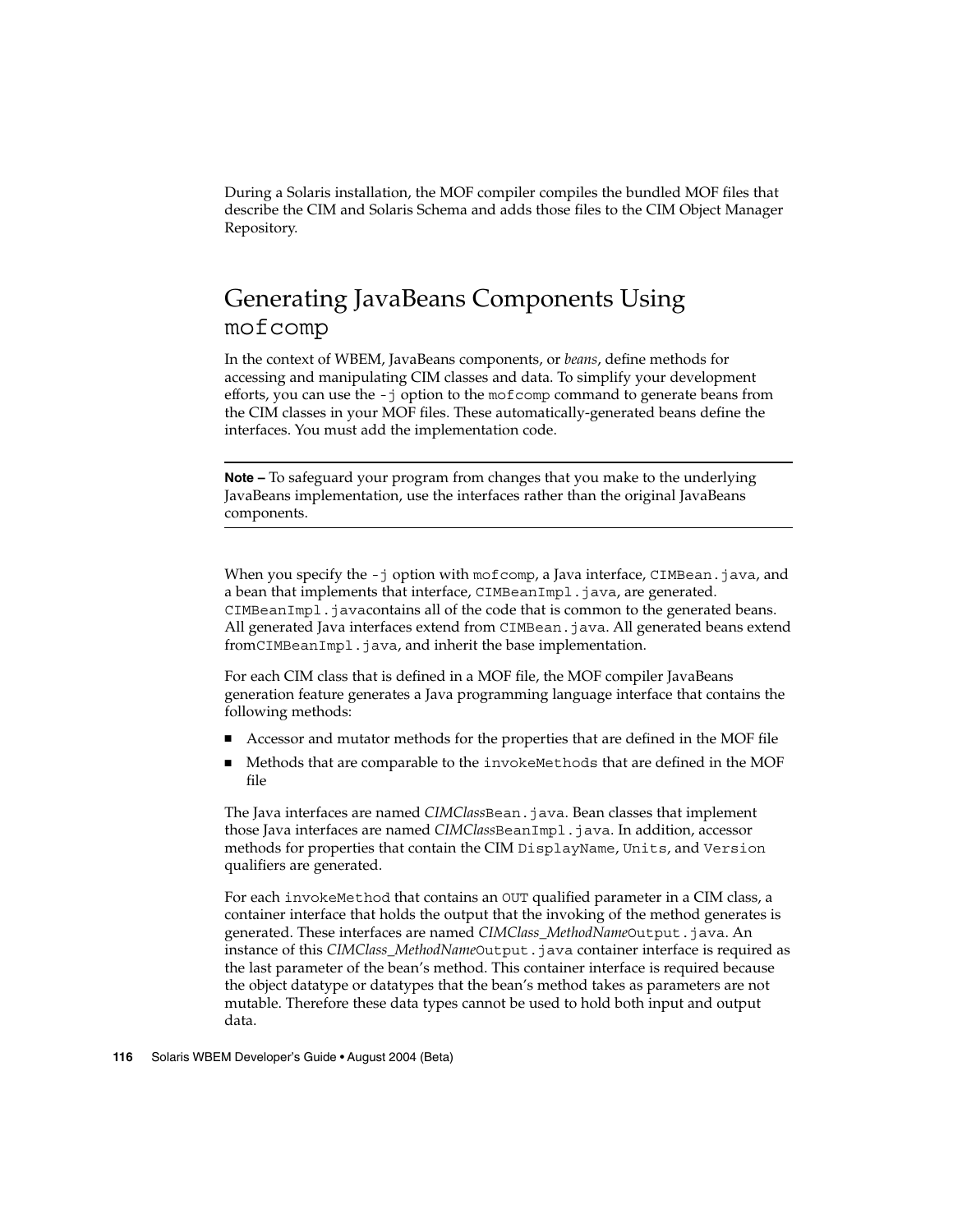### <span id="page-116-0"></span>MOF File Elements

You must include the PACKAGE element in your MOF file to take advantage of the -j option. In addition, you can specify the IMPORTS and EXCEPTIONS elements in the following format:

PACKAGE=*NameOfJavaPackage* IMPORTS=*JavaClassName1*:*JavaClassName2*:*...* EXCEPTIONS=*Exception1*:*Exception2*:*...*

The following table describes these elements.

| <b>TABLE 7-1 MOF File Elements</b> |
|------------------------------------|
|                                    |

| Element    | <b>Description</b>                                                                                                                                                                                                                                       |
|------------|----------------------------------------------------------------------------------------------------------------------------------------------------------------------------------------------------------------------------------------------------------|
| PACKAGE    | Required. Specifies the name of the Java package that contains the<br>source files generated by the MOF compiler.                                                                                                                                        |
| IMPORTS    | Optional. Specifies the names of the Java classes to import into the<br>generated source files. These classes are separated with a colon (:).<br>You can specify as many Java classes as you want, on as many lines<br>as you want.                      |
| EXCEPTIONS | Optional. Specifies the names of the Java exceptions that are<br>included in the generated source files. These exceptions are<br>separated with a colon (:). You can specify as many Java class<br>exceptions as you want, on as many lines as you want. |
|            | Note - If you specify EXCEPTIONS, you must specify IMPORTS.                                                                                                                                                                                              |

# How CIM Maps to the Java Programming Language

The following table describes how CIM elements map to elements of the Java programming language.

**TABLE 7–2** How CIM Elements Map to Java Elements

| <b>CIM Element</b> | Java Element                                                                                                                                                                                                        |
|--------------------|---------------------------------------------------------------------------------------------------------------------------------------------------------------------------------------------------------------------|
| Class              | The CIM class name is used as the basis for the name of the<br>generated Java source files. The generated Java classes follow the<br>same inheritance as defined in the class-subclass relationships in the<br>MOF. |

Chapter 7 • Creating JavaBeans Components Using the MOF Compiler **117**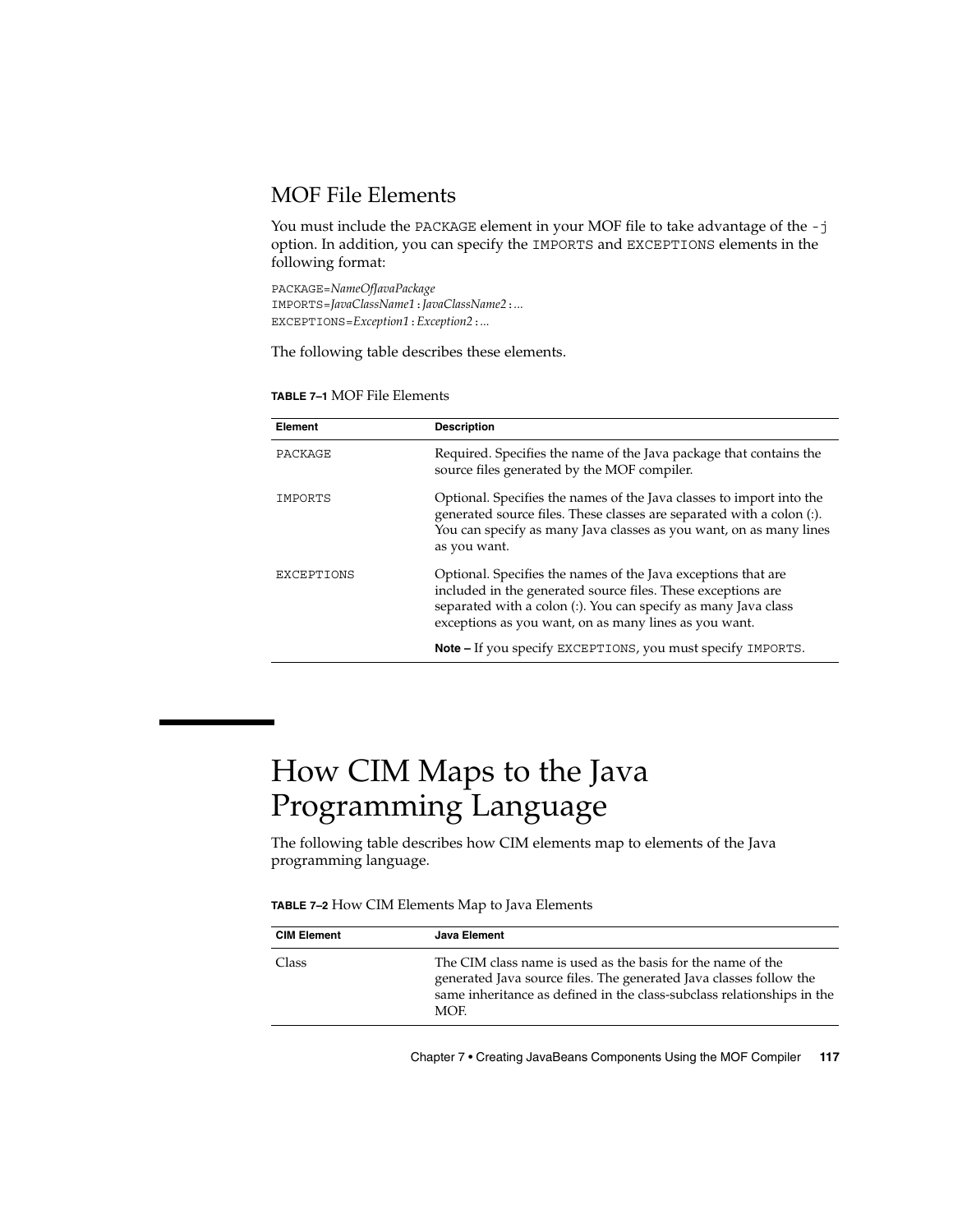| <b>CIM Element</b> | $\frac{1}{100}$ . $\frac{1}{1000}$ Changelicity map to java Eichteith<br><b>Java Element</b>                                                                                                                                                                                                                                                                                                                                                                                                  |  |
|--------------------|-----------------------------------------------------------------------------------------------------------------------------------------------------------------------------------------------------------------------------------------------------------------------------------------------------------------------------------------------------------------------------------------------------------------------------------------------------------------------------------------------|--|
| Property           | An accessor and a mutator method are created for each CIM<br>property. The CIM property name is used as the basis for the<br>associated accessor and mutator methods.                                                                                                                                                                                                                                                                                                                         |  |
| Method             | For each CIM method, a comparable Java method is created. The<br>method name is used as the basis for the related Java method name.<br>The return value is the same, accounting for the mapping to a Java<br>data type. Input and output parameters are used as arguments to<br>the Java method. Output parameters are not directly included in the<br>method signature. Instead, output parameters are encapsulated in<br>an output container object that is included as a method parameter. |  |
| Qualifier          | Qualifiers are described in Table 7–4 and Table 7–5.                                                                                                                                                                                                                                                                                                                                                                                                                                          |  |
| Association        | Nothing specific required.                                                                                                                                                                                                                                                                                                                                                                                                                                                                    |  |
| Indication         | Nothing specific required.                                                                                                                                                                                                                                                                                                                                                                                                                                                                    |  |
| Reference          | For each CIM reference, a reference to a generated Java interface is<br>created.                                                                                                                                                                                                                                                                                                                                                                                                              |  |
| Trigger            | Nothing specific required.                                                                                                                                                                                                                                                                                                                                                                                                                                                                    |  |
| Schema             | Nothing specific required.                                                                                                                                                                                                                                                                                                                                                                                                                                                                    |  |

**TABLE 7–2** How CIM Elements Map to Java Elements *(Continued)*

The following table describes how CIM data types map to Java data types.

| <b>CIM Data Type</b> | Java Data Type | <b>Accessor Method</b>      | <b>Mutator Method</b>                |
|----------------------|----------------|-----------------------------|--------------------------------------|
| uint8 X              | UnsignedInt8   | UnsignedInt8<br>$qetX()$ ;  | void<br>setX(UnsignedInt8<br>$x)$ ;  |
| sint8 X              | Byte           | Byte $qetX()$ ;             | void $setX(Byte x)$ ;                |
| uint16 X             | UnsignedInt16  | UnsignedInt16<br>$qetX()$ ; | void<br>setX(UnsignedInt16<br>$x)$ ; |
| sint16 X             | Short          | Short $qetX()$ ;            | void setX(Short x);                  |
| uint32 X             | UnsignedInt32  | UnsignedInt32<br>$qetX()$ ; | void<br>setX(UnsignedInt32<br>$x)$ ; |
| sint32 X             | Integer        | Integer $q$ etX $()$ ;      | void setX(Integer<br>$x)$ ;          |

**TABLE 7–3** How CIM Data Types Map to Java Data Elements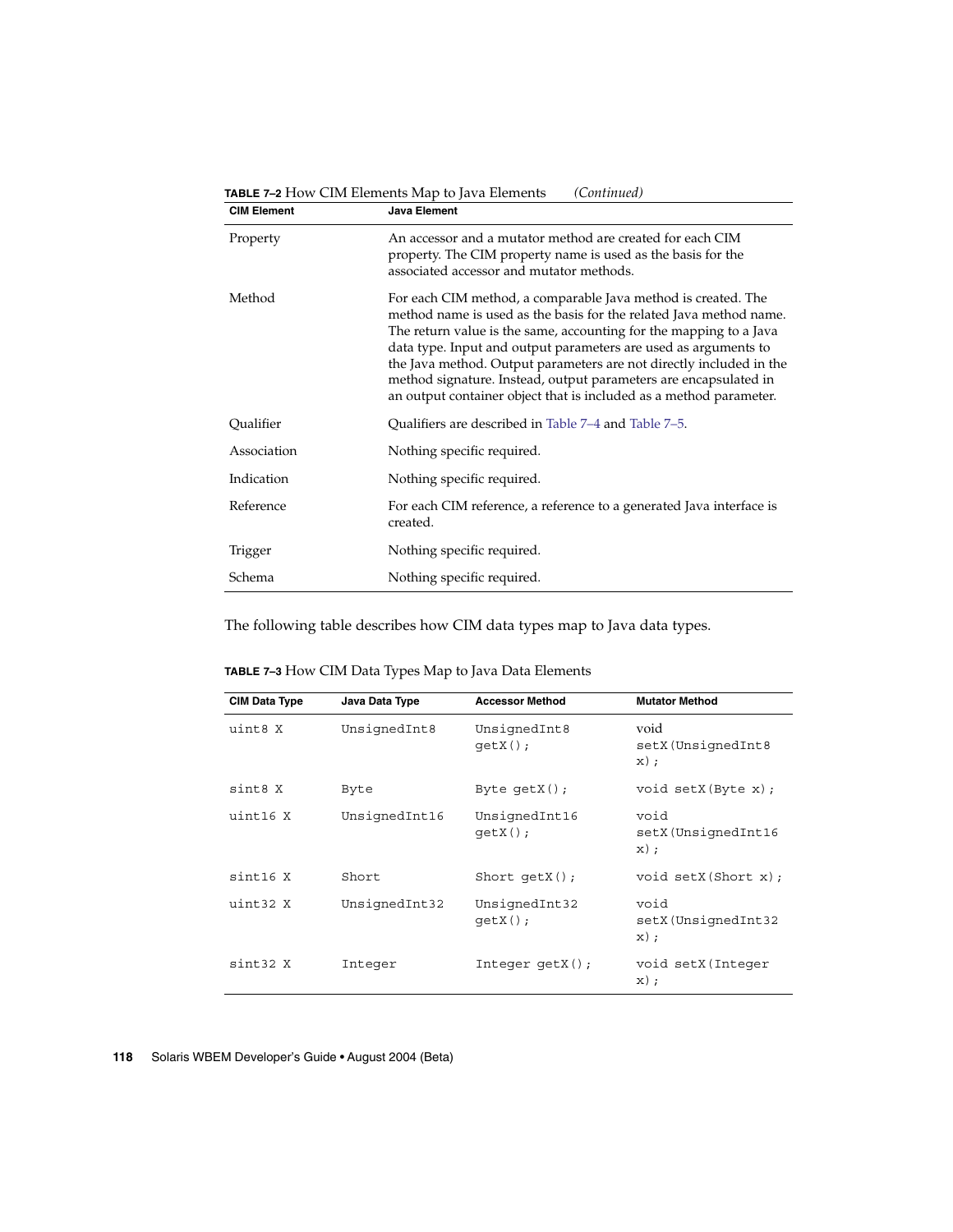<span id="page-118-0"></span>

| <b>CIM Data Type</b> | Java Data Type | <b>Accessor Method</b>      | <b>Mutator Method</b>                |
|----------------------|----------------|-----------------------------|--------------------------------------|
| uint64 X             | UnsignedInt64  | UnsignedInt64<br>$qetX()$ ; | void<br>setX(UnsignedInt64<br>$x)$ ; |
| sint64 X             | Long           | Long $qetX()$ ;             | void setX(Long x);                   |
| String X             | String         | String $getX()$ ;           | void setX (String<br>$x)$ ;          |
| Boolean X            | Boolean        | Boolean $isX()$ ;           | void setX (Boolean<br>$x)$ ;         |
| real32 X             | Float          | $Float qetX()$ ;            | void setX(Float x);                  |
| real64 X             | Double         | Double getX();              | void setX (Double<br>$x)$ ;          |
| DateTime X           | CIMDateTime    | CIMDateTime $getX()$ ;      | void<br>setX(CIMDateTime<br>$x)$ ;   |
| Reference X          | CIMObjectPath  | CIMObjectPath<br>$getX()$ ; | void<br>setX(CIMObjectPath<br>$x)$ ; |
| char16 X             | Character      | Character $qetX()$ ;        | void setX (Character<br>$x)$ ;       |

The following table lists the meta qualifiers that refine the definition of the meta constructs in the model. These qualifiers are mutually exclusive and are used to refine the actual usage of an object class or property declaration within the MOF syntax.

**TABLE 7–4** Meta Qualifiers

| Qualifier   | <b>Scope</b> | Meaning<br>Type |                      |
|-------------|--------------|-----------------|----------------------|
| Association | class        | <b>Boolean</b>  | No affect on mapping |
| Indication  | class        | <b>Boolean</b>  | Class is abstract    |

The following table lists the standard qualifiers and the effect that these qualifiers have on the mapping of a CIM object to a bean. There is no support for optional qualifiers. Javadoc API documentation is produced for each interface and class based on this mapping.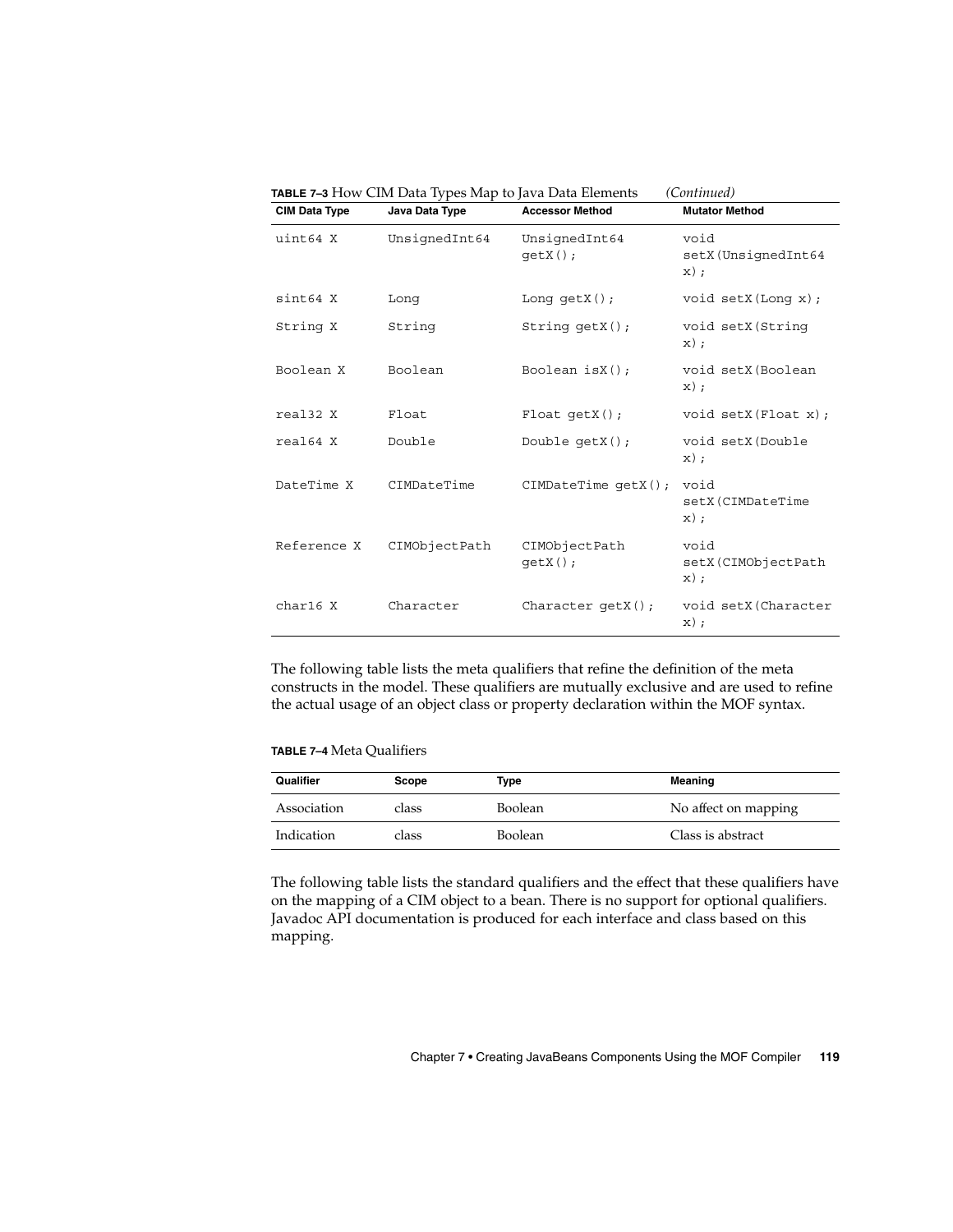#### <span id="page-119-0"></span>**TABLE 7–5** Standard Qualifiers

| Qualifier          | Scope                             | Meaning                                                                                                                                                                                                                                                                                                                                    |  |
|--------------------|-----------------------------------|--------------------------------------------------------------------------------------------------------------------------------------------------------------------------------------------------------------------------------------------------------------------------------------------------------------------------------------------|--|
| <b>ABSTRACT</b>    | Class, Association,<br>Indication | The class is abstract and has no<br>effect on the Java programming<br>language interfaces.                                                                                                                                                                                                                                                 |  |
| <b>DESCRIPTION</b> | Any                               | The information that is provided<br>generates Javadoc comments in<br>the source file.                                                                                                                                                                                                                                                      |  |
| <b>DISPLAYNAME</b> | Property                          | An accessor method for the<br>display name is created:                                                                                                                                                                                                                                                                                     |  |
|                    |                                   | public String<br>displayNameForProperty();                                                                                                                                                                                                                                                                                                 |  |
| IN                 | Parameter                         | Determines the method signature.                                                                                                                                                                                                                                                                                                           |  |
| OUT                | Parameter                         | Determines the method parameter<br>signature and return values.                                                                                                                                                                                                                                                                            |  |
| TERMINAL           | Class                             | Class or interface is final.                                                                                                                                                                                                                                                                                                               |  |
| UNITS              | Property, Method,<br>Parameter    | Another accessor method is<br>created:                                                                                                                                                                                                                                                                                                     |  |
|                    |                                   | public String<br>getpropertyUnits();                                                                                                                                                                                                                                                                                                       |  |
| VALUEMAP           | Property, Method,<br>Parameter    | Beans contain generated constants<br>for each property in a CIM class<br>that has a CIM ValueMap or a<br>Values qualifier. The way in<br>which the constant name and<br>constant value are obtained to<br>generate these class variables<br>depends on the data type of the<br>property and the qualifiers that<br>the property possesses. |  |
|                    |                                   | Note - The ValueMap and<br>Values qualifiers as defined in<br>the CIM specification have<br>meanings contrary to what the<br>qualifier names might imply.<br>ValueMap defines the legal set of<br>values for a property. Values<br>provides translation between an<br>integer value and a string.                                          |  |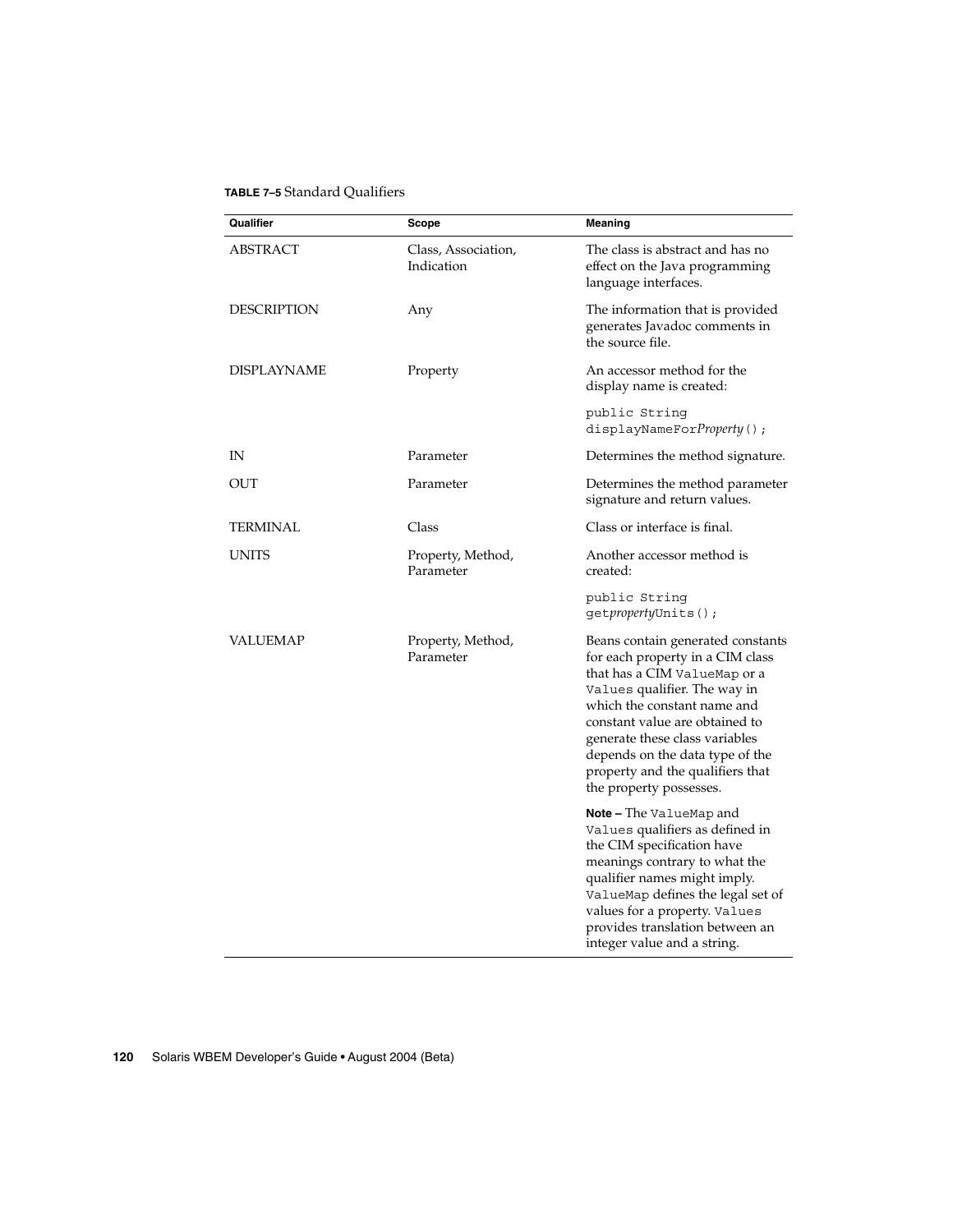<span id="page-120-0"></span>

| <b>TABLE 7-5 Standard Qualifiers</b><br>Qualifier | (Continued)<br>Scope                      | <b>Meaning</b>                                                                                                                                                                                                                                                                                                                         |
|---------------------------------------------------|-------------------------------------------|----------------------------------------------------------------------------------------------------------------------------------------------------------------------------------------------------------------------------------------------------------------------------------------------------------------------------------------|
| VALUES                                            | Property, Method,<br>Parameter            | Beans contain generated constants<br>for each property in a CIM class<br>that has a CIM ValueMap or a<br>Values qualifier. The way in<br>which the constant name and<br>constant value are obtained to<br>generate these class variables<br>depends on the data type of the<br>property and qualifiers that the<br>property possesses. |
|                                                   |                                           | <b>Note –</b> The ValueMap and<br>Values qualifiers as defined in<br>the CIM specification have<br>meanings contrary to what the<br>qualifier names might imply.<br>ValueMap defines the legal set of<br>values for a property. Values<br>provides translation between an<br>integer value and a string.                               |
| VERSION                                           | Class, Schema, Association,<br>Indication | Class possesses a<br>qetClassVersion() method                                                                                                                                                                                                                                                                                          |

The following table describes how MOF elements map to Java elements.

|  |  | <b>TABLE 7–6</b> How MOF Elements Map to Java Elements |  |  |  |
|--|--|--------------------------------------------------------|--|--|--|
|--|--|--------------------------------------------------------|--|--|--|

| <b>MOF Element</b>    | <b>Java Element</b>                                                                                                         |
|-----------------------|-----------------------------------------------------------------------------------------------------------------------------|
| Description qualifier | Description of the class, property, or method                                                                               |
| class                 | Complete MOF representation of the The Javadoc class description for both the Java interface<br>and the implementation bean |

# Example of Generating JavaBeans Components

The following example shows the JavaBeans components that are produced when you use the mofcomp command with the -j option.

You must run the mofcomp command as root or as a user with write access to the name space in which you are compiling.

Chapter 7 • Creating JavaBeans Components Using the MOF Compiler **121**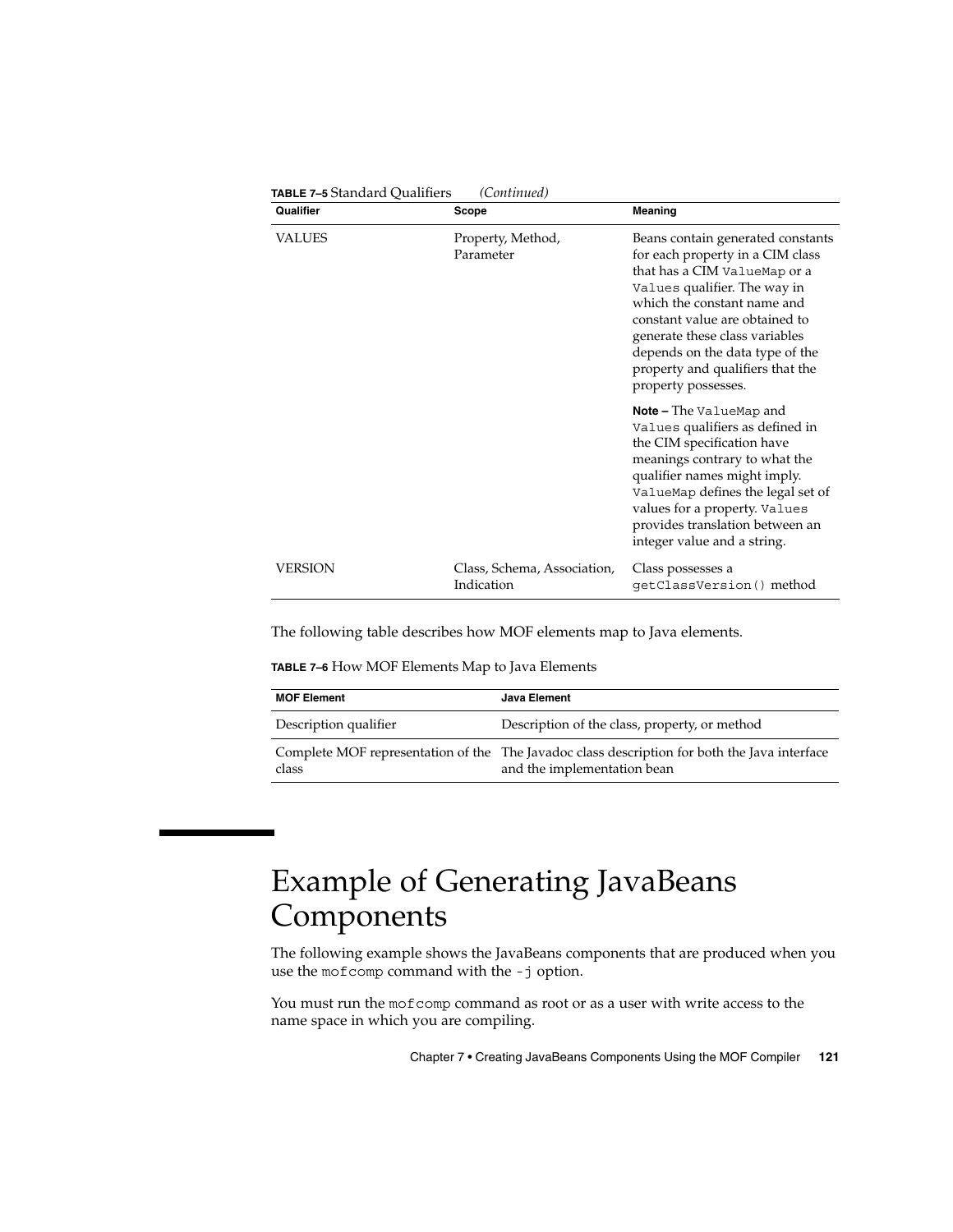**Note** – Avoid specifying both the -u (user) and -p (password) options when running the mofcomp command. You want to avoid having to type your password directly on the command line. Instead, specify only the -u option so that you are prompted to specify an encrypted password.

**EXAMPLE 7–1** Generating JavaBeans Components

```
/usr/sadm/bin/mofcomp -u root p mypassword -o /tmp \
-j /tmp/bean.txt /usr/sadm/mof/Simple.mof
```
The content of /usr/sadm/mof/Simple.mof is as follows:

```
/usr/sadm/mof/Simple.mof
-------------------
#pragma include ("CIM_Core26.mof")
```
class Simple\_Class {

```
[Key, Description ("Name of the class.") ]
string Name;
```
[Description ("Method to print the contents of the class.") ] string printClass();

#### };

The content of /tmp/bean.txt is as follows:

```
/tmp/bean.txt
----------
PACKAGE=foo.com
IMPORTS=java.lang.Exception
EXCEPTIONS=Exception
```
The content of CIMBean. java is as follows:

package foo.com;

```
import javax.wbem.cim.CIMException;
import javax.wbem.client.CIMOMHandle;
import javax.wbem.cim.CIMInstance;
/**
* This Interface defines the methods that must be implemented by
 * CIMBeanImpl and its subclasses. CIMBeanImpl constitutes the base
 * class of the Java source generated by 'mofcomp -j'.
 */
public interface CIMBean {
    /**
    * This method returns the CIMBean's CIMOMHandle.
     *
```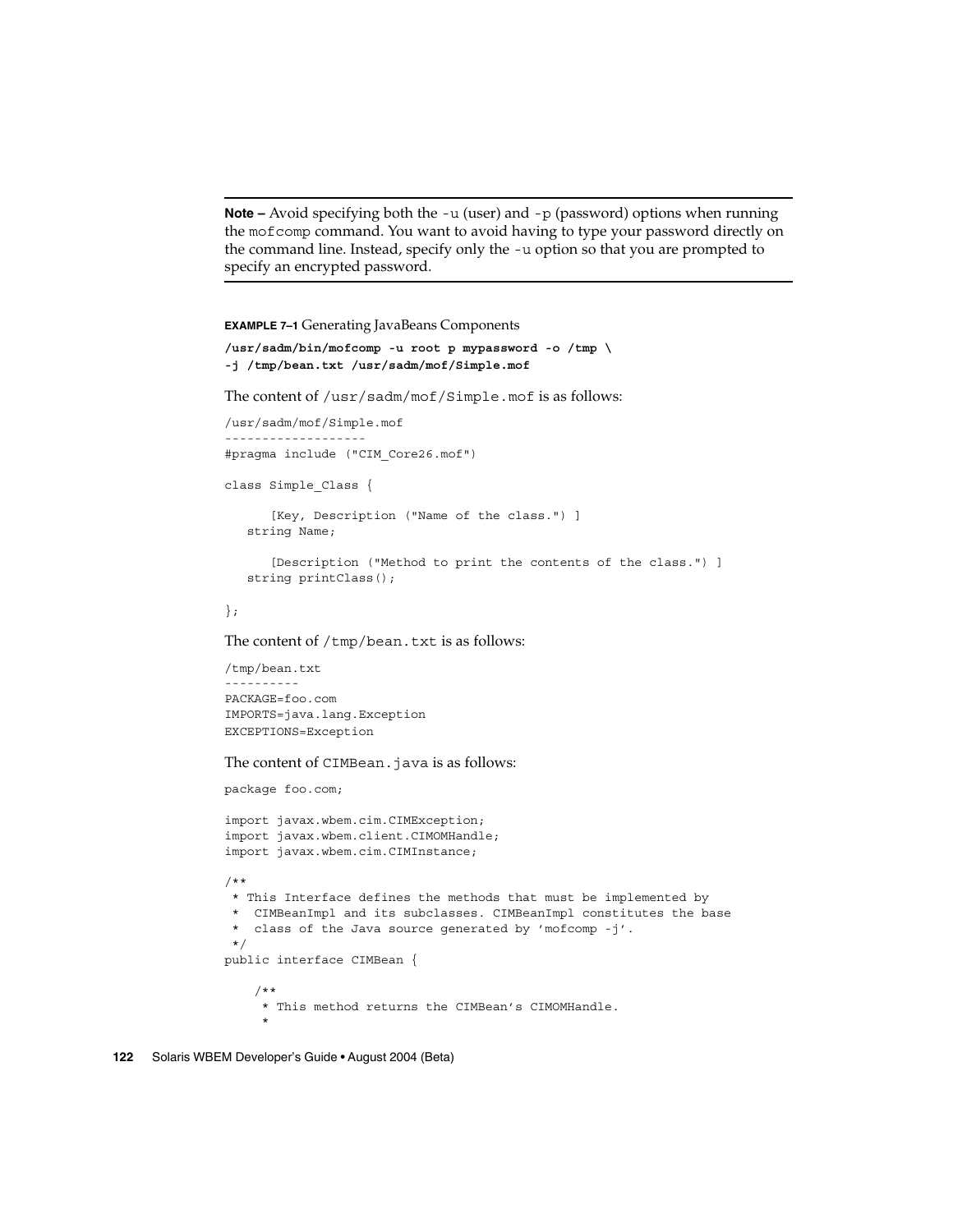```
* @return CIMOMHandle handle to the CIMOM
 */
public CIMOMHandle getCIMOMHandle();
/**
* This method sets the CIMBean's CIMOMHandle to the specifed value.
 *
 * @param CIMOMHandle handle to the CIMOM
 */
public void setCIMOMHandle(CIMOMHandle handle);
/**
* This method returns the CIMBean's CIMInstance.
 *
 * @return CIMInstance handle to the CIMInstance being managed
 */
public CIMInstance getCIMInstance();
/**
 * This method sets the CIMBean's CIMInstance to the specified value.
 *
 * @param CIMInstance handle to the CIMInstance being managed
 */
public void setCIMInstance(CIMInstance instance);
/**
* This method makes the remote call to update the CIMInstance in the
* CIMOM.
 */
public void update() throws CIMException;
/**
* This method makes the remote call to update the specified
 * CIMProperty of the CIMInstance in the CIMOM.
 *
 * @param String property name to update in the CIMInstance
 * @param Object property value to update in the CIMProperty
 */
public void update(String propName, Object value) throws CIMException;
/**
* This method makes the remote call to delete the CIMInstance in the
* CIMOM.
 */
public void delete() throws CIMException;
/**
 * This method returns a string array of the Key qualified property
 * name(s) in the CIMInstance. This is needed to build the
 * CIMObjectPath for the CIMInstance if it does not contain any
 * qualifier information.
 *
 * @return String Version qualifier value or "-1" if there isn't
```
Chapter 7 • Creating JavaBeans Components Using the MOF Compiler **123**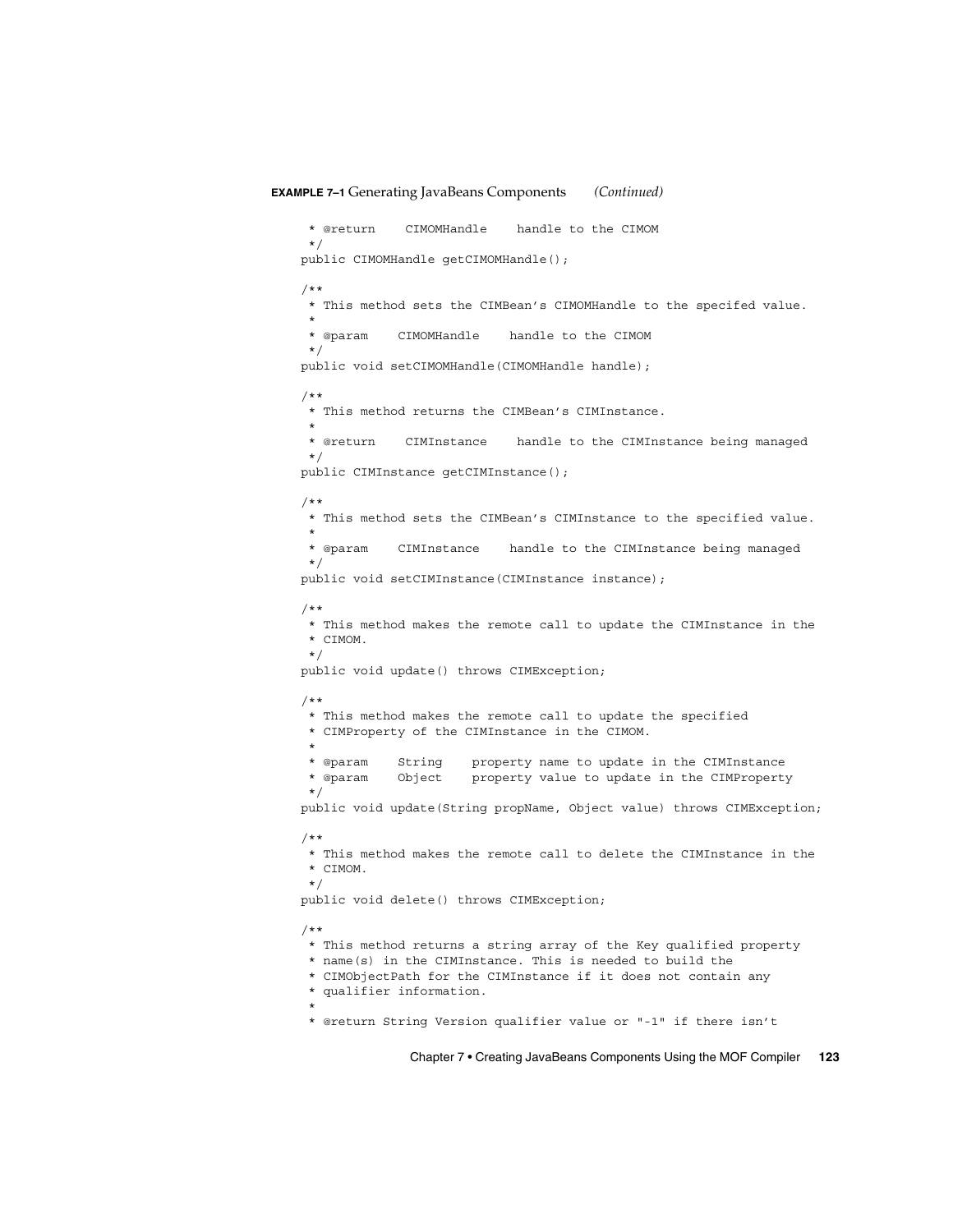```
EXAMPLE 7–1 Generating JavaBeans Components (Continued)
    * one
    */
   public String[] getBeanKeys();
    /**
    * This method returns the CIM class's Version qualifier value or
    * '-1' if it does not have this qualifier.
     *
    * @return String[] array of the key qualified property names
    */
   public String getBeanVersion();
    /**
    * This method returns a string representation of the CIMBean.
    * This method is intended for debug purposes and the format of the
    * string may vary from implementation to implementation. The string
    * returned may be empty, but may not be null.
     *
    * @return String string representation of the Bean
    */
    public String toString();
} // Interface CIMBean
The content of CIMBeanImpl.java is as follows:
package foo.com;
import java.io.Serializable;
```

```
import java.util.*;
import javax.wbem.client.CIMOMHandle;
import javax.wbem.cim.CIMException;
import javax.wbem.cim.CIMInstance;
import javax.wbem.cim.CIMObjectPath;
import javax.wbem.cim.CIMValue;
import javax.wbem.client.CIMOMHandle;
/**
* This Class implements the CIMBean Interface. It is the base Class
* of the Java source code generated by 'mofcomp -j'.
*/
public class CIMBeanImpl implements CIMBean, Serializable {
   private CIMInstance cimInstance = null;
   private CIMOMHandle cimomHandle = null;
    /**
    * This default constructor takes no parameters and creates an empty
    * instance of CIMBeanImpl.
    */
    public CIMBeanImpl() {
    super();
```
**124** Solaris WBEM Developer's Guide • August 2004 (Beta)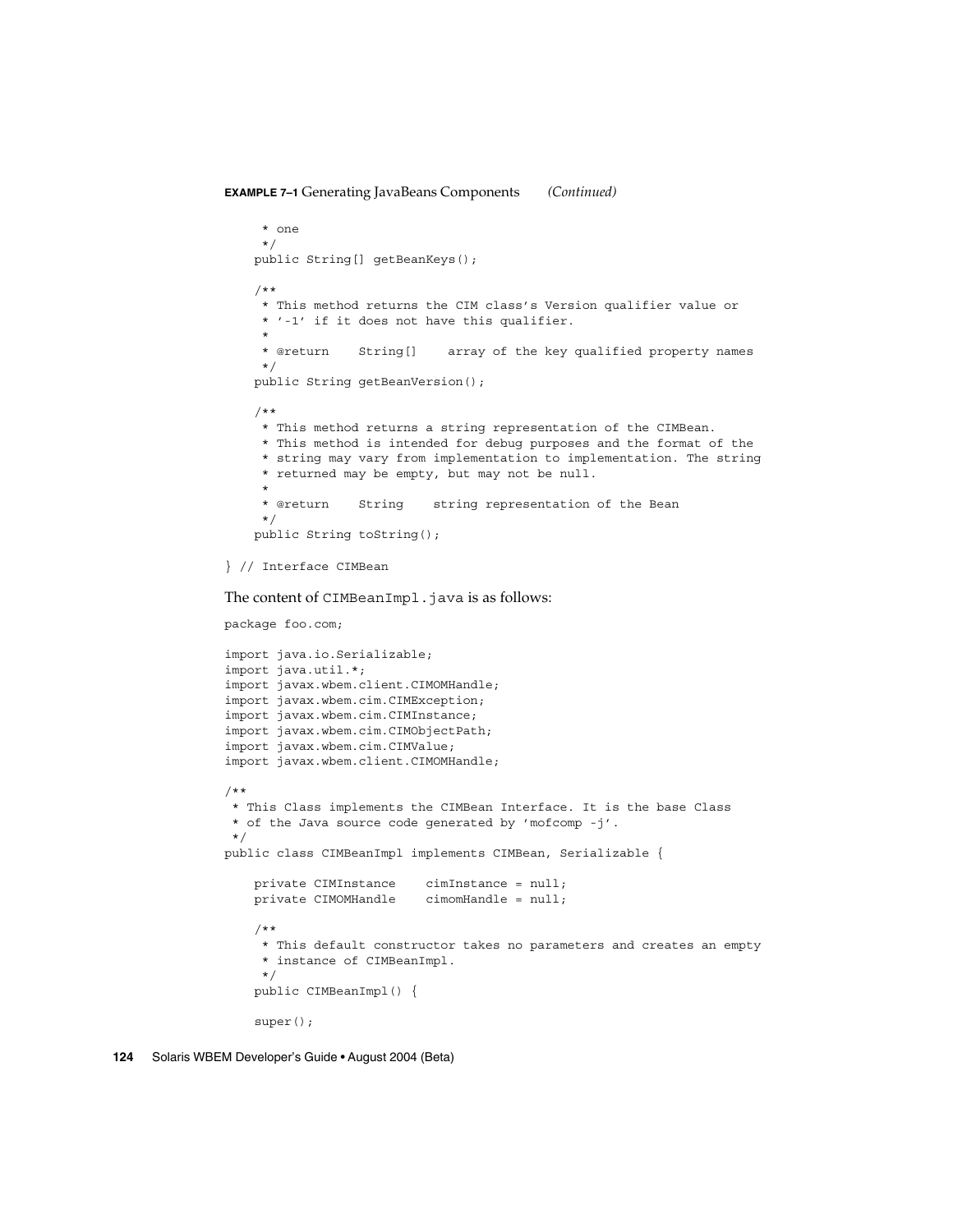```
} // constructor
/**
* This constructor takes the specified CIMOMHandle and CIMInstance and
* creates a CIMBeanImpl.
 *
 * @param CIMOMHandle handle to the CIMOM
 * @param CIMInstance handle to the CIMInstance being managed
 */
public CIMBeanImpl(CIMOMHandle handle, CIMInstance instance) {
super();
cimomHandle = handle;
cimInstance = instance;
} // constructor
/**
 * This method returns the CIMBean's CIMOMHandle.
 *
 * @return CIMOMHandle handle to the CIMOM
 */
public CIMOMHandle getCIMOMHandle() {
return (cimomHandle);
} // getCIMOMHandle
/**
 * This method sets the CIMBean's CIMOMHandle to the specifed value.
 *
 * @param CIMOMHandle handle to the CIMOM
 */
public void setCIMOMHandle(CIMOMHandle handle) {
this.cimomHandle = handle;
} // setCIMOMHandle
/**
 * This method returns the CIMBean's CIMInstance.
 *
 * @return CIMInstance handle to the CIMInstance being managed
 */
public CIMInstance getCIMInstance() {
return (cimInstance);
} // getCIMInstance
/**
 * This method sets the CIMBean's CIMInstance to the specified
```
Chapter 7 • Creating JavaBeans Components Using the MOF Compiler **125**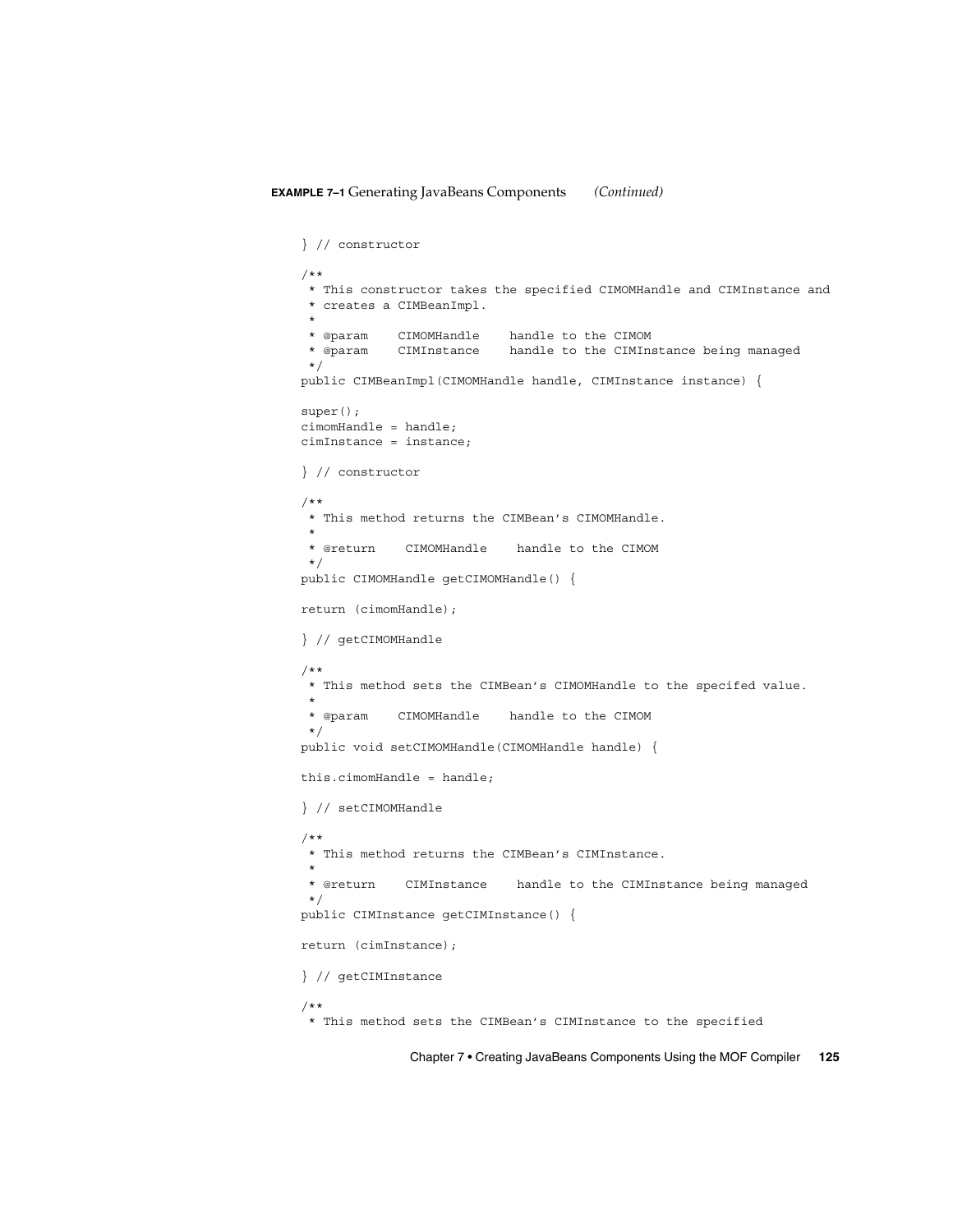```
EXAMPLE 7–1 Generating JavaBeans Components (Continued)
    * value.
     *
    * @param CIMInstance handle to the CIMInstance being managed
    */
   public void setCIMInstance(CIMInstance instance) {
    this.cimInstance = instance;
    } // setCIMInstance
    /**
    * This method makes the remote call to update the CIMInstance in
    * the CIMOM.
    */
    public void update() throws CIMException {
    cimomHandle.setInstance(getObjectPath(), cimInstance);
} // update
    /**
    * This method makes the remote call to update the specified
    * CIMProperty of the CIMInstance in the CIMOM.
     *
    * @param String property name to update in the CIMInstance
    * @param Object property value to update in the CIMProperty
    */
    public void update(String propName, Object value) throws CIMException {
   cimomHandle.setProperty(getObjectPath(), propName, new CIMValue(value));
    } // update
    /**
    * This method makes the remote call to delete the CIMInstance in the
    * CIMOM.
    */
   public void delete() throws CIMException {
    cimomHandle.deleteInstance(getObjectPath());
    } // delete
    /**
    * This is a convenience method for use by subclasses to get the
    * Object contained in the given CIMProperty's CIMValue.
    * NOTE: The Object returned may be null.
     *
    * @param String property name whose value should be retrieved
    * @return Object object contained in the CIMProperty's CIMValue
    */
    protected Object getProperty(String propName) {
```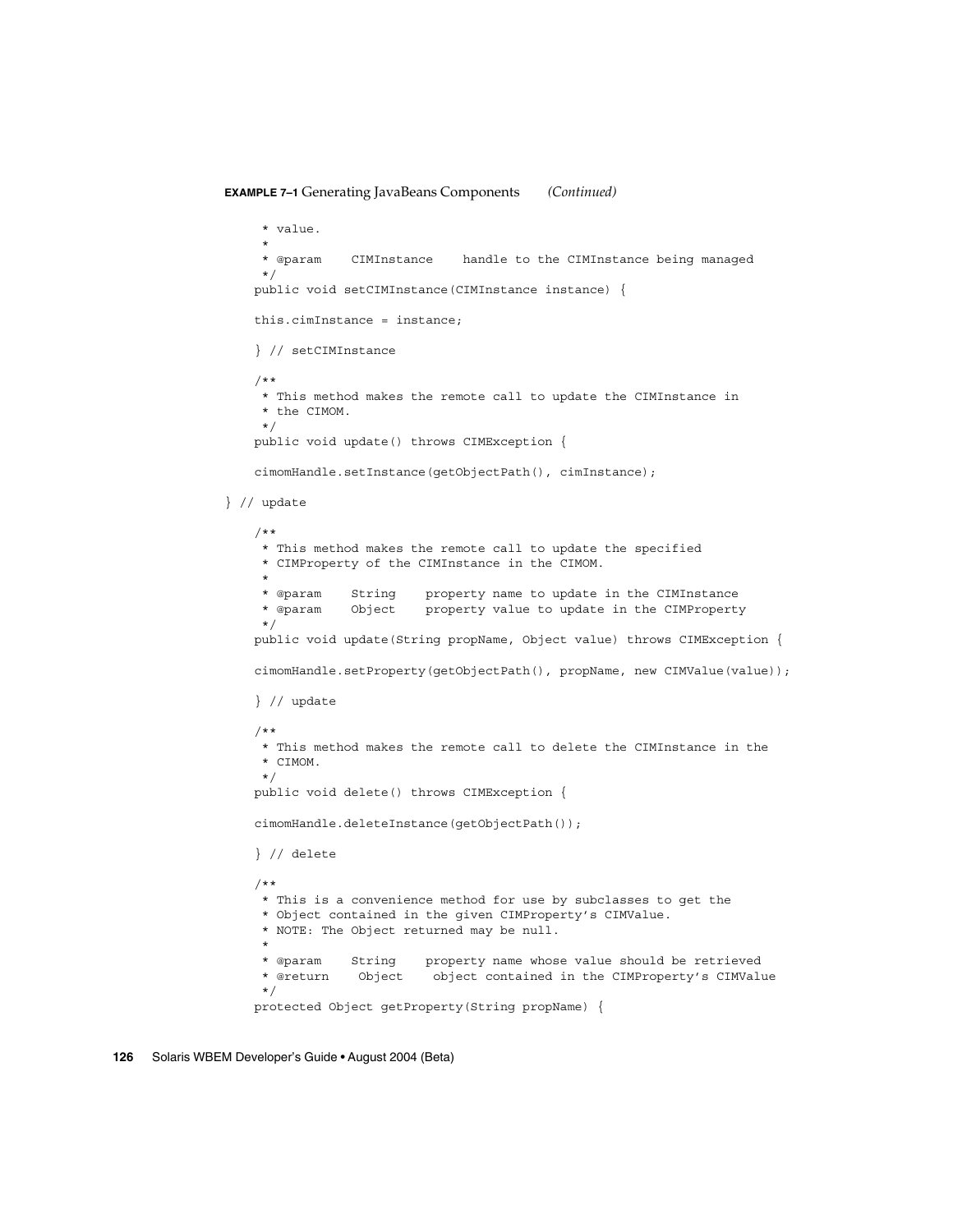```
try {
```
return (cimInstance.getProperty(propName).getValue().getValue());

```
} catch (NullPointerException npe) {
}
return ((Object)null);
} // getProperty
/**
* This is a convenience method for use by subclasses to get
* the String[] equivalent to the Vector contained in the given
* CIMProperty's CIMValue.
 * NOTE: The String[] returned may be null.
 *
 * @param String property name to get the value for
* @param String[] property Values qualifier data
                      property ValueMap qualifier data
 * @return String[] container of constants for property value
*/
protected String[] getArrayProperty(String propName, String[]
valueArr, Object[] valueMapArr) {
List propList = null;
try {
   propList =
    ((List)cimInstance.getProperty(propName).getValue().getValue());
} catch (NullPointerException npe) {
}
if (propList != null) {
    String[] returnArr;
   returnArr = new String[propList.size()];
   ListIterator listIterator = propList.listIterator();
   int counter = 0;
   while (listIterator.hasNext()) {
    returnArr[counter] = valueArr[getArrayIndex(valueMapArr,
       listIterator.next())];
   counter++;
    }
    return (returnArr);
}
return ((String[])null);
} // getArrayProperty
```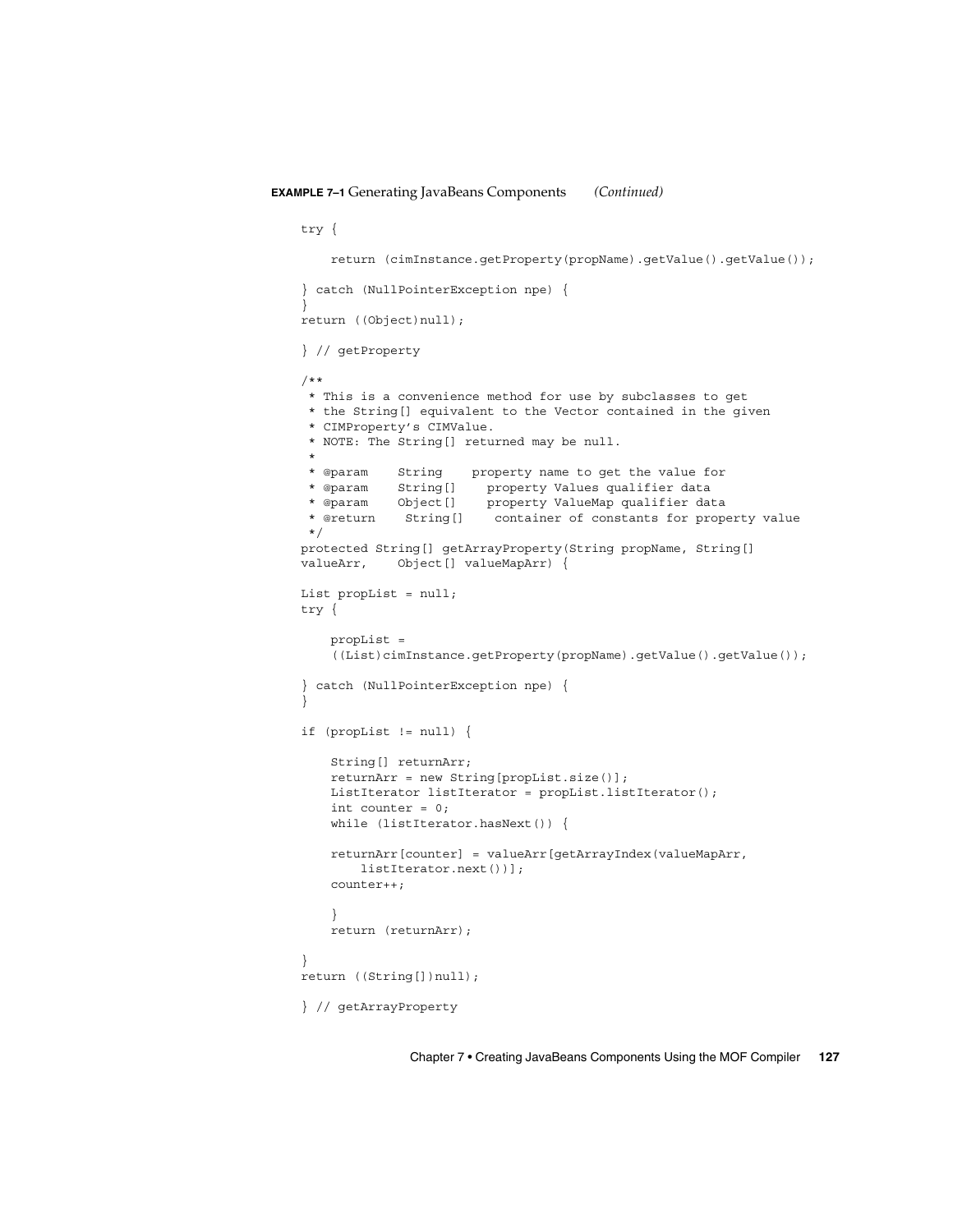```
/**
* This method gets the CIMInstance referenced by the property
* value (i.e., the object path specified) and sets it in the
* specified Bean. This method is used by accessor methods of
* Association properties.
 *
* @param CIMObjectPath object path for the CIMInstance
 * @param CIMBeanImpl Bean container for CIMInstance retrieved
*/
protected void getAssociationProperty(CIMObjectPath cop,
CIMBeanImp bean) throws CIMException {
cop.setNameSpace("");
CIMInstance ci = cimomHandle.getInstance(cop, false, true, true,
   (String[])null);
bean.setCIMInstance(ci);
bean.setCIMOMHandle(cimomHandle);
} // getAssociationProperty
/**
* This is a convenience method for use by subclasses to set a
* CIMValue containing the specified Object value in the
* CIMProperty of the specified name.
 *
* @param String property name to set a new value for
 * @param Object property value to update in the CIMInstance
 */
protected void setProperty(String propName, Object propValue)throws
IllegalArgumentException {
cimInstance.setProperty(propName, new CIMValue(propValue));
} // setProperty
/**
* This is a convenience method for use by subclasses to set a
* CIMValue containing a Vector equivalent to the specified
 * String[] in the CIMProperty of the specified name.
 *
 * @param String property name to get the value for
 * @param String[] property Values qualifier data
 * @param Object[] property ValueMap qualifier data
                     property value to set in the CIMInstance
*/
protected void setArrayProperty(String propName, String[] valueArr,
Object[] valueMapArr, String[] propValues) {
Vector vPropValue = new Vector(propValues.length);
for (int i = 0; i < propValues.length; i++) {
    vPropValue.addElement(valueMapArr[getArrayIndex(valueArr,
    propValues[i])]);
```
**128** Solaris WBEM Developer's Guide • August 2004 (Beta)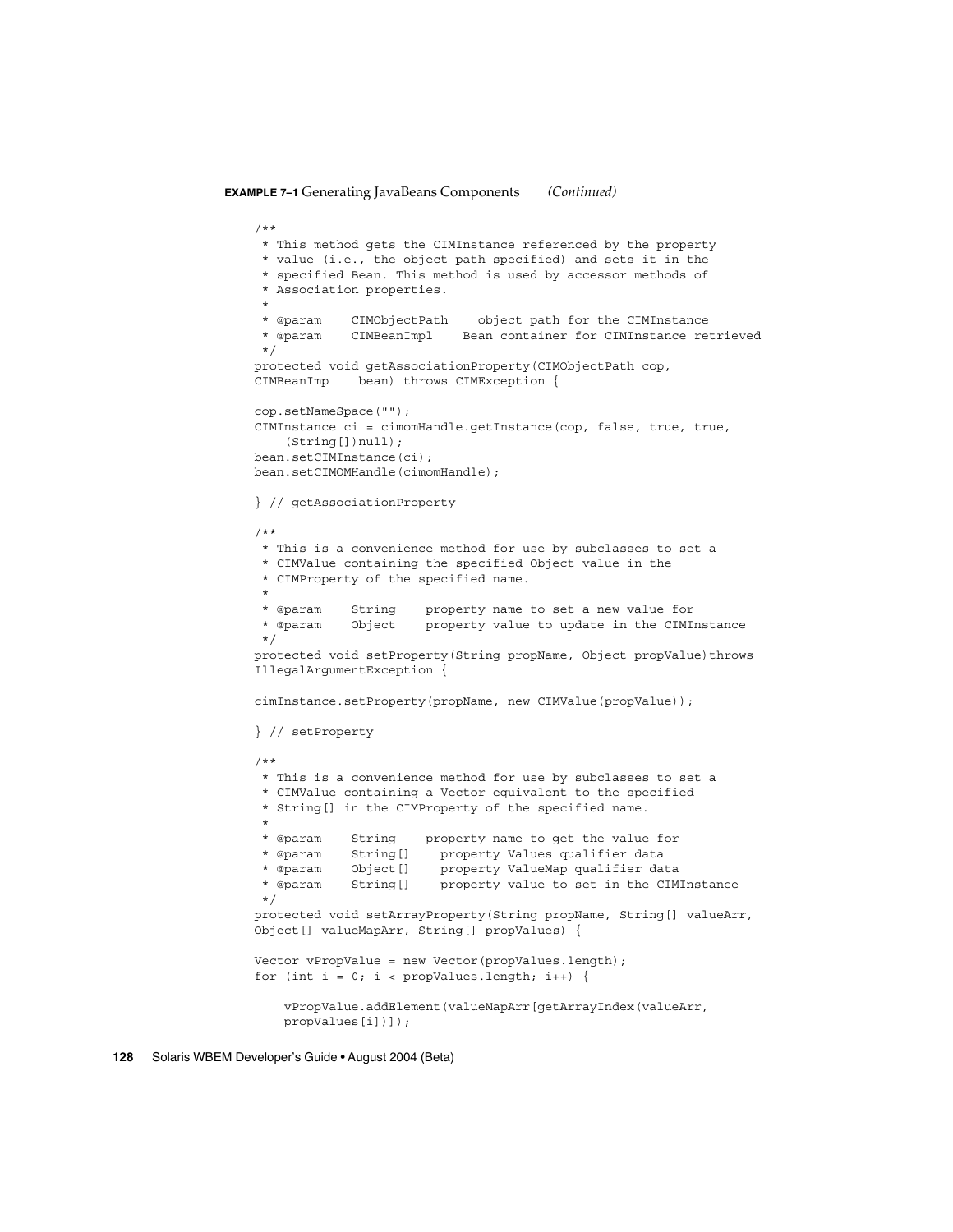```
}
setProperty(propName, vPropValue);
} // setArrayProperty
/**
* This method returns a string array of the Key qualified property
 * name(s) in the CIMInstance. This is needed to build the
 * CIMObjectPath for the CIMInstance if it does not contain any
 * qualifier information.
 *
* @return String[] array of the key qualified property names
*/
public String[] getBeanKeys() {
return ((String[])null);
} // getBeanKeys
/**
* This method returns the CIMObjectPath of the class's CIMInstance.
 *
 * @return CIMObjectPath object path for the CIMInstance
*/
protected CIMObjectPath getObjectPath() {
CIMObjectPath cop = new CIMObjectPath(cimInstance.getClassName());
Vector vKeys = cimInstance.getKeyValuePairs();
if ((vKeys != null) && (vKeys.size() > 0)) {
    cop.setKeys(vKeys);
} else {
    String[] keyArr = getBeanKeys();
    if (keyArr != null) {
    String keyProperty;
    for (int i = 0; i < keyArr.length; i++) {
        keyProperty = keyArr[i];
        cop.addKey(keyProperty,
        (cimInstance.getProperty(keyProperty)).getValue());
    }
    }
}
return (cop);
} // getObjectPath
```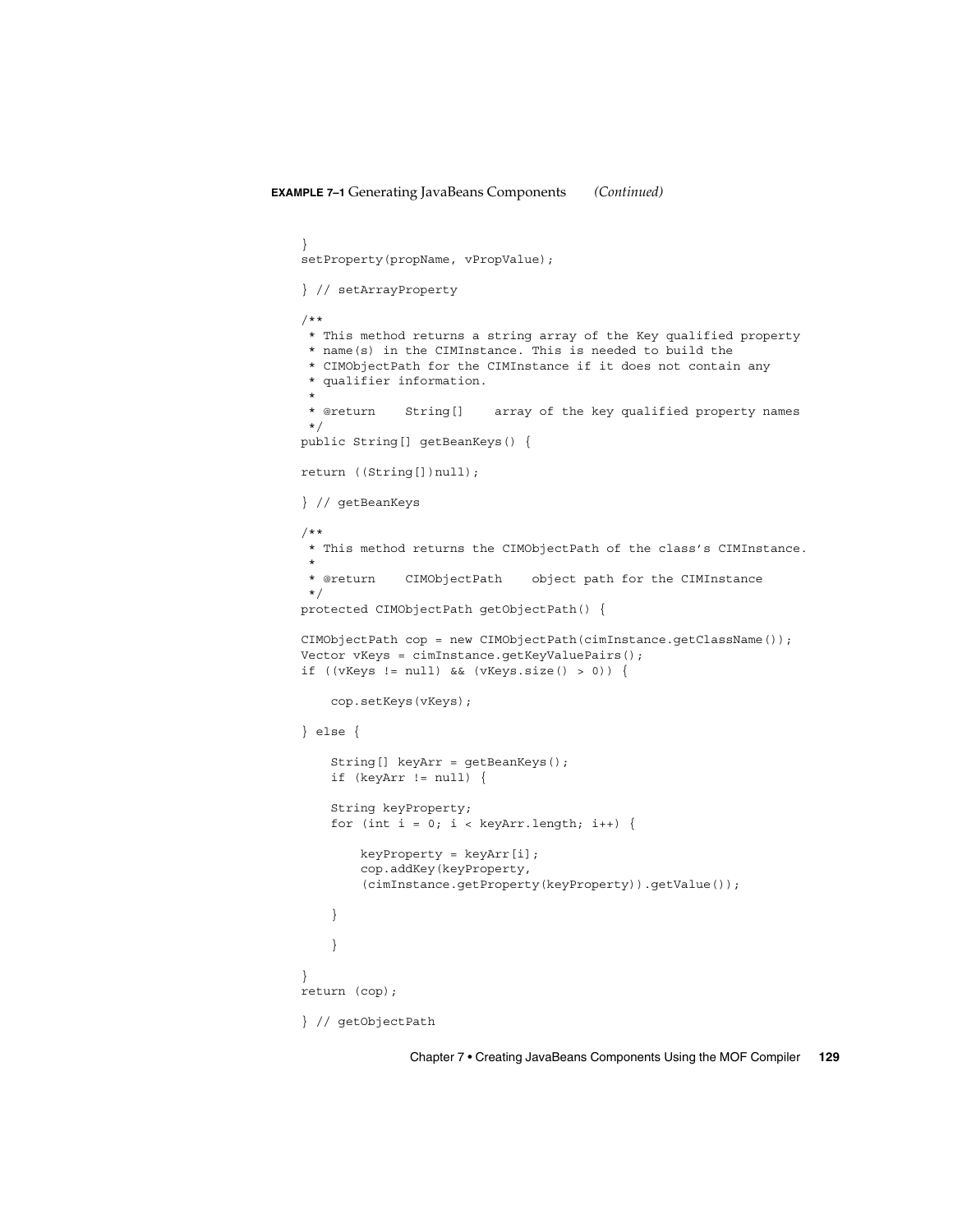```
/**
    * This convenience method returns the index of the specified
    * object in the specified array, or '-1' if the object is not
    * contained in the array.
     *
    * @param Object[] Object array to find index of Object in
    * @param Object Object to find index of in Object array
    * @return int index of Object in Object array
    */
    protected int getArrayIndex(Object[] objArr, Object obj) {
   List arrList = Arrays.asList(objArr);
    return (arrList.indexOf(obj));
    } // getArrayIndex
    /**
    * This method returns the CIM class's Version qualifier value, or
    * '-1' if it does not have this qualifier.
     *
    * @return String Version qualifier value or '-1' if there isn't
    * one
    */
    public String getBeanVersion() {
   return ("-1");
    } // getBeanVersion
    /**
    * This method returns a string representation of the CIMBean.
    * This method is intended for debug purposes and the format of
    * the string may vary from implementation to implementation.
    * The string returned may be empty, but may not be null.
     *
    * @return String string representation of the Bean
    */
    public String toString() {
    return (cimInstance.toString());
    } // toString
} // Class CIMBeanImpl
The content of Simple ClassBean.java is as follows:
package foo.com;
import javax.wbem.client.*;
```
**130** Solaris WBEM Developer's Guide • August 2004 (Beta)

import javax.wbem.cim.\*; import java.util.\*;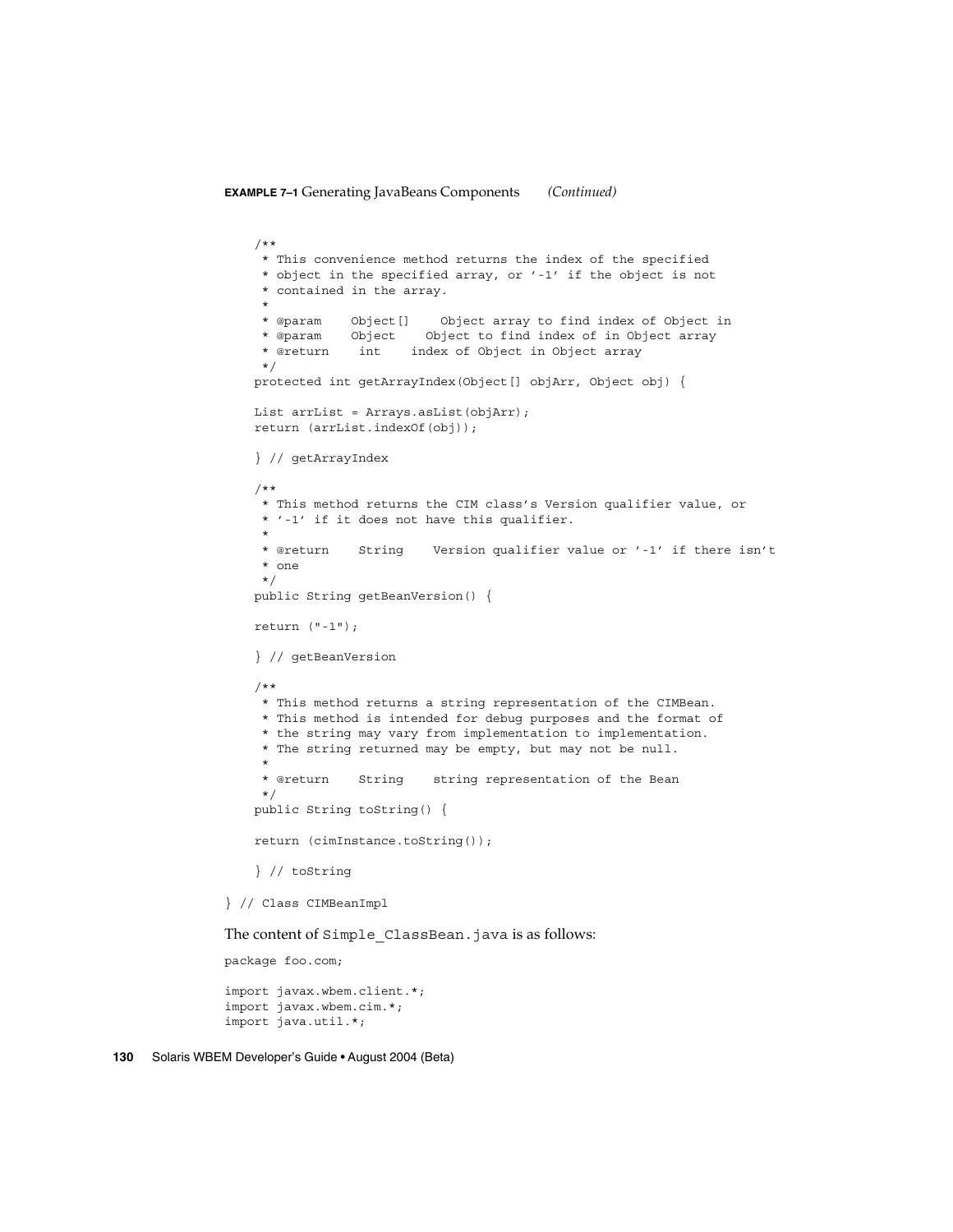import java.lang.Exception;

```
/**
* This Interface contains accessor and mutator methods for all
* properties defined in CIM class Simple_Class as well as methods
* comparable to the invokeMethods defined for this class. This Interface
* is implemented by Simple_ClassBeanImpl. The CIM class Simple_Class is
 * described as follows:
*/
public interface Simple_ClassBean extends CIMBean {
    /**
    * This method returns the Simple_Class.Name property value. This
    * property is described as follows:
     *
    * Name of the class.
     *
    * @return String current Name property value
    * @exception Exception
    */
   public String getName() throws Exception;
    /**
    * This method sets the Simple_Class.Name property value. This
    * property is described as follows:
     *
    * Name of the class.
     *
    * @param String new Name property value
    * @exception Exception
    */
   public void setName(String name) throws Exception;
    /**
    * This method invokes the Simple_Class.printClass() method. This
    * method is described as follows:
     *
    * Method to print the contents of the class.
     *
    * @return String return value of printClass() invokation
    * @exception Exception
    */
   public String printClass() throws Exception, CIMException;
} // Interface Simple_ClassBean
The content of Simple_ClassBeanImpl.java is as follows:
package foo.com;
import javax.wbem.client.*;
import javax.wbem.cim.*;
```
Chapter 7 • Creating JavaBeans Components Using the MOF Compiler **131**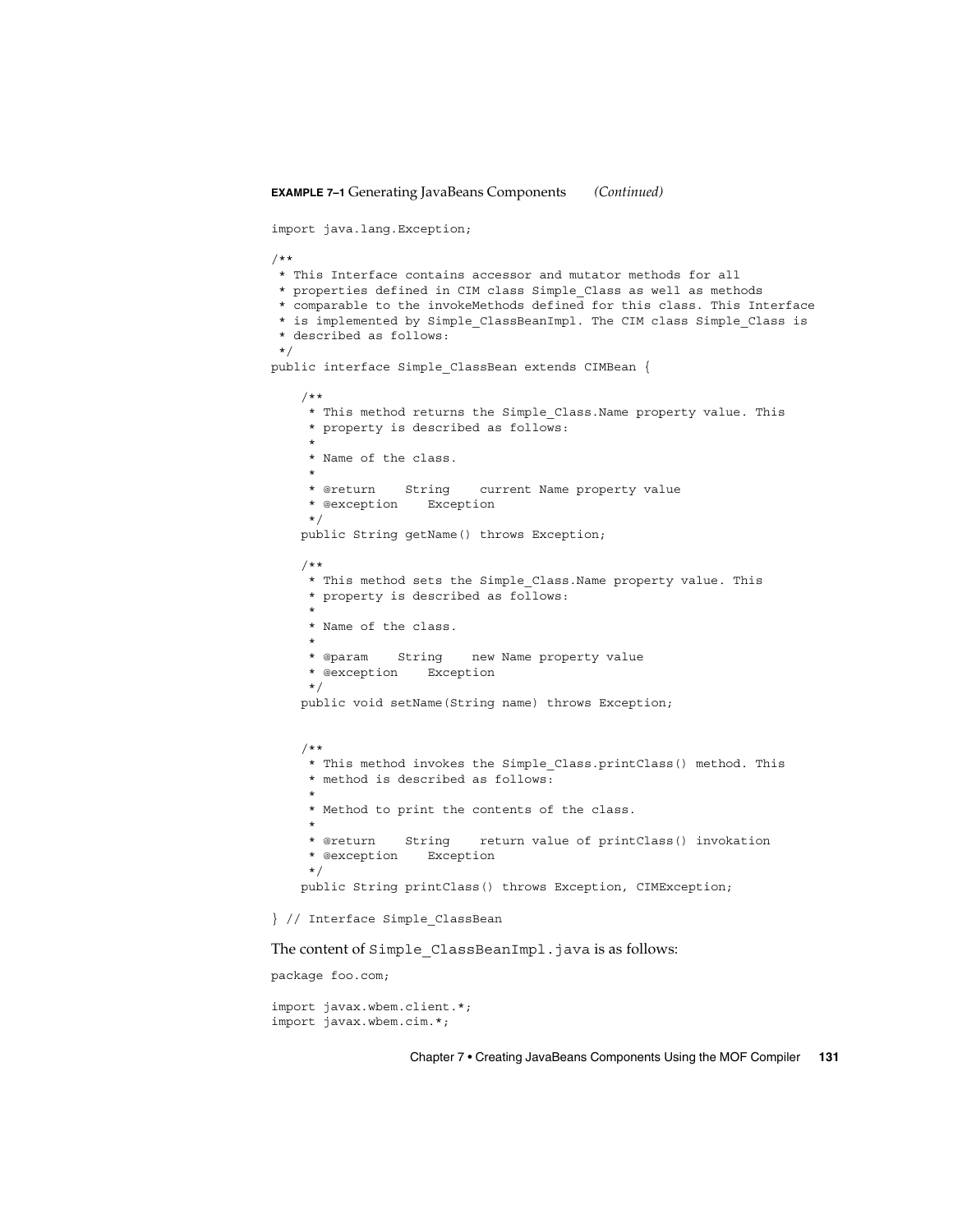```
EXAMPLE 7–1 Generating JavaBeans Components (Continued)
import java.util.*;
import java.lang.Exception;
/**
* This class contains accessor and mutator methods for all properties
* defined in the CIM class Simple_Class as well as methods comparable
 * to the invokeMethods defined for this class. This class implements
 * the Simple ClassBean interface. The CIM class Simple Class is
 * described as follows:
 */
public class Simple_ClassBeanImpl extends CIMBeanImpl implements
   Simple ClassBean {
    private CIMOMHandle cimomHandle = null;
    private CIMInstance cimInstance = null;
   private final static String[] keysArr = {"Name"};
    /**
    * This constructor creates a Simple_ClassBeanImpl class which
    * implements the Simple ClassBean interface, and encapsulates the
     * CIM class Simple_Class in a bean. The CIM class Simple_Class
     * is described as follows:
     *
    * @param CIMOMHandle handle to the CIMOM
     * @param CIMInstance handle to the CIMInstance being managed
    */
    public Simple_ClassBeanImpl(CIMOMHandle handle, CIMInstance instance)
    {
    super(handle, instance);
    this.cimomHandle = handle;
    this.cimInstance = instance;
    } // constructor
    /**
    * This method returns an array of Strings with the names of the key
    * qualified properties defined for the CIM class. This method is
     * used to build the CIMObjectPath of the CIMInstance managed by
     * the Bean in the case that the key qualifiers are not included
     * in the CIMInstance.
     *
     * @return String[] array of the key qualified property names
    */
   public String[] getBeanKeys() {
   return keysArr;
    } // getBeanKeys
    /**
    * This method returns the Simple_Class.Name property value. This
```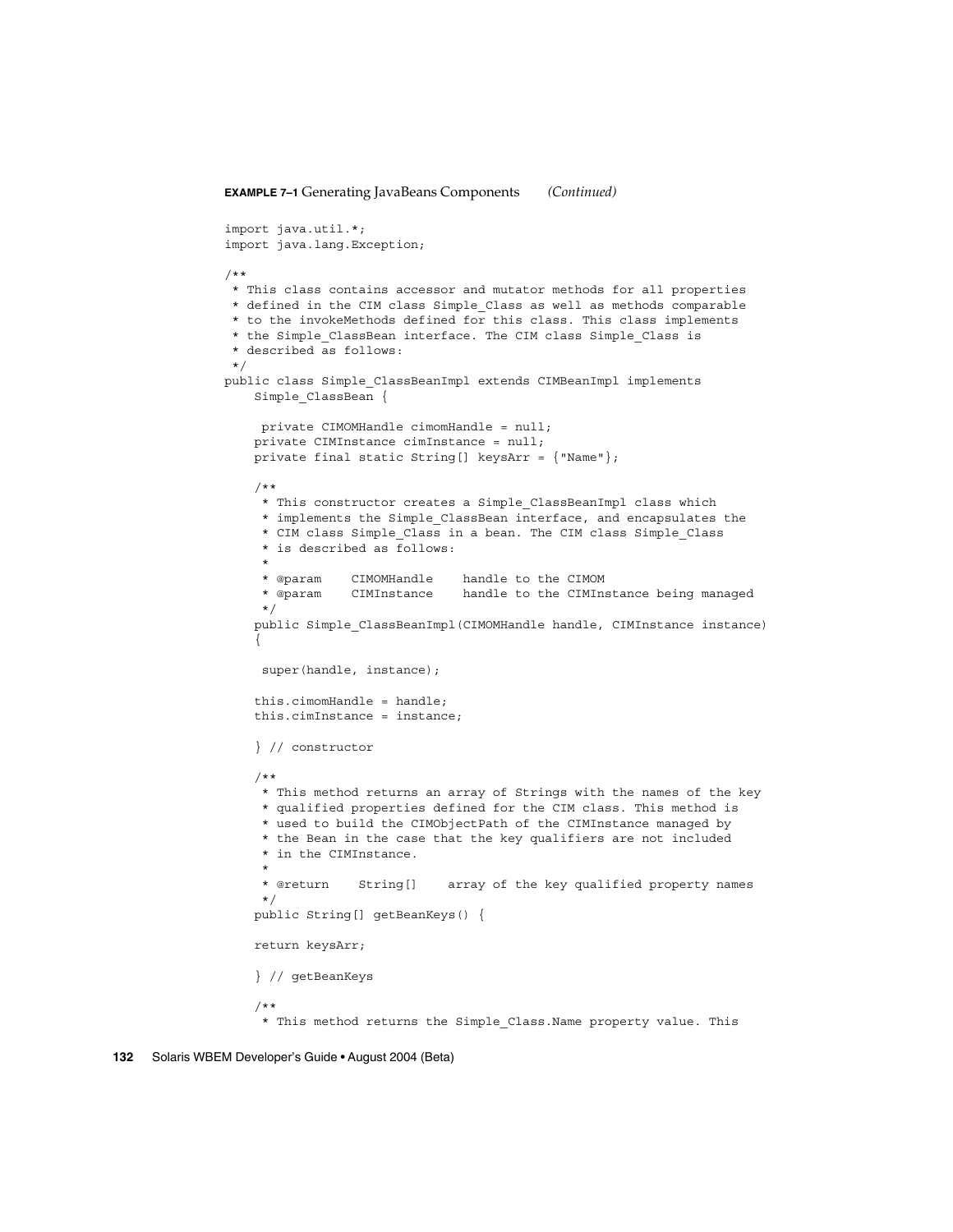```
EXAMPLE 7–1 Generating JavaBeans Components (Continued)
    * property is described as follows:
     *
    * Name of the class.
     *
    * @return String current Name property value
    * @exception Exception
    */
   public String getName() throws Exception {
   return (String)getProperty("Name");
   } // getName
    /**
    * This method sets the Simple_Class.Name property value. This
    * property is described as follows:
     *
    * Name of the class.
     *
    * @param String new Name property value
    * @exception Exception
    */
   public void setName(String name) throws Exception {
   setProperty("Name", name);
    } // setName
    /**
    * This method invokes the Simple_Class.printClass() method. This
    * method is described as follows:
     *
    * Method to print the contents of the class.
     *
    * @return String return value of printClass() invokation
    * @exception Exception
    */
   public String printClass() throws Exception, CIMException {
   Vector vInParams = new Vector();
   Vector vOutParams = new Vector();
   CIMValue cv = cimomHandle.invokeMethod(cimInstance.getObjectPath(),
 "printClass", vInParams, vOutParams);
   return (String)cv.getValue();
    } // printClass
} // Class Simple_ClassBeanImpl
```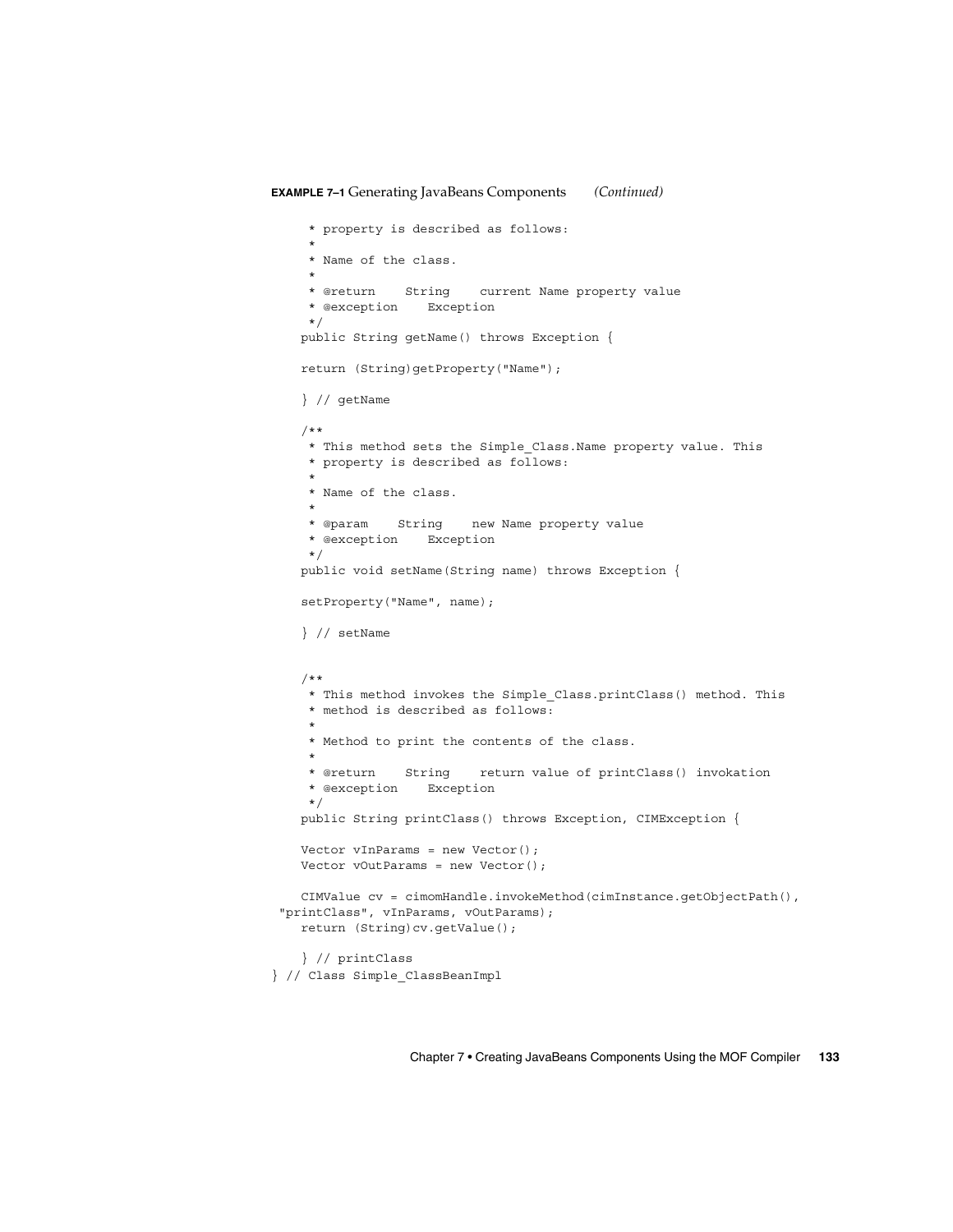Solaris WBEM Developer's Guide • August 2004 (Beta)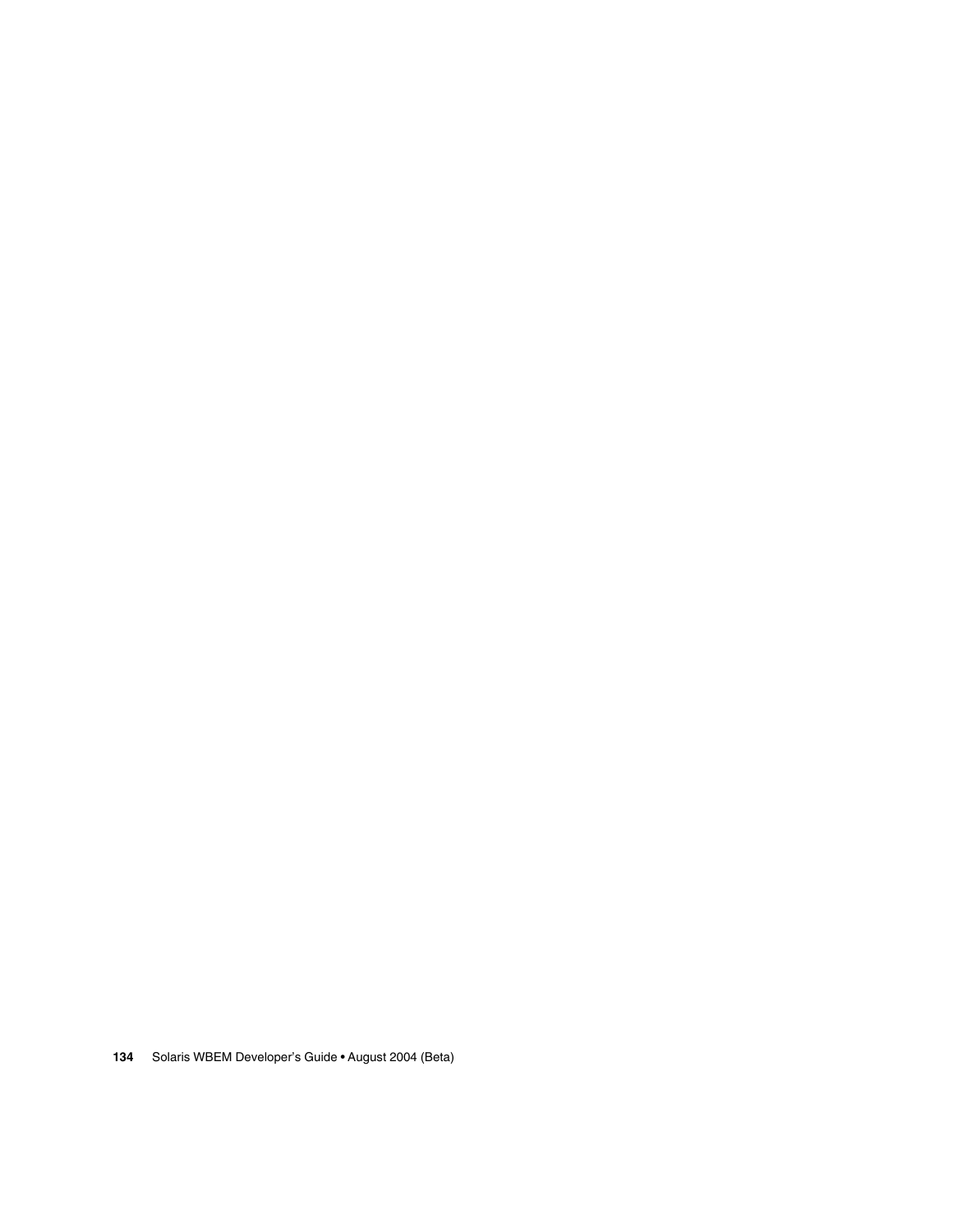### CHAPTER **8**

# Administering Security

This chapter describes WBEM security mechanisms and the features that the CIM Object Manager (CIMOM) enforces.

This chapter includes the following information:

- "WBEM Security Mechanisms" on page 135
- ["Using Sun WBEM User Manager to Set Access Control"](#page-138-0) on page 139
- ["Troubleshooting Problems With WBEM Security"](#page-145-0) on page 146

# WBEM Security Mechanisms

WBEM employs several mechanisms to ensure secure access to its data:

- **Authentication** The process of specifying a client's user identity to the WBEM server, and then using the client's credentials to verify the client.
- **Role assumption** Process that assumes that a Solaris role-based access control (RBAC) role identity is to be used by the WBEM server to check authorization.
- **Secure messaging** The process of adding a secure message authenticator to each client request message. This authenticator enables the WBEM server to check the origin of the message and to determine whether that message was modified during delivery.
- **Authorization** The process of verifying that an authenticated user or a role identity has been granted access to the data that is managed by WBEM. You use the Solaris Management Console User tool and Sun WBEM User Manager for authorization management.
- **Auditing –** The process of writing an audit record of a specific operation that was performed by the WBEM server. These records track the changes that an authenticated user makes to the management data on the WBEM server system.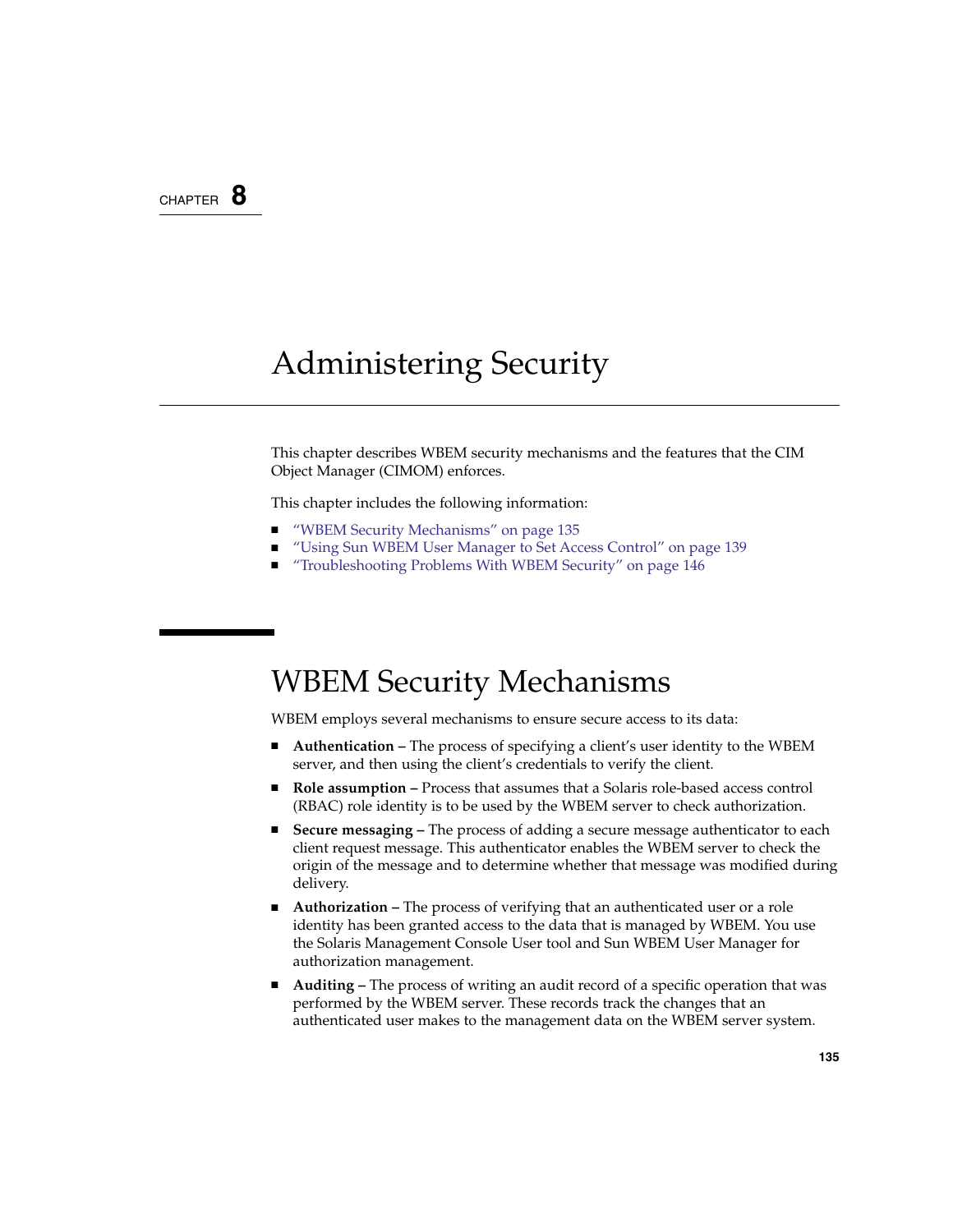**Logging** – The writing of particular security-related events in the WBEM log. You can view the WBEM log by using the Solaris Management Console Log Viewer.

Each mechanism is described in more detail in the sections that follow.

## Client Authentication

When a client application connects to a CIMOM server, the client's user identity must be authenticated by the CIMOM on the WBEM server. The user's WBEM client must provide a Solaris user identity and its associated login password. The identity and credential are used in a security authentication exchange between the client and WBEM server. This exchange is to verify that the client is a valid Solaris user who is allowed to log in to the WBEM server system.

If the WBEM server cannot verify the user identity and credential and the user's identity is invalid, the WBEM server returns a CIM security exception. This exception includes the NO\_SUCH\_PRINCIPAL error.

If the WBEM server cannot verify the user's identity and credential and the user's password is invalid, the server returns a CIM security exception. This exception includes the INVALID\_CREDENTIAL error.

### Role Assumption

A role identity can be assumed only when a WBEM user selects the Remote Method Invocation (RMI) protocol. Role assumption is not supported by the XML over HTTP protocol.

The Solaris implementation of WBEM supports the ability of a client to assume the identity of a Solaris role. When a client assumes the identity of a Solaris role, the client is authenticated by the CIMOM on the WBEM server. To check RBAC authorizations, the WBEM server uses the permission that is granted to the assumed role rather than the permission that is granted to the underlying user identity.

RBAC roles are described in more detail in Role-Based Access Control (Overview) in *System Administration Guide: Security Services*.

The client must provide the Solaris role identity and password in addition to a Solaris user identity and password when the client attempts to connect.

If the WBEM server cannot verify the Solaris role identity, the WBEM server returns a CIM security exception that includes the NO\_SUCH\_ROLE error.

If the role password is invalid for the specified role identity, the WBEM server returns the INVALID\_CREDENTIAL error in the CIM security exception.

If both the role identity and role password are valid, but the user is not allowed to assume the role, the WBEM server returns an exception. The CANNOT\_ASSUME\_ROLE error is returned in the CIM security exception.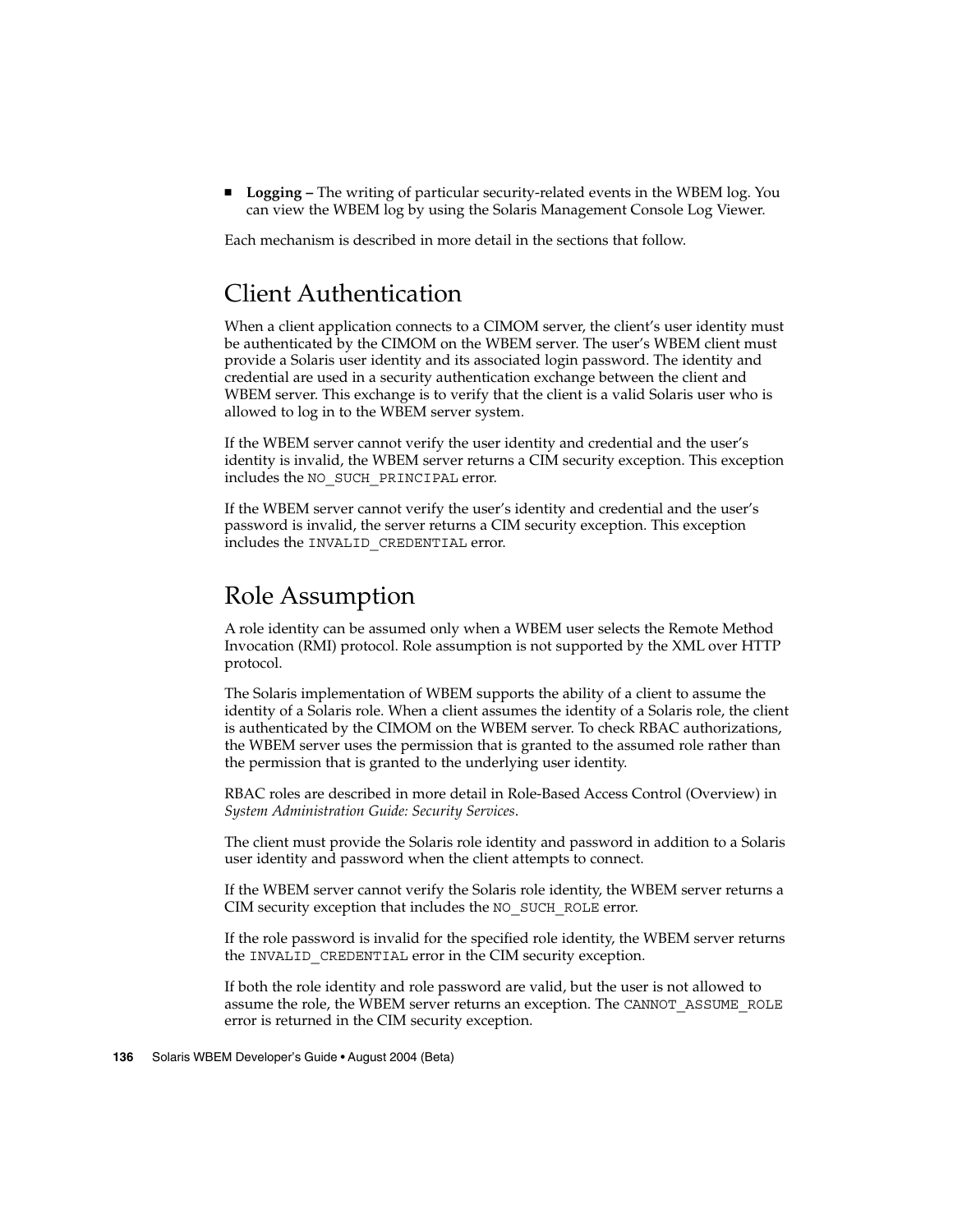## Secure Messaging

In the CIM RMI protocol, each request from the client to the WBEM server contains a message authenticator that is constructed from the message data. A one-way digest is also created with a session key that is established during the authentication exchange.

The WBEM server verifies this message authenticator. This verification guarantees two things: The request came from the same client that was authenticated The message was not modified or replayed on its way to the server

If the message was modified, replayed, or created by a source that was not the original client, the WBEM server returns a CIM security exception. This exception contains the CHECKSUM\_ERROR error. The WBEM server also writes a log message to the WBEM log.

## Authorization

After connecting, the server uses the authenticated user or the role identity for all authorization checks on subsequent operations with the CIM client.

WBEM supports two types of authorization checking, using the following mechanisms:

- Access control lists (ACLs) that are maintained by the WBEM server for specific name spaces
- RBAC authorizations that are configured as part of the Solaris OS

The particular authorization checking mechanism that WBEM uses depends on how the MOF class provider is implemented. The particular authorization checking mechanism that WBEM uses for a specific MOF class operation depends on the following factors:

- The particular operation that WBEM executes
- How the MOF class provider is implemented

The classes defined in Solaris Acl.mof implement WBEM ACL-based security. WBEM ACL-based security provides a default authorization scheme for Solaris WBEM Services. Under specific circumstances, WBEM-based security applies to a particular set of CIM operations. ACL-based security is uniquely provided by Solaris WBEM Services.

You use Sun WBEM User Manager (wbemadmin) to establish an ACL for a specific name space on the WBEM server. Sun WBEM User Manager enables you to add user, or role, names to the ACL for the name space. In addition, you can assign each user read or write permission. Sun WBEM User Manager is described in ["Using Sun](#page-138-0) [WBEM User Manager to Set Access Control"](#page-138-0) on page 139 and in wbemadmin(1M).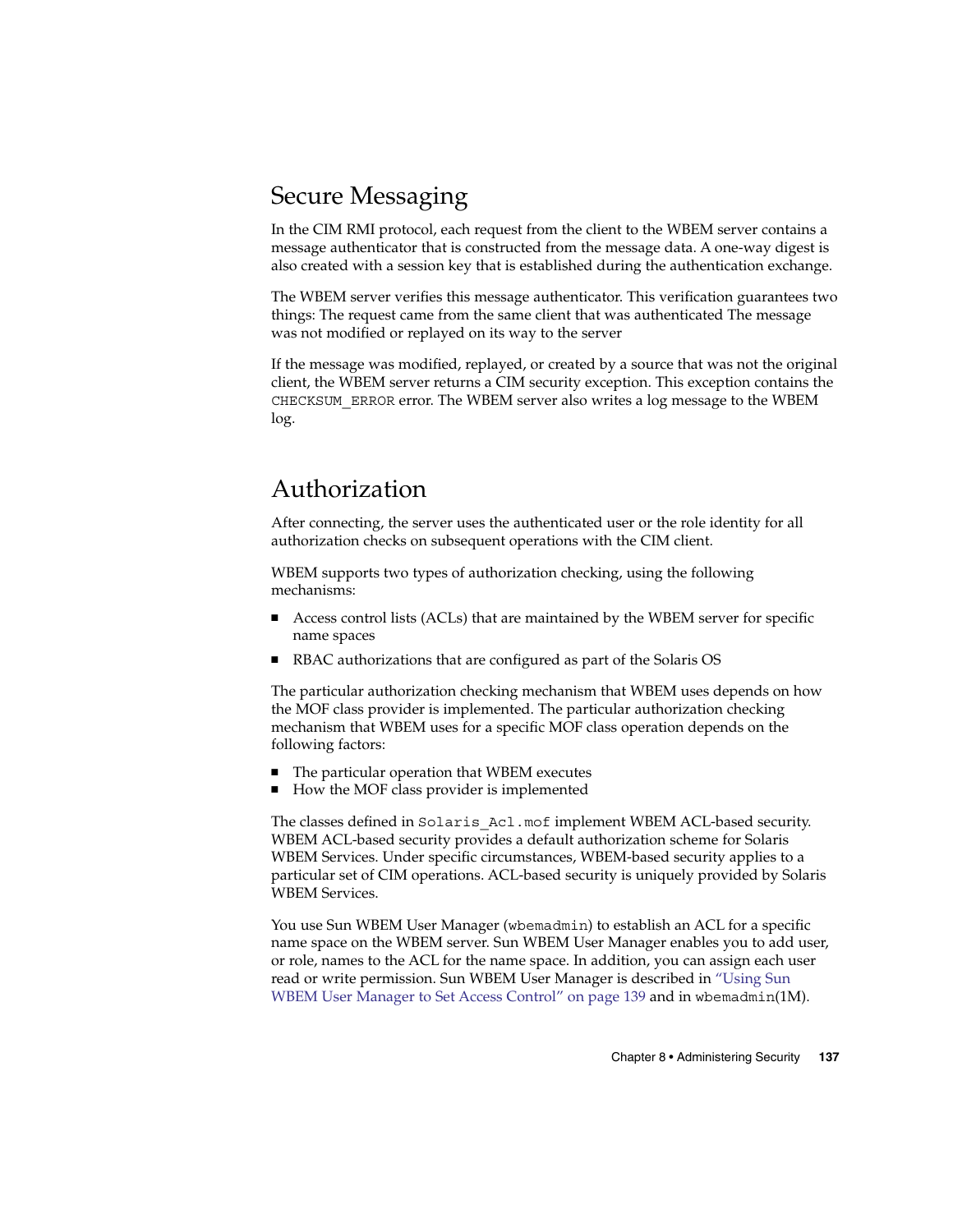Write permission allows a user to modify the class metadata, modify instances of MOF classes in that name space, and issue an invoke method on instances. The local WBEM server root user identity is always granted write permission to all name spaces on the server. All authenticated users without an explicit ACL entry are granted read permission by default.

Operations that include the accessing of MOF class metadata, such as getClass, use the WBEM ACLs. These operations check the permissions that are granted to the authenticated user by the ACL for the name space that contains the MOF class. You can set an RBAC role in an ACL entry. However, the ACL entry is always checked against the user identity rather than the role identity. In other words, you can set a role name in an ACL, but the CIMOM does not check the role name at runtime.

Operations that involve MOF class instances might include the checking of either WBEM ACLs or RBAC authorizations.

You can also grant permissions to a user, or role identity, which allow that user to access and modify the instances of MOF classes, whose providers use RBAC authorizations. You grant these permissions by using the Rights tool in the Solaris Management Console User tool. The granting of permissions to a user is described in Creating or Changing a Rights Profile in *System Administration Guide: Security Services*.

If the instances for a MOF class are stored in the WBEM persistent datastore, the CIMOM checks the WBEM ACL for the name space that contains the MOF class. Under the following conditions, the implementation of the MOF class provider almost always uses RBAC authorization checking:

- The provider implementation for the MOF class accesses the provider's datastore
- The provider implementation for the MOF class accesses system data in the Solaris OS

In general, if a MOF class definition contains a Provider qualifier, the provider implementation usually makes RBAC authorization checks. If the MOF class definition does not contain a Provider qualifier, the CIMOM takes the following actions:

- Stores the instances of that class in the WBEM persistent datastore
- Checks the ACL that controls access to the name space for the class to ensure that access is granted

### Auditing

The WBEM server writes audit records for certain events during processing. For example, the WBEM server writes audit records whenever client authentication succeeds or fails, and whenever an operation that modifies user information is executed.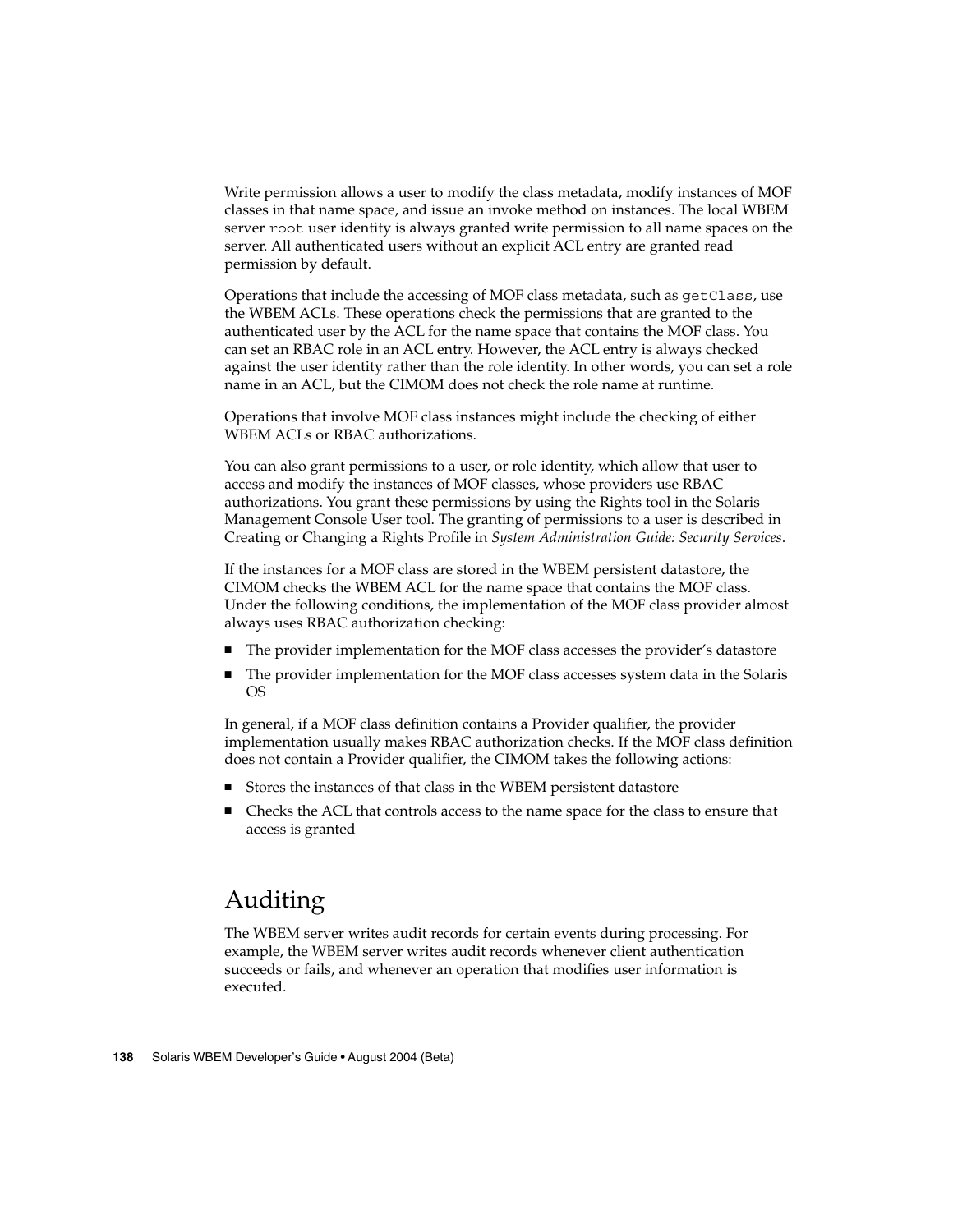<span id="page-138-0"></span>The WBEM server uses the underlying Solaris Basic Security Module (BSM) to write its audit records. You must enable the BSM auditing mechanism (bsmconv) in the Solaris OS on the WBEM server to ensure that audit information is recorded. This command is described in bsmconv(1M).

**Note –** If you are using the Trusted Solaris™ software, you do *not* need to enable the BSM auditing mechanism.

## Logging

The WBEM server writes log records to the WBEM log for particular security events. Two examples are when an authenticated session for a client is established and when an authorization fails. You can review the WBEM log in the Solaris Management Console Log Viewer, which is described in [Chapter 9.](#page-150-0)

You can identify security-related log events by the category Security log, which is listed in the Category column. You can view only security log messages by selecting the category Security in the Log Viewer filter dialog box. Most security log messages include the user identity of the client and the name of the client host.

# Using Sun WBEM User Manager to Set Access Control

Sun WBEM User Manager (wbemadmin) enables you and other privileged users to perform the following tasks:

- Add and delete authorized users
- Set access privileges for authorized users
- Manage user authentication and user access to CIM objects on a WBEM-enabled system

**Note –** The user for whom you specify access control must have a Solaris user account.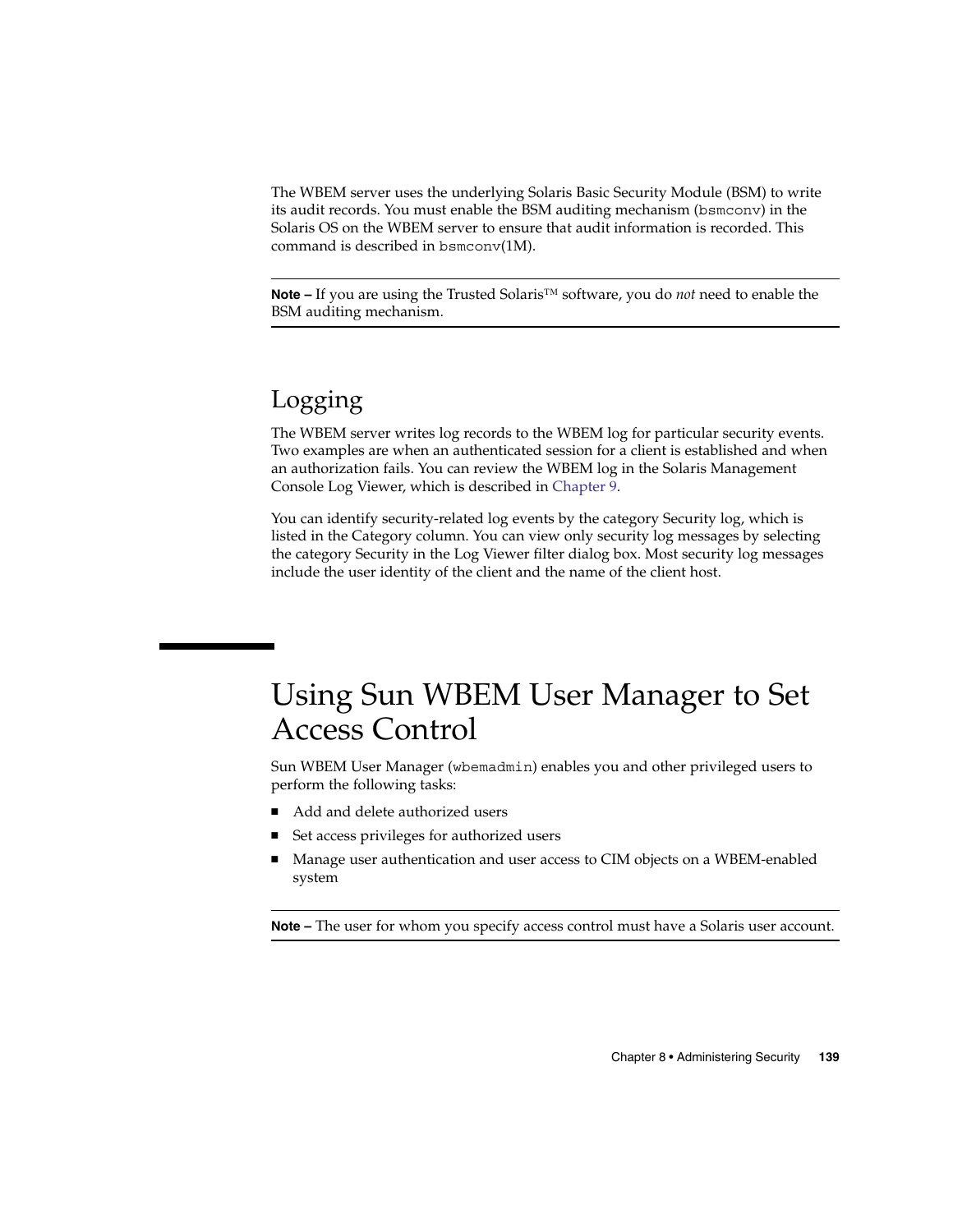# What You Can and Cannot Do With Sun WBEM User Manager

You can set access privileges for individual name spaces or for a combination of a user and a name space. When you add a user and select a name space, the user is granted read access to CIM objects in the selected name space by default.

**Note –** An effective way to combine user and name space access rights is to start by restricting access to a name space. Then grant individual users read, read and write, or write access to that name space.

You cannot set access rights on individual managed objects. However, you can set access rights for all managed objects in a name space as well as on a per-user basis.

If you log in as root, you can set the following types of access to CIM objects:

- **Read Only** Allows read-only access to CIM Schema objects. Users with this privilege can retrieve instances and classes, but cannot create, delete, or modify CIM objects.
- **Read/Write** Allows full read, write, and delete access to all CIM classes, instances, and invoked methods.
- **Write** Allows write and delete access, but not read access, to all CIM classes and instances.
- None Allows no access to CIM classes and instances.

# Using Sun WBEM User Manager

This section describes how to start and use Sun WBEM User Manager.

### ▼ How to Start Sun WBEM User Manager

#### **1. Become superuser. Steps**

#### **2. In a command window, type the following command:**

# **/usr/sadm/bin/wbemadmin** Sun WBEM User Manager starts, and a Login dialog box opens.

**<sup>140</sup>** Solaris WBEM Developer's Guide • August 2004 (Beta)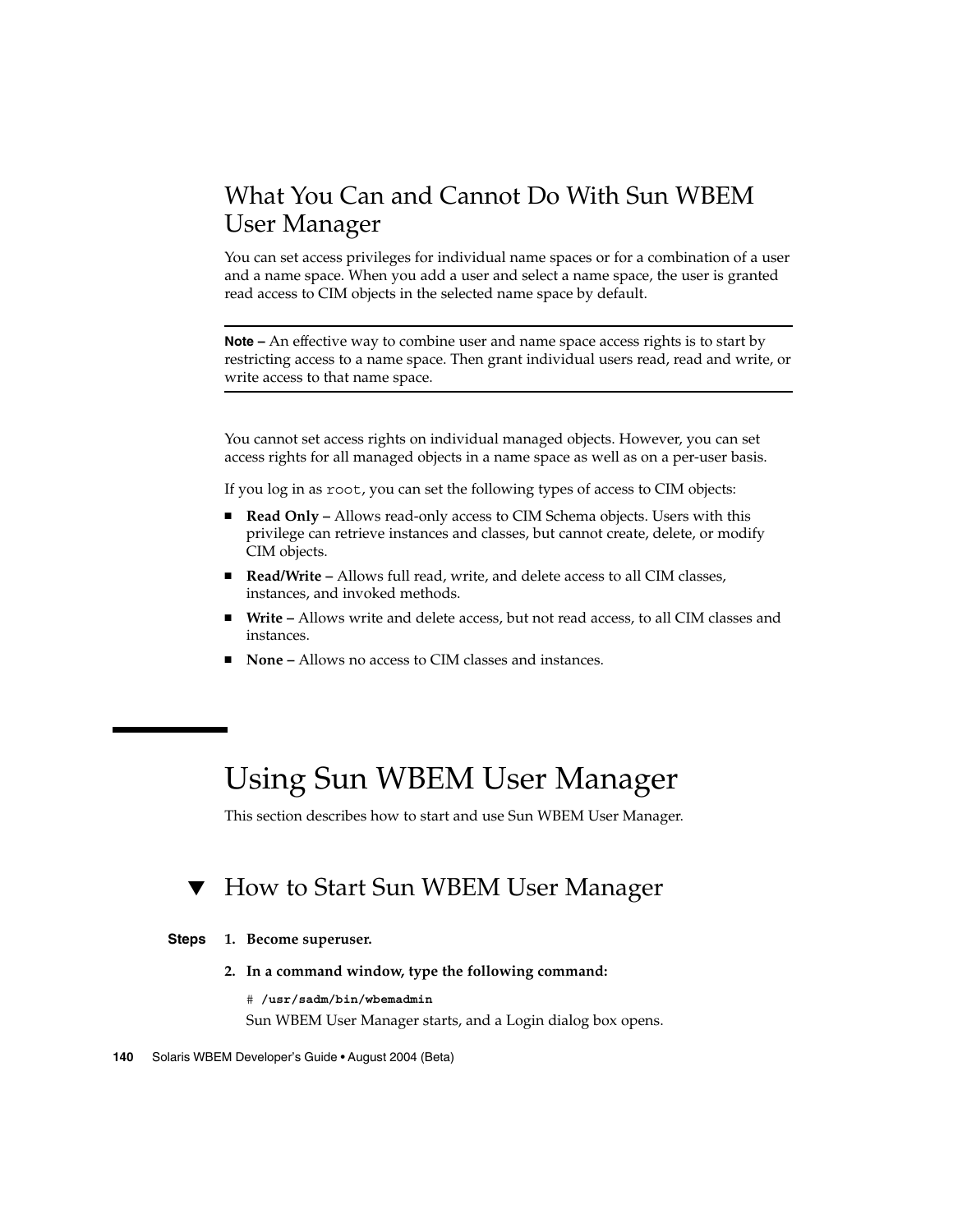**Note –** Context-help information is available in the Context Help panel when you click on the fields in the Login dialog box.

#### **3. Fill in the fields on the Login dialog box.**

#### **a. In the User Name field, type the user name.**

**Note –** You must have read access to the root\security name space to log in. By default, Solaris users have guest privileges, which grant them read access to the default name spaces. Users with read access can view but not change user privileges.

You must log in as root or a user with write access to the root \security name space to grant access rights to users.

#### **b. In the Password field, type the password for the user account.**

**4. Click OK.**

The User Manager dialog box opens. The dialog box contains a list of users and their access rights to WBEM objects within the name spaces on the current host.

## ▼ How to Grant Default Access Rights to a User

#### **1. Start Sun WBEM User Manager. Steps**

- **2. In the Users Access portion of the dialog box, click Add.** A dialog box opens that lists the available name spaces.
- **3. Type the name of a Solaris user account in the User Name field.**
- **4. Select a name space from the listed name spaces.**
- **5. Click OK.**

The user name is added to the User Manager dialog box.

**6. To save changes and close the User Manager dialog box, click OK. To save changes and keep the dialog box open, click Apply.**

The user that you specified is granted read access to CIM objects in the name space that you selected.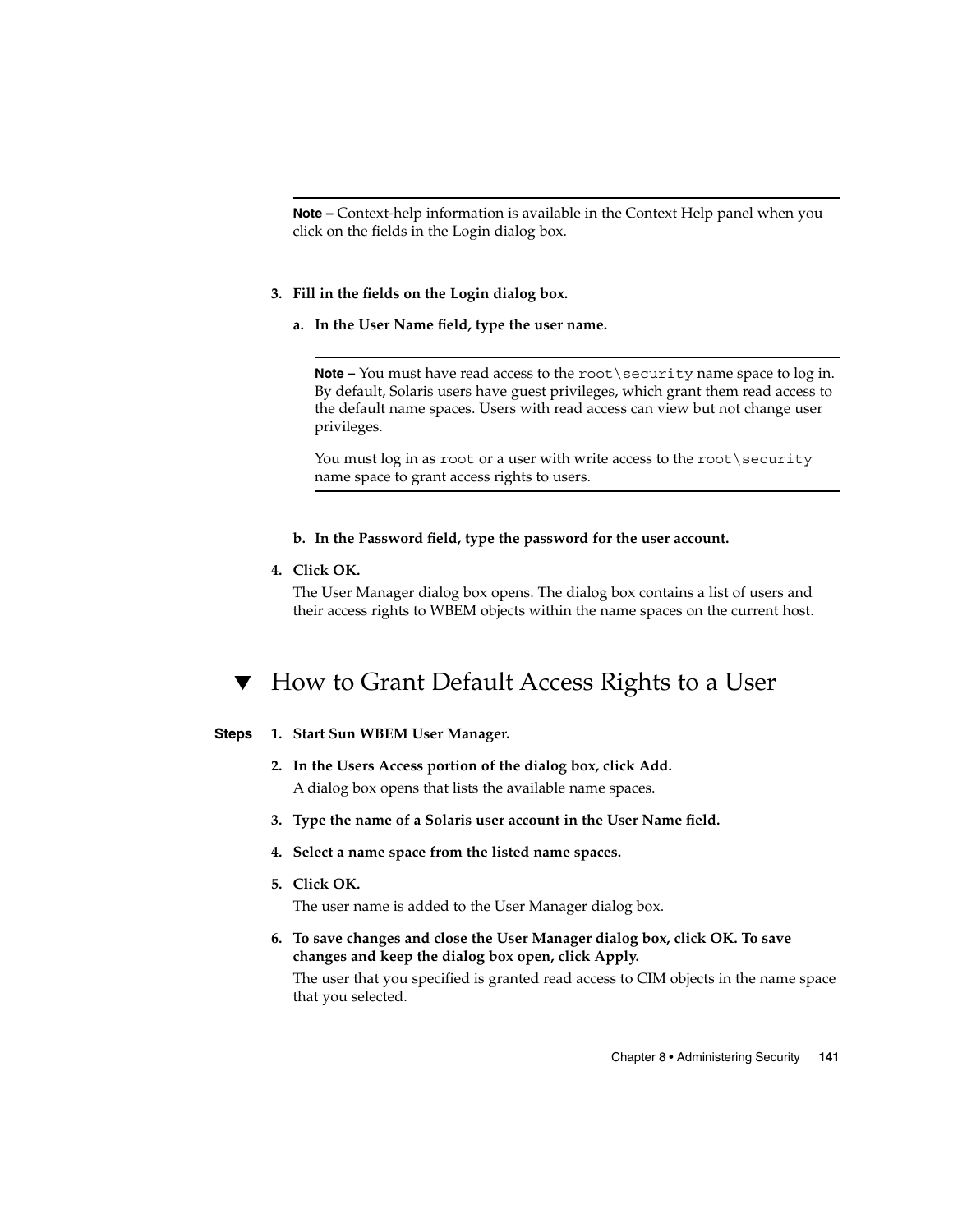## ▼ How to Change Access Rights for a User

#### **1. Start Sun WBEM User Manager. Steps**

- **2. Select the user whose access rights you want to change.**
- **3. Set the user privileges. To grant the user read-only access, click the Read check box. To grant the user write access, click the Write check box.**
- **4. To save changes and close the User Manager dialog box, click OK. To save changes and keep the dialog box open, click Apply.**

### ▼ How to Remove Access Rights for a User

**1. Start Sun WBEM User Manager. Steps**

- **2. In the Users Access portion of the dialog box, select the user name for which you want to remove access rights.**
- **3. Click Delete to delete the user's access rights to the name space.** A confirmation dialog box opens. This dialog box prompts you to confirm your decision to delete the user's access rights.
- **4. To confirm, click OK.**
- **5. To save changes and close the User Manager dialog box, click OK. To save changes and keep the dialog box open, click Apply.**

### ▼ How to Set Access Rights for a Name Space

#### **1. Start Sun WBEM User Manager. Steps**

- **2. In the Namespace Access portion of the dialog box, click Add.** A dialog box opens. The dialog box lists the available name spaces.
- **3. Select the name space for which you want to set access rights.**

**Note –** By default, users have read-only access to a name space.

■ To allow no access to the name space, make sure that the Read and Write check boxes are not selected.

**<sup>142</sup>** Solaris WBEM Developer's Guide • August 2004 (Beta)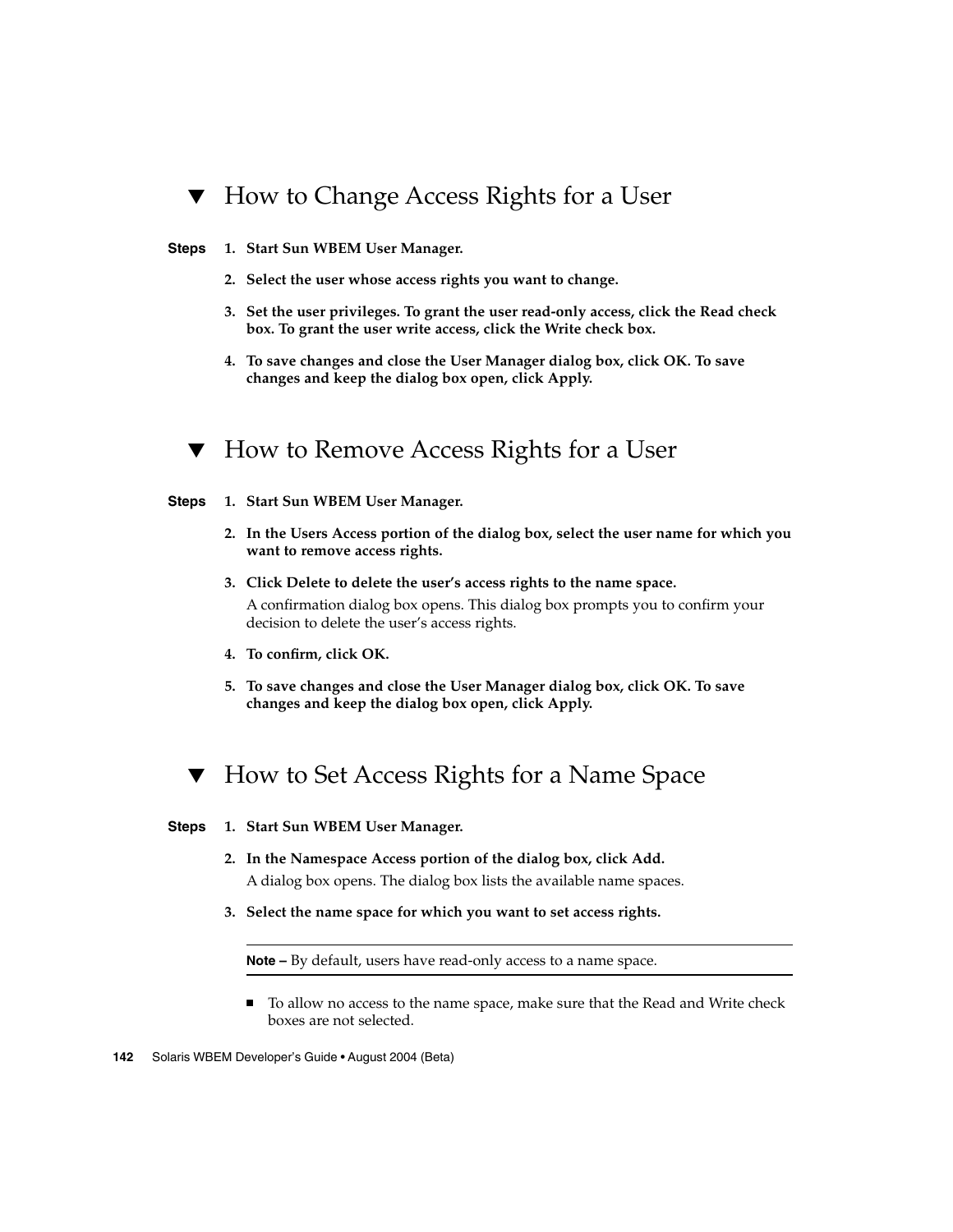- To allow write access, select Write.
- To allow read access, select Read.
- **4. To save changes and close the User Manager dialog box, click OK. To save changes and keep the dialog box open, click Apply.**

## How to Remove Access Rights for a Name Space

#### **1. Start Sun WBEM User Manager. Steps**

**2. In the Namespace Access portion of the dialog box, select the name space for which you want to remove access control, and then click Delete.** Access control is removed from the name space, and the name space is removed

from the list of name spaces on the Sun WBEM User Manager dialog box.

**3. To save changes and close the User Manager dialog box, click OK. To save changes and keep the dialog box open, click Apply.**

# Using the Solaris WBEM SDK APIs to Set Access Control

You can use the WBEM SDK's application programming interfaces (SDK APIs) to set access control on a name space or on a per-user basis. These security classes are stored in the root\security name space:

- Solaris Acl Base class for Solaris access control lists (ACLs). This class defines the string property *capability* and sets its default value to r (read only).
- Solaris UserAcl Represents the access control that a user has to the CIM objects within the specified name space.
- Solaris NamespaceAcl Represents the access control on a name space.

You can set access control for individual users to the CIM objects within a name space by creating an instance of the Solaris UserACL class. Then use the APIs to change the access rights for that instance. Similarly, you can set access control for name spaces by first creating an instance of the Solaris NameSpaceACL class. Then using APIs, such as the createInstance method, to set the access rights for that instance.

You can combine the use of these two classes. First, use the Solaris NameSpaceACL class to restrict access to all users for the objects in a name space. Then, use the Solaris UserACL class to grant selected users access to the name space.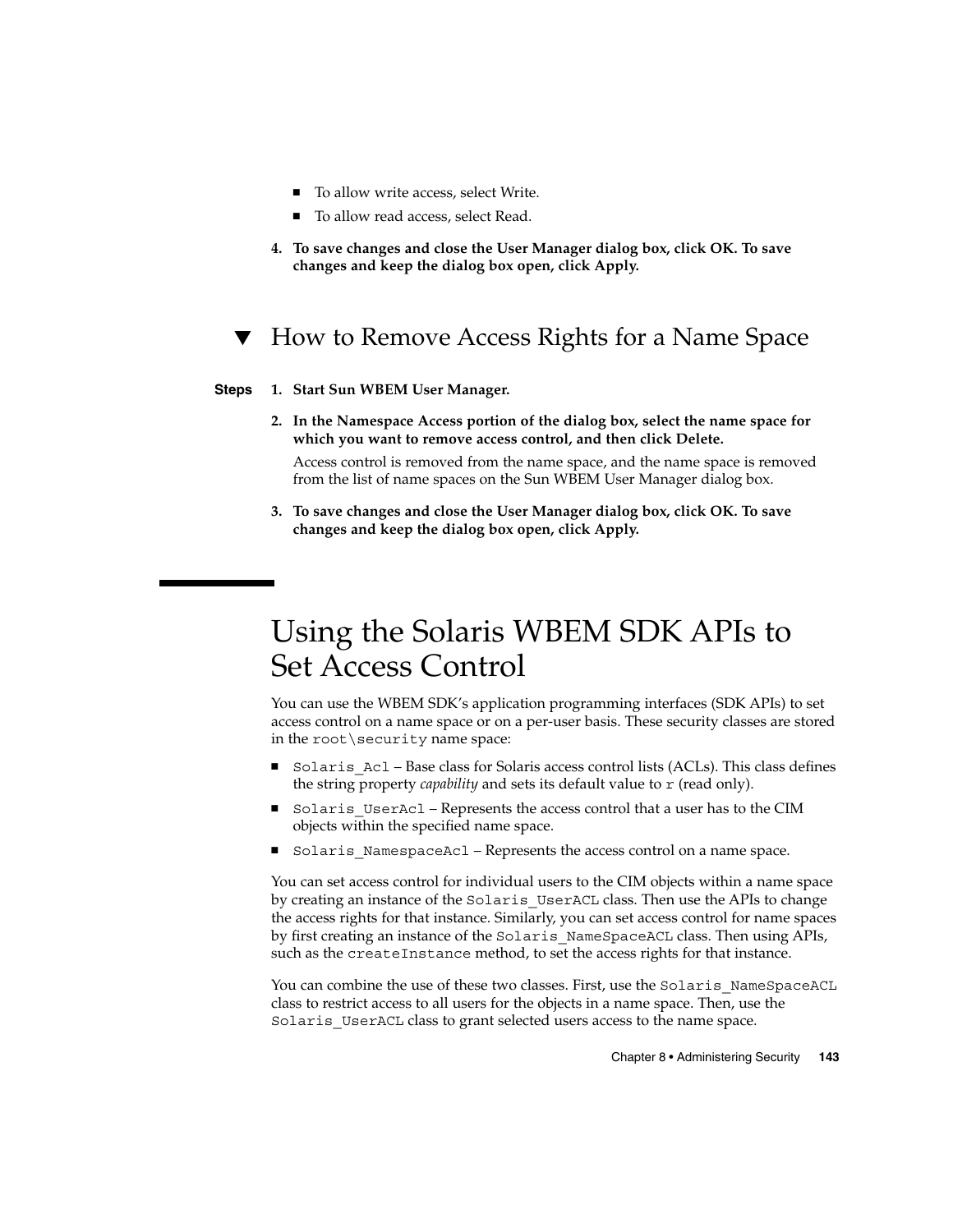### Solaris UserAcl Class

The Solaris\_UserAcl class inherits the string property *capability* with a default value r (read only) from theSolaris\_Acl class.

You can set the *capability* property to any one of these values for access privileges.

| <b>Access Right</b> | <b>Description</b> |
|---------------------|--------------------|
| r                   | Read               |
| rw                  | Read and Write     |
| W                   | Write              |
| none                | No access          |

The Solaris\_UserAcl class defines the following two key properties. Only one instance of the name space and user-name ACL pair can exist in a name space.

| Property | Data Type | <b>Purpose</b>                                         |
|----------|-----------|--------------------------------------------------------|
| nspace   | string    | Identifies the name space to<br>which this ACL applies |
| username | string    | Identifies the user to which<br>this ACL applies       |

### ▼ How to Set Access Control for a User

For example:

```
...
/* Create a name space object initialized with root\security
(name of name space) on the local host. */
CIMNameSpace cns = new CIMNameSpace("", "root\security");
// Connect to the root\security name space as root.
cc = new CIMClient (cns, user, user passwd);
// Get the Solaris_UserAcl class
cimclass = cc.getClass(new CIMObjectPath("Solaris_UserAcl");
// Create a new instance of the Solaris UserAcl
class ci = cimclass.newInstance();
...
```
#### **144** Solaris WBEM Developer's Guide • August 2004 (Beta)

**<sup>1.</sup> Create an instance of the Solaris\_UserAcl class. Steps**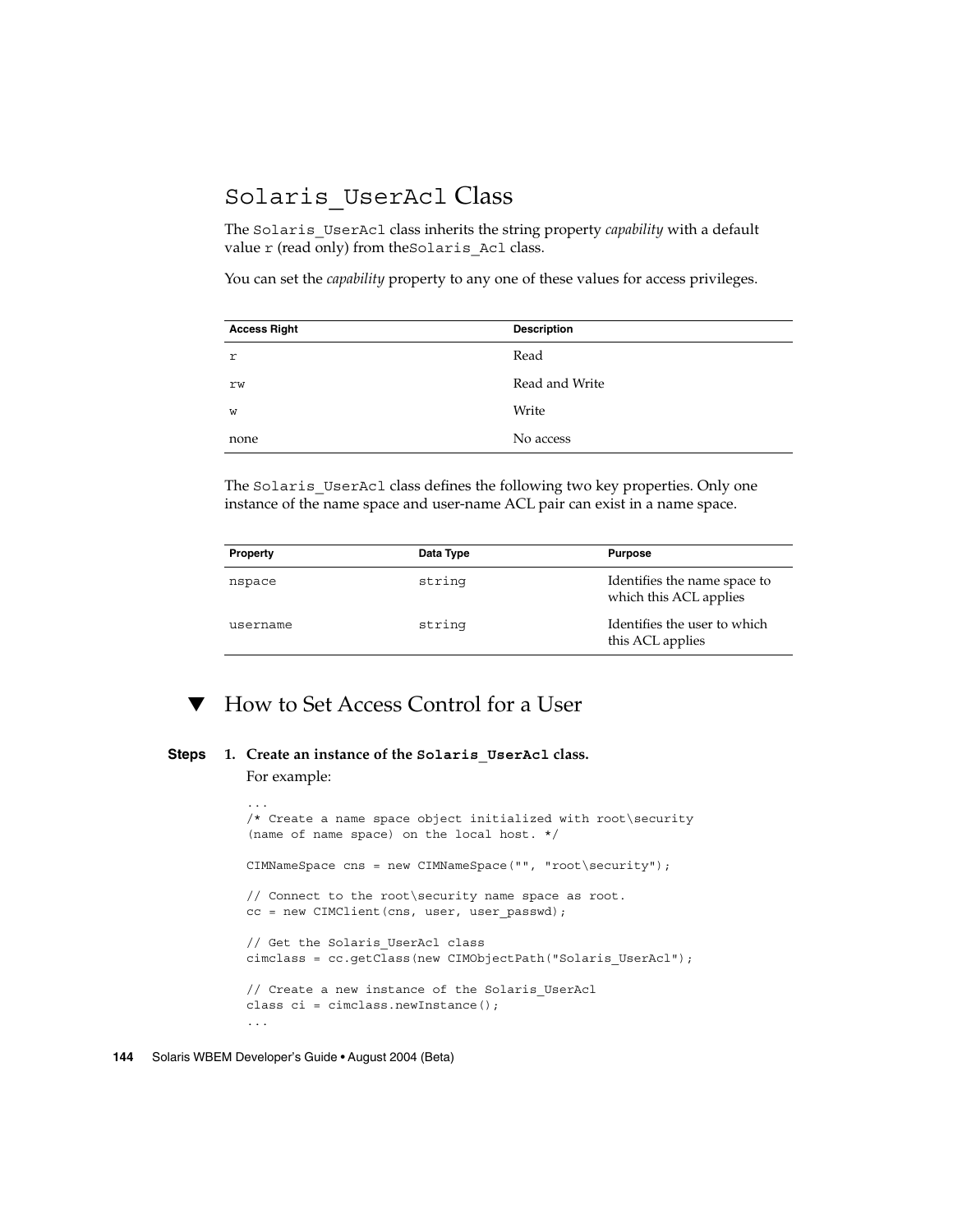**2. Set the** *capability* **property to the desired access rights.**

For example:

```
...
/* Change the access rights (capability) to read/write for user Guest
on objects in the root\molly name space.*/
ci.setProperty("capability", new CIMValue(new String("rw"));
ci.setProperty("nspace", new CIMValue(new String("root\molly"));
ci.setProperty("username", new CIMValue(new String("guest"));
```
#### **3. Update the instance.**

For example:

```
...
// Pass the updated instance to the CIM Object Manager
cc.createInstance(new CIMObjectPath(), ci);
...
```
### Solaris\_NamespaceAcl Class

The Solaris\_NamespaceAcl inherits the string property *capability* with a default value r (read-only for all users) from the Solaris\_Acl class. The Solaris\_NamespaceAcl class defines this key property.

| <b>Property</b> | Data Type | <b>Purpose</b>                                                                                                                                      |
|-----------------|-----------|-----------------------------------------------------------------------------------------------------------------------------------------------------|
| nspace          | string    | Identifies the name space to<br>which this access control list<br>applies. Only one instance of<br>the name space ACL can exist<br>in a name space. |

### ▼ How to Set Access Control for a Name Space

#### **1. Create an instance of the Solaris\_NamespaceAcl class.** For example: **Steps**

```
...
/* Create a name space object initialized with root\security
(name of name space) on the local host. */
CIMNameSpace cns = new CIMNameSpace("", "root\security");
// Connect to the root\security name space as root.
cc = new CIMClient(cns, user, user passwd);
// Get the Solaris namespaceAcl class
```
Chapter 8 • Administering Security **145**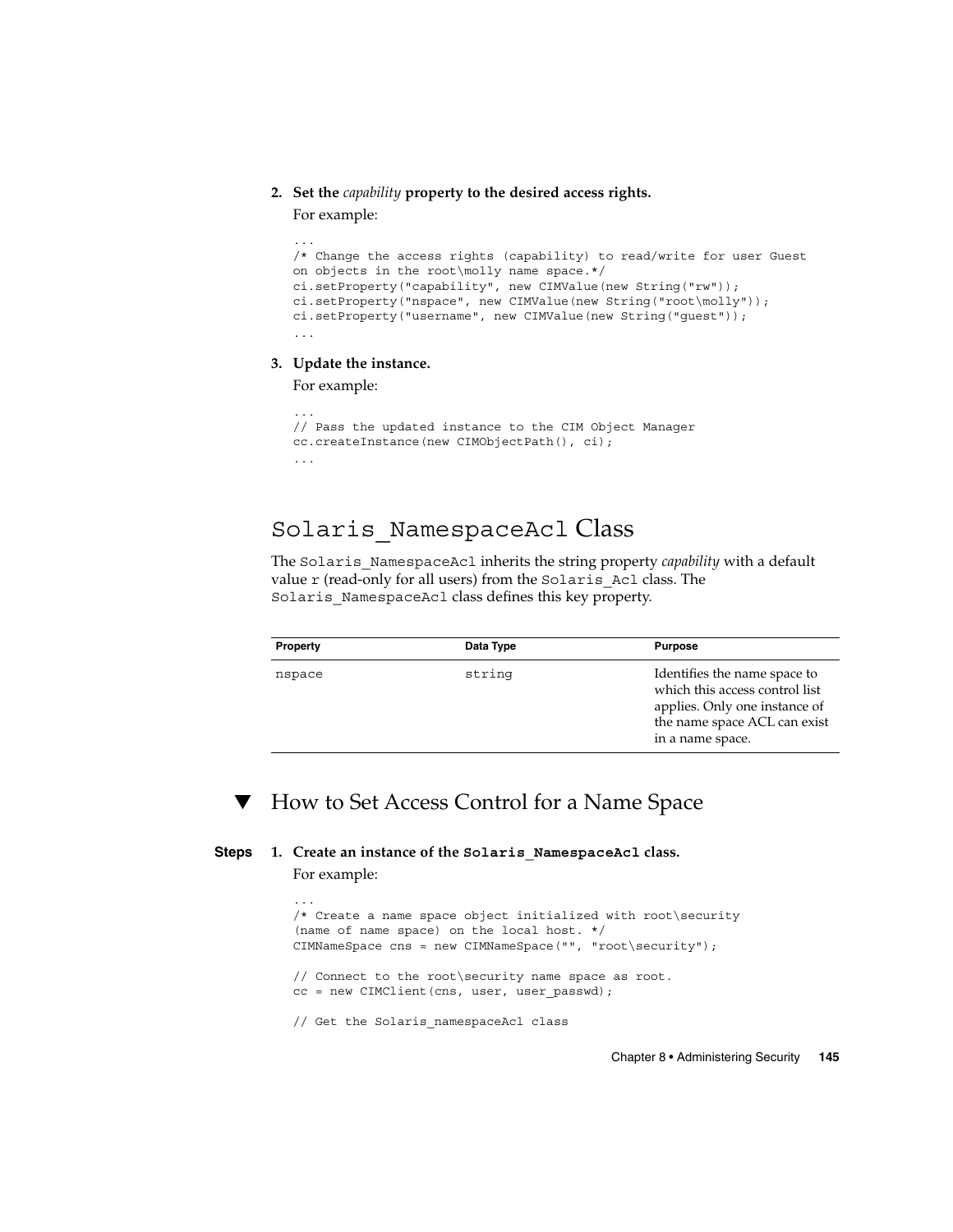```
cimclass = cc.getClass(new CIMObjectPath("Solaris_namespaceAcl");
// Create a new instance of the Solaris namespaceAcl
class ci = cimclass.newInstance();
```
#### **2. Set the** *capability* **property to the desired access rights.**

For example:

...

```
...
/* Change the access rights (capability) to read/write
to the root\molly name space. */
ci.setProperty("capability", new CIMValue(new String("rw"));
ci.setProperty("nspace", new CIMValue(new String("root\molly"));
...
```
#### **3. Update the instance.**

#### For example:

```
// Pass the updated instance to the CIM Object Manager
cc.createInstance(new CIMObjectPath(), ci);
```
# Troubleshooting Problems With WBEM **Security**

This section describes what to do in the following situations:

- A client (user) cannot be authenticated by the CIMOM on the WBEM server
- A role cannot be assumed
- An ACCESS DENIED error occurs

### If a Client (User) Cannot Be Authenticated by the CIMOM on the WBEM Server

If a client cannot be successfully authenticated by the CIMOM on the WBEM server, the WBEM server returns a CIM security exception. This exception is returned when the server attempts to establish the CIM client handle in the client application. The exception contains an error code that indicates why the authentication attempt failed.

If the WBEM server cannot verify the user identity and credential and the user's identity is invalid, the WBEM server returns a CIM security exception. This exception includes the NO\_SUCH\_PRINCIPAL error. If the WBEM server cannot verify the user's identity and credential and the user's password is invalid for that user's identity, the WBEM server returns a CIM security exception. This exception includes the INVALID\_CREDENTIAL error.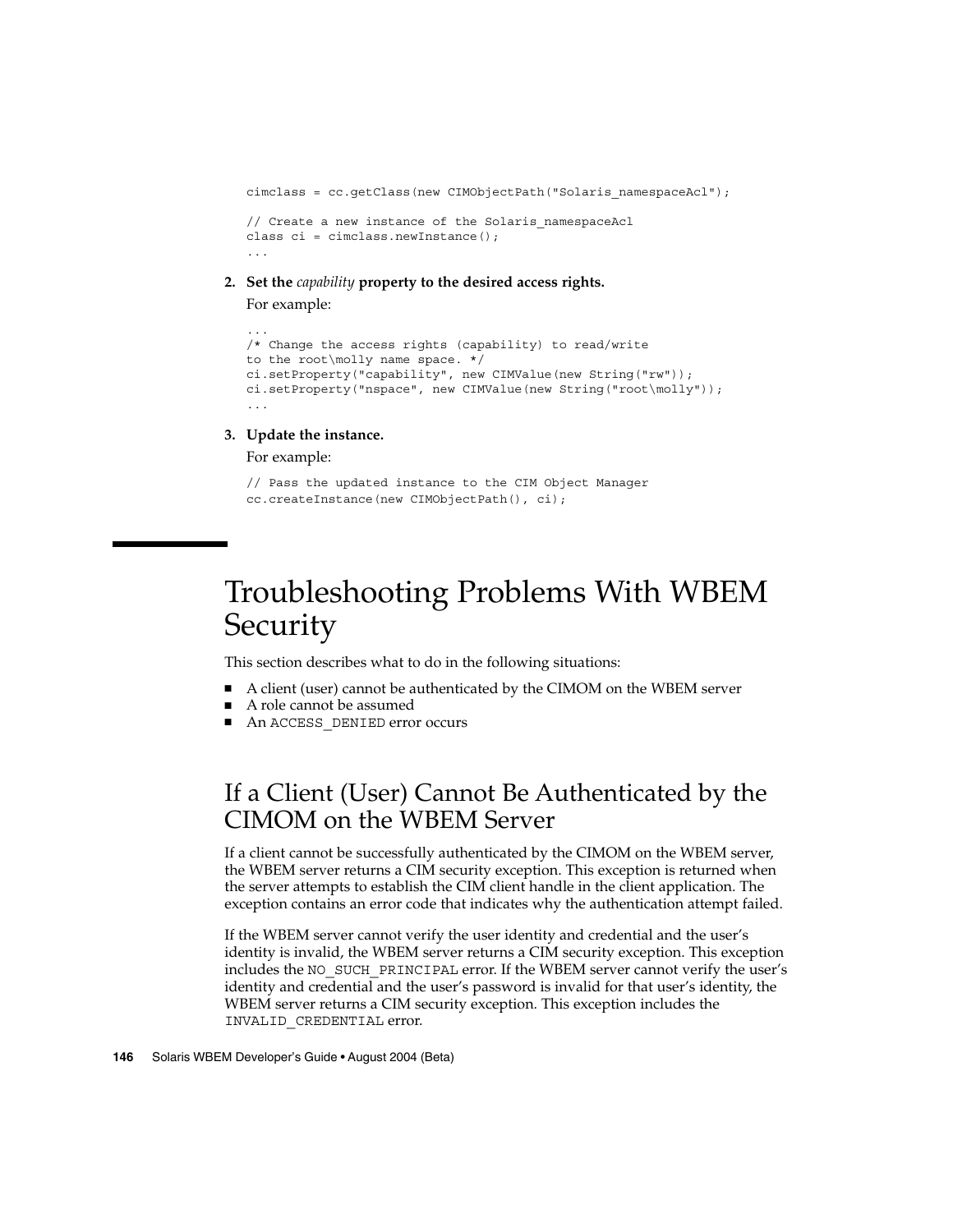If the WBEM server cannot verify the Solaris role identity, the WBEM server returns a CIM security exception that includes the NO\_SUCH\_ROLE error.

If the role password is invalid for the specified role identity, the WBEM server returns the INVALID\_CREDENTIAL error in the CIM security exception.

If both the role identity and role password are valid but the user is not allowed to assume the role, the WBEM server returns the CANNOT\_ASSUME\_ROLE error in the CIM security exception.

These CIM security exceptions are described in more detail in the following table.

| Error              | <b>Probable Cause</b>                                                                                                                                                                                     | <b>Solution</b>                                                                                                                                                                                                                                                                                                                                                             |
|--------------------|-----------------------------------------------------------------------------------------------------------------------------------------------------------------------------------------------------------|-----------------------------------------------------------------------------------------------------------------------------------------------------------------------------------------------------------------------------------------------------------------------------------------------------------------------------------------------------------------------------|
| NO SUCH PRINCIPAL  | Specified user identity was<br>not valid in the Solaris OS on<br>the WBEM server.<br>The user account for that user<br>identity has no password.<br>The user account for that user<br>identity is locked. | Check that the user has a<br>valid user identity. In other<br>words, ensure that the user<br>can log in to the Solaris OS on<br>the WBEM server machine.<br>You might also need to check<br>the name service tables. This<br>check is to determine whether<br>the Solaris WBEM server<br>might be using user identities<br>from a name service<br>configured on the server. |
| INVALID CREDENTIAL | Password for the specified<br>user, or assumed role, is not<br>valid for that user in the<br>Solaris OS on the WBEM<br>server.                                                                            | Check that the user's<br>password is correct.                                                                                                                                                                                                                                                                                                                               |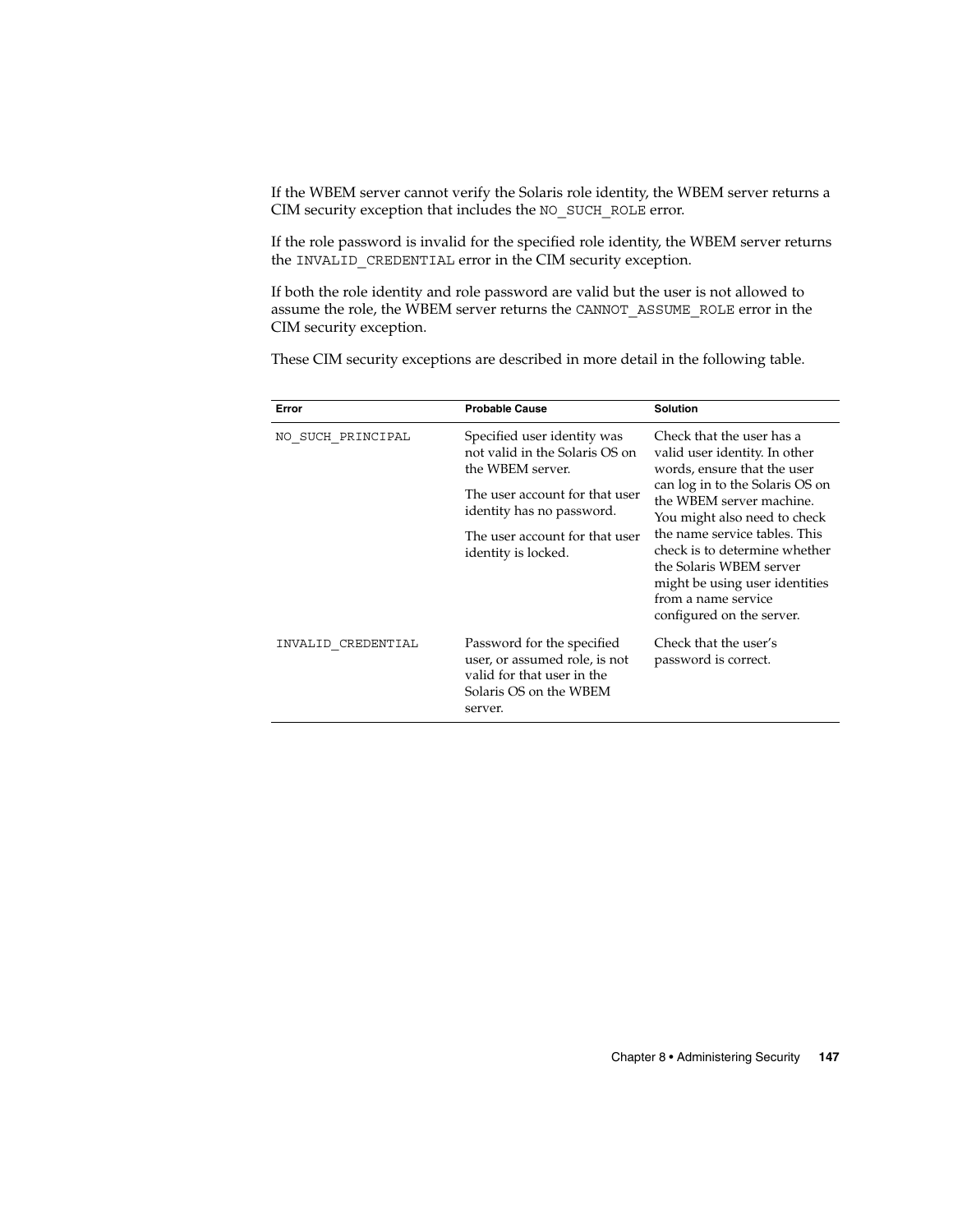| Error              | <b>Probable Cause</b>                                                                                                                     | <b>Solution</b>                                                                                                                                                                                                                                                                                                                                                                                                                                                                                           |
|--------------------|-------------------------------------------------------------------------------------------------------------------------------------------|-----------------------------------------------------------------------------------------------------------------------------------------------------------------------------------------------------------------------------------------------------------------------------------------------------------------------------------------------------------------------------------------------------------------------------------------------------------------------------------------------------------|
| NO SUCH ROLE       | Role identity that is used for<br>authentication to the WBEM<br>server is not a valid RBAC<br>role in the Solaris OS on that<br>server.   | The role identity might be<br>valid in the passwd table on<br>the server, but you cannot log<br>into the server using that<br>identity. The Solaris software<br>does not allow you to log in<br>directly to role identities. You<br>must check the passwd table<br>for the role identity, and check<br>theuser_attrtable to ensure<br>that the role is defined as type<br>user. Role identities in the<br>user_attr table contain an<br>attribute in the syntax<br>type=role.                             |
|                    |                                                                                                                                           | You can also check for a valid<br>user or valid role identity by<br>using the Solaris Management<br>Console User tool. You can<br>use User Management to<br>check for a user, and you can<br>use Role Management to<br>check for a role. However,<br>when using the User tool, you<br>must know the correct source<br>of the tables on the CIMOM<br>server. In other words, if the<br>CIMOM server is using a<br>name service such as NIS, you<br>must access the master server<br>for that name service. |
| CANNOT ASSUME ROLE | Role identity is valid, but the<br>specified user identity in the<br>authentication exchange is not<br>configured to assume that<br>role. | Assign users to roles by using<br>the Administrative Role tool<br>in the Solaris Management<br>Console User tool collection,<br>which is described in "How to<br>Change the Properties of a<br>Role" in System Administration<br>Guide: Security Services.                                                                                                                                                                                                                                                |

## If Other CIM Security Exceptions Appear

The WBEM server can return other error indications in the CIM security exception. However, these indications typically identify a system failure in the authentication exchange. The WBEM client configuration might not be compatible with the WBEM server configuration for the security options in the authentication exchange.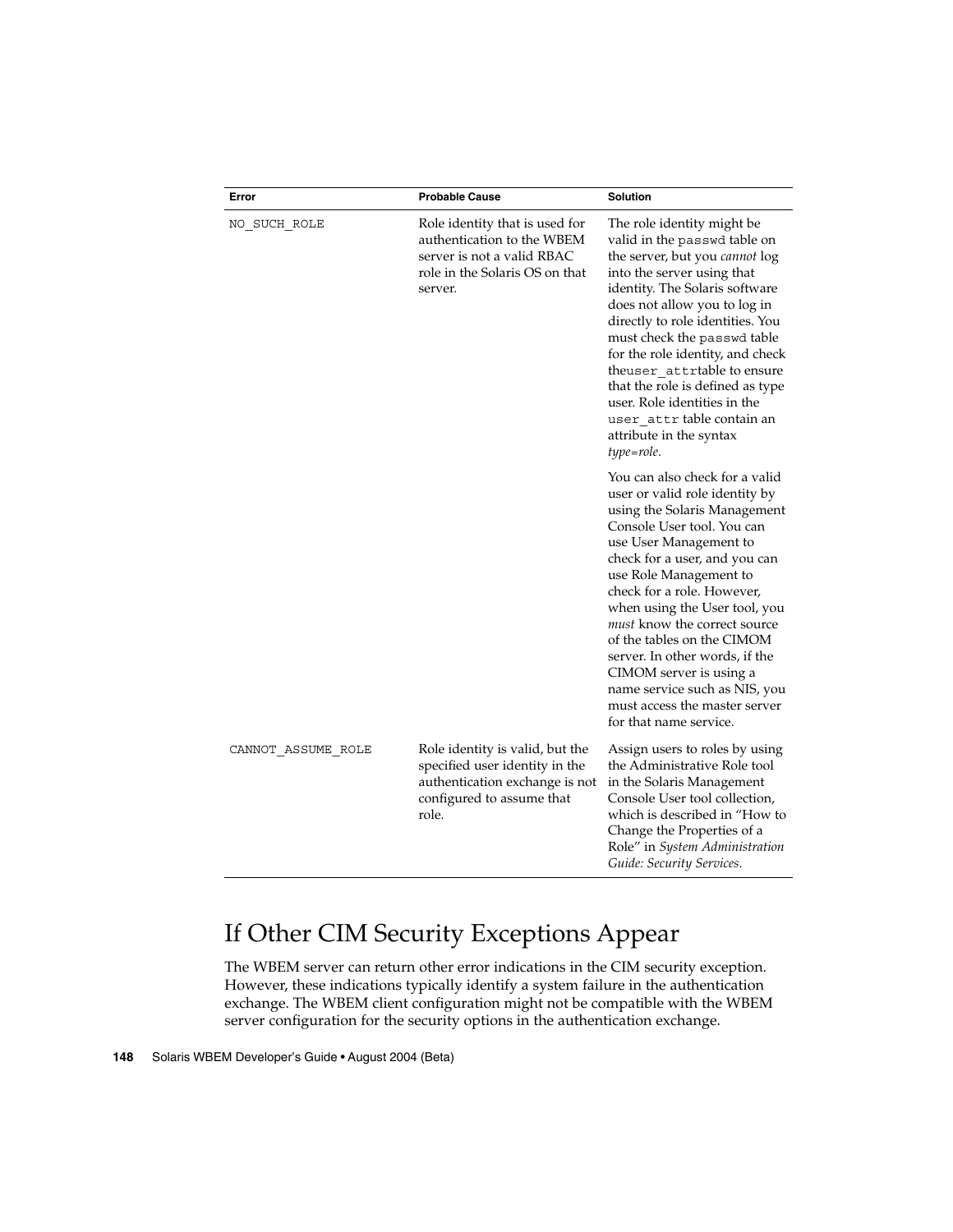If these error indications occur, check that the WBEM installation on the client machine contains the appropriate configuration property values for security in WbemClient.properties. This file is usually located in the vendor extension subdirectory in the WBEM installation directory /usr/sadm/lib/wbem/extension.

Also, check the client application CLASSPATH setting to ensure that sunwbem.jar and the extension directory are in the CLASSPATH.

### If an Authorization Check Fails

If a client is not authorized to access or modify the data associated with a request to the WBEM server, that server returns a CIM security exception. This exception includes the ACCESS\_DENIED error.

The ACCESS DENIED error indicates that a request could not be completed because the user or role does not have access to the data managed by that request.

Check the security messages in the WBEM log for the failed request. For information about viewing log data, see ["Viewing Log Data Through Log Viewer"](#page-150-0) on page 151. Authorization failure messages in the WBEM log specify Access denied in the Summary column. The User column lists the name of the authenticated user or the role name that was used in the check. The Source column lists the name of the provider that is making the check. Note that the provider name that is listed in this column is not the class of the provider implementation, but a user-friendly provider name.

The detailed message contains the name of the permission that was being checked, and that permission has not been granted to the user or role.

If the permission appears as *namespace*:*right*, the authorization check was using a name space ACL. The authenticated user has not been granted that permission (read or write) for that name space.

Use Sun WBEM User Manager (wbemadmin) to grant the user the appropriate permission. Sun WBEM User Manager is described in ["Using Sun WBEM User](#page-138-0) [Manager to Set Access Control"](#page-138-0) on page 139.

If the permission appears as solaris.*application*.*right*, the authorization check was using an RBAC authorization.

Use the Administrative Role tool in the Solaris Management Console User tool collection to grant the rights that you want to the user or role. This procedure is described in "How to Change the Properties of a Role" in *System Administration Guide: Security Services*.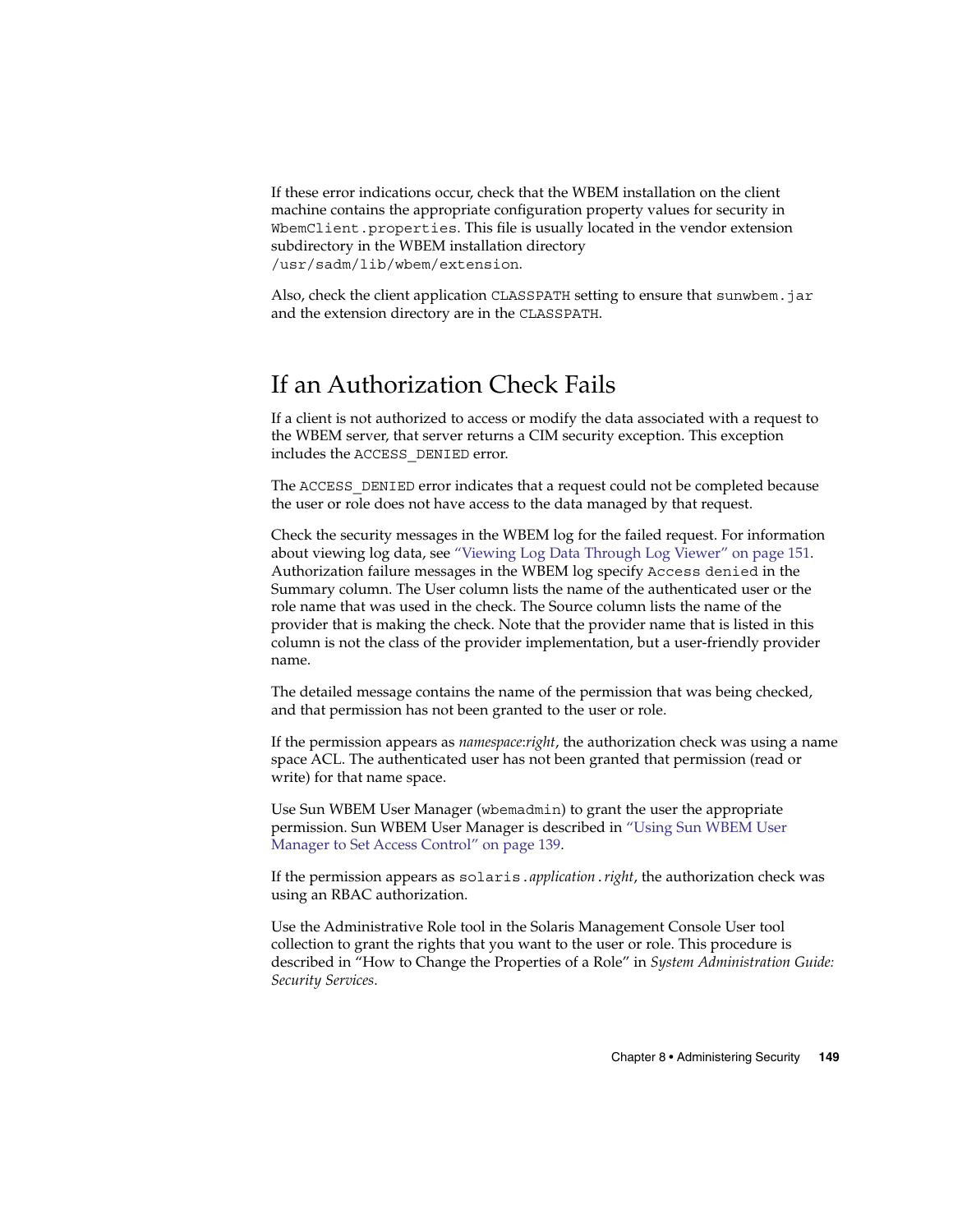Solaris WBEM Developer's Guide • August 2004 (Beta)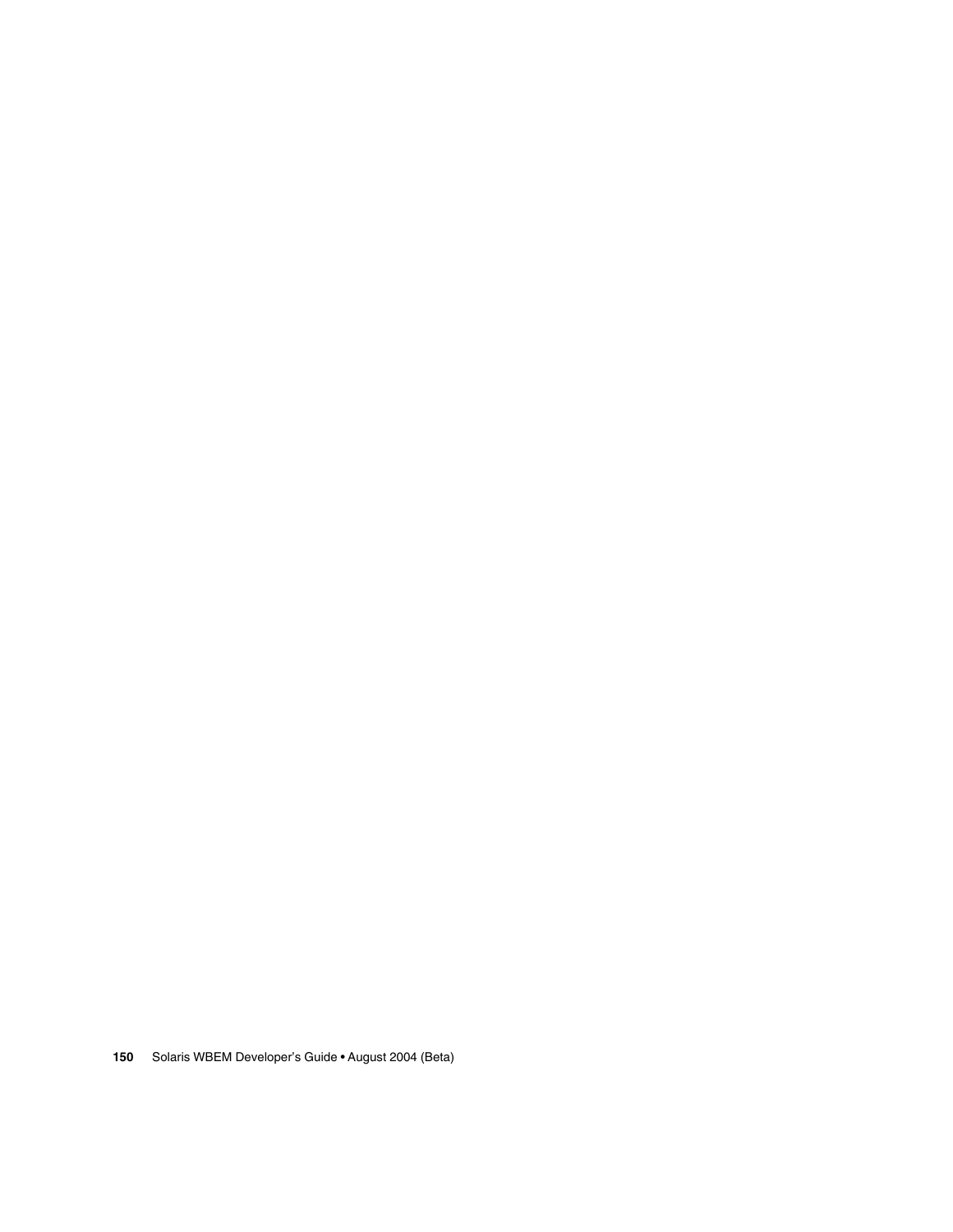### <span id="page-150-0"></span>CHAPTER **9**

## Troubleshooting

This chapter covers the following topics:

- How to view log data
- [How to read WBEM error messages](#page-152-0)
- [List of error messages](#page-152-0)

# Viewing Log Data Through Log Viewer

The WBEM logging service enables application developers and writers of providers to write log messages to the log files. WBEM log files to track errors, warnings, and informational messages that the management subsystem generates. For example, you might want to write out log messages under the following conditions:

- When a system is not able to access a serial port
- When a system successfully mounts a file system
- When the number of processes that are running on a system exceeds the allowed number

After you have created a log record, you can start the Solaris Management Console application and Log Viewer. A log record is automatically created when you start the Solaris Management Console software.

You can view all details of a log record in the Solaris Management Console Log Viewer.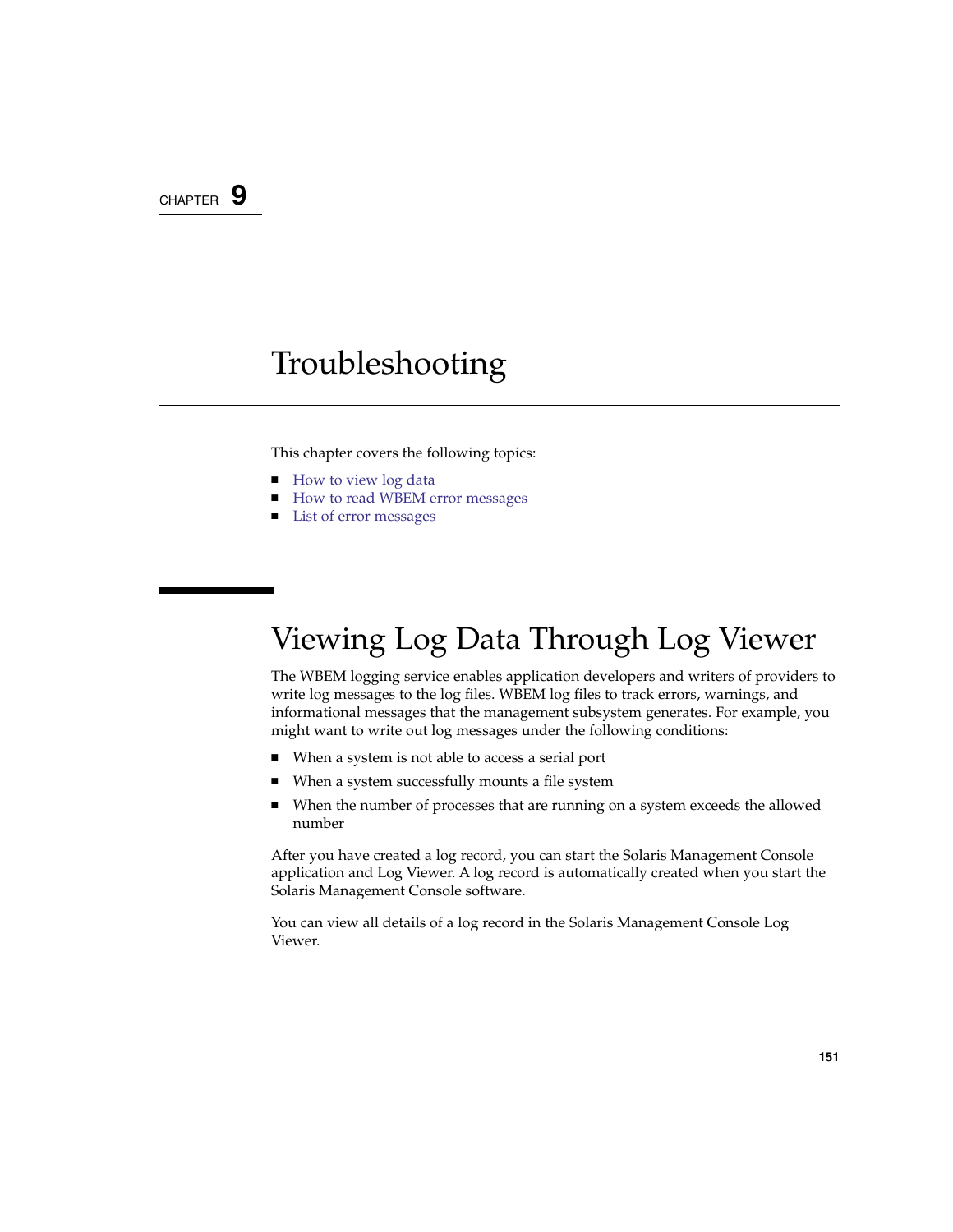## ▼ How to Start the Solaris Management Console Application and Log Viewer

#### **1. To start the Solaris Management Console, type this command: Steps**

\$ **smc**

**2. In the Navigation panel, either double-click This Computer or click the expand/compress icon next to This Computer.**

A tree of commands is displayed below This Computer.

#### **3. Double-click System Status.**

The Log Viewer icon is displayed.

**4. Click the Log Viewer icon.**

Log Viewer starts.

| Management Tools: Solaris Management Console 2.0                                                                                                                                                      |              |                           |           |             |                   |              |                         |
|-------------------------------------------------------------------------------------------------------------------------------------------------------------------------------------------------------|--------------|---------------------------|-----------|-------------|-------------------|--------------|-------------------------|
| Console Edit Action View Go Help                                                                                                                                                                      |              |                           |           |             |                   |              | $\bigstar$ root         |
| ♦ 9 8 9 2<br>围<br>图                                                                                                                                                                                   |              |                           |           |             |                   |              | Log.10/14/2000.11:37:46 |
| <b>Navigation</b>                                                                                                                                                                                     | Type         | <b>Date and Time</b>      | Computer  | <b>User</b> | Source            | Category     | Summary                 |
| <b>B</b> . Management Tools                                                                                                                                                                           | <b>B</b> Log | 10/16/00 4:45:1           | localhost | N/A         | Authenticat       | Security log | Session ope             |
| This Computer (kailee)<br><b>H</b> System Status<br>۰                                                                                                                                                 | <b>B</b> Log | 10/16/00 4:35:1           | localhost | N/A         | <b>SMC Server</b> | System log   | SMC server              |
| <b>S</b> Processes                                                                                                                                                                                    | <b>B</b> Log | 10/16/00 4:13:2           | localhost | N/A         | <b>SMC Server</b> | System log   | SMC server              |
| <b>CD</b> Log Viewer                                                                                                                                                                                  | <b>B</b> Log | 10/16/00 3:55:5           | localhost | N/A         | Authenticat       | Security log | Session ope             |
| → System Configuration<br><b>O- %</b> Services                                                                                                                                                        | <b>B</b> Log | 10/16/00 3:53:1           | localhost | N/A         | <b>SMC Server</b> | System log   | SMC server              |
| e- 国 Storage                                                                                                                                                                                          | <b>B</b> Log | 10/16/00 1:00:4           | localhost | N/A         | <b>SMC Server</b> | System log   | SMC server              |
| o- 图 Devices and Hardware                                                                                                                                                                             | <b>B</b> Log | 10/14/00 11:37: localhost |           | N/A         | <b>SMC Server</b> | System log   | SMC server              |
|                                                                                                                                                                                                       |              |                           |           |             |                   |              |                         |
| Information                                                                                                                                                                                           |              |                           |           |             |                   |              |                         |
| Use Log Viewer to view application and command line notices (for example, session open, session<br>close, authentication success, and authentication failure ) and to manage log files.<br>Log Viewer |              |                           |           |             |                   |              |                         |
| (If you selected Log Viewer in the right pane, double-click Log Viewer to start the Log Viewer tool.)<br>Select an item.                                                                              |              |                           |           |             |                   |              |                         |
| · Double-click a log entry to display its details.                                                                                                                                                    |              |                           |           |             |                   |              |                         |
| <b><i>⊘</i></b> Context Help <b>E</b> Console Events                                                                                                                                                  |              |                           |           |             |                   |              |                         |
| 7 Item(s)                                                                                                                                                                                             |              |                           |           |             |                   |              |                         |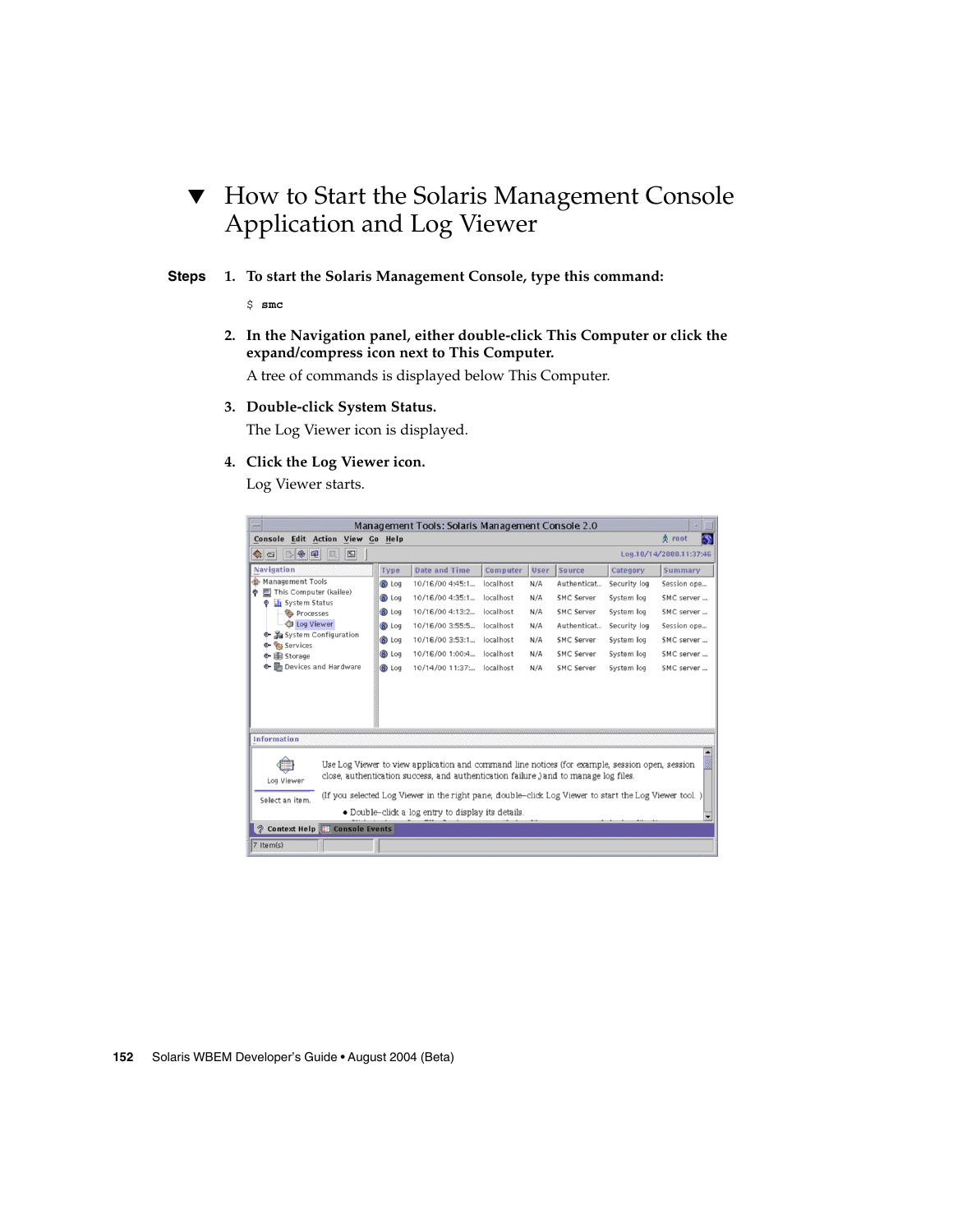## <span id="page-152-0"></span>About WBEM Error Messages

The CIM Object Manager (CIMOM) generates error messages that are used by both the Managed Object Format (MOF) compiler and CIM Workshop. The MOF compiler appends a line to the error message that indicates the line number in which the error occurs in the .mof file.

**Note** – For more information on the MOF compiler, see the mofcomp(1M) man page.

### Parts of an Error Message

An error message consists of the following parts:

- **Unique identifier** A character string that identifies the error message. You can search for the unique identifier in the Javadoc reference pages to see an explanation of the content of the error message.
- **Parameters** Placeholders for the specific classes, methods, and qualifiers that are cited in the exception message.

**EXAMPLE 9–1** Parts of an Error Message

The MOF compiler returns the following error:

REF\_REQUIRED = Association class CIM\_Docked needs at least two refs. Error in line 12.

- REF\_REQUIRED is the *unique identifier*.
- CIM\_Docked is a *parameter*.
- line 12 indicates the *line number* in the .mof file in which the error occurred.

## WBEM Error Messages

This section describes the WBEM error messages, sorted by unique identifier.

#### ABSTRACT\_INSTANCE

**Description:** This error message uses one parameter, {0}, which is replaced by the name of the abstract class.

**Cause:** A create instance was attempted for the instance. However, the specified class is an abstract class, and abstract classes cannot have instances.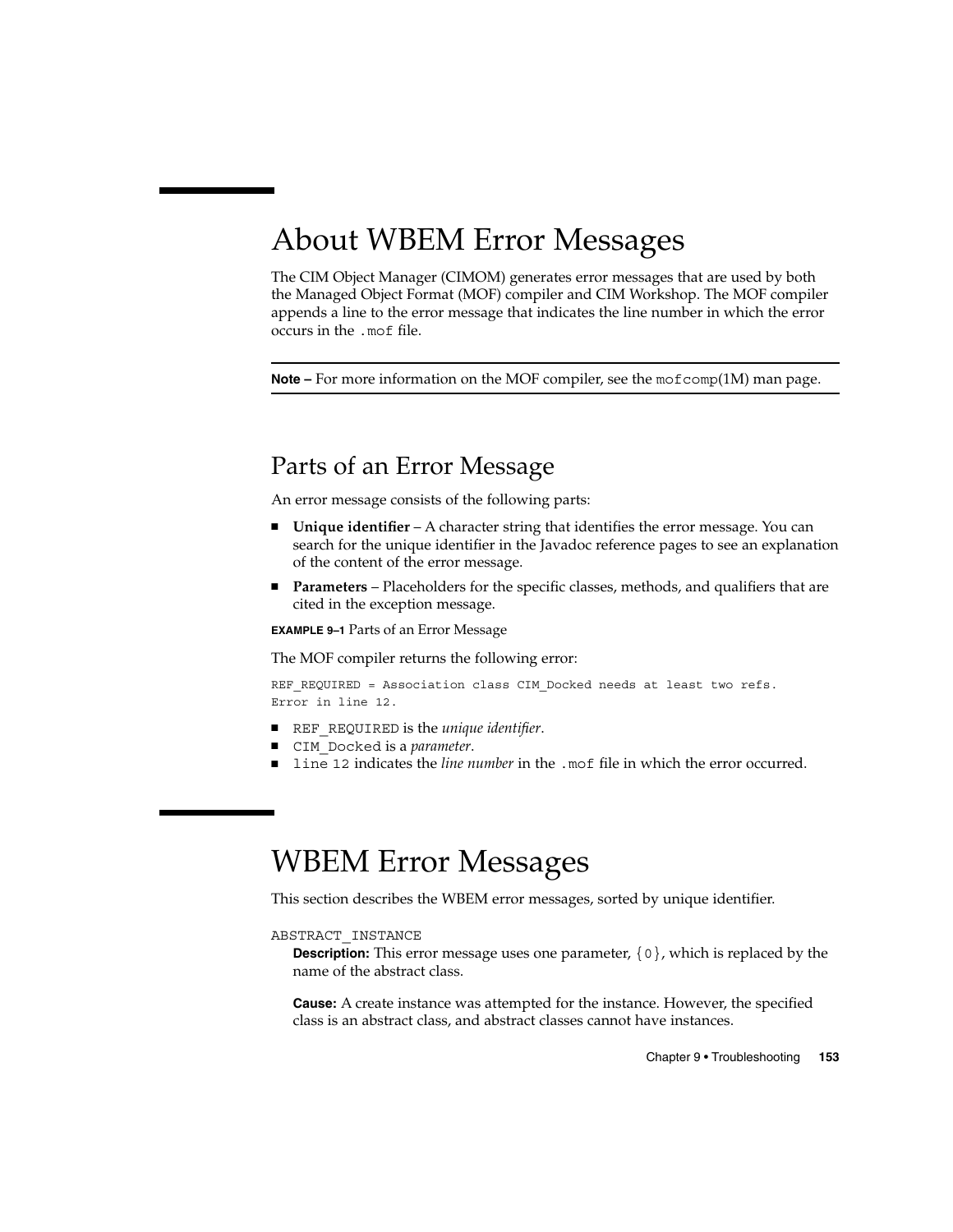**Solution:** Create instances for concrete classes.

#### CANNOT\_ASSUME\_ROLE

**Description:** This error message uses two parameters:

- $\blacksquare$  {0} is replaced by the user name.
- $\blacksquare$  {1} is replaced by the role name.

**Cause:** The specified principal cannot assume the specified role.

**Solution:** Make sure that the user has the appropriate rights to assume the given role. If the user does not have the appropriate rights, contact your system administrator.

#### CHECKSUM\_ERROR

**Description:** This error message does not use parameters.

**Cause:** The message could not be sent because the message was damaged or because the message was corrupted. The damage could have occurred accidentally in transit or by a malicious third party.

**Note –** This error message is displayed when the CIMOM receives an invalid checksum. A checksum is the number of bits in a packet of data that were passed over the network. This number is used by the sender and the receiver to ensure that the data has not been corrupted or intentionally modified during transit. This number also used by the sender and receiver of the information to verify that the transmission is secure.

An algorithm is run on the data before transmission. Then the checksum is generated and included with the data to indicate the size of the data packet. When the message is received, the receiver can recompute the checksum and compare the result to the sender's checksum. If the checksums match, the transmission was secure, so the data was not corrupted or modified.

**Solution:** Resend the message using the security features of Solaris WBEM Services. For information about using these features of Solaris WBEM Services, see [Chapter 8.](#page-134-0)

#### CIM\_ERR\_ACCESS\_DENIED

**Description:** This error message does not use parameters.

**Cause:** This error message is displayed when a user does not have the privileges and permissions necessary to complete an action.

**Solution:** Request privileges to complete the operation from your system administrator or the person who is responsible for your CIMOM.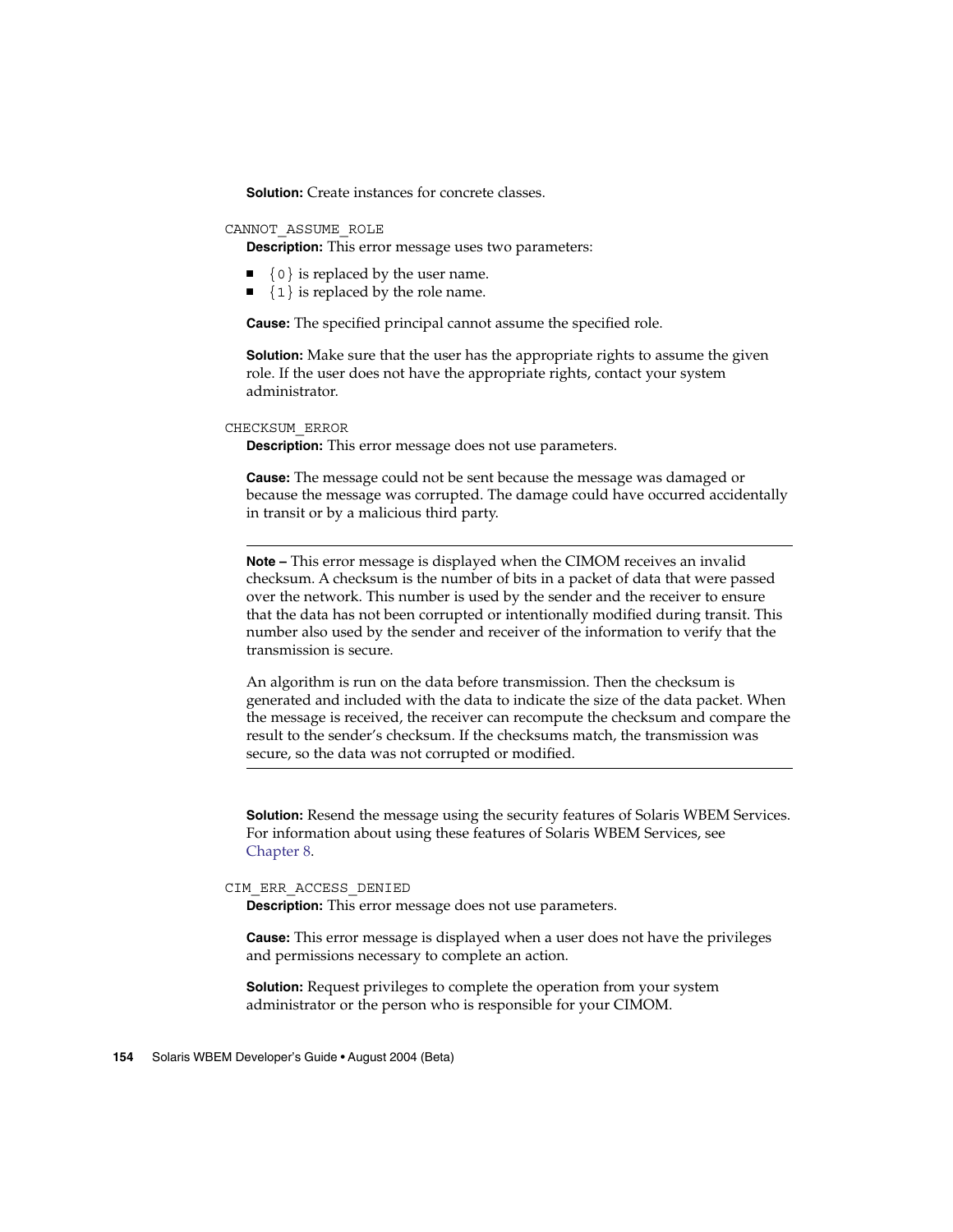CIM\_ERR\_ALREADY\_EXISTS **Description:** *Instance 1: CIM\_ERR\_ALREADY\_EXISTS*

**Description:** This instance uses one parameter, {0}, which is replaced by the name of the duplicate class.

**Cause:** The class that you attempted to create uses the same name as an existing class.

**Solution:** In CIM Workshop, search for existing classes to see the class names that are in use. Then create the class by using a unique class name.

**Description:** *Instance 2: CIM\_ERR\_ALREADY\_EXISTS*

**Description:** This instance uses one parameter,  $\{0\}$ , which is replaced by the name of the duplicate instance.

**Cause:** The instance for a class you attempted to create uses the same name as an existing instance.

**Solution:** In CIM Workshop, search for existing instances to see the names that are in use. Then create the instance by using a unique name.

**Description:** *Instance 3: CIM\_ERR\_ALREADY\_EXISTS*

**Description:** This instance uses one parameter, {0}, which is replaced by the name of the duplicate namespace.

**Cause:** The namespace you attempted to create uses the same name as an existing namespace.

**Solution:** In CIM Workshop, search for existing namespaces to see the names that are in use. Then create the namespace by using a unique name.

**Description:** *Instance 4: CIM\_ERR\_ALREADY\_EXISTS*

**Description:** This instance uses one parameter, {0}, which is replaced by the name of the duplicate qualifier type.

**Cause:** The qualifier type that you attempted to create uses the same name as an existing qualifier type for the specified property.

**Solution:** In CIM Workshop, search for qualifier types that exist for the property to see the names that are in use. Then create the qualifier type by using a unique name.

CIM\_ERR\_CLASS\_HAS\_CHILDREN

**Description:** This error message uses one parameter, {0}, which is replaced by the class name.

Chapter 9 • Troubleshooting **155**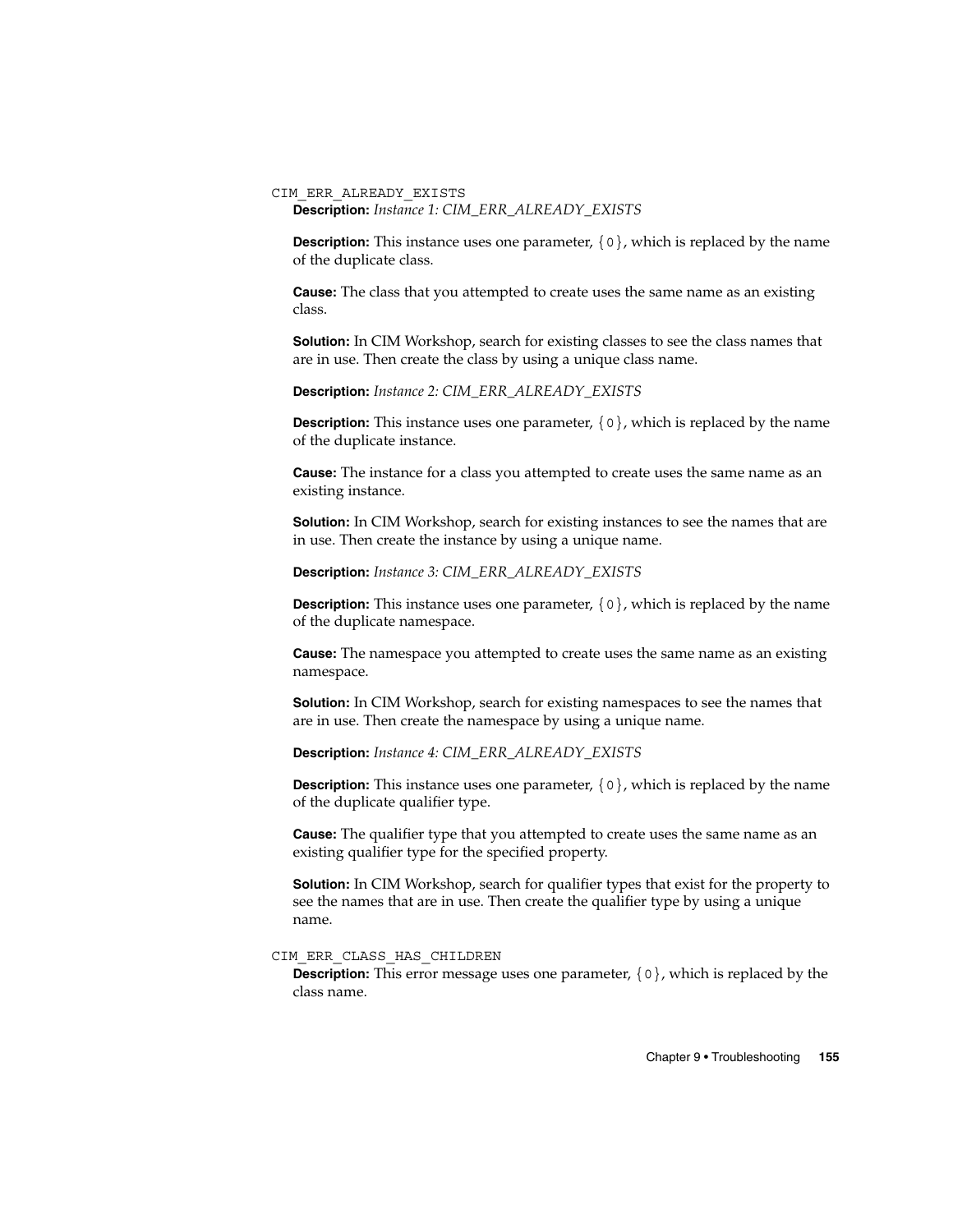**Cause:** This exception is thrown by the CIMOM to disallow invalidation of the subclasses by a superclass deletion. Clients must explicitly delete the subclasses first. The check for subclasses is made before the check for class instances.

**Solution:** Remove the subclasses of the given class.

#### CIM\_ERR\_CLASS\_HAS\_INSTANCES

**Description:** This error message uses one parameter, {0}, which is replaced by the class name.

**Cause:** This exception is thrown if you attempt to delete a class that has instances.

**Solution:** Remove the instances of the given class.

#### CIM\_ERR\_FAILED

**Description:** This error message uses one parameter,  $\{0\}$ , which is replaced by a message that explains the error condition and its possible cause.

**Cause:** This error message is generic, which means that this message can be displayed for many different error conditions.

**Solution:** The solution varies depending on the error condition.

#### CIM\_ERR\_INVALID\_PARAMETER

**Description:** This error message uses one parameter,  $\{0\}$ , which is replaced by the name of the invalid parameter.

**Cause:** The name of the parameter or the method is invalid.

**Solution:** Fix the parameter.

#### CIM\_ERR\_INVALID\_QUERY

- **Description:** This error message uses two parameters:
- $\blacksquare$  {0} is replaced by the invalid part of the query.
- $\blacksquare$  {1} is replaced by additional information, including the actual error in the query.

**Cause:** The given query either has syntactical errors or semantic errors.

**Solution:** Fix the errors according to the exception details. In addition, make sure that the query string and query language match.

#### CIM\_ERR\_INVALID\_SUPERCLASS

- **Description:** This error message uses two parameters:
- $\blacksquare$  {0} is replaced by the name of the specified subclass.
- $\blacksquare$  {1} is replaced by the name of the class for which a specified subclass does not exist.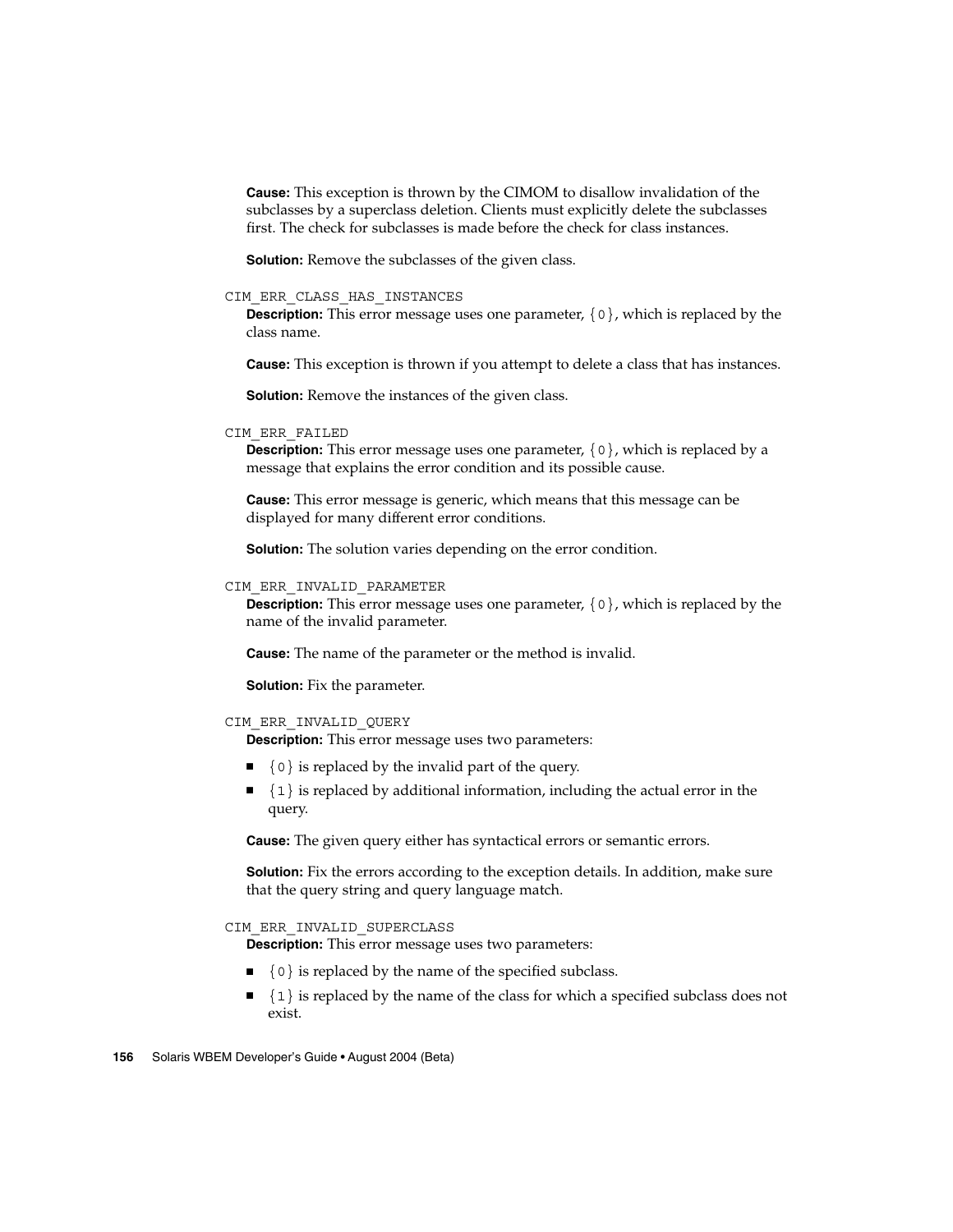**Cause:** A class is specified to belong to a subclass from a superclass, but the superclass does not exist. The specified superclass might be misspelled, or a nonexistent superclass name might have been specified in place of the intended superclass name. Or, the superclass and the subclass might have been interpolated. In other words, the specified superclass may be a subclass of the subclass. In the previous example, CIM\_Chassis is specified as the superclass of CIM Container, but CIM Chassis is a subclass of CIM Container.

**Solution:** Check the spelling and the name of the superclass to ensure that the spelling is correct. Ensure that the superclass exists in the namespace.

CIM\_ERR\_LOW\_ON\_MEMORY

**Description:** This error message does not use parameters.

**Cause:** The CIMOM is low on memory.

**Solution:** Delete some class definitions and static instances to free up memory.

#### CIM\_ERR\_NOT\_FOUND

**Description:** *Instance 1: CIM\_ERR\_NOT\_FOUND*

**Description:** This instance uses one parameter,  $\{0\}$ , which is replaced by the name of the nonexistent class.

**Cause:** A class is specified but that class does not exist. The specified class might be misspelled, or a nonexistent class name might have been accidentally specified in place of the intended class name.

**Solution:** Check the spelling and the name of the class to ensure that the spelling is correct. Ensure that the class exists in the namespace.

**Description:** *Instance 2: CIM\_ERR\_NOT\_FOUND*

**Description:** This instance uses two parameters:

- $\blacksquare$  {0} is replaced by the name of the specified instance.
- $\blacksquare$  {1} is replaced by the name of the specified class.

**Cause:** The instance does not exist.

**Solution:** Create the instance.

**Description:** *Instance 3: CIM\_ERR\_NOT\_FOUND*

**Description:** This instance uses one parameter, {0}, the name of the specified namespace.

**Cause:** The specified namespace is not found. This error can occur if the name of the namespace was entered incorrectly due to a typing error or spelling mistake.

**Solution:** Retype the name of the namespace. Ensure that you type and spell the namespace correctly.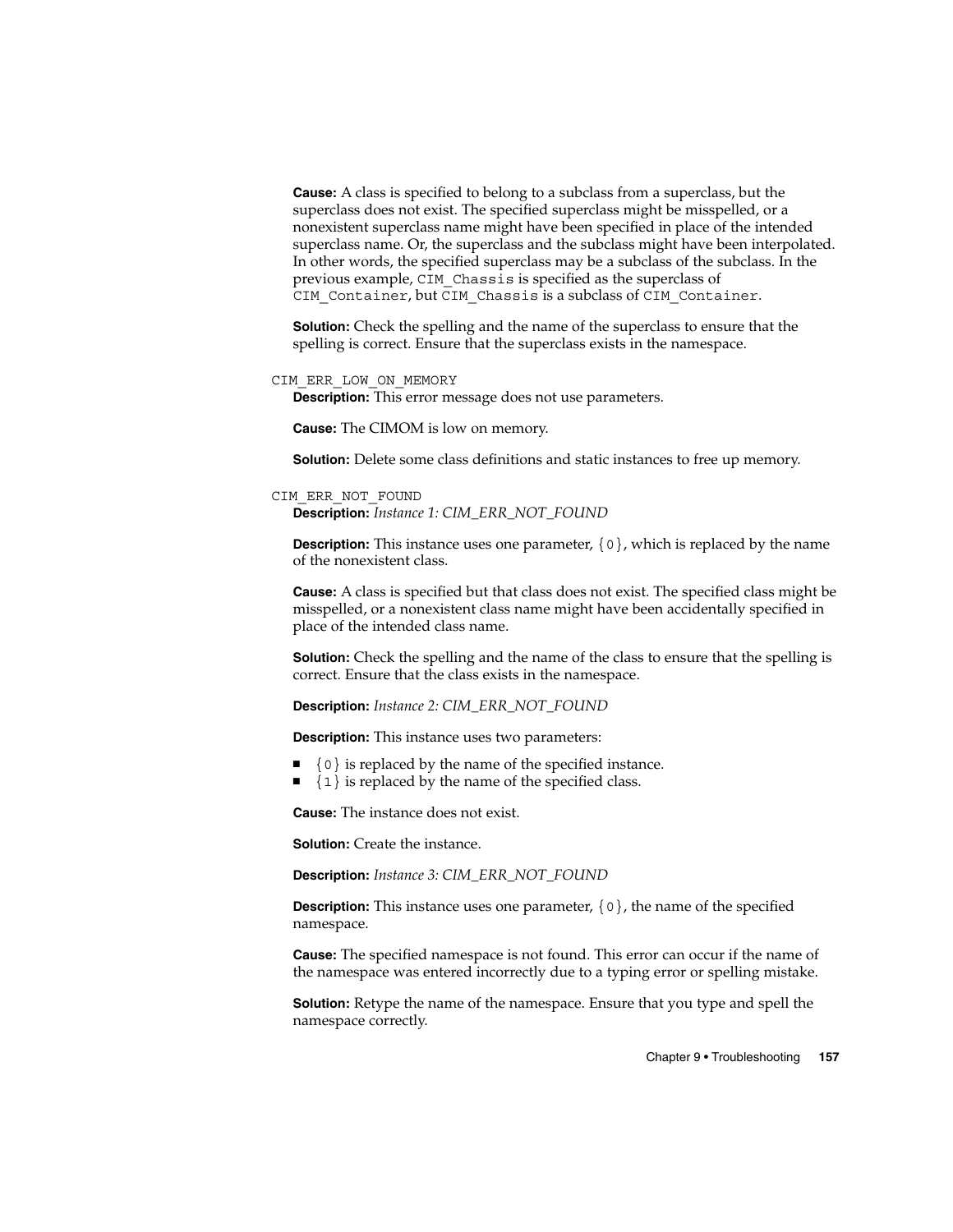#### CIM\_ERR\_QUERY\_LANGUAGE\_NOT\_SUPPORTED

**Description:** This error message uses one parameter, {0}, which is replaced by the invalid query language string.

**Cause:** The requested query language is not recognized by CIM.

**Solution:** Provide a supported query language.

#### CLASS\_REFERENCE

**Description:** This error message uses two parameters:

- $\blacksquare$  {0} parameter is replaced by the name of the class that was defined to participate in a reference.
- ${1}$  parameter is replaced by the name of the reference.

**Cause:** A property was defined for a class to indicate that the class has a reference. However, the class is not an association. A class can only have a reference as a property if the class is an association.

**Solution:** Add the association qualifier or remove the reference.

#### INVALID\_CREDENTIAL

**Description:** This error message does not use parameters.

**Cause:** This error message is displayed when you enter an invalid password, or if your CLASSPATH is not set up to include authentication checks for client applications.

**Solution:** There are two possible solutions to this problem.

- Use the correct password.
- Make sure your CLASSPATH contains the following directory and the following file:

/usr/sadm/lib/wbem/extension:/usr/sadm/lib/wbem/sunwbem.jar

#### INVALID\_DATA

**Description:** This error message does not use parameters.

**Cause:** The security authenticator data is invalid or the data is not consistent with the security mechanism you are using.

**Solution:** Make sure that your security modules are configured correctly.

#### INVALID\_QUALIFIER\_NAME

**Description:** This error message uses one parameter, {0}, which is replaced by the MOF notation that depicts an empty qualifier name.

**Cause:** A qualifier was created for a property but a qualifier name was not specified.

**Solution:** Include the qualifier name.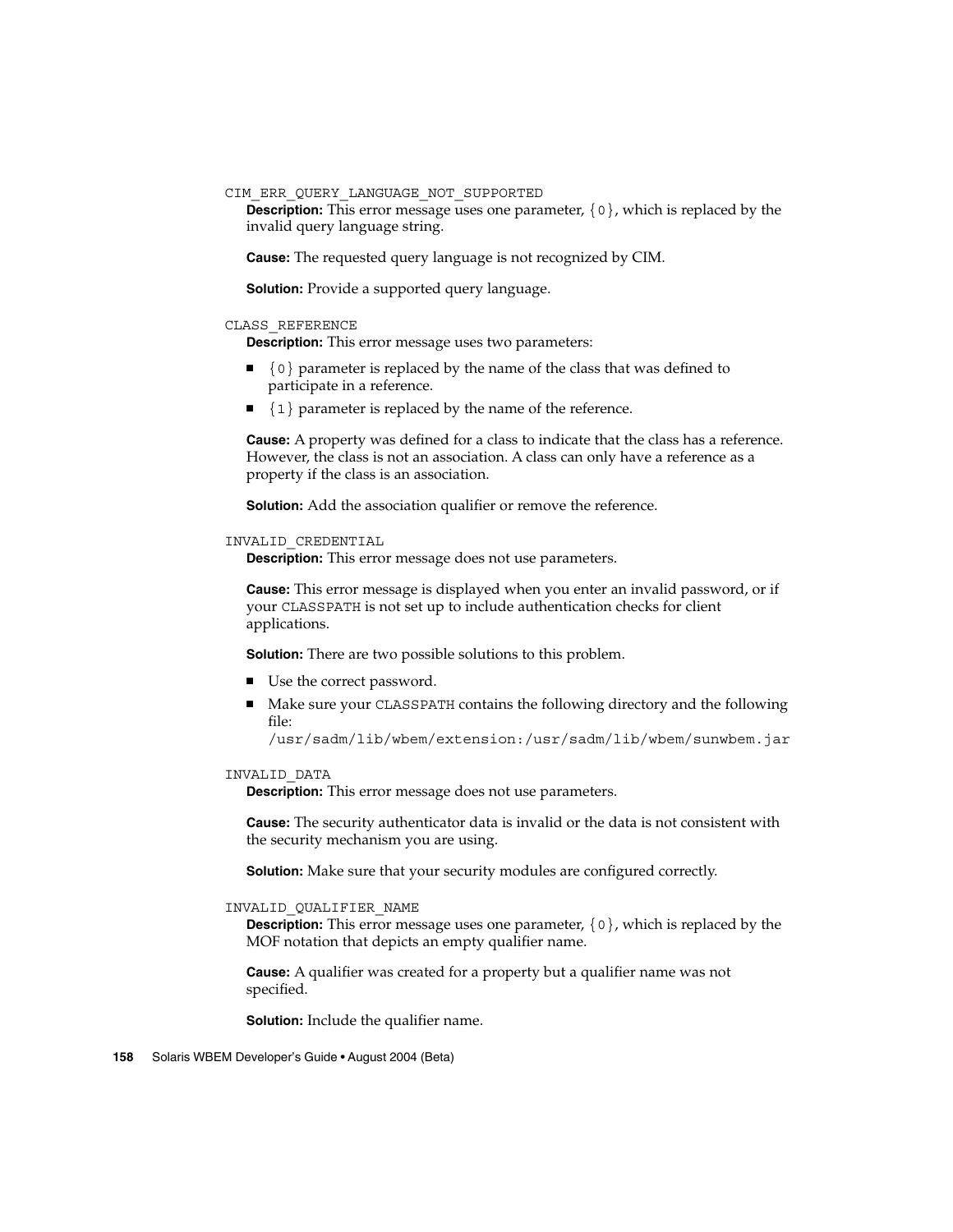#### KEY\_OVERRIDE

**Description:** This error message uses two parameters:

- $\blacksquare$  {0} is replaced by the name of the concrete class that is in an override relationship with a class that has one or more key qualifiers.
- $\blacksquare$  {1} is replaced by the name of the concrete class that has the key qualifier.

**Cause:** A non-abstract class, also referred to as a concrete class, is put into an override relationship with a concrete class that has one or more key qualifiers. In CIM, all concrete classes require at least one key qualifier, and a non-key class cannot override a class that has a key.

**Solution:** Create a key qualifier for the non-key class.

#### KEY\_REQUIRED

**Description:** This error message uses one parameter, {0}, which is replaced by the name of the class that requires a key.

**Cause:** A key qualifier was not provided for a concrete class. In CIM, all non-abstract classes, referred to as concrete classes, require at least one key qualifier.

**Solution:** Create a key qualifier for the class.

#### METHOD\_OVERRIDDEN

**Description:** This error message uses three parameters:

- $\blacksquare$  {0} is replaced by the name of the method that is trying to override the method represented by parameter  $\{1\}$ .
- $\blacksquare$  {1} is replaced by the name of the method that has already been overridden by the method represented by parameter  $\{2\}$ .
- $\{2\}$  is replaced by the name of the method that has overridden parameter  $\{1\}$ .

**Cause:** A method is specified to override another method that has already been overridden by a third method. Once a method has been overridden, that method cannot be overridden again.

**Solution:** Specify a different method to override.

#### NEW\_KEY

**Description:** This error message uses two parameters:

- $\{0\}$  is replaced by the name of the key.
- $\blacksquare$  {1} is replaced by the name of the class that is trying to define a new key.

**Cause:** A class is trying to define a new key when keys already have been defined in a superclass. Once keys have been defined in a superclass, new keys cannot be introduced into the subclasses.

**Solution:** Do not define a new key.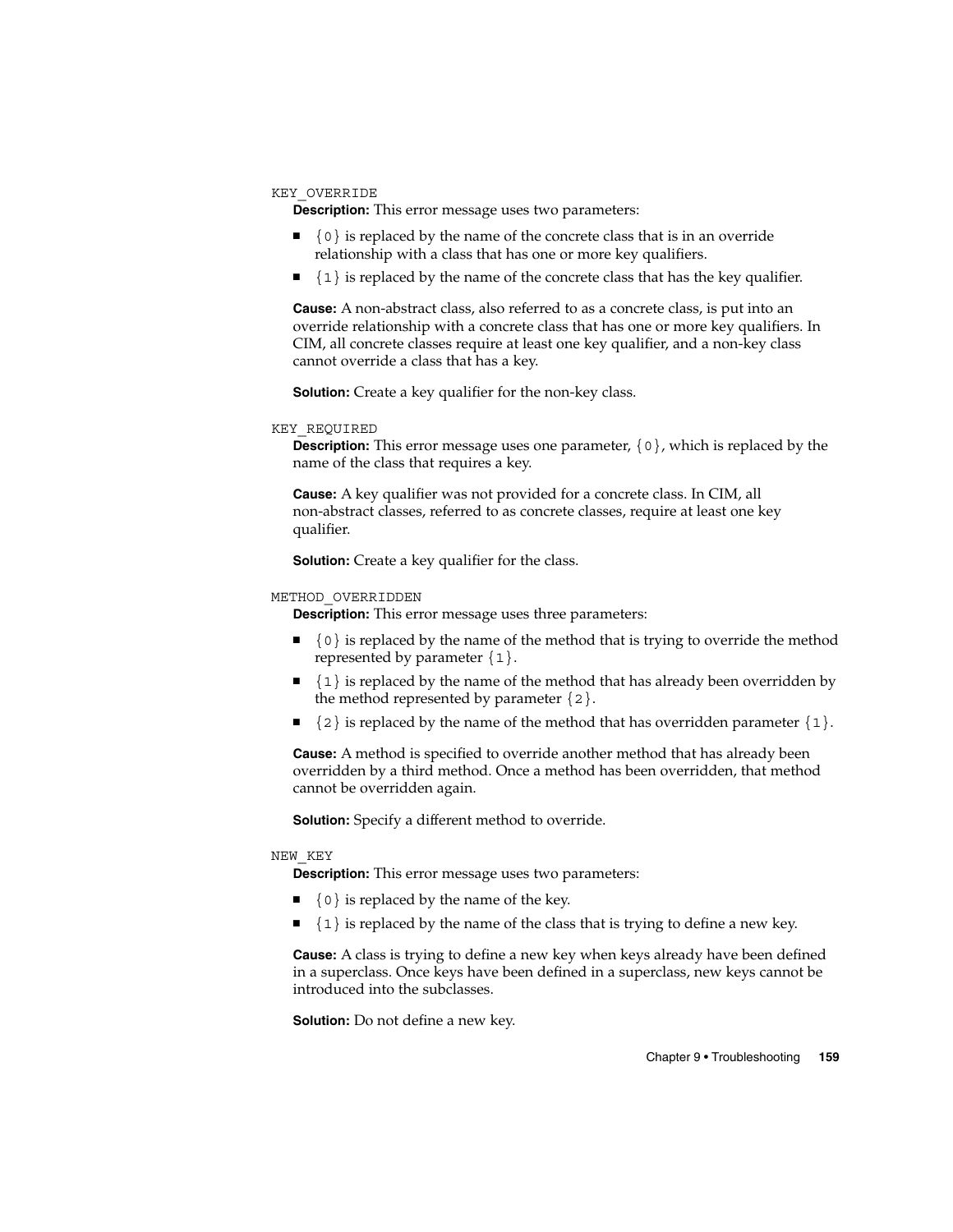#### NO\_CIMOM

**Description:** This error message uses one parameter,  $\{0\}$ , which is replaced by the name of the host that is expected to be running the CIMOM.

**Cause:** The CIMOM is not running on the specified host.

**Solution:** Ensure that the CIMOM is running on the host to which you are trying to connect. If the CIMOM is not running on that host, connect to a host running the CIMOM.

#### NO\_EVENT\_PROVIDER

**Description:** An event provider cannot be found.

**Cause:** The property provider class is not found.

**Solution:** Ensure that the CLASSPATH of the CIMOM contains the provider class parameters, the indication class for which the provider is being defined, and the name of the Java provider class. Ensure that the CIMOM Solaris provider is set and the provider qualifier is correct.

#### NO\_INSTANCE\_PROVIDER

**Description:** This error message uses two parameters:

- $\{0\}$  is replaced by the name of the class for which the instance provider cannot be found.
- $\blacksquare$  {1} is replaced by the name of the instance provider class that was specified.

**Cause:** The Java class of the specified instance provider is not found. This error message indicates that the CLASSPATH of the CIMOM is missing one or more of the following items:

- Name of the provider class
- Parameters of the provider class
- CIM class for which the provider is defined

**Solution:** Set the CIMOM CLASSPATH environment variable. Ensure that the CIMOM Solaris provider is set and the provider qualifier is correct.

#### NO\_METHOD\_PROVIDER

**Description:** This error message uses two parameters:

- ${0}$  is replaced by the name of the class for which the method provider cannot be found.
- $\blacksquare$  {1} is replaced by the name of the method provider class that was specified.

**Cause:** The Java class of the specified method provider is not found. This error message indicates that the CLASSPATH of the CIMOM is missing one or more of the following items:

- Name of the provider class
- Parameters of the provider class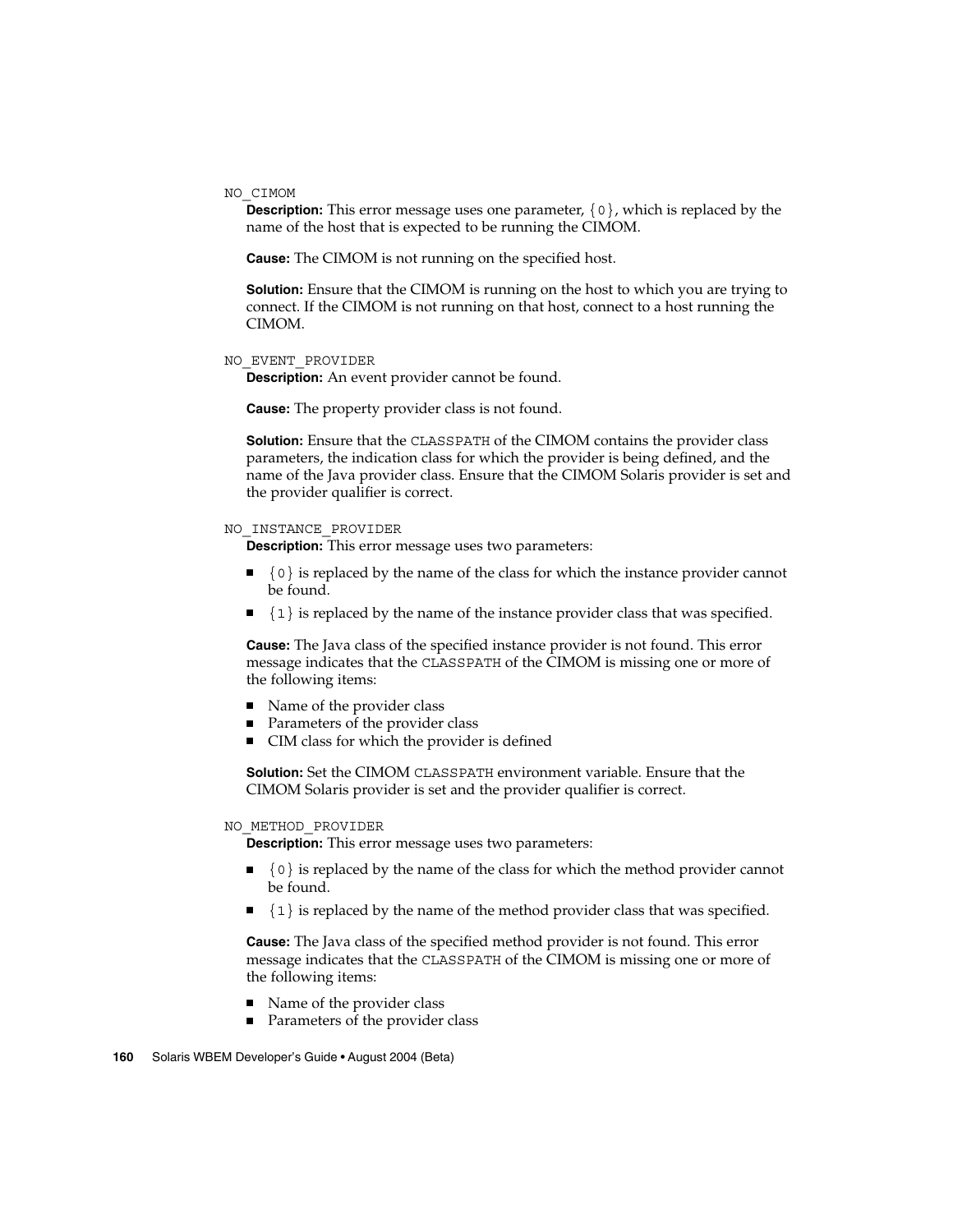■ CIM class for which the provider is defined

**Solution:** Set the CIMOM CLASSPATH. Ensure that the CIMOM Solaris provider is set and the provider qualifier is correct.

#### NO\_OVERRIDDEN\_METHOD

**Description:** This error message uses two parameters:

- $\blacksquare$  { 0 } is replaced by the name of the method that has overridden the method represented by  $\{1\}$ .
- $\blacksquare$  {1} is replaced by the name of the method that has been overridden.

**Cause:** The method of a subclass is trying to override the method of the superclass. However, the method that you are trying to override does not exist in the class hierarchy because the method has not been defined.

When you override a method, you override its implementation and its signature.

**Solution:** Ensure that the method exists in the superclass.

#### NO\_OVERRIDDEN\_PROPERTY

**Description:** This error message uses two parameters:

- $\blacksquare$  {0} is replaced by the name of the property that has overridden {1}.
- $\blacksquare$  {1} is replaced by the name of the overriding property.

**Cause:** The property of a subclass is trying to override the property of the superclass. However, the property that you are trying to override does not exist in the class hierarchy because the method has not been defined.

**Solution:** Ensure that the property exists in the superclass.

#### NO\_PROPERTY\_PROVIDER

**Description:** This error message uses two parameters:

- $\blacksquare$  {0} is replaced by the name of the class for which the property provider cannot be found.
- $\blacksquare$  {1} is replaced by the name of the property provider class that was specified.

**Cause:** The Java class of the specified property provider is not found. This error message indicates that the CLASSPATH of the CIMOM is missing one or more of the following items:

- Name of the provider class
- Parameters of the provider class
- CIM class for which the provider is defined

**Solution:** Set the CIMOM CLASSPATH. Ensure that the CIMOM is running on the host to which you are trying to connect. If the CIMOM is not running on that host, connect to a host running the CIMOM.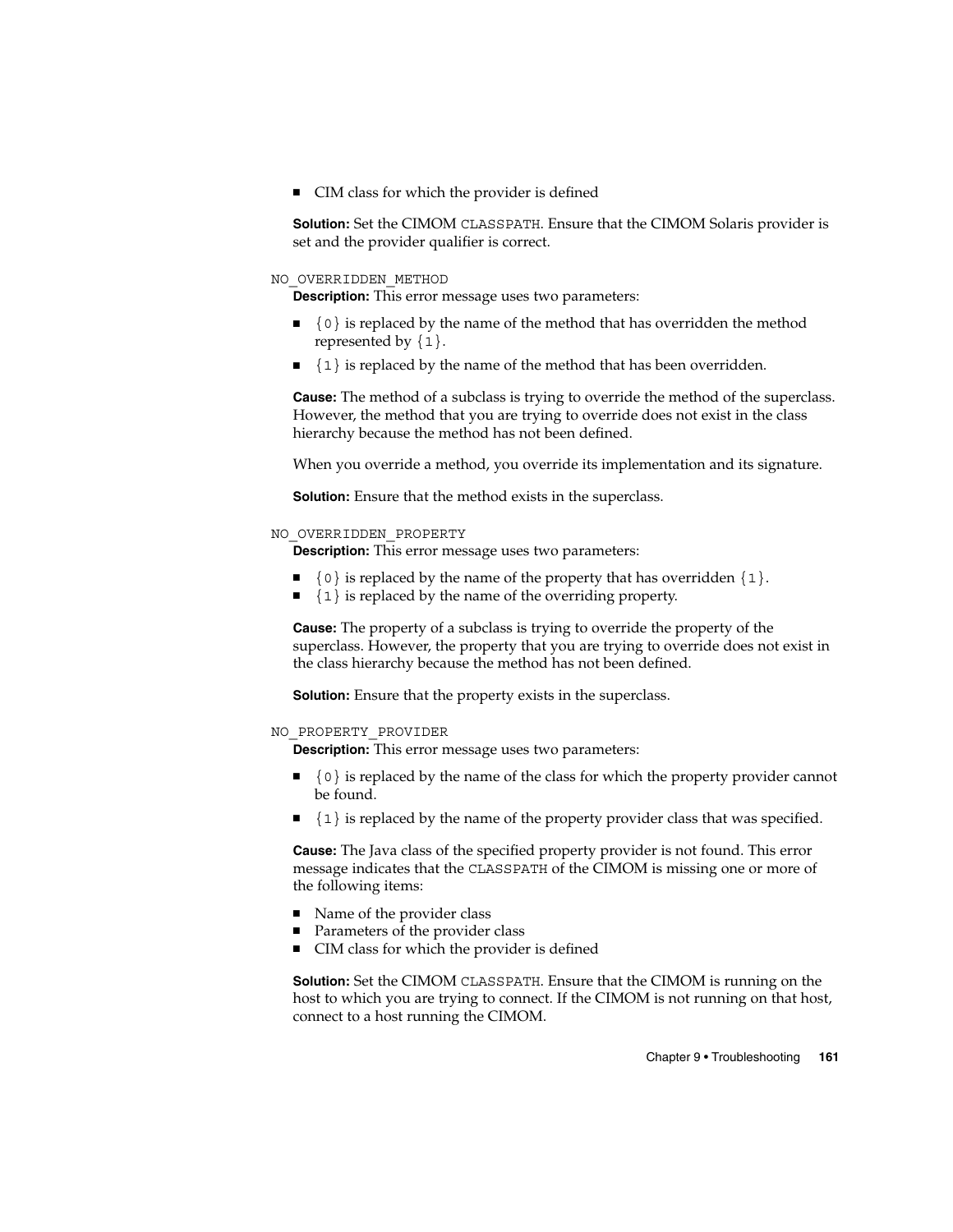#### NO\_QUALIFIER\_VALUE

**Description:** This error message uses two parameters:

- $\blacksquare$  { 0 } is replaced by the name of the qualifier that modifies the element { 1 }.
- $\{1\}$  is the element to which the qualifier refers. Depending on the qualifier,  $\{1\}$ can be a class, property, method, or reference.

**Cause:** A qualifier was specified for a property or method but values were not included for the qualifier. For example, the qualifier VALUES requires a string array to be specified. If the VALUES qualifier is specified without the required string array, the NO\_QUALIFIER\_VALUE error message is displayed.

**Solution:** Specify the required parameters for the qualifier. For information on what attributes are required for which qualifiers, see the DMTF CIM specification at [http://www.dmtf.org.](http://www.dmtf.org)

#### NO\_SUCH\_METHOD

**Description:** This error message uses two parameters:

- $\{0\}$  is replaced by the name of the specified method.
- {1} is replaced by the name of the specified class.

**Cause:** Most likely, the method was not defined for the specified class. If the method is defined for the specified class, another method name might have been misspelled in the definition.

**Solution:** Define the method for the specified class. Ensure that the method name and the class name are spelled correctly.

#### NO\_SUCH\_PRINCIPAL

**Description:** This error message uses one parameter, {0}, which is replaced by the name of the principal, a user account.

**Cause:** The specified user account cannot be found. The user name might have been misspelled, or a the user does not have a user account.

**Solution:** Ensure that the user name is spelled and typed correctly upon login. Ensure that the user has a user account.

#### NO\_SUCH\_QUALIFIER1

**Description:** This error message uses one parameter, {0}, which is replaced by the name of the undefined qualifier.

**Cause:** A new qualifier was specified but that qualifier was not defined as part of the extension schema. The qualifier must be defined as part of the CIM schema or part of an extension schema. Otherwise, the qualifier is not recognized as a valid qualifier for a property or method of a particular class.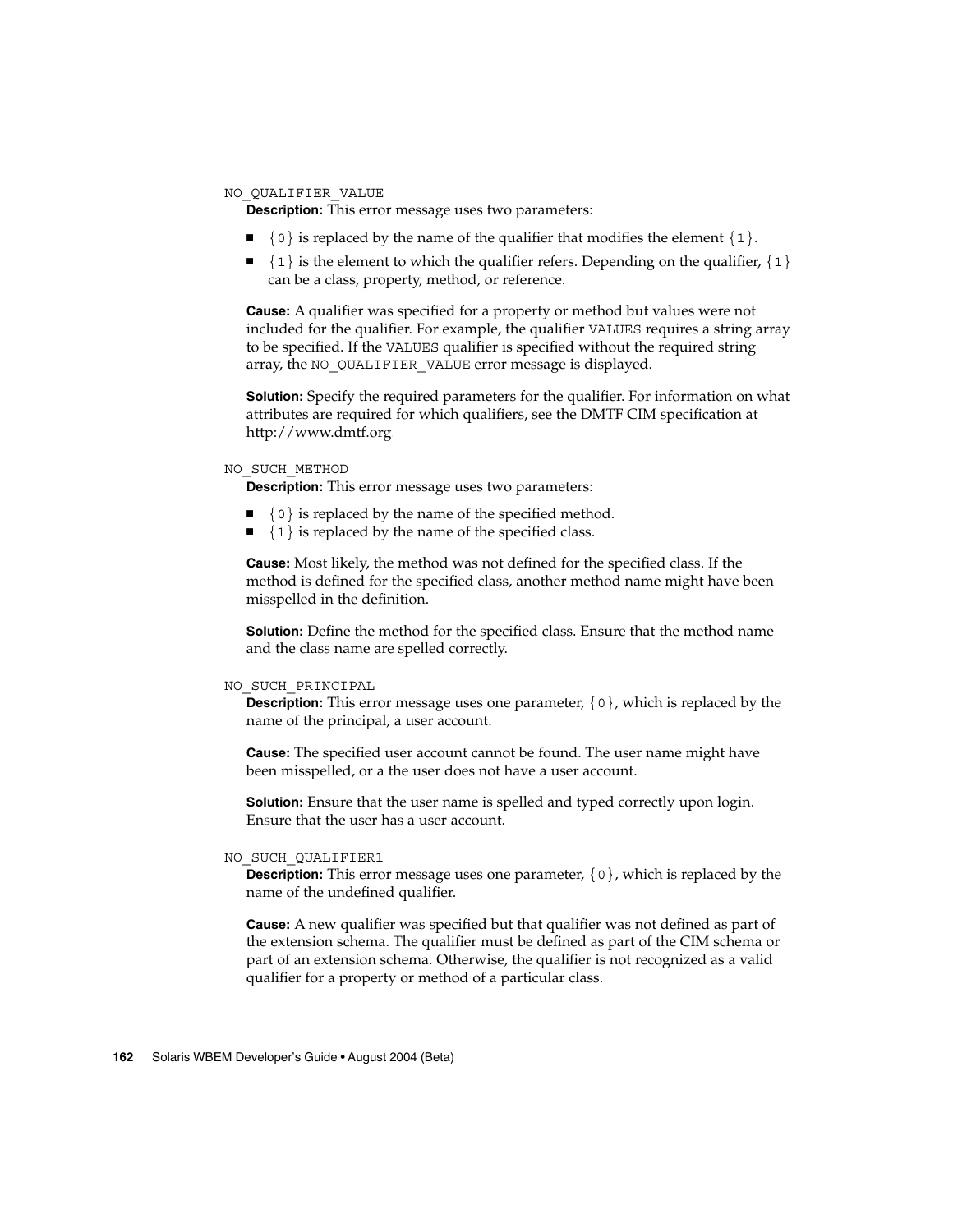**Solution:** Define the qualifier as part of the extension schema, or use a standard CIM qualifier. For information about standard CIM qualifiers and the usage of qualifiers in the CIM schema, see the DMTF CIM specification at: [http://www.dmtf.org.](http://www.dmtf.org)

NO\_SUCH\_QUALIFIER2

**Description:** This error message uses two parameters:

- $\blacksquare$  {0} is replaced by the name of the class, property, or method that the qualifier modifies.
- $\blacksquare$  {1} is replaced by the name of the qualifier that cannot be found.

**Cause:** A new qualifier was specified to modify a property or method of a particular class. The qualifier was not defined as part of the extension schema. The qualifier must be defined as part of the CIM schema or part of an extension schema. Otherwise, the qualifier is not recognized as a valid qualifier for a property or method of a particular class.

**Solution:** Define the qualifier as part of the extension schema or use a standard CIM qualifier. For information about standard CIM qualifiers and the usage of qualifiers in the CIM schema, see the DMTF CIM specification at: [http://www.dmtf.org.](http://www.dmtf.org)

#### NO\_SUCH\_ROLE

**Description:** This error message uses one parameter,  $\{0\}$ , which is replaced by the role name.

**Cause:** The specified role cannot be found or the specified role is not a role identity.

**Solution:** Make sure that the input role exists. If the role is required, contact your system administrator to set up the role.

#### NO\_SUCH\_SESSION

**Description:** This error message uses one parameter, {0}, which is replaced by the session identifier.

**Cause:** The session has been closed and is subsequently being used.

**Solution:** Do not close the session.

#### NOT\_EVENT\_PROVIDER

**Description:** This error message does not use parameters.

**Cause:** The provider class that was found in the class path does not implement the EventProvider interface.

**Solution:** Ensure that the provider is correct and register the provider implements.

#### NOT\_HELLO

**Description:** This error message does not use parameters.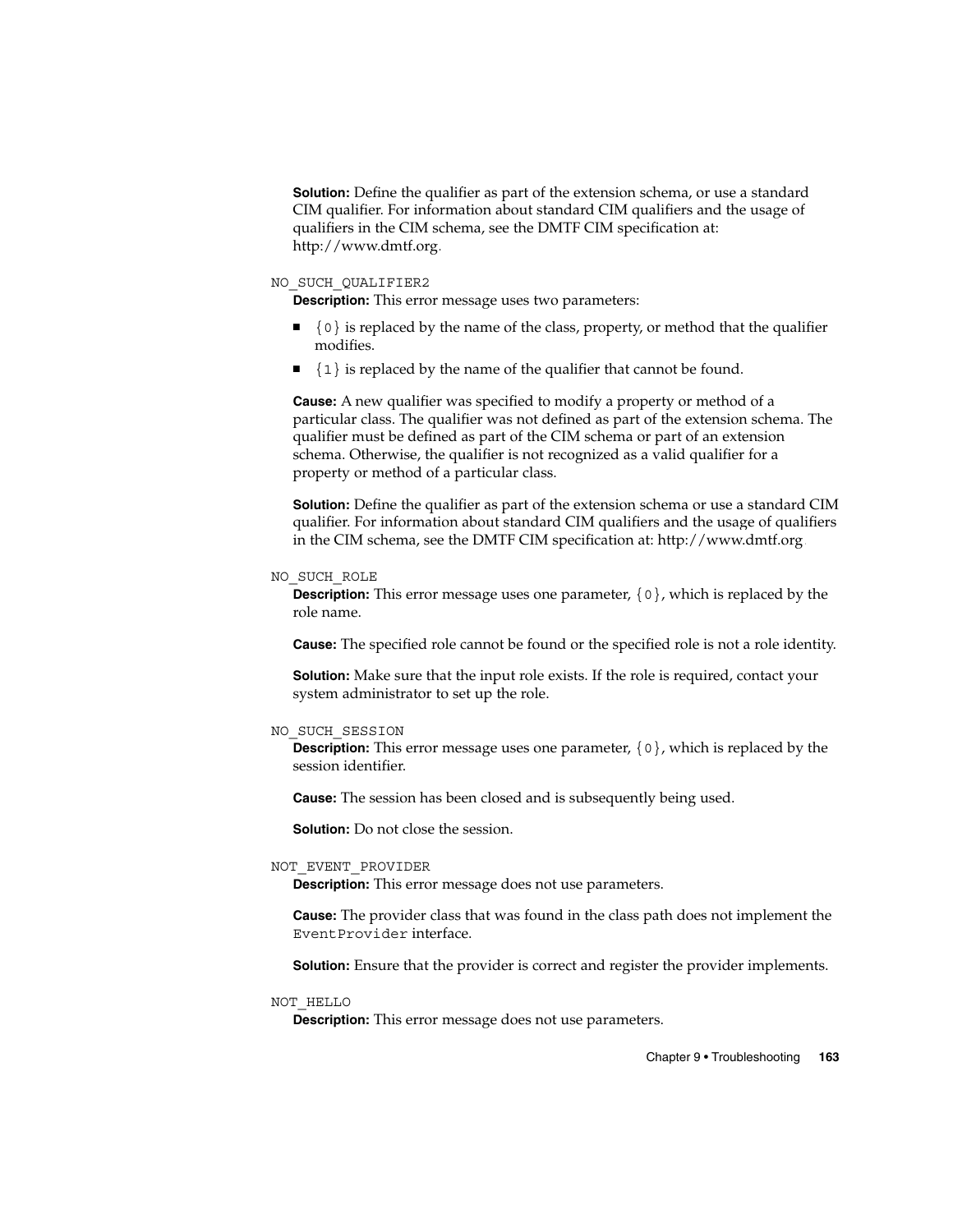**Cause:** This error message is displayed if the data in the hello message, the first message sent to the CIMOM, is corrupted.

**Solution:** No action is available in response to this error message. For information about the security features of Solaris WBEM Services, see [Chapter 8.](#page-134-0)

#### NOT\_INSTANCE\_PROVIDER

**Description:** This error message uses two parameters:

- ${0}$  is replaced by the name of the instance for which the InstanceProvider interface is being defined.
- $\{1\}$  is replaced by the name of the Java provider class that does not implement the InstanceProvider interface. The InstanceProvider interface must be implemented to enumerate all instances of the specified class.

**Cause:** The path to the Java provider class specified by the CLASSPATH environment variable does not implement the InstanceProvider interface.

**Solution:** Ensure that the provider is correct and register the provider implements.

#### NOT\_METHOD\_PROVIDER

**Description:** This error message uses two parameters:

- $\blacksquare$  {0} is replaced by the name of the method for which the MethodProvider interface is being defined. The MethodProvider interface causes a specified method to be implemented and to be called in a program.
- $\blacksquare$  {1} is replaced by the name of the Java provider class that does not implement the MethodProvider interface.

**Cause:** The Java provider class that was found in the class path does not implement the MethodProvider interface.

**Solution:** Ensure that the Java provider class that is in the class path implements the MethodProvider interface. Use the following command when you declare the provider: public Solaris implements MethodProvider.

#### NOT\_PROPERTY\_PROVIDER

**Description:** This error message uses two parameters:

- $\Box$  {0} is replaced by the name of the method for which the PropertyProvider interface is being defined. The PropertyProvider interface is required to retrieve the values of the specified property.
- $\blacksquare$  {1} is replaced by the name of the Java provider class that does not implement the PropertyProvider interface.

**Cause:** The Java provider class that is in the class path does not implement the PropertyProvider interface.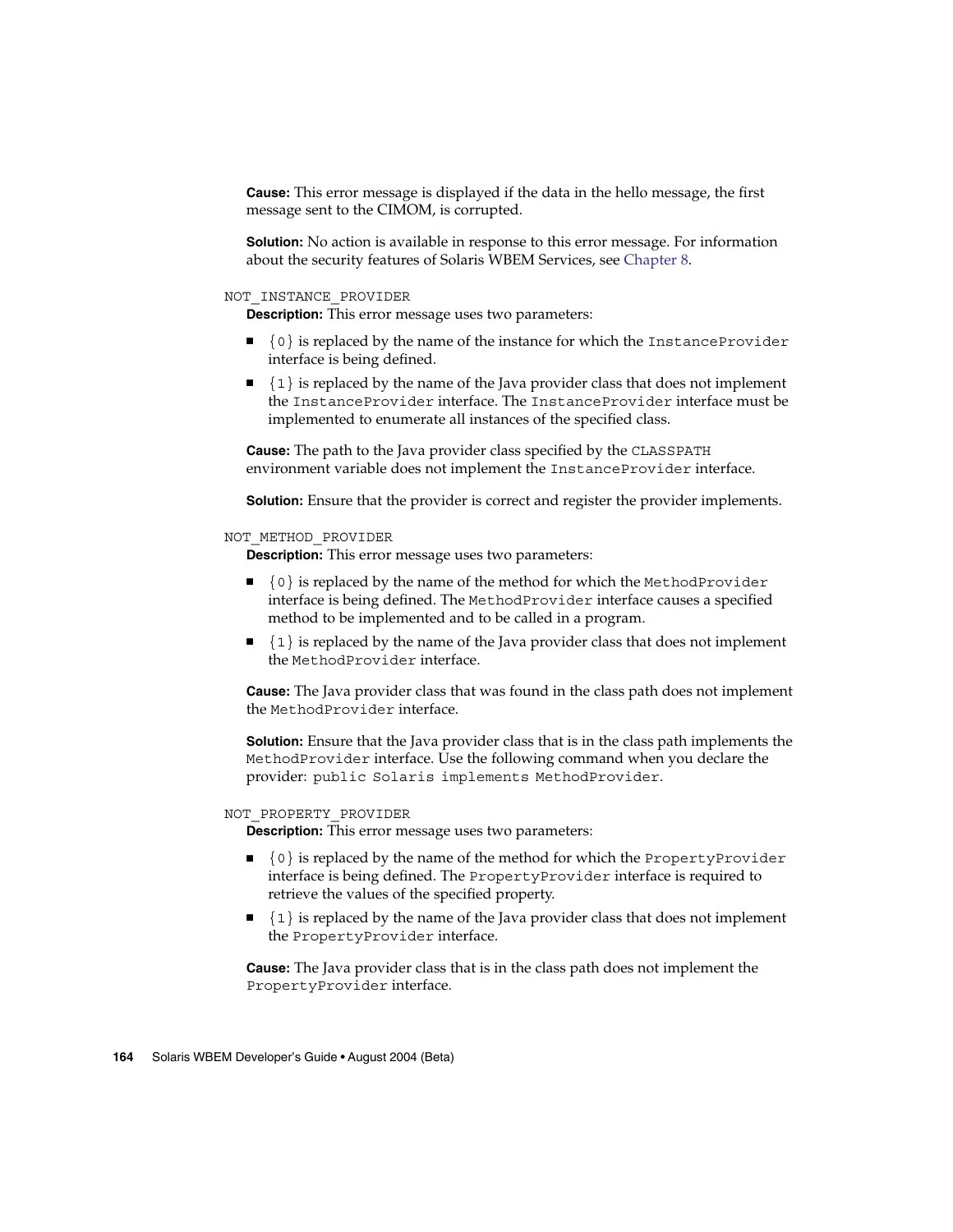**Solution:** Ensure that the Java provider class that is in the class path implements the PropertyProvider interface. Use the following command when you declare the provider: public Solaris implements PropertyProvider.

#### NOT RESPONSE

**Description:** This error message does not use parameters.

**Cause:** This error message is displayed when the data in a first response message from the CIMOM is corrupted.

**Solution:** No action is available in response to this error message. For information about the security features of Solaris WBEM Services, see [Chapter 8.](#page-134-0)

#### PROPERTY\_OVERRIDDEN

**Description:** This error message uses three parameters:

- $\blacksquare$  { 0 } is replaced by the name of the property that is trying to override the property represented by parameter  $\{1\}$ .
- $\blacksquare$  {1} is replaced by the name of the property that already has been overridden.
- $\blacksquare$  {2} is replaced by the name of the property that has overridden the property represented by parameter  $\{1\}$ .

**Cause:** A property is specified to override another method that has already been overridden by a third method. Once a property has been overridden, that property cannot be overridden again.

**Solution:** Specify a different property to override.

#### QUALIFIER\_UNOVERRIDABLE

**Description:** This error message uses two parameters:

- $\blacksquare$  { 0 } is replaced by the name of the qualifier with the DisableOverride flavor.
- $\blacksquare$  {1} is replaced by the name of the qualifier that is disabled by {0}.

**Cause:** The qualifier that is being overridden has the DisableOverride flavor.

**Solution:** Reset the ability of the qualifier to EnableOverride or to Override=True.

#### REF\_REQUIRED

**Description:** This error message uses one parameter,  $\{0\}$ , which is replaced by the name of the class.

**Cause:** A class was defined to participate in an association, but no references were cited. The rules of the Common Information Model specify that an association must contain one or more references.

**Solution:** Add references or remove the association qualifier.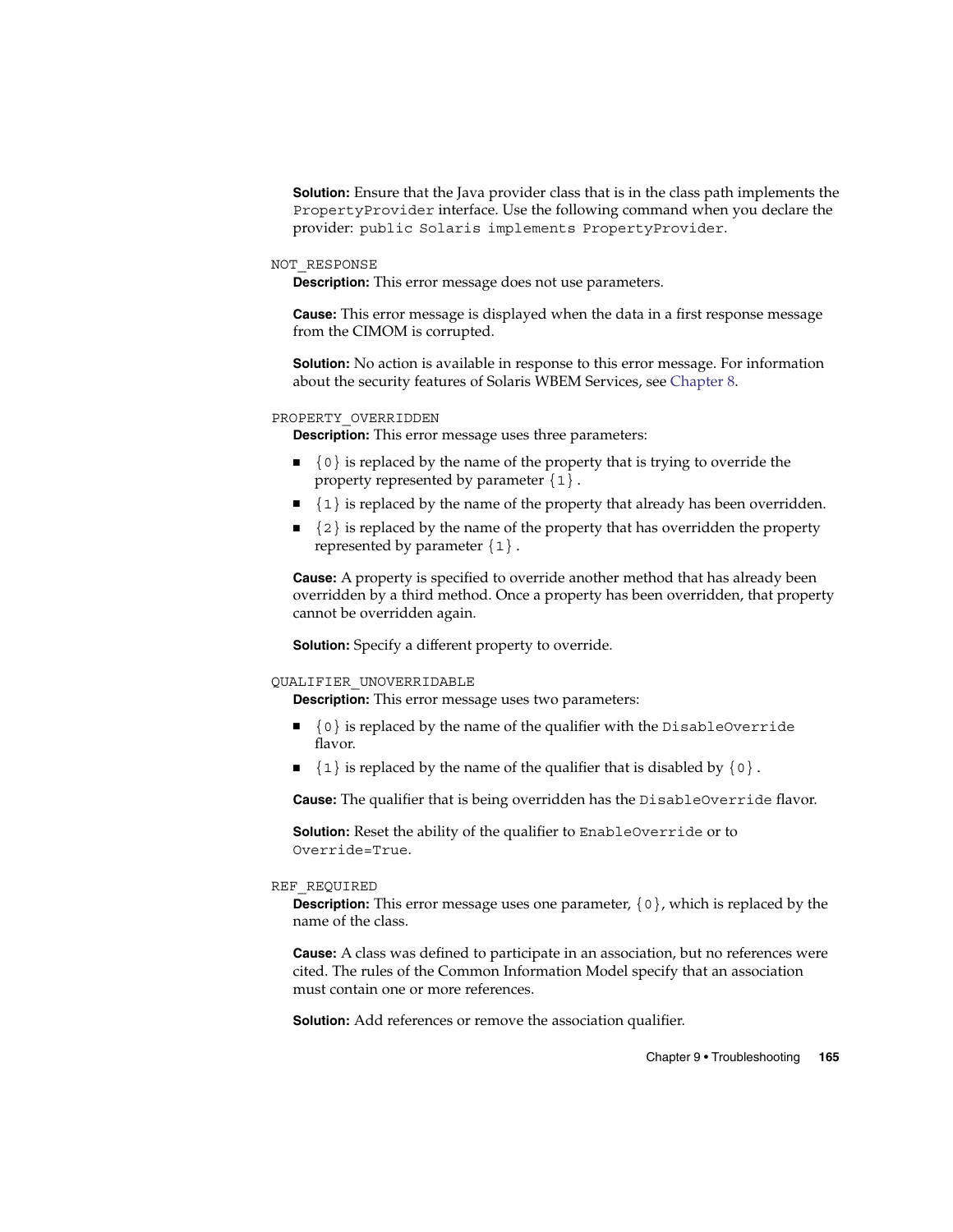#### SCOPE\_ERROR

**Description:** This error message uses three parameters:

- $\blacksquare$  {0} is replaced by the name of the class the specified qualifier modifies.
- ${1}$  is replaced by the name of the specified qualifier.
- $\blacksquare$  {2} is replaced by the type of attribute that the qualifier modifies.

**Cause:** A qualifier was specified in a manner that conflicts with the qualifier type definition. The scope of the [READ] qualifier is the definition that directs the [READ] qualifier to modify a property. For example, if the [READ] qualifier is specified to modify a method, the SCOPE\_ERROR message is returned.

**Note –** The Common Information Model (CIM) specification defines the types of CIM elements that a CIM qualifier can modify. This definition of the way in which a qualifier can be used is referred to as its *scope*. Most qualifiers, by definition, have a scope that directs the qualifiers to modify properties or methods or both. Many qualifiers have a scope that directs the qualifiers to modify parameters, classes, associations, indications, or schemas.

**Solution:** Confirm the scope of the specified qualifier. Refer to the Qualifiers section of the DMTF CIM specification at<http://www.dmtf.org> for the standard definitions of CIM qualifiers. Use a different qualifier for the results that you want to achieve, or change your program to use the qualifier according to its CIM definition.

#### TYPE\_ERROR

**Description:** This error message uses five parameters:

- ${0}$  is replaced by the name of the specified element, such as a property, method, or qualifier.
- ${1}$  is replaced by the name of the class to which the specified element belongs.
- $\{2\}$  is replaced by the type that is defined for the element.
- $\blacksquare$   $\{3\}$  is replaced by the type of value that is assigned.
- $\{4\}$  is replaced by the actual value that is assigned.

**Cause:** The value of a property parameter or method parameter and its defined type are mismatched.

**Solution:** Match the value of the property or method with its defined type.

#### UNKNOWNHOST

**Description:** This error message uses one parameter,  $\{0\}$ , which is replaced by the name of the host.

**Cause:** A call was made to a specified host. The specified host is unavailable or that host cannot be located. You might receive this message under any of the following conditions.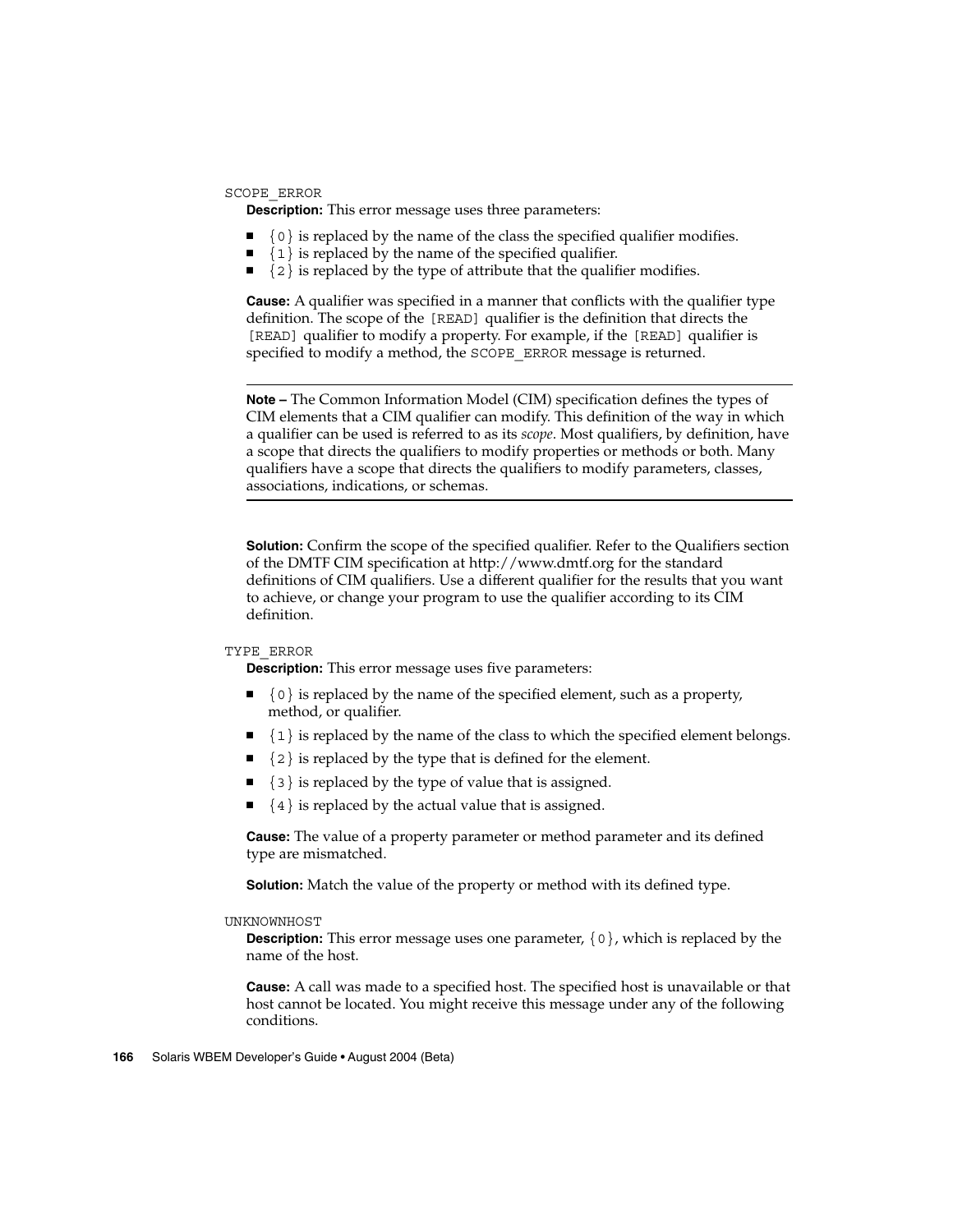- The host name was misspelled
- The host computer was moved to a different domain
- The host name has not been registered in this domain
- The host is temporarily unavailable due to system conditions

**Solution:** Check the spelling of the host name. Use the ping command to ensure that the host computer is responding. Check the system conditions of the host. Ensure that the host belongs to the specified domain.

VER\_ERROR

**Description:** This error message uses one parameter, {0}, which is replaced by the version number of the running CIMOM.

**Cause:** The CIMOM does not support the version of the client that is trying to connect to CIMOM.

**Solution:** Install the appropriate version.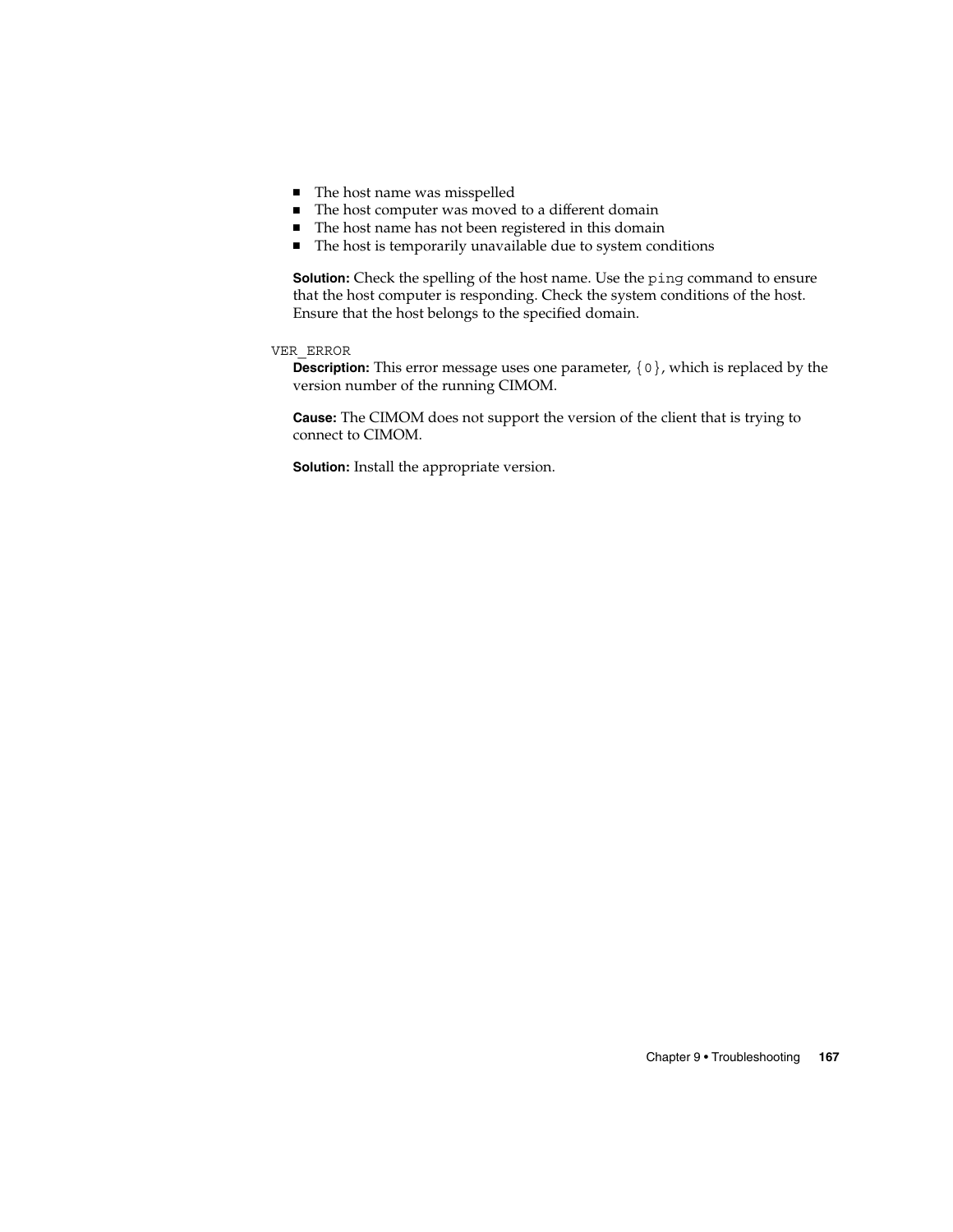Solaris WBEM Developer's Guide • August 2004 (Beta)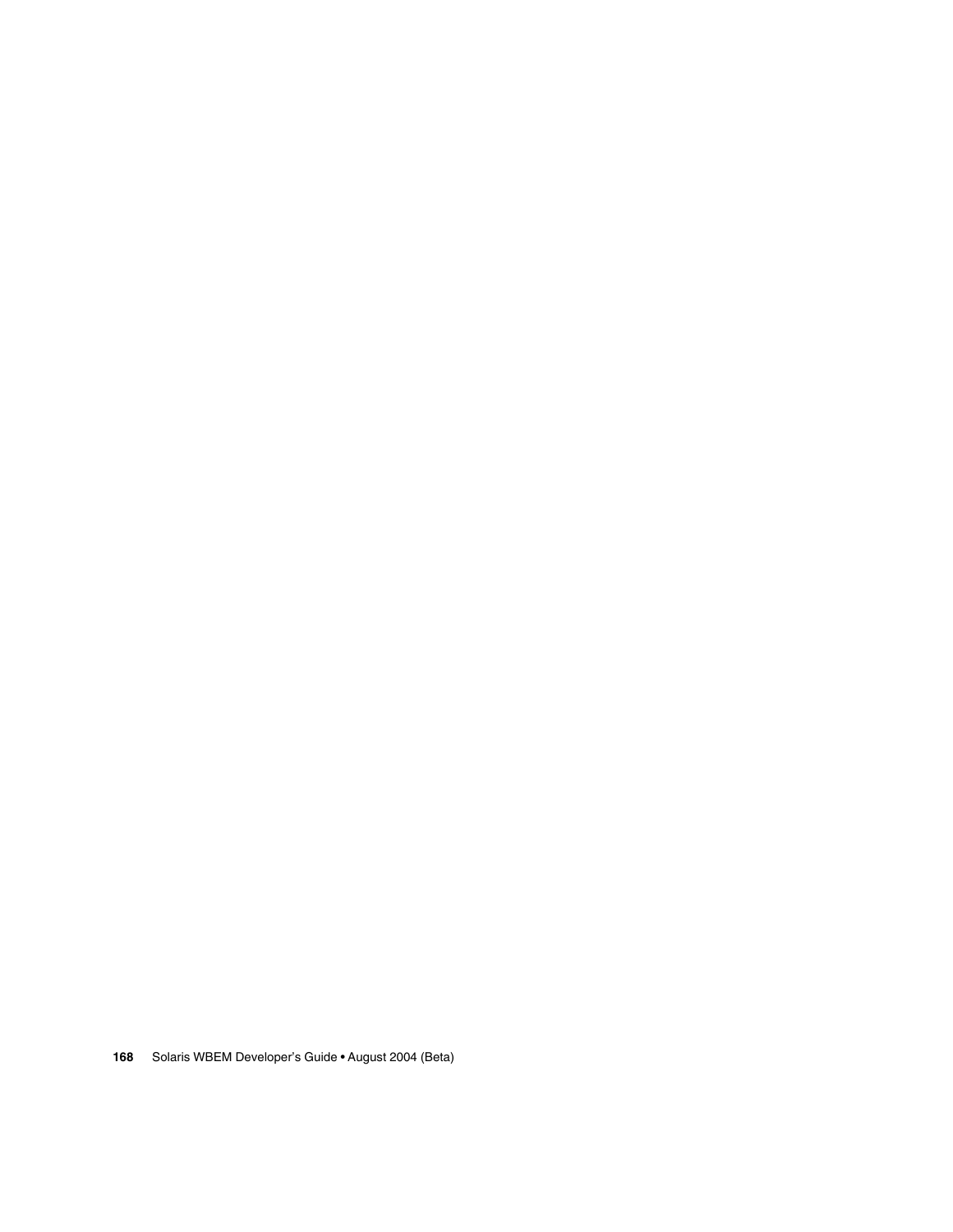APPENDIX **A**

## Solaris Schema

The Solaris Schema and CIM Schema are available by default in the CIM Object Manager. You can view the MOF files, from which the Solaris Schema and CIM Schema are compiled, in /usr/sadm/mof/. CIM Schema files, which implement the Core and Common models of the Common Information Model, are denoted by the use of "CIM" in their associated file names. The Solaris Schema files, denoted by the use of "Solaris" in their file names, provide the unique extensions that Sun Microsystems has made to the Common Information Model. The MOF files that you find in /usr/sadm/mof/will depend on the installation cluster of the system and which packages have been installed.

Documentation of the Solaris providers listed in this chapter is included in the MOF file in which the provider is specified.

- "Solaris Acl.mof File" on page 171
- "[Solaris\\_Application.mof](#page-170-0) File" on page 171
- "Solaris CIMOM.mof File" on page 172
- "Solaris Core.mof File" on page 172
- "[Solaris\\_Device.mof](#page-172-0) File" on page 173
- "Solaris DMGT1.0.mof File" on page 173
- "Solaris Event.mof File" on page 174
- "Solaris Network.mof File" on page 174
- "Solaris Performance.mof File" on page 175
- "Solaris Project.mof File" on page 175
- "Solaris Schema.mof File" on page 175
- "Solaris SNMP.mof File" on page 176
- 
- "Solaris System.mof File" on page 176
- "Solaris Users.mof File" on page 177
- "Solaris VM2.0.mof File" on page 177
- "[WBEMServices.mof](#page-178-0) File" on page 179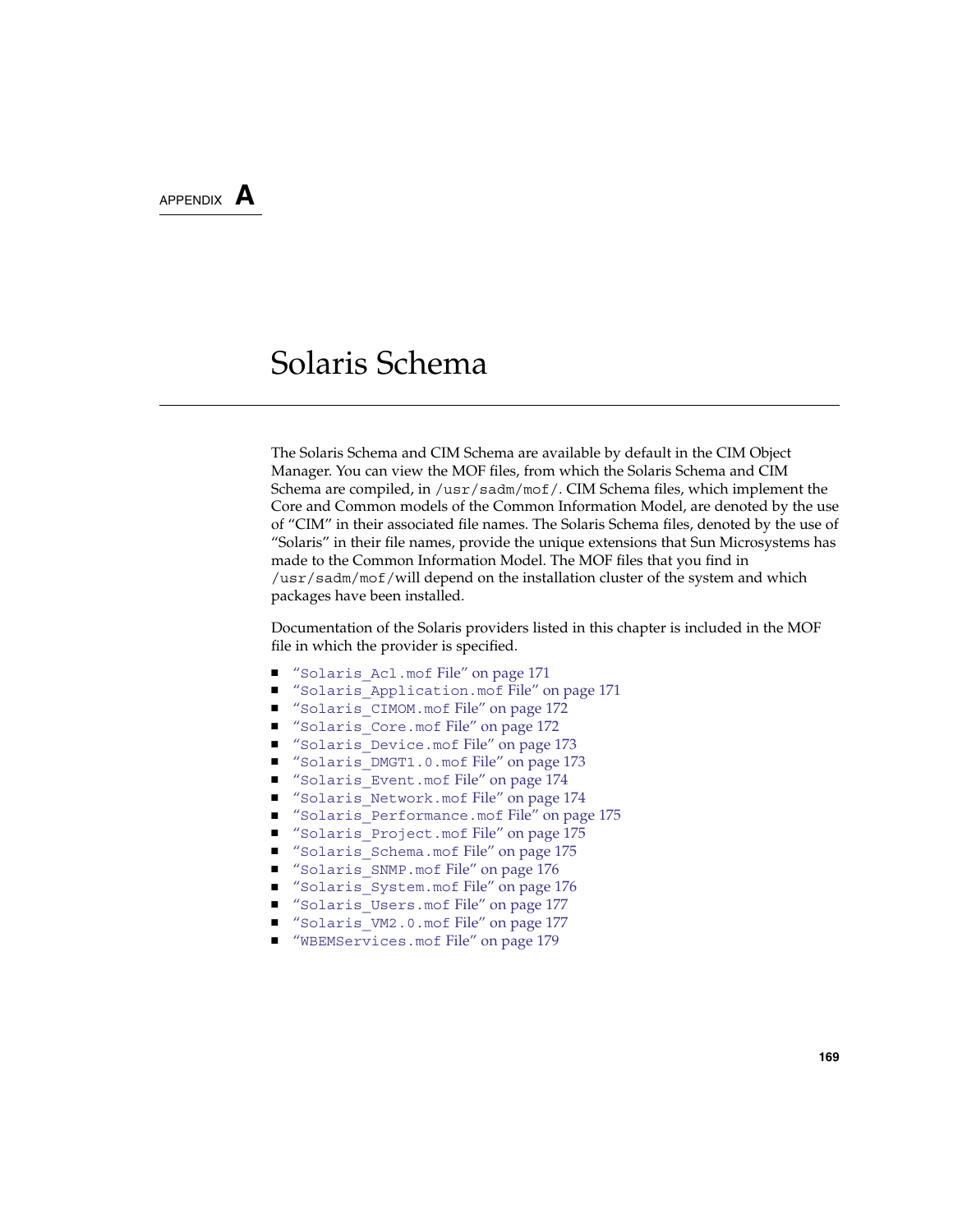# Solaris Schema Files

This table provides a brief overview of the Solaris Schema files in /usr/sadm/mof.

| <b>TABLE A-1</b> Solaris Schema Files |  |  |
|---------------------------------------|--|--|
|---------------------------------------|--|--|

| <b>Solaris Schema File</b> | <b>What This Schema File Provides</b>                                                                                                                                                                                                                                                                           |
|----------------------------|-----------------------------------------------------------------------------------------------------------------------------------------------------------------------------------------------------------------------------------------------------------------------------------------------------------------|
| Solaris Acl.mof            | Contains the classes for WBEM access control list<br>(ACL) based security.                                                                                                                                                                                                                                      |
| Solaris Application.mof    | Models Solaris packages and patches in CIM.                                                                                                                                                                                                                                                                     |
| Solaris CIMOM.mof          | Contains configuration information for the CIM<br>Object Manager.                                                                                                                                                                                                                                               |
| Solaris Core.mof           | Contains class definition for core classes,<br>including the computer system and statistical<br>information.                                                                                                                                                                                                    |
| Solaris Device.mof         | Enables a description of your system's processor,<br>serial ports, printing devices, and time settings<br>to make your computer work with the CIM<br>Object Manager.                                                                                                                                            |
| Solaris DMGT1.0.mof        | Contains classes that represent disks, disk<br>partitions, and other device management classes.                                                                                                                                                                                                                 |
| Solaris Event.mof          | Defines unique Solaris indication handlers. The<br>class that is defined in this file facilitates the<br>delivery of indications to Management clients.<br>The protocol that is used for this delivery is the<br>implementation of the CIM Remote Method<br>Invocation (RMI) protocol from Sun<br>Microsystems. |
| Solaris_Network.mof        | Defines classes pertaining to network domains,<br>IP subnets, and naming services including NIS,<br>NIS+, LDAP, DNS, and server / etc files.                                                                                                                                                                    |
| Solaris Performance.mof    | Defines classes that pertain to the use and<br>performance of computing resources for each<br>user and for each project.                                                                                                                                                                                        |
| Solaris_Project.mof        | Defines classes that model the Solaris project<br>database.                                                                                                                                                                                                                                                     |
| Solaris Schema.mof         | Lists all of the MOF files of the Solaris Schema,<br>and specifies the order in which the MOF files<br>are read and are compiled.                                                                                                                                                                               |

**170** Solaris WBEM Developer's Guide • August 2004 (Beta)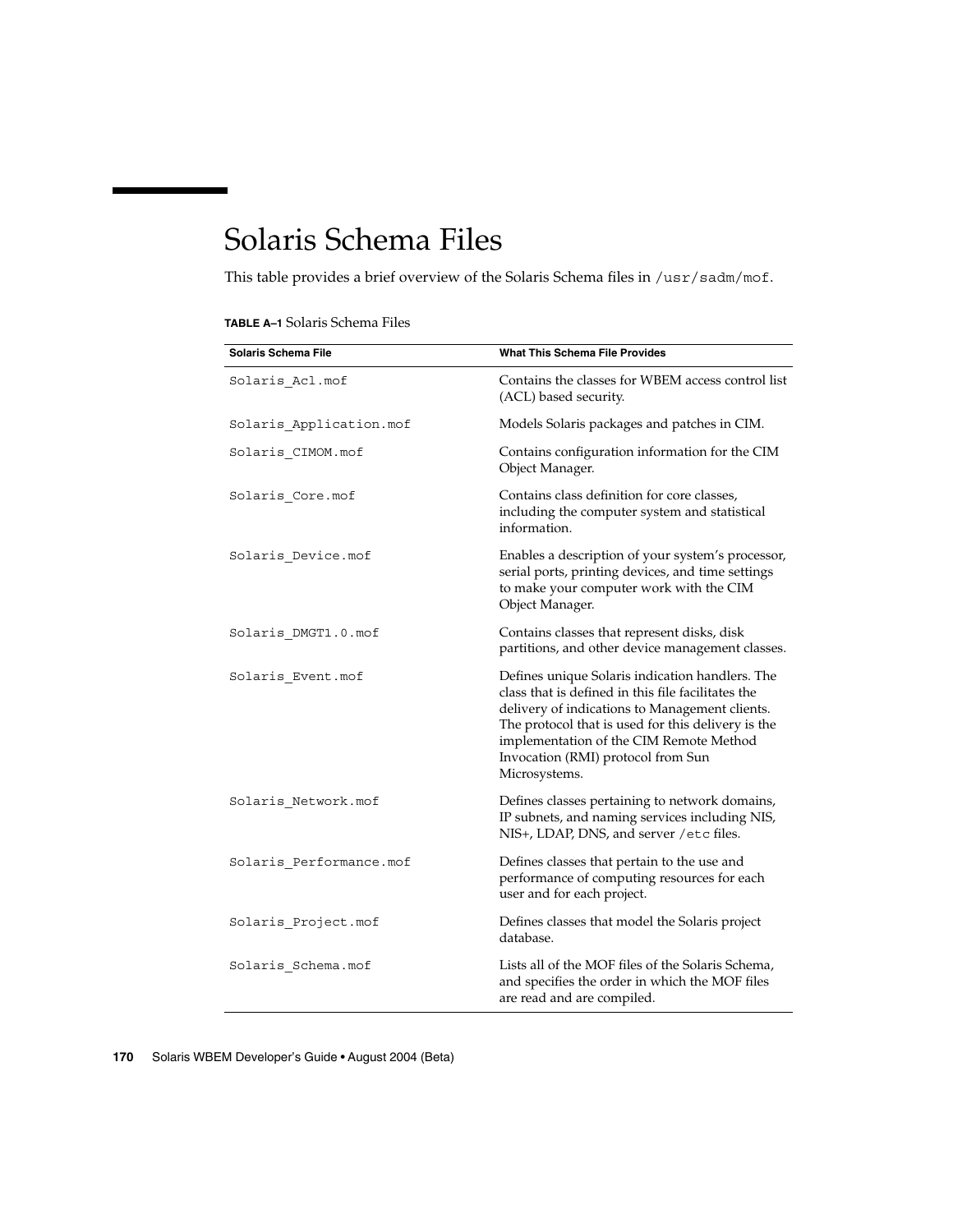<span id="page-170-0"></span>

| <b>TABLE A-1 Solaris Schema Files</b> | (Continued)                                                                                                                             |
|---------------------------------------|-----------------------------------------------------------------------------------------------------------------------------------------|
| Solaris Schema File                   | <b>What This Schema File Provides</b>                                                                                                   |
| Solaris SNMP.mof                      | Contains classes used to configure the SNMP<br>provider and its communication to SNMP agents<br>on different systems.                   |
| Solaris System.mof                    | Models the Solaris Schema components for a<br>system, including the operating system and<br>processes of the system.                    |
| Solaris Users.mof                     | Defines classes for working with user accounts.                                                                                         |
| Solaris VM2.0.mof                     | Defines classes that pertain to storage devices.                                                                                        |
| WBEMServices.mof                      | Contains classes to configure the class path of<br>the CIM object manager and its protocol<br>adapters, both for clients and providers. |

The following sections describe the contents of each schema file in more detail.

### Solaris\_Acl.mof File

The Solaris Acl.mof file specifies the security classes in Solaris WBEM Services. This file defines these base classes for access control lists, users, and namespaces:

- Solaris Acl
- Solaris NamespaceAcl
- Solaris\_UserAcl

### Solaris\_Application.mof File

The Solaris Application.mof file enables you to set up packages and patches for your applications that extend the Solaris Schema. The Solaris\_Application.mof file defines the following classes:

- Solaris\_InstalledSoftwareElement
- Solaris\_Package
- Solaris\_Patch
- Solaris RegistrySoftwareElement
- Solaris SoftwareElement
- Solaris SoftwareFeature

In addition, the Solaris\_Application.mof file defines the following association classes:

- Solaris PatchPackageDependency
- Solaris PatchToPatchDependency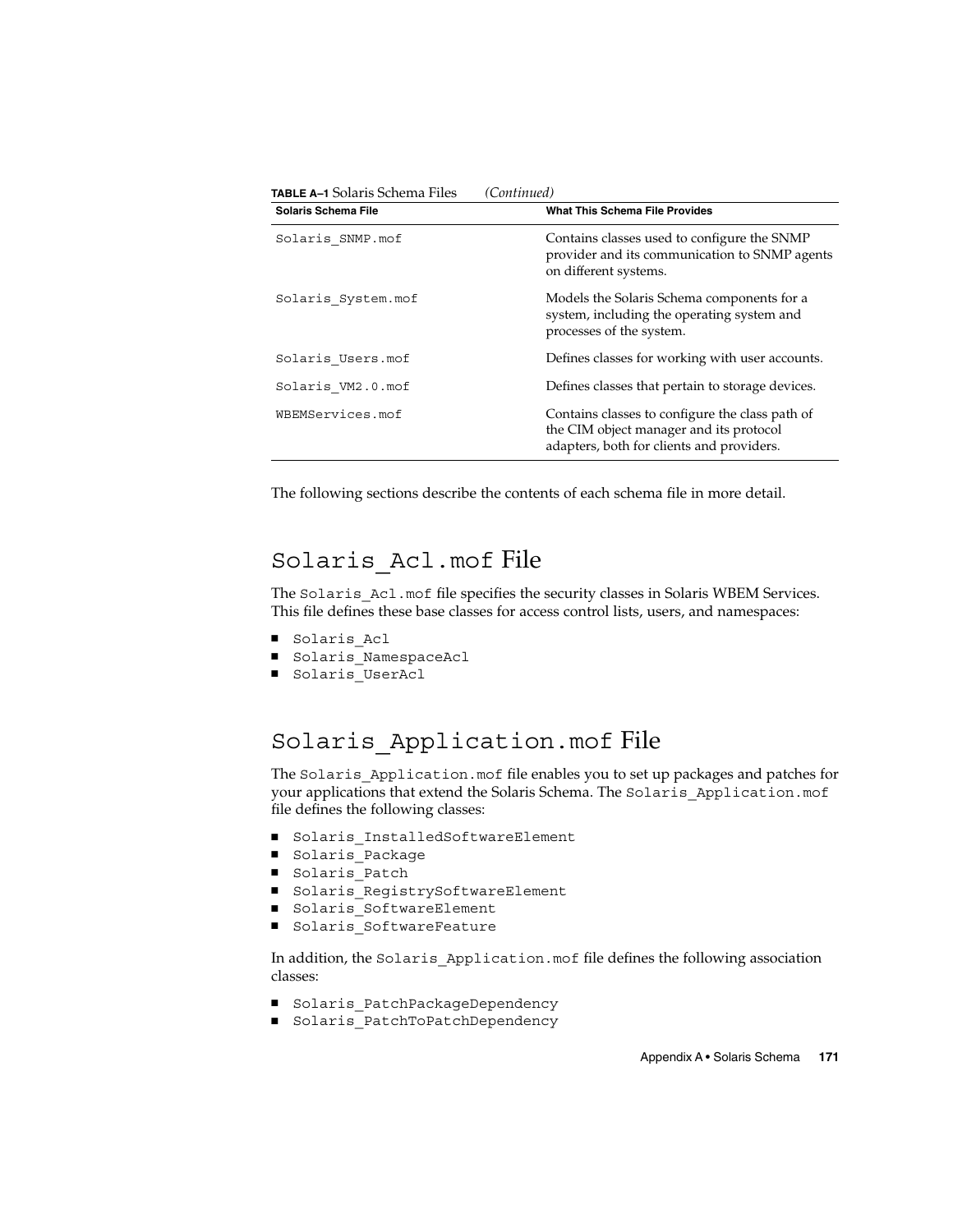- <span id="page-171-0"></span>■ Solaris ProductSoftwareElementDependency
- Solaris ProductSoftwareElements
- Solaris ProductSoftwareFeatureDependency
- Solaris ProductSoftwareFeatures
- Solaris RegistryElementDependency
- Solaris SoftwareElementDependency
- Solaris SoftwareElementProductDependency
- Solaris SoftwareElementSoftwareFeatureDependency
- Solaris SoftwareFeatureDependency
- Solaris SoftwareFeatureParentChild
- Solaris\_SoftwareFeatureProductDependency
- Solaris SoftwareFeatureSoftwareElementDependency
- Solaris SoftwareFeatureSoftwareElements

### Solaris\_CIMOM.mof File

The Solaris CIMOM.mof file contains all the system properties used by the CIM Object Manager. The Solaris CIMOM.mof file defines the following classes:

- CIM ObjectManager
- CIM ObjectManagerCommunicationMechanism
- CIM\_WBEMCommunicationMechanism
- Solaris CIMOM
- Solaris ObjectManagerClientProtocolAdapter
- Solaris ObjectManagerProtocolAdapter
- Solaris ObjectManagerProviderProtocolAdapter
- Solaris ProviderPath

In addition, the Solaris CIMOM.mof file defines the association class CIM\_CommMechanismForManager.

### Solaris\_Core.mof File

The Solaris Core.mof file is the first of the Solaris Schema files to be compiled after the Solaris Schema.mof file. This file provides the definition of the Solaris\_ComputerSystem class of the Solaris provider. The Solaris\_Core.mof file defines the following classes:

- Solaris ComputerSystem
- Solaris LogRecord
- Solaris LogService
- Solaris Product
- Solaris SystemDownStatisticalInformation
- Solaris SystemUpStatisticalInformation

In addition, the Solaris Core.mof file defines the following association classes: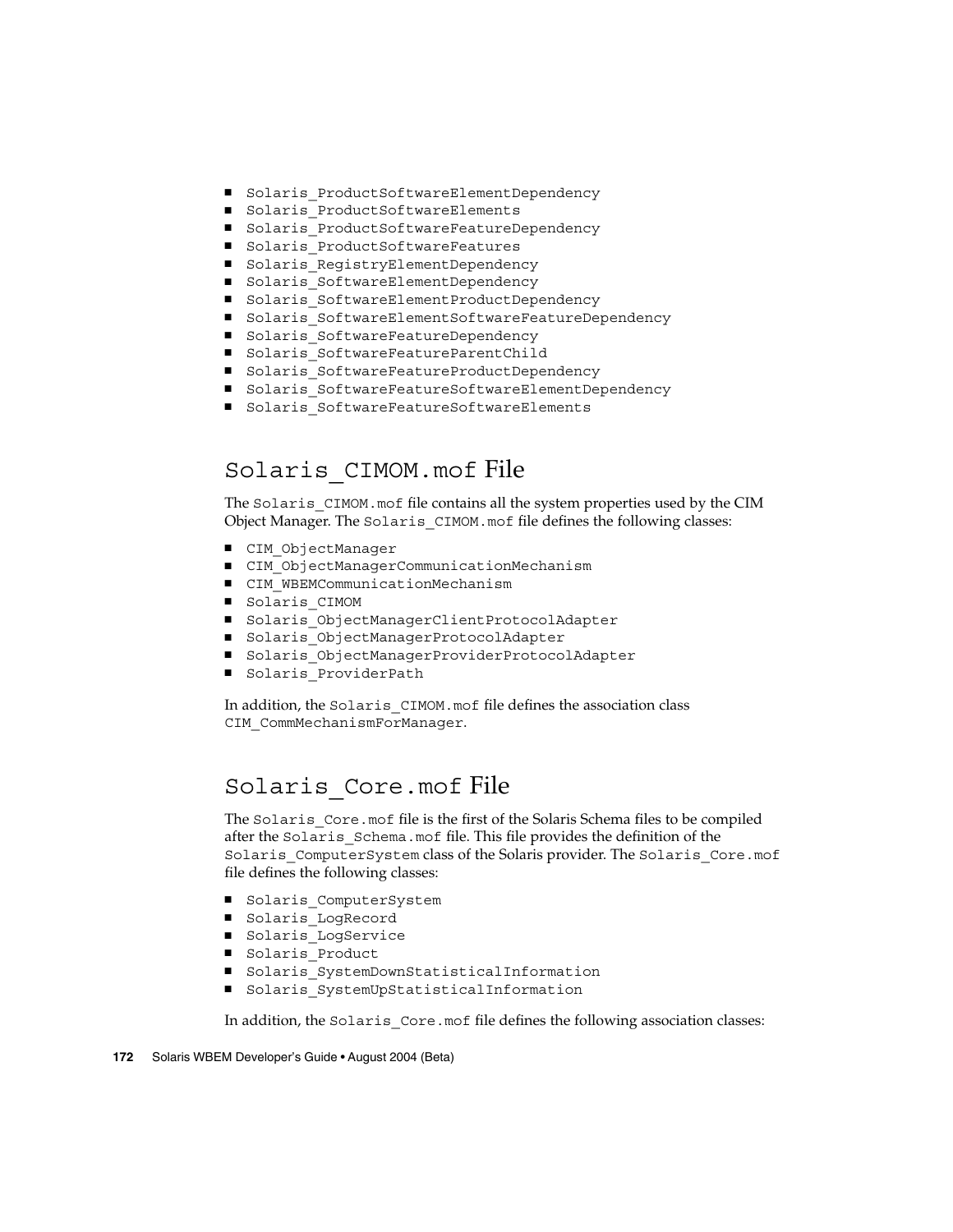- <span id="page-172-0"></span>■ Solaris ProductParentChild
- Solaris ProductProductDependency
- Solaris SystemSetting

### Solaris\_Device.mof File

The Solaris\_Device.mof file defines the following classes:

- Solaris Environment
- Solaris EthernetAdapter
- Solaris Keyboard
- Solaris LogEntry
- Solaris LogServiceProperties
- Solaris LogServiceSetting
- Solaris MessageLog
- Solaris\_MessageLogRecord
- Solaris MessageLogSetting
- Solaris\_Printer
- Solaris PrintJob
- Solaris PrintQueue
- Solaris PrintSAP
- Solaris PrintService
- Solaris Processor
- Solaris SerialPort
- Solaris SerialPortConfiguration
- Solaris SerialPortSetting
- Solaris SoundDevice
- Solaris SyslogRecord
- Solaris TimeZone

In addition, the Solaris Device.mof file defines the following association classes:

- Solaris CpuSysinfoPerformanceMonitor
- Solaris CpuUtilizationPerformanceMonitor
- Solaris CpuVminfoPerformanceMonitor
- Solaris LogInDataFile
- Solaris\_OwningPrintQueue
- Solaris PrinterServicingQueue
- Solaris\_QueueForPrintService
- Solaris\_RecordInLog
- Solaris SystemTimeZone

### Solaris\_DMGT1.0.mof File

The Solaris DMGT1.0.mof file contains classes that represent disks, disk partitions, and other device management classes. The Solaris DMGT1.0.mof file defines the following classes: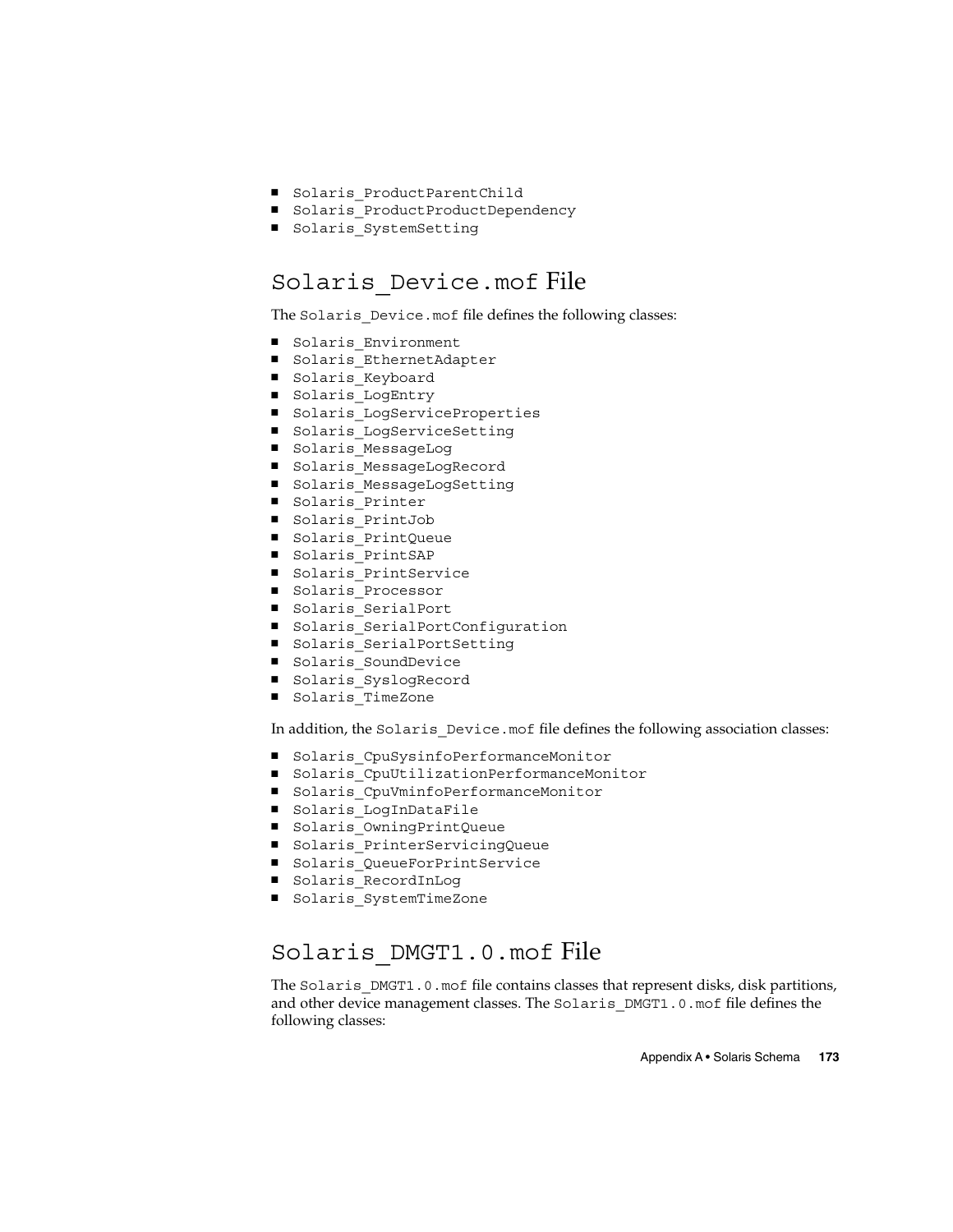- <span id="page-173-0"></span>■ Solaris Disk
- Solaris DiskDrive
- Solaris\_DiskPartition
- Solaris ExtraCapacityGroup
- Solaris GenericController
- Solaris IDEController
- Solaris LoqicalDisk
- Solaris MediaPresent
- Solaris\_MPXIOController
- Solaris MPXIOGroup
- Solaris PhysicalMedia
- Solaris PhysicalPackage
- Solaris SCSIController
- Solaris StorageLibrary
- Solaris USBController

In addition, the Solaris DMGT1.0.mof file defines the following association classes:

- Solaris ControllerComponent
- Solaris ControllerLogicalIdentity
- Solaris DiskPartitionBasedOnDisk
- Solaris DiskPartitionBasedOnFDisk
- Solaris IDEInterface
- Solaris MPXIOComponent
- Solaris MPXIOCtrlrLogicalIdentity
- Solaris MPXIOInterface
- Solaris RealizesDiskDrive
- Solaris RealizesDiskPartition
- Solaris RealizesExtent
- Solaris SCSIInterface
- Solaris USBInterface

### Solaris\_Event.mof File

The Solaris Event.mof file contains classes that deal with indication handlers that are unique to the Solaris platform. These Solaris indication handlers are subclasses of CIM\_IndicationHandler. These subclasses include Solaris\_RMIDelivery and Solaris JAVAXRMIDelivery. The client RMI protocol uses the Solaris JAVAXRMIDelivery handler. Solaris Event.mof contains Solaris RMIDelivery to ensure compatibility with previous versions of WBEM.

### Solaris\_Network.mof File

The Solaris Network.mof file defines classes that pertain to network domains, IP subnets, and naming services. These naming services include NIS, NIS+, LDAP, DNS, and server /etc files. The Solaris Network.mof file defines the following classes: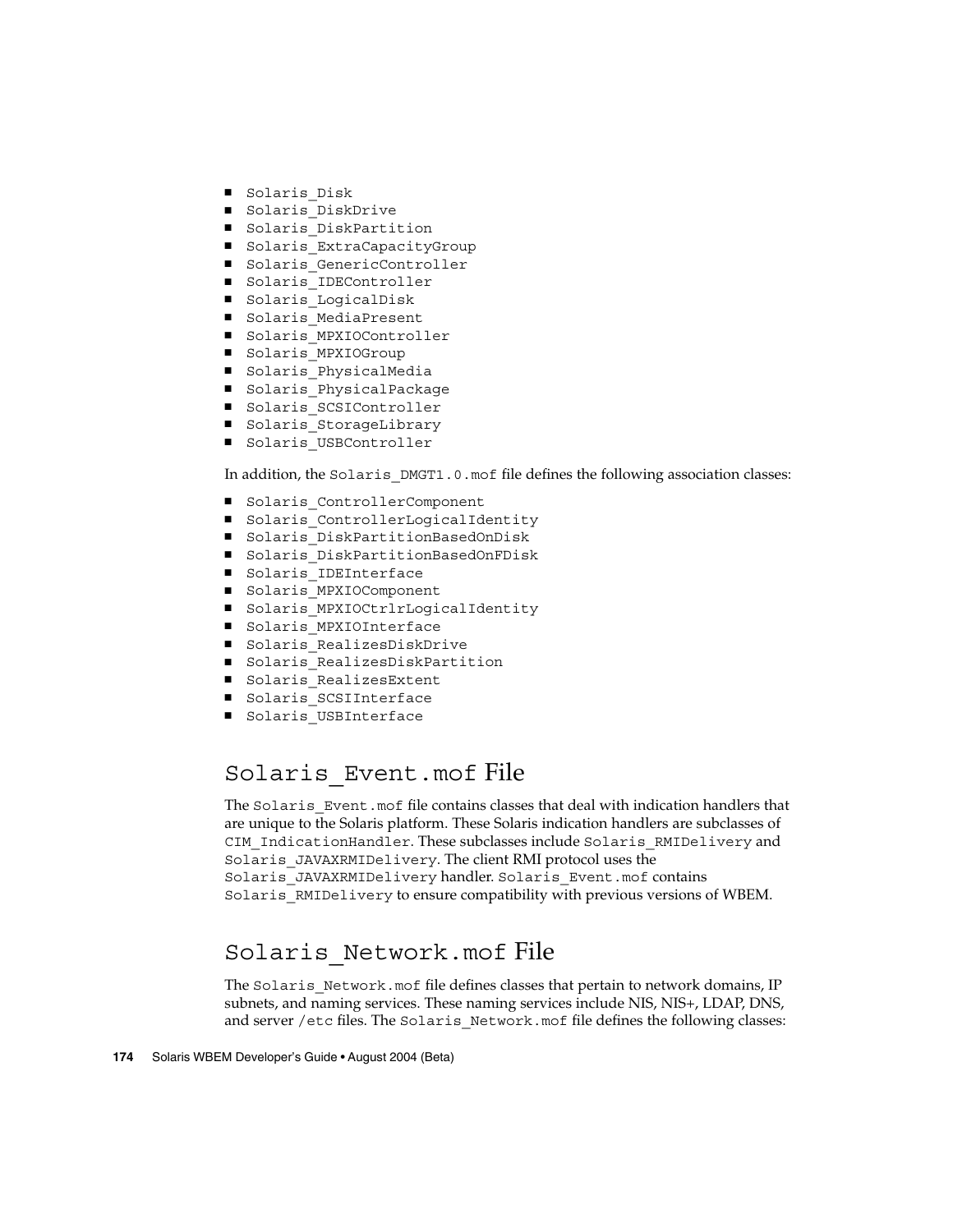- <span id="page-174-0"></span>■ Solaris AdminDomain
- Solaris DnsAdminDomain
- Solaris IPProtocolEndpoint
- Solaris IPSubnet
- Solaris LdapAdminDomain
- Solaris NisAdminDomain
- Solaris NisplusAdminDomain
- Solaris SystemAdminDomain

### Solaris\_Performance.mof File

The Solaris Performance.mof file defines classes that pertain to computing resource metrics. These classes pertain to the use and performance of computing resources for each user and for each project. The Solaris\_Performance.mof file defines the following classes:

- Solaris ActiveProject
- Solaris ActiveUser
- Solaris ProcessStatisticalInformation
- Solaris ProjectProcessAggregateStatisticalInformation
- Solaris UserProcessAggregateStatisticalInformation

In addition, the Solaris Performance.mof file defines the following association classes:

- Solaris ActiveProjectProcessAggregateStatistics
- Solaris ActiveUserProcessAggregateStatistics
- Solaris ProcessStatistics
- Solaris ProjectProcessStatistics
- Solaris UserProcessStatistics

### Solaris\_Project.mof File

The Solaris Project.mof file defines classes that represent the Solaris project database. The Solaris Project.mof file defines the class Solaris Project. In addition, the Solaris\_Project.mof file defines the association classes Solaris\_ProjectGroup and Solaris\_ProjectUser.

### Solaris\_Schema.mof File

The Solaris Schema.mof file is the high-level container of all other MOF files that make up the Solaris Schema. This file lists the MOF files in the order in which the files must be compiled.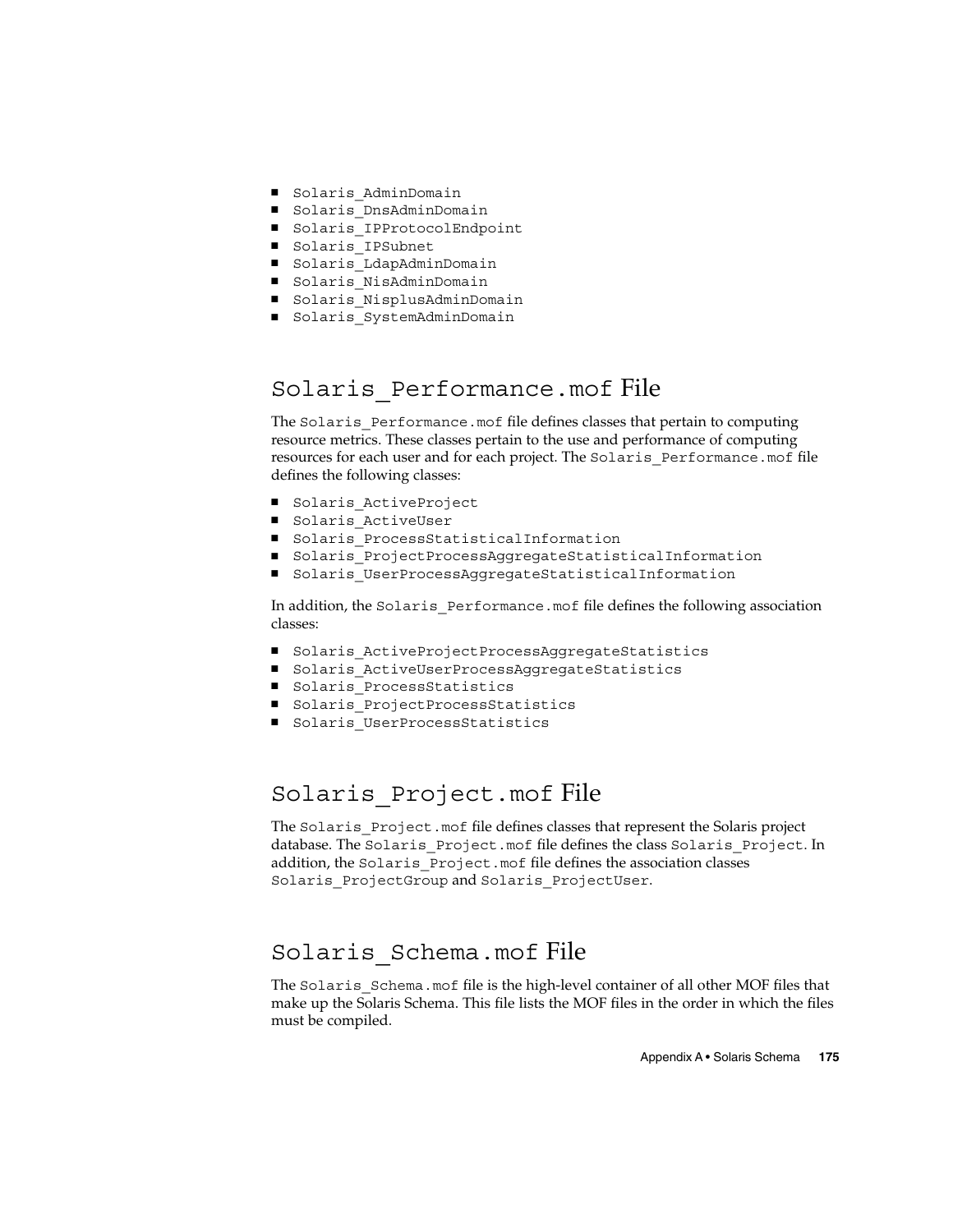<span id="page-175-0"></span>The Java classes that you generate from each compilation are then sent to the CIMOM. At the CIMOM, the classes are either enacted as events or sent to the CIM Object Manager Repository for storage as objects. The following listing of the Solaris Schema.mof file shows the Include statements in the order that is required for compilation.

```
/*
Solaris Schema
Copyright (c) 2002 Sun Microsystems, Inc. All Rights Reserved.
*/
#pragma Include ("Solaris_Core.mof")
#pragma Include ("Solaris_Application.mof")
#pragma Include ("Solaris_System.mof")
#pragma Include ("Solaris_Device.mof")
#pragma Include ("Solaris_Network.mof")
#pragma Include ("Solaris Users.mof")
#pragma Include ("Solaris_Project.mof")
#pragma Include ("Solaris_Event.mof")
#pragma Include ("Solaris_CIMOM.mof")
#pragma Include ("Solaris_SNMP.mof")
// This must be the last include since it changes the CIM namespace
#pragma Include ("Solaris_Acl.mof")
```
The compiler parses a line of the Solaris\_Schema.mof file, and compiles the file that is specified in the Include statement. This process is repeated until all included files are compiled.

### Solaris\_SNMP.mof File

The Solaris SNMP.mof file defines classes that pertain to configuration information for an SNMP device. The Solaris SNMP.mof file defines the following classes:

- Solaris SNMPGroupConf
- Solaris SNMPSystem
- Solaris SNMPSystemConf

### Solaris\_System.mof File

The Solaris System.mof file defines the following classes:

- Solaris CpuSysinfo
- Solaris CpuUtilizationInformation
- Solaris CpuVminfo
- Solaris DataFile
- Solaris DiskIOInformation
- Solaris DisklessClient
- Solaris Eeprom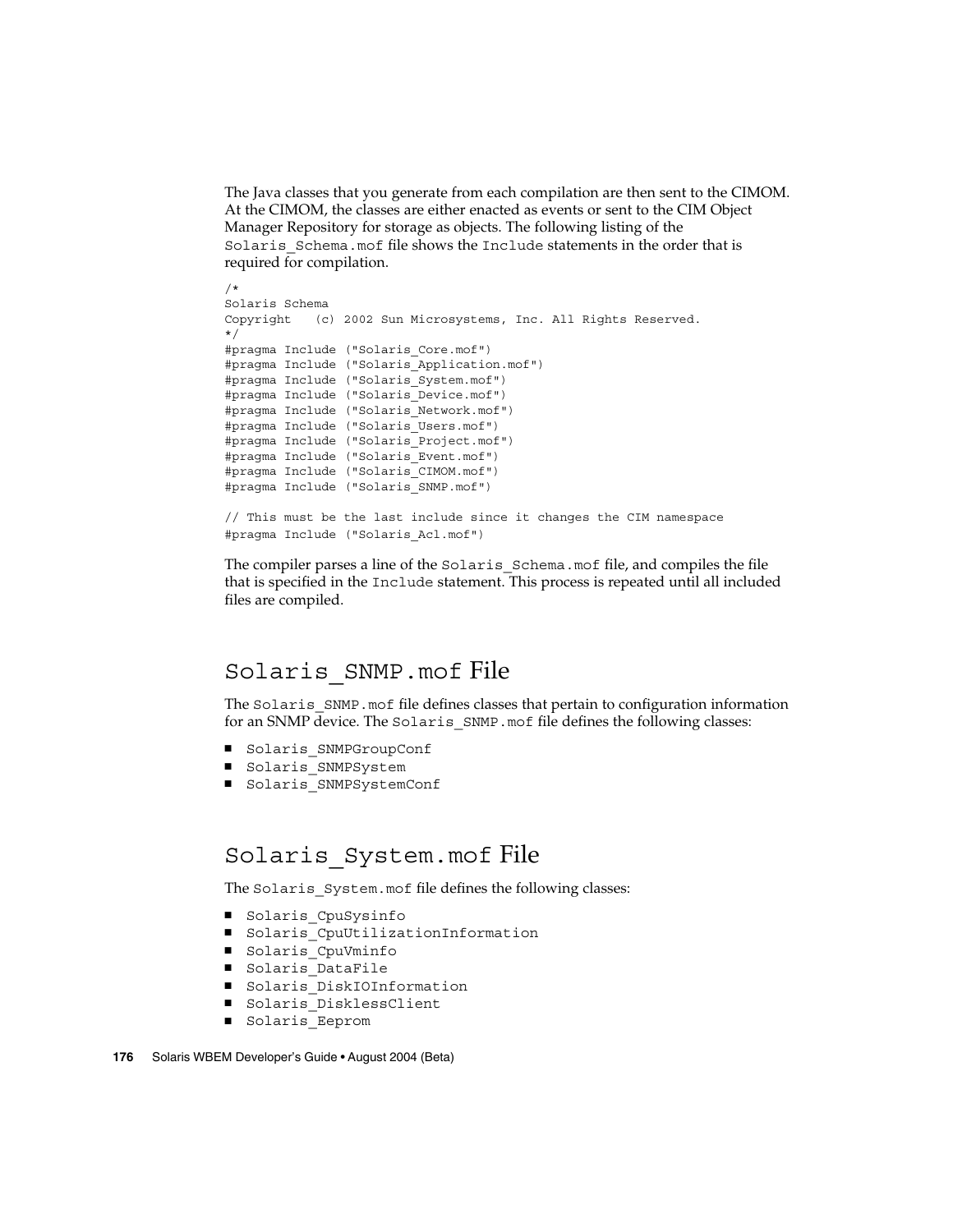- <span id="page-176-0"></span>■ Solaris EepromSetting
- Solaris InstalledOS
- Solaris JobScheduler
- Solaris JobScheduler Cron
- Solaris OperatingSystem
- Solaris OSProcess
- Solaris OsService
- Solaris Process
- Solaris RunningOS
- Solaris ScheduledJob
- Solaris\_ScheduledJob\_Cron

In addition, the Solaris\_System.mof file defines the following association classes:

- Solaris EepromElementSetting
- Solaris HostedJobScheduler
- Solaris OwningJobScheduler
- Solaris SystemDevice

### Solaris\_Users.mof File

The Solaris Users.mof file defines the following classes:

- Solaris AuthorizationAttribute
- Solaris EmailAlias
- Solaris ExecutionProfile
- Solaris MailBox
- Solaris\_ProfileAttribute
- Solaris\_ShellSAP
- Solaris\_UserAccount
- Solaris UserGroup
- Solaris\_UserHomeDirectory
- Solaris UserTemplate

### Solaris\_VM2.0.mof File

The Solaris\_VM2.0.mof file defines classes that pertain to storage devices, for example:

- State database replicas within a slice
- Range of extents within a storage extent that can be used for data
- Stripes
- Concatenated stripes
- Mirrors
- RAID Level 5 devices
- UFS logging file systems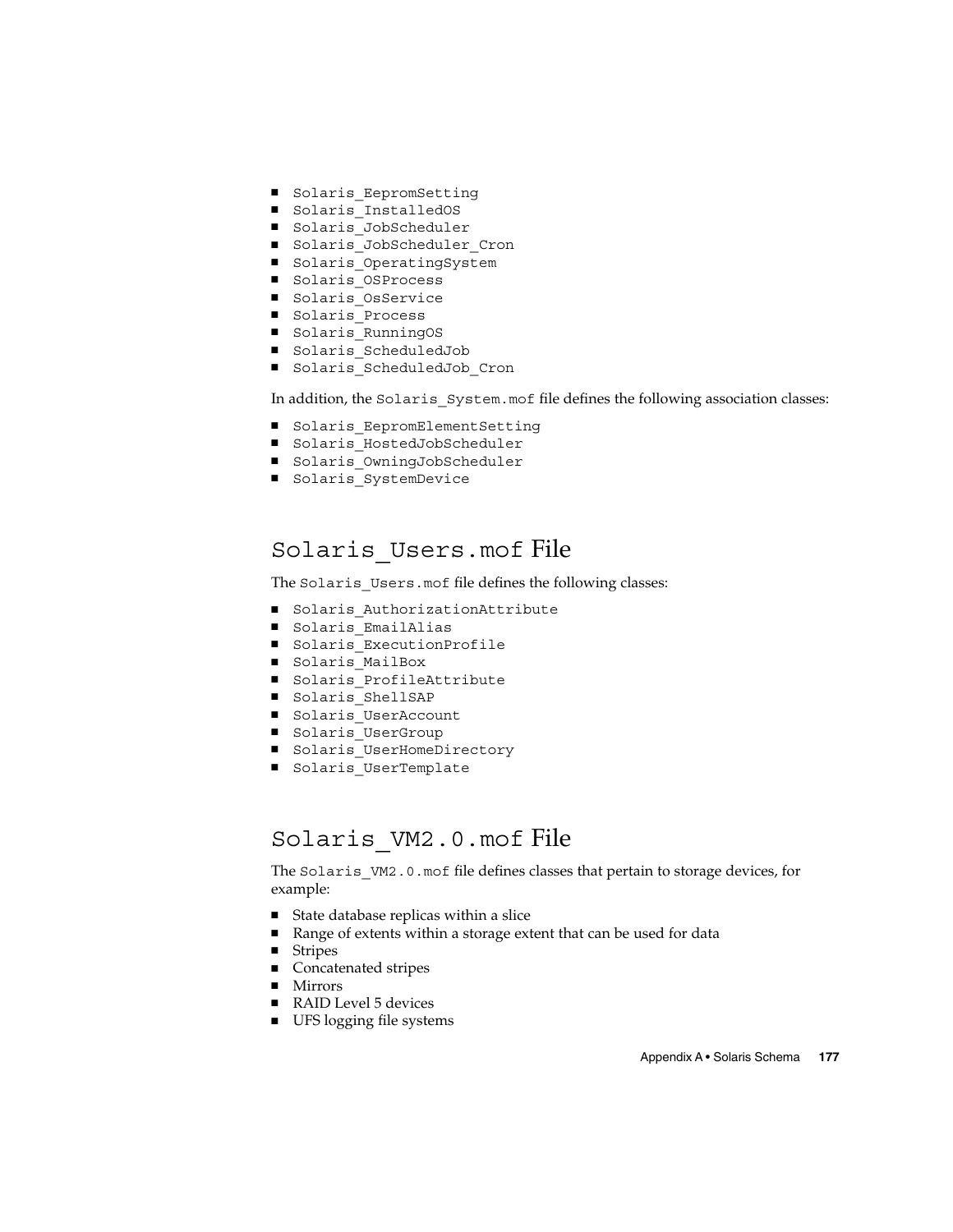- Spare pools
- Disk sets
- Storage volumes

The Solaris VM2.0.mof file defines the following classes:

- Solaris Directory
- Solaris HSFS
- Solaris LocalFileSystem
- Solaris MediaPresent
- Solaris\_NFS
- Solaris\_UFS
- Solaris VMConcat
- Solaris VMDiskSet
- Solaris VMExtent
- Solaris VMHotSparePool
- Solaris VMMirror
- Solaris VMRaid5
- Solaris VMSoftPartition
- Solaris\_VMStateDatabase
- Solaris VMStorageVolume
- Solaris VMStripe
- Solaris VMTrans

In addition, the Solaris VM2.0.mof file defines the following association classes:

- Solaris DiskIOPerformanceMonitor
- Solaris HSFSMount
- Solaris\_LocalFSResidesOnExtent
- Solaris\_Mount
- Solaris NFSExport
- Solaris NFSMount
- Solaris UFSMount
- Solaris VMConcatComponent
- Solaris VMDriveInDiskSet
- Solaris VMExtentBasedOn
- Solaris VMExtentInDiskSet
- Solaris VMHostInDiskSet
- Solaris VMHotSpareInUse
- Solaris\_VMHotSpares
- Solaris VMMirrorSubmirrors
- Solaris\_VMRaid5Component
- Solaris VMSoftPartComponent
- Solaris VMStatistics
- Solaris VMStripeComponent
- Solaris\_VMTransLog
- Solaris VMTransMaster
- Solaris VMUsesHotSparePool
- Solaris VMVolumeBasedOn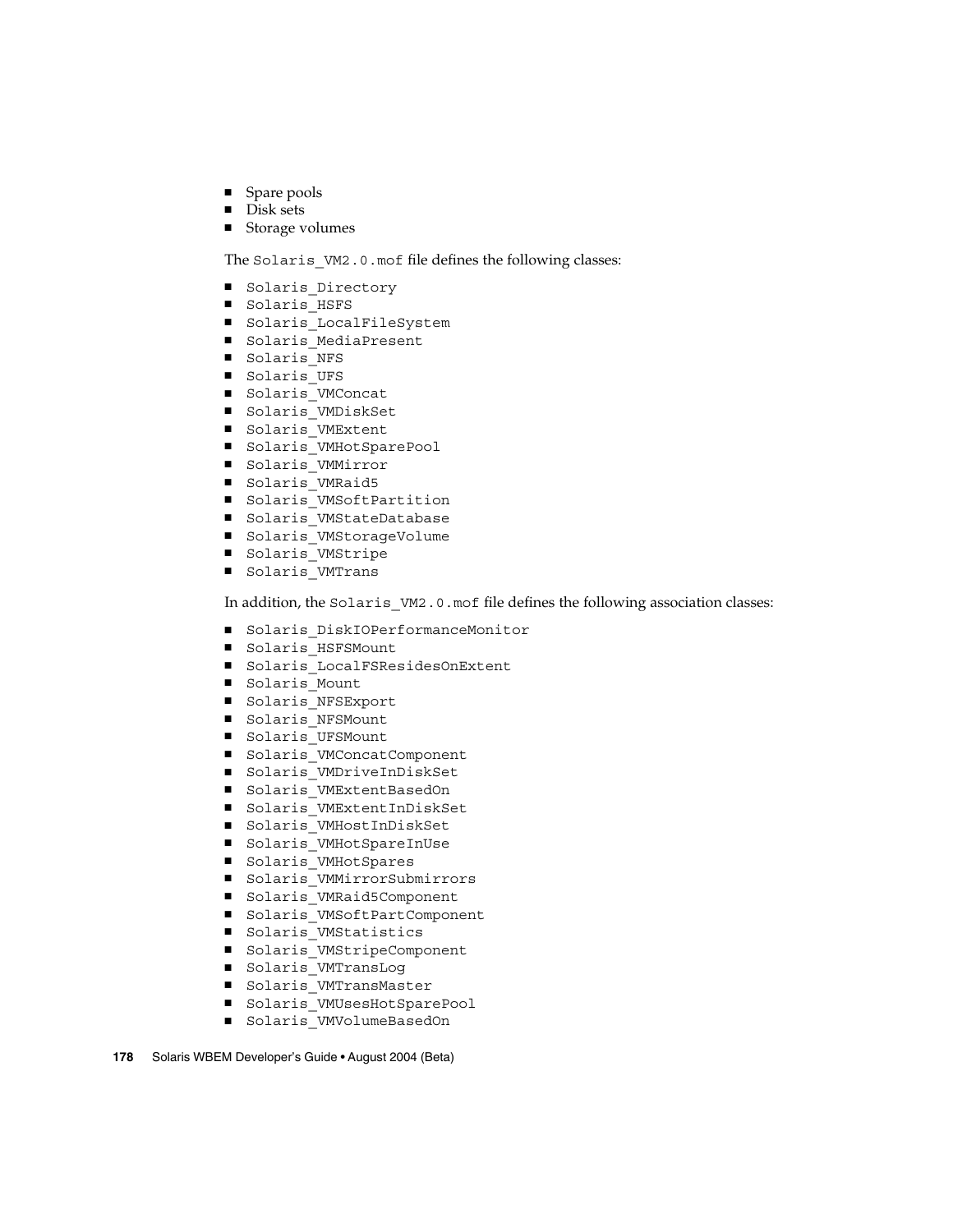### <span id="page-178-0"></span>WBEMServices.mof File

The WBEMServices.mof file contains classes to configure the class path of the CIM object manager and its protocol adapters, both for clients and providers. The WBEMServices.mof file defines the following classes:

- WBEMServices CIMXMLObjectManagerClientProtocolAdapter
- WBEMServices Classpath
- WBEMServices ClientProtocolAdapterForManager
- WBEMServices ObjectManager
- WBEMServices ObjectManagerClientProtocolAdapter
- WBEMServices ObjectManagerProtocolAdapter
- WBEMServices\_ObjectManagerProviderProtocolAdapter
- WBEMServices ProtocolAdapterForManager
- WBEMServices ProviderProtocolAdapterForManager
- WBEMServices\_RMIObjectManagerClientProtocolAdapter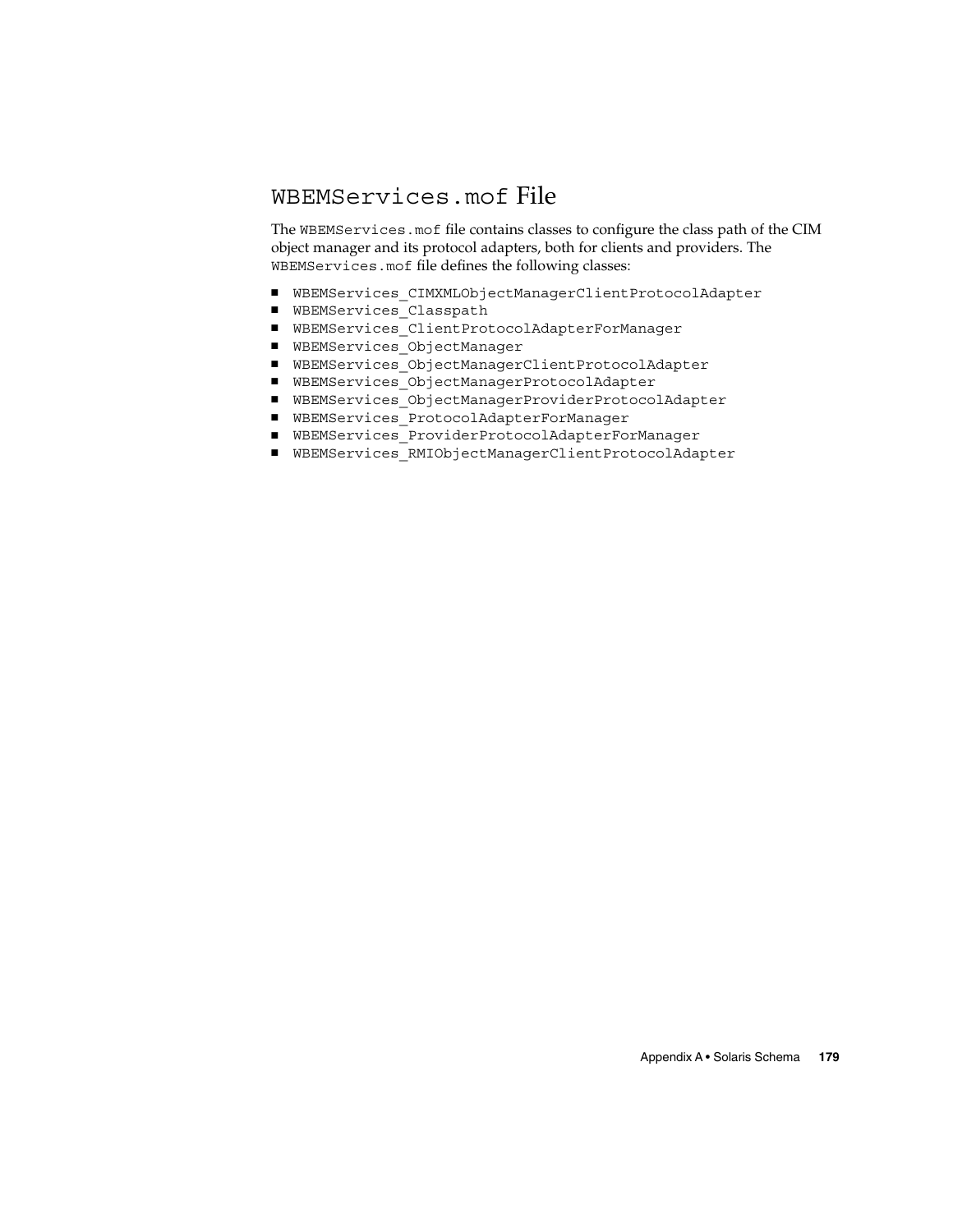Solaris WBEM Developer's Guide • August 2004 (Beta)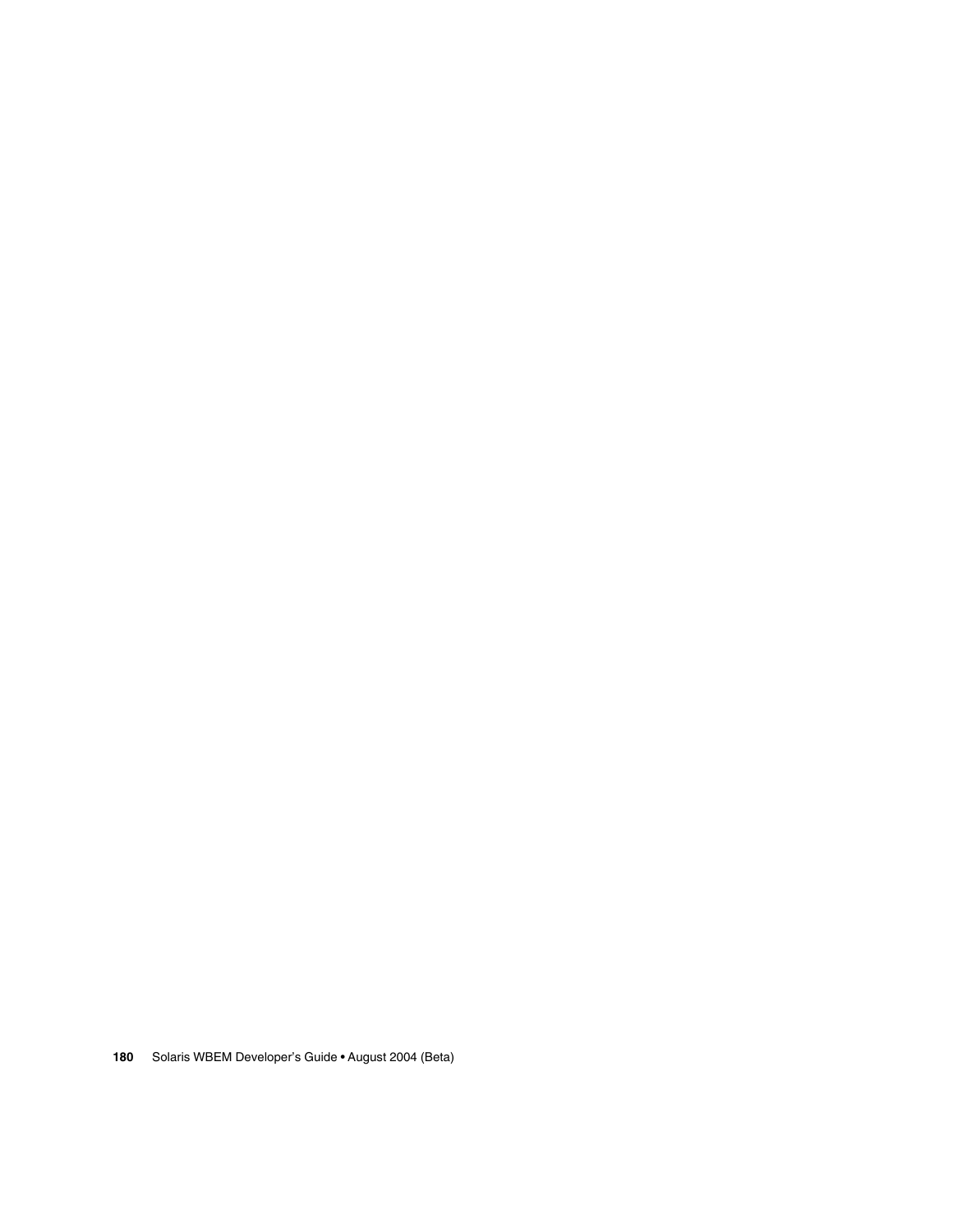# Index

## **A**

application programming interfaces (APIs) calling methods, [63](#page-62-0) creating a namespace, [65](#page-64-0) creating instances, [49](#page-48-0) deleting a class, [67](#page-66-0) deleting instances, [50](#page-49-0) enumerating namespaces, [57](#page-56-0) overview, [28](#page-27-0) programming tasks, [46](#page-45-0) retrieving classes, [64](#page-63-0) security, [143](#page-142-0) setting CIM qualifiers, [72](#page-71-0) setting instances, [52](#page-51-0)

## **B**

base class, creating, [66](#page-65-0)

## **C**

CIM Object Manager error messages, [153](#page-152-0) Repository, [26,](#page-25-0) [33,](#page-32-0) [34,](#page-33-0) [36,](#page-35-0) [176](#page-175-0) startup functions, [33](#page-32-0) stopping, [35](#page-34-0) CIM qualifiers, setting, [72](#page-71-0) CIM Schema, files, [169-179](#page-168-0) class deleteClass, [66](#page-65-0) deleting, [67](#page-66-0)

class (Continued) retrieving, [64](#page-63-0) security, [68,](#page-67-0) [143](#page-142-0) classes CIMClass, [66](#page-65-0) creating, [66](#page-65-0) deleting, [67](#page-66-0)

#### **D**

default namespace, [46](#page-45-0) Distributed Management Task Force, [21](#page-20-0)

# **E**

Error messages, [153](#page-152-0) error messages, WBEM security, [146-149](#page-145-0) examples calling a method, [63](#page-62-0) creating a namespace, [65](#page-64-0) creating an instance, [49](#page-48-0) deleting a class, [67](#page-66-0) deleting an instance, [50](#page-49-0) enumerating namespaces, [57](#page-56-0) retrieving a class, [64](#page-63-0) setting CIM qualifiers, [72](#page-71-0) setting instances, [52](#page-51-0) exceptions, *See* error messages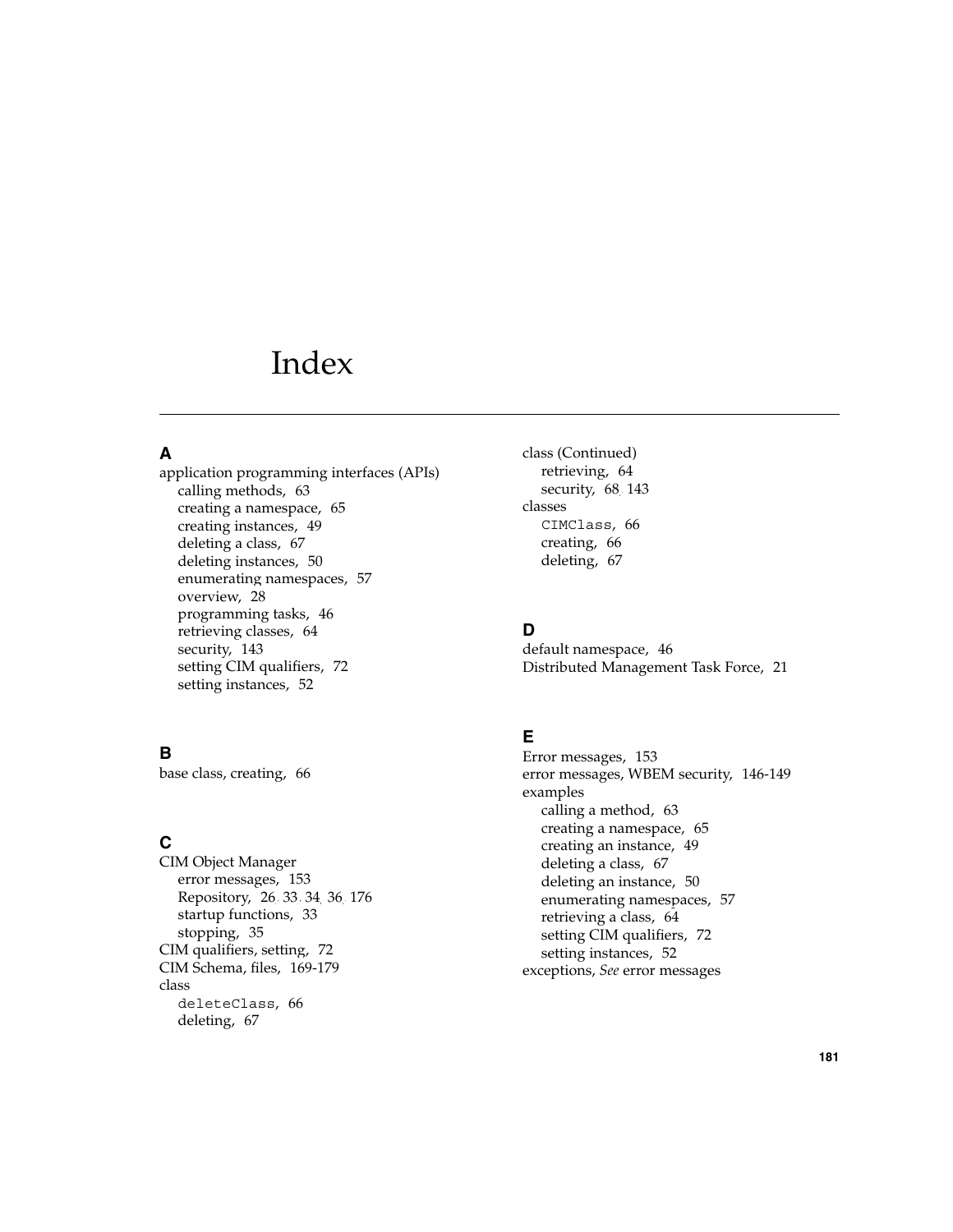**I**

instance creating, [49](#page-48-0) deleting, [50](#page-49-0) getting and setting, [51](#page-50-0)

# **J**

Java conversion from Managed Object Format (MOF), [26](#page-25-0) creating instances, [49](#page-48-0) deleting instances, [50](#page-49-0) integrating Java programs with native methods, [111](#page-110-0) setting instances, [52](#page-51-0) Solaris WBEM SDK example programs, [39](#page-38-0) Java Native Interface, [26](#page-25-0)

### **L**

log data, viewing, [151](#page-150-0)

#### **M**

Managed Object Format creating base classes, [66](#page-65-0) description, [27](#page-26-0) Managed Object Format (MOF) *See also* MOF files conversion to Java, [26](#page-25-0) Solaris Schema, [170](#page-169-0) method deleteInstance, [50](#page-49-0) deleting a namespace, [66](#page-65-0) enumNameSpace, [57](#page-56-0) getClass, [63](#page-62-0) getInstance, [51](#page-50-0) invokeMethod, [62](#page-61-0) method, createInstance, [68,](#page-67-0) [143](#page-142-0) Methods, calling, [63](#page-62-0) MOF file, security caution for compiling, [122](#page-121-0) mofcomp command, security caution, [122](#page-121-0)

### **N**

namespace, [68](#page-67-0) creating, [65](#page-64-0) default, [47](#page-46-0) enumerating, [57](#page-56-0) setting access control, [143](#page-142-0)

### **P**

privileges, Sun WBEM User Manager, [139](#page-138-0) provider definition, [26](#page-25-0) interfaces, [100](#page-99-0) restarting the CIM Object Manager, [35](#page-34-0) Solaris, [26](#page-25-0) writing a native provider, [110](#page-109-0) writing native, [26](#page-25-0)

# **Q**

qualifier definition, [71](#page-70-0) example type declaration, [71](#page-70-0) key, [66](#page-65-0)

## **R**

Repository CIM Object Manager, [26,](#page-25-0) [33,](#page-32-0) [34,](#page-33-0) [36](#page-35-0)

## **S**

schema CIM files, [169-179](#page-168-0) Solaris, [27](#page-26-0) files, [169-179](#page-168-0) Solaris Schema, [170](#page-169-0) security, Sun WBEM User Manager, [139](#page-138-0) security namespace, [47](#page-46-0) single provider, [100](#page-99-0) software components, [24](#page-23-0) Solaris providers, [26](#page-25-0) Solaris Schema, [27](#page-26-0)

**182** Solaris WBEM Developer's Guide • August 2004 (Beta)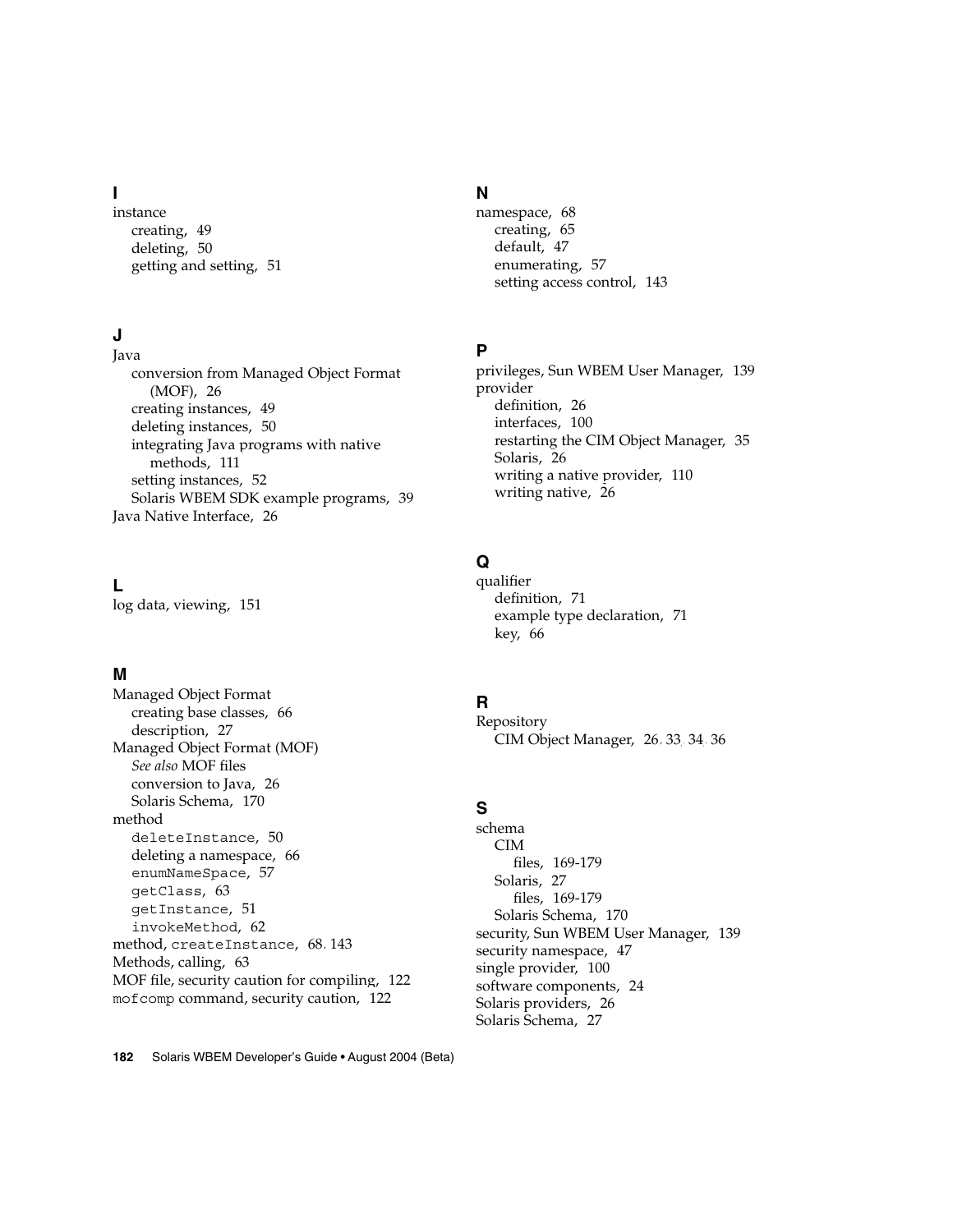Solaris Schema (Continued) files, [169-179](#page-168-0) Solaris WBEM SDK, programming tasks, [46](#page-45-0) Solaris WBEM SDK error messages, *See* error messages Solaris WBEM SDK example programs, *See* example programs Solaris WBEM Services, [23](#page-22-0) Solaris WBEM Services error messages, *See* error messages startup functions, [33](#page-32-0) Sun WBEM User Manager, setting user privileges, [139](#page-138-0)

## **W**

WBEM, definition, [21](#page-20-0) WBEM security, error messages, [146-149](#page-145-0) WBEM Services, Solaris, [23](#page-22-0)